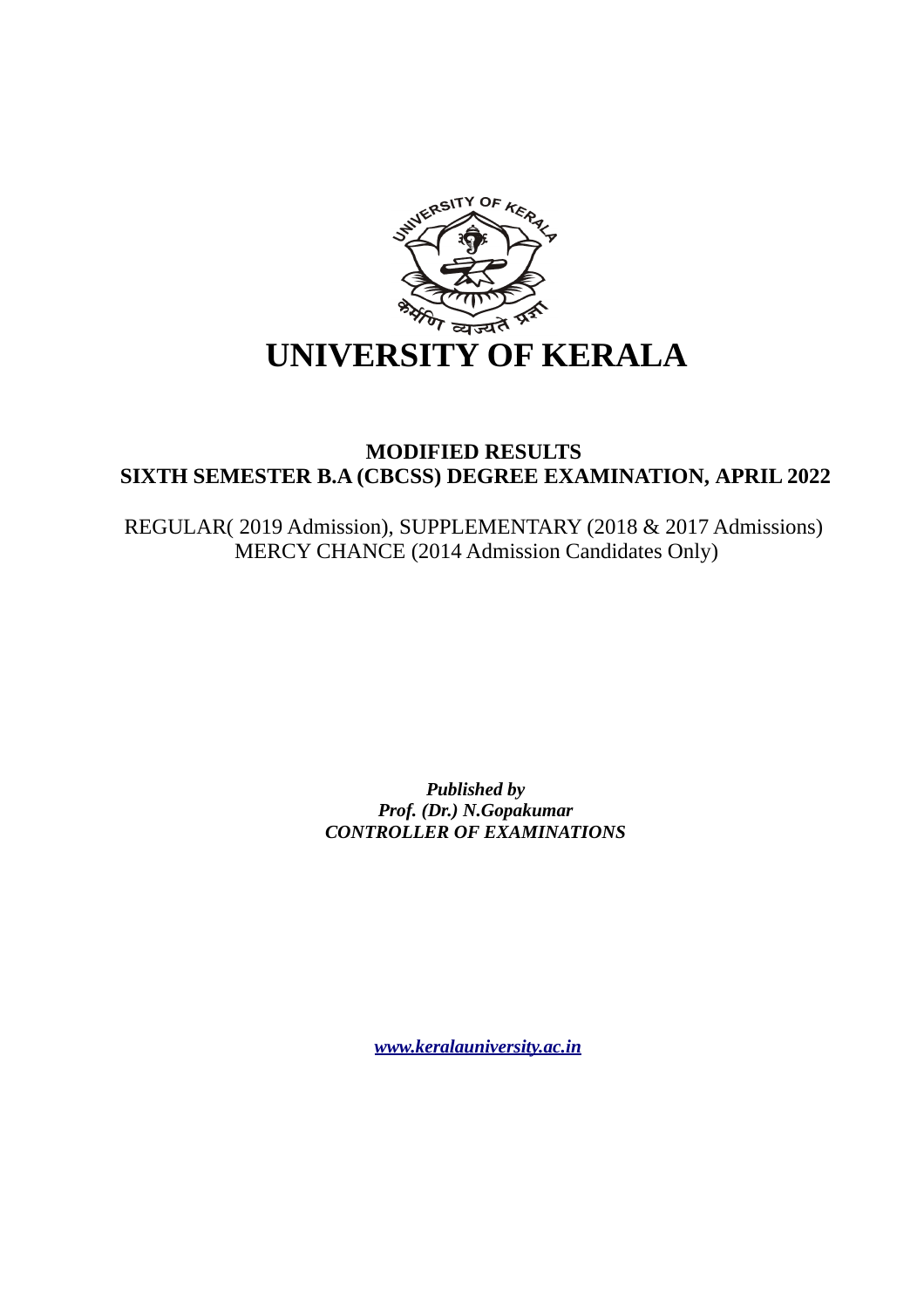Not to be published before **23.05.2022**



## **UNIVERSITY OF KERALA**

#### **Notification**

 **The following is the Provisional list of Candidate Codes of the successful candidates of the Final Semester B.A Degree Examination April 2022 (2019Admission-Regular, 2018 &2017 Admissions-Supplementary, 2014 Admission Mercy Chance) of the FDP in Arts under CBCS System, as declared by the Board of Examiners.**

**Course Pass means the Candidate has successfully completed FDP in Arts under CBCS System.**

**All Pass is the result of Sixth Semester April 2022 alone.**

**Passed in Parts means either the candidate has not obtained a separate minimum of E grade in CE and ESE and /or has not obtained a minimum SCPA of 4.00.**

**(a)From 2015 Admission onwards, a student has to score a minimum 35% marks each for ESE & CE for a course pass. However, 40% in aggregate (CE + ESE) is required for a semester pass.**

 **( b) For the successful completion of a semester, (for 2014 Admission candidates) a student has to score a minimum SCPA of 4.00(E Grade)[A minimum of 40% (E Grade) is required for passing a course with a separate minimum of 40% (E Grade) for Continuous Evaluation and End semester Evaluation.**

- **For the successful completion of a Semester, a student has to score a minimum SCPA - E Grade.**
- **Draft of the Sixth Semester marklists and Consolidated marklists will be made available in the University Website. Candidates can make use of the draft marklist for applying for Scrutiny and Revaluation.**
- **The last date for on-line Registration for applying scrutiny & revaluation is 0 4 . 0 6 . 2 0 2 2**

**University Buildings, Thiruvananthapuram,** Sd/-

**Dated: 26.05.2022 Controller of Examinations**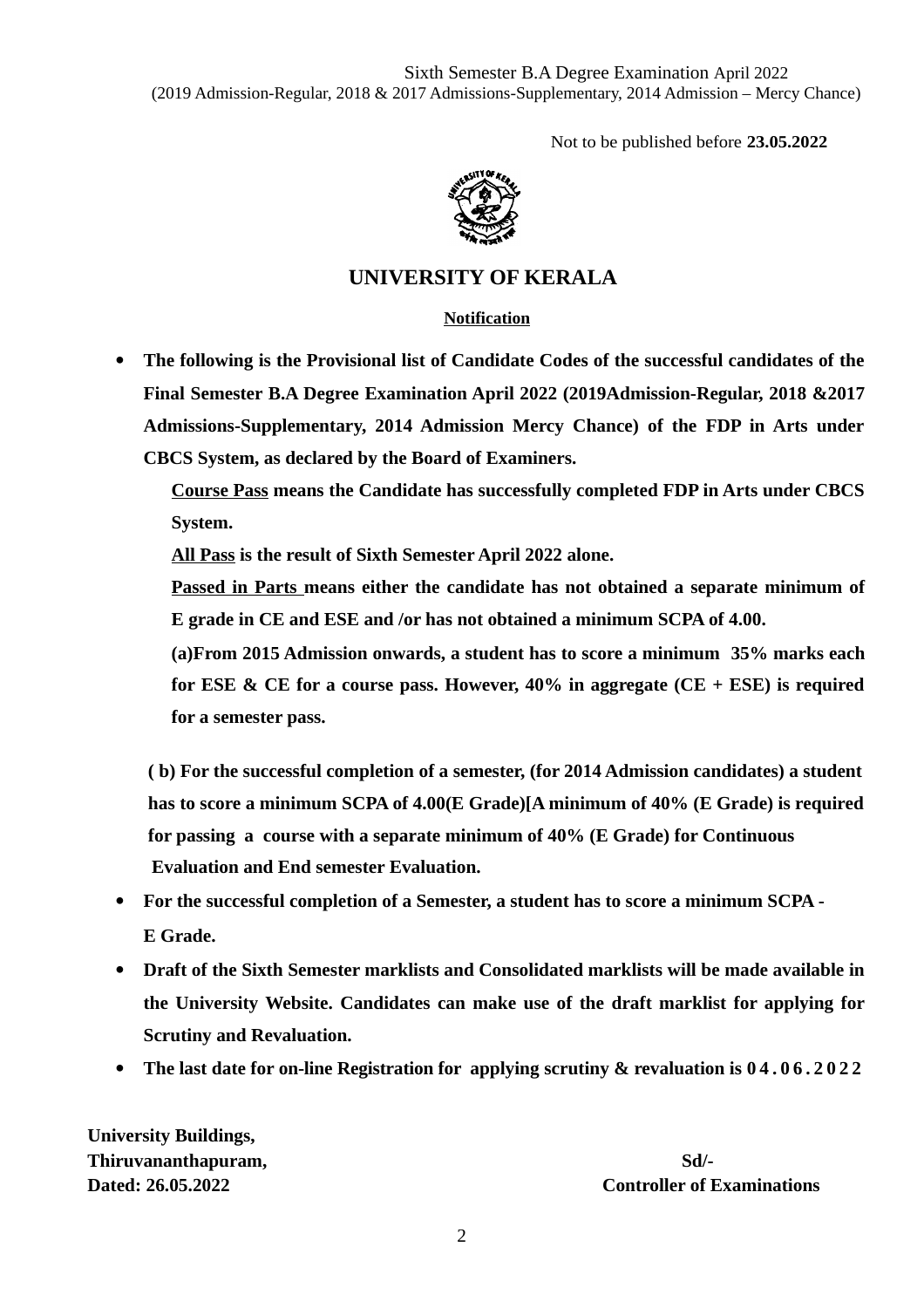

#### **UNIVERSITY OF KERALA**

**No.CBCS BA/2022** Thiruvananthapuram Dated: 26.05.2022

### **SYNDICATE – IN – CIRCULATION**

**The results of the Sixth Semester B.A Degree Examination, (2019 Admission-Regular, 2018 &2017 Admissions-Supplementary, 2014 Admission Mercy Chance) (excluding Sanskrit Special programmes - Nyaya, Sahitya, Vyakarana & Jyothisha) as declared by the respective Board of Examiners are given below.**

| 2019 Scheme          |            |          |               |            |
|----------------------|------------|----------|---------------|------------|
| Programme            | Registered | Appeared | <b>Passed</b> | Percentage |
| B.A. Economics (150) | 2493       | 2428     | 1540          | 63.38      |

**2019 Scheme**

### **2018 Scheme**

| <b>Programme</b>            | Registered | <b>Appeared</b> | <b>Passed</b> | Percentage |
|-----------------------------|------------|-----------------|---------------|------------|
| B.A. Sanskrit General (110) | 60         | 47              | 32            | 68.09      |
| B.A. Malayalam (115)        | 1118       | 1089            | 807           | 74.10      |
| <b>B.A. Tamil (120)</b>     | 8          | 8               | 6             | 75.00      |
| B.A. Islamic History (141)  | 153        | 142             | 105           | 73.94      |

| 2017 Scheme                            |            |                 |               |            |  |
|----------------------------------------|------------|-----------------|---------------|------------|--|
| <b>Programme</b>                       | Registered | <b>Appeared</b> | <b>Passed</b> | Percentage |  |
| B.A. Philosophy (105)                  | 305        | 303             | 238           | 78.55      |  |
| <b>B.A. Hindi (125)</b>                | 420        | 411             | 353           | 85.89      |  |
| <b>B.A. Political Science</b><br>(145) | 727        | 696             | 537           | 77.16      |  |
| <b>B.A Music (158)</b>                 | 44         | 42              | 29            | 69.05      |  |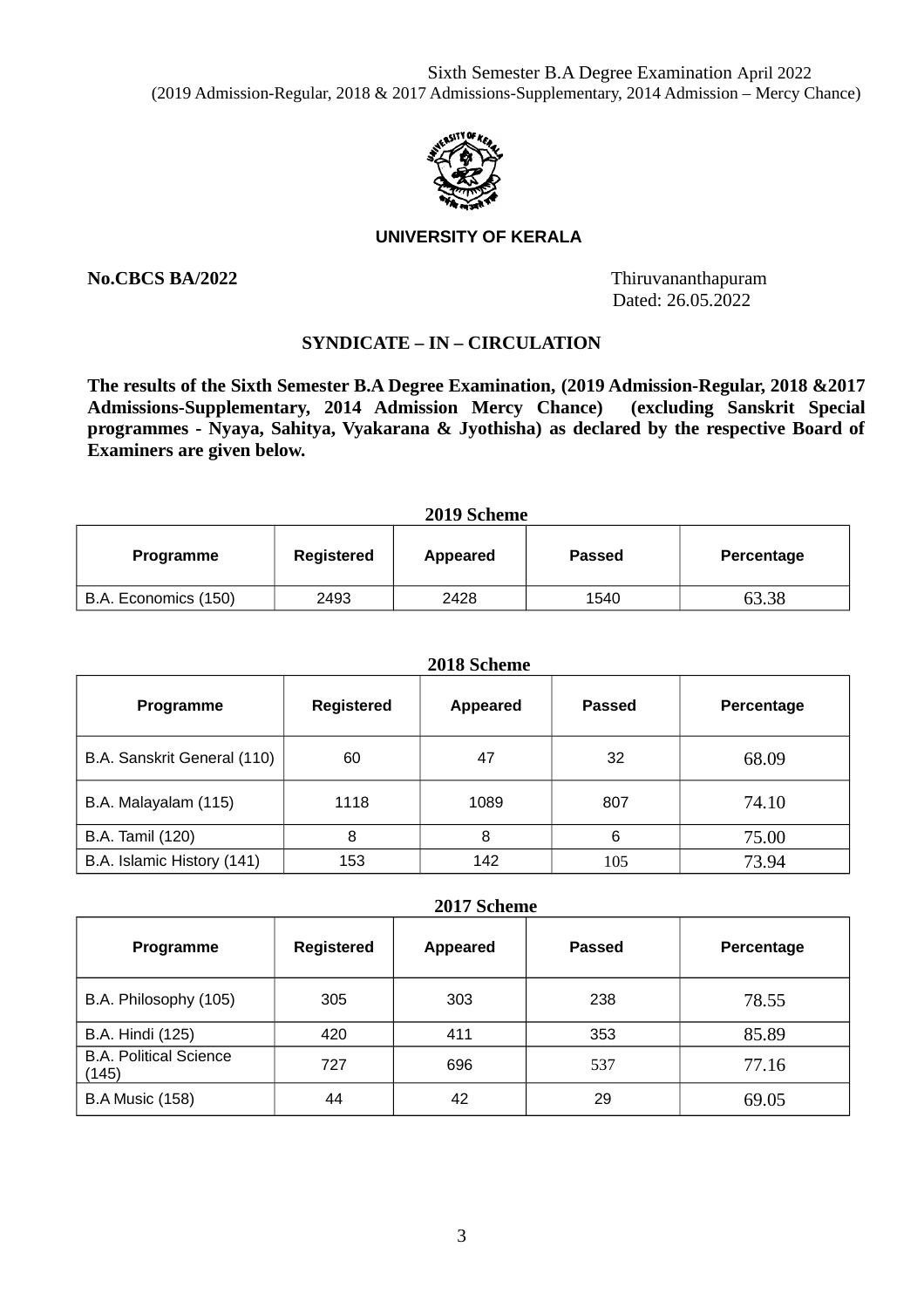| 2015 Scheme               |            |          |               |            |  |
|---------------------------|------------|----------|---------------|------------|--|
| <b>Programme</b>          | Registered | Appeared | <b>Passed</b> | Percentage |  |
| <b>B.A. English (130)</b> | 2969       | 2906     | 2417          | 83.17      |  |
| <b>B.A. Arabic (135)</b>  | 86         | 83       | 43            | 51.81      |  |
| B.A. Economics (150)      | 573        | 521      | 267           | 51.25      |  |

# **2014 Scheme**

| <b>Programme</b>                         | <b>Registered</b> | Appeared | <b>Passed</b> | Percentage |
|------------------------------------------|-------------------|----------|---------------|------------|
| B.A. Philosophy (105)                    |                   |          |               | 100.00     |
| B.A. Sanskrit Special -<br>Vedanta (112) | 121               | 109      | 50            | 45.87      |
| B.A. Malayalam (115)                     | 49                | 41       | 14            | 34.15      |
| <b>B.A. History (140)</b>                | 1933              | 1855     | 1266          | 68.25      |
| B.A. Sociology (156)                     | 199               | 193      | 169           | 87.56      |

### **2013 Scheme**

| Programme                  | Registered | Appeared | <b>Passed</b> | Percentage |
|----------------------------|------------|----------|---------------|------------|
| <b>B.A. English (130)</b>  |            |          |               | 100.00     |
| B.A. Islamic History (141) |            |          |               | 100.00     |
| B A Economics (150)        | 21         | 19       | 12            | 63.16      |

# **CONSOLIDATED STATISTICS**

### **2013 Scheme**

| Programme           | Registered | Appeared | <b>Passed</b> | Percentage |
|---------------------|------------|----------|---------------|------------|
| B A Economics (150) | າາ<br>∠⊥   | 19       |               | 36.84      |

### **2014 Scheme**

| Programme                                | <b>Registered</b> | <b>Appeared</b> | <b>Passed</b> | Percentage |
|------------------------------------------|-------------------|-----------------|---------------|------------|
| B.A. Sanskrit Special -<br>Vedanta (112) | 121               | 109             | 15            | 13.76      |
| B.A. Malayalam (115)                     | 49                | 41              | 4             | 9.76       |
| <b>B.A. History (140)</b>                | 1933              | 1855            | 380           | 20.49      |
| B.A. Sociology (156)                     | 199               | 193             | 78            | 40.41      |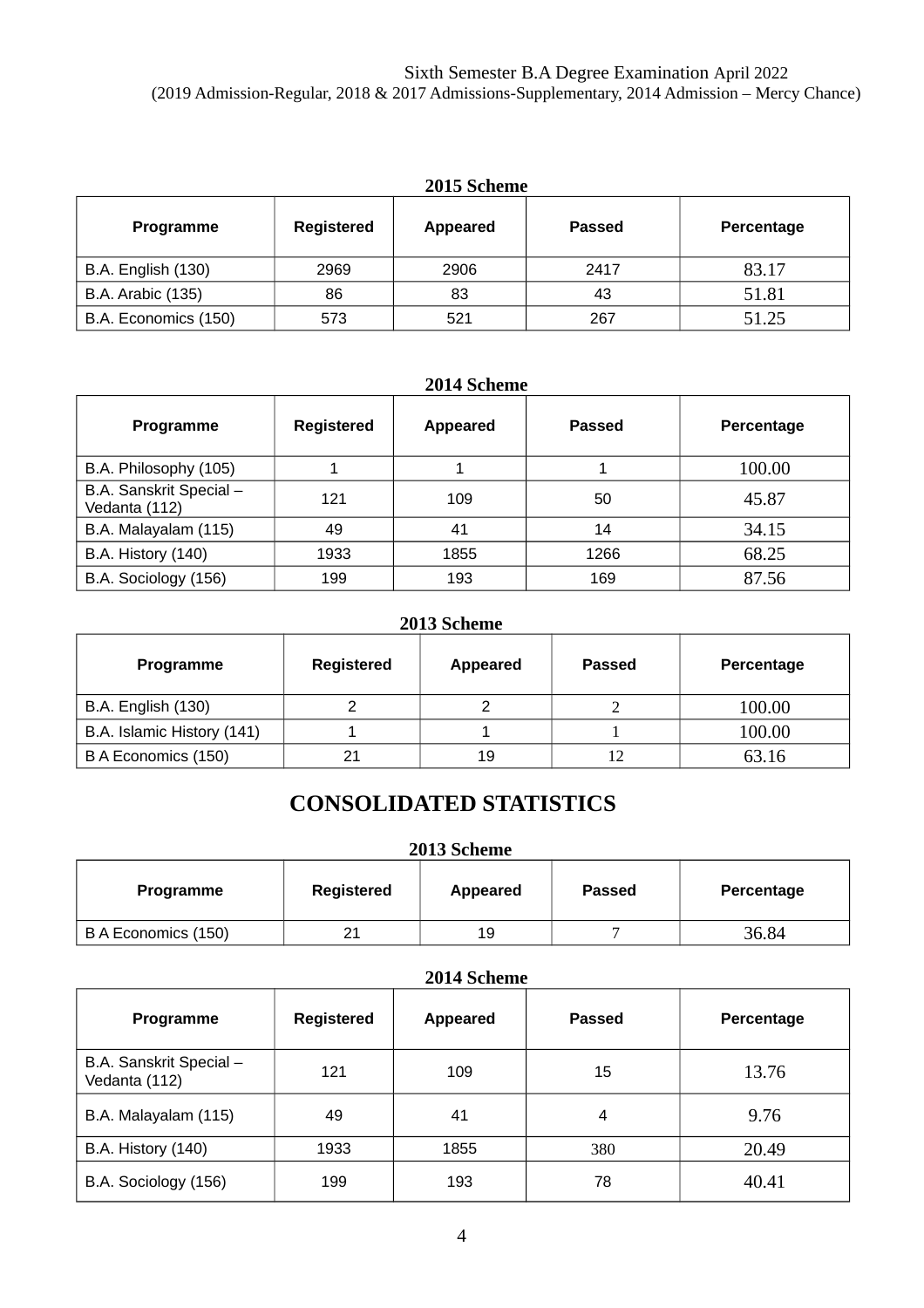| 2015 Scheme               |            |          |               |            |  |
|---------------------------|------------|----------|---------------|------------|--|
| <b>Programme</b>          | Registered | Appeared | <b>Passed</b> | Percentage |  |
| <b>B.A. English (130)</b> | 2969       | 2905     | 1373          | 47.26      |  |
| <b>B.A. Arabic (135)</b>  | 86         | 83       | 17            | 20.48      |  |
| B.A. Economics (150)      | 573        | 521      | 60            | 11.52      |  |

## **2017 Scheme**

| <b>Programme</b>                      | Registered | Appeared | <b>Passed</b> | Percentage |
|---------------------------------------|------------|----------|---------------|------------|
| B.A. Philosophy (105)                 | 305        | 303      | 114           | 37.62      |
| <b>B.A. Hindi (125)</b>               | 420        | 411      | 195           | 47.45      |
| <b>B.A. Political</b><br>Science(145) | 727        | 696      | 188           | 27.01      |
| <b>B.A. Music (158)</b>               | 44         | 42       | 15            | 35.71      |

#### **2018 Scheme**

| <b>Programme</b>            | <b>Registered</b> | <b>Appeared</b> | <b>Passed</b> | Percentage |
|-----------------------------|-------------------|-----------------|---------------|------------|
| B.A. Sanskrit General (110) | 60                | 47              | 14            | 29.79      |
| B.A. Malayalam (115)        | 1118              | 1089            | 287           | 26.35      |
| <b>B.A. Tamil (120)</b>     | 8                 | 8               |               | 25.00      |
| B.A. Islamic History (141)  | 153               | 142             | 25            | 17.61      |

| 2019 Scheme          |            |          |               |            |
|----------------------|------------|----------|---------------|------------|
| Programme            | Registered | Appeared | <b>Passed</b> | Percentage |
| B.A. Economics (150) | 2493       | 2428     | 508           | 20.92      |

| $Sd$ -                            |
|-----------------------------------|
| <b>Controller of Examinations</b> |

University Buildings, Thiruvananthapuram, Dated: 26.05.2022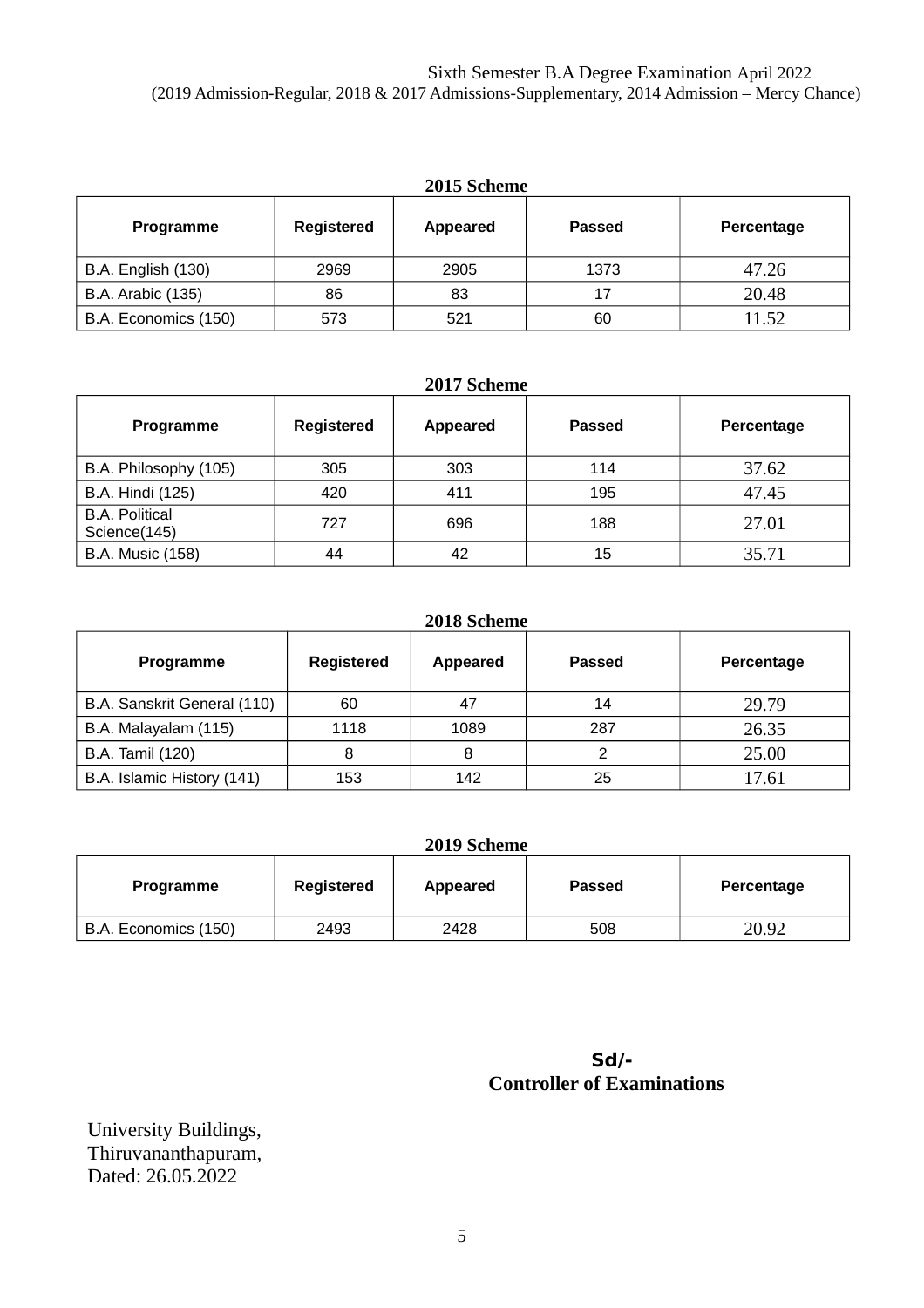## **All Saint's College, Chakai, Thiruvananthapuram**

| <b>Course Pass</b>                           |                                                   |                  |                            |             |
|----------------------------------------------|---------------------------------------------------|------------------|----------------------------|-------------|
| 19100001(6.479)                              | 002(7.687)                                        | 007(8.082)       | 009(7.173)                 | 015(7.407)  |
| 017(7.807)                                   | 020(8.053)                                        | 021(7.695)       | 022(6.272)                 | 024(7.500)  |
| 025(7.860)                                   | 031(7.571)                                        | 032(7.449)       | 036(6.748)                 | 037(7.753)  |
| 038(7.319)                                   | 039(8.119)                                        | 040(7.048)       | 042(8.129)                 | 043(6.499)  |
| 044(7.743)                                   | 047(8.072)                                        | 048(8.301)       | 050(7.290)                 | 052(8.042)  |
| 055(7.957)                                   | 057(7.253)                                        | 058(7.045)       | 060(5.956)                 | 062(7.455)  |
| 063(7.707)                                   | 064(6.436)                                        | 065(7.971)       | 067(7.626)                 | 068(6.902)  |
| 069(6.440)                                   | 071(7.155)                                        |                  |                            |             |
| All Pass (Semester scores given in brackets) |                                                   |                  |                            |             |
| 19100001(6.57 C)                             | 002(7.72 B)                                       | 004(8.03 A)      | 005(6.99 C)                | 006(5.54 D) |
| 007(7.61 B)                                  | 008(6.66 C)                                       | 009(7.61 B)      | 010(6.12 C)                | 011(6.27 C) |
| 012(7.1 B)                                   | 013(5.81 D)                                       | 014(6.28)        | 015(7.4 B)                 | 016(7.16 B) |
| 017(7.85 B)                                  | 018(6.31 C)                                       | 019(6.16 C)      | 020(7.96 B)                | 021(7.84 B) |
| 022(6.51 C)                                  | 023(6.37 C)                                       | 024(7.09 B)      | 025(7.6 B)                 | 027(5.38 D) |
| 029(7.32 B)                                  | 030(6.33 C)                                       | 031(7.28 B)      | 032(7.34 B)                | 033(7.15 B) |
| 034(6.98 C)                                  | 036(6.28 C)                                       | 037(7.87 B)      | 038(7.33 B)                | 039(8.37 A) |
| 040(7.14 B)                                  | 041(5.92 D)                                       | 042(8.05 A)      | 043(7.3 B)                 | 044(8.21 A) |
| 046(7.04 B)                                  | 047(8.37 A)                                       | 048(8.25 A)      | 049(5.57 D)                | 050(7.21 B) |
| 052(8.09 A)                                  | 053(6.14 C)                                       | 055(7.63 B)      | 056(7.6 B)                 | 057(7.48 B) |
| 058(7.49 B)                                  | 060(6.29 C)                                       | 061(5.3 D)       | 062(7.35 B)                | 063(7.66 B) |
| 064(6.69 C)                                  | 065(8.01 A)                                       | 067(7.5 B)       | 068(7.33 B)                | 069(6.9 C)  |
| 070(7.47 B)                                  | 071(7.53 B)                                       | 18100011(6.34 C) | 17100051(6.02 C)           |             |
|                                              | Passed in Parts (Subject codes given in brackets) |                  |                            |             |
| 19100003(6)                                  | 028(1,2,6)                                        | 035(6)           | 051(1,3,4,5,6)             | 054(6)      |
| 059(1,4,5,6)                                 | 066(1,3,4,6)                                      | 18100029(1,3,5)  |                            |             |
|                                              |                                                   |                  |                            |             |
| <b>B.A. - History(140)</b>                   |                                                   |                  |                            |             |
|                                              |                                                   |                  |                            |             |
| <b>Course Pass</b><br>19100002(6.543)        | 003(7.845)                                        | 010(7.475)       | 011(7.229)                 | 013(7.453)  |
| 014(6.447)                                   | 017(6.092)                                        | 019(6.554)       | 023(6.309)                 | 031(6.880)  |
| 037(7.586)                                   | 042(6.548)                                        | 055(7.777)       | 056(5.813)                 | 057(6.385)  |
| 058(6.922)                                   | 067(8.786)                                        | 069(6.684)       | 070(6.595)                 | 077(5.974)  |
| 080(6.515)                                   | 18100049(6.101)                                   | 077(5.889)       | 17100032(5.548)            |             |
| All Pass (Semester scores given in brackets) |                                                   |                  |                            |             |
| 19100002(6.57 C)                             | 003(8.01 A)                                       | 004(6.09 C)      | 005(6.02 C)                | 008(6.31 C) |
| 009(6.24 C)                                  | 010(7.95 B)                                       | 011(7.17 B)      | 012(7.52 B)                | 013(7.66 B) |
|                                              | 015(6.37 C)                                       | 017(6.09 C)      |                            | 021(6.43 C) |
| 014(7.05 B)<br>022(6.73 C)                   | 023(7.05 B)                                       | 024(6.06 C)      | 019(6.79 C)<br>027(6.22 C) | 029(7.38 B) |
| 031(7.64 B)                                  | 033(6.02 C)                                       | 035(5.76 D)      | 037(7.52 B)                | 039(6.74 C) |
| 042(7.05 B)                                  | 043(7.66 B)                                       | 044(5.32 D)      | 045(5.65 D)                | 052(6.22 C) |
| 053(6.12 C)                                  | 054(5.71 D)                                       | 055(7.84 B)      | 056(6.09 C)                | 057(6.73 C) |
| 058(7.24 B)                                  | 059(6.24 C)                                       | 060(6.42 C)      | 061(7.09 B)                | 062(6.63 C) |
| 064(6.22 C)                                  | 065(5.45 D)                                       | 067(8.8 A)       | 069(6.87 C)                | 070(7.34 B) |
| 071(6.68 C)                                  | 073(6.05 C)                                       | 076(7.14 B)      | 077(6.91 C)                | 078(6.69 C) |
| 079(6.85 C)                                  | 080(6.28 C)                                       | 18100012(5.54 D) | 028(5.65 D)                | 040(5.65 D) |
| 049(6.89 C)                                  | 077(6.58 C)                                       | 17100032(6.25 C) | 043(6.24 C)                |             |
|                                              |                                                   |                  |                            |             |
|                                              | Passed in Parts (Subject codes given in brackets) |                  |                            |             |
| 19100001(1,3,4,6)                            | 006(3,5,6)                                        | 007(2,3,4,5,6)   | 016(1,2,4,6)               | 020(6)      |
| 025(2,3,4,5,6)                               | 026(3,6)                                          | 028(6)           | 030(3,4,6)                 | 032(6)      |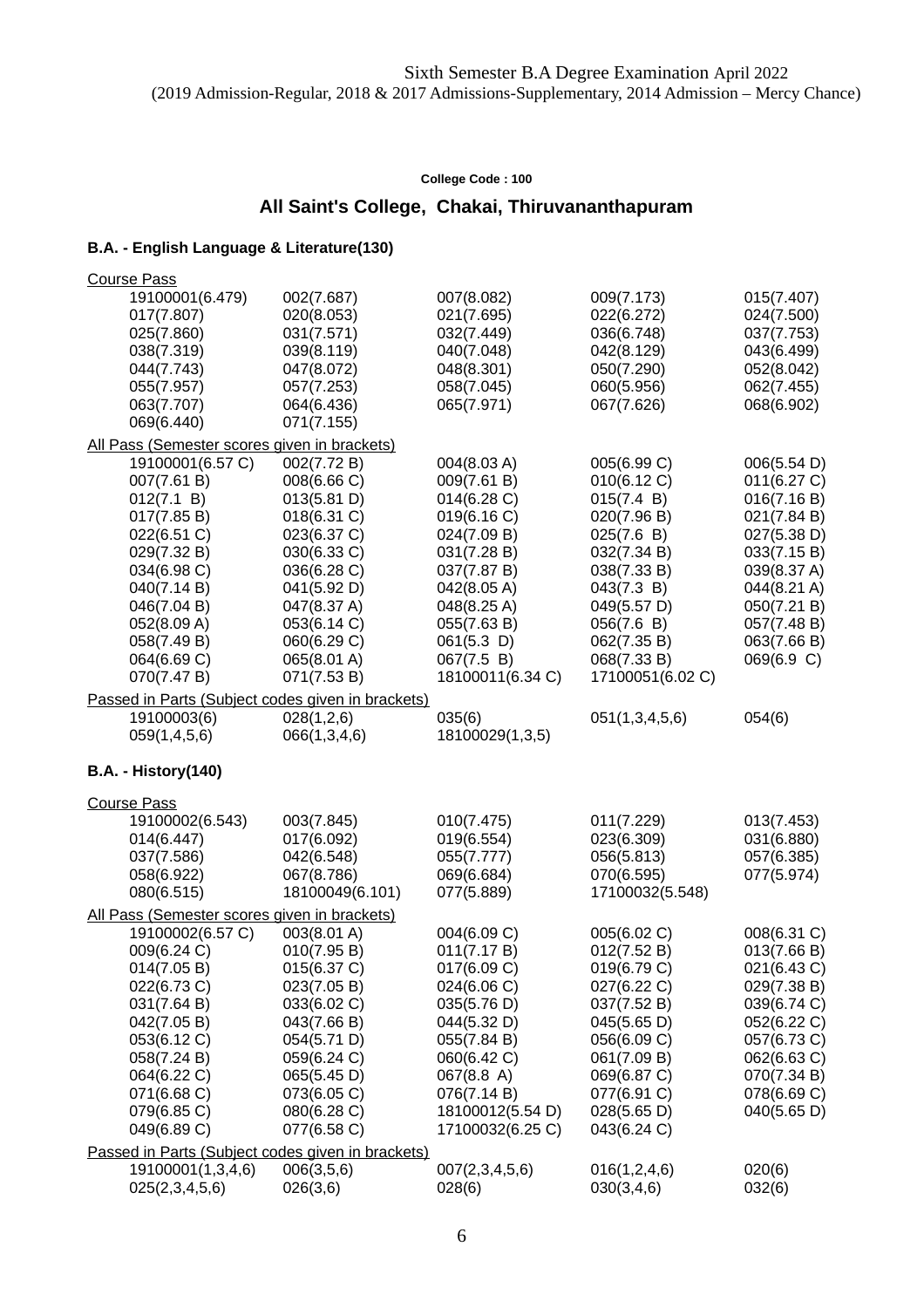| 034(2,3,4,5,6)<br>047(5,6)                                                                                                                                                                                                            | 036(3,4,5,6)<br>048(5,6)                                                                                                                                                      | 038(6)<br>049(6)                                                                                                                                                                    | 040(1,4,5,6)<br>050(6)                                                                                                                                           | 046(4,5,6)<br>063(2,3,4,5)                                                                                                                                               |
|---------------------------------------------------------------------------------------------------------------------------------------------------------------------------------------------------------------------------------------|-------------------------------------------------------------------------------------------------------------------------------------------------------------------------------|-------------------------------------------------------------------------------------------------------------------------------------------------------------------------------------|------------------------------------------------------------------------------------------------------------------------------------------------------------------|--------------------------------------------------------------------------------------------------------------------------------------------------------------------------|
|                                                                                                                                                                                                                                       |                                                                                                                                                                               |                                                                                                                                                                                     |                                                                                                                                                                  |                                                                                                                                                                          |
| 19100068(1,3,4,5,6)                                                                                                                                                                                                                   | 072(2,4,5,6)                                                                                                                                                                  | 074(4,6)                                                                                                                                                                            | 075(2,4,5,6)                                                                                                                                                     |                                                                                                                                                                          |
| B.A. - Economics(150)                                                                                                                                                                                                                 |                                                                                                                                                                               |                                                                                                                                                                                     |                                                                                                                                                                  |                                                                                                                                                                          |
| <b>Course Pass</b>                                                                                                                                                                                                                    |                                                                                                                                                                               |                                                                                                                                                                                     |                                                                                                                                                                  |                                                                                                                                                                          |
| 19100004(6.230)<br>020(7.937)<br>054(8.117)<br>065(8.677)<br>075(8.117)                                                                                                                                                               | 005(6.457)<br>029(8.411)<br>055(7.877)<br>066(7.559)<br>078(6.752)                                                                                                            | 007(6.372)<br>033(7.547)<br>056(8.394)<br>067(6.412)<br>18100006(5.485)                                                                                                             | 009(6.920)<br>037(7.228)<br>060(8.190)<br>069(6.608)<br>017(5.354)                                                                                               | 015(7.731)<br>046(7.227)<br>064(6.837)<br>070(7.668)<br>026(6.023)                                                                                                       |
|                                                                                                                                                                                                                                       |                                                                                                                                                                               |                                                                                                                                                                                     |                                                                                                                                                                  |                                                                                                                                                                          |
| All Pass (Semester scores given in brackets)<br>19100002(6.19 C)<br>009(7.38 B)<br>019(6.37 C)<br>030(5.47 D)<br>039(5.66 D)<br>047(7.19 B)<br>054(8.53 A)<br>061(5.32 D)<br>068(6.44 C)<br>073(5.91 D)<br>017(6.44 C)<br>065(6.72 C) | 004(7.2 B)<br>011(6.48)<br>020(7.84 B)<br>033(7.85 B)<br>041(6.04 C)<br>048(5.97 D)<br>055(8.34 A)<br>064(7.02 B)<br>069(7.43 B)<br>074(7.16 B)<br>026(6.79 C)<br>071(6.16 C) | 005(6.74 C)<br>013(6.54 C)<br>021(6.91 C)<br>036(6.25 C)<br>042(6.28 C)<br>050(5.67 D)<br>056(8.27 A)<br>065(8.56 A)<br>070(8.2 A)<br>075(8.3 A)<br>052(6.12 C)<br>14100058(5.65 D) | 006(6.4 C)<br>015(8.02 A)<br>023(6.26 C)<br>037(6.92 C)<br>043(7.19 B)<br>051(5.94 D)<br>057(7.37 B)<br>066(8.01 A)<br>071(6.03 C)<br>078(7.63 B)<br>053(6.57 C) | 007(6.89 C)<br>017(5.44 D)<br>$029(9.01 A+)$<br>038(6.21 C)<br>046(8.07 A)<br>053(6.23 C)<br>060(8.3 A)<br>067(6.99 C)<br>072(6.71 C)<br>18100006(6.87 C)<br>057(6.43 C) |
| Passed in Parts (Subject codes given in brackets)                                                                                                                                                                                     |                                                                                                                                                                               |                                                                                                                                                                                     |                                                                                                                                                                  |                                                                                                                                                                          |
| 19100003(4,6)<br>024(6)<br>032(2,4,5,6)<br>049(1,2,3,4,6)<br>077(5,6)<br>054(2)                                                                                                                                                       | 010(1, 4, 5, 6)<br>025(1,3,5,6)<br>034(2,4,5,6)<br>058(1,3,4,6)<br>18100007(2)<br>063(2)                                                                                      | 016(4,6)<br>026(1, 2, 4, 6)<br>035(6)<br>059(1,2,3,6)<br>031(2)<br>068(2)                                                                                                           | 018(1,3,4,5,6)<br>027(3,4,6)<br>044(1,3,6)<br>062(1,2,3,4,6)<br>033(4)                                                                                           | 022(6)<br>031(1,6)<br>045(1,3,6)<br>076(5)<br>045(2)                                                                                                                     |

**College Code : 101**

## **Bishop Moore College, Mavelikara, Alappuzha**

## **B.A. - Malayalam: Language, Culture & Literature(115)**

| <b>Course Pass</b> |                             |                                                   |                |                  |                |  |  |
|--------------------|-----------------------------|---------------------------------------------------|----------------|------------------|----------------|--|--|
|                    | 19101002(8.286)             | 003(7.255)                                        | 004(7.320)     | 006(7.881)       | 015(7.128)     |  |  |
|                    | 020(7.787)                  | 021(6.786)                                        | 036(8.130)     |                  |                |  |  |
|                    |                             | All Pass (Semester scores given in brackets)      |                |                  |                |  |  |
|                    | 19101002(8.6 A)             | 003(8.03 A)                                       | 004(8<br>A)    | 006(8.1 A)       | 007(5.39 D)    |  |  |
|                    | $011(6.58)$ C)              | 013(7.11 B)                                       | 015(7.1 B)     | 017(5.55 D)      | 020(7.97 B)    |  |  |
|                    | 021(7.2 B)                  | 022(6.64 C)                                       | 023(6.54 C)    | 025(7.91 B)      | 026(6.53 C)    |  |  |
|                    | 029(6.63 C)                 | 030(7.24 B)                                       | 032(7.25 B)    | 033(6.75 C)      | 034(5.88 D)    |  |  |
|                    | 036(8.11 A)                 | 038(6.78 C)                                       | 043(7.08 B)    | 18101036(6.03 C) |                |  |  |
|                    |                             | Passed in Parts (Subject codes given in brackets) |                |                  |                |  |  |
|                    | 19101005(1,3,4,5,6)         | 008(4,5,6)                                        | 012(3,5,6)     | 024(1,3,4,5,6)   | 027(1,3,4,5,6) |  |  |
|                    | 028(3,4,5,6)                | 035(1,3,4,5,6)                                    | 037(1,3,4,5,6) | 040(1,4,5,6)     | 041(1,3,4,5,6) |  |  |
|                    | 042(1,3,4,5,6)              |                                                   |                |                  |                |  |  |
|                    | Result Announced Later - CE |                                                   |                |                  |                |  |  |

18101037()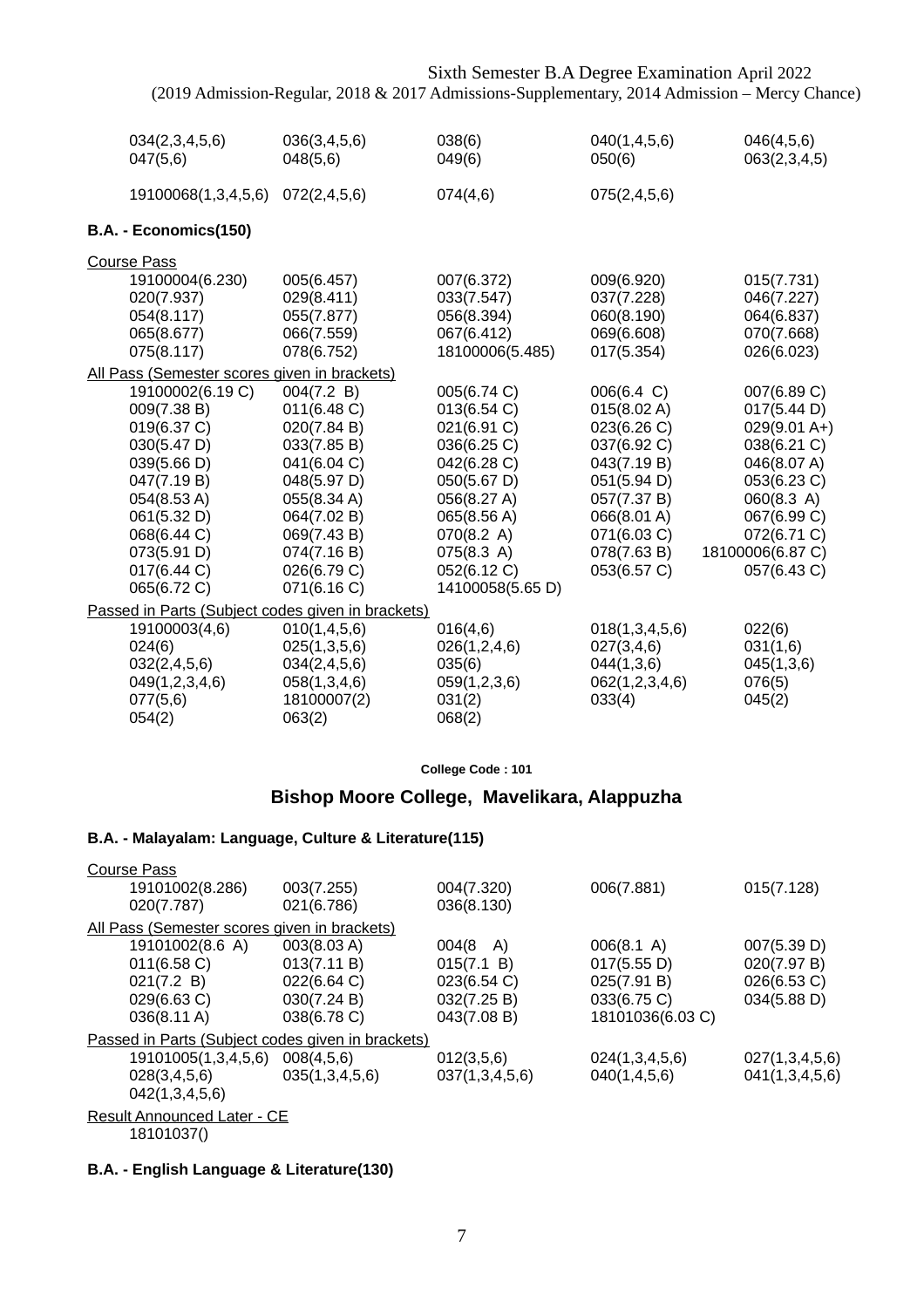| <b>Course Pass</b>                           |                                                   |                            |                          |                                 |
|----------------------------------------------|---------------------------------------------------|----------------------------|--------------------------|---------------------------------|
| 19101003(7.630)                              | 004(6.332)                                        | 005(7.903)                 | 007(7.484)               | 009(7.236)                      |
| 010(6.698)                                   | 014(7.971)                                        | 015(7.596)                 | 021(7.808)               | 022(7.757)                      |
| 023(7.731)                                   | 024(6.024)                                        | 026(7.275)                 | 028(6.721)               | 029(7.609)                      |
| 030(8.004)                                   | 032(8.323)                                        | 034(7.307)                 | 044(7.763)               |                                 |
| All Pass (Semester scores given in brackets) |                                                   |                            |                          |                                 |
| 19101003(7.3 B)                              | 004(6.91 C)                                       | 005(7.54 B)                | 007(7.39 B)              | 008(5.86 D)                     |
| 009(7.04 B)                                  | 010(6.68 C)                                       | 012(6.16 C)                | 013(5.31 D)              | 014(7.76 B)                     |
| 015(7.3 B)                                   | 016(6.38 C)                                       | 017(5.68 D)                | 018(5.31 D)              | 020(6.04 C)                     |
| 021(8.02 A)                                  | 022(8.1 A)                                        | 023(7.85 B)                | 024(6.22 C)              | 025(6.21 C)                     |
| 026(7.62 B)                                  | 028(7.09 B)                                       | 029(7.72 B)                | 030(8.01 A)              | 031(6.26 C)                     |
| 032(8.34 A)                                  | 034(7.32 B)                                       | 035(5.34 D)                | 037(6.03 C)              | 040(6.45 C)                     |
| 041(6.98 C)                                  | 042(6.31 C)                                       | 044(7.63 B)                |                          |                                 |
|                                              | Passed in Parts (Subject codes given in brackets) |                            |                          |                                 |
| 19101001(6)                                  | 011(6)                                            | 027(1,3,4,5,6)             | 033(1,4,5,6)             | 036(1,4,5,6)                    |
| 038(6)                                       | 039(3,4,5,6)                                      | 043(1,3,4,5,6)             | 045(6)                   |                                 |
| Result Announced Later - ESE                 |                                                   |                            |                          |                                 |
| 18101036()                                   |                                                   |                            |                          |                                 |
|                                              |                                                   |                            |                          |                                 |
| B.A. - Economics(150)                        |                                                   |                            |                          |                                 |
|                                              |                                                   |                            |                          |                                 |
| <b>Course Pass</b>                           |                                                   |                            |                          |                                 |
| 19101006(6.802)                              | 009(8.126)<br>030(7.480)                          | 010(6.265)<br>042(6.890)   | 014(7.898)<br>047(6.807) | 016(6.493)                      |
| 024(7.736)                                   |                                                   |                            |                          |                                 |
| All Pass (Semester scores given in brackets) |                                                   |                            |                          |                                 |
| 19101001(5.77 D)                             | 003(7<br>B)                                       | 004(6.91 C)                | 005(7.75 B)              | 006(7.69 B)                     |
| 007(5.69 D)                                  | 008(5.54 D)                                       | 009(7.95 B)                | 010(6.82 C)              | 011(6.96 C)                     |
| 013(6.66 C)                                  | 014(7.51 B)                                       | 015(5.28 D)                | 016(6.79 C)              | 018(5.31 D)                     |
| 019(7.19 B)                                  | 024(7.57 B)                                       | 026(6.81 C)                | 030(7.91 B)              | 034(6.96 C)                     |
| 038(6.86 C)<br>047(7.14 B)                   | 039(7.09 B)<br>049(6.55 C)                        | 040(6.64 C)<br>050(7.09 B) | 042(7.71 B)              | 044(5.45 D)<br>17101006(6.04 C) |
|                                              |                                                   |                            | 18101015(5.97 D)         |                                 |
|                                              | Passed in Parts (Subject codes given in brackets) |                            |                          |                                 |
| 19101017(1,3,5,6)                            | 020(2,3,6)                                        | 025(3)                     | 029(6)                   | 031(6)                          |
| 032(1, 2, 4, 5, 6)                           | 035(1,2,4,6)                                      | 037(1,2,3,4,6)             | 041(2)                   | 046(6)                          |
| 048(6)                                       | 18101034(3)                                       | 050(1,3)                   |                          |                                 |

## **Christian College, Chengannur, Alappuzha**

| <b>Course Pass</b>                           |                  |                |                 |                  |
|----------------------------------------------|------------------|----------------|-----------------|------------------|
| 19102002(7.062)                              | 003(6.562)       | 004(7.107)     | 006(5.397)      | 008(7.012)       |
| 011(7.574)                                   | 012(6.924)       | 013(8.395)     | 015(8.564)      | 016(6.810)       |
| 018(7.193)                                   | 025(8.097)       | 028(7.962)     | 036(8.023)      | 038(7.186)       |
| 040(7.208)                                   | 051(7.797)       | 054(6.858)     | 18102029(5.993) | 049(6.586)       |
| All Pass (Semester scores given in brackets) |                  |                |                 |                  |
| 19102001(6.37 C)                             | 002(7.9 B)       | 003(6.71 C)    | 004(7.42 B)     | 006(6.39 C)      |
| 008(7.27 B)                                  | 011(7.68 B)      | $012(6.83)$ C) | 013(8.29 A)     | 015(8.53 A)      |
| 016(7.34 B)                                  | 018(7.4 B)       | 021(5.16 D)    | 022(5.88 D)     | 023(5.89 D)      |
| 025(7.9 B)                                   | 027(5.13 D)      | 028(7.88 B)    | 030(7.15 B)     | 031(5.96 D)      |
| 033(4.86 E)                                  | 034(6.37 C)      | 035(6.71 C)    | 036(8.03 A)     | 037(8.41 A)      |
| 038(7.32 B)                                  | 040(7.27 B)      | 041(8.08 A)    | 046(6.37 C)     | 049(5.84 D)      |
| 051(7.45 B)                                  | 052(6.04 C)      | 053(6.55 C)    | 054(7.14 B)     | 18102029(6.28 C) |
| 049(7<br>B)                                  | 14102046(5.01 D) |                |                 |                  |
|                                              |                  |                |                 |                  |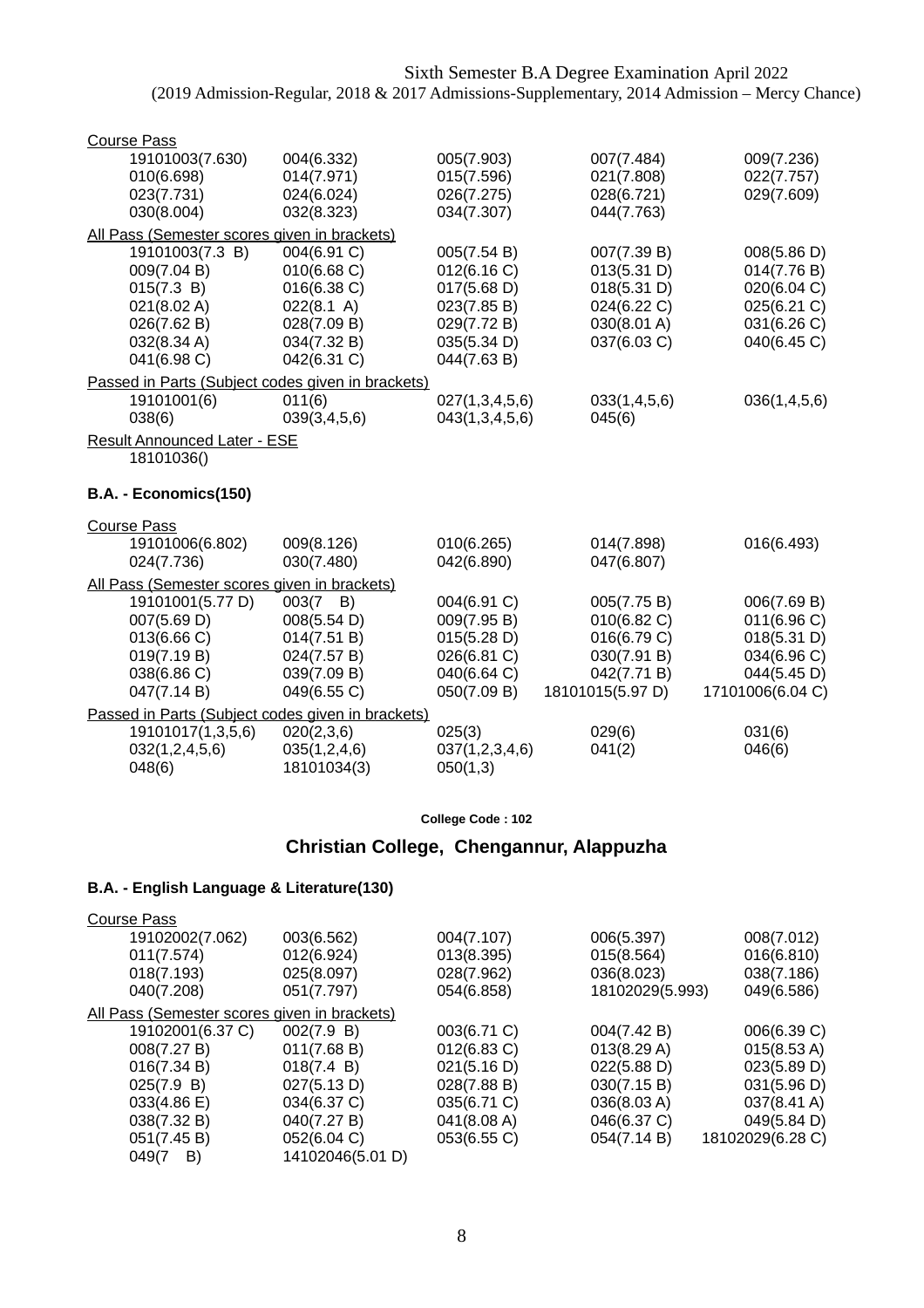| Passed in Parts (Subject codes given in brackets)                                                                              |                                                                        |                                                                              |                                                                         |                                                            |
|--------------------------------------------------------------------------------------------------------------------------------|------------------------------------------------------------------------|------------------------------------------------------------------------------|-------------------------------------------------------------------------|------------------------------------------------------------|
| 19102007(1,3,6)<br>020(3,5,6)<br>047(1,2,3,5,6)<br>050(1,3,4,5)                                                                | 010(1,6)<br>024(6)<br>048(3,6)<br>054(1,2,3,4)                         | 014(2,3,6)<br>029(1,3,4,5,6)<br>050(1,3,6)                                   | 017(3,5,6)<br>032(6)<br>18102032(3)                                     | 019(2,3,5,6)<br>042(6)<br>041(5)                           |
| <b>SUSPECTED MALPRACTICE</b><br>19102045()                                                                                     |                                                                        |                                                                              |                                                                         |                                                            |
| <b>B.A. - History(140)</b>                                                                                                     |                                                                        |                                                                              |                                                                         |                                                            |
| <b>Course Pass</b>                                                                                                             |                                                                        |                                                                              |                                                                         |                                                            |
| 19102003(8.390)                                                                                                                | 006(6.352)                                                             | 024(7.992)                                                                   | 041(6.748)                                                              |                                                            |
| All Pass (Semester scores given in brackets)<br>19102001(6.86 C)<br>010(6.08 C)<br>017(6.62 C)<br>025(6.94 C)                  | 002(6.92 C)<br>011(6.24 C)<br>018(5.79 D)<br>027(5.83 D)               | 003(8.17 A)<br>013(5.38 D)<br>021(6.56 C)<br>$030(6.5)$ C)                   | 005(5.53 D)<br>014(6.55 C)<br>023(6.32 C)<br>041(8.2 A)                 | 006(6.97 C)<br>015(7.02 B)<br>024(8.34 A)<br>045(7.41 B)   |
| Passed in Parts (Subject codes given in brackets)                                                                              |                                                                        |                                                                              |                                                                         |                                                            |
| 19102004(3,4,5,6)<br>016(1,2,6)<br>029(1,2,3,4,6)<br>036(6)<br>18102027(1,3,4)                                                 | 007(2,6)<br>019(1,6)<br>031(1,6)<br>037(1,2,3,6)<br>037(1,2,3,4)       | 008(6)<br>020(1,2,3,6)<br>032(1,3,6)<br>039(1,2,3)<br>038(1,2,3)             | 009(1,3,6)<br>026(1,3,4,6)<br>033(1,2,3,6)<br>042(2,3,6)<br>14102007(1) | 012(1,2,3,4,6)<br>028(1,2,3,6)<br>035(1,3,6)<br>044(1,6)   |
| <b>Result Announced Later - ESE</b><br>19102038()                                                                              | 040()                                                                  |                                                                              |                                                                         |                                                            |
| B.A. - Economics(150)                                                                                                          |                                                                        |                                                                              |                                                                         |                                                            |
| <b>Course Pass</b><br>19102008(6.183)<br>047(6.662)                                                                            | 011(7.315)<br>18102037(5.524)                                          | 015(7.051)<br>14102026(6.198)                                                | 021(6.463)                                                              | 026(7.192)                                                 |
| All Pass (Semester scores given in brackets)<br>19102006(6.83 C)<br>018(5.88 D)<br>028(6.63 C)<br>043(5.81 D)<br>040(5.43 D)   | 008(6.5 C)<br>019(7.79 B)<br>029(6.51 C)<br>047(6.94 C)<br>041(5.61 D) | 011(7.77 B)<br>021(7.14 B)<br>032(6.09 C)<br>049(5.67 D)<br>14102026(6.73 C) | 013(5.66 D)<br>024(6.51 C)<br>037(6.48 C)<br>18102019(5.93 D)           | 015(7.63 B)<br>026(7.51 B)<br>038(5.72 D)<br>037(5.59 D)   |
| Passed in Parts (Subject codes given in brackets)<br>19102001(6)<br>014(2,3,4,6)<br>025(3,6)<br>036(2,3,4,5,6)<br>048(1,3,5,6) | 004(2,3,4,5,6)<br>016(6)<br>027(3,6)<br>039(1,2,3,5,6)<br>050(6)       | 007(4,5,6)<br>017(6)<br>031(2,3,4,5,6)<br>041(6)<br>18102018(3,5)            | 010(2,3,6)<br>020(6)<br>033(2,3,4,5,6)<br>044(5,6)<br>034(6)            | 012(3,6)<br>023(4,6)<br>034(3,6)<br>046(3,4,5,6)<br>038(2) |
| <b>Result Announced Later - ESE</b><br>19102002()                                                                              | 035()                                                                  |                                                                              |                                                                         |                                                            |
| <b>Result Announced Later</b><br>19102045()                                                                                    |                                                                        |                                                                              |                                                                         |                                                            |

# **Christian College, Kattakada, Thiruvananthapuram**

#### **B.A. - History(140)**

| Course Pass     |            |            |            |            |
|-----------------|------------|------------|------------|------------|
| 19103002(7.430) | 003(7.868) | 004(7.559) | 006(7.577) | 007(6.917) |
| 015(6.663)      | 021(7.475) | 031(7.537) | 035(6.346) | 036(6.844) |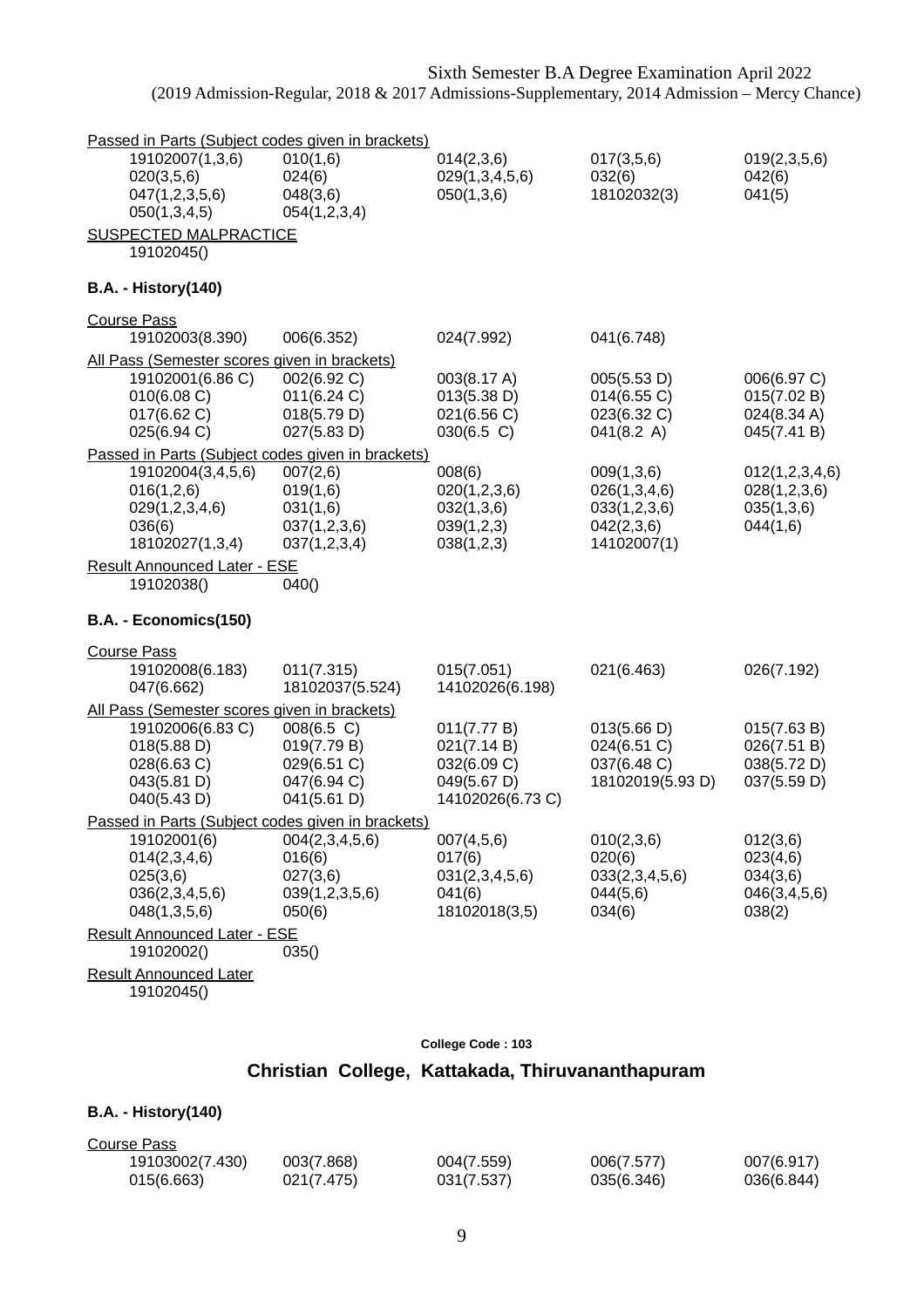| 037(6.531)<br>044(6.680)<br>068(6.361)                                                                                                                                                                       | 040(6.637)<br>046(7.377)<br>18103012(6.292)                                                                                                             | 041(6.870)<br>051(6.842)<br>034(6.532)                                                                                                                  | 042(7.147)<br>056(6.979)                                                                                                                           | 043(6.907)<br>062(7.656)                                                                                                                          |
|--------------------------------------------------------------------------------------------------------------------------------------------------------------------------------------------------------------|---------------------------------------------------------------------------------------------------------------------------------------------------------|---------------------------------------------------------------------------------------------------------------------------------------------------------|----------------------------------------------------------------------------------------------------------------------------------------------------|---------------------------------------------------------------------------------------------------------------------------------------------------|
| All Pass (Semester scores given in brackets)                                                                                                                                                                 |                                                                                                                                                         |                                                                                                                                                         |                                                                                                                                                    |                                                                                                                                                   |
| 19103001(7.07 B)<br>007(7.4 B)<br>016(6.89 C)<br>028(6.6 C)<br>034(7.5 B)<br>040(7.2 B)<br>045(6.61 C)<br>19103051(7.16 B)<br>057(5.41 D)<br>065(7.6 B)<br>057(6.04 C)                                       | 002(8.01 A)<br>008(5.97 D)<br>017(6.63 C)<br>029(6.56 C)<br>035(7.23 B)<br>041(7.54 B)<br>046(7.86 B)<br>052(6.62 C)<br>058(6.32 C)<br>068(7.51 B)      | 003(8.44 A)<br>013(7.06 B)<br>019(6.18 C)<br>030(6.36 C)<br>036(7.41 B)<br>042(7.41 B)<br>047(7.11 B)<br>053(7.31 B)<br>059(7.09 B)<br>18103012(6.61 C) | 004(8.25 A)<br>014(6.25 C)<br>021(7.74 B)<br>031(8.06 A)<br>037(7.29 B)<br>043(7.19 B)<br>048(7.16 B)<br>054(7.58 B)<br>062(7.87 B)<br>032(5.87 D) | 006(7.78 B)<br>015(7.24 B)<br>027(5.92 D)<br>032(7.23 B)<br>039(6.55 C)<br>044(7.4 B)<br>050(7.68 B)<br>056(7.64 B)<br>063(6.82 C)<br>034(6.76 C) |
| Passed in Parts (Subject codes given in brackets)<br>19103005(3,6)<br>018(2,3,5,6)<br>026(1,6)<br>066(6)                                                                                                     | 009(6)<br>020(6)<br>033(1,4,5,6)<br>067(1,3,6)                                                                                                          | 010(2,4,5,6)<br>022(4,6)<br>038(1,3,4,6)<br>18103002(2,4)                                                                                               | 011(6)<br>023(6)<br>049(6)                                                                                                                         | 012(6)<br>024(1,5,6)<br>061(6)                                                                                                                    |
| <b>Result Announced Later</b><br>19103060()                                                                                                                                                                  | 064()                                                                                                                                                   |                                                                                                                                                         |                                                                                                                                                    |                                                                                                                                                   |
| <b>Result Withheld</b><br>19103060()                                                                                                                                                                         |                                                                                                                                                         |                                                                                                                                                         |                                                                                                                                                    |                                                                                                                                                   |
| B.A. - Economics(150)                                                                                                                                                                                        |                                                                                                                                                         |                                                                                                                                                         |                                                                                                                                                    |                                                                                                                                                   |
| <b>Course Pass</b><br>19103001(7.867)<br>021(6.648)<br>057(7.692)                                                                                                                                            | 002(7.000)<br>031(7.047)<br>063(6.149)                                                                                                                  | 004(6.340)<br>032(7.222)<br>18103017(5.835)                                                                                                             | 005(7.243)<br>039(6.849)<br>046(6.060)                                                                                                             | 009(7.183)<br>043(7.509)                                                                                                                          |
| All Pass (Semester scores given in brackets)<br>19103001(8.14 A)<br>006(6.33 C)<br>012(5.92 D)<br>018(6.55 C)<br>027(6.77 C)<br>034(6.18 C)<br>041(7.15 B)<br>051(7.36 B)<br>063(6.13 C)<br>17103032(6.56 C) | 002(7.01 B)<br>007(6.66 C)<br>013(6.42 C)<br>019(5.49 D)<br>028(7.32 B)<br>037(5.94 D)<br>043(7.91 B)<br>054(6.42 C)<br>18103017(6.66 C)<br>049(6.71 C) | 003(6.52 C)<br>008(6.19 C)<br>$014(7 \quad B)$<br>021(6.63 C)<br>029(6.87 C)<br>038(5.39 D)<br>044(7.66 B)<br>056(6.13 C)<br>$030(5.7)$ D)              | 004(6.87 C)<br>009(8.02 A)<br>016(6.5 C)<br>022(6.52 C)<br>031(6.95 C)<br>039(6.67 C)<br>045(7.65 B)<br>057(7.77 B)<br>046(6.42 C)                 | 005(7.01 B)<br>010(7.08 B)<br>017(6.01 C)<br>025(5.79 D)<br>032(7.43 B)<br>040(5.87 D)<br>050(5.94 D)<br>061(7.55 B)<br>047(5.71 D)               |
| Passed in Parts (Subject codes given in brackets)<br>19103011(6)<br>033(2,4,5,6)<br>052(5,6)<br>062(5,6)<br>031(3)<br><b>Result Announced Later - ESE</b>                                                    | 015(6)<br>035(1,2,5,6)<br>053(6)<br>064(5,6)<br>038(3)                                                                                                  | 020(6)<br>042(1,2,3,6)<br>055(6)<br>065(5,6)<br>17103059(2)                                                                                             | 024(6)<br>046(5,6)<br>059(2,3,4,5,6)<br>18103019(3)                                                                                                | 026(2,3,5,6)<br>049(6)<br>060(1,3,5,6)<br>025(3)                                                                                                  |
| 19103030()                                                                                                                                                                                                   | 047()                                                                                                                                                   | 048()                                                                                                                                                   |                                                                                                                                                    |                                                                                                                                                   |

**College Code : 104**

## **Kumbalathu Sankupillai Memorial Devaswom Board College, Sasthamcottah, Kollam**

**B.A. - Sanskrit Special - Vedanda(112)**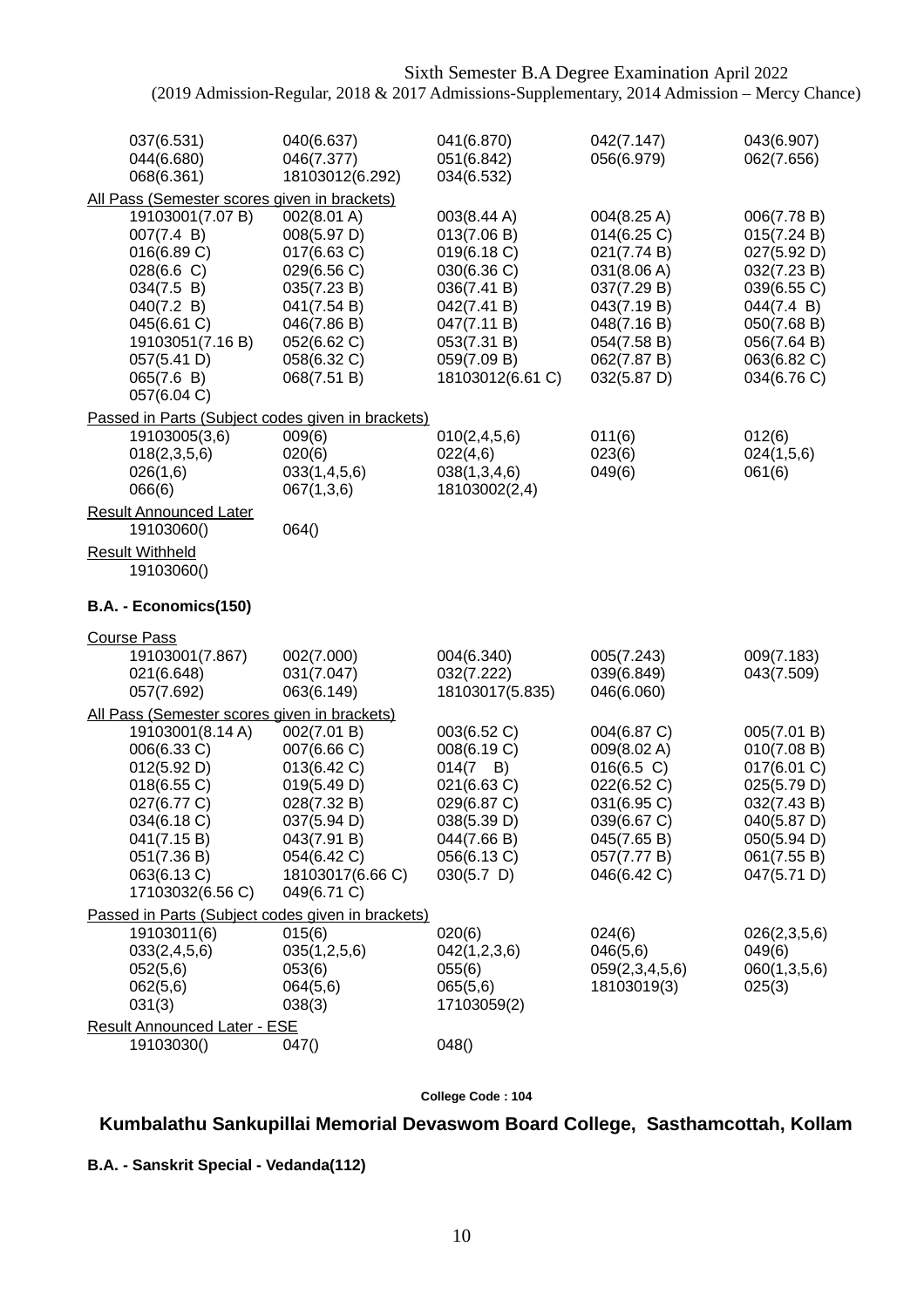| <b>Course Pass</b>                                    |                |                |                    |                  |
|-------------------------------------------------------|----------------|----------------|--------------------|------------------|
| 19104011(8.712)<br>049(7.428)                         | 024(6.968)     | 032(7.710)     | 038(7.514)         | 047(8.302)       |
| All Pass (Semester scores given in brackets)          |                |                |                    |                  |
| 19104005(5.65 D)                                      | 011(8.5 A)     | 012(6.42 C)    | 014(5.85 D)        | 020(6.22 C)      |
| 022(5.66 D)                                           | 023(6.94 C)    | 024(7.39 B)    | 028(6.02 C)        | 032(8.34 A)      |
| 035(6.23 C)                                           | 037(6.14 C)    | 038(7.46 B)    | 043(6.41 C)        | 046(5.74 D)      |
| 047(8.84 A)                                           | 049(7.85 B)    | 051(6.79 C)    | 055(6.67 C)        | 18104047(5.39 D) |
| Passed in Parts (Subject codes given in brackets)     |                |                |                    |                  |
| 19104003(2,4,6)                                       | 015(2,3,4,6)   | 016(2,3,6)     | 017(1,3,4,6)       | 026(1,2,5,6)     |
| 027(1,2,3,6)                                          | 030(1,2,3,4,6) | 031(1,2,6)     | 033(2,6)           | 036(1,2,3,6)     |
| 039(1,2,3,6)                                          | 042(6)         | 045(6)         | 050(2,3)           | 056(6)           |
| 18104038(3)                                           |                |                |                    |                  |
| B.A. - Malayalam: Language, Culture & Literature(115) |                |                |                    |                  |
|                                                       |                |                |                    |                  |
| <b>Course Pass</b>                                    |                |                |                    |                  |
| 19104003(8.491)                                       | 005(6.888)     | 006(7.181)     | 009(8.081)         | 010(6.872)       |
| 016(6.862)                                            | 019(6.995)     | 020(6.527)     | 024(6.211)         | 027(8.326)       |
| 030(6.777)                                            | 031(6.709)     | 032(7.572)     | 033(7.346)         | 034(7.000)       |
| 041(7.278)                                            | 051(7.470)     | 052(7.977)     | 054(6.368)         | 056(8.113)       |
| 057(7.686)                                            | 058(8.216)     | 060(7.082)     |                    |                  |
| All Pass (Semester scores given in brackets)          |                |                |                    |                  |
| 19104001(6.67 C)                                      | 002(6.52 C)    | $003(9.08 A+)$ | $005(8 \text{ A})$ | 006(7.73 B)      |
| 008(6.57 C)                                           | 009(8.66 A)    | 010(8.04 A)    | 011(6.35 C)        | 014(6.88 C)      |
| 015(5.34 D)                                           | 016(7.37 B)    | 017(6.07 C)    | 019(7.71 B)        | 020(7.3 B)       |
| 021(6.45 C)                                           | 024(6.71 C)    | 025(7.35 B)    | 027(8.97 A)        | 029(8.03 A)      |
| 030(7.22 B)                                           | 031(7.16 B)    | 032(8.07 A)    | 033(8.42 A)        | 034(8.06 A)      |
| 035(6.55 C)                                           | 037(6.78 C)    | 038(7.11 B)    | 039(6.3 C)         | 040(7.99 B)      |
| 041(7.63 B)                                           | 042(5.79 D)    | 044(6.66 C)    | 047(5.32 D)        | 048(6.57 C)      |
| 051(7.56 B)                                           | 052(8.74 A)    | 054(7.14 B)    | 055(6.24 C)        | 056(8.75 A)      |
| 057(8.25 A)                                           | 058(8.76 A)    | 060(8.04 A)    | 18104003(7.19 B)   | 006(5.34 D)      |
| Passed in Parts (Subject codes given in brackets)     |                |                |                    |                  |
| 19104007(1,3,4,5,6)                                   | 022(1,3,4,5,6) | 023(1,4,5,6)   | 026(1,3,4,5,6)     | 028(1,3,4,6)     |
| 059(1,3,4,5,6)                                        | 061(1,3,4,5,6) |                |                    |                  |
| B.A. - Hindi Language & Literature(125)               |                |                |                    |                  |
|                                                       |                |                |                    |                  |
| <b>Course Pass</b>                                    |                |                |                    |                  |
| 19104004(6.957)                                       | 006(7.459)     | 013(8.507)     | 015(7.732)         | 016(8.153)       |
| 019(8.832)                                            | 020(6.871)     | 023(7.446)     | 025(6.825)         | 028(8.167)       |
| 029(8.200)                                            | 033(7.204)     | 034(8.500)     | 035(6.869)         | 038(6.996)       |
| 039(7.827)                                            | 042(8.037)     | 043(6.861)     | 044(7.795)         | 046(8.418)       |
| 047(8.042)                                            |                |                |                    |                  |
| All Pass (Semester scores given in brackets)          |                |                |                    |                  |
| 19104004(7.84 B)                                      | 006(8.18 A)    | 012(7.98 B)    | $013(9.09 A+)$     | 015(8.26 A)      |
| $016(8.81 \text{ A})$                                 | $019(9.09 A+)$ | 020(7.45 B)    | 022(6.63 C)        | 023(8.14 A)      |
| 025(7.51 B)                                           | 026(5.76 D)    | 027(6.81 C)    | 028(8.82 A)        | 029(8.97 A)      |
| 031(7.26 B)                                           | 032(6.05 C)    | 033(8.21 A)    | 034(8.83 A)        | 035(7.5 B)       |
| 037(6.89 C)                                           | 038(7.84 B)    | 039(8.67 A)    | 040(6.25 C)        | 041(7.21 B)      |
| 042(8.79 A)                                           | 043(8.03 A)    | 044(8.4 A)     | 046(8.8 A)         | 047(8.83 A)      |
| 048(7.98 B)                                           |                |                |                    |                  |
| Passed in Parts (Subject codes given in brackets)     |                |                |                    |                  |
| 19104002(1,4,5,6)                                     | 007(1,5)       | 011(1,4,5)     | 030(2,3,5)         | 036(5,6)         |
| B.A. - English Language & Literature(130)             |                |                |                    |                  |
| <b>Course Pass</b>                                    |                |                |                    |                  |
| 19104001(6.195)                                       | 002(6.789)     | 003(7.037)     | 004(6.784)         | 005(7.334)       |
|                                                       |                |                |                    |                  |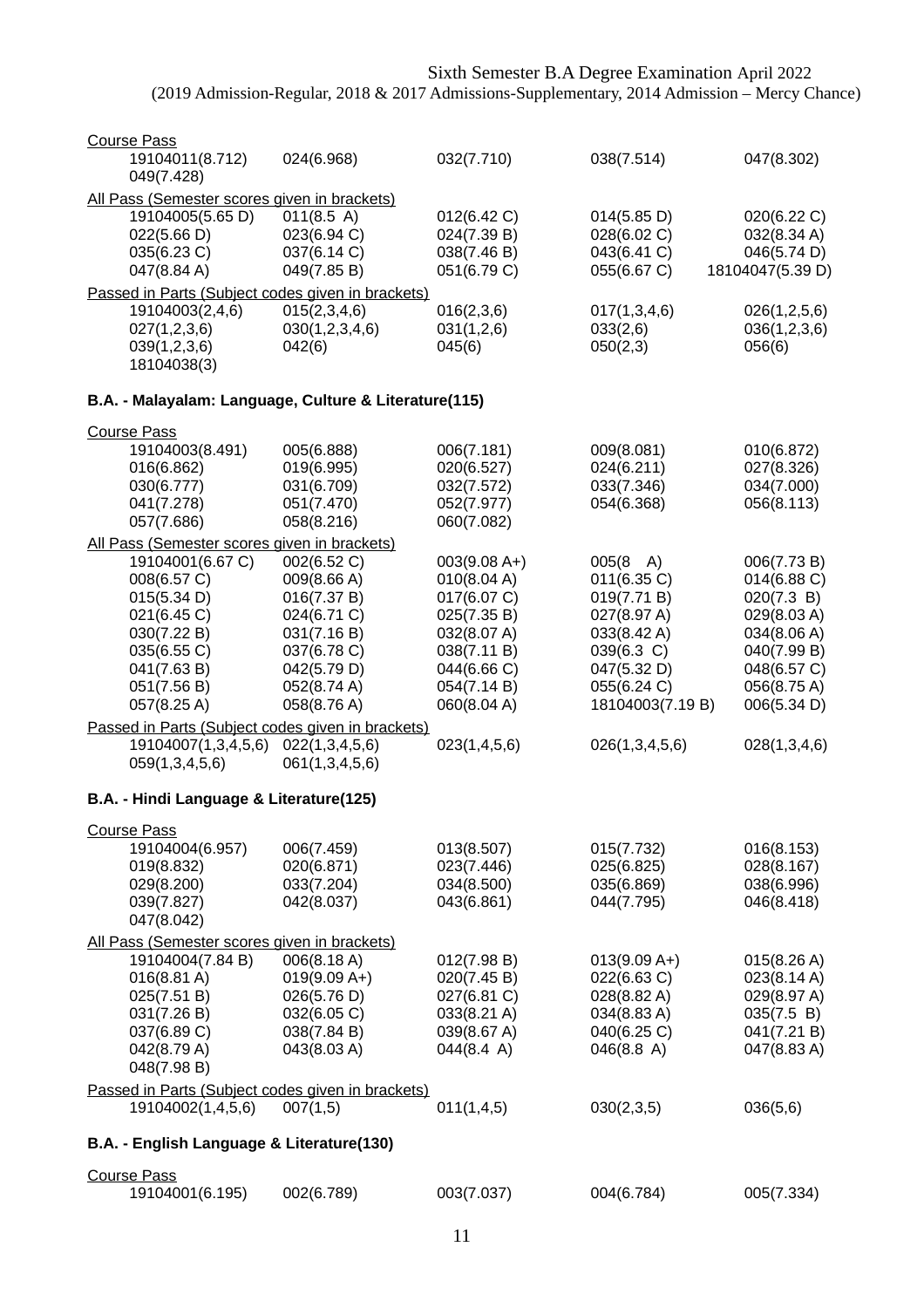| 007(7.185)<br>015(6.323)<br>032(7.556)<br>040(8.549)<br>050(6.901)                                                                                                                                           | 008(6.571)<br>016(7.520)<br>033(7.256)<br>045(6.624)<br>052(7.239)                                                                                   | 009(8.191)<br>025(7.482)<br>035(7.650)<br>046(6.492)<br>054(7.422)                                                                  | 012(7.475)<br>028(8.488)<br>036(7.908)<br>047(7.642)<br>060(7.259)                                                                  | 014(7.251)<br>029(7.446)<br>039(7.171)<br>049(7.804)<br>061(6.714)                                                                 |
|--------------------------------------------------------------------------------------------------------------------------------------------------------------------------------------------------------------|------------------------------------------------------------------------------------------------------------------------------------------------------|-------------------------------------------------------------------------------------------------------------------------------------|-------------------------------------------------------------------------------------------------------------------------------------|------------------------------------------------------------------------------------------------------------------------------------|
| All Pass (Semester scores given in brackets)<br>19104001(6.61 C)<br>006(7.34 B)<br>012(7.52 B)<br>017(6.17 C)<br>028(8.51 A)<br>033(7.38 B)<br>039(7.21 B)<br>047(7.85 B)<br>053(6.54 C)<br>18104027(6.58 C) | 002(7.2 B)<br>007(7.07 B)<br>013(6.37 C)<br>018(6.12 C)<br>029(7.31 B)<br>034(7.24 B)<br>040(8.41 A)<br>049(7.7 B)<br>054(7.62 B)<br>17104053(5.7 D) | 003(6.87 C)<br>008(7.66 B)<br>014(7.48 B)<br>020(6.38 C)<br>030(7.82 B)<br>035(7.65 B)<br>042(6.87 C)<br>050(7.07 B)<br>059(6.51 C) | 004(6.71 C)<br>009(7.98 B)<br>015(6.91 C)<br>025(7.54 B)<br>031(6.11 C)<br>036(8.16 A)<br>045(7.01 B)<br>051(6.56 C)<br>060(7.58 B) | 005(7.82 B)<br>011(6.01 C)<br>016(7.56 B)<br>026(7.61 B)<br>032(7.85 B)<br>038(7.2 B)<br>046(6.98 C)<br>052(7.58 B)<br>061(7.25 B) |
| Passed in Parts (Subject codes given in brackets)<br>19104010(6)<br>058(1,3,5,6)                                                                                                                             | 019(2,3,4,6)                                                                                                                                         | 024(2,6)                                                                                                                            | 055(1,3,4,6)                                                                                                                        | 056(1,3,4,5,6)                                                                                                                     |
| <b>B.A. - History(140)</b>                                                                                                                                                                                   |                                                                                                                                                      |                                                                                                                                     |                                                                                                                                     |                                                                                                                                    |
| <b>Course Pass</b><br>19104011(6.811)<br>037(6.293)                                                                                                                                                          | 013(5.930)<br>056(6.387)                                                                                                                             | 016(5.648)<br>066(7.219)                                                                                                            | 019(7.443)                                                                                                                          | 025(7.180)                                                                                                                         |
| All Pass (Semester scores given in brackets)<br>19104006(6.11 C)<br>019(7.5 B)<br>034(6.93 C)<br>040(5.85 D)<br>056(6.01 C)<br>062(5.58 D)<br>068(5.67 D)<br>077(5.74 D)<br>043(5.78 D)                      | 010(6.88 C)<br>021(6.06 C)<br>035(5.63 D)<br>045(6.21 C)<br>057(5.56 D)<br>063(5.77 D)<br>069(6.01 C)<br>18104029(6.52 C)<br>069(5.87 D)             | 011(6.95 C)<br>023(6.12 C)<br>036(6.34 C)<br>052(5.61 D)<br>058(6.16 C)<br>064(5.55 D)<br>072(5.52 D)<br>040(5.86 D)                | 013(6.42 C)<br>025(7.74 B)<br>037(7.03 B)<br>053(5.48 D)<br>059(6.32 C)<br>065(6.51 C)<br>073(5.69 D)<br>041(5.88 D)                | $016(5.7)$ D)<br>030(5.85 D)<br>038(6.17 C)<br>055(5.81 D)<br>061(6.25 C)<br>066(7.32 B)<br>074(5.84 D)<br>042(6.05 C)             |
| Passed in Parts (Subject codes given in brackets)<br>19104001(2,5,6)<br>015(1,2,5,6)<br>024(6)<br>032(1,4,6)<br>049(1,2,4,6)<br>067(4,5,6)<br>18104066(3)                                                    | 004(6)<br>017(1, 2, 4, 5, 6)<br>026(6)<br>033(1,4,6)<br>050(1,4,5,6)<br>071(1,4,6)                                                                   | 008(1,5,6)<br>018(1,4,5,6)<br>027(1,6)<br>039(1,4,6)<br>051(1,2,4,5,6)<br>075(1,3,4,6)                                              | 009(1,5,6)<br>020(1,3,6)<br>028(1,2,6)<br>041(5,6)<br>054(6)<br>076(1,3,4,5,6)                                                      | 012(2,6)<br>022(1,3,6)<br>031(6)<br>043(1,3,5,6)<br>060(2,4,5,6)<br>078(1,3,4,5,6)                                                 |
| B.A. - Political Science(145)                                                                                                                                                                                |                                                                                                                                                      |                                                                                                                                     |                                                                                                                                     |                                                                                                                                    |
| <b>Course Pass</b><br>19104004(7.136)<br>016(6.485)<br>031(5.981)<br>048(6.719)<br>067(7.330)                                                                                                                | 007(6.676)<br>017(6.975)<br>038(6.504)<br>049(7.077)<br>074(6.695)                                                                                   | 009(6.575)<br>022(6.178)<br>041(6.316)<br>051(6.027)<br>075(6.179)                                                                  | 010(6.532)<br>025(6.814)<br>045(6.744)<br>055(7.246)<br>18104061(5.513)                                                             | 011(6.341)<br>027(7.412)<br>046(7.004)<br>061(6.856)                                                                               |
| All Pass (Semester scores given in brackets)<br>19104001(7.05 B)<br>006(7.34 B)<br>011(7.08 B)<br>017(7.7 B)<br>$024(6.8)$ C)                                                                                | 002(6.18 C)<br>007(7.75 B)<br>012(5.85 D)<br>019(6.58 C)<br>025(7.05 B)                                                                              | 003(5.92 D)<br>008(6.4 C)<br>013(8.21 A)<br>020(5.76 D)<br>026(6.61 C)                                                              | 004(7.8 B)<br>009(7.11 B)<br>015(5.97 D)<br>021(6.19 C)<br>027(7.41 B)                                                              | 005(6.15 C)<br>010(7.37 B)<br>016(7.44 B)<br>022(6.51 C)<br>028(6.94 C)                                                            |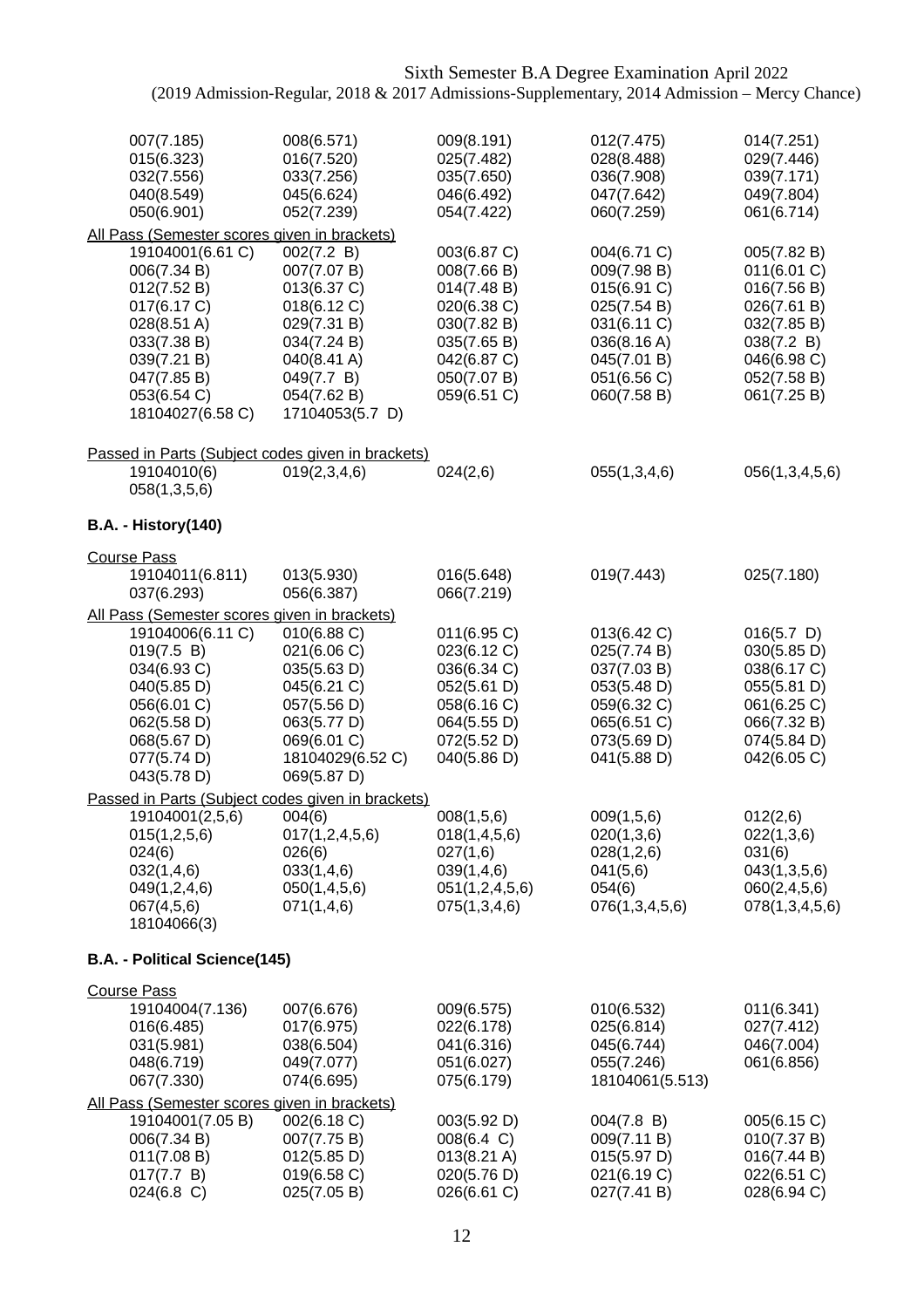| 029(6.41 C)<br>041(6.49 C)<br>046(7.24 B)<br>051(7.16 B)<br>057(6.32 C)<br>064(6.81 C)<br>070(6.13 C)<br>18104008(5.73 D)<br>056(6.31 C)                                                                               | 031(6.04 C)<br>042(6.74 C)<br>047(6.85 C)<br>053(5.7)<br>058(7.58 B)<br>065(7.07 B)<br>071(6.85 C)<br>037(6.71 C)<br>061(6.44 C)                                                              | 035(6.05 C)<br>043(5.84 D)<br>048(7.14 B)<br>054(5.97 D)<br>059(6.23 C)<br>066(6.45 C)<br>074(7.72 B)<br>040(6.54 C)<br>17104070(5.76 D)                                                          | 037(7.15 B)<br>044(5.63 D)<br>049(7.75 B)<br>055(7.49 B)<br>061(7.81 B)<br>067(7.77 B)<br>075(7.11 B)<br>041(6.13 C)                                                                               | 038(7.15 B)<br>045(7.2 B)<br>050(6.13 C)<br>056(5.86 D)<br>062(6.66 C)<br>068(5.81 D)<br>076(6.76 C)<br>055(6.85 C)                                                                           |
|------------------------------------------------------------------------------------------------------------------------------------------------------------------------------------------------------------------------|-----------------------------------------------------------------------------------------------------------------------------------------------------------------------------------------------|---------------------------------------------------------------------------------------------------------------------------------------------------------------------------------------------------|----------------------------------------------------------------------------------------------------------------------------------------------------------------------------------------------------|-----------------------------------------------------------------------------------------------------------------------------------------------------------------------------------------------|
|                                                                                                                                                                                                                        | Passed in Parts (Subject codes given in brackets)                                                                                                                                             |                                                                                                                                                                                                   |                                                                                                                                                                                                    |                                                                                                                                                                                               |
| 19104014(3,5,6)<br>039(6)                                                                                                                                                                                              | 018(3,6)<br>040(2,4,6)                                                                                                                                                                        | 023(3,4,6)<br>073(6)                                                                                                                                                                              | 033(1,2,3,4,6)                                                                                                                                                                                     | 036(2,4,5,6)                                                                                                                                                                                  |
| B.A. - Economics(150)                                                                                                                                                                                                  |                                                                                                                                                                                               |                                                                                                                                                                                                   |                                                                                                                                                                                                    |                                                                                                                                                                                               |
| <b>Course Pass</b>                                                                                                                                                                                                     |                                                                                                                                                                                               |                                                                                                                                                                                                   |                                                                                                                                                                                                    |                                                                                                                                                                                               |
| 19104013(6.865)<br>18104019(5.890)<br>056(6.270)                                                                                                                                                                       | 030(7.010)<br>028(5.747)<br>059(5.709)                                                                                                                                                        | 052(6.961)<br>034(5.512)<br>066(6.783)                                                                                                                                                            | 053(6.923)<br>037(6.484)<br>068(5.946)                                                                                                                                                             | 058(6.995)<br>038(5.752)                                                                                                                                                                      |
|                                                                                                                                                                                                                        | All Pass (Semester scores given in brackets)                                                                                                                                                  |                                                                                                                                                                                                   |                                                                                                                                                                                                    |                                                                                                                                                                                               |
| 19104001(5.95 D)<br>007(7.39 B)<br>015(6.85 C)<br>024(6.14 C)<br>030(7.45 B)<br>035(5.93 D)<br>042(5.98 D)<br>052(7.89 B)<br>063(6.38 C)<br>070(6.09 C)<br>026(5.97 D)<br>037(6.5 C)<br>059(5.9 D)<br>17104073(5.99 D) | 002(6.98 C)<br>008(7.41 B)<br>018(6.78 C)<br>025(6.51 C)<br>031(6.09 C)<br>037(6.22 C)<br>043(6.13 C)<br>053(7.3 B)<br>065(6.9 C)<br>071(6.11 C)<br>028(6.62 C)<br>038(6.11 C)<br>066(6.64 C) | 003(6.75 C)<br>009(7.01 B)<br>019(7.18 B)<br>026(6.03 C)<br>032(7.33 B)<br>$038(5.8)$ D)<br>046(5.74 D)<br>054(6.64 C)<br>066(6.93 C)<br>072(6.98 C)<br>029(6.17 C)<br>040(5.65 D)<br>068(6.31 C) | 004(6.21 C)<br>013(7.68 B)<br>020(6.93 C)<br>027(7.51 B)<br>033(6.03 C)<br>039(6.47 C)<br>048(6.88 C)<br>056(7.01 B)<br>068(6.8 C)<br>18104014(6.82 C)<br>033(6.24 C)<br>056(5.75 D)<br>070(6.8 C) | 006(6.98 C)<br>014(6.84 C)<br>021(6.32 C)<br>028(7.47 B)<br>034(6.24 C)<br>041(6.38 C)<br>049(6.25 C)<br>058(7.66 B)<br>069(7.3 B)<br>019(6.61 C)<br>034(6.36 C)<br>058(6.5 C)<br>072(6.24 C) |
|                                                                                                                                                                                                                        | Passed in Parts (Subject codes given in brackets)                                                                                                                                             |                                                                                                                                                                                                   |                                                                                                                                                                                                    |                                                                                                                                                                                               |
| 19104010(2,5,6)<br>029(6)<br>059(4,6)<br>073(6)<br>043(4)                                                                                                                                                              | 012(2,5,6)<br>036(2,6)<br>060(2,3,4,5,6)<br>075(6)<br>065(4)                                                                                                                                  | 017(4,5,6)<br>040(2,6)<br>061(5,6)<br>18104012(4)<br>067(2,5)                                                                                                                                     | 022(4,6)<br>044(1,2,3,5,6)<br>062(4,5,6)<br>017(4,5)                                                                                                                                               | 023(3,5,6)<br>045(1,2,3,6)<br>064(4,5,6)<br>023(5)                                                                                                                                            |

#### **College Code : 106**

## **Govt. Arts College, , Thiruvananthapuram**

#### **B.A. - Economics(150)**

| <b>Course Pass</b>                           |             |                 |             |                 |
|----------------------------------------------|-------------|-----------------|-------------|-----------------|
| 19106007(8.375)                              | 017(6.700)  | 020(6.655)      | 021(6.298)  | 023(6.772)      |
| 028(6.623)                                   | 029(6.798)  | 036(6.468)      | 037(6.747)  | 049(8.137)      |
| 050(6.429)                                   | 053(6.438)  | 18106001(5.311) | 066(5.201)  | 14106059(6.201) |
| All Pass (Semester scores given in brackets) |             |                 |             |                 |
| 19106001(6.11 C)                             | 002(6.33 C) | 003(6.55 C)     | 004(6.9 C)  | 005(6.79 C)     |
| 007(8.31 A)                                  | 008(6.42 C) | 009(5.62 D)     | 010(6.45)   | $012(6.6)$ C)   |
| 015(7.11 B)                                  | 017(7.29 B) | 018(5.69 D)     | 020(6.93 C) | 021(6.12 C)     |
| 023(6.97 C)                                  | 024(6.37 C) | 025(6.15 C)     | 026(5.87 D) | 028(6.76 C)     |
| 029(7.15 B)                                  | 031(6.15 C) | 032(6.74 C)     | 034(5.84 D) | 035(6.2 C)      |
| 036(6.64 C)                                  | 037(7.67 B) | 038(7.19 B)     | 039(6.05 C) | 041(5.92 D)     |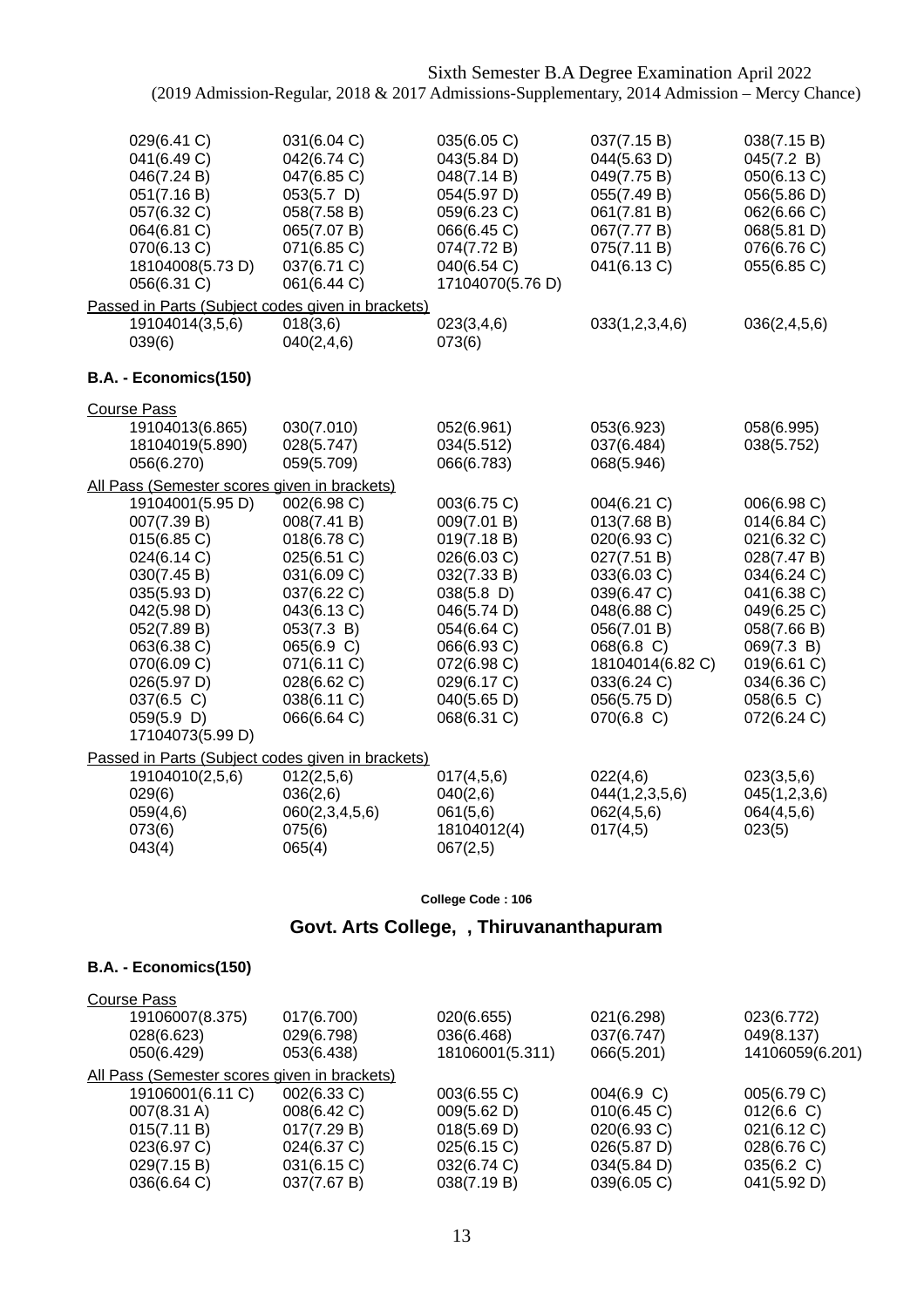| 042(6.13 C)<br>050(7.33 B)<br>056(6.26 C) | 046(6.84 C)<br>052(6.98 C)<br>061(6.29 C)         | 047(6.35 C)<br>053(7.21 B)<br>063(7<br>B) | 048(6.61 C)<br>054(6.35 C)<br>064(6.42 C) | 049(8.47 A)<br>055(6.38 C)<br>066(6.13 C) |
|-------------------------------------------|---------------------------------------------------|-------------------------------------------|-------------------------------------------|-------------------------------------------|
|                                           |                                                   |                                           |                                           |                                           |
| 067(7.26 B)                               | 069(6.99 C)                                       | 070(6.57 C)                               | 071(7.25 B)                               | 072(5.96 D)                               |
| 18106001(5.76 D)                          | 023(5.67 D)                                       | 061(6.42 C)                               | 063(5.92 D)                               | 066(5.52 D)                               |
| 070(6.51 C)                               | 17106052(5.69 D)                                  | 14106059(6.18 C)                          |                                           |                                           |
|                                           | Passed in Parts (Subject codes given in brackets) |                                           |                                           |                                           |
| 19106006(1,2,3,5,6)                       | 011(2,4,5,6)                                      | 014(4,5,6)                                | 016(6)                                    | 022(1,3,4,5,6)                            |
| 030(6)                                    | 040(6)                                            | 043(1,6)                                  | 044(6)                                    | 045(4,6)                                  |
| 058(1,3,4,5,6)                            | 060(1,4,6)                                        | 18106069(6)                               | 071(1,2,3,5,6)                            | 17106063(2)                               |

#### **College Code : 107**

### **Govt. College For Women, Vazhuthacadu, Thiruvananthapuram**

#### **B.A. - Philosophy(105)**

14106004(4)

| <b>Course Pass</b>                                    |                       |                  |                  |                  |
|-------------------------------------------------------|-----------------------|------------------|------------------|------------------|
| 19107004(7.969)                                       | 005(7.219)            | 006(7.180)       | 007(6.752)       | 012(6.615)       |
| 013(7.080)                                            | 014(7.807)            | 015(7.434)       | 016(7.770)       | 017(7.564)       |
| 018(7.152)                                            | 019(7.195)            | 021(7.302)       | 023(7.815)       | 029(7.684)       |
| 031(8.339)                                            | 032(8.616)            | 033(8.361)       | 035(7.070)       | 037(7.568)       |
| 040(7.381)                                            | 041(7.756)            | 044(7.336)       | 046(7.327)       | 047(7.810)       |
| 049(7.440)                                            | 051(8.007)            | 052(8.204)       | 053(7.340)       | 055(7.390)       |
| 057(8.181)                                            | 058(7.362)            | 063(6.900)       | 064(7.517)       | 18107025(6.118)  |
| All Pass (Semester scores given in brackets)          |                       |                  |                  |                  |
| 19107001(6.32 C)                                      | 002(5.54 D)           | 003(6.15 C)      | 004(8.21 A)      | 005(7.62 B)      |
| 006(7.05 B)                                           | 007(7.04 B)           | 008(6.65 C)      | 009(5.45 D)      | 010(6.48 C)      |
| 012(7.27 B)                                           | 013(7.77 B)           | 014(8.18 A)      | 015(8.37 A)      | 016(8.26 A)      |
| 017(7.75 B)                                           | 018(7.91 B)           | 019(7.69 B)      | 020(6.86 C)      | 021(7.75 B)      |
| 023(8.3 A)                                            | 028(7.24 B)           | 029(7.98 B)      | 031(8.17 A)      | 032(8.66 A)      |
| 033(8.55 A)                                           | 034(6.58 C)           | 035(7.56 B)      | 036(6.82 C)      | 037(7.78 B)      |
| 039(6.71 C)                                           | 040(8.02 A)           | 041(7.91 B)      | 042(5.91 D)      | 043(6.32 C)      |
| 044(7.76 B)                                           | 046(7.65 B)           | 047(7.86 B)      | 048(6.89 C)      | 049(7.63 B)      |
| 051(8.39 A)                                           | 052(8.27 A)           | 053(7.72 B)      | 054(6.55 C)      | 055(7.59 B)      |
| 056(7.2 B)                                            | 057(8.16 A)           | 058(7.82 B)      | 059(6.03 C)      | 060(5.83 D)      |
| 061(5.92 D)                                           | 062(6.24 C)           | 063(7.5 B)       | 064(7.97 B)      | 18107011(5.56 D) |
| 025(6.39 C)                                           | 028(5.96 D)           | 17107028(6.07 C) | 14107025(6.32 C) |                  |
| Passed in Parts (Subject codes given in brackets)     |                       |                  |                  |                  |
| 19107030(2,3,5,6)                                     | 045(1,2,3,6)          | 18107070(1)      |                  |                  |
| B.A. - Malayalam: Language, Culture & Literature(115) |                       |                  |                  |                  |
| <b>Course Pass</b>                                    |                       |                  |                  |                  |
| 19107002(7.963)                                       | 003(7.200)            | 011(7.073)       | 012(8.280)       | 017(8.723)       |
| 022(8.175)                                            | 023(7.633)            | 028(7.577)       | 036(8.217)       | 037(7.772)       |
| All Pass (Semester scores given in brackets)          |                       |                  |                  |                  |
| 19107001(6.9 C)                                       | 002(8.38 A)           | 003(7.96 B)      | 005(7.25 B)      | 007(7.31 B)      |
| 008(7.3 B)                                            | 009(6.09 C)           | 010(7.53 B)      | 011(7.57 B)      | 012(8.27 A)      |
| 013(7.19 B)                                           | $014(8.51 \text{ A})$ | 015(7.22 B)      | $017(9.16 A+)$   | 019(6.72 C)      |
| 020(8.1 A)                                            | 021(8.05 A)           | 022(8.57 A)      | 023(8.21 A)      | 024(7.81 B)      |
| 025(5.84 D)                                           | 026(7.98 B)           | 028(7.97 B)      | 030(7.71 B)      | 032(7.34 B)      |
| 033(6.69 C)                                           | 034(7.56 B)           | 035(6.33 C)      | 036(8.73 A)      | 037(8.26 A)      |
| 18107012(6.01 C)                                      | 034(6.92 C)           |                  |                  |                  |
|                                                       |                       |                  |                  |                  |

Passed in Parts (Subject codes given in brackets)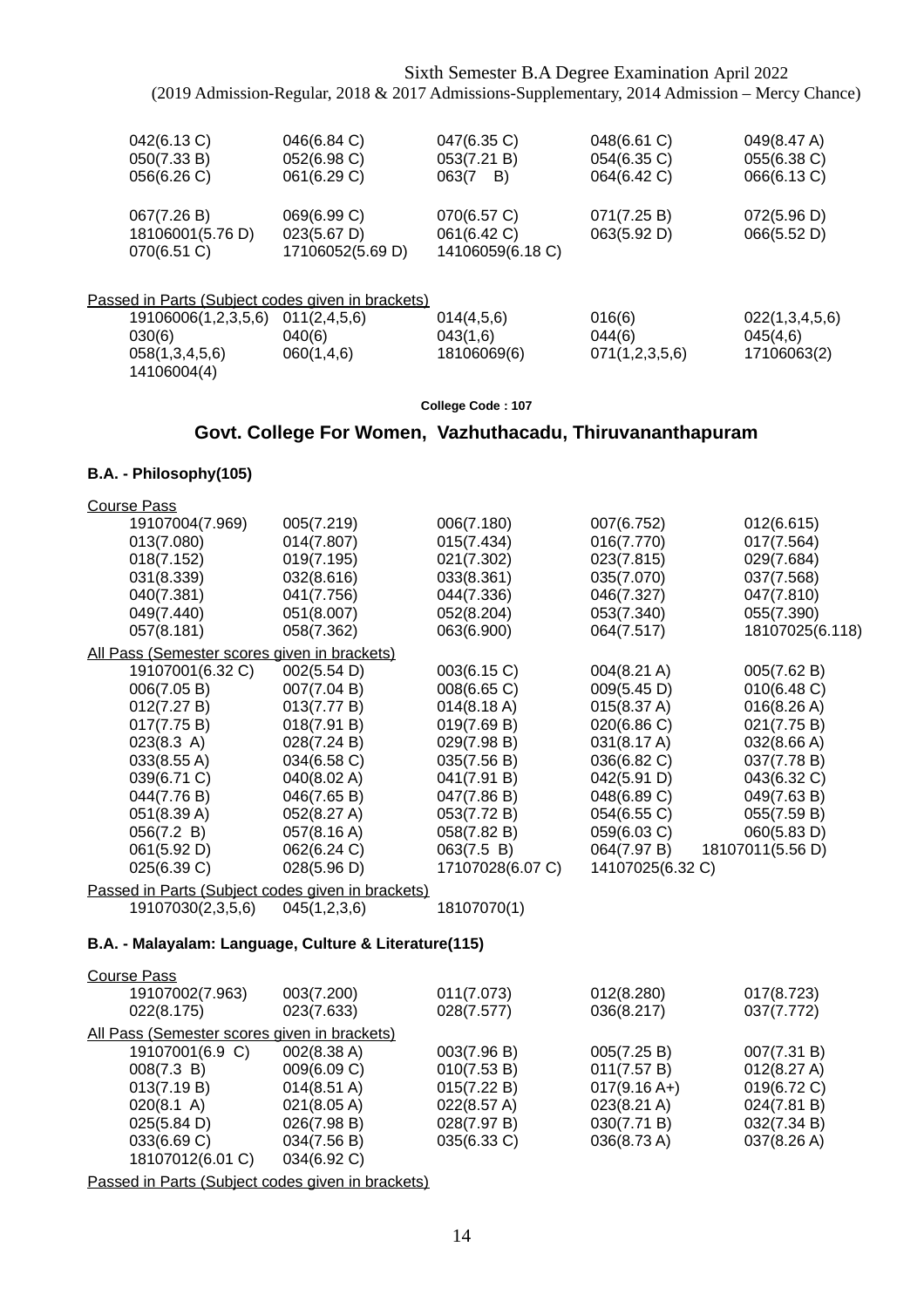| 19107006(1,4,5,6) | 016(1,3,4,5,6) | 018(1,3,4,5,6) | 029(1,5,6) | 031(1,3,4,5,6) |
|-------------------|----------------|----------------|------------|----------------|
| 038(1,3,4,5,6)    | 042(4,6)       |                |            |                |

## **B.A. - Hindi Language & Literature(125)**

| <b>Course Pass</b>                                                                                                                                                                                                                              |                                                                                                                           |                                                                                                                      |                                                                                                      |                                                                                                      |
|-------------------------------------------------------------------------------------------------------------------------------------------------------------------------------------------------------------------------------------------------|---------------------------------------------------------------------------------------------------------------------------|----------------------------------------------------------------------------------------------------------------------|------------------------------------------------------------------------------------------------------|------------------------------------------------------------------------------------------------------|
| 19107001(7.505)<br>007(7.143)<br>014(8.425)<br>021(7.169)<br>029(7.721)<br>18107007(7.105)                                                                                                                                                      | 002(8.268)<br>008(7.603)<br>017(7.927)<br>023(8.689)<br>030(7.441)                                                        | 003(7.939)<br>010(7.952)<br>018(7.982)<br>025(6.433)<br>032(7.114)                                                   | 004(8.103)<br>011(8.250)<br>019(7.483)<br>026(6.867)<br>036(8.682)                                   | 005(7.688)<br>013(7.332)<br>020(6.459)<br>027(8.382)<br>038(7.086)                                   |
| All Pass (Semester scores given in brackets)<br>19107001(7.94 B)<br>006(7.19 B)<br>$011(8.21 \text{ A})$<br>19107018(8.01 A)<br>023(8.53 A)<br>028(6.03 C)<br>$035(5.7)$ D)<br>041(6.44 C)<br><b>Result Announced Later - ESE</b><br>19107012() | 002(8.15 A)<br>007(7.31 B)<br>013(7.55 B)<br>019(7.67 B)<br>024(7.54 B)<br>029(7.59 B)<br>036(8.69 A)<br>18107007(7.26 B) | 003(8.36 A)<br>008(7.64 B)<br>014(8.63 A)<br>020(6.49 C)<br>025(6.81 C)<br>030(7.41 B)<br>037(6.24 C)<br>035(6.05 C) | 004(8.41 A)<br>009(6.32 C)<br>015(7.61 B)<br>021(7.01 B)<br>026(6.24 C)<br>031(6.5 C)<br>038(6.45 C) | 005(7.91 B)<br>010(7.92 B)<br>017(7.3 B)<br>022(5.95 D)<br>027(8.34 A)<br>032(6.78 C)<br>040(7.42 B) |
| B.A. - English Language & Literature(130)                                                                                                                                                                                                       |                                                                                                                           |                                                                                                                      |                                                                                                      |                                                                                                      |
| <b>Course Pass</b><br>19107001(7.604)<br>007(7.931)<br>017(7.144)<br>025(7.409)<br>030(7.564)<br>036(7.445)                                                                                                                                     | 002(7.844)<br>010(7.493)<br>019(7.870)<br>026(7.751)<br>031(8.205)<br>17107020(5.691)                                     | 003(6.672)<br>011(7.840)<br>021(7.853)<br>027(7.828)<br>032(7.926)                                                   | 005(8.171)<br>012(7.427)<br>023(8.161)<br>028(7.285)<br>033(7.753)                                   | 006(7.956)<br>016(6.449)<br>024(7.730)<br>029(6.717)<br>035(7.974)                                   |
| All Pass (Semester scores given in brackets)<br>19107001(7.5 B)<br>006(8.03 A)<br>012(7.98 B)<br>019(8.11 A)<br>025(7.59 B)<br>030(7.46 B)<br>035(7.23 B)                                                                                       | 002(7.71 B)<br>007(8.18 A)<br>013(6.53 C)<br>021(8.48 A)<br>026(7.8 B)<br>031(8.01 A)<br>036(7.24 B)                      | 003(6.9 C)<br>009(6.23 C)<br>015(5.76 D)<br>022(6.22 C)<br>027(7.99 B)<br>032(7.74 B)<br>17107020(5.77 D)            | 004(7.11 B)<br>010(7.18 B)<br>016(6.76 C)<br>023(8.11 A)<br>028(7.25 B)<br>033(8.13 A)               | 005(8.21 A)<br>011(8.19 A)<br>017(7.19 B)<br>024(7.68 B)<br>029(6.71 C)<br>034(7.02 B)               |
| Passed in Parts (Subject codes given in brackets)<br>19107020(1,3,4,6)                                                                                                                                                                          | 18107002(3)                                                                                                               |                                                                                                                      |                                                                                                      |                                                                                                      |
| <b>Result Announced Later - ESE</b><br>19107008()                                                                                                                                                                                               |                                                                                                                           |                                                                                                                      |                                                                                                      |                                                                                                      |
| <b>B.A. - History(140)</b>                                                                                                                                                                                                                      |                                                                                                                           |                                                                                                                      |                                                                                                      |                                                                                                      |
| <b>Course Pass</b><br>19107001(7.291)<br>006(7.249)<br>025(7.247)<br>053(7.566)<br>059(7.392)<br>072(6.684)<br>All Pass (Semester scores given in brackets)                                                                                     | 002(7.896)<br>007(7.445)<br>032(8.216)<br>055(7.163)<br>060(6.410)<br>074(6.768)                                          | 003(7.316)<br>008(8.106)<br>033(7.802)<br>056(8.002)<br>066(6.792)<br>076(7.140)                                     | 004(7.412)<br>014(7.168)<br>037(6.848)<br>057(7.205)<br>067(6.637)<br>079(7.933)                     | 005(8.023)<br>016(6.536)<br>042(6.782)<br>058(6.501)<br>069(7.018)                                   |
| 19107001(7.51 B)                                                                                                                                                                                                                                | 002(7.98 B)                                                                                                               | 003(7.33 B)                                                                                                          | 004(7.6 B)                                                                                           | 005(8.13 A)                                                                                          |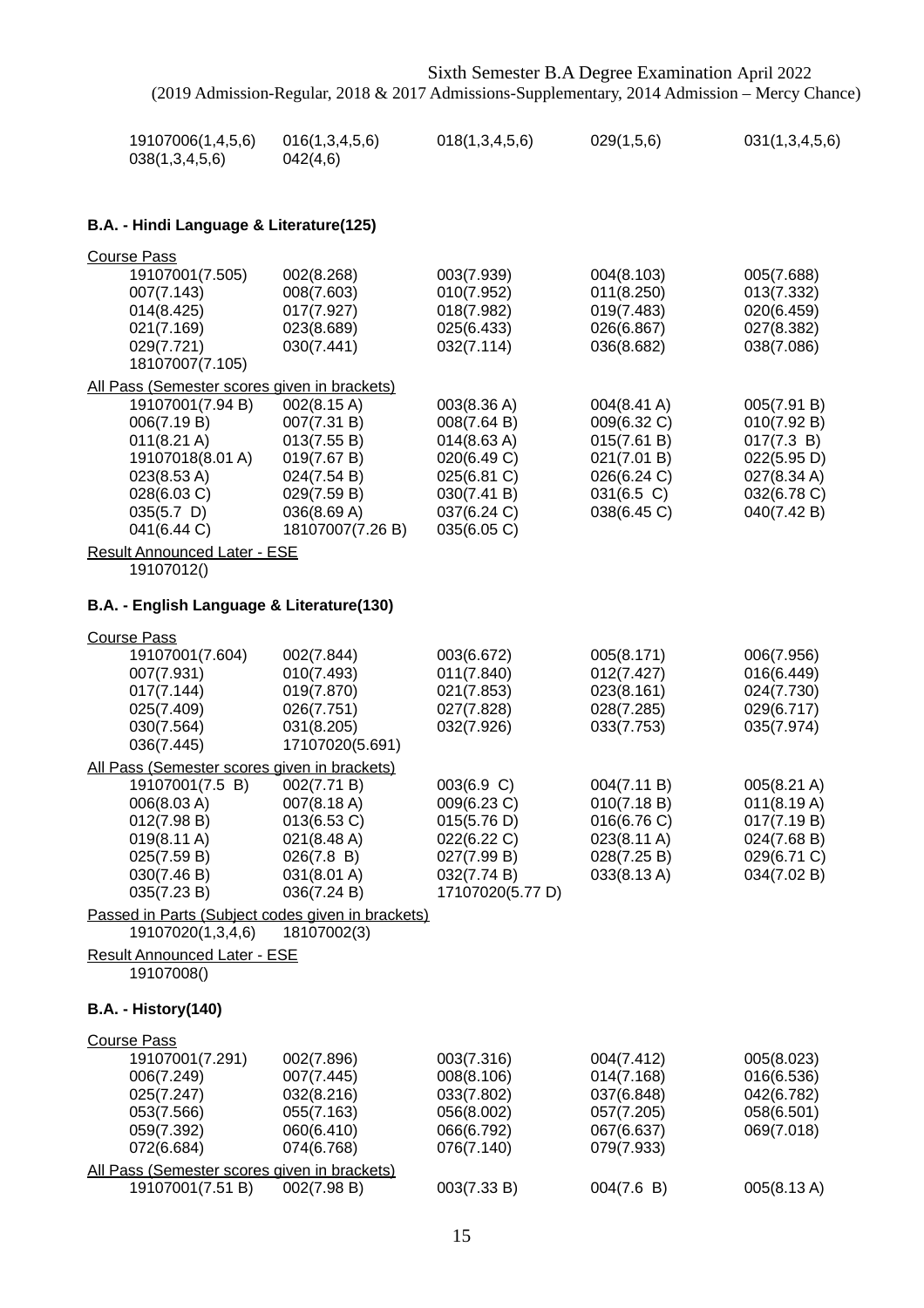| 006(7.5 B)<br>011(7.43 B)<br>016(6.82 C)<br>023(5.69 D)<br>029(7.07 B)<br>034(6.82 C)<br>040(6.03 C)<br>047(6.31 C)<br>056(8.05 A)<br>061(6.71 C)<br>069(7.5 B)<br>079(7.86 B)            | 007(7.89 B)<br>012(7.05 B)<br>017(6.91 C)<br>025(7.53 B)<br>030(6.7 C)<br>035(6.15 C)<br>041(6.6)<br>049(6.02 C)<br>057(7.73 B)<br>062(7.33 B)<br>072(7.16 B)<br>080(5.91 D)          | 008(8.13 A)<br>013(7.21 B)<br>018(6.17 C)<br>026(6.92 C)<br>031(6.26 C)<br>036(5.39 D)<br>042(7.02 B)<br>051(6.43 C)<br>058(6.66 C)<br>063(6.55 C)<br>073(6.37 C)<br>18107019(5.81 D) | 009(6.63 C)<br>014(7.24 B)<br>020(6.52 C)<br>027(5.97 D)<br>032(7.99 B)<br>037(6.79 C)<br>045(5.23 D)<br>053(7.81 B)<br>059(7.67 B)<br>066(7.22 B)<br>074(6.94 C)<br>17107070(6.39 C) | 010(6.23 C)<br>015(7.4 B)<br>022(6.51 C)<br>028(6.77 C)<br>033(7.63 B)<br>039(7.16 B)<br>046(6.51 C)<br>055(7.51 B)<br>060(6.57 C)<br>067(7.09 B)<br>076(7.94 B) |
|-------------------------------------------------------------------------------------------------------------------------------------------------------------------------------------------|---------------------------------------------------------------------------------------------------------------------------------------------------------------------------------------|---------------------------------------------------------------------------------------------------------------------------------------------------------------------------------------|---------------------------------------------------------------------------------------------------------------------------------------------------------------------------------------|------------------------------------------------------------------------------------------------------------------------------------------------------------------|
| Passed in Parts (Subject codes given in brackets)                                                                                                                                         |                                                                                                                                                                                       |                                                                                                                                                                                       |                                                                                                                                                                                       |                                                                                                                                                                  |
| 19107021(1,2,3,6)<br>078(2,5,6)                                                                                                                                                           | 044(6)<br>17107045(1,5)                                                                                                                                                               | 054(1,2,3,5,6)<br>14107050(1)                                                                                                                                                         | 070(1,2,6)                                                                                                                                                                            | 077(2,3,5,6)                                                                                                                                                     |
| B.A. - Economics(150)                                                                                                                                                                     |                                                                                                                                                                                       |                                                                                                                                                                                       |                                                                                                                                                                                       |                                                                                                                                                                  |
| <b>Course Pass</b>                                                                                                                                                                        |                                                                                                                                                                                       |                                                                                                                                                                                       |                                                                                                                                                                                       |                                                                                                                                                                  |
| 19107001(8.705)<br>009(8.054)<br>017(8.153)<br>19107025(7.602)<br>033(7.751)<br>044(7.795)<br>057(6.684)<br>069(9.177)                                                                    | 002(7.000)<br>011(6.774)<br>018(7.820)<br>026(7.207)<br>035(7.872)<br>046(8.141)<br>059(7.149)<br>070(9.292)                                                                          | 004(7.284)<br>013(6.908)<br>021(7.898)<br>027(6.553)<br>039(7.197)<br>047(7.766)<br>060(7.656)<br>071(6.826)                                                                          | 006(7.249)<br>014(8.894)<br>022(7.773)<br>028(7.288)<br>041(8.569)<br>048(6.445)<br>061(8.410)                                                                                        | 007(6.683)<br>016(7.772)<br>024(7.566)<br>029(7.202)<br>042(8.525)<br>051(7.529)<br>062(6.995)                                                                   |
| All Pass (Semester scores given in brackets)                                                                                                                                              |                                                                                                                                                                                       |                                                                                                                                                                                       |                                                                                                                                                                                       |                                                                                                                                                                  |
| 19107001(8.31 A)<br>006(6.83 C)<br>013(6.47 C)<br>020(6.54 C)<br>026(7.09 B)<br>033(7.32 B)<br>041(8.43 A)<br>047(7.85 B)<br>052(6.65 C)<br>059(6.5 C)<br>064(6.42 C)<br>18107004(6.05 C) | 002(7.01 B)<br>$007(7 \quad B)$<br>014(8.27 A)<br>021(6.87 C)<br>027(6.46 C)<br>035(7.85 B)<br>042(8.16 A)<br>048(7.31 B)<br>053(5.87 D)<br>060(8.07 A)<br>068(5.65 D)<br>046(5.71 D) | 003(6.69 C)<br>009(8.4 A)<br>016(6.92 C)<br>022(7.23 B)<br>028(7.05 B)<br>036(5.19 D)<br>043(5.75 D)<br>049(5.53 D)<br>055(6.49 C)<br>061(8.19 A)<br>069(8.42 A)<br>047(5.73 D)       | 004(7.46 B)<br>011(6.91 C)<br>017(7.6 B)<br>024(6.78 C)<br>029(6.3 C)<br>037(6.34 C)<br>044(7.94 B)<br>050(6.17 C)<br>056(6.41 C)<br>062(7.04 B)<br>070(8.85 A)<br>060(6.35 C)        | 005(6.54 C)<br>012(6.9 C)<br>018(7.49 B)<br>025(6.91 C)<br>031(6.31 C)<br>039(7.46 B)<br>046(7.72 B)<br>051(7.68 B)<br>057(7.25 B)<br>063(6.15 C)<br>071(7.7 B)  |
| Passed in Parts (Subject codes given in brackets)                                                                                                                                         |                                                                                                                                                                                       |                                                                                                                                                                                       |                                                                                                                                                                                       |                                                                                                                                                                  |
| 19107008(2,4,5,6)<br>038(1,3,4,6)<br>066(2,3,6)<br>041(2)                                                                                                                                 | 015(5,6)<br>040(4,5,6)<br>067(1,2,3,5,6)<br>058(4)                                                                                                                                    | 023(3,5,6)<br>045(1,2,3,6)<br>18107007(2)<br>17107056(2,4)                                                                                                                            | 030(2,3,4,5,6)<br>054(2,3,5,6)<br>010(1,3)                                                                                                                                            | 034(6)<br>058(2,5,6)<br>022(2)                                                                                                                                   |
| <b>B.A. - Music(158)</b>                                                                                                                                                                  |                                                                                                                                                                                       |                                                                                                                                                                                       |                                                                                                                                                                                       |                                                                                                                                                                  |
| <b>Course Pass</b><br>19107002(7.460)<br>015(6.693)                                                                                                                                       | 003(6.740)                                                                                                                                                                            | 005(6.942)                                                                                                                                                                            | 009(8.766)                                                                                                                                                                            | 011(7.643)                                                                                                                                                       |
| All Pass (Semester scores given in brackets)                                                                                                                                              |                                                                                                                                                                                       |                                                                                                                                                                                       |                                                                                                                                                                                       |                                                                                                                                                                  |
| 19107002(6.77 C)<br>010(5.88 D)<br>016(7.31 B)                                                                                                                                            | 003(7.12 B)<br>011(6.93 C)                                                                                                                                                            | 004(5.58 D)<br>012(6.88 C)                                                                                                                                                            | 005(6.4 C)<br>014(6.51 C)                                                                                                                                                             | 009(8.51 A)<br>015(5.87 D)                                                                                                                                       |
| Passed in Parts (Subject codes given in brackets)                                                                                                                                         |                                                                                                                                                                                       |                                                                                                                                                                                       |                                                                                                                                                                                       |                                                                                                                                                                  |
| 19107001(1,2,5,6)                                                                                                                                                                         | 006(1,2,3,5,6)                                                                                                                                                                        | 007(1,2,3,5,6)                                                                                                                                                                        | 008(1,2,3,5,6)                                                                                                                                                                        | 017(2,3,4,5,6)                                                                                                                                                   |
| Result Announced Later - ESE                                                                                                                                                              |                                                                                                                                                                                       |                                                                                                                                                                                       |                                                                                                                                                                                       |                                                                                                                                                                  |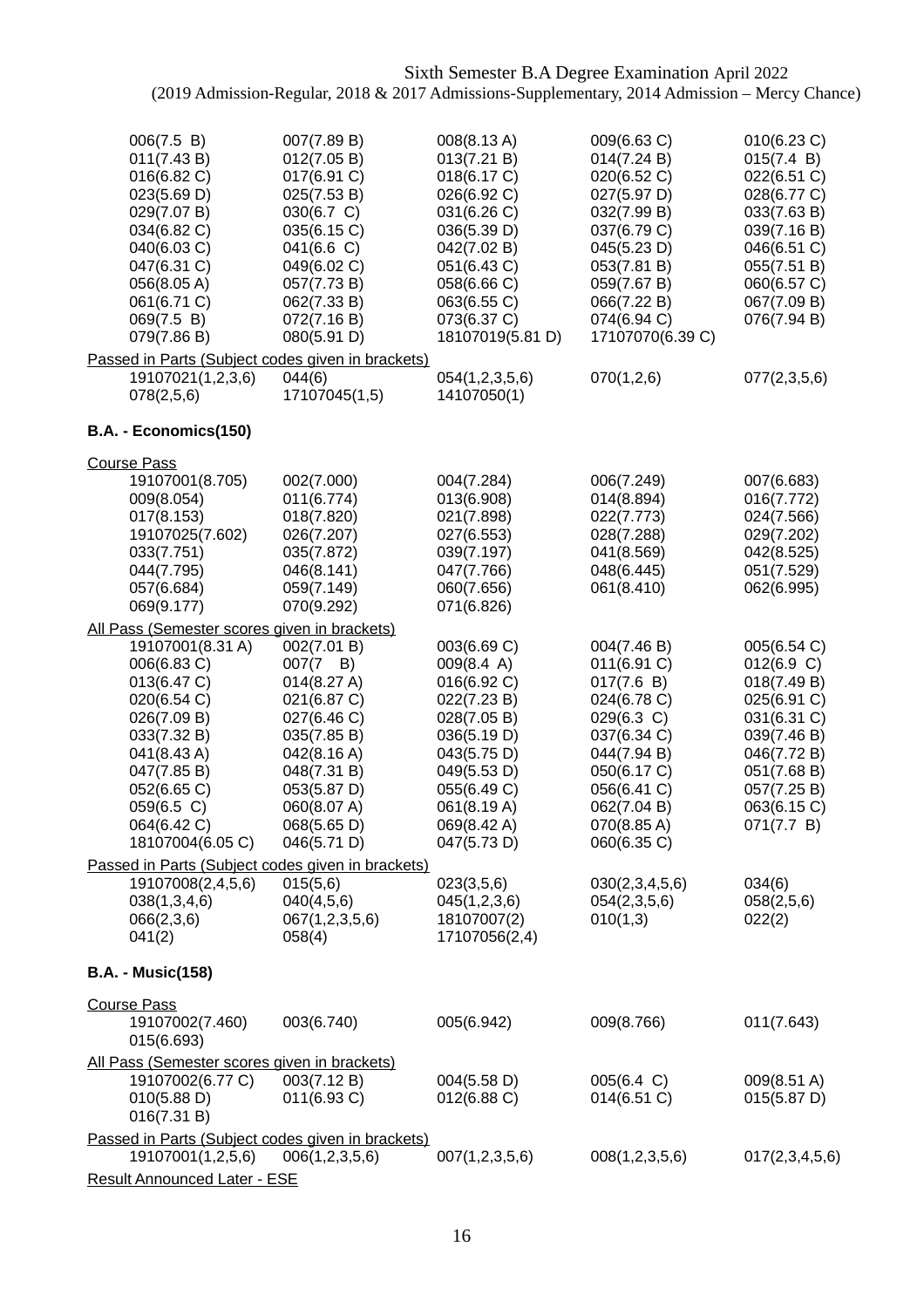17107002()

#### **College Code : 109**

## **Govt. Sanskrit College, , Thiruvananthapuram**

#### **B.A. - Sanskrit Special - Vedanda(112)**

| <b>Course Pass</b>                                |             |              |             |               |
|---------------------------------------------------|-------------|--------------|-------------|---------------|
| 19109005(7.068)                                   | 009(7.856)  | 017(7.580)   | 023(8.510)  |               |
| All Pass (Semester scores given in brackets)      |             |              |             |               |
| 19109003(7.03 B)                                  | 004(6.07 C) | 005(7.65 B)  | 009(8.36 A) | 016(6.31 C)   |
| 017(7.77 B)                                       | 022(7.03 B) | 023(8.43 A)  | 028(7.53 B) | 029(5.89 D)   |
| 18109008(5.69 D)                                  |             |              |             |               |
| Passed in Parts (Subject codes given in brackets) |             |              |             |               |
| 19109013(2,3,4,5,6) 020(2)                        |             | 026(1,2,3,4) | 027(1,2,6)  | 18109011(4,5) |
| B.A. - Sanskrit Special - Nyaya(113)              |             |              |             |               |
| <b>Result Announced Later - ESE</b>               |             |              |             |               |
| 19109004()                                        | 005()       | 006()        | 013()       | 014()         |
| 016()                                             | 017()       | 019()        | 020()       | 023()         |
| 024()                                             | 025()       | 026()        | 027()       | 028()         |
| 029()                                             | 030()       | 032()        | 033()       |               |
| B.A. - Sanskrit Special - Vyakarana(114)          |             |              |             |               |
| <b>Result Announced Later - ESE</b>               |             |              |             |               |
| 19109003()                                        | 004()       | 005()        | 006()       | 007()         |
| 009()                                             | 010()       | 017()        | 020()       | 021()         |
| 022()                                             | 023()       | 024()        | 026()       | 027()         |
| 028()                                             | 029()       | 18109009()   | 17109019()  | 14109007()    |
| B.A. - Sanskrit Special - Sahithya(117)           |             |              |             |               |
| <b>Result Announced Later - ESE</b>               |             |              |             |               |
| 19109001()                                        | 002()       | 003()        | 004()       | 006()         |
| 007()                                             | 008()       | 009()        | 010()       | 012()         |
| 013()                                             | 014()       | 018()        | 020()       | 021()         |
| 022()                                             | 023()       | 025()        | 027()       | 029()         |
| 030()                                             | 031()       | 032()        |             |               |
| B.A. - Sanskrit Special - Jyothisha(118)          |             |              |             |               |
| Result Announced Later - ESE                      |             |              |             |               |
| 19109001()                                        | 004()       | 005()        | 007()       | 013()         |
| 019()                                             | 020()       | 021()        | 022()       | 025()         |
| 026()                                             | 027()       | 028()        | 029()       | 18109028()    |
|                                                   |             |              |             |               |

**College Code : 110**

## **Govt. College, Attingal, Thiruvananthapuram**

#### **B.A. - History(140)**

| Course Pass     |            |            |            |            |
|-----------------|------------|------------|------------|------------|
| 19110012(6.418) | 018(7.425) | 019(7.460) | 020(6.026) | 023(6.936) |
| 025(8.281)      | 028(8.198) | 029(7.905) | 031(6.532) | 032(7.293) |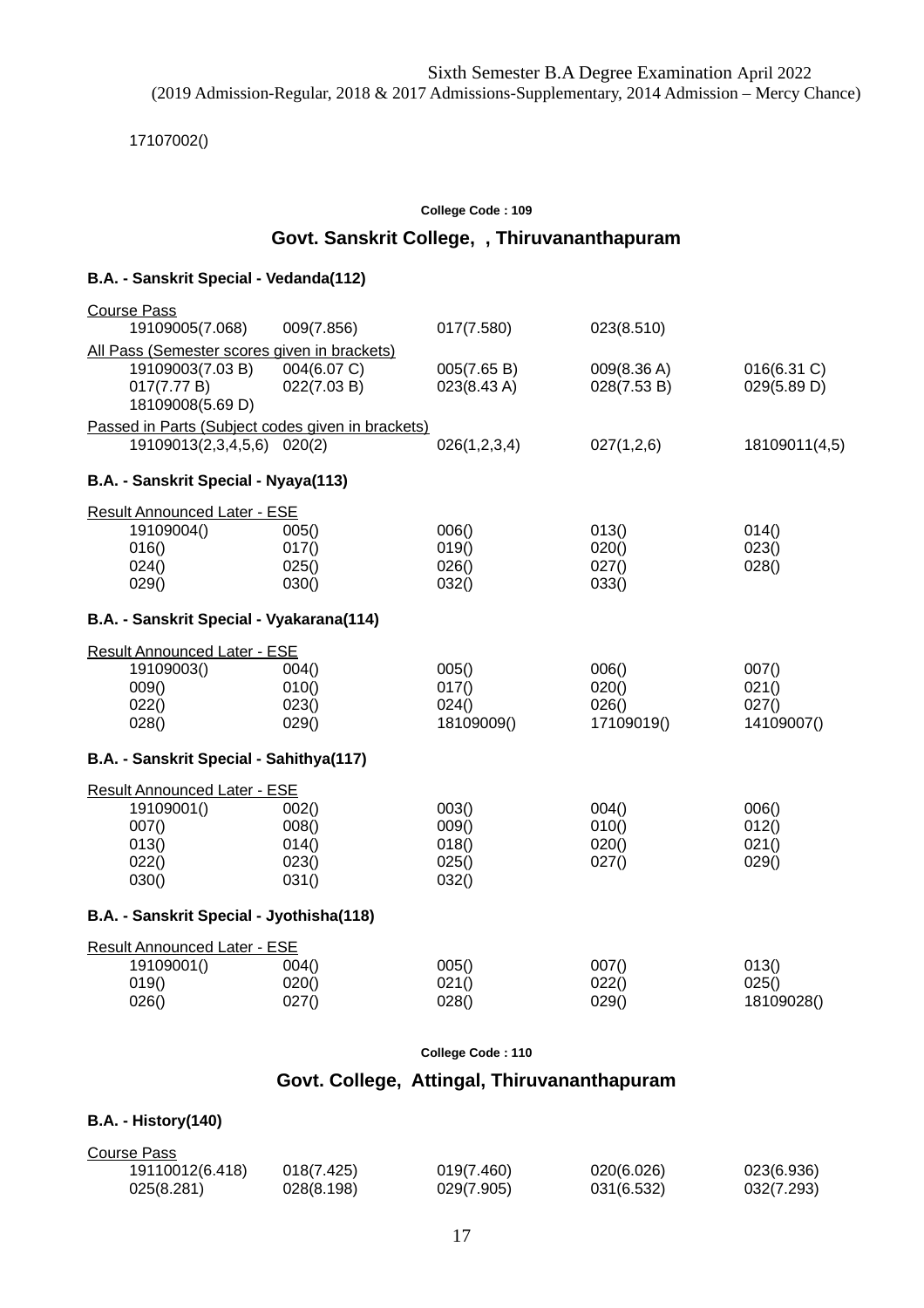| 034(8.303)                                   | 17110006(6.008)                                             |                            |                            |                            |
|----------------------------------------------|-------------------------------------------------------------|----------------------------|----------------------------|----------------------------|
| All Pass (Semester scores given in brackets) |                                                             |                            |                            |                            |
| 19110001(6.14 C)                             | 007(6.06 C)                                                 | $010(6.38)$ C)             | 012(6.86 C)                | 014(5.6)                   |
|                                              |                                                             |                            |                            |                            |
| 016(6.21 C)                                  | 018(7.68 B)                                                 | 019(7.84 B)                | 020(6.46 C)                | 023(7.29 B)                |
| 024(6.03 C)                                  | 025(8.13 A)                                                 | $027(6.8)$ C)              | 028(8.3 A)                 | 029(7.96 B)                |
| 030(6.65 C)<br>037(6.34 C)                   | 031(7.17 B)<br>038(7.1 B)                                   | 032(7.44 B)<br>041(6.35 C) | 034(8.09 A)<br>042(7.08 B) | 035(6.71 C)<br>043(7.04 B) |
| 044(7.39 B)                                  | 045(7.7 B)                                                  | 046(6.53 C)                | 047(6.93 C)                | 048(6.72 C)                |
| 049(6.51 C)                                  | 17110006(6.49 C)                                            |                            |                            |                            |
|                                              |                                                             |                            |                            |                            |
|                                              | Passed in Parts (Subject codes given in brackets)           |                            |                            |                            |
| 19110005(1,3,4,5,6)                          | 006(6)                                                      | 008(6)                     | 013(6)                     | 015(1,3,4,5,6)             |
| 017(1,4,5,6)                                 | 021(1,4,6)                                                  | 022(6)                     | 036(6)                     |                            |
|                                              |                                                             |                            |                            |                            |
| B.A. - Economics(150)                        |                                                             |                            |                            |                            |
| <b>Course Pass</b>                           |                                                             |                            |                            |                            |
| 19110004(8.213)                              | 008(7.103)                                                  | 012(6.265)                 | 024(6.272)                 | 025(7.551)                 |
| 027(6.773)                                   | 028(8.966)                                                  | 038(7.415)                 | 039(6.784)                 | 041(6.352)                 |
| All Pass (Semester scores given in brackets) |                                                             |                            |                            |                            |
| 19110001(7.19 B)                             | 002(7.98 B)                                                 | 003(6.77 C)                | 004(8.5 A)                 | 005(7.89 B)                |
| 008(7.62 B)                                  | 009(7.29 B)                                                 | 010(6.1 C)                 | 012(6.97 C)                | 014(6.56 C)                |
| 016(6.7 C)                                   | 019(6.75 C)                                                 | 020(6.9 C)                 | 021(7.11 B)                | 023(7.03 B)                |
| 024(6.74 C)                                  | 025(7.34 B)                                                 | 026(5.58 D)                | 027(7.45 B)                | 028(8.92 A)                |
| 030(5.63 D)<br>036(8.09 A)                   | 031(5.47 D)<br>037(6.08 C)                                  | 032(6.31 C)<br>038(7.5 B)  | 033(5.15 D)<br>039(7.43 B) | 034(5.94 D)<br>041(6.94 C) |
| 042(6.64 C)                                  | 044(6.54 C)                                                 | 18110025(5.86 D)           |                            |                            |
|                                              |                                                             |                            |                            |                            |
| 19110006(6)                                  | Passed in Parts (Subject codes given in brackets)<br>007(6) | 011(4,6)                   | 013(4,5,6)                 | 015(6)                     |
| 018(6)                                       | 022(6)                                                      | 029(1,4,6)                 | 035(3)                     | 043(2,3,6)                 |
| 19110045(2,3,4,5,6)                          | 046(2,3,4,5,6)                                              | 18110049(4,5)              |                            |                            |

## **Baby John Memorial Govt. College, Chavara, Kollam**

| <b>Course Pass</b>                                |                  |                |                |             |
|---------------------------------------------------|------------------|----------------|----------------|-------------|
| 19111001(7.513)                                   | 002(7.341)       | 003(7.120)     | 006(7.725)     | 007(6.854)  |
| 009(5.927)                                        | 010(8.030)       | 011(6.618)     | 012(7.432)     | 013(6.373)  |
| 015(6.482)                                        | 016(7.568)       | 019(6.622)     | 020(7.563)     | 021(6.716)  |
| 023(6.794)                                        | 032(7.914)       | 036(6.637)     | 037(7.327)     | 040(6.930)  |
| 042(7.047)                                        | 043(5.907)       | 045(6.695)     | 046(6.940)     | 048(6.594)  |
| All Pass (Semester scores given in brackets)      |                  |                |                |             |
| 19111001(7.7 B)                                   | 002(8.26 A)      | 003(7.74 B)    | 004(6.78 C)    | 005(6.16 C) |
| 006(8.21 A)                                       | 007(7.29 B)      | 008(6.31 C)    | 009(6.7 C)     | 010(8.16 A) |
| 011(7.45 B)                                       | 012(7.7 B)       | 013(6.63 C)    | 015(7.1 B)     | 016(8.06 A) |
| 017(6.59 C)                                       | 018(6.91 C)      | 019(7.34 B)    | 020(7.79 B)    | 021(7.01 B) |
| 022(5.84 D)                                       | 023(6.93 C)      | $024(5.9)$ D)  | 025(5.9)       | 027(6.76 C) |
| 028(6.22 C)                                       | 029(6.63 C)      | 030(5.82 D)    | 032(8.01 A)    | 033(5.84 D) |
| 035(6.38 C)                                       | 036(6.95 C)      | 037(7.5 B)     | 040(7.01 B)    | 042(7.48 B) |
| 043(6.42 C)                                       | 044(6.22 C)      | 045(6.88 C)    | 046(6.78 C)    | 047(5.98 D) |
| 048(6.66 C)                                       | 18111026(5.46 D) |                |                |             |
| Passed in Parts (Subject codes given in brackets) |                  |                |                |             |
| 19111026(2,6)                                     | 038(1,2,3,6)     | 039(1,2,3,4,6) | 041(1,2,3,4,6) | 18111008(3) |
|                                                   |                  |                |                |             |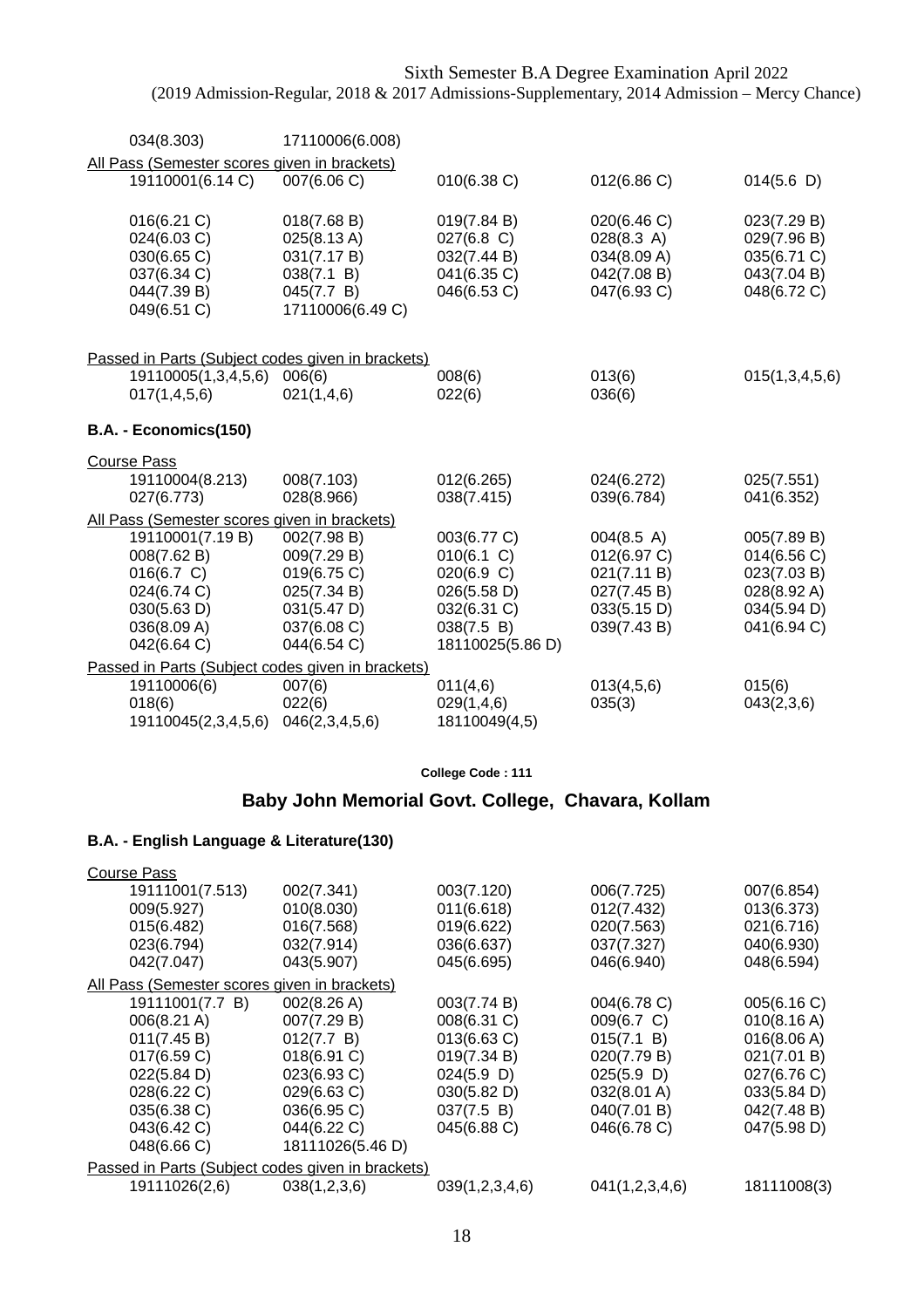#### **B.A. - History(140)**

| <b>Course Pass</b>                                |                |                  |                |               |
|---------------------------------------------------|----------------|------------------|----------------|---------------|
| 19111017(7.327)                                   | 043(6.419)     | 046(6.683)       | 048(6.133)     | 049(6.349)    |
| All Pass (Semester scores given in brackets)      |                |                  |                |               |
| 19111006(6.1 C)                                   | 008(6.07 C)    | 009(6.01 C)      | 010(6.79 C)    | 011(6.47 C)   |
| 013(6.71 C)                                       | 014(6.46 C)    | $016(7 \quad B)$ | 017(7.63 B)    | 018(6.72 C)   |
| 019(6.73 C)                                       | 021(6.29 C)    | 022(5.9)         | 023(5.99 D)    | 027(5.91 D)   |
| 029(7.21 B)                                       | 031(6.58 C)    | 034(6.41 C)      | 036(6.43 C)    | $037(5.9)$ D) |
| 040(6.34 C)                                       | 041(6.15 C)    | 042(6.71 C)      | 043(6.79 C)    | 044(6.91 C)   |
| 045(5.82 D)                                       | 046(6.93 C)    | 048(6.11 C)      | 049(6.69 C)    | 050(6.89 C)   |
| 18111007(7.17 B)                                  | 038(6.07 C)    | 17111013(7.03 B) |                |               |
| Passed in Parts (Subject codes given in brackets) |                |                  |                |               |
| 19111001(1,4,6)                                   | 002(1,6)       | 004(1,2,4,6)     | 005(5,6)       | 015(6)        |
| 024(2,6)                                          | 026(2,6)       | 028(1,6)         | 030(1,2,3,5,6) | 032(2,5,6)    |
| 035(1,2,6)                                        | 047(1,3,4,5,6) | 051(1,3,4,5,6)   | 18111012(1)    | 019(1,4)      |
| 033(4)                                            |                |                  |                |               |
| Result Announced Later - ESE                      |                |                  |                |               |
| 19111007()                                        |                |                  |                |               |

#### **College Code : 112**

## **Govt. College, Nedumangad, Thiruvananthapuram**

| <b>Course Pass</b>                           |                                                   |                |                |                |
|----------------------------------------------|---------------------------------------------------|----------------|----------------|----------------|
| 19112006(7.650)                              | 007(7.813)                                        | 010(6.526)     | 011(6.915)     | 012(7.238)     |
| 018(7.643)                                   | 019(7.270)                                        | 020(8.391)     | 027(7.391)     | 035(6.183)     |
| 040(7.826)                                   | 041(7.293)                                        | 045(7.638)     | 049(6.652)     |                |
| All Pass (Semester scores given in brackets) |                                                   |                |                |                |
| 19112003(7.15 B)                             | 004(6.59 C)                                       | 006(7.62 B)    | 007(8.59 A)    | 009(6.41 C)    |
| 010(7.31 B)                                  | 011(7.8 B)                                        | 012(8.26 A)    | 015(6.72 C)    | 016(6.1 C)     |
| 018(7.66 B)                                  | 019(7.24 B)                                       | 020(8.51 A)    | 027(7.88 B)    | 028(7.65 B)    |
| 030(7.16 B)                                  | 033(7.63 B)                                       | 035(7.31 B)    | 040(8.29 A)    | 041(7.81 B)    |
| 042(7.39 B)                                  | 044(7.66 B)                                       | 045(8.43 A)    | 046(6.84 C)    | 047(8.32 A)    |
| 048(6.72 C)                                  | 049(6.73 C)                                       | 050(6.47 C)    | 051(5.68 D)    | 052(8.2 A)     |
|                                              | Passed in Parts (Subject codes given in brackets) |                |                |                |
| 19112001(1,3,4,5,6)                          | 005(1,3,4,5,6)                                    | 008(1,3,4,5,6) | 013(6)         | 014(1,3,4,5,6) |
| 017(1,3,4,5,6)                               | 021(1,3,4,5)                                      | 022(1,3,4)     | 025(1,3,4,5,6) | 026(1,3,4,5,6) |
| 031(1,3,4,5,6)                               | 032(1,3,4,5)                                      | 034(1,3,4,5)   | 036(1,3,4,5,6) | 037(1,3,4,5,6) |
| 038(1,3,4)                                   | 043(1,3,4,5,6)                                    |                |                |                |
| Wrong entry of details by the the candidate  |                                                   |                |                |                |
| 18112026()                                   | 027()                                             |                |                |                |
| <b>B.A. - History(140)</b>                   |                                                   |                |                |                |
|                                              |                                                   |                |                |                |
| <b>Course Pass</b>                           |                                                   |                |                |                |
| 19112002(6.476)                              | 003(6.249)                                        | 004(7.498)     | 008(5.919)     | 015(6.298)     |
| 017(6.795)                                   | 031(6.456)                                        | 032(7.402)     | 034(6.960)     | 041(6.609)     |
| 042(7.214)                                   | 043(6.150)                                        | 047(6.149)     | 049(6.079)     | 050(6.588)     |
| 054(7.004)                                   | 057(6.518)                                        | 059(7.146)     | 060(7.468)     | 062(6.773)     |
| 069(6.635)                                   | 070(6.393)                                        |                |                |                |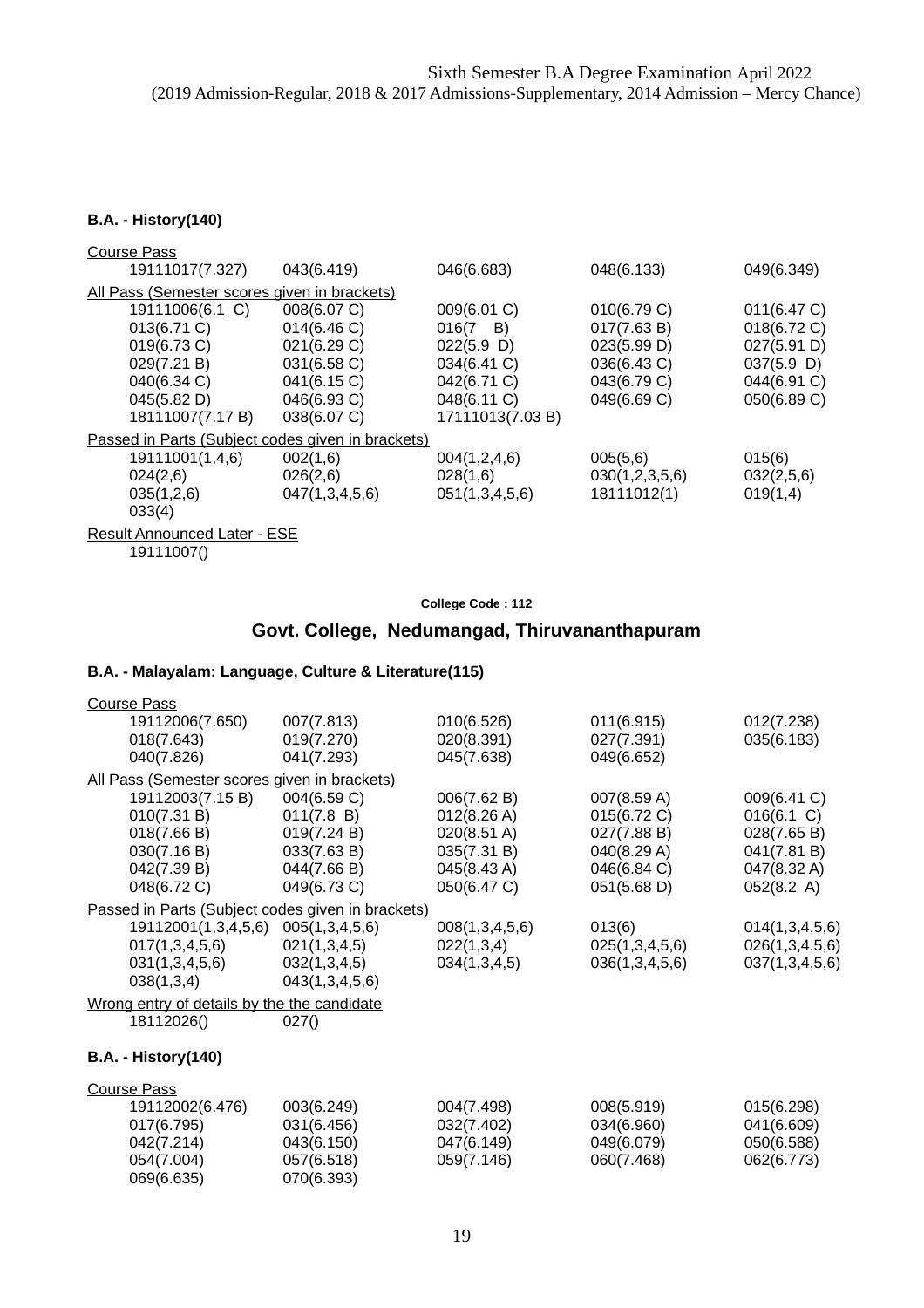| All Pass (Semester scores given in brackets)      |                  |                 |                  |                    |
|---------------------------------------------------|------------------|-----------------|------------------|--------------------|
| 19112001(5.86 D)                                  | 002(6.82 C)      | 003(6.59 C)     | 004(7.95 B)      | $005(5.7)$ D)      |
| 006(6.11 C)                                       | 007(6.33 C)      | 008(6.54 C)     | 010(6.95 C)      | 011(6.34 C)        |
| 012(6.78 C)                                       | 015(6.88 C)      | 016(5.72 D)     | 017(7.56 B)      | 018(6.49 C)        |
| 019(6.5 C)                                        | 020(7.06 B)      | 021(6.42 C)     | 022(6.78 C)      | 024(6.81 C)        |
| 025(6.37 C)                                       | 026(5.42 D)      | 027(7.75 B)     | 028(6.78 C)      | 030(6.69 C)        |
| 031(6.92 C)                                       | 032(7.91 B)      | 033(7.38 B)     | 034(7.37 B)      | 035(5.85 D)        |
| 036(7.47 B)                                       | 037(6.77 C)      | 038(7.03 B)     | $039(7 \quad B)$ | 040(7.41 B)        |
| 041(7.43 B)                                       | 042(7.91 B)      | 043(6.39 C)     | 044(6.74 C)      | 046(6.49 C)        |
| 047(6.25 C)                                       | 048(6.77 C)      | 049(6.67 C)     | 050(6.97 C)      | 053(6.61 C)        |
| 054(7.25 B)                                       | 056(7.2 B)       | 057(6.94 C)     | 058(5.68 D)      | 059(7.68 B)        |
| 060(8.21 A)                                       | 062(6.71 C)      | 063(7.29 B)     | 064(5.94 D)      | 065(7.38 B)        |
| 069(7.38 B)                                       | 070(6.79 C)      | 071(6.4 C)      | 072(5.43 D)      | 073(6.11 C)        |
| 18112015(5.74 D)                                  | 028(5.9)         |                 |                  |                    |
| Passed in Parts (Subject codes given in brackets) |                  |                 |                  |                    |
| 19112009(1,3,4,6)                                 | 013(1,2,3,4,6)   | 023(2,5,6)      | 051(1,2,4,5,6)   | 052(6)             |
| 055(6)                                            | 061(6)           |                 |                  |                    |
| B.A. - Economics(150)                             |                  |                 |                  |                    |
| <b>Course Pass</b>                                |                  |                 |                  |                    |
| 19112002(7.242)                                   | 004(7.200)       | 008(7.019)      | 010(6.976)       | 011(6.748)         |
| 012(5.915)                                        | 014(7.680)       | 024(6.587)      | 028(7.308)       | 030(7.798)         |
| 036(7.596)                                        | 046(7.433)       | 050(6.965)      | 052(6.958)       | 18112023(6.175)    |
| 037(5.641)                                        | 047(7.284)       |                 |                  |                    |
| All Pass (Semester scores given in brackets)      |                  |                 |                  |                    |
| 19112001(6.95 C)                                  | 002(8.24 A)      | 003(6.81 C)     | 004(8.47 A)      | 005(6.98 C)        |
| 006(6.77 C)                                       | 007(5.89 D)      | 008(8.18 A)     | 009(6.65 C)      | 010(7.71 B)        |
| 011(7.31 B)                                       | 012(6.58 C)      | 013(6.76 C)     | 014(8.62 A)      | 015(6.07 C)        |
| 016(5.79 D)                                       | 017(5.84 D)      | 021(7.17 B)     | 022(6.24 C)      | 024(7.44 B)        |
| 025(6.51 C)                                       | 026(7.18 B)      | 027(5.77 D)     | 028(7.12 B)      | 030(8.25 A)        |
| 031(6.07 C)                                       | 032(6.23 C)      | 033(7.3 B)      | 034(6.78 C)      | $036(8 \text{ A})$ |
| 037(7.37 B)                                       | 038(7.17 B)      | 039(7.35 B)     | 040(5.81 D)      | 043(6.42 C)        |
| 046(7.31 B)                                       | 047(6.27 C)      | 050(6.69 C)     | 052(6.81 C)      | 055(5.66 D)        |
| 056(6.01 C)                                       | 18112004(6.22 C) | 023(6.91 C)     | 037(5.99 D)      | 047(7.52 B)        |
| Passed in Parts (Subject codes given in brackets) |                  |                 |                  |                    |
| 19112018(3,4,6)                                   | 023(4,6)         | 041(6)          | 042(6)           | 044(2,4,5,6)       |
| 045(2,3,4,5)                                      | 048(2,3,4,6)     | 049(2, 4, 5, 6) | 051(2,3,4,6)     | 053(2,3,4,5,6)     |
| 054(2,3,4,6)                                      | 18112001(2)      | 012(2)          | 028(1,5)         |                    |

## **Iqbal College, Peringamala, Thiruvananthapuram**

### **B.A. - History(140)**

| Course Pass                                  |             |             |             |             |
|----------------------------------------------|-------------|-------------|-------------|-------------|
| 19113005(5.975)                              | 008(6.859)  | 014(6.954)  | 027(6.741)  | 034(6.668)  |
| 051(6.772)                                   |             |             |             |             |
| All Pass (Semester scores given in brackets) |             |             |             |             |
| 19113001(6.98 C)                             | 002(5.63 D) | 005(5.86 D) | 008(7.12 B) | 009(7.01 B) |
| 011(7.08 B)                                  | 012(6.41 C) | 013(6.7 C)  | 014(6.96)   | 015(6.45)   |
| 017(5.84 D)                                  | 018(6.03 C) | 019(6.03 C) | 020(6.52 C) | 022(6.3 C)  |
| $023(5.8)$ D)                                | 024(6.91 C) | 025(5.59 D) | 027(7.39 B) | 028(6.64 C) |
| 030(5.98 D)                                  | 032(6.67 C) | 034(7.36 B) | 036(6.66 C) | 039(5.72 D) |
| 040(6.41 C)                                  | 041(6.13 C) | 042(5.72 D) | 043(4.95 E) | 044(4.82 E) |
| 048(6.76 C)                                  | 049(5.61 D) | 051(7.3 B)  | 052(7.15 B) | 053(6.28 C) |
| 055(5.78 D)                                  | 056(7.3 B)  | 059(5.98 D) | 060(6.36 C) | 061(5.71 D) |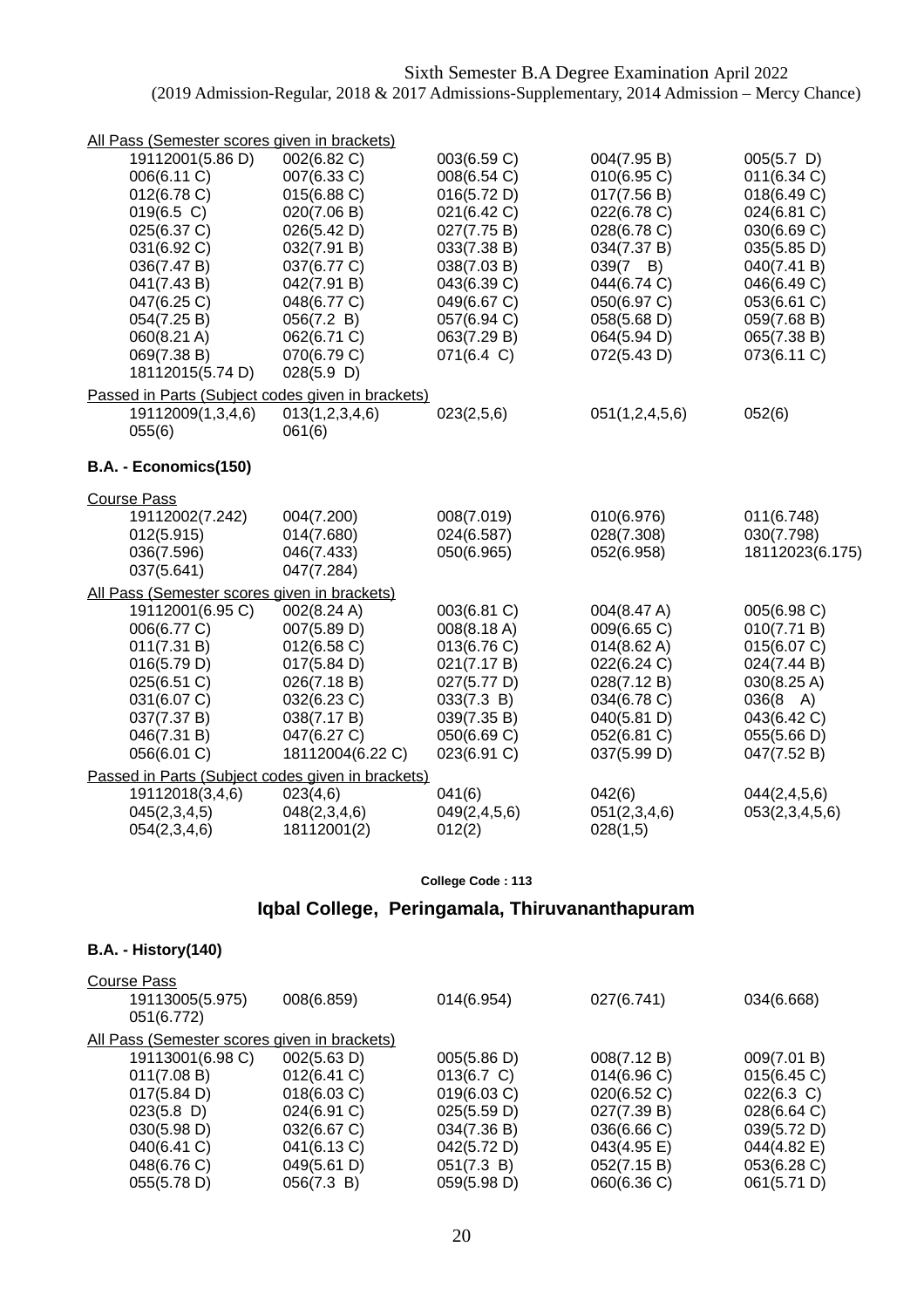| 065(6.33 C)                                       | 070(5.85 D)  |              |              |              |
|---------------------------------------------------|--------------|--------------|--------------|--------------|
| Passed in Parts (Subject codes given in brackets) |              |              |              |              |
| 19113004(1,3,4,5,6)                               | 006(4,5,6)   | 007(4,6)     | 016(6)       | 021(5,6)     |
| 026(1,2,3,6)                                      | 031(2,3,5,6) | 033(1,2,5,6) | 035(1,5,6)   | 037(1,4,5,6) |
| 045(1,3,5,6)                                      | 046(1,4,5,6) | 047(3,4,5,6) | 050(3,4,5,6) | 054(3,4,5,6) |
| 057(4,5,6)                                        | 058(3,4,5,6) | 066(2, 4, 6) | 067(1,2,6)   | 068(6)       |
| 069(6)                                            |              |              |              |              |
|                                                   |              |              |              |              |

## **Kunjukrishna Nadar Memorial Govt. Arts & Science College, Kanjiramkulam, Thiruvananthapuram**

#### **B.A. - Economics(150)**

| <b>Course Pass</b>                                                                                                                           |                                                                                                                                         |                                                                                                                      |                                                                                                                      |                                                                                                                        |
|----------------------------------------------------------------------------------------------------------------------------------------------|-----------------------------------------------------------------------------------------------------------------------------------------|----------------------------------------------------------------------------------------------------------------------|----------------------------------------------------------------------------------------------------------------------|------------------------------------------------------------------------------------------------------------------------|
| 19114003(7.046)<br>032(6.389)<br>050(6.454)<br>17114040(5.279)                                                                               | 006(6.467)<br>037(5.468)<br>051(6.724)                                                                                                  | 010(5.952)<br>038(6.348)<br>056(7.222)                                                                               | 018(6.001)<br>043(6.588)<br>059(6.948)                                                                               | 030(6.509)<br>048(6.098)<br>18114046(6.637)                                                                            |
| All Pass (Semester scores given in brackets)                                                                                                 |                                                                                                                                         |                                                                                                                      |                                                                                                                      |                                                                                                                        |
| 19114001(6.31 C)<br>006(6.99 C)<br>013(5.43 D)<br>022(6.01 C)<br>028(7.01 B)<br>037(5.34 D)<br>050(6.84 C)<br>056(7.43 B)<br>17114040(5.1 D) | 002(6.1 C)<br>007(5.68 D)<br>014(6.03 C)<br>023(5.82 D)<br>030(6.89 C)<br>038(6.62 C)<br>051(6.89 C)<br>058(5.61 D)<br>16114030(6.06 C) | 003(7.27 B)<br>009(6.91 C)<br>015(5.45 D)<br>024(7.26 B)<br>032(6.27 C)<br>043(6.42 C)<br>052(5.95 D)<br>059(7.27 B) | 004(5.77 D)<br>010(7.19 B)<br>017(5.86 D)<br>025(6.76 C)<br>033(6.56 C)<br>045(5.35 D)<br>053(5.59 D)<br>061(5.71 D) | 005(6.24 C)<br>011(8.17 A)<br>018(6.35 C)<br>026(6.39 C)<br>035(5.1)<br>048(7.06 B)<br>054(6.45 C)<br>18114046(6.32 C) |
| Passed in Parts (Subject codes given in brackets)                                                                                            |                                                                                                                                         |                                                                                                                      |                                                                                                                      |                                                                                                                        |
| 19114012(2,3,6)<br>027(6)<br>040(2,3,4,5,6)<br>057(2,3,4,5,6)                                                                                | 016(3,6)<br>029(6)<br>042(5,6)<br>060(6)                                                                                                | 019(6)<br>031(5,6)<br>046(4,5,6)<br>18114040(2)                                                                      | 020(6)<br>036(3,5,6)<br>047(2,5,6)                                                                                   | 021(6)<br>039(6)<br>055(6)                                                                                             |
| B.A. - Sociology(156)                                                                                                                        |                                                                                                                                         |                                                                                                                      |                                                                                                                      |                                                                                                                        |
| <b>Course Pass</b>                                                                                                                           |                                                                                                                                         |                                                                                                                      |                                                                                                                      |                                                                                                                        |
| 19114002(6.949)<br>019(6.625)<br>044(6.427)<br>059(6.443)                                                                                    | 006(7.092)<br>030(7.698)<br>045(6.806)<br>060(5.892)                                                                                    | 007(7.142)<br>035(7.898)<br>048(7.204)<br>061(6.817)                                                                 | 012(7.433)<br>036(5.938)<br>050(6.753)<br>18114028(6.436)                                                            | 013(6.829)<br>038(7.013)<br>052(7.032)                                                                                 |
| All Pass (Semester scores given in brackets)                                                                                                 |                                                                                                                                         |                                                                                                                      |                                                                                                                      |                                                                                                                        |
| 19114001(6.26 C)<br>006(8.25 A)<br>011(7.25 B)<br>017(7.81 B)<br>025(7.71 B)<br>034(6.25 C)<br>042(7.31 B)<br>047(5.96 D)                    | 002(8.04 A)<br>007(7.85 B)<br>$012(8.51 \text{ A})$<br>019(7.81 B)<br>028(6.48 C)<br>035(8.76 A)<br>043(7.85 B)<br>048(8.3 A)           | 003(7.59 B)<br>008(7.63 B)<br>013(7.87 B)<br>021(7.91 B)<br>030(8.31 A)<br>036(6.91 C)<br>044(7.13B)<br>050(7.24 B)  | 004(7.6 B)<br>009(8.4 A)<br>014(5.55 D)<br>022(8.17 A)<br>031(7.26 B)<br>038(7.96 B)<br>045(7.46 B)<br>052(7.81 B)   | 005(6.63 C)<br>010(7.11 B)<br>015(5.23 D)<br>024(7.17 B)<br>032(6.05 C)<br>041(6.94 C)<br>046(8.55 A)<br>053(7.6 B)    |
| 054(8.18 A)<br>060(6.73 C)                                                                                                                   | 056(6.77 C)<br>061(7.6 B)                                                                                                               | 057(6.97 C)<br>18114011(6.39 C)                                                                                      | 058(7.59 B)<br>028(7.84 B)                                                                                           | 059(7.15 B)                                                                                                            |
| Passed in Parts (Subject codes given in brackets)                                                                                            |                                                                                                                                         |                                                                                                                      |                                                                                                                      |                                                                                                                        |
| 19114018(1,2,3,4,6)<br>029(2,3,4,5)                                                                                                          | 020(2,3,4,6)<br>037(2,3,4,6)                                                                                                            | 023(1,4,5,6)<br>055(3,4,6)                                                                                           | 026(1,2,3,4,6)<br>062(1,2,3,4,6)                                                                                     | 027(1,2,3,4,6)                                                                                                         |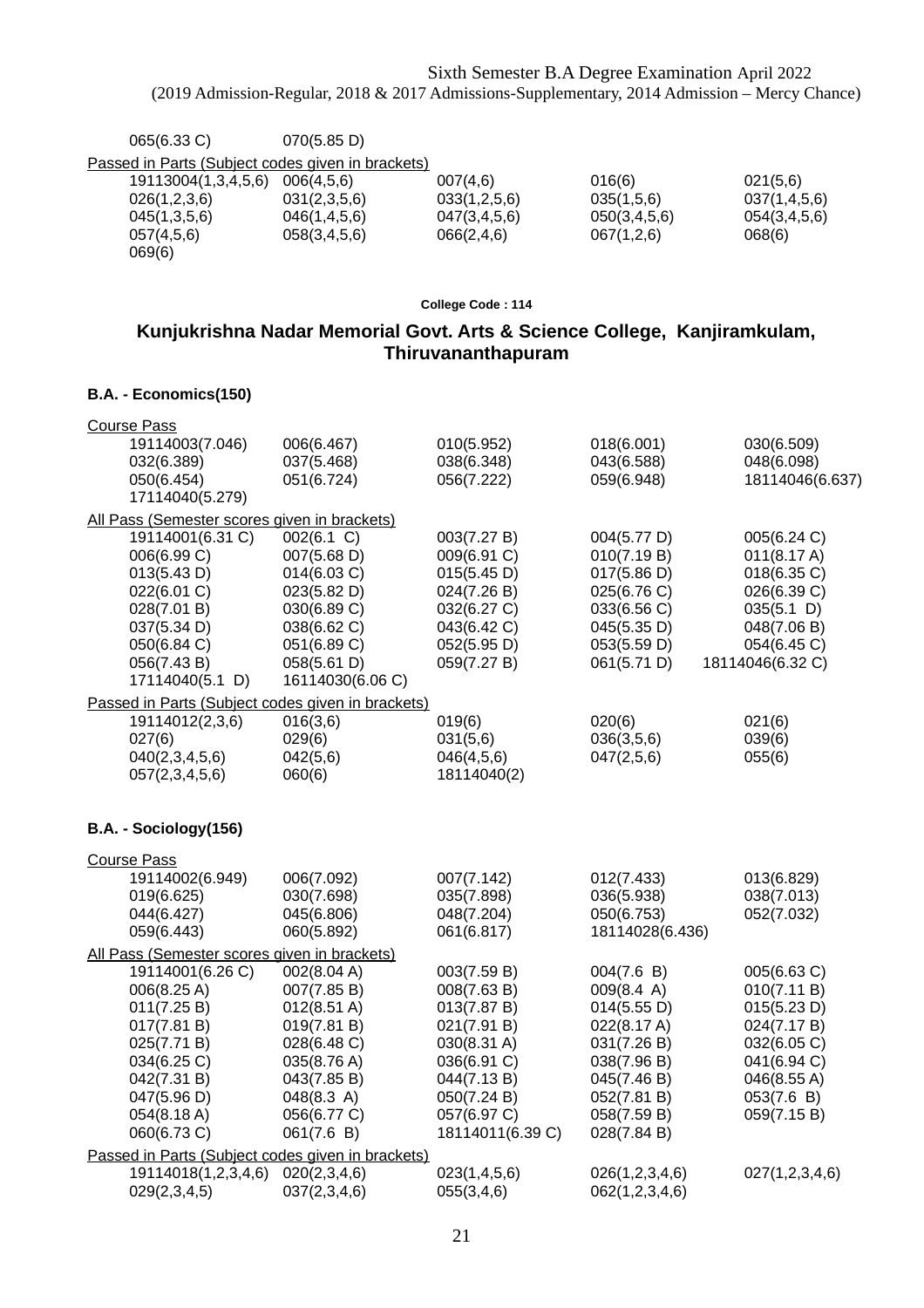### **M M N S S College, Kottiyam, Kollam**

| <b>Course Pass</b>                                |                 |                  |                            |                  |
|---------------------------------------------------|-----------------|------------------|----------------------------|------------------|
| 19116002(6.560)                                   | 003(8.032)      | 004(6.376)       | 006(7.344)                 | 007(6.912)       |
| 008(6.486)                                        | 009(7.268)      | 010(7.896)       | 011(8.453)                 | 013(7.422)       |
| 014(7.103)                                        | 015(8.035)      | 018(6.735)       | 019(8.002)                 | 020(8.319)       |
| 022(7.704)                                        | 023(8.151)      | 025(8.373)       | 029(7.422)                 | 034(8.350)       |
| 036(6.421)                                        | 038(8.112)      | 039(8.166)       | 040(6.742)                 | 042(7.910)       |
| 043(7.331)                                        | 046(7.744)      | 049(7.781)       | 050(7.032)                 | 051(8.460)       |
| 054(6.832)                                        | 056(6.716)      | 057(7.158)       | 059(6.470)                 | 062(7.198)       |
| 063(7.292)                                        | 18116071(5.290) | 17116045(5.335)  |                            |                  |
| All Pass (Semester scores given in brackets)      |                 |                  |                            |                  |
| 19116002(6.64 C)                                  | 003(8.04 A)     | 004(6.72 C)      | 005(6.19 C)                | 006(7.22 B)      |
| 007(7.41 B)                                       | 008(7.38 B)     | 009(7.63 B)      | 010(7.88 B)                | 011(8.33 A)      |
| 012(6.73 C)                                       | 013(7.72 B)     | 014(7.13 B)      | 015(7.85 B)                | 016(6.66 C)      |
| 017(6.74 C)                                       | 018(7.19 B)     | 019(8.12 A)      | 020(8.54 A)                | 022(7.79 B)      |
| 023(8.12 A)                                       | 025(8.21 A)     | 029(7.26 B)      | 031(6.32 C)                | 033(6.25 C)      |
| 034(8.33 A)                                       | 036(6.38 C)     | 037(7.22 B)      | 038(7.78 B)                | 039(8.16 A)      |
| 040(6.97 C)                                       | 041(6.2 C)      | 042(7.73 B)      | 043(7.19 B)                | 044(5.16 D)      |
| 046(7.6 B)                                        | 048(5.88 D)     | 049(7.39 B)      | 050(7.11 B)                | 051(8.4 A)       |
| 053(5.78 D)                                       | 054(6.65 C)     | 056(6.79 C)      | 057(7.25 B)                | 059(6.93 C)      |
| 061(7.11 B)                                       | 062(7.29 B)     | 063(7.72 B)      | 064(6.73 C)                | 18116071(6.18 C) |
| 17116045(6.07 C)                                  |                 |                  |                            |                  |
| Passed in Parts (Subject codes given in brackets) |                 |                  |                            |                  |
| 19116001(1,3,4,5,6)                               | 021(1,3,4,5,6)  | 026(4,6)         | 027(6)                     | 028(1,3,4,6)     |
| 032(1,3,4,5,6)                                    | 035(1,3,4,5,6)  | 045(6)           | 047(1,3,4,5,6)             | 052(1,6)         |
| 055(1,2,4,5,6)                                    | 058(1,3,5,6)    | 060(3,6)         | 066(1,2,3,5,6)             |                  |
|                                                   |                 |                  |                            |                  |
| B.A. - Economics(150)                             |                 |                  |                            |                  |
| <b>Course Pass</b>                                |                 |                  |                            |                  |
| 19116012(6.352)                                   | 013(7.422)      | 014(6.414)       | 015(6.595)                 | 019(6.365)       |
| 021(6.578)                                        | 028(6.865)      | 030(7.197)       | 031(7.451)                 | 034(7.278)       |
| 039(8.436)                                        | 041(7.671)      | 043(7.022)       | 048(7.457)                 | 052(7.553)       |
|                                                   |                 |                  |                            |                  |
| All Pass (Semester scores given in brackets)      |                 |                  |                            |                  |
| 19116002(6.59 C)                                  | 003(6.28 C)     | 006(6.67 C)      | 007(5.62 D)                | 008(6.12 C)      |
| 009(6.58 C)                                       | 012(6.43 C)     | 013(7.24 B)      | 014(6.54 C)                | 015(7.06 B)      |
| 016(6.53 C)                                       | 017(6.97 C)     | 018(6.64 C)      | 019(6.76 C)                | 021(7.38 B)      |
| 023(6.79 C)                                       | 026(5.61 D)     | 028(6.74 C)      | 029(6.91 C)<br>036(6.57 C) | 030(8.03 A)      |
| 031(8.27 A)                                       | 032(6.08 C)     | 034(7.88 B)      |                            | 039(8.59 A)      |
| 041(7.96 B)                                       | 042(6.56 C)     | 043(7.48 B)      | 044(6.62 C)                | 048(7.27 B)      |
| 051(6.36 C)                                       | 052(7.52 B)     | 18116019(5.48 D) | 045(6.36 C)                | 17116029(5.97 D) |
| Passed in Parts (Subject codes given in brackets) |                 |                  |                            |                  |
| 19116001(6)                                       | 004(3,6)        | 010(1,2,3,4,6)   | 011(2,3,4,6)               | 022(1,2,3,4,5)   |
| 024(2,3,4,5,6)                                    | 025(6)          | 040(6)           | 045(3,5,6)                 | 046(1,5,6)       |
| 047(6)                                            | 049(3,5,6)      | 053(5,6)         | 054(6)                     |                  |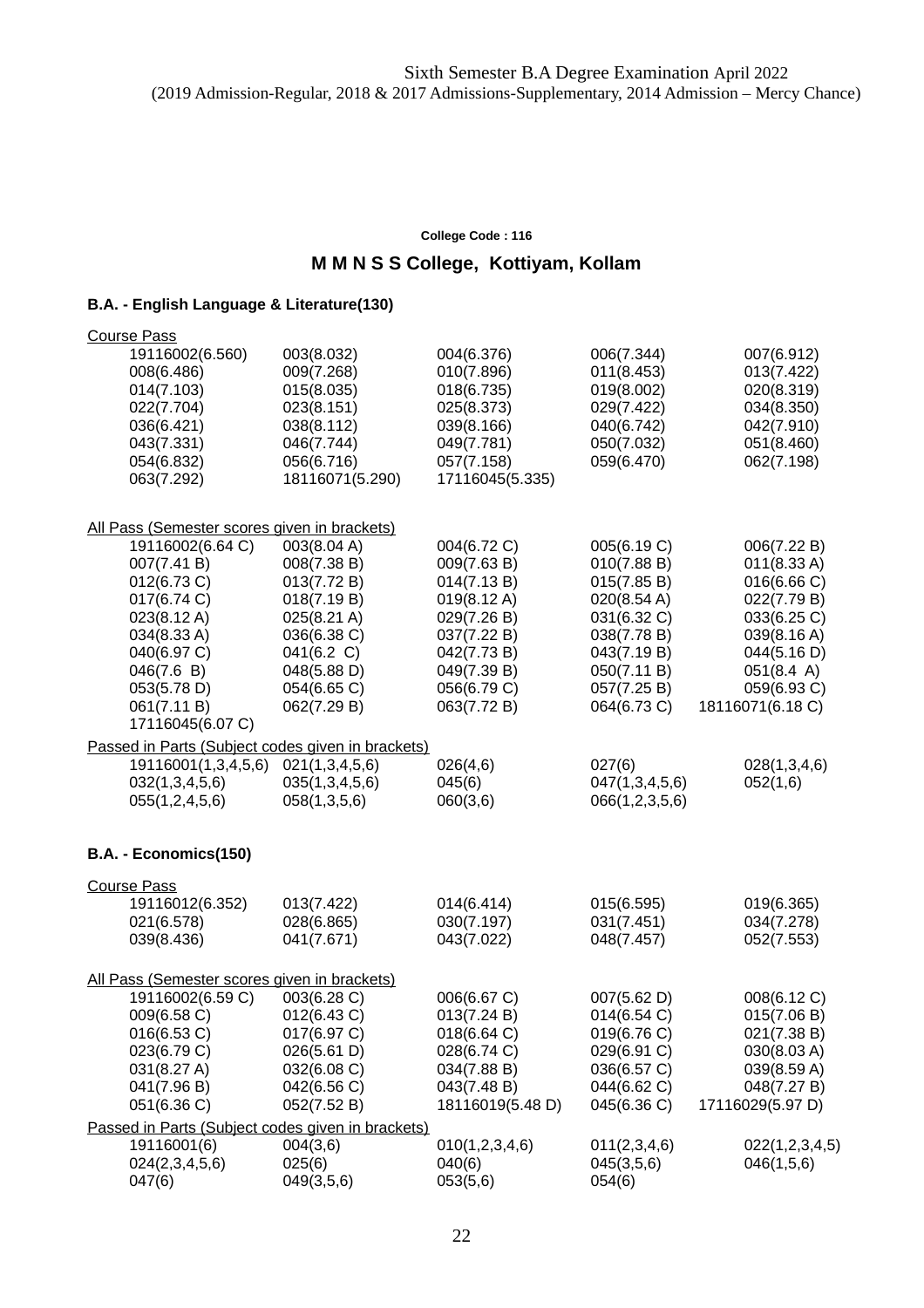## **Milad –E-Sherif Memorial College, Kayamkulam, Alappuzha**

| <b>Course Pass</b>                                |                          |                  |                          |                          |
|---------------------------------------------------|--------------------------|------------------|--------------------------|--------------------------|
| 19117004(8.209)                                   | 024(6.595)               | 049(7.695)       | 054(6.952)               | 060(7.688)               |
| 063(7.219)                                        | 065(7.104)               | 18117019(6.470)  | 028(6.152)               | 029(5.806)               |
| 030(5.838)                                        | 034(6.313)               | 049(6.261)       | 057(6.216)               |                          |
| All Pass (Semester scores given in brackets)      |                          |                  |                          |                          |
| 19117003(6.82 C)                                  | 004(8.44 A)              | 006(6.55 C)      | 007(7.34 B)              | 013(7.67 B)              |
| 014(6.65 C)                                       | 015(7.29 B)              | 016(7.19 B)      | 019(8.04 A)              | 020(6.77 C)              |
| 024(6.72 C)                                       | 025(7.95 B)              | 027(6.91 C)      | 030(6.84 C)              | 032(8.21 A)              |
| 033(6.82 C)                                       | 034(6.61 C)              | 037(7.3 B)       | 041(7.59 B)              | 043(6.15 C)              |
| 045(7.17 B)                                       | 046(6.66 C)              | 048(7.75 B)      | 049(7.77 B)              | 051(8.16 A)              |
| 052(7.15 B)                                       | 053(7.67 B)              | 054(7.76 B)      | 055(7.16 B)              | 057(5.67 D)              |
| 060(8.3 A)                                        | 061(7.11 B)              | 063(7.35 B)      | 065(7.5 B)               | 066(6.58 C)              |
| 067(6.97 C)                                       | 068(7.69 B)              | 18117003(6.45 C) | 005(5.99 D)              | 010(6.42 C)              |
| 011(6.65 C)                                       | 012(6.68 C)              | 013(6.72 C)      | 016(6.54 C)              | 019(7.53 B)              |
| 023(6.33 C)                                       | 024(7.52 B)              | 027(6.59 C)      | 028(6.99 C)              | 029(6.64 C)              |
| 030(5.98 D)                                       | 032(6.89 C)              | 034(6.25 C)      | 036(6.61 C)              | 038(6.67 C)              |
| 044(6.93 C)                                       | 047(6.79 C)              | 048(6.31 C)      | $049(7 \quad B)$         | 051(5.88 D)              |
| 052(6.28 C)                                       | 056(7.04 B)              | 057(7.21 B)      | 059(6.15 C)              | 064(6.49 C)              |
| 17117016(5.76 D)                                  | 019(6.11 C)              | 14117017(6.85 C) |                          |                          |
| Passed in Parts (Subject codes given in brackets) |                          |                  |                          |                          |
| 19117001(3,5,6)                                   | 002(5)                   | 008(1,3,4,5,6)   | 010(3,4,5,6)             | 011(1,3,4,5,6)           |
| 012(6)                                            | 017(1,3,4,5,6)           | 018(6)           | 021(1,3,4,5,6)           | 022(1,3,4,5,6)           |
| 023(6)                                            | 026(3,4,5,6)             | 028(1,3,4,5,6)   | 031(1,3,4,5,6)           | 035(1,3,4,5,6)           |
| 036(1,3,4,5,6)                                    | 042(1,3,4,5,6)           | 044(6)           | 047(1,3,4,5,6)           | 050(6)                   |
| 058(1,3,4,5,6)                                    | 059(3,5,6)               | 062(1,3,4,5,6)   | 064(1,3,4,5,6)           | 069(1,3,4,5,6)           |
| 070(1,3,4,5,6)                                    | 18117061(4,5)            |                  |                          |                          |
| B.A. - English Language & Literature(130)         |                          |                  |                          |                          |
|                                                   |                          |                  |                          |                          |
| <b>Course Pass</b>                                |                          | 006(6.472)       |                          |                          |
| 19117001(7.303)<br>012(7.388)                     | 005(7.236)<br>014(6.963) | 019(6.597)       | 009(6.838)<br>021(6.581) | 011(6.787)<br>025(7.103) |
| 027(6.872)                                        | 028(7.077)               | 029(6.769)       | 031(6.092)               | 035(6.511)               |
| 037(5.626)                                        | 040(6.588)               | 044(6.743)       | 045(6.747)               | 050(6.535)               |
| 051(6.416)                                        | 054(6.485)               | 059(6.473)       | 060(6.877)               | 062(7.421)               |
| 065(6.975)                                        | 068(7.298)               | 069(7.091)       | 070(7.183)               | 072(7.063)               |
| 18117005(6.583)                                   | 17117053(4.975)          |                  |                          |                          |
| All Pass (Semester scores given in brackets)      |                          |                  |                          |                          |
| 19117001(7.97 B)                                  | 004(7.39 B)              | 005(7.87 B)      | 006(6.67 C)              | 008(5.89 D)              |
| 009(7.33 B)                                       | 010(7.74 B)              | 011(7.53 B)      | 012(7.14 B)              | 014(7.46 B)              |
| 016(7.16 B)                                       | 018(7.06 B)              | 019(7.52 B)      | 020(6.27 C)              | 021(6.7 C)               |
| 19117025(7.14 B)                                  | 027(7.25 B)              | 028(7.36 B)      | 029(6.51 C)              | 030(6.68 C)              |
| 031(6.7 C)                                        | 033(7.04 B)              | 035(6.67 C)      | 036(5.93 D)              | 037(5.51 D)              |
| 038(6.65 C)                                       | 040(6.57 C)              | 043(6.76 C)      | 044(5.85 D)              | 045(6.49 C)              |
| 050(6.19 C)                                       | 051(6.42 C)              | 053(6.59 C)      | 054(6.43 C)              | 056(6.43 C)              |
| 057(5.46 D)                                       | 058(6.24 C)              | 059(6.86 C)      | 060(7.23 B)              | 061(6.07 C)              |
| 062(7.52 B)                                       | 064(6.36 C)              | 065(7.34 B)      | 068(7.13 B)              | 069(7.81 B)              |
| 070(7.21 B)                                       | 071(6.63 C)              | 072(7.01 B)      | 18117005(7.03 B)         | 015(6.59 C)              |
| 016(5.92 D)                                       | 022(6.97 C)              | 023(6.25 C)      | 024(6.96 C)              | 040(5.52 D)              |
| 048(6.25 C)                                       | 056(6.11 C)              | 059(6.76 C)      | 17117044(5.29 D)         | 053(5.46 D)              |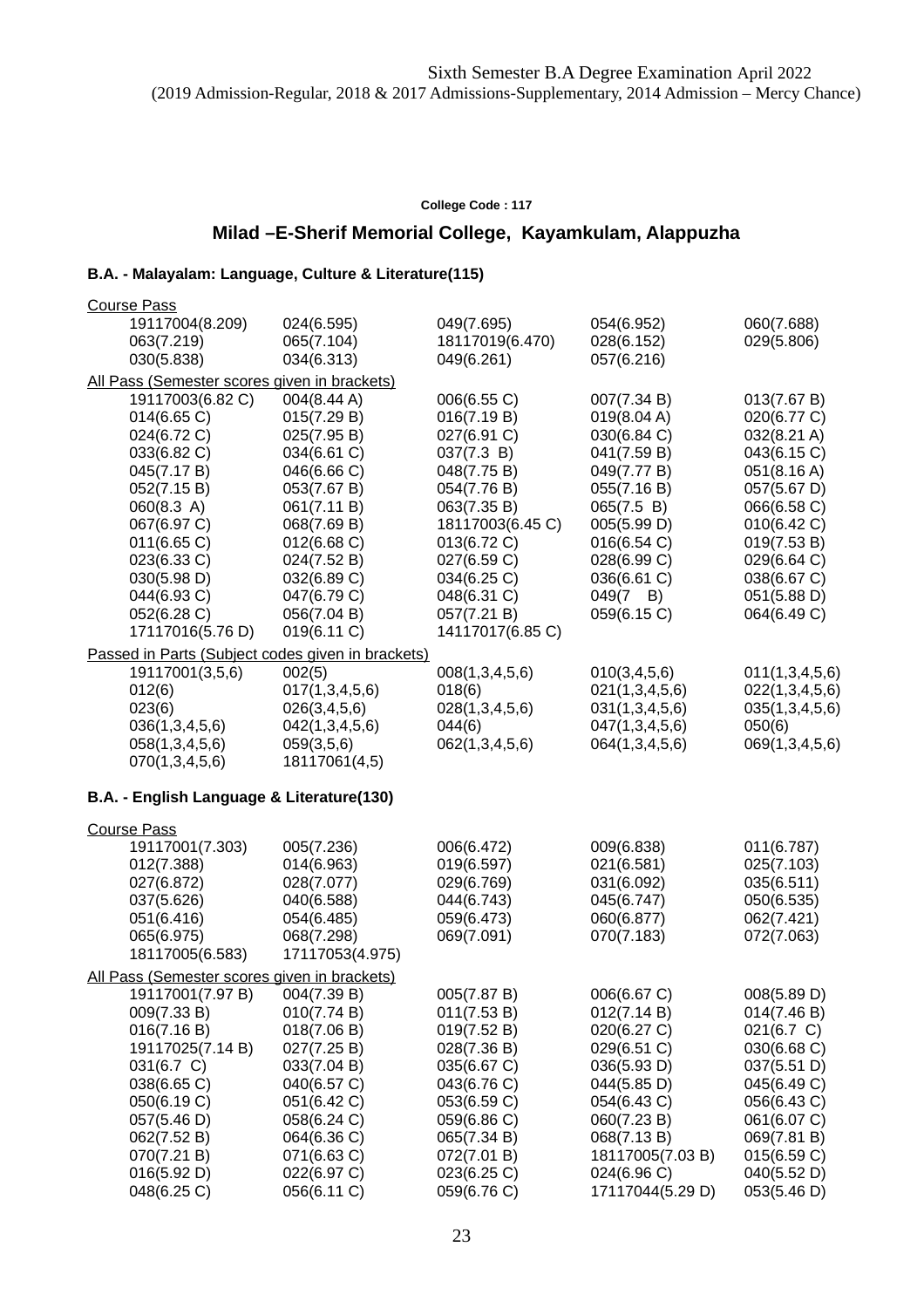| 19117002(6)<br>003(1,3,4,5,6)<br>013(4,5,6)<br>023(1,3,6)<br>034(1,4,5,6)<br>042(2,4,5,6)<br>047(1,3,5,6)<br>048(1,3,5,6)<br>049(6)<br>052(1,2,5,6)<br>17117016(4,5)<br>055(3,6)<br>063(3,5,6)<br>067(2,6)<br>B.A. - Arabic Language & Literature(135)<br><b>Course Pass</b><br>029(8.103)<br>19117002(6.822)<br>012(7.747)<br>015(6.702)<br>018(6.501)<br>038(7.287)<br>18117030(5.967)<br>17117019(5.111)<br>030(7.568)<br>All Pass (Semester scores given in brackets)<br>19117002(7.1 B)<br>004(5.93 D)<br>005(6.48 C)<br>012(8.38 A)<br>015(6.82 C)<br>017(8.05 A)<br>018(6.34 C)<br>020(5.45 D)<br>022(6.96 C)<br>025(6.36 C)<br>029(8.23 A)<br>030(8.15 A)<br>036(6.44 C)<br>038(7.4 B)<br>044(7.02 B)<br>18117025(5.61 D)<br>030(5.81 D)<br>17117019(5.01 D)<br>035(5.6)<br>Passed in Parts (Subject codes given in brackets)<br>003(5)<br>19117001(2,3,4,5,6)<br>006(2,3,4,5,6)<br>009(4,5)<br>010(2,3,4,5,6)<br>013(2,3,4,5,6)<br>016(2,3,4,5,6)<br>011(5)<br>021(2,3,4,5,6)<br>023(2,4,5)<br>027(2,3,5)<br>040(2,3,5)<br>032(2,3,5)<br>033(3,5)<br>035(2,3,4,5)<br>041(1,2,3,5,6)<br>042(2,3,5,6)<br>043(2,3,5,6)<br>046(5)<br>18117018(1,6)<br>023(1,4)<br>019(1,6)<br>037(6)<br><b>B.A. - History(140)</b><br><b>Course Pass</b><br>19117004(6.601)<br>007(6.490)<br>017(6.191)<br>056(6.493)<br>072(6.396)<br>18117018(5.448)<br>076(6.474)<br>066(6.052)<br>17117029(4.958)<br>All Pass (Semester scores given in brackets)<br>19117004(7.51 B)<br>006(6.55 C)<br>007(6.89 C)<br>008(5.76 D)<br>009(5.82 D)<br>010(5.74 D)<br>011(6.14 C)<br>014(5.58 D)<br>016(5.83 D)<br>017(6.18 C)<br>021(6.02 C)<br>029(5.74 D)<br>032(6.53 C)<br>036(5.75 D)<br>039(6.05 C)<br>040(5.82 D)<br>042(6.35 C)<br>044(5.82 D)<br>047(6.66 C)<br>050(5.51 D)<br>051(6.25 C)<br>055(6.78 C)<br>059(6.19 C)<br>056(7.15 B)<br>058(5.93 D)<br>060(5.98 D)<br>061(5.8)<br>065(5.85 D)<br>067(5.84 D)<br>069(5.93 D)<br>070(5.84 D)<br>072(6.58 C)<br>073(5.06 D)<br>074(5.54 D)<br>076(6.44 C)<br>18117004(5.46 D)<br>006(5.34 D)<br>009(5.69 D)<br>011(5.46 D)<br>018(5.49 D)<br>028(5.89 D)<br>029(5.66 D)<br>031(5.67 D)<br>053(6.07 C)<br>066(5.75 D)<br>17117029(5.67 D)<br>071(6.68 C)<br>072(6.5 C)<br>073(5.69 D)<br>058(5.11 D)<br>Passed in Parts (Subject codes given in brackets)<br>19117001(3,5,6)<br>012(3,6)<br>013(3,6)<br>015(6)<br>002(4,6)<br>019(3)<br>018(1,3,4,5,6)<br>020(1,3,4,5,6)<br>023(6)<br>024(1,3,4,5,6)<br>025(6)<br>026(1,3,4,5,6)<br>028(1,3,4,5,6)<br>027(3,5,6)<br>037(1,3,4,5,6)<br>041(1,3,4,5,6)<br>046(1,3,4,5,6)<br>049(3,6)<br>052(6)<br>053(6)<br>054(1,3,4,5,6)<br>062(4,5,6)<br>064(3,4,5,6)<br>066(6)<br>071(1, 4, 5, 6)<br>077(4,5,6)<br>18117023(4)<br>052(1,3,4)<br>024(3)<br>B.A. - Political Science(145)<br><b>Course Pass</b><br>19117013(6.352)<br>025(8.447)<br>033(5.990)<br>037(6.445)<br>047(6.347)<br>053(7.606)<br>067(5.834)<br>071(6.319)<br>048(6.851)<br>075(6.851)<br>17117071(5.567)<br>All Pass (Semester scores given in brackets)<br>005(5.74 D)<br>19117001(5.38 D)<br>006(6.28 C)<br>007(8.81 A)<br>009(7.31 B)<br>013(7.51 B)<br>010(7.14 B)<br>012(6.6 C)<br>014(5.58 D)<br>016(7.69 B)<br>018(6.61 C)<br>020(6.93 C)<br>022(6.44 C)<br>023(6.82 C)<br>024(7.19 B)<br>025(8.89 A)<br>027(7.86 B)<br>026(7.12 B)<br>030(5.83 D)<br>031(5.95 D) | Passed in Parts (Subject codes given in brackets) |             |             |             |             |
|--------------------------------------------------------------------------------------------------------------------------------------------------------------------------------------------------------------------------------------------------------------------------------------------------------------------------------------------------------------------------------------------------------------------------------------------------------------------------------------------------------------------------------------------------------------------------------------------------------------------------------------------------------------------------------------------------------------------------------------------------------------------------------------------------------------------------------------------------------------------------------------------------------------------------------------------------------------------------------------------------------------------------------------------------------------------------------------------------------------------------------------------------------------------------------------------------------------------------------------------------------------------------------------------------------------------------------------------------------------------------------------------------------------------------------------------------------------------------------------------------------------------------------------------------------------------------------------------------------------------------------------------------------------------------------------------------------------------------------------------------------------------------------------------------------------------------------------------------------------------------------------------------------------------------------------------------------------------------------------------------------------------------------------------------------------------------------------------------------------------------------------------------------------------------------------------------------------------------------------------------------------------------------------------------------------------------------------------------------------------------------------------------------------------------------------------------------------------------------------------------------------------------------------------------------------------------------------------------------------------------------------------------------------------------------------------------------------------------------------------------------------------------------------------------------------------------------------------------------------------------------------------------------------------------------------------------------------------------------------------------------------------------------------------------------------------------------------------------------------------------------------------------------------------------------------------------------------------------------------------------------------------------------------------------------------------|---------------------------------------------------|-------------|-------------|-------------|-------------|
|                                                                                                                                                                                                                                                                                                                                                                                                                                                                                                                                                                                                                                                                                                                                                                                                                                                                                                                                                                                                                                                                                                                                                                                                                                                                                                                                                                                                                                                                                                                                                                                                                                                                                                                                                                                                                                                                                                                                                                                                                                                                                                                                                                                                                                                                                                                                                                                                                                                                                                                                                                                                                                                                                                                                                                                                                                                                                                                                                                                                                                                                                                                                                                                                                                                                                                                    |                                                   |             |             |             |             |
|                                                                                                                                                                                                                                                                                                                                                                                                                                                                                                                                                                                                                                                                                                                                                                                                                                                                                                                                                                                                                                                                                                                                                                                                                                                                                                                                                                                                                                                                                                                                                                                                                                                                                                                                                                                                                                                                                                                                                                                                                                                                                                                                                                                                                                                                                                                                                                                                                                                                                                                                                                                                                                                                                                                                                                                                                                                                                                                                                                                                                                                                                                                                                                                                                                                                                                                    |                                                   |             |             |             |             |
|                                                                                                                                                                                                                                                                                                                                                                                                                                                                                                                                                                                                                                                                                                                                                                                                                                                                                                                                                                                                                                                                                                                                                                                                                                                                                                                                                                                                                                                                                                                                                                                                                                                                                                                                                                                                                                                                                                                                                                                                                                                                                                                                                                                                                                                                                                                                                                                                                                                                                                                                                                                                                                                                                                                                                                                                                                                                                                                                                                                                                                                                                                                                                                                                                                                                                                                    |                                                   |             |             |             |             |
|                                                                                                                                                                                                                                                                                                                                                                                                                                                                                                                                                                                                                                                                                                                                                                                                                                                                                                                                                                                                                                                                                                                                                                                                                                                                                                                                                                                                                                                                                                                                                                                                                                                                                                                                                                                                                                                                                                                                                                                                                                                                                                                                                                                                                                                                                                                                                                                                                                                                                                                                                                                                                                                                                                                                                                                                                                                                                                                                                                                                                                                                                                                                                                                                                                                                                                                    |                                                   |             |             |             |             |
|                                                                                                                                                                                                                                                                                                                                                                                                                                                                                                                                                                                                                                                                                                                                                                                                                                                                                                                                                                                                                                                                                                                                                                                                                                                                                                                                                                                                                                                                                                                                                                                                                                                                                                                                                                                                                                                                                                                                                                                                                                                                                                                                                                                                                                                                                                                                                                                                                                                                                                                                                                                                                                                                                                                                                                                                                                                                                                                                                                                                                                                                                                                                                                                                                                                                                                                    |                                                   |             |             |             |             |
|                                                                                                                                                                                                                                                                                                                                                                                                                                                                                                                                                                                                                                                                                                                                                                                                                                                                                                                                                                                                                                                                                                                                                                                                                                                                                                                                                                                                                                                                                                                                                                                                                                                                                                                                                                                                                                                                                                                                                                                                                                                                                                                                                                                                                                                                                                                                                                                                                                                                                                                                                                                                                                                                                                                                                                                                                                                                                                                                                                                                                                                                                                                                                                                                                                                                                                                    |                                                   |             |             |             |             |
|                                                                                                                                                                                                                                                                                                                                                                                                                                                                                                                                                                                                                                                                                                                                                                                                                                                                                                                                                                                                                                                                                                                                                                                                                                                                                                                                                                                                                                                                                                                                                                                                                                                                                                                                                                                                                                                                                                                                                                                                                                                                                                                                                                                                                                                                                                                                                                                                                                                                                                                                                                                                                                                                                                                                                                                                                                                                                                                                                                                                                                                                                                                                                                                                                                                                                                                    |                                                   |             |             |             |             |
|                                                                                                                                                                                                                                                                                                                                                                                                                                                                                                                                                                                                                                                                                                                                                                                                                                                                                                                                                                                                                                                                                                                                                                                                                                                                                                                                                                                                                                                                                                                                                                                                                                                                                                                                                                                                                                                                                                                                                                                                                                                                                                                                                                                                                                                                                                                                                                                                                                                                                                                                                                                                                                                                                                                                                                                                                                                                                                                                                                                                                                                                                                                                                                                                                                                                                                                    |                                                   |             |             |             |             |
|                                                                                                                                                                                                                                                                                                                                                                                                                                                                                                                                                                                                                                                                                                                                                                                                                                                                                                                                                                                                                                                                                                                                                                                                                                                                                                                                                                                                                                                                                                                                                                                                                                                                                                                                                                                                                                                                                                                                                                                                                                                                                                                                                                                                                                                                                                                                                                                                                                                                                                                                                                                                                                                                                                                                                                                                                                                                                                                                                                                                                                                                                                                                                                                                                                                                                                                    |                                                   |             |             |             |             |
|                                                                                                                                                                                                                                                                                                                                                                                                                                                                                                                                                                                                                                                                                                                                                                                                                                                                                                                                                                                                                                                                                                                                                                                                                                                                                                                                                                                                                                                                                                                                                                                                                                                                                                                                                                                                                                                                                                                                                                                                                                                                                                                                                                                                                                                                                                                                                                                                                                                                                                                                                                                                                                                                                                                                                                                                                                                                                                                                                                                                                                                                                                                                                                                                                                                                                                                    |                                                   |             |             |             |             |
|                                                                                                                                                                                                                                                                                                                                                                                                                                                                                                                                                                                                                                                                                                                                                                                                                                                                                                                                                                                                                                                                                                                                                                                                                                                                                                                                                                                                                                                                                                                                                                                                                                                                                                                                                                                                                                                                                                                                                                                                                                                                                                                                                                                                                                                                                                                                                                                                                                                                                                                                                                                                                                                                                                                                                                                                                                                                                                                                                                                                                                                                                                                                                                                                                                                                                                                    |                                                   |             |             |             |             |
|                                                                                                                                                                                                                                                                                                                                                                                                                                                                                                                                                                                                                                                                                                                                                                                                                                                                                                                                                                                                                                                                                                                                                                                                                                                                                                                                                                                                                                                                                                                                                                                                                                                                                                                                                                                                                                                                                                                                                                                                                                                                                                                                                                                                                                                                                                                                                                                                                                                                                                                                                                                                                                                                                                                                                                                                                                                                                                                                                                                                                                                                                                                                                                                                                                                                                                                    |                                                   |             |             |             |             |
|                                                                                                                                                                                                                                                                                                                                                                                                                                                                                                                                                                                                                                                                                                                                                                                                                                                                                                                                                                                                                                                                                                                                                                                                                                                                                                                                                                                                                                                                                                                                                                                                                                                                                                                                                                                                                                                                                                                                                                                                                                                                                                                                                                                                                                                                                                                                                                                                                                                                                                                                                                                                                                                                                                                                                                                                                                                                                                                                                                                                                                                                                                                                                                                                                                                                                                                    |                                                   |             |             |             |             |
|                                                                                                                                                                                                                                                                                                                                                                                                                                                                                                                                                                                                                                                                                                                                                                                                                                                                                                                                                                                                                                                                                                                                                                                                                                                                                                                                                                                                                                                                                                                                                                                                                                                                                                                                                                                                                                                                                                                                                                                                                                                                                                                                                                                                                                                                                                                                                                                                                                                                                                                                                                                                                                                                                                                                                                                                                                                                                                                                                                                                                                                                                                                                                                                                                                                                                                                    |                                                   |             |             |             |             |
|                                                                                                                                                                                                                                                                                                                                                                                                                                                                                                                                                                                                                                                                                                                                                                                                                                                                                                                                                                                                                                                                                                                                                                                                                                                                                                                                                                                                                                                                                                                                                                                                                                                                                                                                                                                                                                                                                                                                                                                                                                                                                                                                                                                                                                                                                                                                                                                                                                                                                                                                                                                                                                                                                                                                                                                                                                                                                                                                                                                                                                                                                                                                                                                                                                                                                                                    |                                                   |             |             |             |             |
|                                                                                                                                                                                                                                                                                                                                                                                                                                                                                                                                                                                                                                                                                                                                                                                                                                                                                                                                                                                                                                                                                                                                                                                                                                                                                                                                                                                                                                                                                                                                                                                                                                                                                                                                                                                                                                                                                                                                                                                                                                                                                                                                                                                                                                                                                                                                                                                                                                                                                                                                                                                                                                                                                                                                                                                                                                                                                                                                                                                                                                                                                                                                                                                                                                                                                                                    |                                                   |             |             |             |             |
|                                                                                                                                                                                                                                                                                                                                                                                                                                                                                                                                                                                                                                                                                                                                                                                                                                                                                                                                                                                                                                                                                                                                                                                                                                                                                                                                                                                                                                                                                                                                                                                                                                                                                                                                                                                                                                                                                                                                                                                                                                                                                                                                                                                                                                                                                                                                                                                                                                                                                                                                                                                                                                                                                                                                                                                                                                                                                                                                                                                                                                                                                                                                                                                                                                                                                                                    |                                                   |             |             |             |             |
|                                                                                                                                                                                                                                                                                                                                                                                                                                                                                                                                                                                                                                                                                                                                                                                                                                                                                                                                                                                                                                                                                                                                                                                                                                                                                                                                                                                                                                                                                                                                                                                                                                                                                                                                                                                                                                                                                                                                                                                                                                                                                                                                                                                                                                                                                                                                                                                                                                                                                                                                                                                                                                                                                                                                                                                                                                                                                                                                                                                                                                                                                                                                                                                                                                                                                                                    |                                                   |             |             |             |             |
|                                                                                                                                                                                                                                                                                                                                                                                                                                                                                                                                                                                                                                                                                                                                                                                                                                                                                                                                                                                                                                                                                                                                                                                                                                                                                                                                                                                                                                                                                                                                                                                                                                                                                                                                                                                                                                                                                                                                                                                                                                                                                                                                                                                                                                                                                                                                                                                                                                                                                                                                                                                                                                                                                                                                                                                                                                                                                                                                                                                                                                                                                                                                                                                                                                                                                                                    |                                                   |             |             |             |             |
|                                                                                                                                                                                                                                                                                                                                                                                                                                                                                                                                                                                                                                                                                                                                                                                                                                                                                                                                                                                                                                                                                                                                                                                                                                                                                                                                                                                                                                                                                                                                                                                                                                                                                                                                                                                                                                                                                                                                                                                                                                                                                                                                                                                                                                                                                                                                                                                                                                                                                                                                                                                                                                                                                                                                                                                                                                                                                                                                                                                                                                                                                                                                                                                                                                                                                                                    |                                                   |             |             |             |             |
|                                                                                                                                                                                                                                                                                                                                                                                                                                                                                                                                                                                                                                                                                                                                                                                                                                                                                                                                                                                                                                                                                                                                                                                                                                                                                                                                                                                                                                                                                                                                                                                                                                                                                                                                                                                                                                                                                                                                                                                                                                                                                                                                                                                                                                                                                                                                                                                                                                                                                                                                                                                                                                                                                                                                                                                                                                                                                                                                                                                                                                                                                                                                                                                                                                                                                                                    |                                                   |             |             |             |             |
|                                                                                                                                                                                                                                                                                                                                                                                                                                                                                                                                                                                                                                                                                                                                                                                                                                                                                                                                                                                                                                                                                                                                                                                                                                                                                                                                                                                                                                                                                                                                                                                                                                                                                                                                                                                                                                                                                                                                                                                                                                                                                                                                                                                                                                                                                                                                                                                                                                                                                                                                                                                                                                                                                                                                                                                                                                                                                                                                                                                                                                                                                                                                                                                                                                                                                                                    |                                                   |             |             |             |             |
|                                                                                                                                                                                                                                                                                                                                                                                                                                                                                                                                                                                                                                                                                                                                                                                                                                                                                                                                                                                                                                                                                                                                                                                                                                                                                                                                                                                                                                                                                                                                                                                                                                                                                                                                                                                                                                                                                                                                                                                                                                                                                                                                                                                                                                                                                                                                                                                                                                                                                                                                                                                                                                                                                                                                                                                                                                                                                                                                                                                                                                                                                                                                                                                                                                                                                                                    |                                                   |             |             |             |             |
|                                                                                                                                                                                                                                                                                                                                                                                                                                                                                                                                                                                                                                                                                                                                                                                                                                                                                                                                                                                                                                                                                                                                                                                                                                                                                                                                                                                                                                                                                                                                                                                                                                                                                                                                                                                                                                                                                                                                                                                                                                                                                                                                                                                                                                                                                                                                                                                                                                                                                                                                                                                                                                                                                                                                                                                                                                                                                                                                                                                                                                                                                                                                                                                                                                                                                                                    |                                                   |             |             |             |             |
|                                                                                                                                                                                                                                                                                                                                                                                                                                                                                                                                                                                                                                                                                                                                                                                                                                                                                                                                                                                                                                                                                                                                                                                                                                                                                                                                                                                                                                                                                                                                                                                                                                                                                                                                                                                                                                                                                                                                                                                                                                                                                                                                                                                                                                                                                                                                                                                                                                                                                                                                                                                                                                                                                                                                                                                                                                                                                                                                                                                                                                                                                                                                                                                                                                                                                                                    |                                                   |             |             |             |             |
|                                                                                                                                                                                                                                                                                                                                                                                                                                                                                                                                                                                                                                                                                                                                                                                                                                                                                                                                                                                                                                                                                                                                                                                                                                                                                                                                                                                                                                                                                                                                                                                                                                                                                                                                                                                                                                                                                                                                                                                                                                                                                                                                                                                                                                                                                                                                                                                                                                                                                                                                                                                                                                                                                                                                                                                                                                                                                                                                                                                                                                                                                                                                                                                                                                                                                                                    |                                                   |             |             |             |             |
|                                                                                                                                                                                                                                                                                                                                                                                                                                                                                                                                                                                                                                                                                                                                                                                                                                                                                                                                                                                                                                                                                                                                                                                                                                                                                                                                                                                                                                                                                                                                                                                                                                                                                                                                                                                                                                                                                                                                                                                                                                                                                                                                                                                                                                                                                                                                                                                                                                                                                                                                                                                                                                                                                                                                                                                                                                                                                                                                                                                                                                                                                                                                                                                                                                                                                                                    |                                                   |             |             |             |             |
|                                                                                                                                                                                                                                                                                                                                                                                                                                                                                                                                                                                                                                                                                                                                                                                                                                                                                                                                                                                                                                                                                                                                                                                                                                                                                                                                                                                                                                                                                                                                                                                                                                                                                                                                                                                                                                                                                                                                                                                                                                                                                                                                                                                                                                                                                                                                                                                                                                                                                                                                                                                                                                                                                                                                                                                                                                                                                                                                                                                                                                                                                                                                                                                                                                                                                                                    |                                                   |             |             |             |             |
|                                                                                                                                                                                                                                                                                                                                                                                                                                                                                                                                                                                                                                                                                                                                                                                                                                                                                                                                                                                                                                                                                                                                                                                                                                                                                                                                                                                                                                                                                                                                                                                                                                                                                                                                                                                                                                                                                                                                                                                                                                                                                                                                                                                                                                                                                                                                                                                                                                                                                                                                                                                                                                                                                                                                                                                                                                                                                                                                                                                                                                                                                                                                                                                                                                                                                                                    |                                                   |             |             |             |             |
|                                                                                                                                                                                                                                                                                                                                                                                                                                                                                                                                                                                                                                                                                                                                                                                                                                                                                                                                                                                                                                                                                                                                                                                                                                                                                                                                                                                                                                                                                                                                                                                                                                                                                                                                                                                                                                                                                                                                                                                                                                                                                                                                                                                                                                                                                                                                                                                                                                                                                                                                                                                                                                                                                                                                                                                                                                                                                                                                                                                                                                                                                                                                                                                                                                                                                                                    |                                                   |             |             |             |             |
|                                                                                                                                                                                                                                                                                                                                                                                                                                                                                                                                                                                                                                                                                                                                                                                                                                                                                                                                                                                                                                                                                                                                                                                                                                                                                                                                                                                                                                                                                                                                                                                                                                                                                                                                                                                                                                                                                                                                                                                                                                                                                                                                                                                                                                                                                                                                                                                                                                                                                                                                                                                                                                                                                                                                                                                                                                                                                                                                                                                                                                                                                                                                                                                                                                                                                                                    |                                                   |             |             |             |             |
|                                                                                                                                                                                                                                                                                                                                                                                                                                                                                                                                                                                                                                                                                                                                                                                                                                                                                                                                                                                                                                                                                                                                                                                                                                                                                                                                                                                                                                                                                                                                                                                                                                                                                                                                                                                                                                                                                                                                                                                                                                                                                                                                                                                                                                                                                                                                                                                                                                                                                                                                                                                                                                                                                                                                                                                                                                                                                                                                                                                                                                                                                                                                                                                                                                                                                                                    |                                                   |             |             |             |             |
|                                                                                                                                                                                                                                                                                                                                                                                                                                                                                                                                                                                                                                                                                                                                                                                                                                                                                                                                                                                                                                                                                                                                                                                                                                                                                                                                                                                                                                                                                                                                                                                                                                                                                                                                                                                                                                                                                                                                                                                                                                                                                                                                                                                                                                                                                                                                                                                                                                                                                                                                                                                                                                                                                                                                                                                                                                                                                                                                                                                                                                                                                                                                                                                                                                                                                                                    |                                                   |             |             |             |             |
|                                                                                                                                                                                                                                                                                                                                                                                                                                                                                                                                                                                                                                                                                                                                                                                                                                                                                                                                                                                                                                                                                                                                                                                                                                                                                                                                                                                                                                                                                                                                                                                                                                                                                                                                                                                                                                                                                                                                                                                                                                                                                                                                                                                                                                                                                                                                                                                                                                                                                                                                                                                                                                                                                                                                                                                                                                                                                                                                                                                                                                                                                                                                                                                                                                                                                                                    |                                                   |             |             |             |             |
|                                                                                                                                                                                                                                                                                                                                                                                                                                                                                                                                                                                                                                                                                                                                                                                                                                                                                                                                                                                                                                                                                                                                                                                                                                                                                                                                                                                                                                                                                                                                                                                                                                                                                                                                                                                                                                                                                                                                                                                                                                                                                                                                                                                                                                                                                                                                                                                                                                                                                                                                                                                                                                                                                                                                                                                                                                                                                                                                                                                                                                                                                                                                                                                                                                                                                                                    |                                                   |             |             |             |             |
|                                                                                                                                                                                                                                                                                                                                                                                                                                                                                                                                                                                                                                                                                                                                                                                                                                                                                                                                                                                                                                                                                                                                                                                                                                                                                                                                                                                                                                                                                                                                                                                                                                                                                                                                                                                                                                                                                                                                                                                                                                                                                                                                                                                                                                                                                                                                                                                                                                                                                                                                                                                                                                                                                                                                                                                                                                                                                                                                                                                                                                                                                                                                                                                                                                                                                                                    |                                                   |             |             |             |             |
|                                                                                                                                                                                                                                                                                                                                                                                                                                                                                                                                                                                                                                                                                                                                                                                                                                                                                                                                                                                                                                                                                                                                                                                                                                                                                                                                                                                                                                                                                                                                                                                                                                                                                                                                                                                                                                                                                                                                                                                                                                                                                                                                                                                                                                                                                                                                                                                                                                                                                                                                                                                                                                                                                                                                                                                                                                                                                                                                                                                                                                                                                                                                                                                                                                                                                                                    |                                                   |             |             |             |             |
|                                                                                                                                                                                                                                                                                                                                                                                                                                                                                                                                                                                                                                                                                                                                                                                                                                                                                                                                                                                                                                                                                                                                                                                                                                                                                                                                                                                                                                                                                                                                                                                                                                                                                                                                                                                                                                                                                                                                                                                                                                                                                                                                                                                                                                                                                                                                                                                                                                                                                                                                                                                                                                                                                                                                                                                                                                                                                                                                                                                                                                                                                                                                                                                                                                                                                                                    |                                                   |             |             |             |             |
|                                                                                                                                                                                                                                                                                                                                                                                                                                                                                                                                                                                                                                                                                                                                                                                                                                                                                                                                                                                                                                                                                                                                                                                                                                                                                                                                                                                                                                                                                                                                                                                                                                                                                                                                                                                                                                                                                                                                                                                                                                                                                                                                                                                                                                                                                                                                                                                                                                                                                                                                                                                                                                                                                                                                                                                                                                                                                                                                                                                                                                                                                                                                                                                                                                                                                                                    | 032(6.32 C)                                       | 033(6.16 C) | 034(7.46 B) | 035(6.52 C) | 037(7.74 B) |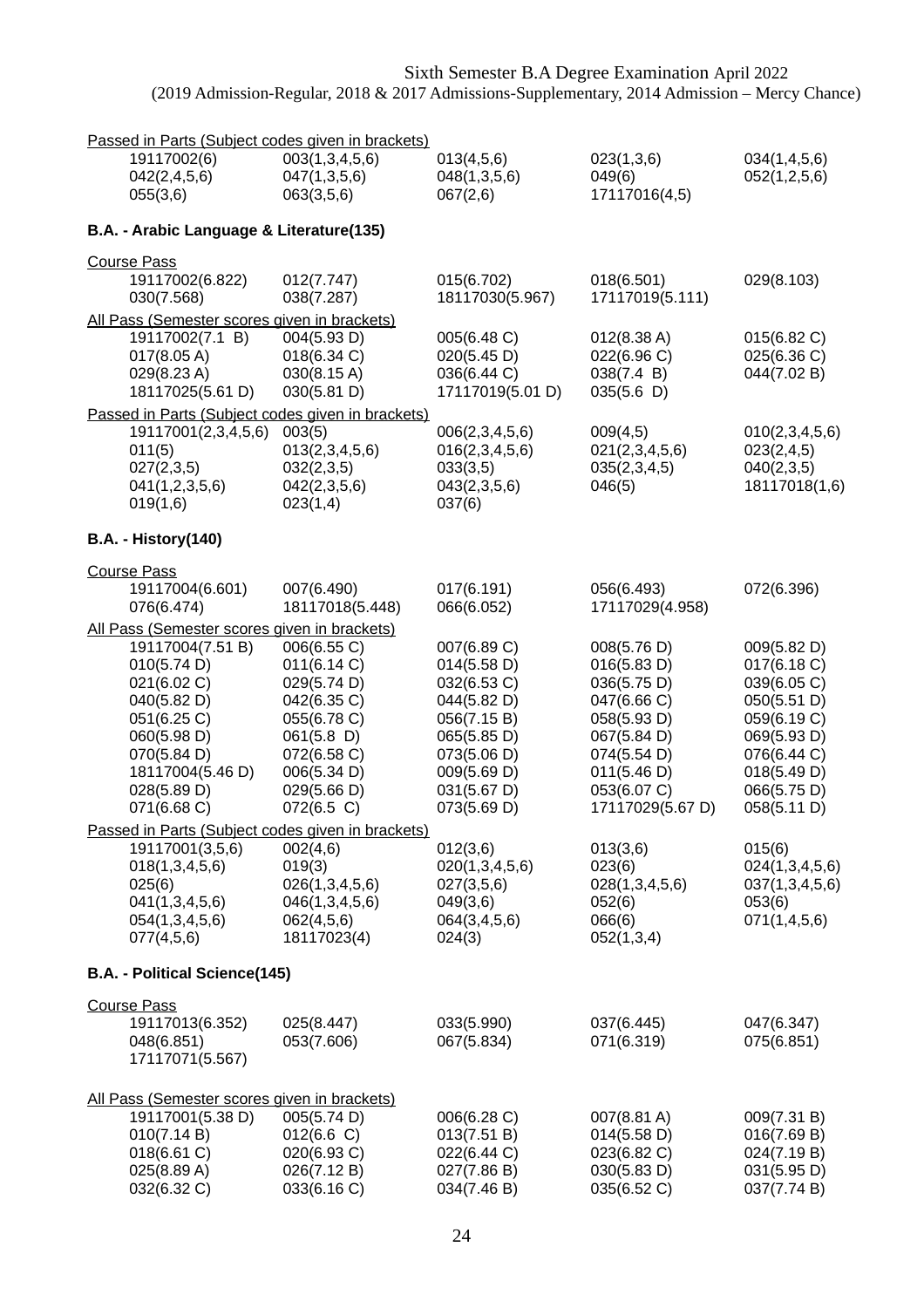|                                                                                                                                                            | Sixth Semester B.A Degree Examination April 2022<br>(2019 Admission-Regular, 2018 & 2017 Admissions-Supplementary, 2014 Admission - Mercy Chance) |                                                                                                                   |                                                                                                                      |                                                                                                                       |
|------------------------------------------------------------------------------------------------------------------------------------------------------------|---------------------------------------------------------------------------------------------------------------------------------------------------|-------------------------------------------------------------------------------------------------------------------|----------------------------------------------------------------------------------------------------------------------|-----------------------------------------------------------------------------------------------------------------------|
| 038(6.52 C)<br>049(6.33 C)<br>054(4.83 E)<br>062(6.13 C)<br>072(6.08 C)<br>043(5.41 D)                                                                     | 039(6.44 C)<br>050(5.95 D)<br>056(7.21 B)<br>064(5.42 D)<br>074(6.16 C)<br>059(6.08 C)                                                            | 040(6.33 C)<br>051(6.1 C)<br>057(5.82 D)<br>066(6.87 C)<br>075(7.11 B)<br>065(6.41 C)                             | 047(7.14 B)<br>052(6.87 C)<br>058(5.51 D)<br>067(5.96 D)<br>18117007(6.12 C)<br>17117071(5.42 D)                     | 048(7.87 B)<br>053(8.21 A)<br>059(6.97 C)<br>071(6.91 C)<br>024(5.71 D)                                               |
| Passed in Parts (Subject codes given in brackets)<br>19117008(6)<br>069(4)<br>073(4,5)                                                                     | 011(2,4,5,6)<br>070(1,2,3,4,6)<br>17117049(5)                                                                                                     | 019(2)<br>18117008(6)                                                                                             | 045(2,3,6)<br>036(3)                                                                                                 | 046(2,3,4,5,6)<br>054(3)                                                                                              |
| <b>Result Announced Later - ESE</b><br>19117068()                                                                                                          |                                                                                                                                                   |                                                                                                                   |                                                                                                                      |                                                                                                                       |
| B.A. - Economics(150)                                                                                                                                      |                                                                                                                                                   |                                                                                                                   |                                                                                                                      |                                                                                                                       |
| <b>Course Pass</b><br>19117002(6.247)<br>070(6.485)                                                                                                        | 050(6.742)<br>071(6.175)                                                                                                                          | 057(6.286)<br>18117008(5.967)                                                                                     | 061(6.602)<br>009(6.577)                                                                                             | 068(6.476)<br>020(5.016)                                                                                              |
| All Pass (Semester scores given in brackets)<br>19117002(6.73 C)<br>033(6.03 C)<br>057(7.44 B)<br>065(5.77 D)<br>071(7.41 B)<br>036(6.04 C)<br>045(6.01 C) | 013(6.24 C)<br>044(5.71 D)<br>058(7.34 B)<br>066(7.61 B)<br>18117008(6.21 C)<br>038(5.76 D)<br>056(6.7 C)                                         | 016(6.4 C)<br>049(5.85 D)<br>059(6.8 C)<br>068(7.71 B)<br>009(7.16 B)<br>039(5.95 D)<br>17117045(6.3 C)           | 018(6.43 C)<br>050(7.64 B)<br>061(6.91 C)<br>069(5.87 D)<br>016(5.67 D)<br>041(6.03 C)<br>056(5.4)                   | 022(7.01 B)<br>051(7.21 B)<br>062(6.56 C)<br>070(6.96 C)<br>020(6.19 C)<br>043(6.34 C)<br>057(5.73 D)                 |
| Passed in Parts (Subject codes given in brackets)                                                                                                          |                                                                                                                                                   |                                                                                                                   |                                                                                                                      |                                                                                                                       |
| 19117003(6)<br>010(1,4,5,6)<br>024(6)<br>029(2,6)<br>035(6)<br>040(2,5,6)<br>047(6)<br>064(6)<br>017(1)                                                    | 005(1, 2, 4, 5, 6)<br>011(4,6)<br>025(1,6)<br>030(2,4,6)<br>036(1, 2, 4, 5, 6)<br>041(2,5,6)<br>053(1,2,3,5,6)<br>067(6)<br>025(4)                | 007(1,4,6)<br>015(1,4,6)<br>026(6)<br>031(6)<br>037(2,5,6)<br>042(2,3,5,6)<br>054(3,6)<br>18117002(3)<br>035(3,4) | 008(1,4,6)<br>021(1,4,6)<br>027(2,4,5,6)<br>032(6)<br>038(2,4,5,6)<br>043(1,2,3,5,6)<br>056(6)<br>012(2,4)<br>048(2) | 009(1,4,5,6)<br>023(1,4,6)<br>028(1, 2, 4, 5, 6)<br>034(5,6)<br>039(6)<br>045(6)<br>063(6)<br>014(3,5)<br>17117053(2) |

Result Announced Later - ESE

19117004()

#### **College Code : 118**

## **Mahatma Gandhi College , Kesavadasapuram, Thiruvananthapuram**

| Course Pass                                         |                |                       |             |                  |
|-----------------------------------------------------|----------------|-----------------------|-------------|------------------|
| 19118001(7.006)                                     | 002(7.997)     | 004(7.543)            | 008(7.682)  | 012(7.560)       |
| 019(7.148)                                          | 024(7.201)     | 030(7.743)            | 034(7.525)  | 042(7.465)       |
| 045(6.616)                                          | 050(7.177)     | 051(6.845)            | 052(7.439)  | 053(6.458)       |
| 055(8.248)                                          |                |                       |             |                  |
| <u>All Pass (Semester scores given in brackets)</u> |                |                       |             |                  |
| 19118001(7.58 B)                                    | 002(8.23 A)    | $004(8.54 \text{ A})$ | 006(6.61 C) | 008(7.77 B)      |
| 010(6.27 C)                                         | $011(6.95)$ C) | 012(8.04 A)           | 019(6.78 C) | 021(6.51 C)      |
| 024(7.18 B)                                         | 025(6.55 C)    | 026(7.6 B)            | 027(6.71 C) | 030(7.33 B)      |
| 19118032(6.93 C)                                    | 034(8.11 A)    | 040(7.21 B)           | 042(7.99 B) | 043(6.52 C)      |
| 045(7.62 B)                                         | 046(7.84 B)    | 049(7.06 B)           | 050(7.83 B) | 051(7.66 B)      |
| 052(7.64 B)                                         | 053(6.68 C)    | 054(6.14 C)           | 055(8.15 A) | 18118035(6.16 C) |
| 17118006(5.62 D)                                    |                |                       |             |                  |
|                                                     |                |                       |             |                  |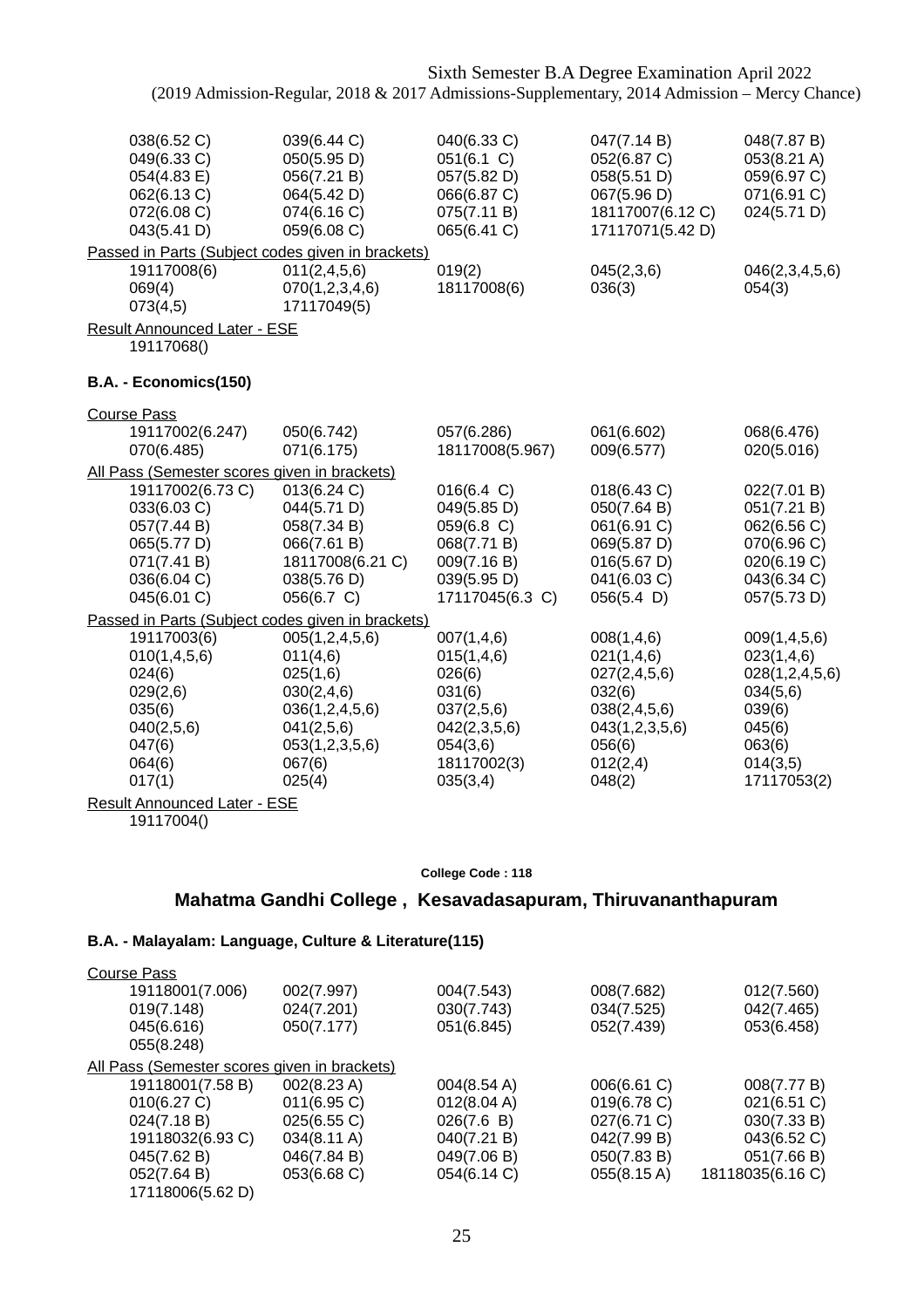| Passed in Parts (Subject codes given in brackets)                                                                                                                             |                                                                                                                          |                                                                                                                                    |                                                                                                                   |                                                                                                                          |
|-------------------------------------------------------------------------------------------------------------------------------------------------------------------------------|--------------------------------------------------------------------------------------------------------------------------|------------------------------------------------------------------------------------------------------------------------------------|-------------------------------------------------------------------------------------------------------------------|--------------------------------------------------------------------------------------------------------------------------|
| 19118003(6)<br>017(1, 3, 4, 5, 6)<br>033(1,3,4,5,6)<br>044(1,3,4,5,6)                                                                                                         | 005(6)<br>020(6)<br>035(1,3,4,5,6)<br>047(1)                                                                             | 007(6)<br>023(1,3,4,5,6)<br>037(1,3,4,5,6)<br>048(6)                                                                               | 014(1,3,4,6)<br>028(5,6)<br>038(1,3,4,6)                                                                          | 016(1,4,5,6)<br>031(1,4,5)<br>039(1,3,4,5,6)                                                                             |
| B.A. - Hindi Language & Literature(125)                                                                                                                                       |                                                                                                                          |                                                                                                                                    |                                                                                                                   |                                                                                                                          |
| <b>Course Pass</b>                                                                                                                                                            |                                                                                                                          |                                                                                                                                    |                                                                                                                   |                                                                                                                          |
| 19118001(8.297)<br>015(7.725)<br>031(7.346)<br>043(7.201)                                                                                                                     | 002(6.865)<br>016(6.290)<br>034(8.198)<br>048(7.425)                                                                     | 003(6.881)<br>019(8.098)<br>038(7.441)<br>049(7.985)                                                                               | 007(7.856)<br>020(7.992)<br>039(7.172)<br>050(7.456)                                                              | 012(8.427)<br>027(8.296)<br>042(8.363)<br>052(7.387)                                                                     |
| All Pass (Semester scores given in brackets)                                                                                                                                  |                                                                                                                          |                                                                                                                                    |                                                                                                                   |                                                                                                                          |
| 19118001(8.42 A)<br>009(6.38 C)<br>015(7.95 B)<br>020(8.19 A)<br>027(8.18 A)<br>039(6.48 C)<br>045(5.92 D)<br>052(7.4 B)<br>Passed in Parts (Subject codes given in brackets) | 002(7.2 B)<br>010(6.52 C)<br>016(5.79 D)<br>023(5.98 D)<br>028(7.66 B)<br>040(5.26 D)<br>048(7.59 B)<br>053(5.43 D)      | 003(7.37 B)<br>$012(8.73 \text{ A})$<br>017(5.43 D)<br>024(7.28 B)<br>031(7.91 B)<br>041(5.51 D)<br>049(7.79 B)<br>18118042(6.2 C) | 004(6.09 C)<br>013(5.33 D)<br>018(7.65 B)<br>025(6.83 C)<br>034(8.52 A)<br>042(8.72 A)<br>050(7.61 B)<br>052(5.2) | 007(7.83 B)<br>014(6.29 C)<br>019(8.4 A)<br>026(6.11 C)<br>038(7.37 B)<br>043(7.18 B)<br>051(6.53 C)<br>17118045(6.12 C) |
| 19118006(1,3,5,6)                                                                                                                                                             | 011(1,5)                                                                                                                 | 022(1,3,4,5,6)                                                                                                                     | 033(1,2,4,5)                                                                                                      | 035(1,5)                                                                                                                 |
| 037(1,3,4,5,6)                                                                                                                                                                | 054(1,2,3,4,6)                                                                                                           | 18118009(6)                                                                                                                        |                                                                                                                   |                                                                                                                          |
| B.A. - English Language & Literature(130)                                                                                                                                     |                                                                                                                          |                                                                                                                                    |                                                                                                                   |                                                                                                                          |
| <b>Course Pass</b>                                                                                                                                                            |                                                                                                                          |                                                                                                                                    |                                                                                                                   |                                                                                                                          |
| 19118001(6.827)<br>007(6.765)<br>015(6.139)<br>022(7.650)<br>034(7.722)<br>045(7.653)                                                                                         | 002(6.175)<br>010(7.532)<br>016(7.233)<br>023(7.832)<br>036(7.561)                                                       | 003(7.026)<br>011(6.941)<br>017(7.170)<br>028(7.532)<br>041(6.116)                                                                 | 004(7.300)<br>012(7.271)<br>019(6.850)<br>029(7.761)<br>043(7.785)                                                | 006(7.236)<br>014(7.317)<br>021(7.482)<br>032(7.440)<br>044(8.263)                                                       |
| All Pass (Semester scores given in brackets)                                                                                                                                  |                                                                                                                          |                                                                                                                                    |                                                                                                                   |                                                                                                                          |
| 19118001(7.07 B)<br>006(7.09 B)<br>012(7.2 B)<br>017(7.51 B)<br>025(5.78 D)<br>031(6.34 C)<br>038(6.59 C)<br>045(7.35 B)                                                      | 002(6.33 C)<br>007(6.48 C)<br>013(6.02 C)<br>019(7.12 B)<br>026(6.17 C)<br>032(7.63 B)<br>041(6.58 C)<br>18118025(5.1 D) | 003(6.75 C)<br>009(6.14 C)<br>014(7.75 B)<br>021(7.55 B)<br>028(7.79 B)<br>034(7.73 B)<br>042(6.42 C)                              | 004(7.16 B)<br>010(7.46 B)<br>015(6.26 C)<br>022(7.87 B)<br>029(7.84 B)<br>036(7.33 B)<br>043(7.93 B)             | 005(6.29 C)<br>011(6.76)<br>016(7.24 B)<br>023(7.72 B)<br>030(6.47 C)<br>$037(5.9)$ D)<br>044(7.99 B)                    |
| Passed in Parts (Subject codes given in brackets)<br>19118008(1,3,4,6)                                                                                                        | 018(1,3,4,6)                                                                                                             | 024(1,3,4,6)                                                                                                                       | 033(3,6)                                                                                                          | 040(1,3,4,6)                                                                                                             |
| <b>Result Announced Later - ESE</b><br>19118027()                                                                                                                             |                                                                                                                          |                                                                                                                                    |                                                                                                                   |                                                                                                                          |
| <b>B.A. - History(140)</b>                                                                                                                                                    |                                                                                                                          |                                                                                                                                    |                                                                                                                   |                                                                                                                          |
| <b>Course Pass</b><br>19118005(7.103)<br>017(7.020)<br>026(6.455)<br>038(6.620)                                                                                               | 009(7.937)<br>019(7.960)<br>029(7.238)<br>039(7.346)                                                                     | 010(6.293)<br>020(7.358)<br>030(6.417)<br>040(6.314)                                                                               | 014(7.170)<br>023(7.210)<br>033(6.459)<br>042(7.875)                                                              | 016(6.705)<br>025(6.148)<br>036(6.710)<br>043(7.309)                                                                     |
| All Pass (Semester scores given in brackets)<br>19118001(7.48 B)                                                                                                              | 002(7.13 B)                                                                                                              | 004(7.35 B)                                                                                                                        | 005(7.01 B)                                                                                                       | 006(7.32 B)                                                                                                              |
| 009(8.16 A)                                                                                                                                                                   | 010(7.24 B)                                                                                                              | 011(5.4)                                                                                                                           | 014(7.32 B)                                                                                                       | 015(7.2 B)                                                                                                               |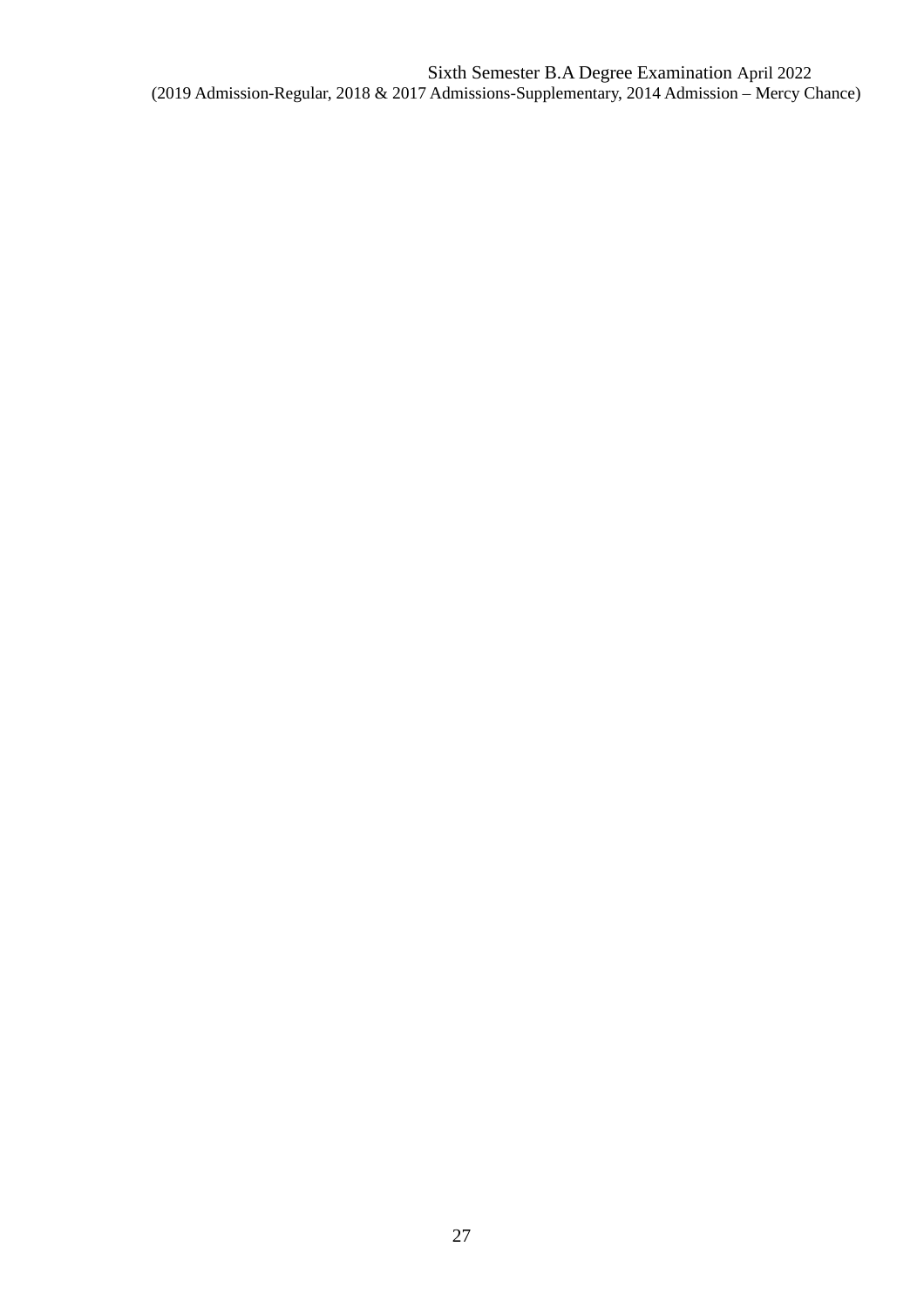| 19118016(7.22 B)<br>025(6.8 C)<br>032(6.78 C)<br>040(6.6)<br>009(5.57 D)                                                                                                                                              | 017(7.43 B)<br>026(7.4 B)<br>033(6.9 C)<br>042(8.12 A)<br>023(4.94 E)                                                                                                 | 019(8.35 A)<br>027(6.62 C)<br>036(7.41 B)<br>043(7.37 B)<br>026(5.21 D)                                                                                         | 020(8.01 A)<br>029(7.38 B)<br>038(7.02 B)<br>044(7.39 B)<br>036(5.32 D)                                                                                           | 023(7.69 B)<br>030(6.49 C)<br>039(7.61 B)<br>18118007(5.96 D)<br>039(5.56 D)                                                                                        |
|-----------------------------------------------------------------------------------------------------------------------------------------------------------------------------------------------------------------------|-----------------------------------------------------------------------------------------------------------------------------------------------------------------------|-----------------------------------------------------------------------------------------------------------------------------------------------------------------|-------------------------------------------------------------------------------------------------------------------------------------------------------------------|---------------------------------------------------------------------------------------------------------------------------------------------------------------------|
| 19118003(6)<br>031(3,4,5,6)                                                                                                                                                                                           | Passed in Parts (Subject codes given in brackets)<br>007(1,3,4,5,6)<br>035(1,2,3,4,6)                                                                                 | 018(4,6)<br>037(1,3,4,5,6)                                                                                                                                      | 021(1,2,3,4,6)<br>041(1,4,5,6)                                                                                                                                    | 028(6)<br>17118015(1,5)                                                                                                                                             |
| B.A. - Economics(150)                                                                                                                                                                                                 |                                                                                                                                                                       |                                                                                                                                                                 |                                                                                                                                                                   |                                                                                                                                                                     |
| <b>Course Pass</b><br>19118004(7.734)<br>020(7.152)<br>046(6.024)<br>067(7.580)<br>18118054(6.168)                                                                                                                    | 005(6.925)<br>028(7.353)<br>047(7.472)<br>068(6.719)<br>059(6.555)                                                                                                    | 014(6.586)<br>030(7.703)<br>054(6.423)<br>073(7.901)<br>075(6.657)                                                                                              | 016(7.030)<br>037(8.040)<br>056(7.683)<br>074(7.160)                                                                                                              | 018(6.411)<br>041(7.062)<br>062(7.847)<br>075(6.453)                                                                                                                |
| All Pass (Semester scores given in brackets)<br>19118001(5.17 D)<br>008(6.48 C)<br>016(6.77 C)<br>028(7.47 B)<br>039(5.74 D)<br>047(7.86 B)<br>054(7.38 B)<br>062(8.13 A)<br>070(5.88 D)<br>075(7.3 B)<br>059(6.78 C) | 004(7.84 B)<br>009(7.07 B)<br>018(5.9)<br>030(7.53 B)<br>041(6.65 C)<br>048(6.26 C)<br>055(6.44 C)<br>$066(5.3)$ D)<br>071(7.35 B)<br>18118038(5.93 D)<br>061(5.82 D) | 005(7.87 B)<br>010(7.18 B)<br>020(7.28 B)<br>032(6.8 C)<br>043(5.83 D)<br>050(5.89 D)<br>056(8.1 A)<br>067(8.22 A)<br>072(6.23 C)<br>051(5.35 D)<br>063(5.77 D) | 006(6.61 C)<br>011(6.91 C)<br>022(5.56 D)<br>033(6.66 C)<br>045(7.33 B)<br>051(6.05 C)<br>060(7.27 B)<br>068(6.97 C)<br>073(8.21 A)<br>053(5.44 D)<br>075(7.01 B) | 007(5.79 D)<br>014(6.22 C)<br>024(6.03 C)<br>037(7.7 B)<br>046(6.75 C)<br>052(7.11 B)<br>061(6.31 C)<br>069(5.21 D)<br>074(6.6 C)<br>054(6.34 C)<br>17118032(5.2 D) |
| 19118003(1,2,4,6)<br>019(1,4,6)<br>029(2,3,5,6)<br>038(1,3,5,6)<br>058(6)<br>18118005(5)<br>17118024(2)                                                                                                               | Passed in Parts (Subject codes given in brackets)<br>012(1,3,4,5,6)<br>021(1,3,5,6)<br>031(4,5,6)<br>040(2,5,6)<br>059(1,3,4,5,6)<br>023(1)                           | 013(6)<br>023(1,3,6)<br>034(3,5,6)<br>042(2,5,6)<br>063(6)<br>026(5)                                                                                            | 015(1,6)<br>026(1,3,5,6)<br>035(2,4,5,6)<br>044(1,2,4,5,6)<br>064(3,4,6)<br>049(4)                                                                                | 017(1,3,4,5,6)<br>027(6)<br>036(1,2,3,5,6)<br>053(1,4,6)<br>065(4,6)<br>074(5)                                                                                      |
| B.A. - Sociology(156)                                                                                                                                                                                                 |                                                                                                                                                                       |                                                                                                                                                                 |                                                                                                                                                                   |                                                                                                                                                                     |
| <b>Course Pass</b><br>19118001(7.445)<br>008(7.020)<br>015(7.416)<br>024(6.962)<br>037(8.298)<br>049(7.926)<br>056(8.198)                                                                                             | 003(7.100)<br>009(6.811)<br>016(7.093)<br>025(7.259)<br>044(7.880)<br>050(7.895)<br>057(8.343)                                                                        | 005(7.650)<br>011(7.308)<br>017(7.625)<br>031(7.541)<br>046(7.027)<br>052(7.889)<br>059(7.435)                                                                  | 006(6.182)<br>012(6.656)<br>018(7.465)<br>033(6.815)<br>047(7.048)<br>053(6.664)                                                                                  | 007(7.493)<br>014(8.127)<br>020(7.953)<br>035(8.055)<br>048(8.083)<br>054(8.518)                                                                                    |
| All Pass (Semester scores given in brackets)<br>19118001(8.31 A)<br>006(7.15 B)<br>$011(8.12 \text{ A})$<br>016(8.02 A)<br>023(8.14 A)<br>032(6.73 C)<br>038(6.08 C)<br>045(6.03 C)<br>050(8.08 A)                    | 002(6.81 C)<br>007(8.27 A)<br>012(8.06 A)<br>017(8.34 A)<br>024(7.83 B)<br>033(7.9 B)<br>039(6.5 C)<br>046(7.71 B)<br>052(8.89 A)                                     | 003(8.26 A)<br>008(8.16 A)<br>013(6.19 C)<br>018(8.38 A)<br>025(8.4 A)<br>035(8.77 A)<br>040(8.06 A)<br>047(8.45 A)<br>053(7.79 B)                              | 004(7.42 B)<br>009(7.91 B)<br>014(8.71 A)<br>020(8.59 A)<br>029(7.87 B)<br>036(6.96 C)<br>043(7.33 B)<br>048(8.79 A)<br>$054(9.17 A+)$                            | 005(8.55 A)<br>010(8.02 A)<br>015(8.59 A)<br>021(7.71 B)<br>031(8.64 A)<br>$037(9 \text{ A+})$<br>044(8.68 A)<br>049(8.4 A)<br>055(7.6 B)                           |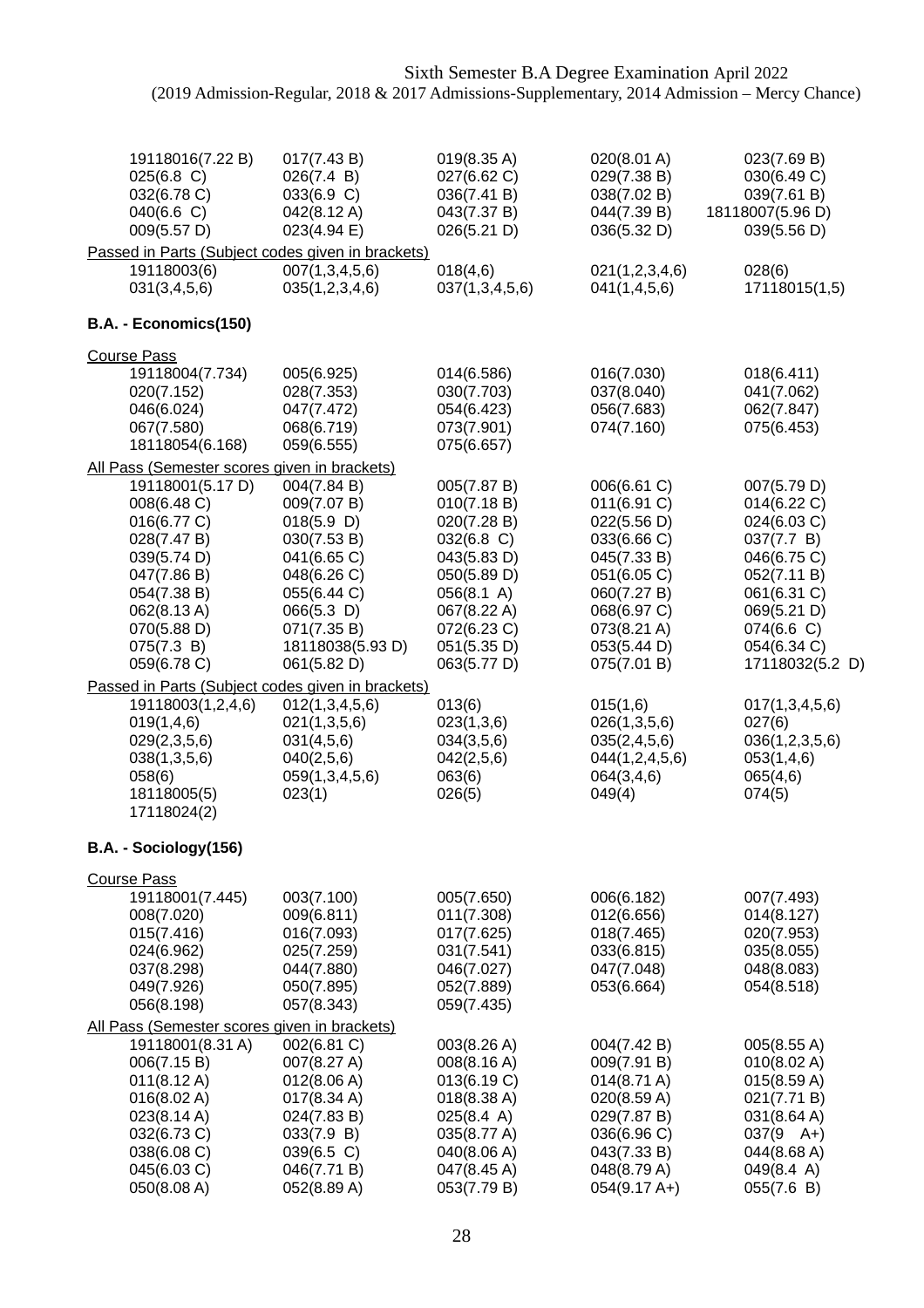|                                                                                         | (2019 Admission-Regular, 2018 & 2017 Admissions-Supplementary, 2014 Admission - Mercy Chance) |                   |                       |             |
|-----------------------------------------------------------------------------------------|-----------------------------------------------------------------------------------------------|-------------------|-----------------------|-------------|
| 056(8.77 A)                                                                             | 057(8.51 A)                                                                                   | 058(6.9 C)        | 059(7.69 B)           |             |
| Passed in Parts (Subject codes given in brackets)<br>19118019(1,2,3,4,5) 026(1,2,3,4,5) |                                                                                               | 028(1,2,3,4,6)    | 034(5)                | 041(6)      |
|                                                                                         |                                                                                               | College Code: 119 |                       |             |
|                                                                                         | Mannaniya College Of Arts And Science, Pangode, Thiruvananthapuram                            |                   |                       |             |
| B.A. - Islamic History(141)                                                             |                                                                                               |                   |                       |             |
| <b>Course Pass</b>                                                                      |                                                                                               |                   |                       |             |
| 19119003(6.777)                                                                         | 007(7.417)                                                                                    | 014(6.703)        | 025(6.513)            | 026(7.225)  |
| 028(8.224)                                                                              | 032(5.913)                                                                                    | 038(7.246)        | 044(7.354)            | 045(7.331)  |
| All Pass (Semester scores given in brackets)                                            |                                                                                               |                   |                       |             |
| 19119001(6.95 C)                                                                        | 002(6.45 C)                                                                                   | 003(7.72 B)       | 005(7.07 B)           | 006(5.43 D) |
| 007(8.07 A)                                                                             | 008(7.21 B)                                                                                   | 009(5.44 D)       | 011(6.03 C)           | 012(6.26 C) |
| 013(6.51 C)                                                                             | 014(7.12 B)                                                                                   | 018(7.3 B)        | 019(5.99 D)           | 023(5.21 D) |
| 024(5.04 D)                                                                             | 025(6.98 C)                                                                                   | 026(7.86 B)       | 028(8.31 A)           | 029(6.18 C) |
| 030(6.24 C)                                                                             | 032(6.25 C)                                                                                   | 034(6.82 C)       | $035(4.55 \text{ E})$ | 036(6.04 C) |
| 038(8.44 A)                                                                             | $039(7 \quad B)$                                                                              | 043(6.42 C)       | 044(7.55 B)           | 045(8.01 A) |
| 046(6.48 C)                                                                             | 048(5.84 D)                                                                                   | 049(5.16 D)       | 052(5.14 D)           | 053(6.43 C) |
| 054(5.61 D)                                                                             | 056(4.97 E)                                                                                   | 18119043(6.61 C)  | 17119029(5.49 D)      |             |
| Passed in Parts (Subject codes given in brackets)                                       |                                                                                               |                   |                       |             |

Sixth Semester B.A Degree Examination April 2022

#### **College Code : 121**

19119004(1,3) 010(2,3,6) 021(2,4,5,6) 040(6) 051(1,2,6)

## **H.H.M.S.P.B. N.S.S. College for Women, Neeramankara, Thiruvananthapuram**

#### **B.A. - Philosophy(105)**

| <b>Course Pass</b>                                |             |              |                       |                |  |
|---------------------------------------------------|-------------|--------------|-----------------------|----------------|--|
| 19121003(6.807)                                   | 004(7.882)  | 007(7.470)   | 008(7.466)            | 009(7.497)     |  |
| 011(7.023)                                        | 016(7.822)  | 017(8.061)   | 018(6.776)            | 020(7.611)     |  |
| 022(8.079)                                        | 032(7.285)  | 039(7.289)   | 041(8.340)            | 047(7.194)     |  |
| 049(7.509)                                        | 053(7.364)  | 054(7.673)   | 18121053(6.208)       |                |  |
| All Pass (Semester scores given in brackets)      |             |              |                       |                |  |
| 19121001(8.37 A)                                  | 002(6.88 C) | 003(7.79 B)  | 004(8.54 A)           | 005(7.42 B)    |  |
| 007(7.91 B)                                       | 008(8.14 A) | 009(7.64 B)  | 011(7.65 B)           | 013(6.95 C)    |  |
| 014(6.69 C)                                       | 015(7.54 B) | 016(8.31 A)  | $017(8.17 \text{ A})$ | 018(7.23 B)    |  |
| 020(8.28 A)                                       | 021(5.69 D) | 022(8.41 A)  | 023(6.84 C)           | 024(6.53 C)    |  |
| 025(6.73 C)                                       | 026(6.09 C) | 027(6.67 C)  | 028(7.75 B)           | 029(6.43 C)    |  |
| 030(6.34 C)                                       | 032(7.91 B) | 033(7.55 B)  | 034(7.25 B)           | 038(8.03 A)    |  |
| 039(8.15 A)                                       | 040(6.22 C) | 041(8.75 A)  | 042(7.15 B)           | 043(6.12 C)    |  |
| 044(6.95 C)                                       | 045(6.63 C) | 047(7.41 B)  | 049(7.79 B)           | 050(6.66 C)    |  |
| 053(8.19 A)                                       | 054(8.06 A) | 055(5.81 D)  | 18121037(5.79 D)      | 040(6.58 C)    |  |
| 053(6.82 C)                                       |             |              |                       |                |  |
| Passed in Parts (Subject codes given in brackets) |             |              |                       |                |  |
| 19121006(6)                                       | 010(6)      | 012(3,5,6)   | 019(3,5,6)            | 031(1,2,4,6)   |  |
| 035(1,2,6)                                        | 036(5,6)    | 037(1,3,5,6) | 048(2,3,4,5,6)        | 051(2,3,4,5,6) |  |
| 052(5,6)                                          |             |              |                       |                |  |

| Course Pass     |            |            |            |            |
|-----------------|------------|------------|------------|------------|
| 19121008(7.010) | 021(6.928) | 022(7.403) | 023(7.460) | 025(6.781) |
| 026(6.793)      | 029(7.016) | 040(6.502) | 041(7.007) | 044(7.052) |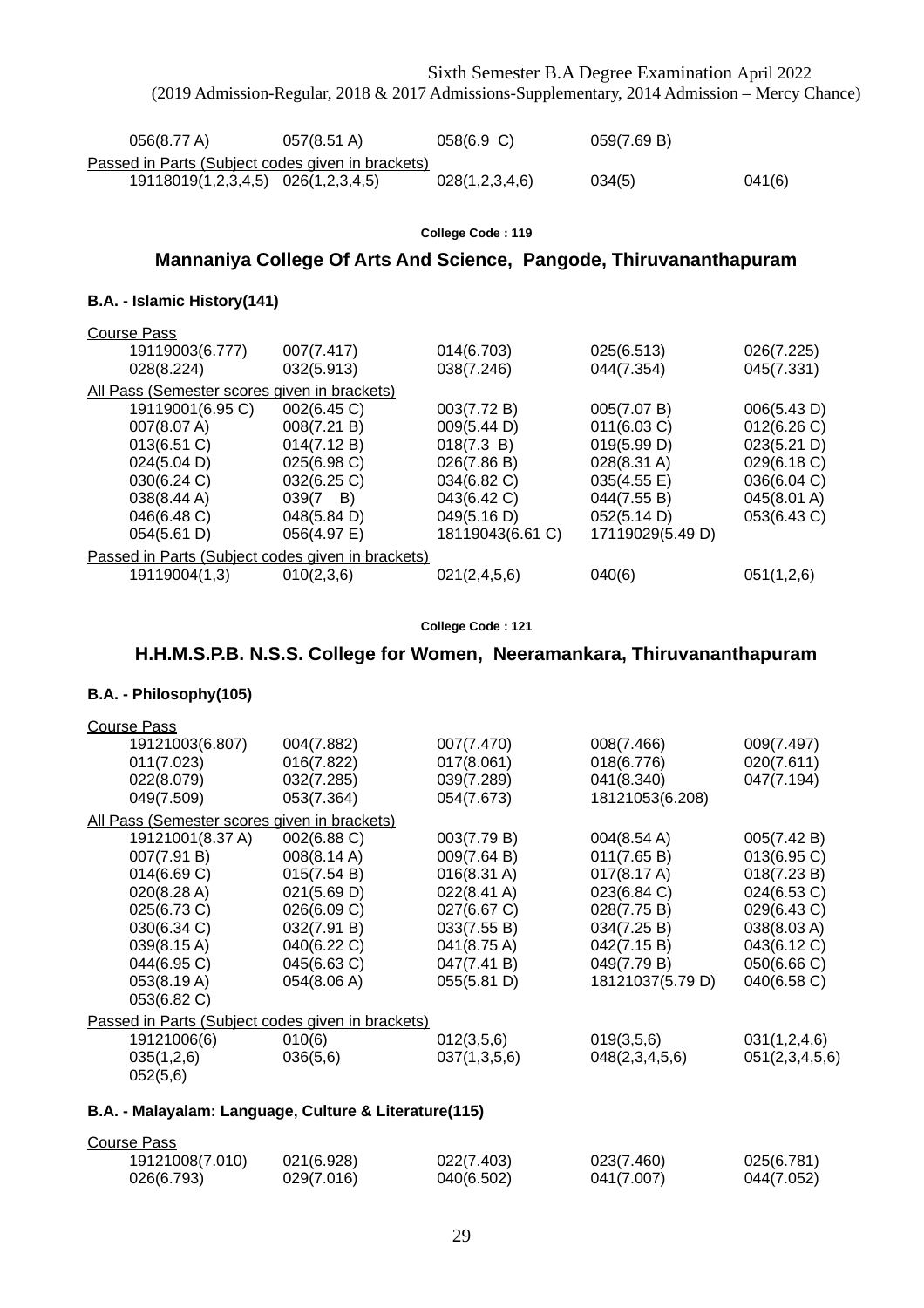| 046(7.423)                                                                                                                                                                                                                     | 047(7.755)                                                                                                                                                       | 049(6.188)                                                                                                                                          | 054(7.688)                                                                                                                                           | 17121021(6.749)                                                                                                                                  |
|--------------------------------------------------------------------------------------------------------------------------------------------------------------------------------------------------------------------------------|------------------------------------------------------------------------------------------------------------------------------------------------------------------|-----------------------------------------------------------------------------------------------------------------------------------------------------|------------------------------------------------------------------------------------------------------------------------------------------------------|--------------------------------------------------------------------------------------------------------------------------------------------------|
| All Pass (Semester scores given in brackets)<br>19121001(6.82 C)<br>008(7.28 B)<br>014(6.42 C)<br>19121021(7.7 B)<br>027(6.93 C)<br>033(7.93 B)<br>040(7.81 B)<br>046(8.2 A)<br>051(6.86 C)<br>057(7.17 B)<br>17121021(6.89 C) | 002(6.2 C)<br>009(6.08 C)<br>016(6.74 C)<br>022(7.66 B)<br>028(6.83 C)<br>034(6.54 C)<br>041(8.03 A)<br>047(8.35 A)<br>053(7.95 B)<br>058(7.47 B)<br>037(7.07 B) | 004(7.75 B)<br>011(6.26)<br>017(5.99 D)<br>023(7.9 B)<br>029(7.5 B)<br>036(6.57 C)<br>043(7.15 B)<br>048(7.06 B)<br>054(8.29 A)<br>18121022(7.62 B) | 005(6.73 C)<br>012(7.66 B)<br>019(5.93 D)<br>025(7.31 B)<br>030(7.15 B)<br>037(6.41 C)<br>044(8.03 A)<br>049(6.95 C)<br>055(7.98 B)<br>025(6.72 C)   | 006(7.23 B)<br>013(7.16 B)<br>020(7.21 B)<br>026(7.23 B)<br>031(7.54 B)<br>039(6.2 C)<br>045(7.83 B)<br>050(7.7 B)<br>056(8.25 A)<br>055(7.27 B) |
| Passed in Parts (Subject codes given in brackets)                                                                                                                                                                              |                                                                                                                                                                  |                                                                                                                                                     |                                                                                                                                                      |                                                                                                                                                  |
| 19121010(1,2,4,5,6)<br>035(1,3,4,5,6)                                                                                                                                                                                          | 015(2,3,4,5,6)<br>038(4,5,6)                                                                                                                                     | 018(1,3,4,5,6)<br>052(1,2,3,4,5)                                                                                                                    | 024(1,4,6)<br>17121025(4)                                                                                                                            | 032(1,2,4,5,6)                                                                                                                                   |
| B.A. - Hindi Language & Literature(125)                                                                                                                                                                                        |                                                                                                                                                                  |                                                                                                                                                     |                                                                                                                                                      |                                                                                                                                                  |
| <b>Course Pass</b>                                                                                                                                                                                                             |                                                                                                                                                                  |                                                                                                                                                     |                                                                                                                                                      |                                                                                                                                                  |
| 19121003(8.199)<br>015(7.829)<br>028(8.616)<br>046(8.075)<br>054(7.750)                                                                                                                                                        | 006(8.427)<br>017(8.446)<br>029(7.432)<br>047(7.344)<br>055(6.645)                                                                                               | 009(7.953)<br>018(7.272)<br>031(8.780)<br>048(8.038)<br>056(7.995)                                                                                  | 011(6.736)<br>019(7.130)<br>042(6.738)<br>050(8.339)<br>057(7.435)                                                                                   | 013(7.278)<br>024(7.854)<br>044(7.153)<br>051(8.873)                                                                                             |
| All Pass (Semester scores given in brackets)                                                                                                                                                                                   |                                                                                                                                                                  |                                                                                                                                                     |                                                                                                                                                      |                                                                                                                                                  |
| 19121001(7.12 B)<br>007(6.71 C)<br>013(7.58 B)<br>019(7.47 B)<br>024(7.71 B)<br>032(6.98 C)<br>037(7.99 B)<br>043(7.39 B)<br>048(8.31 A)<br>054(8.33 A)                                                                        | 002(6.04 C)<br>009(8.08 A)<br>014(8.44 A)<br>020(6.75 C)<br>026(6.39 C)<br>033(7.66 B)<br>038(6.77 C)<br>044(7.68 B)<br>049(6.23 C)<br>055(7.28 B)               | 003(8.17 A)<br>010(6.31 C)<br>015(7.77 B)<br>021(7.21 B)<br>028(8.82 A)<br>034(6.72 C)<br>040(7.01 B)<br>045(6.9 C)<br>050(8.41 A)<br>056(8.17 A)   | 004(7.96 B)<br>011(7.21 B)<br>017(8.8 A)<br>022(5.99 D)<br>029(8.19 A)<br>035(5.95 D)<br>041(7.68 B)<br>046(8.17 A)<br>$051(9.07 A+)$<br>057(7.62 B) | 006(8.56 A)<br>012(7.35 B)<br>018(7.47 B)<br>023(7.21 B)<br>031(8.72 A)<br>036(7.73 B)<br>042(6.11 C)<br>047(7.63 B)<br>052(6.73 C)              |
| Passed in Parts (Subject codes given in brackets)<br>19121005(5)                                                                                                                                                               | 008(5)                                                                                                                                                           | 025(5)                                                                                                                                              | 039(5)                                                                                                                                               |                                                                                                                                                  |
|                                                                                                                                                                                                                                |                                                                                                                                                                  |                                                                                                                                                     |                                                                                                                                                      |                                                                                                                                                  |
| B.A. - English Language & Literature(130)                                                                                                                                                                                      |                                                                                                                                                                  |                                                                                                                                                     |                                                                                                                                                      |                                                                                                                                                  |
| <b>Course Pass</b><br>19121001(7.149)<br>011(7.468)<br>017(6.928)<br>026(6.574)<br>034(7.699)<br>041(7.073)                                                                                                                    | 002(7.062)<br>013(6.536)<br>021(7.648)<br>029(7.495)<br>035(7.713)<br>044(7.588)                                                                                 | 004(7.789)<br>014(7.753)<br>022(7.025)<br>030(7.339)<br>036(7.311)<br>045(6.558)                                                                    | 007(7.421)<br>015(7.806)<br>023(6.463)<br>031(7.049)<br>037(7.229)                                                                                   | 008(7.631)<br>016(6.854)<br>025(6.869)<br>033(8.656)<br>038(6.624)                                                                               |
| All Pass (Semester scores given in brackets)                                                                                                                                                                                   |                                                                                                                                                                  |                                                                                                                                                     |                                                                                                                                                      |                                                                                                                                                  |
| 19121001(6.79 C)<br>007(7.66 B)<br>013(6.74 C)<br>018(5.74 D)<br>025(7.36 B)<br>032(6.77 C)<br>037(6.69 C)<br>043(6.86 C)                                                                                                      | 002(7.49 B)<br>008(7.55 B)<br>$014(8.12 \text{ A})$<br>019(5.68 D)<br>026(7.06 B)<br>033(8.73 A)<br>038(6.86 C)<br>044(8.12 A)                                   | 003(7.13 B)<br>010(6.08 C)<br>015(7.98 B)<br>021(7.74 B)<br>029(7.89 B)<br>034(7.85 B)<br>039(7.28 B)<br>045(6.69 C)                                | 004(7.6 B)<br>011(7.63 B)<br>016(6.81 C)<br>022(7.41 B)<br>030(7.52 B)<br>035(8.06 A)<br>$040(5.5)$ D)<br>18121023(6.32 C)                           | 006(5.75 D)<br>012(7.21 B)<br>017(7.61 B)<br>023(6.69 C)<br>031(7.47 B)<br>036(7.41 B)<br>041(7.5 B)<br>036(6.19 C)                              |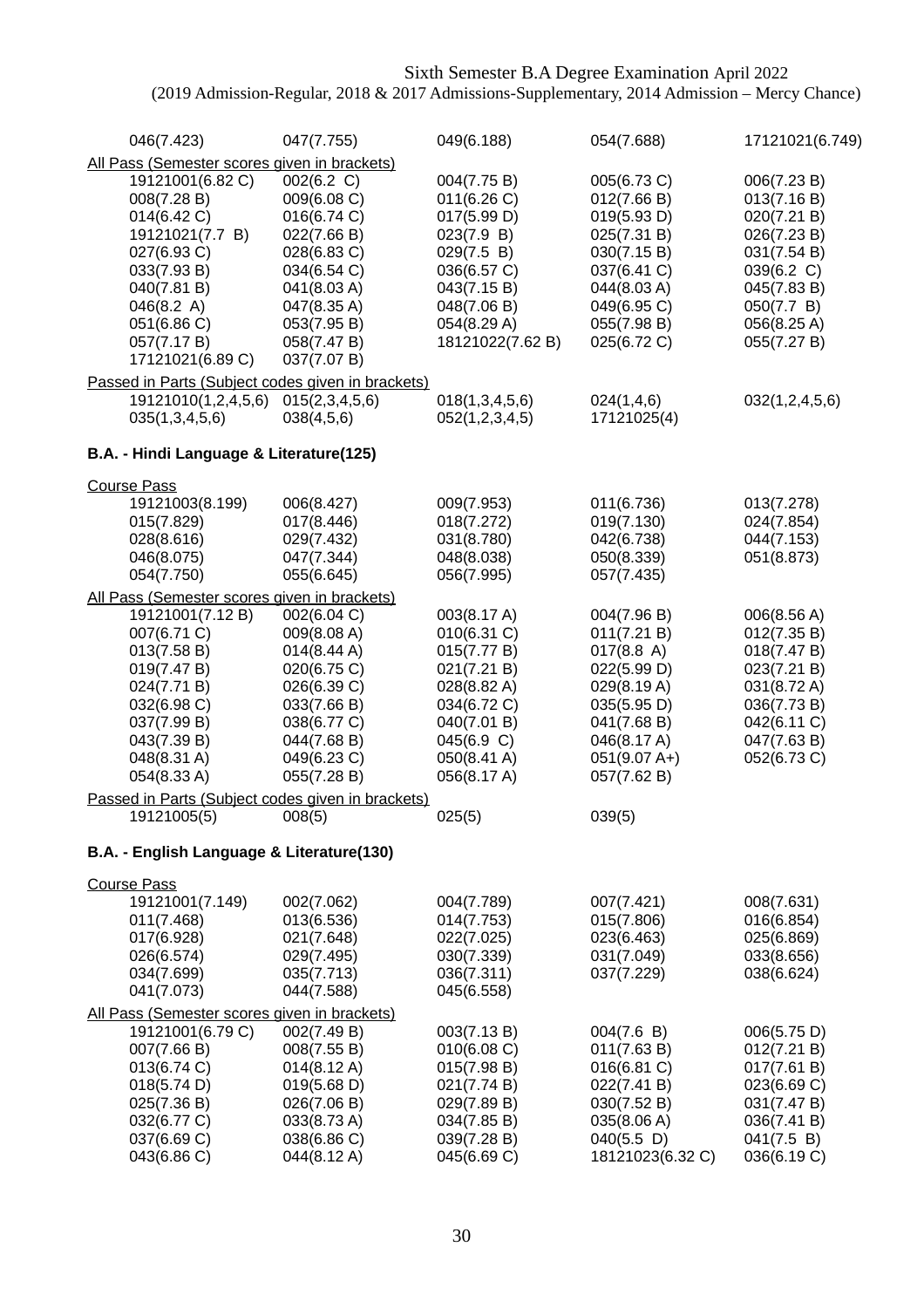| Passed in Parts (Subject codes given in brackets)                                                                                                                                                                                                                   |                                                                                                                                                    |                                                                                                                                                                        |                                                                                                                                                                |                                                                                                                                                                        |
|---------------------------------------------------------------------------------------------------------------------------------------------------------------------------------------------------------------------------------------------------------------------|----------------------------------------------------------------------------------------------------------------------------------------------------|------------------------------------------------------------------------------------------------------------------------------------------------------------------------|----------------------------------------------------------------------------------------------------------------------------------------------------------------|------------------------------------------------------------------------------------------------------------------------------------------------------------------------|
| 19121005(1,2,4,5,6) 024(1,3,5,6)                                                                                                                                                                                                                                    |                                                                                                                                                    | 028(6)                                                                                                                                                                 | 18121041(3)                                                                                                                                                    |                                                                                                                                                                        |
| <b>B.A. - History(140)</b>                                                                                                                                                                                                                                          |                                                                                                                                                    |                                                                                                                                                                        |                                                                                                                                                                |                                                                                                                                                                        |
| <b>Course Pass</b><br>19121003(6.993)<br>012(6.365)<br>030(6.016)<br>067(6.570)                                                                                                                                                                                     | 004(7.773)<br>014(8.182)<br>042(7.007)<br>070(6.564)                                                                                               | 005(6.240)<br>018(6.784)<br>051(8.292)<br>073(6.766)                                                                                                                   | 006(6.500)<br>020(7.020)<br>057(7.402)<br>17121035(6.048)                                                                                                      | 010(6.281)<br>024(6.318)<br>060(6.154)                                                                                                                                 |
| All Pass (Semester scores given in brackets)<br>19121003(7.43 B)<br>010(6.46 C)<br>015(6.12 C)<br>021(7.19 B)<br>028(6.11 C)<br>037(7.67 B)<br>051(8.15 A)<br>058(6.32 C)<br>065(6.12 C)<br>18121032(5.65 D)                                                        | 004(7.84 B)<br>011(6.51 C)<br>016(5.6)<br>023(6.61 C)<br>029(6.37 C)<br>038(6.91 C)<br>052(5.79 D)<br>059(7.33 B)<br>067(7.3 B)<br>17121035(6.2 C) | 005(5.95 D)<br>012(6.58 C)<br>017(7.42 B)<br>024(6.67 C)<br>030(6.12 C)<br>041(6.94 C)<br>053(4.77 E)<br>060(6.19 C)<br>068(5.91 D)                                    | 006(6.23 C)<br>013(6.69 C)<br>018(7.53 B)<br>026(5.73 D)<br>031(6.98 C)<br>042(6.81 C)<br>056(6.06 C)<br>061(5.79 D)<br>070(6.84 C)                            | 009(7<br>B)<br>014(8.36 A)<br>020(7.91 B)<br>027(7.5 B)<br>036(6.01 C)<br>043(6.02 C)<br>057(7.64 B)<br>063(6.27 C)<br>073(6.94 C)                                     |
| Passed in Parts (Subject codes given in brackets)<br>19121001(1,4,5,6)<br>034(4,5,6)<br>047(4,6)<br>071(1,6)                                                                                                                                                        | 002(1,6)<br>039(4,5,6)<br>050(1,3,5,6)<br>072(1,4,6)                                                                                               | 007(2,5,6)<br>040(5,6)<br>062(2,3,5,6)<br>18121056(1)                                                                                                                  | 025(2,3,4,5)<br>044(2,6)<br>064(6)                                                                                                                             | 033(6)<br>045(6)<br>069(1,6)                                                                                                                                           |
| B.A. - Economics(150)                                                                                                                                                                                                                                               |                                                                                                                                                    |                                                                                                                                                                        |                                                                                                                                                                |                                                                                                                                                                        |
| <b>Course Pass</b><br>19121001(8.003)<br>012(8.368)<br>030(6.519)<br>043(7.289)<br>061(7.666)<br>046(5.867)                                                                                                                                                         | 003(7.108)<br>016(8.373)<br>032(6.837)<br>048(7.015)<br>063(8.061)                                                                                 | 005(7.960)<br>020(7.223)<br>036(7.310)<br>053(6.983)<br>070(6.878)                                                                                                     | 007(7.629)<br>024(7.246)<br>040(8.424)<br>055(7.576)<br>072(7.443)                                                                                             | 009(7.927)<br>027(7.792)<br>041(6.857)<br>059(7.258)<br>18121039(5.879)                                                                                                |
| All Pass (Semester scores given in brackets)<br>19121001(7.87 B) 002(7.39 B)<br>007(7.81 B)<br>$012(8.75 \text{ A})$<br>018(7.81 B)<br>$024(8.4 \text{ A})$<br>030(6.9 C)<br>040(8.38 A)<br>050(6.17 C)<br>056(6.21 C)<br>063(8.36 A)<br>070(7.82 B)<br>057(6.16 C) | 008(6.21 C)<br>014(6.04 C)<br>019(8.42 A)<br>025(8.13 A)<br>032(7.46 B)<br>041(7.26 B)<br>052(7.36 B)<br>059(7.21 B)<br>065(7.58 B)<br>072(7.46 B) | 003(7.64 B)<br>009(8.06 A)<br>015(6.97 C)<br>020(8.29 A)<br>026(7.45 B)<br>033(6.52 C)<br>043(7.39 B)<br>053(7.47 B)<br>060(6.46 C)<br>066(6.34 C)<br>18121039(6.37 C) | 004(6.02 C)<br>010(6.9 C)<br>016(8.89 A)<br>021(7.94 B)<br>027(7.98 B)<br>036(7.77 B)<br>048(7.5 B)<br>054(6.9 C)<br>061(8.07 A)<br>068(6.29 C)<br>046(6.19 C) | $005(8 \text{ A})$<br>011(6.86)<br>017(6.47 C)<br>023(6.23 C)<br>028(7.41 B)<br>037(7.85 B)<br>049(6.44 C)<br>055(7.85 B)<br>062(6.43 C)<br>069(6.93 C)<br>051(6.85 C) |
| Passed in Parts (Subject codes given in brackets)<br>19121006(2,4,5,6)<br>035(1,3,5,6)<br>047(2,3,4,5,6)<br>071(1,2,4,5,6)<br>064(2,4)                                                                                                                              | 013(6)<br>042(2,3,4,6)<br>051(5,6)<br>18121012(4)<br>17121034(5)                                                                                   | 022(2,3,4,5,6)<br>044(2,3,4,5,6)<br>057(2,4,5,6)<br>030(4)<br>14121060(5)                                                                                              | 031(1,2,3,5,6)<br>045(2,3,4,5,6)<br>058(4,5,6)<br>032(5)                                                                                                       | 034(1,2,3,5,6)<br>046(5,6)<br>064(2,5,6)<br>058(4)                                                                                                                     |
| <b>Result Withheld</b><br>19121038()                                                                                                                                                                                                                                | 039()                                                                                                                                              |                                                                                                                                                                        |                                                                                                                                                                |                                                                                                                                                                        |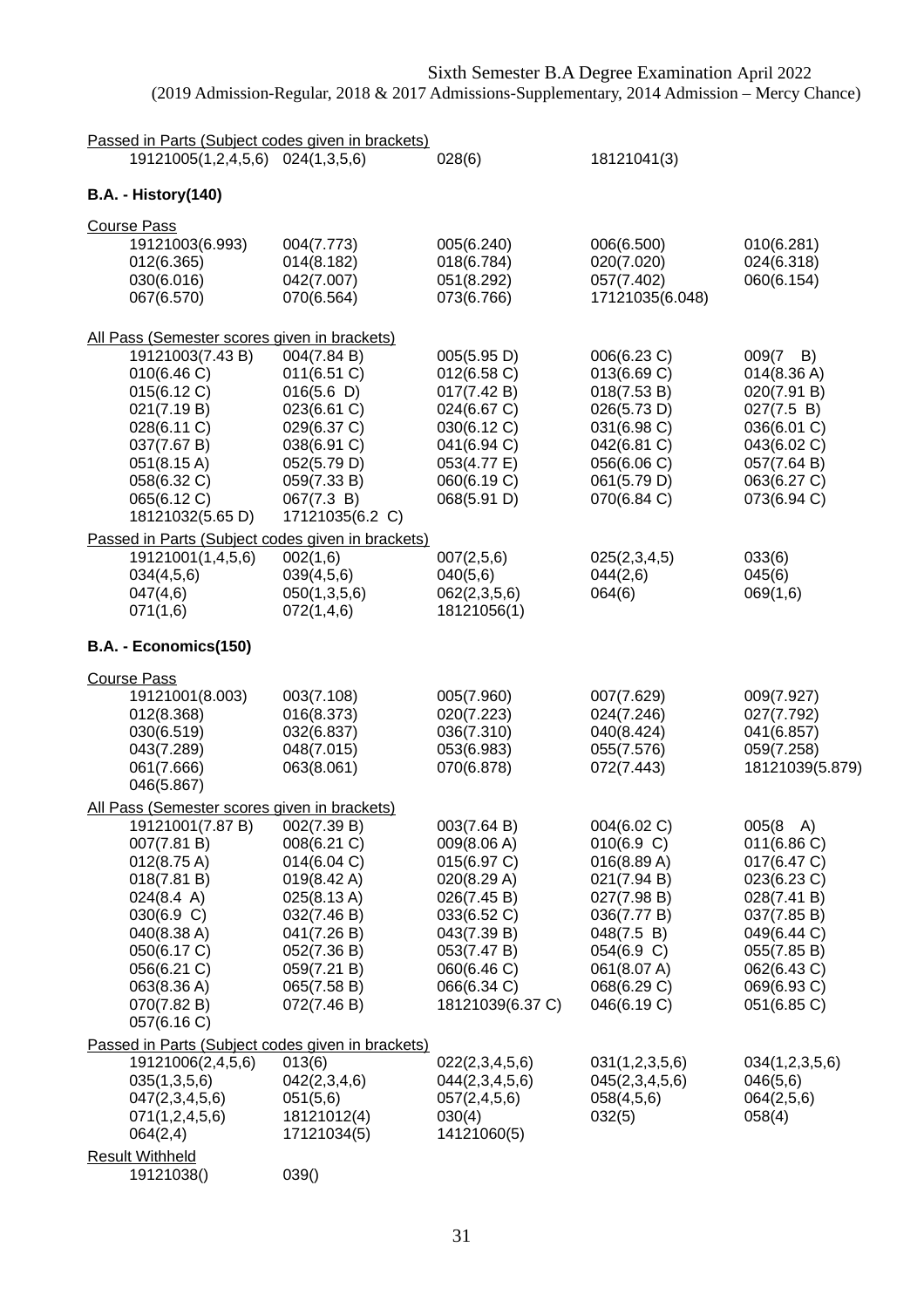### **B.A. - Music(158)**

| Course Pass                                       |                |                       |             |             |
|---------------------------------------------------|----------------|-----------------------|-------------|-------------|
| 19121002(8.031)                                   | 007(7.781)     | 008(6.917)            | 011(7.636)  | 012(8.581)  |
| All Pass (Semester scores given in brackets)      |                |                       |             |             |
| 19121002(8.12 A)                                  | 003(7.39 B)    | 004(7.16 B)           | 007(7.56 B) | 008(6.81 C) |
| $009(4.92 \text{ E})$                             | $010(6.24)$ C) | $011(8.33 \text{ A})$ | 012(8.9 A)  |             |
| Passed in Parts (Subject codes given in brackets) |                |                       |             |             |
| 19121005(2,5)                                     | 006(1,2,3,5,6) |                       |             |             |

**College Code : 122**

## **N S S College, Cherthala, Alappuzha**

| B.A. - Malayalam: Language, Culture & Literature(115)                                                     |                                                                                                       |                                                                                                         |                                                                                                       |                                                                                       |
|-----------------------------------------------------------------------------------------------------------|-------------------------------------------------------------------------------------------------------|---------------------------------------------------------------------------------------------------------|-------------------------------------------------------------------------------------------------------|---------------------------------------------------------------------------------------|
| <b>Course Pass</b><br>19122010(6.326)                                                                     |                                                                                                       |                                                                                                         |                                                                                                       |                                                                                       |
| All Pass (Semester scores given in brackets)                                                              |                                                                                                       |                                                                                                         |                                                                                                       |                                                                                       |
| 19122003(7.28 B)<br>019(6.57 C)<br>029(7.96 B)<br>036(6.55 C)<br>032(6.03 C)                              | 007(7.13B)<br>021(6.59 C)<br>031(7.25 B)<br>037(7.25 B)<br>034(5.49 D)                                | 008(7.84 B)<br>022(7.26 B)<br>032(5.6)<br>038(6.35 C)<br>035(6.9 C)                                     | 010(6.67 C)<br>023(6.13 C)<br>033(7.01 B)<br>039(7.07 B)                                              | 011(7.42 B)<br>028(6.21 C)<br>035(6.17 C)<br>18122030(7.49 B)                         |
| Passed in Parts (Subject codes given in brackets)                                                         |                                                                                                       |                                                                                                         |                                                                                                       |                                                                                       |
| 19122001(6)<br>012(1,6)<br>018(1, 3, 4, 5, 6)                                                             | 002(1,3,4,5,6)<br>014(1,3,4,5,6)<br>020(4,6)                                                          | 004(3,4,5,6)<br>015(6)<br>025(1,3,4,5,6)                                                                | 005(6)<br>016(6)<br>030(6)                                                                            | 006(1,3,4,5,6)<br>017(6)                                                              |
| B.A. - English Language & Literature(130)                                                                 |                                                                                                       |                                                                                                         |                                                                                                       |                                                                                       |
| <b>Course Pass</b>                                                                                        |                                                                                                       |                                                                                                         |                                                                                                       |                                                                                       |
| 19122001(6.464)<br>013(6.034)<br>025(6.236)<br>032(5.942)<br>039(6.517)                                   | 004(6.620)<br>014(6.779)<br>027(7.936)<br>035(7.099)<br>041(7.554)                                    | 005(6.305)<br>015(6.592)<br>029(6.936)<br>036(6.717)<br>042(5.554)                                      | 010(5.978)<br>018(6.923)<br>030(6.661)<br>037(5.894)<br>044(7.213)                                    | 011(5.904)<br>024(6.419)<br>031(6.578)<br>038(6.165)<br>045(5.570)                    |
| All Pass (Semester scores given in brackets)                                                              |                                                                                                       |                                                                                                         |                                                                                                       |                                                                                       |
| 19122001(6.72 C)<br>009(6.21 C)<br>015(6.93 C)<br>021(6.59 C)<br>030(6.56 C)<br>037(6.4 C)<br>044(6.97 C) | 004(6.53 C)<br>010(5.99 D)<br>016(6.46 C)<br>024(6.19 C)<br>031(6.99 C)<br>038(5.89 D)<br>045(5.74 D) | 005(6.35 C)<br>011(6.21)<br>018(7.2 B)<br>025(6.84 C)<br>032(6.73 C)<br>039(6.68 C)<br>18122009(5.36 D) | 006(6.51 C)<br>013(6.08 C)<br>019(5.42 D)<br>027(8.18 A)<br>035(7.56 B)<br>041(7.38 B)<br>048(6.14 C) | 007(6.78 C)<br>014(6.59 C)<br>020(5.24 D)<br>029(7.07 B)<br>036(7.15B)<br>042(5.19 D) |
| Passed in Parts (Subject codes given in brackets)                                                         |                                                                                                       |                                                                                                         |                                                                                                       |                                                                                       |
| 19122003(1,4,5,6)<br>026(3,5,6)<br>043(6)                                                                 | 008(1, 3, 4, 5, 6)<br>028(1,6)<br>18122005(4)                                                         | 017(1,6)<br>033(6)                                                                                      | 022(6)<br>034(6)                                                                                      | 023(1,3,4,6)<br>040(1,5,6)                                                            |
| <b>B.A. - History(140)</b>                                                                                |                                                                                                       |                                                                                                         |                                                                                                       |                                                                                       |
| <b>Course Pass</b>                                                                                        |                                                                                                       |                                                                                                         |                                                                                                       |                                                                                       |
|                                                                                                           |                                                                                                       |                                                                                                         |                                                                                                       |                                                                                       |

| 19122011(6.433)                              | 016(6.328)           | 020(6.889)  | 18122010(5.371) |                 |
|----------------------------------------------|----------------------|-------------|-----------------|-----------------|
| All Pass (Semester scores given in brackets) |                      |             |                 |                 |
| 19122003(5.53 D)                             | 004(5.65 D)          | 006(5.74 D) | 008(5.58 D)     | $011(6.94)$ C)  |
| $015(6.32)$ C)                               | $016(6.97)$ C)       | 017(5.1)    | 018(5.76 D)     | 020(7.56 B)     |
| 023(5.78 D)                                  | $024(6.4 \text{ C})$ | 026(5.02 D) | 028(7<br>B)     | $033(5.4 \; D)$ |
|                                              |                      |             |                 |                 |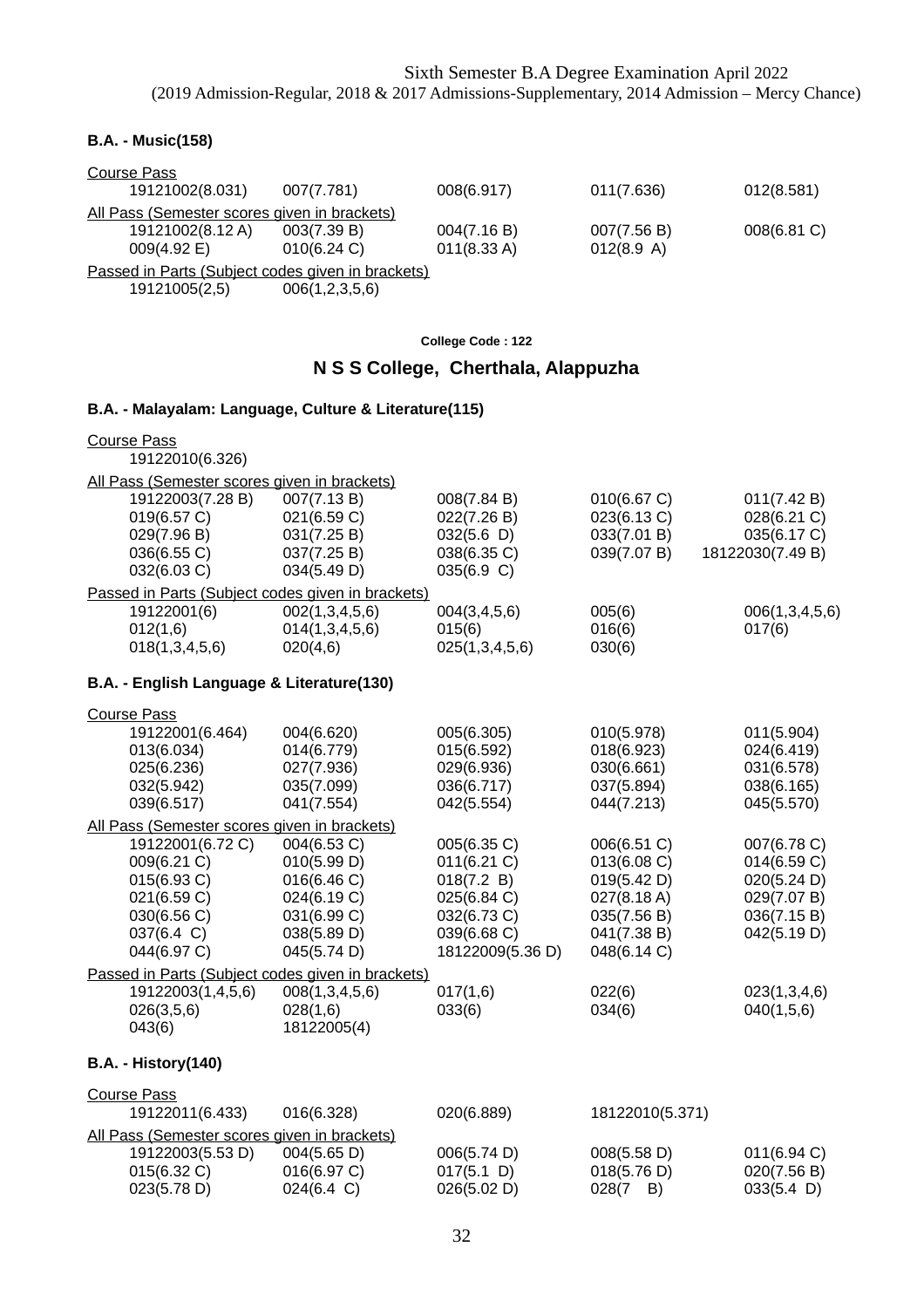|                                                                                                                            | Sixth Semester B.A Degree Examination April 2022                                                                                 |                                                                                                         |                                                                                                            |                                                                                                      |
|----------------------------------------------------------------------------------------------------------------------------|----------------------------------------------------------------------------------------------------------------------------------|---------------------------------------------------------------------------------------------------------|------------------------------------------------------------------------------------------------------------|------------------------------------------------------------------------------------------------------|
|                                                                                                                            | (2019 Admission-Regular, 2018 & 2017 Admissions-Supplementary, 2014 Admission - Mercy Chance)                                    |                                                                                                         |                                                                                                            |                                                                                                      |
| 035(5.12 D)<br>047(6.17 C)<br>058(5.18 D)<br>17122007(5.54 D)                                                              | 036(5.52 D)<br>051(6.22 C)<br>059(4.92 E)<br>034(4.96 E)                                                                         | 037(5.55 D)<br>052(5.98 D)<br>18122010(6.18 C)                                                          | $044(5$ D)<br>055(5.81 D)<br>024(5.5)                                                                      | 046(5.59 D)<br>057(5.97 D)<br>030(6.17 C)                                                            |
| 19122001(1,5,6)<br>012(5,6)<br>025(1,2,5,6)<br>034(1,3,5,6)<br>045(3,6)<br>054(3,6)                                        | Passed in Parts (Subject codes given in brackets)<br>002(6)<br>013(2,3,5,6)<br>027(5,6)<br>038(6)<br>048(6)<br>056(1,4,5,6)      | 005(4,5,6)<br>019(5,6)<br>029(6)<br>041(1,2,3,5,6)<br>049(6)<br>18122008(4)                             | 009(6)<br>021(6)<br>030(6)<br>042(4,6)<br>050(3,4,5,6)<br>023(1,3,5,6)                                     | 010(1,2,3,5,6)<br>022(2,5,6)<br>032(1,4,5,6)<br>043(1,2,4,5,6)<br>053(2,3,5,6)<br>027(4)             |
| B.A. - Economics(150)                                                                                                      |                                                                                                                                  |                                                                                                         |                                                                                                            |                                                                                                      |
| <b>Course Pass</b><br>19122002(6.408)<br>17122033(5.588)                                                                   | 004(7.122)                                                                                                                       | 013(6.251)                                                                                              | 033(6.292)                                                                                                 | 056(6.591)                                                                                           |
| All Pass (Semester scores given in brackets)                                                                               |                                                                                                                                  |                                                                                                         |                                                                                                            |                                                                                                      |
| 19122002(8.18 A)<br>$007(5.3)$ D)<br>015(6.7 C)<br>029(6.91 C)<br>040(6.65 C)<br>047(7.35 B)<br>056(7.32 B)<br>058(6.42 C) | 003(5.81 D)<br>$008(6 \text{ C})$<br>016(5.45 D)<br>030(6.35 C)<br>041(5.29 D)<br>048(5.21 D)<br>059(5.33 D)<br>17122033(5.72 D) | 004(8.05 A)<br>$010(6.5)$ C)<br>017(6.45 C)<br>031(5.62 D)<br>043(6.22 C)<br>050(5.72 D)<br>060(7.44 B) | 005(6.26 C)<br>012(5.44 D)<br>018(6.89 C)<br>033(6.85 C)<br>045(7.69 B)<br>054(6.73 C)<br>18122005(5.61 D) | 006(5.07 D)<br>013(7.1 B)<br>028(7.18 B)<br>034(5.79 D)<br>046(7.32 B)<br>055(6.78 C)<br>055(6.02 C) |
|                                                                                                                            | Passed in Parts (Subject codes given in brackets)                                                                                |                                                                                                         |                                                                                                            |                                                                                                      |
| 19122001(6)<br>020(6)<br>025(6)<br>038(3,6)<br>052(2,3,6)<br>030(2)                                                        | 009(6)<br>021(3,4,5,6)<br>026(6)<br>039(6)<br>053(2,3,5,6)                                                                       | 011(2,4,5,6)<br>022(3,6)<br>027(3,6)<br>042(1,2,3,5,6)<br>058(6)                                        | 014(6)<br>023(3,4,5,6)<br>035(1,4,5,6)<br>049(2,3,5,6)<br>18122016(2)                                      | 019(1,4,5,6)<br>024(6)<br>036(1,3,4,5,6)<br>051(2,3,4,5,6)<br>026(2)                                 |

## **N S S College, Pandalam, Pathanamthitta**

#### **B.A. - Sanskrit General(110)**

| 012(7.436)  | 015(7.533)                                   | 021(7.914)                                        | 024(7.143)  |
|-------------|----------------------------------------------|---------------------------------------------------|-------------|
| 026(8.616)  | 027(7.076)                                   | 033(8.115)                                        | 034(8.250)  |
|             |                                              |                                                   |             |
| 002(6.52 C) | 003(5.88 D)                                  | $004(9.12 \text{ A+})$                            | 006(6.38 C) |
| 009(5.42 D) | 012(7.89 B)                                  | 013(7.73 B)                                       | 015(7.35 B) |
| 021(8.64 A) | 022(5.91 D)                                  | 024(7.92 B)                                       | 025(8.18 A) |
| 027(7.83 B) | 033(8.55 A)                                  | 034(8.88 A)                                       | 036(6.61 C) |
|             |                                              |                                                   |             |
|             |                                              |                                                   |             |
| 016(6)      | 018(4,5,6)                                   | 020(1,3,4,5,6)                                    | 023(1,5,6)  |
| 030(6)      | 039(1,2,5,6)                                 |                                                   |             |
|             | All Pass (Semester scores given in brackets) | Passed in Parts (Subject codes given in brackets) |             |

| Course Pass     |            |            |            |            |
|-----------------|------------|------------|------------|------------|
| 19123014(7.898) | 023(7.169) | 024(8.108) | 025(7.858) | 026(7.468) |
| 032(7.498)      | 033(7.314) | 034(7.727) | 042(6.560) | 045(6.319) |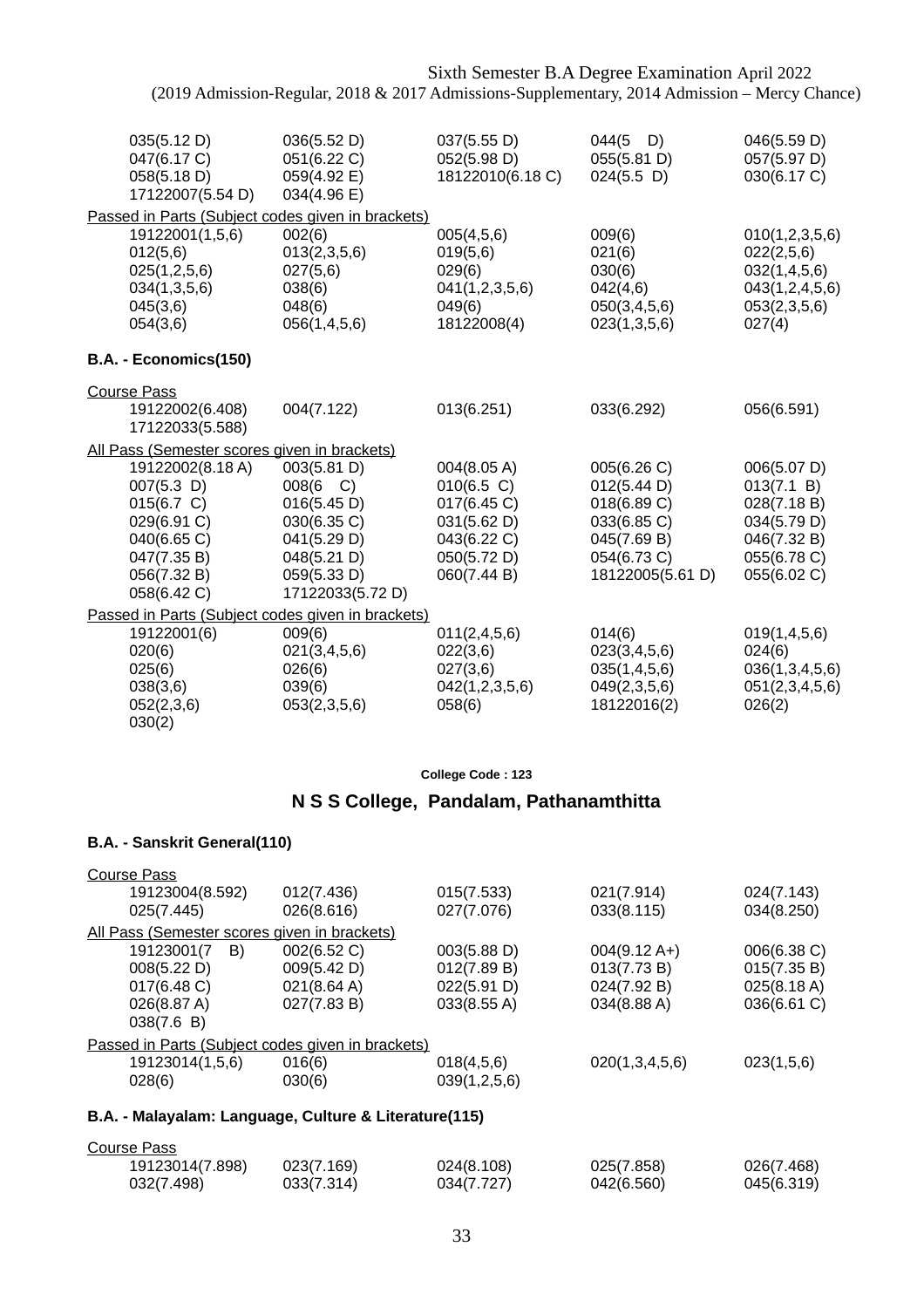| 18123029(6.148)                                                                                                                                                                                    |                                                                                                                                               |                                                                                                                                                  |                                                                                                                                                  |                                                                                                                                     |
|----------------------------------------------------------------------------------------------------------------------------------------------------------------------------------------------------|-----------------------------------------------------------------------------------------------------------------------------------------------|--------------------------------------------------------------------------------------------------------------------------------------------------|--------------------------------------------------------------------------------------------------------------------------------------------------|-------------------------------------------------------------------------------------------------------------------------------------|
| All Pass (Semester scores given in brackets)<br>19123001(6.48 C)<br>008(7.06 B)<br>018(6.56 C)<br>025(8.22 A)<br>033(8.01 A)<br>041(7.2 B)<br>056(6.74 C)<br>041(6.97 C)                           | 002(7.73 B)<br>009(6.55 C)<br>019(7.39 B)<br>026(7.65 B)<br>034(8.61 A)<br>042(7.06 B)<br>18123008(6.51 C)<br>14123037(5.75 D)                | 005(6.95 C)<br>012(6.36)<br>022(6.71 C)<br>028(6.86 C)<br>036(7.55 B)<br>044(6.48 C)<br>009(6.33 C)                                              | 006(6.98 C)<br>014(7.95 B)<br>023(7.59 B)<br>029(6.69 C)<br>037(7.16 B)<br>045(6.65 C)<br>010(7.04 B)                                            | 007(7.86 B)<br>015(7.19 B)<br>024(7.96 B)<br>032(8.38 A)<br>039(7.41 B)<br>050(7.56 B)<br>029(7.22 B)                               |
| Passed in Parts (Subject codes given in brackets)<br>19123004(1,3,4,5,6)<br>027(1,4,5,6)<br>043(1,3,4,5,6)<br>19123055(6)                                                                          | 010(6)<br>030(1,4,5,6)<br>046(1, 4, 5, 6)<br>057(1,3,4,5,6)                                                                                   | 016(1,4,5,6)<br>031(1,3,4,5,6)<br>048(1,3,4,5,6)<br>18123036(3,4)                                                                                | 017(1,5,6)<br>035(1,3,4,5,6)<br>049(1,4,5,6)                                                                                                     | 021(3,4,5,6)<br>040(1,3,4,5,6)<br>051(6)                                                                                            |
| B.A. - Hindi Language & Literature(125)                                                                                                                                                            |                                                                                                                                               |                                                                                                                                                  |                                                                                                                                                  |                                                                                                                                     |
| <b>Course Pass</b><br>19123003(8.525)<br>018(8.375)<br>030(7.862)<br>044(6.807)                                                                                                                    | 004(6.678)<br>023(7.519)<br>031(6.554)<br>045(8.102)                                                                                          | 006(7.939)<br>024(6.533)<br>032(7.958)<br>048(8.348)                                                                                             | 012(8.101)<br>025(6.469)<br>034(7.120)<br>050(6.709)                                                                                             | 017(7.184)<br>029(5.976)<br>037(8.496)<br>18123001(6.725)                                                                           |
| All Pass (Semester scores given in brackets)<br>19123003(9.05 A+)<br>008(7.53 B)<br>017(7.68 B)<br>024(7.24 B)<br>031(7.3 B)<br>044(7.41 B)<br>049(7.41 B)                                         | 004(6.98 C)<br>011(7.37 B)<br>018(8.83 A)<br>025(7.64 B)<br>032(8.81 A)<br>045(8.73 A)<br>050(7.58 B)                                         | 005(6.87 C)<br>$012(8.51 \text{ A})$<br>021(7.9 B)<br>026(6.27 C)<br>033(7.32 B)<br>046(8.17 A)<br>051(7.02 B)                                   | 006(8.67 A)<br>015(7.9 B)<br>022(7.31 B)<br>029(6.92 C)<br>034(8.34 A)<br>047(6.91 C)<br>18123001(8.07 A)                                        | 007(7.89 B)<br>016(6.11 C)<br>023(8.18 A)<br>030(8.96 A)<br>037(8.63 A)<br>048(8.94 A)<br>017(6.13 C)                               |
| Passed in Parts (Subject codes given in brackets)<br>19123002(3,4,5,6)                                                                                                                             | 013(5)                                                                                                                                        | 014(1,4,5,6)                                                                                                                                     | 035(5)                                                                                                                                           | 036(5)                                                                                                                              |
| 040(5,6)                                                                                                                                                                                           | 041(5)                                                                                                                                        | 043(5)                                                                                                                                           |                                                                                                                                                  |                                                                                                                                     |
| B.A. - English Language & Literature(130)                                                                                                                                                          |                                                                                                                                               |                                                                                                                                                  |                                                                                                                                                  |                                                                                                                                     |
| <b>Course Pass</b><br>19123004(6.316)<br>013(7.587)<br>018(7.188)<br>026(7.969)<br>032(6.528)<br>041(7.521)<br>052(7.883)<br>060(7.289)                                                            | 005(8.323)<br>014(7.226)<br>021(7.862)<br>027(7.586)<br>035(7.241)<br>044(7.305)<br>053(6.361)<br>061(6.756)                                  | 009(7.729)<br>015(7.161)<br>022(7.474)<br>028(7.506)<br>036(7.253)<br>045(7.072)<br>054(6.798)                                                   | 010(7.514)<br>016(7.044)<br>023(7.371)<br>030(7.206)<br>039(7.121)<br>048(6.306)<br>058(7.246)                                                   | 011(6.825)<br>017(6.588)<br>025(7.684)<br>031(7.449)<br>040(7.042)<br>051(7.485)<br>059(7.021)                                      |
| All Pass (Semester scores given in brackets)<br>19123001(6.61 C)<br>006(6.4 C)<br>011(7.01 B)<br>016(7.74 B)<br>022(7.43 B)<br>028(7.27 B)<br>035(7.8 B)<br>042(6.6)<br>052(7.91 B)<br>059(6.83 C) | 002(7.22 B)<br>007(6.81 C)<br>012(6.3 C)<br>017(7.15 B)<br>023(7.44 B)<br>030(7.6 B)<br>036(7.6 B)<br>044(7.21B)<br>053(6.6 C)<br>060(7.28 B) | 003(7.22 B)<br>008(6.4 C)<br>013(7.77 B)<br>018(7.34 B)<br>025(7.7 B)<br>031(7.42 B)<br>039(7.47 B)<br>045(7.41 B)<br>054(6.75 C)<br>061(6.79 C) | 004(7.05 B)<br>009(7.71 B)<br>014(7.9 B)<br>019(5.77 D)<br>026(8.03 A)<br>032(7.13 B)<br>040(6.96 C)<br>048(6.21 C)<br>056(7.02 B)<br>064(6.1 C) | 005(8.07 A)<br>010(7.55 B)<br>015(7.82 B)<br>021(7.89 B)<br>027(7.64 B)<br>033(5.92 D)<br>041(7.56 B)<br>051(7.57 B)<br>058(7.38 B) |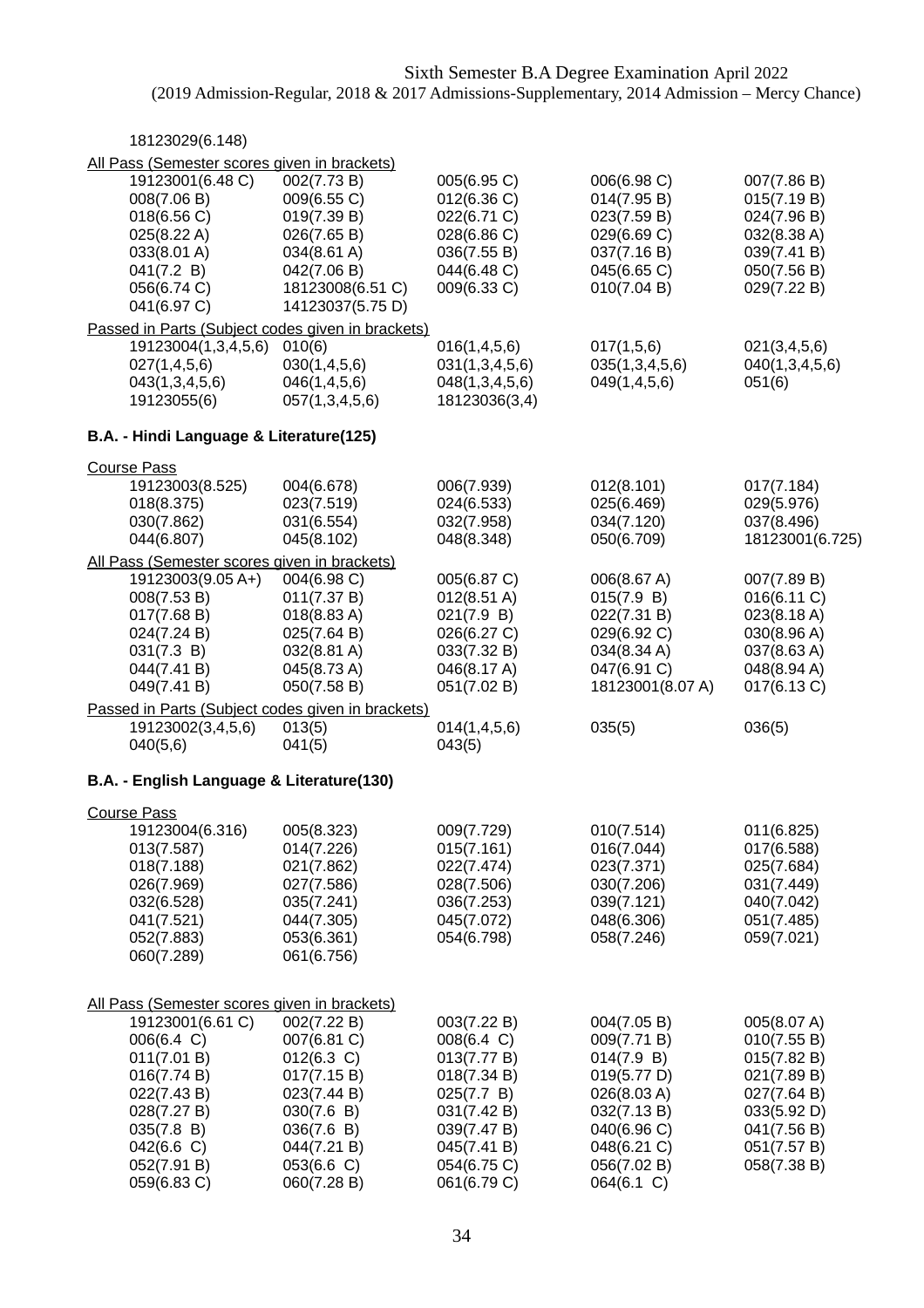| Passed in Parts (Subject codes given in brackets)                                                                                                                                                                 |                                                                                                                                                    |                                                                                                                                    |                                                                                                                                     |                                                                                                                                     |
|-------------------------------------------------------------------------------------------------------------------------------------------------------------------------------------------------------------------|----------------------------------------------------------------------------------------------------------------------------------------------------|------------------------------------------------------------------------------------------------------------------------------------|-------------------------------------------------------------------------------------------------------------------------------------|-------------------------------------------------------------------------------------------------------------------------------------|
| 19123029(6)<br>18123016(1)                                                                                                                                                                                        | 046(1,6)<br>027(1)                                                                                                                                 | 050(6)                                                                                                                             | 055(1,2,3,5,6)                                                                                                                      | 062(1,5,6)                                                                                                                          |
| <b>B.A. - History(140)</b>                                                                                                                                                                                        |                                                                                                                                                    |                                                                                                                                    |                                                                                                                                     |                                                                                                                                     |
| <b>Course Pass</b><br>19123001(6.280)<br>022(8.248)<br>033(5.299)                                                                                                                                                 | 002(5.897)<br>024(5.980)                                                                                                                           | 004(5.445)<br>032(6.441)                                                                                                           | 007(6.037)<br>073(8.464)                                                                                                            | 020(8.982)<br>18123023(4.968)                                                                                                       |
| All Pass (Semester scores given in brackets)<br>19123001(7.25 B)<br>010(6.22 C)<br>017(6.24 C)<br>022(8.21 A)<br>028(7.25 B)<br>037(7.36 B)<br>054(6.28 C)<br>066(6.71 C)<br>18123014(5.14 D)<br>18123063(6.01 C) | 002(6.91 C)<br>013(6.58 C)<br>018(6.31 C)<br>024(6.41 C)<br>029(6.31 C)<br>038(6.31 C)<br>058(6.33 C)<br>067(5.91 D)<br>023(5.52 D)                | 004(6.09 C)<br>014(6.71 C)<br>019(5.29 D)<br>025(5.64 D)<br>031(6.2 C)<br>041(6.9 C)<br>063(7.01 B)<br>068(6.06 C)<br>033(5.79 D)  | 007(6.53 C)<br>015(6.02 C)<br>020(8.75 A)<br>026(5.2)<br>032(6.97 C)<br>045(6.78 C)<br>064(5.24 D)<br>069(5.51 D)<br>042(6.16 C)    | 008(8.01 A)<br>016(5.56 D)<br>021(6.54 C)<br>027(7.06 B)<br>034(5.56 D)<br>051(5.37 D)<br>065(6.92 C)<br>073(8.53 A)<br>059(6.26 C) |
| Passed in Parts (Subject codes given in brackets)<br>19123005(6)<br>036(6)<br>044(3,5,6)<br>057(2,4,5,6)<br>072(6)                                                                                                | 009(4,5,6)<br>039(1,3,4,5,6)<br>047(5,6)<br>059(1,4,5,6)<br>18123015(1)                                                                            | 011(4)<br>040(1,5,6)<br>050(1,4,5,6)<br>060(2,4,5,6)<br>041(1,3,4,5)                                                               | 023(1,4,5,6)<br>042(6)<br>055(1,4,5,6)<br>061(5,6)<br>043(1,5,6)                                                                    | 030(3,4,5,6)<br>043(3,5,6)<br>056(1,4,5,6)<br>062(1,4,5,6)<br>17123052(4)                                                           |
| B.A. - Political Science(145)                                                                                                                                                                                     |                                                                                                                                                    |                                                                                                                                    |                                                                                                                                     |                                                                                                                                     |
| <b>Course Pass</b><br>19123004(6.476)<br>015(7.441)<br>055(6.452)                                                                                                                                                 | 007(6.917)<br>027(6.127)<br>066(7.199)                                                                                                             | 008(7.429)<br>031(7.241)<br>069(7.884)                                                                                             | 010(6.938)<br>036(8.447)                                                                                                            | 014(6.761)<br>039(6.867)                                                                                                            |
| All Pass (Semester scores given in brackets)<br>19123001(7.11 B)<br>008(8.25 A)<br>015(8.05 A)<br>023(7.07 B)<br>029(6.46 C)<br>037(6.11 C)<br>042(6.82 C)<br>054(6.67 C)<br>063(6.99 C)<br>073(7.87 B)           | 002(6.91 C)<br>009(6.91 C)<br>016(7.06 B)<br>024(6.57 C)<br>031(7.75 B)<br>038(6.65 C)<br>045(6.38 C)<br>055(6.86 C)<br>065(7.21 B)<br>074(6.83 C) | 003(6.71 C)<br>010(7.76 B)<br>018(6.07 C)<br>025(7.5 B)<br>032(7.37 B)<br>039(7.51 B)<br>049(6.57 C)<br>057(7.12 B)<br>066(7.63 B) | 004(7.56 B)<br>013(5.96 D)<br>019(6.91 C)<br>027(6.94 C)<br>034(7.01 B)<br>040(7.11 B)<br>050(6.31 C)<br>059(5.95 D)<br>067(6.58 C) | 007(7.28 B)<br>014(7.53 B)<br>020(6.4 C)<br>028(6.52 C)<br>036(8.78 A)<br>041(5.61 D)<br>052(6.78 C)<br>060(7.32 B)<br>069(8.2 A)   |
| Passed in Parts (Subject codes given in brackets)<br>19123005(2,3,4,6)<br>026(2,3,6)<br>046(2,3,4,5,6)<br>061(2,4,6)<br>072(2,3,4,6)                                                                              | 006(2,3,4,6)<br>030(2,6)<br>047(2,3,4,5,6)<br>062(2,4,6)<br>075(6)                                                                                 | 012(6)<br>033(2,3,4,5,6)<br>051(2,3,4,5,6)<br>068(1,2,4,6)<br>18123023(2)                                                          | 017(2,4)<br>035(2)<br>056(6)<br>070(1,2,4,6)                                                                                        | 021(2,3,4,5,6)<br>043(6)<br>058(2,3,4,6)<br>071(6)                                                                                  |
| B.A. - Economics(150)                                                                                                                                                                                             |                                                                                                                                                    |                                                                                                                                    |                                                                                                                                     |                                                                                                                                     |
| <b>Course Pass</b><br>19123001(7.847)<br>022(6.609)<br>059(6.076)<br>18123021(5.988)                                                                                                                              | 005(6.455)<br>028(6.103)<br>070(6.978)<br>091(5.769)                                                                                               | 006(6.309)<br>029(8.135)<br>120(6.238)<br>102(5.759)                                                                               | 009(7.098)<br>045(7.182)<br>122(6.023)<br>110(5.802)                                                                                | 012(7.035)<br>056(8.459)<br>140(7.740)<br>121(5.526)                                                                                |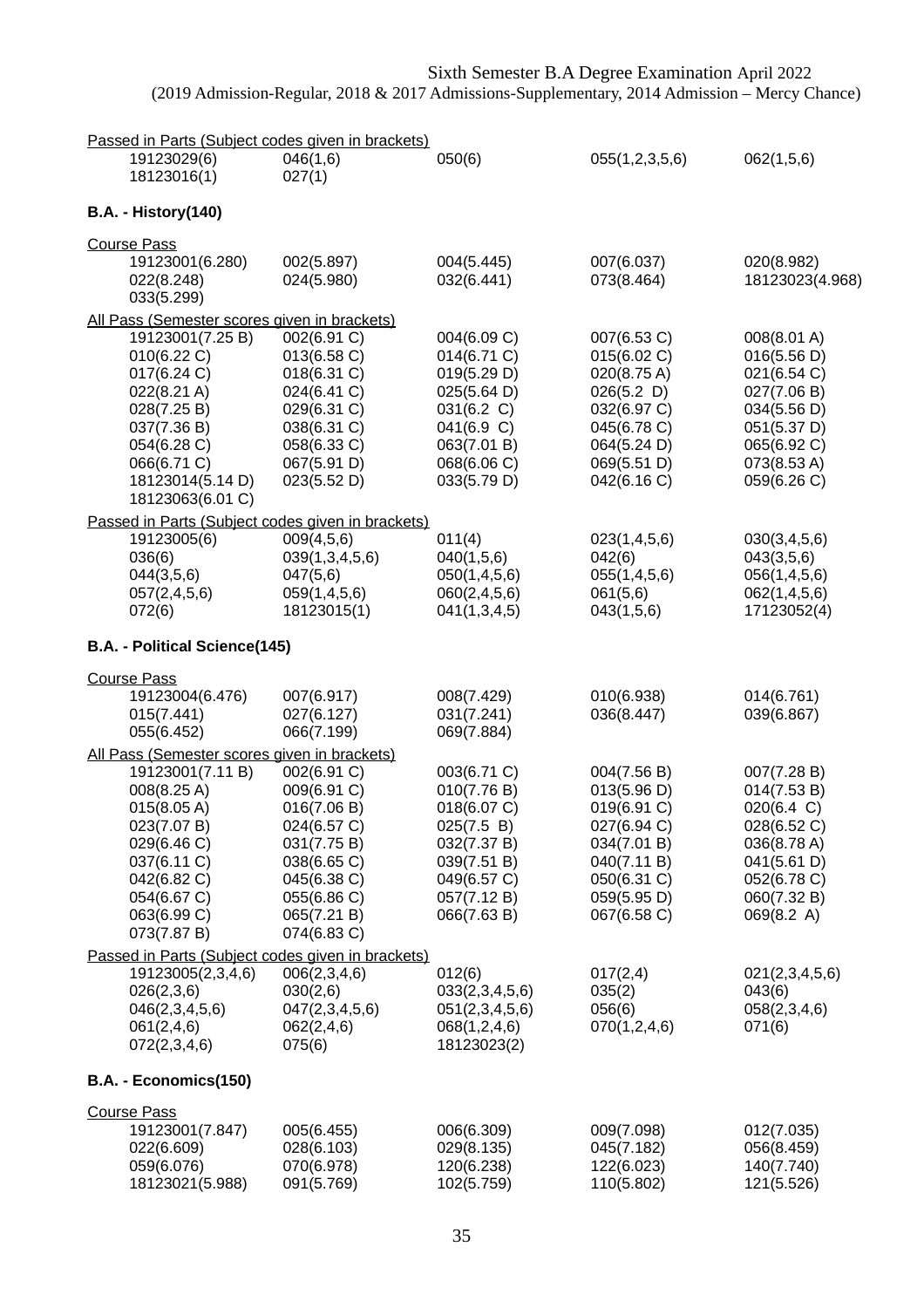14123030(5.552)

| All Pass (Semester scores given in brackets)      |                   |              |                |                |  |  |  |
|---------------------------------------------------|-------------------|--------------|----------------|----------------|--|--|--|
| 19123001(7.74 B)                                  | 005(7.41 B)       | 006(7.14 B)  | 007(6.64 C)    | 008(6.92 C)    |  |  |  |
| 009(8.24 A)                                       | 012(7.62 B)       | 013(5.76 D)  | 015(6.44 C)    | 019(6.53 C)    |  |  |  |
| 020(6.41 C)                                       | 021(6.69 C)       | 022(6.35 C)  | 026(6.71 C)    | 028(6.41 C)    |  |  |  |
| 029(8.6 A)                                        | 030(5.93 D)       | 031(7.18 B)  | 034(6.15 C)    | 036(5.4)       |  |  |  |
| 037(6.14 C)                                       | 038(6.08 C)       | 039(6.32 C)  | 043(6.03 C)    | 045(8.3 A)     |  |  |  |
| 046(5.57 D)                                       | $050(6.8)$ C)     | 051(6.43 C)  | 052(5.3)       | 056(8.64 A)    |  |  |  |
| 057(5.75 D)                                       | 058(6.45 C)       | 059(6.5 C)   | 062(5.48 D)    | 064(6.17 C)    |  |  |  |
| 065(5.46 D)                                       | 070(7.73 B)       | 071(6.32 C)  | 073(5.96 D)    | 076(6.88 C)    |  |  |  |
| 077(6.15 C)                                       | 083(6.51 C)       | 084(5.65 D)  | 087(6.66 C)    | 088(5.17 D)    |  |  |  |
| 089(5.56 D)                                       | 091(7.13 B)       | 106(5.28 D)  | 107(6.06 C)    | 108(6.07 C)    |  |  |  |
| 111(6.09 C)                                       | 112(5.88 D)       | 114(6.11 C)  | 118(5.17 D)    | 120(6.53 C)    |  |  |  |
| 122(6.29 C)                                       | 125(6.04 C)       | 126(6.13 C)  | 128(6.45 C)    | 130(5.73 D)    |  |  |  |
| 132(6.8 C)                                        | 136(6.32 C)       | 138(6.99 C)  | 140(8.2 A)     | 141(7.54 B)    |  |  |  |
| 142(6.21 C)                                       | 18123001(5.99 D)  | 004(5.92 D)  | 008(6.35 C)    | 021(6.09 C)    |  |  |  |
| 039(5.47 D)                                       | 050(5.86 D)       | 053(6.62 C)  | 082(6.23 C)    | 088(5.95 D)    |  |  |  |
| 090(5.82 D)                                       | 091(6.46 C)       | 102(5.85 D)  | 110(5.87 D)    | 115(5.9)       |  |  |  |
| 121(6.33 C)                                       | 17123029(5.43 D)  | 031(6.09 C)  | 080(5.71 D)    | 082(5.79 D)    |  |  |  |
| 099(5.13 D)                                       | 14123030(6.17 C)  | 108(6.69 C)  |                |                |  |  |  |
| Passed in Parts (Subject codes given in brackets) |                   |              |                |                |  |  |  |
| 19123002(2)                                       | 003(2,6)          | 010(2,3,5,6) | 014(2,3,5,6)   | 016(6)         |  |  |  |
| 017(2,5,6)                                        | 018(2,5,6)        | 024(2,5,6)   | 025(3,4,5,6)   | 032(5,6)       |  |  |  |
| 19123035(2,5,6)                                   | 040(1,3,6)        | 042(1,2,3,6) | 044(3,5,6)     | 047(6)         |  |  |  |
| 048(6)                                            | 049(6)            | 054(1,3,6)   | 055(3,6)       | 060(3,6)       |  |  |  |
| 061(3,6)                                          | 063(1,3,4,6)      | 066(1,4,6)   | 069(6)         | 074(2,3,6)     |  |  |  |
| 075(6)                                            | 078(2,5,6)        | 079(6)       | 082(1,2,4,5,6) | 085(2,3,5,6)   |  |  |  |
| 086(2,3,5,6)                                      | 090(6)            | 093(6)       | 095(2,3,6)     | 097(1,2,3,5,6) |  |  |  |
| 098(6)                                            | 099(3,6)          | 100(5,6)     | 101(3,6)       | 102(6)         |  |  |  |
| 103(2,6)                                          | 104(6)            | 109(6)       | 110(1,2,3,6)   | 113(1,2,6)     |  |  |  |
| 116(2,3,6)                                        | 117(6)            | 119(1,2,3,6) | 121(6)         | 123(6)         |  |  |  |
| 127(2,3,4,6)                                      | 129(2,3,4)        | 133(4,6)     | 134(2,4,6)     | 135(1,2,4,6)   |  |  |  |
| 137(4,6)                                          | 18123002(2,4,5,6) | 011(1,2,5,6) | 024(2,3,5)     | 051(3,5,6)     |  |  |  |
| 052(2,5)                                          | 057(2,3,5)        | 067(3,4,5)   | 099(2)         | 104(3, 4, 5)   |  |  |  |
| 105(5)                                            | 17123084(5)       |              |                |                |  |  |  |

#### **College Code : 124**

## **N S S College, Nilamel, Kollam**

| <b>Course Pass</b>                           |             |             |                       |             |
|----------------------------------------------|-------------|-------------|-----------------------|-------------|
| 19124004(7.764)                              | 008(7.553)  | 009(7.644)  | 010(7.624)            | 012(7.468)  |
| 013(6.632)                                   | 019(7.859)  | 021(8.007)  | 023(7.137)            | 024(7.830)  |
| 027(8.360)                                   | 028(8.114)  | 030(7.907)  | 035(7.814)            | 038(7.552)  |
| 039(8.023)                                   | 042(8.543)  | 053(7.426)  | 065(8.163)            | 069(7.988)  |
| 17124063(6.755)                              | 066(6.243)  |             |                       |             |
| All Pass (Semester scores given in brackets) |             |             |                       |             |
| 19124002(6.05 C)                             | 004(8.13 A) | 006(6.67 C) | 007(7.43 B)           | 008(7.86 B) |
| 009(7.71 B)                                  | 010(7.73 B) | 012(7.9 B)  | 013(6.86 C)           | 014(7.07 B) |
| 015(7.92 B)                                  | 016(7.18 B) | 017(6.34 C) | $019(8.46 \text{ A})$ | 021(8.47 A) |
| 022(7.56 B)                                  | 023(8.24 A) | 024(8.21 A) | 025(5.67 D)           | 026(5.77 D) |
| 027(8.75 A)                                  | 028(8.74 A) | 029(7.01 B) | 030(8.41 A)           | 032(7.71 B) |
| 033(8.37 A)                                  | 034(6.22 C) | 035(8.47 A) | $036(8.2 \text{ A})$  | 037(7.51 B) |
| $038(8.1 \text{ A})$                         | 039(8.56 A) | 041(8.51 A) | 042(8.78 A)           | 045(7.45 B) |
| 048(6.75 C)                                  | 049(7.51 B) | 050(7.29 B) | 051(6.78 C)           | 052(6.69 C) |
| 053(7.59 B)                                  | 054(7.39 B) | 056(6.68 C) | 060(7.1 B)            | 062(7.48 B) |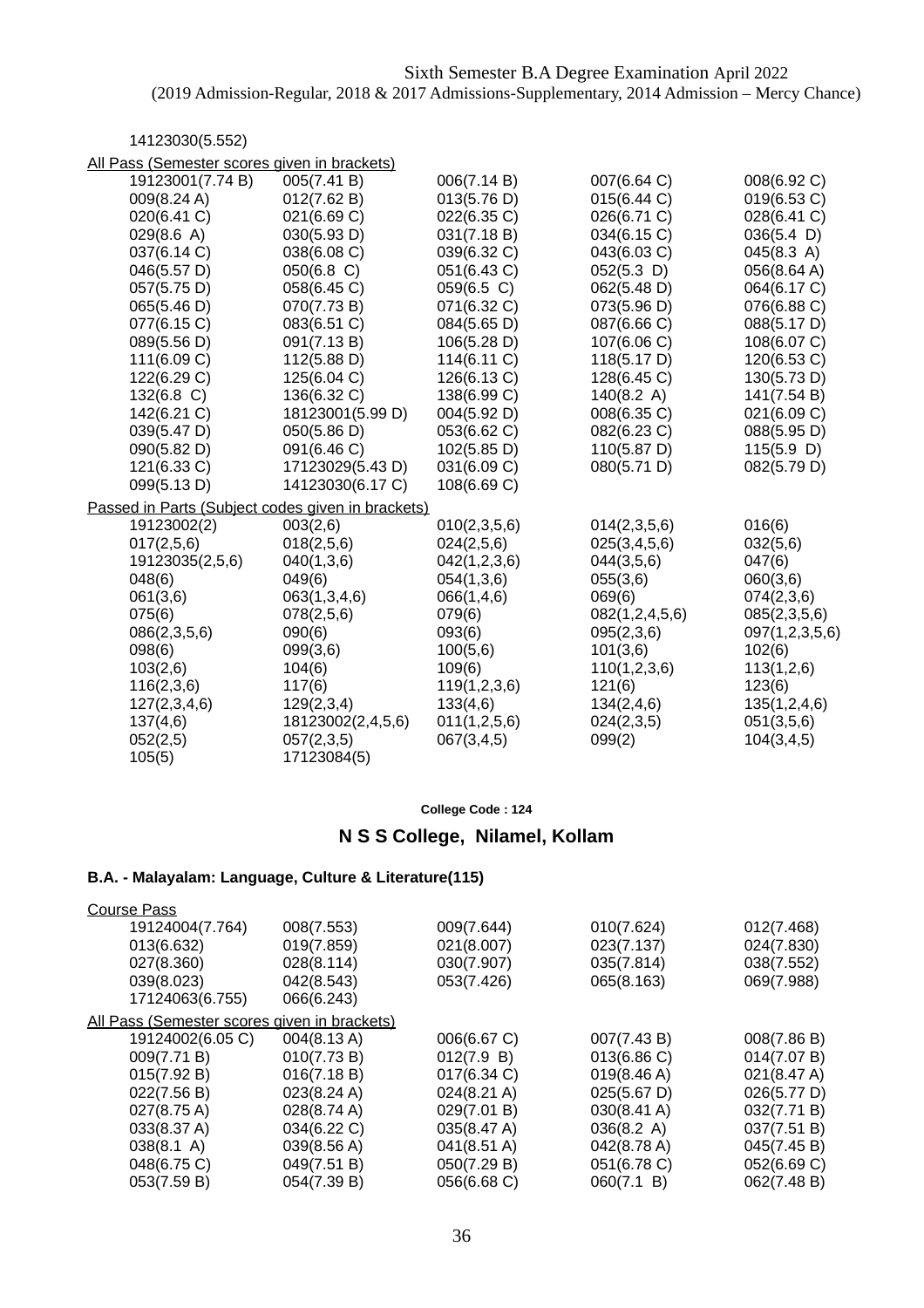| 065(8.65 A)                                                      | 066(6.81 C)                                                       | 068(7.18 B)                | 069(8.18 A)                  | 070(7.3 B)                    |
|------------------------------------------------------------------|-------------------------------------------------------------------|----------------------------|------------------------------|-------------------------------|
| 18124018(6.5 C)<br>17124046(7.05 B)                              | 030(6.82 C)<br>063(7.41 B)                                        | 045(6.92 C)<br>066(6.55 C) | 051(6.36 C)                  | 064(5.86 D)                   |
|                                                                  | Passed in Parts (Subject codes given in brackets)                 |                            |                              |                               |
| 19124001(6)                                                      | 003(1,3,4,5,6)                                                    | 005(1,3,4,5,6)             | 018(1,3,4,5,6)               | 020(1,3,4,5,6)                |
| 031(1,2,4,5,6)                                                   | 043(2,3,4,5,6)                                                    | 044(3,4,6)                 | 047(1,3,4,5,6)               | 055(6)                        |
| 058(3,4,6)                                                       | 059(1,3,4,5,6)                                                    | 064(1,3,4,5,6)             | 067(1,3,4,5,6)               |                               |
| B.A. - English Language & Literature(130)                        |                                                                   |                            |                              |                               |
| <b>Course Pass</b>                                               |                                                                   |                            |                              |                               |
| 19124001(7.624)                                                  | 004(7.185)                                                        | 005(7.305)                 | 006(6.743)                   | 007(8.036)                    |
| 008(6.908)                                                       | 009(7.615)                                                        | 010(7.380)                 | 011(6.816)                   | 013(7.822)                    |
| 020(7.735)                                                       | 024(7.682)                                                        | 025(8.057)                 | 026(7.004)                   | 027(7.396)                    |
| 030(7.516)<br>036(7.036)                                         | 031(8.185)<br>037(7.986)                                          | 032(7.596)<br>042(6.878)   | 034(7.325)<br>043(6.445)     | 035(6.360)<br>048(6.149)      |
| All Pass (Semester scores given in brackets)                     |                                                                   |                            |                              |                               |
| 19124001(7.53 B)                                                 | 002(7.04 B)                                                       | $003(7 \quad B)$           | 004(7.87 B)                  | 005(7.48 B)                   |
| 006(7.56 B)                                                      | 007(7.95 B)                                                       | 008(6.96 C)                | 009(7.59 B)                  | 010(7.65 B)                   |
| 011(7.41 B)                                                      | 012(6.7 C)                                                        | 013(7.71 B)                | 014(7.4 B)                   | 015(5.49 D)                   |
| 016(6.86 C)                                                      | 018(6.25 C)                                                       | 019(6.71 C)                | 020(7.39 B)                  | 021(5.61 D)                   |
| 022(5.47 D)                                                      | 023(5.29 D)                                                       | 024(7.5 B)                 | 025(8.07 A)                  | 026(7.17 B)                   |
| 027(7.54 B)                                                      | 029(6.24 C)                                                       | 030(7.28 B)                | 031(7.91 B)                  | 032(7.45 B)                   |
| 034(7.52 B)                                                      | 035(6.73 C)                                                       | 036(7.2 B)                 | 037(7.74 B)                  | 038(6.62 C)                   |
| 039(6.05 C)                                                      | 040(6.16 C)                                                       | $041(6.8)$ C)              | 042(7.01 B)                  | 043(6.81 C)                   |
| 19124044(6.39 C)<br>18124041(6.59 C)                             | 045(7.04 B)<br>14124010(5.85 D)                                   | 046(7.07 B)                | 047(6.1 C)                   | 048(6.76 C)                   |
| <b>B.A. - History(140)</b>                                       |                                                                   |                            |                              |                               |
|                                                                  |                                                                   |                            |                              |                               |
| <b>Course Pass</b>                                               |                                                                   |                            |                              |                               |
| 19124006(6.779)                                                  | 008(7.271)                                                        | 017(6.722)                 | 018(6.859)                   | 019(6.452)                    |
| 021(6.402)                                                       | 022(6.269)                                                        | 023(6.807)                 | 024(7.261)                   | 026(7.645)                    |
| 027(8.559)                                                       | 033(6.251)                                                        | 034(6.294)                 | 035(6.729)                   | 037(6.381)                    |
| 043(7.124)<br>056(7.037)                                         | 045(5.672)                                                        | 047(6.707)                 | 052(6.107)                   | 054(6.883)                    |
| All Pass (Semester scores given in brackets)                     |                                                                   |                            |                              |                               |
| 19124001(5.79 D)                                                 | 003(5.77 D)                                                       | 004(6.25 C)                | 006(7.07 B)                  | 008(7.45 B)                   |
| $010(5.67 \text{ D})$                                            | 011(5.86 D)                                                       | 012(6.72 C)                | 014(6.63 C)                  | 015(5.74 D)                   |
| 017(6.91 C)                                                      | 018(6.78 C)                                                       | 019(6.77 C)                | 020(6.42 C)                  | 021(6.76 C)                   |
| 022(6.47 C)                                                      | 023(7.2 B)                                                        | 024(7.47 B)                | 026(7.83 B)                  | 027(8.71 A)                   |
| 028(6.54 C)                                                      | 029(6.41 C)                                                       | 033(7.3 B)                 | 034(6.87 C)                  | 035(7.42 B)                   |
| 036(6.61 C)                                                      | 037(6.86 C)                                                       | 038(6.93 C)                | 039(7.25 B)                  | 040(7.02 B)                   |
| 043(7.6 B)                                                       | 044(6.11 C)                                                       | 045(6.01 C)                | 046(6.7 C)                   | 047(6.98 C)                   |
| 048(6.7 C)                                                       | 050(7.62 B)                                                       | 052(6.9 C)                 | 054(7.46 B)                  | 055(6.65 C)                   |
| 056(7.3 B)                                                       | 057(5.7)                                                          | 058(6.19 C)                |                              |                               |
| 19124002(6)                                                      | Passed in Parts (Subject codes given in brackets)<br>016(1,2,3,6) | 030(1,5,6)                 |                              |                               |
| 042(1,6)                                                         | 049(1,2,3,6)                                                      | 051(1,2,3,6)               | 032(1,2,5,6)<br>053(1,3,5,6) | 041(2,4,5,6)<br>17124027(3,4) |
| B.A. - Economics(150)                                            |                                                                   |                            |                              |                               |
| <b>Course Pass</b>                                               |                                                                   |                            |                              |                               |
| 19124003(6.036)                                                  | 004(6.154)                                                        | 006(5.679)                 | 010(6.558)                   | 014(6.880)                    |
| 016(7.307)                                                       | 017(7.097)                                                        | 018(6.652)                 | 020(6.827)                   | 026(6.994)                    |
| 033(6.404)                                                       | 035(7.094)                                                        | 037(6.910)                 | 038(6.565)                   | 046(7.009)                    |
| 047(6.176)                                                       | 049(6.267)                                                        | 051(6.647)                 | 057(6.985)                   | 14124049(5.547)               |
| All Pass (Semester scores given in brackets)<br>19124001(5.69 D) | 002(5.72 D)                                                       | 003(6.64 C)                | 004(7.31 B)                  | 006(5.81 D)                   |
|                                                                  |                                                                   |                            |                              |                               |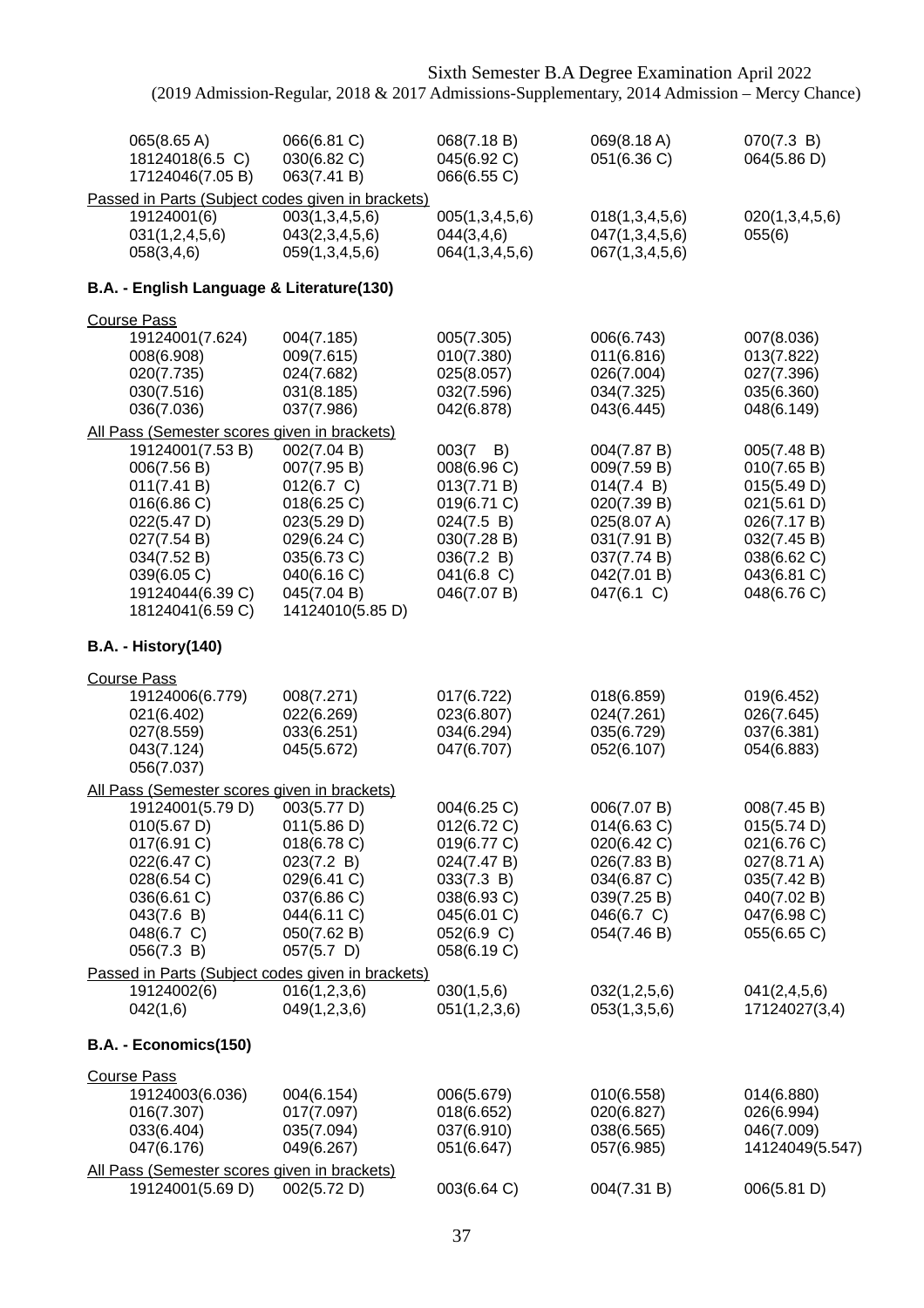| 007(6.12 C)                                       | 009(6.03 C) | 010(7.12 B)  | 011(5.54 D)  | 012(5.31 D)      |
|---------------------------------------------------|-------------|--------------|--------------|------------------|
| 014(6.43 C)                                       | 016(7.92 B) | 017(7.13 B)  | 018(7.3 B)   | 019(5.97 D)      |
| 020(6.79 C)                                       | 023(5.94 D) | 025(5.84 D)  | 026(7.26 B)  | 028(5.61 D)      |
| 031(5.33 D)                                       | 033(6.73 C) | 035(7.5 B)   | 036(6.5 C)   | 037(6.97 C)      |
| 038(7.12 B)                                       | 039(5.93 D) | 040(6.29 C)  | 041(6.42 C)  | 043(5.48 D)      |
| 044(5.83 D)                                       | 046(7.01 B) | 047(6.42 C)  | 048(6.94 C)  | 049(6.64 C)      |
| 050(5.93 D)                                       | 051(7.26 B) | 056(6.68 C)  | 057(7.31 B)  | 18124044(6.06 C) |
| 14124049(6<br>$\mathcal{C}$                       |             |              |              |                  |
| Passed in Parts (Subject codes given in brackets) |             |              |              |                  |
| 19124008(1,2,5,6)                                 | 013(2,4,6)  | 021(2,3,4,6) | 022(2,3,4,6) | 024(2,4,6)       |
| 029(6)                                            | 034(6)      | 045(2,6)     | 052(2,3,6)   | 053(2,4,6)       |
| 058(6)                                            | 059(2,5,6)  | 18124046(4)  | 056(2)       |                  |

**College Code : 125**

## **Sanatana Dharma College, Sanathanapuram, Alappuzha**

## **B.A. - Malayalam: Language, Culture & Literature(115)**

| <b>Course Pass</b>                                |                |                |               |                        |
|---------------------------------------------------|----------------|----------------|---------------|------------------------|
| 19125003(6.449)                                   | 011(7.497)     | 018(7.738)     | 019(7.319)    | 024(6.889)             |
| 028(6.911)                                        | 032(7.380)     | 033(6.013)     | 039(6.272)    | 040(7.568)             |
| 047(8.627)                                        | 048(7.749)     | 049(6.341)     | 050(7.846)    |                        |
| All Pass (Semester scores given in brackets)      |                |                |               |                        |
| 19125001(7.41 B)                                  | 003(7.25 B)    | 004(6.79 C)    | 010(6.06 C)   | 011(7.84 B)            |
| 013(6.46 C)                                       | 014(7.4 B)     | 015(7.27 B)    | 016(6.84 C)   | 017(7.1 B)             |
| 018(7.73 B)                                       | 019(7.81 B)    | 020(6.48 C)    | 022(6.46 C)   | 024(7.56 B)            |
| 19125028(7.44 B)                                  | 029(7.19 B)    | 030(6.21 C)    | 032(7.91 B)   | 033(6.7 C)             |
| 036(7.07 B)                                       | 037(7.26 B)    | 039(7.28 B)    | 040(8.16 A)   | 041(7.6 B)             |
| 043(6.58 C)                                       | 044(6.02 C)    | 045(6.72 C)    | $046(6.5)$ C) | $047(9.11 \text{ A+})$ |
| 048(8.01 A)                                       | 049(7.77 B)    | 050(8.23 A)    | 051(6.91 C)   | 052(7.21 B)            |
| 18125001(6.36 C)                                  | 053(6.37 C)    |                |               |                        |
| Passed in Parts (Subject codes given in brackets) |                |                |               |                        |
| 19125002(1,3,4,5,6)                               | 005(1,4,6)     | 006(1)         | 008(4,5,6)    | 012(1,3,4,5,6)         |
| 025(1,3,4,5,6)                                    | 026(4,5,6)     | 027(1,3,4,5,6) | 031(1,4,5,6)  | 034(1,3,4,5,6)         |
| 038(1,3,4,5,6)                                    | 042(1,3,4,5,6) |                |               |                        |
|                                                   |                |                |               |                        |

### **B.A. - Hindi Language & Literature(125)**

| <b>Course Pass</b>                                |                  |                |                       |             |
|---------------------------------------------------|------------------|----------------|-----------------------|-------------|
| 19125004(7.409)                                   | 008(7.735)       | 009(6.831)     | 011(6.789)            | 015(7.758)  |
| 017(8.190)                                        | 018(7.520)       | 020(7.602)     | 021(6.982)            | 023(7.159)  |
| 024(7.655)                                        | 025(7.538)       | 029(7.457)     | 033(8.135)            | 036(8.664)  |
| 037(7.818)                                        |                  |                |                       |             |
| All Pass (Semester scores given in brackets)      |                  |                |                       |             |
| 19125001(8.03 A)                                  | 002(5.46 D)      | 003(6.99 C)    | 004(8.13 A)           | 005(5.96 D) |
| 008(8.49 A)                                       | 009(7.63 B)      | 010(7.9 B)     | 011(7.33 B)           | 012(7.65 B) |
| 013(6.99 C)                                       | 015(7.64 B)      | 016(6.46 C)    | $017(8.58 \text{ A})$ | 018(7.99 B) |
| 020(7.85 B)                                       | $021(7 \quad B)$ | 023(7.63 B)    | 024(8.04 A)           | 025(8.2 A)  |
| 028(7.58 B)                                       | 029(8.39 A)      | 030(6.06 C)    | 031(7.59 B)           | 032(7.85 B) |
| 033(8.67 A)                                       | 034(7.71 B)      | 035(6.42 C)    | $036(9.02 A+)$        | 037(8.51 A) |
| 038(8.15 A)                                       | 039(5.32 D)      | 040(7.25 B)    | 041(8.28 A)           | 042(6.19 C) |
| Passed in Parts (Subject codes given in brackets) |                  |                |                       |             |
| 19125007(5)                                       | 019(4,5,6)       | 022(1,2,3,4,5) | 026(1,2,5)            | 027(1,5)    |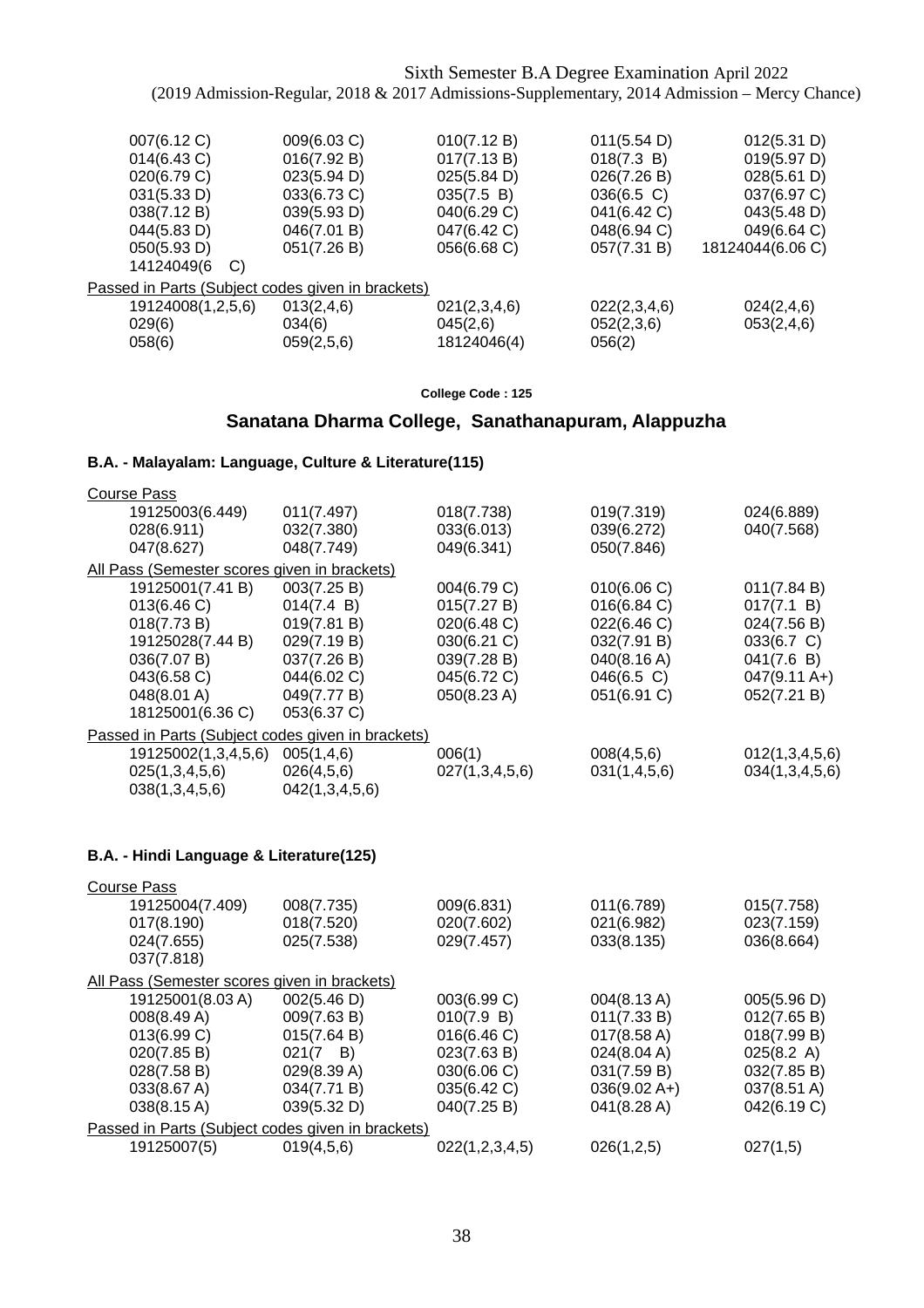| <b>Course Pass</b>                                                                                                                          |                                                                                                                                          |                                                                                                                     |                                                                                                                     |                                                                                                                      |
|---------------------------------------------------------------------------------------------------------------------------------------------|------------------------------------------------------------------------------------------------------------------------------------------|---------------------------------------------------------------------------------------------------------------------|---------------------------------------------------------------------------------------------------------------------|----------------------------------------------------------------------------------------------------------------------|
| 19125001(6.101)<br>009(5.869)<br>016(7.277)                                                                                                 | 002(6.416)<br>011(7.313)<br>017(7.328)                                                                                                   | 004(7.468)<br>012(6.573)<br>019(6.757)                                                                              | 005(5.919)<br>013(7.836)<br>022(6.162)                                                                              | 008(7.188)<br>014(7.861)<br>023(6.538)                                                                               |
| 024(7.343)<br>038(6.535)<br>050(7.050)                                                                                                      | 025(7.665)<br>039(7.801)<br>051(6.144)                                                                                                   | 032(7.142)<br>040(6.601)<br>054(6.200)                                                                              | 036(6.247)<br>044(6.229)<br>056(5.976)                                                                              | 037(6.272)<br>045(7.633)                                                                                             |
| All Pass (Semester scores given in brackets)                                                                                                |                                                                                                                                          |                                                                                                                     |                                                                                                                     |                                                                                                                      |
| 19125001(7.06 B)<br>006(7.19 B)<br>012(7.41 B)<br>019(7.39 B)<br>024(7.64 B)<br>036(6.59 C)<br>041(6.62 C)<br>050(7.28 B)<br>056(6.13 C)    | 002(6.96 C)<br>008(7.42 B)<br>013(8.18 A)<br>020(6.53 C)<br>025(7.59 B)<br>037(6.25 C)<br>042(5.68 D)<br>051(6.44 C)<br>17125011(5.27 D) | 003(7.1 B)<br>009(6.66 C)<br>014(8.03 A)<br>021(7.14 B)<br>031(5.32 D)<br>038(6.41 C)<br>044(6.72 C)<br>053(5.73 D) | 004(7.7 B)<br>010(5.84 D)<br>016(7.33 B)<br>022(6.83 C)<br>032(7.16 B)<br>039(7.76 B)<br>045(7.69 B)<br>054(6.68 C) | 005(6.62 C)<br>011(7.98 B)<br>017(7.83 B)<br>023(7.55 B)<br>034(5.76 D)<br>040(6.78 C)<br>046(5.96 D)<br>055(6.05 C) |
| Passed in Parts (Subject codes given in brackets)<br>19125007(6)<br>043(3,5,6)                                                              | 026(1,3,5,6)<br>048(1,3,5,6)                                                                                                             | 030(1,3,5,6)<br>052(6)                                                                                              | 033(4,6)<br>18125008(3,5,6)                                                                                         | 035(3,6)                                                                                                             |
| <b>B.A. - History(140)</b>                                                                                                                  |                                                                                                                                          |                                                                                                                     |                                                                                                                     |                                                                                                                      |
| <b>Course Pass</b>                                                                                                                          |                                                                                                                                          |                                                                                                                     |                                                                                                                     |                                                                                                                      |
| 19125003(7.211)<br>025(6.910)                                                                                                               | 008(6.979)<br>040(6.514)                                                                                                                 | 010(6.734)<br>051(6.937)                                                                                            | 014(6.221)                                                                                                          | 024(7.108)                                                                                                           |
| All Pass (Semester scores given in brackets)<br>19125001(6.16 C)<br>008(7.06 B)<br>015(6.97 C)<br>027(6.37 C)<br>039(6.24 C)<br>047(5.62 D) | 003(7.6 B)<br>010(6.96)<br>017(6.11 C)<br>030(6.86 C)<br>$040(7 \quad B)$<br>051(7.7 B)                                                  | 004(7.59 B)<br>012(5.83 D)<br>022(5.91 D)<br>032(6.47 C)<br>044(6.57 C)<br>053(6.43 C)                              | 005(6.29 C)<br>013(6.42 C)<br>024(7.43 B)<br>034(5.84 D)<br>045(6.62 C)<br>18125040(6.86 C)                         | 006(7.63 B)<br>014(6.47 C)<br>025(7.15 B)<br>036(5.89 D)<br>046(6.06 C)                                              |
| Passed in Parts (Subject codes given in brackets)                                                                                           |                                                                                                                                          |                                                                                                                     |                                                                                                                     |                                                                                                                      |
| 19125002(1,3,5,6)<br>029(3,4,5,6)<br>038(1,2,5,6)<br>049(1,2,3,6)                                                                           | 007(6)<br>031(6)<br>041(2,4,5,6)<br>050(6)                                                                                               | 011(1,5,6)<br>033(6)<br>042(2,6)<br>18125019(3,5)                                                                   | 016(1,6)<br>035(1,5,6)<br>043(1,2,5,6)<br>17125033(4)                                                               | 018(1, 3, 4, 5, 6)<br>037(1,2,5,6)<br>048(6)                                                                         |
| B.A. - Economics(150)                                                                                                                       |                                                                                                                                          |                                                                                                                     |                                                                                                                     |                                                                                                                      |
| <b>Course Pass</b>                                                                                                                          |                                                                                                                                          |                                                                                                                     |                                                                                                                     |                                                                                                                      |
| 19125002(6.579)<br>015(5.936)<br>034(6.996)<br>059(6.600)<br>051(6.142)                                                                     | 003(6.713)<br>019(6.561)<br>038(6.809)<br>061(7.046)<br>17125056(6.072)                                                                  | 005(7.084)<br>022(7.065)<br>044(7.627)<br>063(7.913)                                                                | 007(7.582)<br>024(7.408)<br>047(7.463)<br>18125032(5.495)                                                           | 008(7.193)<br>026(6.685)<br>055(6.986)<br>044(5.425)                                                                 |
| All Pass (Semester scores given in brackets)<br>19125001(6.49 C)<br>008(7.57 B)<br>017(6.42 C)<br>024(7.91 B)<br>033(7.51 B)<br>044(7.86 B) | 002(6.87 C)<br>011(5.44 D)<br>018(7.51 B)<br>025(6.11 C)<br>034(7.85 B)<br>047(7.51 B)                                                   | 003(7.11 B)<br>012(6.7 C)<br>019(7.53 B)<br>026(7.31 B)<br>036(6.69 C)<br>051(6.47 C)                               | 005(7.28 B)<br>013(5.47 D)<br>022(7.96 B)<br>027(6.38 C)<br>037(5.95 D)<br>053(6.53 C)                              | 007(7.73 B)<br>015(6.14 C)<br>023(6.72 C)<br>029(7.41 B)<br>038(7.05 B)<br>054(7.16 B)                               |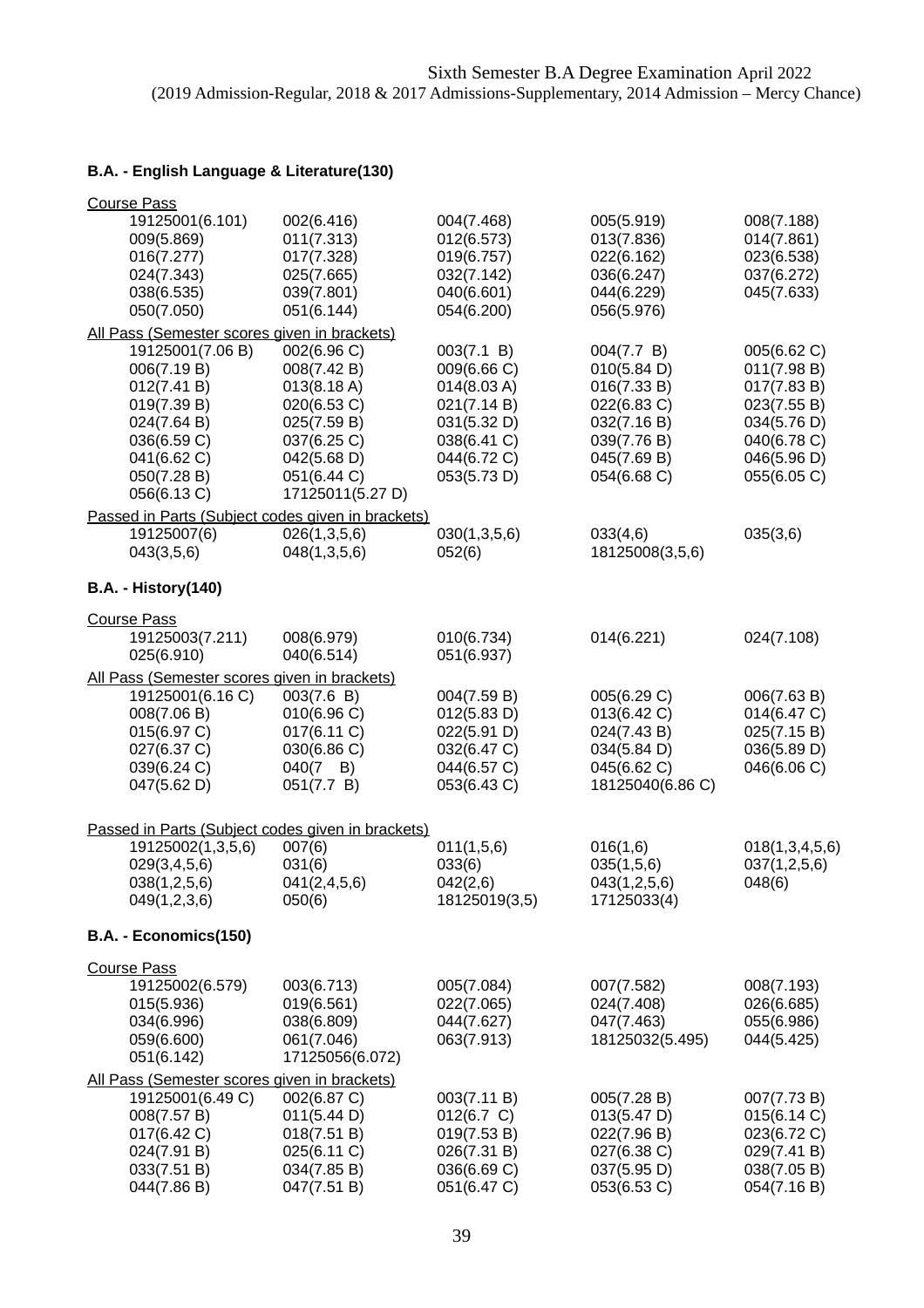| 055(6.89 C)<br>062(6.64 C)<br>032(5.87 D)                                                               | 057(6.16 C)<br>063(7.78 B)<br>044(5.98 D)        | 059(6.94 C)<br>18125023(5.37 D)<br>051(6.53 C) | 060(6.51 C)<br>024(6.24 C)<br>$054(5.5)$ D) | 061(7.32 B)<br>031(7.05 B)<br>059(5.32 D)  |
|---------------------------------------------------------------------------------------------------------|--------------------------------------------------|------------------------------------------------|---------------------------------------------|--------------------------------------------|
| 064(6.28 C)<br>Passed in Parts (Subject codes given in brackets)<br>19125006(1,3,5,6)<br>020(1,2,3,5,6) | 066(6.57 C)<br>009(6)<br>021(2,3,5,6)            | 17125003(5.56 D)<br>010(6)<br>028(2,3,6)       | 056(5.86 D)<br>014(6)<br>031(6)             | 14125038(5.74 D)<br>016(6)<br>032(6)       |
| 040(1,3,5,6)<br>046(1,3,4,5,6)<br>18125008(2)<br>17125019(6)                                            | 041(1,3,5,6)<br>048(5,6)<br>017(2,3)<br>025(3,4) | 042(6)<br>049(3,4,5,6)<br>036(3)               | 043(1,3,4,5,6)<br>050(3,4,6)<br>045(2,4)    | 045(1,3,4,5,6)<br>058(3,4,5,6)<br>049(2,5) |

**College Code : 126**

## **St. Gregorios College, Kottarakara, Kollam**

#### **B.A. - Political Science(145)**

| <b>Course Pass</b> |                                              |                                                   |                |             |             |
|--------------------|----------------------------------------------|---------------------------------------------------|----------------|-------------|-------------|
|                    | 19126002(7.177)                              | 006(6.959)                                        | 011(6.510)     | 014(6.451)  | 015(6.725)  |
|                    | 018(7.048)                                   | 019(6.566)                                        | 024(6.713)     | 031(7.012)  | 032(6.802)  |
|                    | 035(7.422)                                   | 037(7.554)                                        | 044(7.654)     | 047(6.754)  |             |
|                    | All Pass (Semester scores given in brackets) |                                                   |                |             |             |
|                    | 19126002(7.66 B)                             | 003(6.61 C)                                       | 004(6.39 C)    | 006(7.1 B)  | 011(6.55 C) |
|                    | 012(5.76 D)                                  | 013(5.63 D)                                       | 014(7.11 B)    | 015(7.23 B) | 016(5.97 D) |
|                    | $017(6.25)$ C)                               | 018(7.52 B)                                       | 019(7.02 B)    | 020(5.54 D) | 021(6.18 C) |
|                    | 022(7.05 B)                                  | 023(6.23 C)                                       | 024(7.63 B)    | 025(5.31 D) | 026(6.02 C) |
|                    | 028(4.85 E)                                  | 029(6.19 C)                                       | 031(7.07 B)    | 032(7.08 B) | 033(7.08 B) |
|                    | 034(6.85 C)                                  | 035(8.06 A)                                       | 036(5.23 D)    | 037(8.11 A) | 039(6.21 C) |
|                    | 040(6.16 C)                                  | 041(6.51 C)                                       | 042(6.15 C)    | 043(5.27 D) | 044(7.92 B) |
|                    | 045(5.77 D)                                  | 046(5.79 D)                                       | 047(7.78 B)    | 048(6.22 C) | 049(5.98 D) |
|                    | 050(5.77 D)                                  | 18126007(5.46 D)                                  | 033(5.21 D)    | 034(5.91 D) | 037(5.06 D) |
|                    |                                              | Passed in Parts (Subject codes given in brackets) |                |             |             |
|                    | 19126010(2,3,6)                              | 027(6)                                            | 030(1,2,3,5,6) | 18126051(4) |             |

#### **College Code : 127**

## **Sree Narayana College, Chempazhanthy, Thiruvananthapuram**

| <b>Course Pass</b>                           |                |             |             |             |
|----------------------------------------------|----------------|-------------|-------------|-------------|
| 19127001(6.345)                              | 005(6.162)     | 009(7.843)  | 010(6.937)  | 011(6.227)  |
| 012(6.755)                                   | 013(8.431)     | 015(6.726)  | 016(6.482)  | 017(7.687)  |
| 018(7.229)                                   | 019(6.859)     | 026(6.237)  | 027(7.843)  | 028(6.322)  |
| 030(5.949)                                   | 031(7.461)     | 033(7.160)  | 035(7.339)  | 036(6.748)  |
| 040(8.174)                                   | 041(8.125)     | 042(6.402)  | 045(7.023)  | 046(7.624)  |
| 048(7.036)                                   | 049(5.995)     | 051(6.720)  | 052(6.994)  | 054(6.356)  |
| 056(7.486)                                   | 058(7.847)     | 060(6.600)  | 061(7.650)  | 066(6.797)  |
| All Pass (Semester scores given in brackets) |                |             |             |             |
| 19127001(6.26 C)                             | 005(5.78 D)    | 008(6.17 C) | 009(7.18 B) | 010(6.41 C) |
| 011(5.98 D)                                  | $012(6.93)$ C) | 013(7.83 B) | 014(5.78 D) | 015(6.54 C) |
| 016(6.53 C)                                  | 017(7.41 B)    | 018(6.91 C) | 019(6.71 C) | 020(6.97 C) |
| 021(6.94 C)                                  | 024(6.13 C)    | 026(6.25 C) | 027(7.15 B) | 028(6.52 C) |
| 029(6 C)                                     | 030(6.69 C)    | 031(7.65 B) | 032(6.7 C)  | 033(7.12 B) |
| 035(7.41 B)                                  | 036(6.48 C)    | 038(5.56 D) | 040(8.34 A) | 041(8.01 A) |
| 042(6.39 C)                                  | 043(6.14 C)    | 044(5.45 D) | 045(7.31 B) | 046(7.84 B) |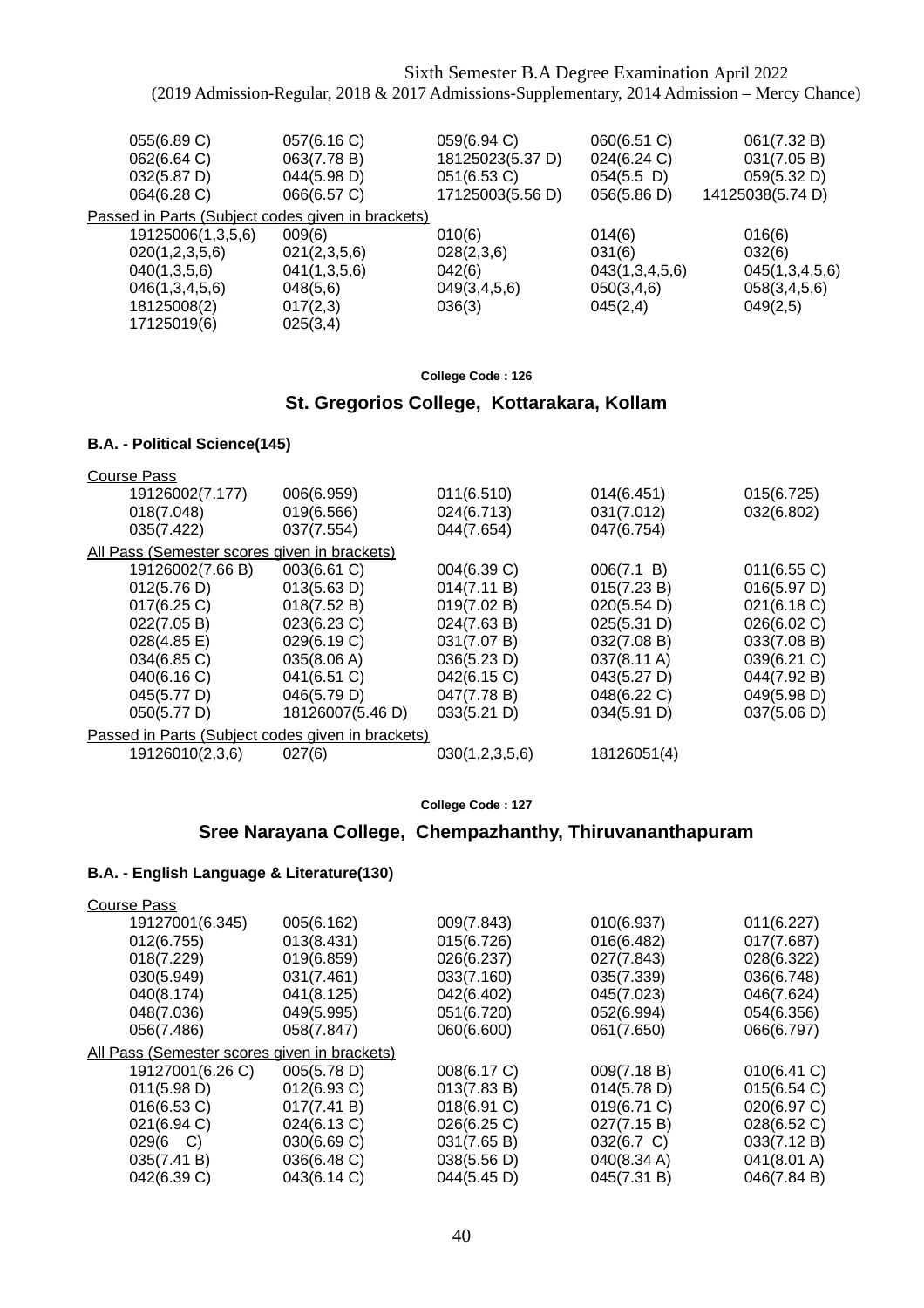| 047(6.65 C)<br>052(6.96 C)<br>060(6.65 C)                                                                                                                                            | 048(7.29 B)<br>054(6.17 C)<br>061(7.44 B)                                                                                                                         | 049(5.84 D)<br>056(7.17 B)<br>063(6.48 C)                                                                                                                     | 050(5.98 D)<br>058(7.76 B)<br>066(6.93 C)                                                                                                                             | 051(6.77 C)<br>059(6.25 C)<br>18127010(5.04 D)                                                                                                                         |
|--------------------------------------------------------------------------------------------------------------------------------------------------------------------------------------|-------------------------------------------------------------------------------------------------------------------------------------------------------------------|---------------------------------------------------------------------------------------------------------------------------------------------------------------|-----------------------------------------------------------------------------------------------------------------------------------------------------------------------|------------------------------------------------------------------------------------------------------------------------------------------------------------------------|
|                                                                                                                                                                                      | Passed in Parts (Subject codes given in brackets)                                                                                                                 |                                                                                                                                                               |                                                                                                                                                                       |                                                                                                                                                                        |
| 19127003(6)<br>034(4,6)                                                                                                                                                              | 004(1,4,6)<br>037(1,4,6)                                                                                                                                          | 006(6)<br>039(1,3,4,5,6)                                                                                                                                      | 007(1,6)<br>064(1,3,5,6)                                                                                                                                              | 023(1,3,6)                                                                                                                                                             |
| <b>B.A. - History(140)</b>                                                                                                                                                           |                                                                                                                                                                   |                                                                                                                                                               |                                                                                                                                                                       |                                                                                                                                                                        |
| <b>Course Pass</b>                                                                                                                                                                   |                                                                                                                                                                   |                                                                                                                                                               |                                                                                                                                                                       |                                                                                                                                                                        |
| 19127009(7.863)<br>020(6.722)<br>050(6.549)                                                                                                                                          | 014(7.110)<br>025(7.002)<br>053(6.480)                                                                                                                            | 015(5.917)<br>026(6.585)<br>057(5.875)                                                                                                                        | 017(6.352)<br>041(6.053)<br>064(6.631)                                                                                                                                | 019(7.336)<br>046(7.106)                                                                                                                                               |
| All Pass (Semester scores given in brackets)                                                                                                                                         |                                                                                                                                                                   |                                                                                                                                                               |                                                                                                                                                                       |                                                                                                                                                                        |
| 19127001(5.69 D)<br>007(5.91 D)<br>013(6.58 C)<br>018(5.59 D)<br>025(7.71 B)<br>037(6.87 C)<br>046(7.47 B)<br>052(6.56 C)<br>059(5.99 D)<br>066(5.67 D)<br>075(7.4 B)<br>077(5.34 D) | 002(7.05 B)<br>008(5.67 D)<br>014(7.58 B)<br>019(7.71 B)<br>026(7.47 B)<br>038(5.88 D)<br>047(6.22 C)<br>053(6.97 C)<br>060(5.91 D)<br>068(6.34 C)<br>077(6.31 C) | 003(5.28 D)<br>009(8.36 A)<br>015(6.94 C)<br>020(7.08 B)<br>027(6.25 C)<br>040(6.31 C)<br>048(6.1 C)<br>054(5.87 D)<br>061(5.9)<br>069(6.48 C)<br>078(6.68 C) | 004(5.57 D)<br>010(6.56 C)<br>016(6.11 C)<br>021(6.6 C)<br>030(5.99 D)<br>041(6.43 C)<br>049(5.79 D)<br>055(6.33 C)<br>062(7.02 B)<br>071(7.03 B)<br>18127003(6.72 C) | 006(5.86 D)<br>012(5.46 D)<br>017(6.88 C)<br>024(6.25 C)<br>033(7.26 B)<br>044(6.66 C)<br>050(7.47 B)<br>057(6.02 C)<br>064(7.53 B)<br>$074(7 \quad B)$<br>042(5.34 D) |
|                                                                                                                                                                                      | Passed in Parts (Subject codes given in brackets)                                                                                                                 |                                                                                                                                                               |                                                                                                                                                                       |                                                                                                                                                                        |
| 19127005(5,6)<br>042(1,3,5,6)<br>067(2,5,6)                                                                                                                                          | 028(1,3,4,5)<br>043(6)<br>070(1,3,5,6)                                                                                                                            | 031(1,5,6)<br>051(1,3,6)<br>072(1,3,4,5,6)                                                                                                                    | 035(6)<br>056(2,5,6)<br>073(1,2,3,5,6)                                                                                                                                | 036(1,4,5,6)<br>063(1,2,5,6)<br>18127001(4)                                                                                                                            |
| B.A. - Political Science(145)                                                                                                                                                        |                                                                                                                                                                   |                                                                                                                                                               |                                                                                                                                                                       |                                                                                                                                                                        |
|                                                                                                                                                                                      |                                                                                                                                                                   |                                                                                                                                                               |                                                                                                                                                                       |                                                                                                                                                                        |
| <b>Course Pass</b><br>19127001(8.131)<br>026(8.252)<br>052(7.651)                                                                                                                    | 010(7.759)<br>029(7.207)<br>057(8.412)                                                                                                                            | 013(7.703)<br>044(8.938)<br>062(6.589)                                                                                                                        | 016(9.092)<br>047(6.972)<br>063(6.271)                                                                                                                                | 022(6.255)<br>048(6.950)                                                                                                                                               |
| <u>All Pass (Semester scores given in brackets)</u>                                                                                                                                  |                                                                                                                                                                   |                                                                                                                                                               |                                                                                                                                                                       |                                                                                                                                                                        |
| 19127001(8.37 A)<br>008(6.68 C)<br>014(6.56 C)<br>022(7.33 B)<br>030(6.87 C)<br>037(5.76 D)<br>045(6.31 C)<br>051(6.71 C)<br>059(6.65 C)<br>064(5.86 D)                              | 002(6.12 C)<br>009(5.68 D)<br>015(6.97 C)<br>023(7.08 B)<br>032(7.01 B)<br>040(6.55 C)<br>046(7.38 B)<br>052(8.46 A)<br>060(6.36 C)<br>18127013(6.73 C)           | 004(7.07 B)<br>010(7.93 B)<br>$016(9.11 \text{ A+})$<br>026(8.37 A)<br>034(7.11 B)<br>042(5.75 D)<br>047(7.56 B)<br>053(7.21 B)<br>061(6.38 C)<br>015(6.26 C) | 005(6.75 C)<br>011(7.62 B)<br>018(6.15 C)<br>028(6.34 C)<br>035(7.1 B)<br>043(7.09 B)<br>048(7.85 B)<br>056(6.1 C)<br>062(7.38 B)<br>016(5.86 D)                      | 007(6.62 C)<br>013(8.36 A)<br>019(6.43 C)<br>029(7.8 B)<br>036(6.23 C)<br>$044(9.21 \text{ A+})$<br>049(5.71 D)<br>057(8.85 A)<br>063(6.45 C)<br>023(5.74 D)           |
|                                                                                                                                                                                      | Passed in Parts (Subject codes given in brackets)                                                                                                                 |                                                                                                                                                               |                                                                                                                                                                       |                                                                                                                                                                        |
| 19127003(3,4,6)<br>039(6)                                                                                                                                                            | 017(4,6)<br>054(4,5,6)                                                                                                                                            | 021(4,5,6)<br>065(2, 4, 5, 6)                                                                                                                                 | 033(4)                                                                                                                                                                | 038(1,3,4,5,6)                                                                                                                                                         |
| B.A. - Economics(150)                                                                                                                                                                |                                                                                                                                                                   |                                                                                                                                                               |                                                                                                                                                                       |                                                                                                                                                                        |
| <b>Course Pass</b>                                                                                                                                                                   |                                                                                                                                                                   |                                                                                                                                                               |                                                                                                                                                                       |                                                                                                                                                                        |
| 19127011(7.757)                                                                                                                                                                      | 012(6.196)                                                                                                                                                        | 013(7.113)                                                                                                                                                    | 014(6.742)                                                                                                                                                            | 017(6.158)                                                                                                                                                             |

| TATS (OTT(1.121) | 0T \REQ 2 TO | UL3(1.113) | U14(0.742)      | 017(0.158) |
|------------------|--------------|------------|-----------------|------------|
| 019(7.164)       | 022(7.779)   | 025(6.047) | 026(7.067)      | 032(6.717) |
| 037(7.499)       | 055(6.662)   | 068(6.539) | 18127021(6.494) |            |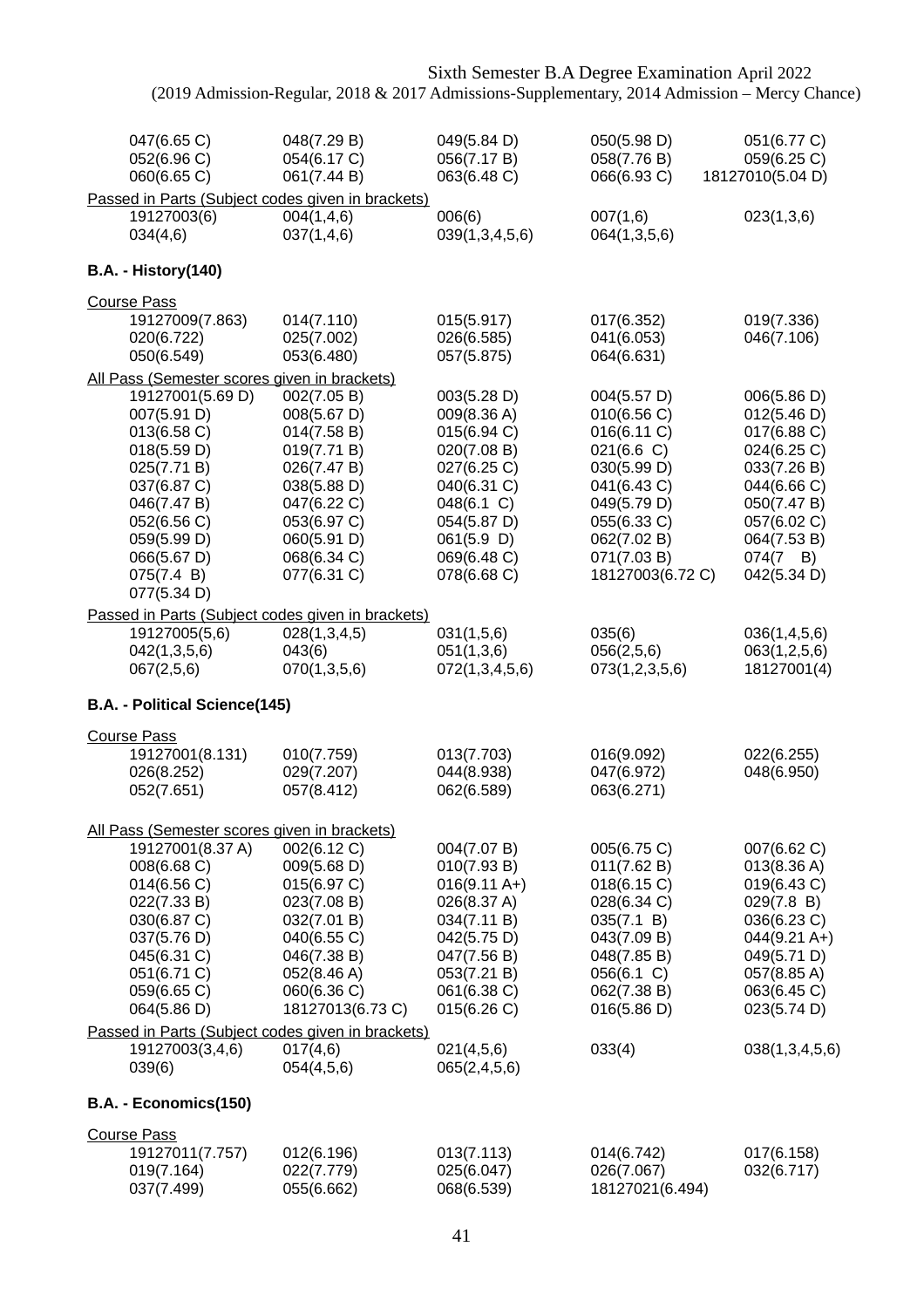| All Pass (Semester scores given in brackets)      |                           |                            |                            |                            |
|---------------------------------------------------|---------------------------|----------------------------|----------------------------|----------------------------|
| 19127002(6.06 C)                                  | 003(5.51 D)               | 006(6.11 C)                | 007(7.29 B)                | 010(6.45 C)                |
| 011(7.89 B)                                       | 012(6.56 C)               | 013(7.9 B)                 | 014(7.21 B)                | 016(6.86 C)                |
| 017(7.3 B)                                        | 019(8.33 A)               | 020(7.84 B)                | 022(8.74 A)                | 023(6.85 C)                |
| 025(7.01 B)                                       | 026(7.93 B)               | 028(7.12 B)                | 029(6.29 C)                | 030(6.11 C)                |
| 031(6.46 C)                                       | 032(7.18 B)               | 034(6.56 C)                | 036(6.05 C)                | 037(7.8 B)                 |
| 039(7.07 B)                                       | 041(6.62 C)               | 042(5.91 D)                | 043(6.59 C)                | 044(7.64 B)                |
| 045(6.64 C)                                       | 046(6.81 C)               | 047(7.18 B)                | 048(5.88 D)                | 050(7.09 B)                |
| 051(5.35 D)                                       | 052(6.65 C)               | 053(6.4 C)                 | $055(7 \quad B)$           | 057(6.57 C)                |
| 064(5.86 D)                                       | 067(6.61 C)               | 068(6.58 C)                | 069(6.97 C)                | 073(7.24 B)                |
| 18127021(6.92 C)                                  | 022(5.31 D)               | 027(5.51 D)                | 052(5.29 D)                | 17127028(5.48 D)           |
| Passed in Parts (Subject codes given in brackets) |                           |                            |                            |                            |
| 19127004(2,3,4,5,6)                               | 008(4,5,6)                | 009(2, 4, 5, 6)            | 015(1,6)                   | 021(2,4,6)                 |
| 027(2,3,4,6)                                      | 038(4,5,6)                | 040(2,4)                   | 049(1,2,4,5,6)             | 054(4,6)                   |
| 056(1,4,5,6)<br>065(3,4,5,6)                      | 058(1,4,5,6)<br>066(4,6)  | 059(1,3,4,5,6)             | 061(3,4,5,6)<br>071(3,6)   | 062(5,6)<br>074(1,4,5,6)   |
| 075(3,4,6)                                        | 14127055(4)               | 070(1,3,4,5,6)             |                            |                            |
|                                                   |                           |                            |                            |                            |
| B.A. - Sociology(156)                             |                           |                            |                            |                            |
| <b>Course Pass</b>                                |                           |                            |                            |                            |
| 19127006(7.752)                                   | 007(6.410)                | 011(8.050)                 | 012(6.824)                 | 013(6.917)                 |
| 014(7.336)                                        | 021(7.194)                | 028(8.070)                 | 036(7.747)                 | 038(6.501)                 |
| 039(7.409)                                        | 042(8.110)                | 043(6.490)                 | 044(6.870)                 | 045(7.790)                 |
| 050(6.847)                                        | 052(7.688)                | 056(7.260)                 |                            |                            |
| All Pass (Semester scores given in brackets)      |                           |                            |                            |                            |
| 19127003(7.09 B)                                  | $004(5.8)$ D)             | 005(6.37 C)                | 006(8.3 A)                 | 007(6.4 C)                 |
| 008(7.42 B)                                       | 009(7.29 B)               | 011(8.66 A)                | 012(7.95 B)                | 013(8.19 A)                |
| 014(8.23 A)                                       | 016(7.73 B)               | $018(5.3)$ D)              | 020(5.51 D)                | 021(7.52 B)                |
| 022(6.96 C)                                       | 023(7.1 B)                | 024(5.6)                   | 026(7.03 B)                | 027(7.43 B)                |
| 028(8.69 A)                                       | 029(5.69 D)               | 030(7.18 B)                | 031(6.82 C)                | 032(6.93 C)                |
| 033(6.76 C)<br>040(7.27 B)                        | 034(8.1 A)<br>041(5.84 D) | 036(8.82 A)<br>042(8.57 A) | 038(7.66 B)<br>043(7.35 B) | 039(8.55 A)<br>044(7.84 B) |
| 045(8.6 A)                                        | 046(5.25 D)               | $047(7 \quad B)$           | 049(7.21 B)                | 050(7.37 B)                |
| 051(6.59 C)                                       | 052(8.05 A)               | 053(6.08 C)                | 054(7.99 B)                | 055(7.16 B)                |
| 056(7.77 B)                                       |                           |                            |                            |                            |
| Passed in Parts (Subject codes given in brackets) |                           |                            |                            |                            |
|                                                   |                           |                            |                            |                            |
| 19127001(6)                                       | 010(3,4,5,6)              | 015(1,6)                   | 025(4,6)                   | 18127051(4)                |

## **Sree Narayana College, Chengannur, Pathanamthitta**

### **B.A. - Economics(150)**

| 18128044(5.565)                                   |             |                  |                 |  |  |
|---------------------------------------------------|-------------|------------------|-----------------|--|--|
| All Pass (Semester scores given in brackets)      |             |                  |                 |  |  |
| 036(6.4 C)                                        | 041(6.13 C) | 045(6.97 C)      | 049(8.31 A)     |  |  |
| 057(6.76 C)                                       | 065(6.39 C) | 18128018(5.64 D) | 023(5.39 D)     |  |  |
| 044(6.04 C)                                       | 054(5.27 D) | 058(6.13 C)      | 17128018(5.9 D) |  |  |
| Passed in Parts (Subject codes given in brackets) |             |                  |                 |  |  |
| 002(2,4,6)                                        | 003(4,6)    | 005(4,6)         | 007(6)          |  |  |
| 009(6)                                            | 010(6)      | 011(6)           | 012(6)          |  |  |
| 017(1,3,4,5,6)                                    | 018(6)      | 019(6)           | 020(6)          |  |  |
| 022(6)                                            | 024(6)      | 026(6)           | 028(6)          |  |  |
| 030(1,4,6)                                        | 032(2,4,6)  | 033(3,4,6)       | 035(4,6)        |  |  |
| 038(1,6)                                          | 039(6)      | 040(6)           | 042(6)          |  |  |
|                                                   |             |                  |                 |  |  |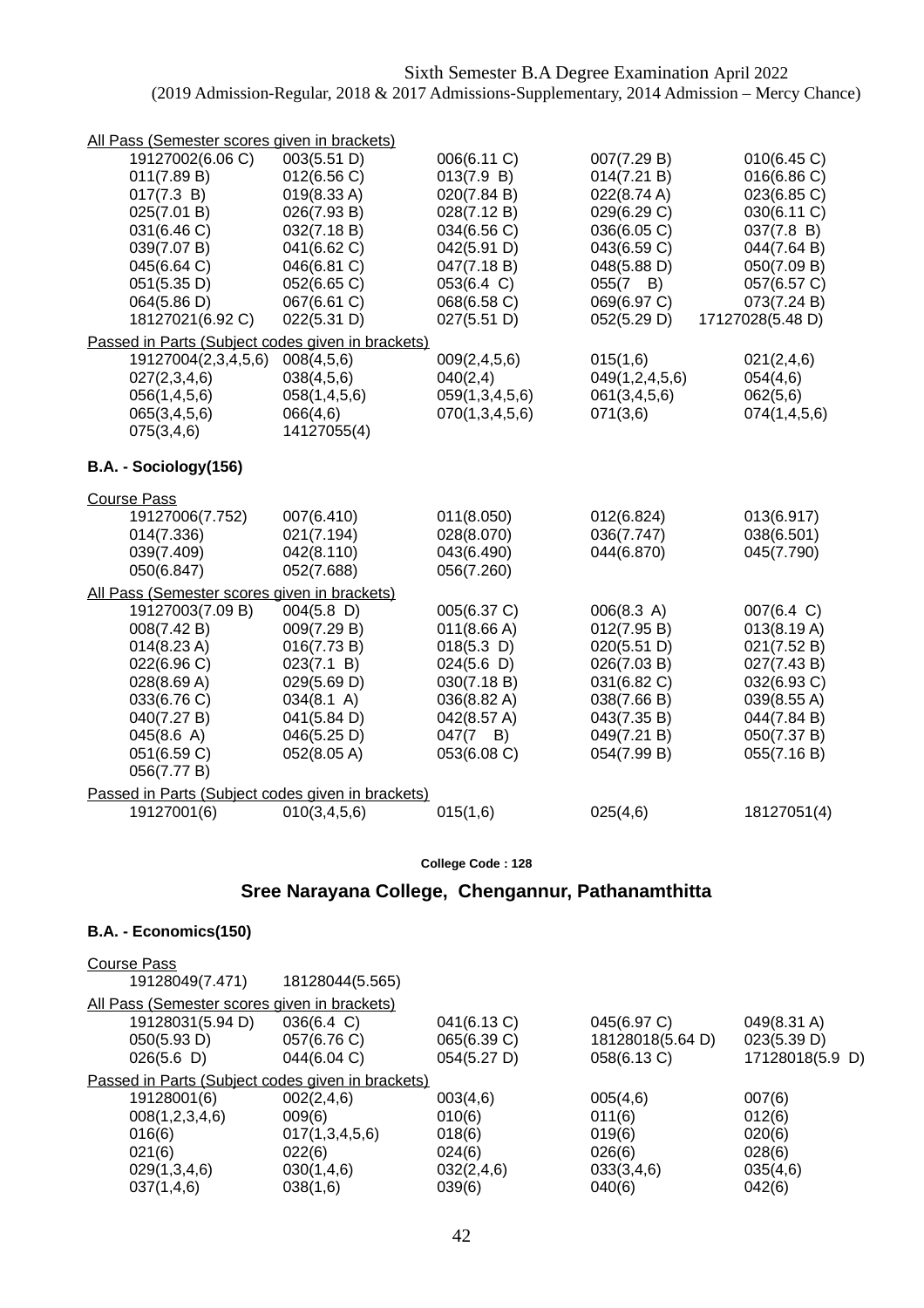| 046(1,3,6)   | 047(1,4,6)   | 051(6)     | 052(6)      | 053(1,6) |
|--------------|--------------|------------|-------------|----------|
| 054(6)       | 056(5,6)     | 058(6)     | 059(5,6)    | 060(5,6) |
| 061(2,4,5,6) | 062(1,2,5,6) | 064(2,5,6) | 18128003(5) | 004(2,5) |
| 007(2,4,5)   | 031(2)       | 034(2,5)   | 037(2,3,5)  | 040(2,5) |
| 059(2,5)     |              |            |             |          |

**College Code : 129**

# **Sree Narayana College for Women, , Kollam**

### **B.A. - Malayalam: Language, Culture & Literature(115)**

| <b>Course Pass</b>                                |                  |                 |                       |                |
|---------------------------------------------------|------------------|-----------------|-----------------------|----------------|
| 19129008(7.753)                                   | 016(6.840)       | 018(6.523)      | 019(6.435)            | 031(7.871)     |
| 034(7.917)                                        | 039(7.431)       | 041(8.050)      | 045(6.468)            | 046(6.620)     |
| 053(7.872)                                        | 054(7.267)       | 065(7.493)      | 066(7.454)            | 070(7.092)     |
| 071(7.738)                                        | 073(7.602)       | 18129012(6.168) | 015(6.385)            | 021(6.537)     |
| 056(7.101)                                        |                  |                 |                       |                |
| All Pass (Semester scores given in brackets)      |                  |                 |                       |                |
| 19129001(7.53 B)                                  | 002(7.72 B)      | 004(7.63 B)     | 006(7.58 B)           | 007(7.51 B)    |
| 008(8.46 A)                                       | 009(6.23 C)      | 012(7.06 B)     | 013(7.59 B)           | 014(6.86 C)    |
| 015(6.53 C)                                       | 016(7.17 B)      | 017(7.44 B)     | 018(7.6 B)            | 019(6.94 C)    |
| 021(7.01 B)                                       | 022(8.25 A)      | 023(7.16 B)     | 024(7.66 B)           | 025(6.1 C)     |
| 026(6.48 C)                                       | 028(6.48 C)      | 030(6.43 C)     | $031(8.15 \text{ A})$ | 032(6.77 C)    |
| 033(7.07 B)                                       | 034(8.47 A)      | 035(7.78 B)     | 036(7.95 B)           | 038(5.78 D)    |
| 039(8.13 A)                                       | 040(7.29 B)      | 041(8.37 A)     | 043(8.23 A)           | 044(5.92 D)    |
| 045(6.83 C)                                       | 046(7.26 B)      | 047(7.95 B)     | 049(7.68 B)           | 051(6.88 C)    |
| 052(7.21 B)                                       | 053(8.26 A)      | 054(7.81 B)     | 055(7.25 B)           | 059(7.83 B)    |
| 060(6.81 C)                                       | 061(7.86 B)      | 065(8.27 A)     | 066(8.06 A)           | 067(8.19 A)    |
| 069(7.51 B)                                       | 070(7.92 B)      | 071(8.57 A)     | 072(7.33 B)           | 073(8.14 A)    |
| 074(7.48 B)                                       | 18129008(7.41 B) | 012(7.05 B)     | 015(7.22 B)           | 021(7.1 B)     |
| 038(6.53 C)                                       | 052(6.38 C)      | 056(6.89 C)     |                       |                |
| Passed in Parts (Subject codes given in brackets) |                  |                 |                       |                |
| 19129003(1,3,4,5,6)                               | 005(1,3,4,5,6)   | 010(1,3,4,5,6)  | 011(1,3,4,5,6)        | 020(1,3,4,5,6) |
| 029(6)                                            | 042(1,3,4,5,6)   | 057(1,3,4,5,6)  | 062(6)                | 063(1,3,5,6)   |
| 18129039(2)                                       |                  |                 |                       |                |

### **B.A. - Hindi Language & Literature(125)**

| <b>Course Pass</b>                           |                       |                       |                       |                       |
|----------------------------------------------|-----------------------|-----------------------|-----------------------|-----------------------|
| 19129002(7.327)                              | 003(7.510)            | 005(7.326)            | 009(7.731)            | 010(8.250)            |
| 011(8.154)                                   | 012(8.726)            | 015(7.778)            | 016(7.944)            | 018(7.513)            |
| 019(7.878)                                   | 020(9.057)            | 021(6.954)            | 027(8.420)            | 028(7.729)            |
| 029(7.907)                                   | 030(7.766)            | 031(8.611)            | 032(8.079)            | 033(8.050)            |
| 038(6.202)                                   | 039(7.487)            | 041(6.983)            | 044(8.004)            | 046(7.610)            |
| 051(7.588)                                   | 054(7.205)            | 055(8.625)            | 18129022(6.000)       |                       |
| All Pass (Semester scores given in brackets) |                       |                       |                       |                       |
| 19129001(7<br>B)                             | 002(7.72 B)           | 003(7.59 B)           | 004(6.45 C)           | 005(7.61 B)           |
| 006(6.81 C)                                  | 007(6.64 C)           | 008(6.46 C)           | 009(7.73 B)           | $010(8.22 \text{ A})$ |
| 011(8.06 A)                                  | $012(8.84 \text{ A})$ | 013(6.59 C)           | $015(8.21 \text{ A})$ | 016(8.65 A)           |
| 017(7.33 B)                                  | 018(7.93 B)           | 019(8.02 A)           | $020(9.28 A+)$        | 021(7.08 B)           |
| 025(6.87 C)                                  | 026(6.73 C)           | $027(8.86 \text{ A})$ | 028(7.89 B)           | $029(8.2 \text{ A})$  |
| 030(8.06 A)                                  | 031(8.86 A)           | 032(8.45 A)           | 033(8.61 A)           | 034(7.36 B)           |
| 036(7.34 B)                                  | 037(7.42 B)           | 038(6.51 C)           | 039(7.66 B)           | 041(7.07 B)           |
| 043(6.54 C)                                  | 044(7.81 B)           | 045(6.29 C)           | 046(7.74 B)           | 048(6.3 C)            |
| 050(7.15 B)                                  | 051(7.51 B)           | 054(6.75 C)           | 055(8.47 A)           | 056(7.87 B)           |
| 057(6.25 C)                                  | 18129022(6.52 C)      |                       |                       |                       |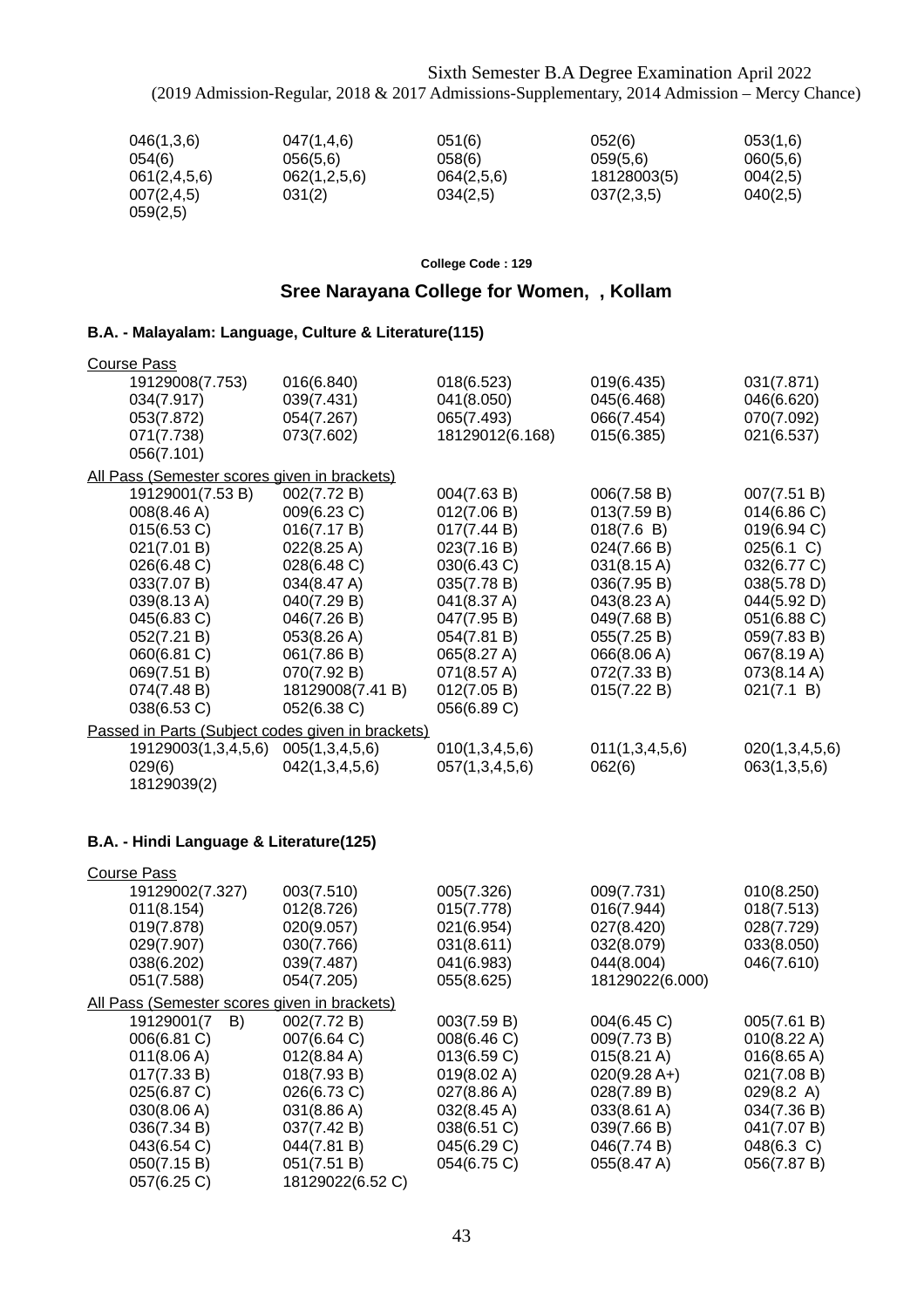|                    |                                                                                                                                                                                                                                                                                                 | Passed in Parts (Subject codes given in brackets)                                                                                                                                                                                                                                     |                                                                                                                                                                                                                                   |                                                                                                                                                                                                                |                                                                                                                                                                                                               |
|--------------------|-------------------------------------------------------------------------------------------------------------------------------------------------------------------------------------------------------------------------------------------------------------------------------------------------|---------------------------------------------------------------------------------------------------------------------------------------------------------------------------------------------------------------------------------------------------------------------------------------|-----------------------------------------------------------------------------------------------------------------------------------------------------------------------------------------------------------------------------------|----------------------------------------------------------------------------------------------------------------------------------------------------------------------------------------------------------------|---------------------------------------------------------------------------------------------------------------------------------------------------------------------------------------------------------------|
|                    | 19129022(1,3,4,5,6)<br>047(5)                                                                                                                                                                                                                                                                   | 023(1,3,5,6)<br>053(1,3,4,5,6)                                                                                                                                                                                                                                                        | 024(1,3,4,5,6)<br>18129008(4)                                                                                                                                                                                                     | 040(1,3,5,6)                                                                                                                                                                                                   | 042(3,5)                                                                                                                                                                                                      |
|                    | B.A. - English Language & Literature(130)                                                                                                                                                                                                                                                       |                                                                                                                                                                                                                                                                                       |                                                                                                                                                                                                                                   |                                                                                                                                                                                                                |                                                                                                                                                                                                               |
| <b>Course Pass</b> | 19129004(7.210)<br>015(6.990)<br>021(7.292)<br>028(7.730)<br>038(7.157)<br>045(7.920)<br>051(6.989)<br>061(8.066)<br>067(6.088)                                                                                                                                                                 | 005(6.203)<br>016(7.773)<br>022(7.927)<br>032(7.271)<br>039(7.212)<br>046(7.485)<br>052(6.626)<br>062(7.061)<br>069(7.481)                                                                                                                                                            | 007(7.737)<br>018(7.138)<br>025(6.029)<br>033(6.114)<br>040(5.955)<br>047(6.375)<br>053(6.546)<br>063(7.011)                                                                                                                      | 012(7.019)<br>019(6.888)<br>026(6.218)<br>036(7.818)<br>042(6.450)<br>049(7.326)<br>054(5.915)<br>064(7.166)                                                                                                   | 013(7.239)<br>020(8.152)<br>027(6.908)<br>037(5.842)<br>044(7.631)<br>050(7.813)<br>055(7.382)<br>066(6.341)                                                                                                  |
|                    | All Pass (Semester scores given in brackets)<br>19129001(7.63 B)<br>007(7.96 B)<br>013(7.02 B)<br>018(7.22 B)<br>023(6.87 C)<br>028(7.84 B)<br>034(7.43 B)<br>040(6.41 C)<br>045(8.33 A)<br>050(8.18 A)<br>055(7.64 B)<br>061(8.19 A)<br>066(7.45 B)<br>18129059(6.24 C)<br>19129006(1,2,3,5,6) | 002(6.54 C)<br>008(7.28 B)<br>014(6.41 C)<br>019(7.27 B)<br>024(6.89 C)<br>029(7.34 B)<br>036(7.73 B)<br>041(7.24 B)<br>046(7.61 B)<br>051(7.27 B)<br>057(6.61 C)<br>062(7.68 B)<br>067(6.75 C)<br>061(5.59 D)<br>Passed in Parts (Subject codes given in brackets)<br>030(1,2,3,5,6) | 003(7.52 B)<br>009(6.64 C)<br>015(7.32 B)<br>020(7.81 B)<br>025(6.66 C)<br>031(6.87 C)<br>037(6.41 C)<br>042(7.16 B)<br>047(7.23 B)<br>052(7.62 B)<br>058(6.24 C)<br>063(7.31 B)<br>068(6.27 C)<br>16129002(6.13 C)<br>035(1,2,6) | 004(8.11 A)<br>010(6.4 C)<br>016(7.5 B)<br>021(6.91 C)<br>026(6.77 C)<br>032(7.32 B)<br>038(7.81 B)<br>043(7.61 B)<br>048(6.63 C)<br>053(7.17 B)<br>059(5.86 D)<br>064(7.29 B)<br>069(6.57 C)<br>056(1,2,3,6)  | 005(6.85 C)<br>012(7.25 B)<br>017(7.21 B)<br>022(7.68 B)<br>027(7.22 B)<br>033(6.48 C)<br>039(7.46 B)<br>044(7.67 B)<br>049(7.9 B)<br>054(6.43 C)<br>060(5.77 D)<br>065(7.27 B)<br>070(6.05 C)                |
|                    | <b>B.A. - History(140)</b>                                                                                                                                                                                                                                                                      |                                                                                                                                                                                                                                                                                       |                                                                                                                                                                                                                                   |                                                                                                                                                                                                                |                                                                                                                                                                                                               |
| <b>Course Pass</b> | 19129001(7.396)<br>011(7.545)<br>034(6.953)<br>075(6.970)                                                                                                                                                                                                                                       | 006(7.256)<br>018(6.905)<br>038(6.460)<br>18129006(5.494)                                                                                                                                                                                                                             | 007(7.650)<br>027(7.775)<br>049(6.584)<br>075(6.810)                                                                                                                                                                              | 008(6.739)<br>028(6.414)<br>052(7.303)<br>17129004(5.711)                                                                                                                                                      | 009(6.549)<br>032(6.903)<br>069(6.503)                                                                                                                                                                        |
|                    | All Pass (Semester scores given in brackets)<br>19129001(7.22 B)<br>008(6.86 C)<br>015(5.96 D)<br>021(6.02 C)<br>029(6.14 C)<br>034(7.06 B)<br>$040(7 \quad B)$<br>045(7.23 B)<br>052(7.52 B)<br>058(6.26 C)<br>065(6.71 C)<br>071(6.19 C)<br>076(5.21 D)<br>18129006(6.21 C)<br>077(5.49 D)    | 004(5.65 D)<br>009(6.69 C)<br>016(6.35 C)<br>022(6.9 C)<br>030(6.34 C)<br>035(7.2 B)<br>041(5.99 D)<br>046(7.52 B)<br>053(7.36 B)<br>061(6.12 C)<br>066(6.92 C)<br>072(6.51 C)<br>078(6.49 C)<br>011(5.65 D)<br>17129004(6.12 C)                                                      | 005(5.38 D)<br>011(7.9 B)<br>017(6.44 C)<br>023(6.72 C)<br>031(7.45 B)<br>037(6.89 C)<br>042(7.62 B)<br>049(6.95 C)<br>055(5.12 D)<br>062(7.04 B)<br>067(5.97 D)<br>073(6.05 C)<br>079(6.18 C)<br>$023(5.5)$ D)                   | 006(7.47 B)<br>012(6.67 C)<br>018(6.96 C)<br>027(7.94 B)<br>032(7.56 B)<br>038(6.39 C)<br>043(6.69 C)<br>050(6.18 C)<br>056(6.16 C)<br>063(6.66 C)<br>069(6.67 C)<br>074(6.98 C)<br>080(7.08 B)<br>063(5.91 D) | 007(7.37 B)<br>014(6.62 C)<br>019(5.36 D)<br>028(6.37 C)<br>033(5.55 D)<br>039(5.64 D)<br>044(5.85 D)<br>051(6.94 C)<br>057(5.56 D)<br>064(6.6 C)<br>070(6.93 C)<br>075(7.13 B)<br>081(6.62 C)<br>075(6.62 C) |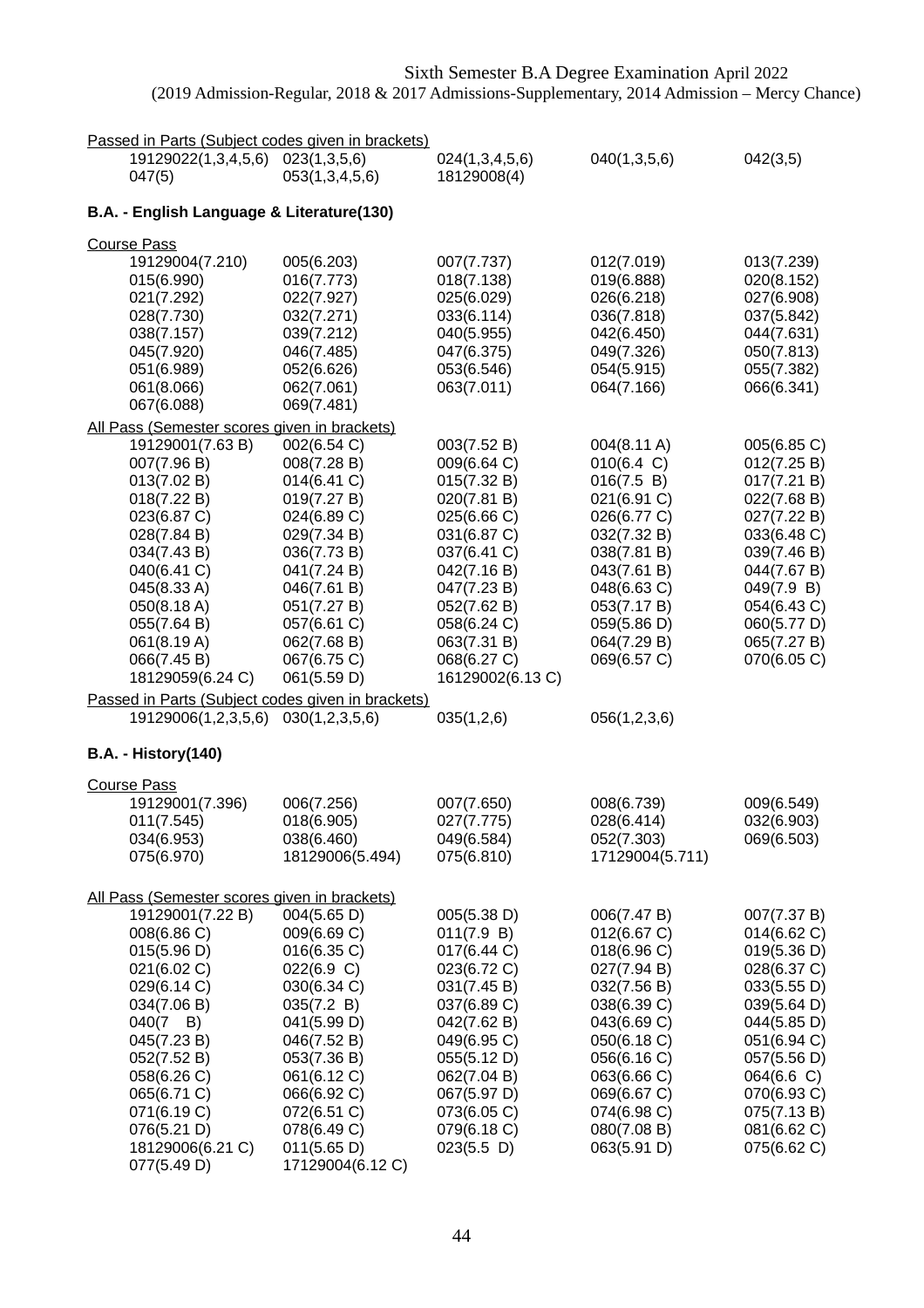| Passed in Parts (Subject codes given in brackets)                                                                                                                                                                                                                                                                           |                                                                                                                                                                                                                                                                                                                              |                                                                                                                                                                                                                                                                                                          |                                                                                                                                                                                                                                                                                                               |                                                                                                                                                                                                                                                                                                          |
|-----------------------------------------------------------------------------------------------------------------------------------------------------------------------------------------------------------------------------------------------------------------------------------------------------------------------------|------------------------------------------------------------------------------------------------------------------------------------------------------------------------------------------------------------------------------------------------------------------------------------------------------------------------------|----------------------------------------------------------------------------------------------------------------------------------------------------------------------------------------------------------------------------------------------------------------------------------------------------------|---------------------------------------------------------------------------------------------------------------------------------------------------------------------------------------------------------------------------------------------------------------------------------------------------------------|----------------------------------------------------------------------------------------------------------------------------------------------------------------------------------------------------------------------------------------------------------------------------------------------------------|
| 19129003(1,2,4,5,6)<br>026(2,6)<br>068(6)                                                                                                                                                                                                                                                                                   | 010(2,6)<br>036(1, 2, 5, 6)<br>077(1, 2, 3, 5, 6)                                                                                                                                                                                                                                                                            | 020(1,2,3,6)<br>047(6)<br>082(1,2,5,6)                                                                                                                                                                                                                                                                   | 024(2,4,5,6)<br>048(1,2,3,5,6)<br>18129008(2)                                                                                                                                                                                                                                                                 | 025(2,4,5,6)<br>060(1,3,5,6)                                                                                                                                                                                                                                                                             |
| B.A. - Economics(150)                                                                                                                                                                                                                                                                                                       |                                                                                                                                                                                                                                                                                                                              |                                                                                                                                                                                                                                                                                                          |                                                                                                                                                                                                                                                                                                               |                                                                                                                                                                                                                                                                                                          |
| <b>Course Pass</b>                                                                                                                                                                                                                                                                                                          |                                                                                                                                                                                                                                                                                                                              |                                                                                                                                                                                                                                                                                                          |                                                                                                                                                                                                                                                                                                               |                                                                                                                                                                                                                                                                                                          |
| 19129008(6.760)<br>016(6.378)<br>030(7.182)<br>047(6.533)<br>062(6.861)<br>074(6.124)<br>087(6.741)<br>115(7.670)<br>122(6.003)<br>111(5.866)<br>All Pass (Semester scores given in brackets)<br>19129001(7.1 B)                                                                                                            | 009(7.231)<br>018(7.259)<br>031(8.036)<br>051(6.515)<br>066(7.162)<br>077(6.642)<br>091(6.303)<br>116(7.358)<br>128(7.431)<br>125(5.479)<br>002(6.31 C)                                                                                                                                                                      | 011(6.699)<br>025(6.188)<br>033(6.419)<br>056(6.774)<br>069(6.147)<br>078(7.653)<br>096(7.961)<br>117(6.652)<br>136(7.583)<br>14129082(5.884)<br>003(5.9 D)                                                                                                                                              | 014(6.875)<br>027(6.239)<br>037(6.539)<br>057(6.422)<br>072(6.990)<br>079(6.612)<br>101(7.051)<br>118(6.433)<br>18129096(5.445)<br>005(5.87 D)                                                                                                                                                                | 015(6.564)<br>029(6.921)<br>046(6.854)<br>061(7.403)<br>073(7.279)<br>082(5.759)<br>102(8.180)<br>120(6.793)<br>108(6.327)<br>006(6.63 C)                                                                                                                                                                |
| 007(6.77 C)<br>013(6.42 C)<br>018(7.66 B)<br>029(6.82 C)<br>040(6.7 C)<br>047(6.81 C)<br>056(6.76 C)<br>064(5.97 D)<br>073(7.03 B)<br>079(6.86 C)<br>088(6.65 C)<br>094(6.56 C)<br>099(7.25 B)<br>105(6.97 C)<br>113(8.48 A)<br>118(6.85 C)<br>123(7.07 B)<br>131(7.73 B)<br>138(5.95 D)<br>090(6.33 C)<br>17129142(5.81 D) | 008(7.11 B)<br>014(7.44 B)<br>019(6.25 C)<br>030(7.11 B)<br>041(6.41 C)<br>049(6.66 C)<br>057(6.63 C)<br>066(7.73 B)<br>074(6.41 C)<br>080(6.25 C)<br>089(6.73 C)<br>095(6.53 C)<br>100(6.43 C)<br>106(6.31 C)<br>114(7.36 B)<br>119(5.98 D)<br>125(6.41 C)<br>133(7.03 B)<br>139(6.53 C)<br>096(5.99 D)<br>14129082(6.08 C) | 009(7.28 B)<br>015(6.51 C)<br>021(6.38 C)<br>031(7.77 B)<br>042(6.39 C)<br>050(7.35 B)<br>059(6.28 C)<br>068(6.11 C)<br>076(6.05 C)<br>082(6.43 C)<br>090(6.68 C)<br>096(8.45 A)<br>101(7.29 B)<br>107(7.39 B)<br>115(7.94 B)<br>120(7.23 B)<br>127(7.71 B)<br>134(6.94 C)<br>140(6.27 C)<br>108(6.97 C) | 011(7.27 B)<br>016(6.79 C)<br>025(6.54 C)<br>033(6.97 C)<br>043(6.92 C)<br>051(7.16 B)<br>061(8.04 A)<br>069(6.61 C)<br>077(6.93 C)<br>083(6.11 C)<br>091(7.01 B)<br>097(7.19 B)<br>102(8.68 A)<br>108(6.01 C)<br>116(7.71 B)<br>121(7.24 B)<br>128(8.23 A)<br>136(8.13 A)<br>18129062(5.58 D)<br>111(6.87 C) | 012(7.28 B)<br>017(7.32 B)<br>027(6.42 C)<br>037(6.78 C)<br>046(7.22 B)<br>052(6.81 C)<br>062(7.26 B)<br>072(6.61 C)<br>078(7.54 B)<br>087(6.93 C)<br>092(7.06 B)<br>098(5.72 D)<br>104(6.07 C)<br>110(6.86 C)<br>117(6.93 C)<br>122(6.72 C)<br>130(6.61 C)<br>137(6.73 C)<br>076(6.88 C)<br>125(5.79 D) |
| Passed in Parts (Subject codes given in brackets)<br>19129004(1,2,3,5,6)<br>026(3,4,5,6)<br>038(1,3,4,5,6)<br>19129053(2,6)<br>063(3,5,6)<br>081(1,2,5,6)<br>111(3,5,6)<br>18129029(1,2,4,5)<br>118(5)                                                                                                                      | 010(6)<br>028(3,4,5,6)<br>039(1,3,5,6)<br>054(3,5,6)<br>065(2,3,5,6)<br>084(1,2,3,5,6)<br>112(2,5,6)                                                                                                                                                                                                                         | 020(4,5,6)<br>032(1)<br>044(1,3,4,5,6)<br>055(3,5,6)<br>067(2,3,5,6)<br>085(3,5,6)<br>132(6)                                                                                                                                                                                                             | 022(3,4,6)<br>034(6)<br>045(1,3,5,6)<br>058(3,4,5,6)<br>070(3,5,6)<br>093(2,3,4,5,6)<br>135(1,2,6)                                                                                                                                                                                                            | 024(2,3,4,5,6)<br>036(3,4,5,6)<br>048(1,2,5,6)<br>060(1,3,4,5,6)<br>071(5,6)<br>109(1, 2, 3, 5, 6)                                                                                                                                                                                                       |
| <b>B.A. - Music(158)</b>                                                                                                                                                                                                                                                                                                    |                                                                                                                                                                                                                                                                                                                              |                                                                                                                                                                                                                                                                                                          |                                                                                                                                                                                                                                                                                                               |                                                                                                                                                                                                                                                                                                          |
| <b>Course Pass</b>                                                                                                                                                                                                                                                                                                          |                                                                                                                                                                                                                                                                                                                              |                                                                                                                                                                                                                                                                                                          |                                                                                                                                                                                                                                                                                                               |                                                                                                                                                                                                                                                                                                          |
| 19129003(7.983)<br>All Pass (Semester scores given in brackets)                                                                                                                                                                                                                                                             | 006(8.629)                                                                                                                                                                                                                                                                                                                   | 008(8.726)                                                                                                                                                                                                                                                                                               | 013(7.734)                                                                                                                                                                                                                                                                                                    |                                                                                                                                                                                                                                                                                                          |

| $\overline{a}$ . assumed to the scores given in biackets). |             |             |             |            |
|------------------------------------------------------------|-------------|-------------|-------------|------------|
| 19129003(7.77 B)                                           | 004(7.48 B) | 006(8.82 A) | 007(7.32 B) | 008(8.6 A) |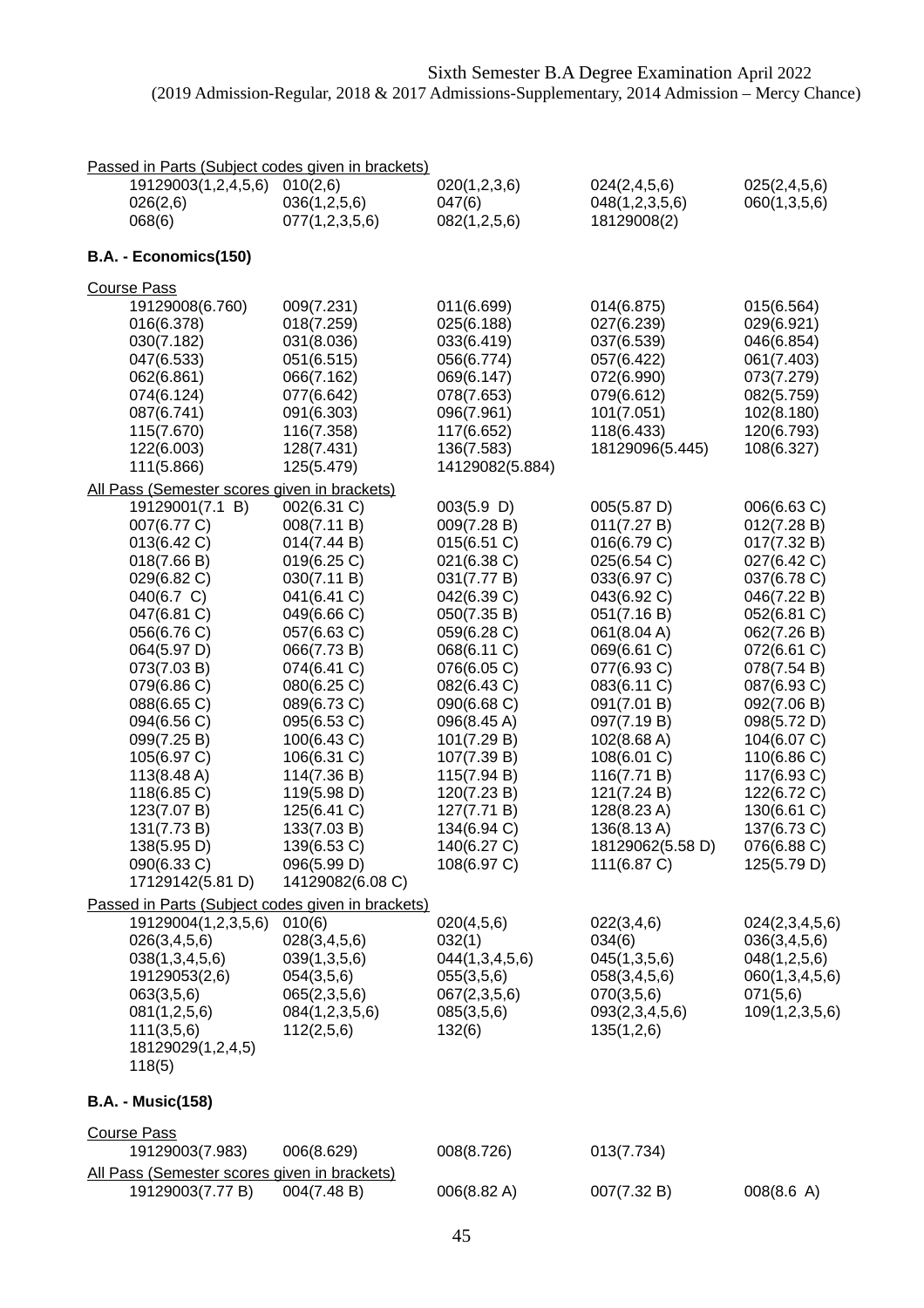| 010(5.98 D)                                       | $013(8.17 \text{ A})$ | 014(7.01 B)    | 18129007(6.31 C) |
|---------------------------------------------------|-----------------------|----------------|------------------|
| Passed in Parts (Subject codes given in brackets) |                       |                |                  |
| 19129001(1,2,3,5,6) 005(1,2,3,5,6)                |                       | 009(1,2,3,5,6) | 011(1,2,4,5,6)   |

#### **College Code : 130**

## **Sree Narayana College, Chathannur, Kollam**

#### **B.A. - History(140)**

| <b>Course Pass</b> |             |                                                                                                   |                      |              |
|--------------------|-------------|---------------------------------------------------------------------------------------------------|----------------------|--------------|
| 19130006(6.811)    | 008(5.930)  | 012(6.574)                                                                                        | 014(6.353)           | 023(6.373)   |
|                    |             |                                                                                                   |                      |              |
| 19130001(5.84 D)   | 002(6.26 C) | 003(5.64 D)                                                                                       | $004(6.4 \text{ C})$ | 005(6.5 C)   |
| 006(7.18 B)        | 008(6.05 C) | 011(6.79 C)                                                                                       | 012(6.58)            | 013(6.03 C)  |
| 014(6.56)          | 019(5.47 D) | 023(7.2 B)                                                                                        | 025(6.44 C)          | 028(6.9 C)   |
| 031(6.62 C)        | 034(5.45 D) | 035(5.51 D)                                                                                       | 036(6.23 C)          | 037(6.13 C)  |
| 038(7.12 B)        | 039(6.19 C) | 040(6.69 C)                                                                                       | 041(6.21 C)          | 042(6.75 C)  |
| 044(6.92 C)        | 045(6.93 C) | 047(5.64 D)                                                                                       | 048(6.07 C)          | 049(6.3 C)   |
| 050(6.14 C)        | 051(5.69 D) | 056(5.99 D)                                                                                       | 057(6.08 C)          | 058(6.5 C)   |
| 059(6.58 C)        | 064(6.91 C) | 18130010(5.71 D)                                                                                  | 022(5.41 D)          | 054(6.58 C)  |
| 066(5.94 D)        |             |                                                                                                   |                      |              |
|                    |             |                                                                                                   |                      |              |
| 19130007(1,4,5,6)  | 009(1,6)    | 015(6)                                                                                            | 016(1,2,6)           | 018(1,2,5,6) |
| 021(1,2,6)         | 022(1,3,5)  | 026(1,6)                                                                                          | 030(1,2,5,6)         | 032(1,2,5,6) |
| 043(1,3,4,5,6)     | 052(4,6)    | 054(1,3,5,6)                                                                                      | 060(6)               | 062(1,2,6)   |
| 063(6)             | 18130053(6) |                                                                                                   |                      |              |
|                    |             | All Pass (Semester scores given in brackets)<br>Passed in Parts (Subject codes given in brackets) |                      |              |

#### **College Code : 131**

### **Sree Narayana College, Cherthala, Alappuzha**

#### **B.A. - Philosophy(105)**

| <b>Course Pass</b>                                    |                  |               |                 |             |
|-------------------------------------------------------|------------------|---------------|-----------------|-------------|
| 19131001(7.420)                                       | 002(6.732)       | 004(6.618)    | 005(7.902)      | 013(6.969)  |
| 018(6.165)                                            | 035(7.259)       | 036(6.208)    | 18131048(6.385) |             |
| All Pass (Semester scores given in brackets)          |                  |               |                 |             |
| 19131001(7.6 B)                                       | 002(7.02 B)      | 003(7.24 B)   | 004(7.27 B)     | 005(8.12 A) |
| 009(6.3 C)                                            | 010(6.22 C)      | 013(7.63 B)   | 015(7.16 B)     | 017(5.83 D) |
| 018(6.73 C)                                           | 019(6.39 C)      | $022(5.8)$ D) | 026(6.69 C)     | 028(7.55 B) |
| 031(6.02 C)                                           | 033(6.85 C)      | 035(7.93 B)   | 036(7.01 B)     | 037(6.82 C) |
| 039(6.52 C)                                           | 040(7.01 B)      | 041(6.79 C)   | 042(6.59 C)     | 043(5.59 D) |
| 044(6.19 C)                                           | 18131038(5.64 D) | 048(6.77 C)   |                 |             |
| Passed in Parts (Subject codes given in brackets)     |                  |               |                 |             |
| 19131006(1,6)                                         | 007(6)           | 008(6)        | 011(1,2,5,6)    | 012(1,2,6)  |
| 014(6)                                                | 020(1,2,6)       | 024(6)        | 025(6)          | 027(6)      |
| 19131029(1,2,4,6)                                     | 030(6)           | 032(6)        | 034(4,6)        | 038(6)      |
| 045(1,2,6)                                            | 046(6)           | 047(6)        | 18131037(2,3,6) |             |
| B.A. - Malayalam: Language, Culture & Literature(115) |                  |               |                 |             |
|                                                       |                  |               |                 |             |
| <b>Course Pass</b>                                    |                  |               |                 |             |
| 19131008(7.603)                                       | 013(6.318)       | 014(6.739)    | 017(7.291)      | 024(6.958)  |
| 026(6.703)                                            | 027(6.586)       | 032(7.639)    | 033(8.042)      | 037(8.091)  |
| 040(7.553)                                            | 041(6.837)       |               |                 |             |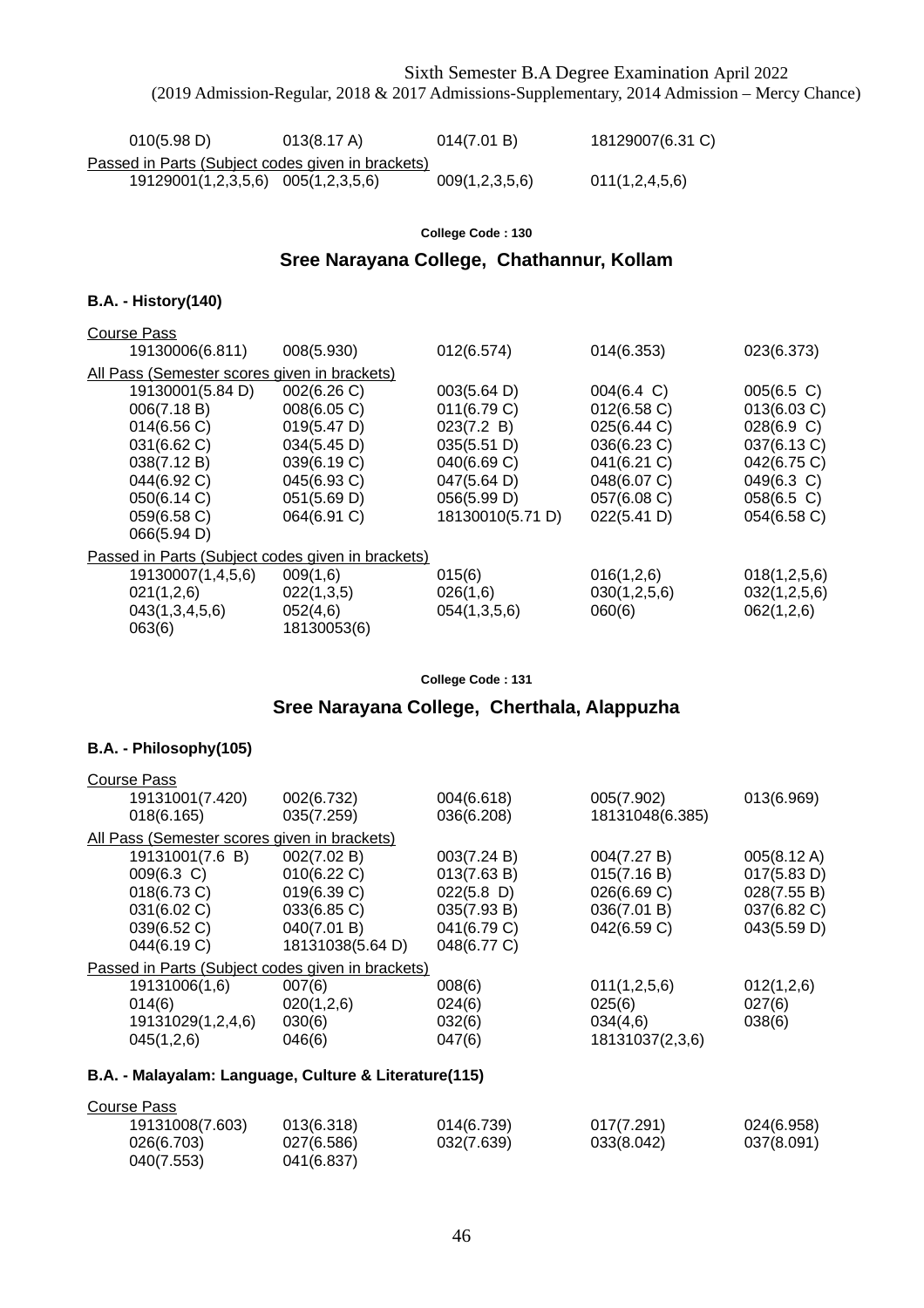| All Pass (Semester scores given in brackets)      |                            |                            |                            |                           |
|---------------------------------------------------|----------------------------|----------------------------|----------------------------|---------------------------|
| 19131002(7.2 B)                                   | 003(6.91 C)                | 006(6.27 C)                | 007(6.39 C)                | 008(8.49 A)               |
| 009(6.49 C)                                       | 011(6.91 C)                | 012(5.94 D)                | 013(7.54 B)                | 014(7.7 B)                |
| 017(8.44 A)                                       | 019(7.56 B)                | 024(7.82 B)                | 025(8.3 A)                 | 026(7.41 B)               |
| 027(7.3 B)                                        | 028(5.74 D)                | 029(6.98 C)                | 032(8.26 A)                | 033(8.54 A)               |
| 035(6.49 C)                                       | 036(6.54 C)                | 037(8.57 A)                | 039(6.82 C)                | 040(8.24 A)               |
| 041(7.68 B)                                       | 042(7.6 B)                 | 18131008(6.53 C)           | 037(5.85 D)                |                           |
| Passed in Parts (Subject codes given in brackets) |                            |                            |                            |                           |
| 19131001(4,6)                                     | 010(3,5,6)                 | 016(1,3,4,5,6)             | 018(4,6)                   | 022(1,3,4,5,6)            |
| 023(1,3,4,6)                                      | 030(1,3,4,5,6)             | 031(1,3,4,5,6)             | 034(1,3,4,5,6)             | 038(1,3,4,5,6)            |
| 043(1,2,6)                                        | 18131019(1)                | 17131012(3)                |                            |                           |
| <b>B.A. - History(140)</b>                        |                            |                            |                            |                           |
| <b>Course Pass</b>                                |                            |                            |                            |                           |
| 19131004(6.182)                                   | 022(5.242)                 | 023(5.777)                 | 024(6.780)                 | 028(6.700)                |
| 031(6.622)                                        | 033(6.508)                 | 036(6.377)                 | 047(6.971)                 | 050(7.332)                |
| All Pass (Semester scores given in brackets)      |                            |                            |                            |                           |
| 19131001(6.15 C)                                  | 002(5.31 D)                | 003(4.95 E)                | 004(6.51 C)                | 006(5.48 D)               |
| 007(5.28 D)                                       | 008(5.32 D)                | 011(5.17 D)                | 013(6.34 C)                | 019(5.36 D)               |
| 020(6.01 C)                                       |                            |                            | 023(6.15 C)                | 024(6.82 C)               |
| 026(6.07 C)                                       | 021(6.22 C)                | 022(5.69 D)                |                            |                           |
| 033(7.08 B)                                       | 028(6.96 C)                | 029(6.32 C)                | 030(5.6)                   | 031(7.48 B)               |
| 039(6.51 C)                                       | 034(5.39 D)                | 036(6.42 C)<br>043(6.12 C) | 037(4.92 E)<br>046(6.54 C) | 038(5.72 D)               |
| 049(6.32 C)                                       | 042(6.35 C)                | 051(5.92 D)                | 18131001(5.25 D)           | 047(7.3 B)<br>031(5.69 D) |
| 033(5.49 D)                                       | 050(7.41 B)<br>047(5.23 D) |                            |                            |                           |
|                                                   |                            |                            |                            |                           |
| Passed in Parts (Subject codes given in brackets) |                            | 014(6)                     |                            |                           |
| 19131005(2,3,5,6)                                 | 012(2,3,6)                 |                            | 016(6)                     | 017(1,6)                  |
| 018(3, 4, 5, 6)                                   | 027(5,6)                   | 035(1,2,5,6)               | 040(1,3,4,5,6)             | 041(2,6)                  |
| 044(6)                                            | 045(2,3,4,6)               | 048(1,2,6)                 | 052(2,3,5,6)               |                           |
| B.A. - Political Science(145)                     |                            |                            |                            |                           |
| <b>Course Pass</b>                                |                            |                            |                            |                           |
| 19131001(7.049)                                   | 004(6.210)                 | 005(7.792)                 | 006(6.107)                 | 007(6.029)                |
| 008(6.255)                                        | 009(6.933)                 | 018(6.932)                 | 020(6.947)                 | 025(6.456)                |
| 027(6.538)                                        | 037(7.155)                 | 038(6.531)                 | 041(7.807)                 | 042(6.918)                |
| 047(6.423)                                        | 050(6.866)                 | 051(7.304)                 | 061(6.918)                 | 063(7.473)                |
| 18131005(5.144)                                   |                            |                            |                            |                           |
| All Pass (Semester scores given in brackets)      |                            |                            |                            |                           |
| 19131001(7.89 B)                                  | $004(7 \quad B)$           | 005(8.66 A)                | 006(7.34 B)                | 007(6.82 C)               |
| 008(6.75 C)                                       | 009(7.62 B)                | 010(5.78 D)                | 012(5.69 D)                | 013(6.46 C)               |
| 014(6.29 C)                                       | 015(6.91 C)                | 016(6.2 C)                 | 018(7.46 B)                | 019(6.3 C)                |
| 020(7.55 B)                                       | 022(6.2 C)                 | $025(7 \quad B)$           | 027(7.19 B)                | 028(6.03 C)               |
| 029(6.39 C)                                       | 031(6.83 C)                | 032(6.8 C)                 | 035(6.28 C)                | 037(7.55 B)               |
| 038(6.84 C)                                       | 040(7.96 B)                | 041(8.26 A)                | 042(7.84 B)                | 043(7.1 B)                |
| 044(7.62 B)                                       | 047(6.98 C)                | 048(6.57 C)                | 050(7.64 B)                | 051(7.93 B)               |
| 053(7.09 B)                                       | 054(6.6 C)                 | 055(6.26 C)                | 060(6.14 C)                | 061(7.73 B)               |
| $062(7 \quad B)$                                  | 063(7.85 B)                | 064(6.12 C)                | 18131005(5.56 D)           | 009(5.37 D)               |
| 17131030(6.07 C)                                  |                            |                            |                            |                           |
| Passed in Parts (Subject codes given in brackets) |                            |                            |                            |                           |
| 19131002(1,2,3,4,6)                               | 017(3,5,6)                 | 034(1,2,3,5,6)             | 036(1,2,3,6)               | 039(1,2,3,4,6)            |
| 045(1,2,3,6)                                      | 049(1,2,3,4,6)             | 052(6)                     | 056(1,2,3)                 | 057(2,3,5,6)              |
| 058(3)                                            | 059(3,6)                   | 18131013(2,3)              | 17131014(3)                |                           |
| B.A. - Economics(150)                             |                            |                            |                            |                           |
|                                                   |                            |                            |                            |                           |
| <b>Course Pass</b>                                |                            |                            |                            |                           |
| 19131011(6.072)                                   | 029(7.125)                 | 034(7.100)                 | 040(6.327)                 | 041(6.470)                |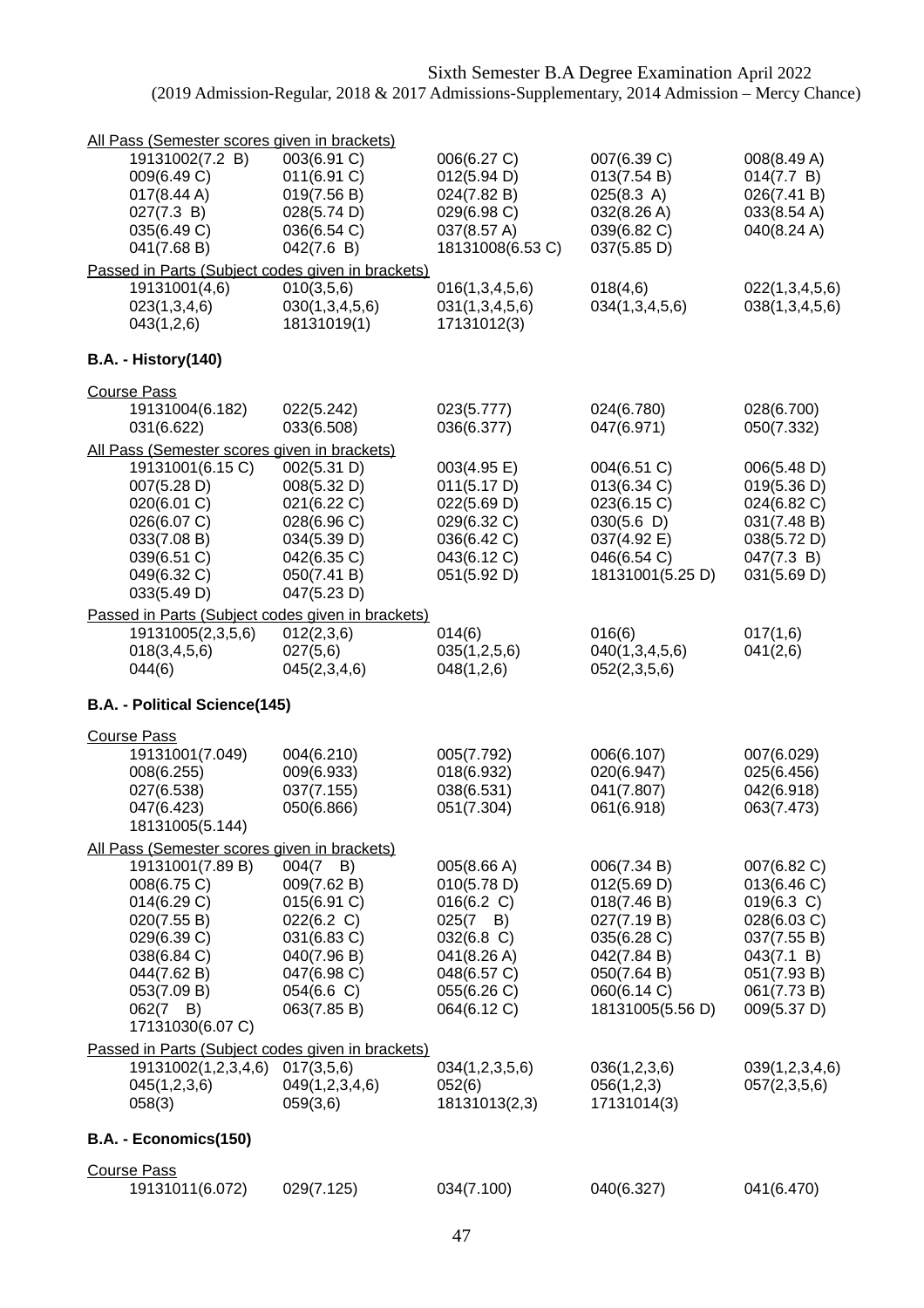| 048(7.738)                                   | 059(7.034)       | 061(5.671)                                        | 062(6.405)       |
|----------------------------------------------|------------------|---------------------------------------------------|------------------|
|                                              |                  |                                                   |                  |
| All Pass (Semester scores given in brackets) |                  |                                                   |                  |
| 008(6.68 C)                                  | 009(7.17 B)      | 011(6.43 C)                                       | 012(6.52 C)      |
| 021(6.51 C)                                  | 024(5.81 D)      | 029(7.33 B)                                       | 034(7.61 B)      |
| 039(5.59 D)                                  | 040(6.91 C)      | 041(6.81 C)                                       | 043(5.83 D)      |
| 048(7.82 B)                                  | 053(6.32 C)      | 054(5.36 D)                                       | 055(6.25 C)      |
| 059(7.06 B)                                  | 061(6.42 C)      | 062(6.95 C)                                       | 18131002(5.71 D) |
| 009(6.73 C)                                  | 025(5.6)         | 044(5.79 D)                                       | 045(6.44 C)      |
| 17131032(5.85 D)                             | $054(6 \quad C)$ |                                                   |                  |
|                                              |                  |                                                   |                  |
| 002(1,3,5,6)                                 | 003(3,5,6)       | 006(1,3,5,6)                                      | 007(1,3,5,6)     |
| 013(1,2,3,5,6)                               | 014(3,5,6)       | 015(1,3,5,6)                                      | 016(5,6)         |
| 018(6)                                       | 020(6)           | 023(3,5,6)                                        | 025(5,6)         |
| 030(1,2,5,6)                                 | 031(6)           | 036(6)                                            | 044(6)           |
| 046(6)                                       | 049(6)           | 050(3)                                            | 051(2,6)         |
| 057(1,2,5,6)                                 | 058(6)           | 18131001(2)                                       |                  |
|                                              | 17131054(5.188)  | Passed in Parts (Subject codes given in brackets) |                  |

**College Code : 132**

# **S N College, , Kollam**

### **B.A. - Philosophy(105)**

| <b>Course Pass</b>                                |                  |                 |                       |                 |
|---------------------------------------------------|------------------|-----------------|-----------------------|-----------------|
| 19132003(6.310)                                   | 004(7.743)       | 005(7.694)      | 007(5.587)            | 012(7.674)      |
| 013(6.106)                                        | 019(6.601)       | 020(7.318)      | 031(7.783)            | 036(6.504)      |
| 047(7.942)                                        | 049(7.235)       | 055(6.472)      | 058(7.483)            | 059(7.533)      |
| 060(6.807)                                        | 075(6.783)       | 18132053(5.251) | 17132064(6.912)       |                 |
| All Pass (Semester scores given in brackets)      |                  |                 |                       |                 |
| 19132001(5.54 D)                                  | 002(6.51 C)      | 003(6.98 C)     | $004(8.15 \text{ A})$ | 005(7.94 B)     |
| 007(6.12 C)                                       | 009(7.39 B)      | 011(5.98 D)     | $012(8 \text{ A})$    | 013(6.73 C)     |
| 016(6.65 C)                                       | 018(5.82 D)      | 019(7.07 B)     | 020(7.88 B)           | 022(6.13 C)     |
| 023(5.98 D)                                       | 024(6.33 C)      | 031(8.2 A)      | 032(7.02 B)           | 034(6.47 C)     |
| 036(7.08 B)                                       | 042(6.46 C)      | 044(7.25 B)     | 046(6.69 C)           | 047(8.3 A)      |
| 048(5.86 D)                                       | 049(7.49 B)      | 050(7.32 B)     | 051(7.51 B)           | 055(7.52 B)     |
| 057(5.71 D)                                       | 058(8.28 A)      | 059(8.27 A)     | 060(7.71 B)           | 062(5.99 D)     |
| 066(6.47 C)                                       | 067(8.02 A)      | 068(5.47 D)     | 069(5.83 D)           | 070(5.49 D)     |
| 072(5.93 D)                                       | 073(5.23 D)      | 075(7.17 B)     | 076(5.35 D)           | 079(6.82 C)     |
| 081(7.5 B)                                        | 18132003(5.56 D) | 024(5.2)        | 030(5.75 D)           | 033(5.79 D)     |
| 043(5.88 D)                                       | 053(6.33 C)      | 057(6.6 C)      | 068(6.21 C)           | 17132064(8.35A) |
| Passed in Parts (Subject codes given in brackets) |                  |                 |                       |                 |
| 19132006(1,3,4)                                   | 010(1, 2, 4, 6)  | 014(2,3,4,6)    | 017(1,6)              | 025(6)          |
| 026(2,4,6)                                        | 027(6)           | 029(3,4,6)      | 033(3,6)              | 035(1,3,6)      |
| 037(1,2,3,5,6)                                    | 038(1,3,6)       | 039(6)          | 054(1,2,3,4,5)        | 065(4,6)        |
| 077(1,6)                                          | 078(1,3,6)       |                 |                       |                 |
| B.A. - Sanskrit Special - Vedanda(112)            |                  |                 |                       |                 |
| <b>Course Pass</b>                                |                  |                 |                       |                 |
| 19132012(6.378)                                   | 013(7.926)       | 020(6.719)      | 027(7.713)            | 037(7.930)      |
| All Pass (Semester scores given in brackets)      |                  |                 |                       |                 |
| 19132002(6.47 C)                                  | 003(7.03 B)      | 005(6.92 C)     | 011(6.42 C)           | 012(7<br>B)     |
| 013(7.77 B)                                       | 019(5.99 D)      | 020(7.24 B)     | 025(7.33 B)           | 027(7.76 B)     |
| 030(6.23 C)                                       | 035(5.94 D)      | 037(7.43 B)     | 041(6.33 C)           | 044(6.53 C)     |
| 18132003(5.89 D)                                  | 011(6.27 C)      | 012(5.63 D)     | 030(6.25 C)           |                 |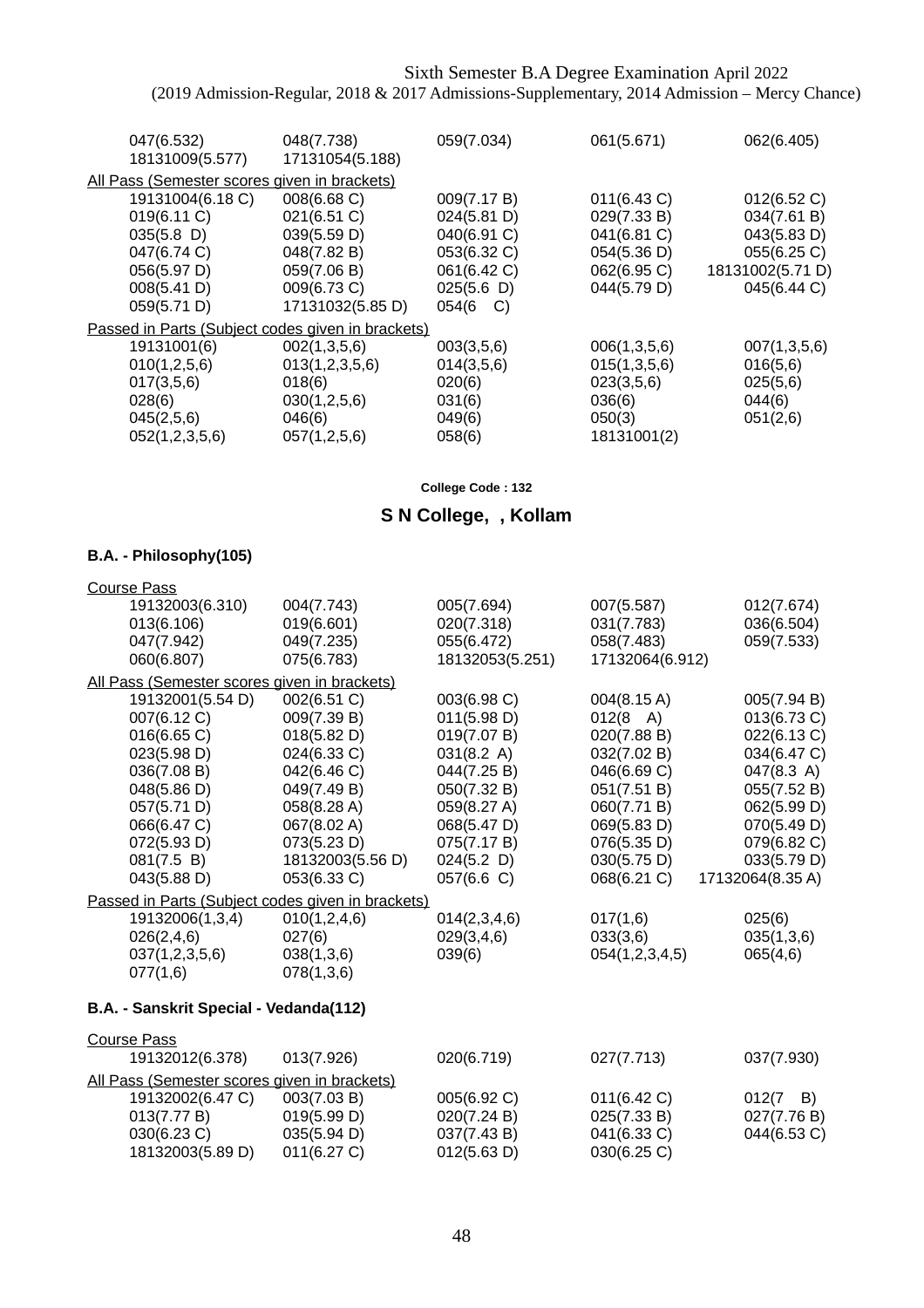| Passed in Parts (Subject codes given in brackets)                        |                                   |                            |                               |                            |
|--------------------------------------------------------------------------|-----------------------------------|----------------------------|-------------------------------|----------------------------|
| 19132001(6)<br>014(6)                                                    | 007(6)<br>017(6)                  | 008(6)<br>018(6)           | 009(6)<br>021(6)              | 010(6)<br>022(2,3,4,6)     |
| 023(6)                                                                   | 026(2,6)                          | 028(6)                     | 029(2,6)                      | 031(6)                     |
| 033(2,6)<br>042(6)                                                       | 034(2,6)<br>043(6)                | 036(1,6)<br>046(6)         | 038(2,3,5,6)<br>17132027(5)   | 040(6)                     |
| B.A. - Malayalam: Language, Culture & Literature(115)                    |                                   |                            |                               |                            |
| <b>Course Pass</b>                                                       |                                   |                            |                               |                            |
| 19132001(7.308)                                                          | 005(7.793)                        | 008(7.888)                 | 009(6.957)                    | 010(7.385)                 |
| 011(6.519)<br>029(7.235)                                                 | 012(8.353)<br>032(6.233)          | 013(8.060)<br>044(7.989)   | 025(7.907)<br>045(8.172)      | 026(8.023)<br>046(7.348)   |
| 049(6.537)                                                               | 18132009(5.491)                   | 010(6.609)                 |                               |                            |
| All Pass (Semester scores given in brackets)                             |                                   |                            |                               |                            |
| 19132001(8.21 A)<br>009(7.82 B)                                          | 005(7.78 B)<br>010(8.36 A)        | 006(7.52 B)<br>011(7.62 B) | 007(6.39 C)<br>$012(9.19 A+)$ | 008(8.83 A)<br>013(8.73 A) |
| 018(7.63 B)                                                              | 019(8.43 A)                       | 021(7.11 B)                | 024(6.93 C)                   | 025(8.65 A)                |
| 026(8.39 A)                                                              | 029(7.7 B)                        | 030(6.22 C)                | 031(7.2 B)                    | 032(6.85 C)                |
| 033(7.04 B)<br>045(8.84 A)                                               | 037(7.61 B)<br>$046(8 \text{ A})$ | 040(6.99 C)<br>047(7.41 B) | 042(5.69 D)<br>049(6.92 C)    | 044(8.85 A)<br>055(7.13B)  |
| 056(7.14 B)                                                              | 18132009(6.44 C)                  | 010(7.4 B)                 | 013(6.75 C)                   | 019(6.72 C)                |
| 038(6.17 C)                                                              |                                   |                            |                               |                            |
| Passed in Parts (Subject codes given in brackets)<br>19132002(1,3,4,5,6) | 003(1,3,4,5,6)                    | 004(1,3,4,5,6)             | 016(1,3,5,6)                  |                            |
| 020(1,3,4,5,6)                                                           | 027(1,3,5,6)                      | 034(6)                     | 039(1,3,4,5,6)                | 017(1,4,5,6)<br>041(6)     |
| 043(1,2,5,6)                                                             | 048(1, 4, 5, 6)                   | 050(1,3,4,5,6)             | 051(1,3,4,5,6)                | 052(6)                     |
| 053(1,3,4,5,6)                                                           | 054(1,3,4,5,6)                    | 057(1,2,4,5,6)             | 058(1,3,4,5,6)                | 059(1,3,4,5,6)             |
| 14132038(4)                                                              |                                   |                            |                               |                            |
| B.A. - Hindi Language & Literature(125)                                  |                                   |                            |                               |                            |
| <b>Course Pass</b><br>19132005(7.098)                                    |                                   | 014(7.203)                 | 015(7.314)                    |                            |
| 017(8.070)                                                               | 011(7.042)<br>025(8.693)          | 026(6.807)                 | 029(7.300)                    | 016(8.038)<br>032(8.075)   |
| 033(7.753)                                                               | 036(8.127)                        | 038(7.591)                 | 046(7.822)                    | 047(8.660)                 |
| 050(7.778)                                                               | 053(8.449)                        | 054(7.389)                 | 055(7.766)                    | 056(7.999)                 |
| 057(6.838)<br>All Pass (Semester scores given in brackets)               | 058(6.487)                        | 18132007(5.433)            | 17132046(5.184)               |                            |
| 19132001(7.26 B)                                                         | 004(7.39 B)                       | 005(7.77 B)                | 006(7.35 B)                   | 008(6.5 C)                 |
| 011(7.49 B)                                                              | 012(7.42 B)                       | 014(7.52 B)                | $015(8 \text{ A})$            | 016(8.47 A)                |
| $017(8.61 \text{ A})$                                                    | 019(6.95 C)<br>026(6.62 C)        | 021(7.71 B)                | 022(7.74 B)                   | 023(7.85 B)                |
| 025(8.72 A)<br>030(7.82 B)                                               | 032(8.09 A)                       | 027(6.58 C)<br>033(8.02 A) | 028(7.01 B)<br>034(8.11 A)    | 029(7.69 B)<br>035(7.43 B) |
| 036(8.22 A)                                                              | 037(6.78 C)                       | 038(8.04 A)                | 042(7.11 B)                   | 043(5.58 D)                |
| 044(5.89 D)                                                              | 045(6.86 C)                       | 046(8.07 A)                | 047(8.8 A)                    | $048(6.8)$ C)              |
| 049(6.19 C)                                                              | 050(7.63 B)                       | 051(8.19 A)                | 052(6.58 C)                   | 053(8.37 A)                |
| 054(7.64 B)<br>18132007(7.03 B)                                          | 055(8.16 A)<br>17132046(6.2 C)    | 056(8.19 A)                | 057(6.96 C)                   | 058(6.99 C)                |
| Passed in Parts (Subject codes given in brackets)                        |                                   |                            |                               |                            |
| 19132009(1,3,5,6)                                                        | 010(1,3,5,6)                      | 060(2,3,4,5,6)             |                               |                            |
| <b>Result Announced Later - ESE</b><br>19132002()                        |                                   |                            |                               |                            |
| B.A. - English Language & Literature(130)                                |                                   |                            |                               |                            |
| <b>Course Pass</b>                                                       |                                   |                            |                               |                            |
| 19132001(6.080)                                                          | 005(7.724)                        | 006(7.851)                 | 008(6.791)                    | 010(8.273)                 |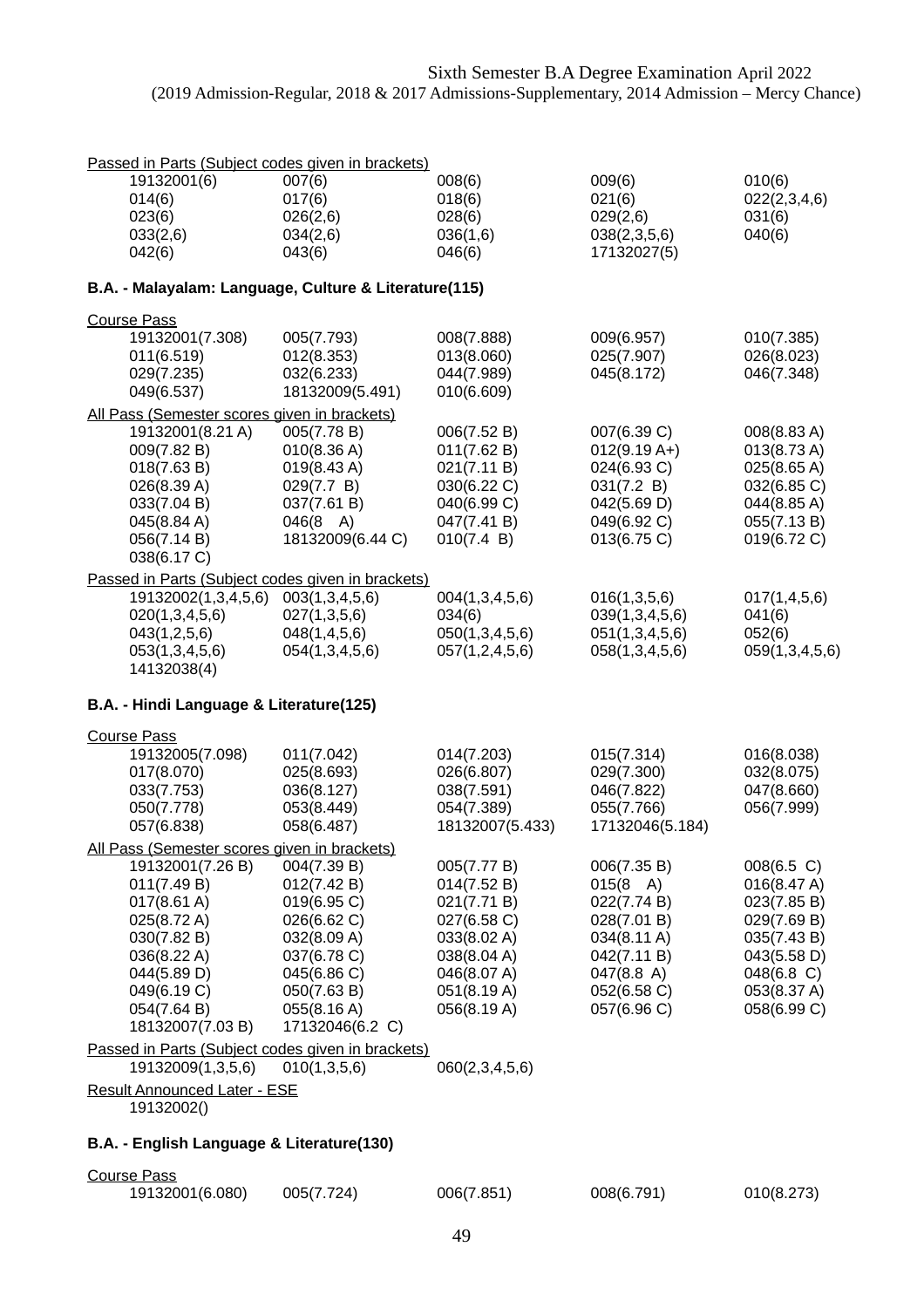| 012(7.706)<br>027(7.734)<br>042(6.910)<br>056(7.843)<br>065(8.067) | 013(7.695)<br>032(6.200)<br>043(7.076)<br>057(7.235)<br>066(7.787) | 017(6.995)<br>034(6.951)<br>045(6.355)<br>059(7.532)<br>18132043(7.774) | 022(7.431)<br>037(7.740)<br>052(6.577)<br>060(8.072) | 025(7.736)<br>041(7.476)<br>055(7.636)<br>063(7.186) |
|--------------------------------------------------------------------|--------------------------------------------------------------------|-------------------------------------------------------------------------|------------------------------------------------------|------------------------------------------------------|
| All Pass (Semester scores given in brackets)                       |                                                                    |                                                                         |                                                      |                                                      |
| 19132001(5.99 D)                                                   | 002(7.1 B)                                                         | 003(6.98 C)                                                             | 004(6.69 C)                                          | 005(7.88 B)                                          |
| 006(7.95 B)                                                        | 007(6.5 C)                                                         | 008(6.59 C)                                                             | 009(5.73 D)                                          | 010(8.44 A)                                          |
| 011(5.91 D)                                                        | 012(7.79 B)                                                        | 013(7.98 B)                                                             | 016(6.06 C)                                          | 017(7.32 B)                                          |
| 018(7.71 B)                                                        | 019(7.41 B)                                                        | 020(6.06 C)                                                             | 021(6.79 C)                                          | 022(7.8 B)                                           |
| 023(7.94 B)<br>028(6.75 C)                                         | 024(5.97 D)<br>031(6.47 C)                                         | 025(7.95 B)                                                             | 026(7.36 B)                                          | 027(8.09 A)                                          |
| 036(5.56 D)                                                        | 037(7.35 B)                                                        | 032(6.26 C)<br>038(6.3 C)                                               | 033(6.67 C)<br>039(6.84 C)                           | 034(7.05 B)<br>040(6.5 C)                            |
| 041(7.29 B)                                                        | 042(7.17 B)                                                        | 043(7.16 B)                                                             | 044(5.76 D)                                          | 045(6.91 C)                                          |
| $046(8 \text{ A})$                                                 | 049(6.65 C)                                                        | 050(6.22 C)                                                             | 051(7.24 B)                                          | 052(6.5 C)                                           |
| 053(6.61 C)                                                        | 054(6.57 C)                                                        | 055(7.75 B)                                                             | 056(7.93 B)                                          | 057(6.66 C)                                          |
| 059(7.39 B)                                                        | 060(7.8 B)                                                         | $063(7 \quad B)$                                                        | 064(5.96 D)                                          | 065(7.7 B)                                           |
| 066(7.74 B)                                                        | 18132005(6.26 C)                                                   | 034(6.69 C)                                                             | 043(7.81 B)                                          | 049(6.39 C)                                          |
| Passed in Parts (Subject codes given in brackets)                  |                                                                    |                                                                         |                                                      |                                                      |
| 19132015(5,6)                                                      | 029(1,3,5,6)                                                       | 030(1,3,4,6)                                                            | 035(1,2,3,4,6)                                       | 047(5,6)                                             |
| 048(3,6)                                                           | 058(4,6)                                                           | 061(1,4,6)                                                              | 062(1,4,5,6)                                         |                                                      |
| <b>B.A. - History(140)</b>                                         |                                                                    |                                                                         |                                                      |                                                      |
| <b>Course Pass</b>                                                 |                                                                    |                                                                         |                                                      |                                                      |
| 19132002(6.316)                                                    | 003(7.191)                                                         | 004(7.510)                                                              | 007(7.063)                                           | 009(7.065)                                           |
| 010(6.600)                                                         | 014(7.351)                                                         | 023(5.895)                                                              | 028(7.819)                                           | 033(7.266)                                           |
| 035(7.992)                                                         | 051(6.963)                                                         | 054(6.802)                                                              | 059(7.058)                                           | 070(7.422)                                           |
| 075(7.047)                                                         | 18132016(6.069)                                                    | 039(6.280)                                                              |                                                      |                                                      |
| All Pass (Semester scores given in brackets)                       |                                                                    |                                                                         |                                                      |                                                      |
| 19132002(6.43 C)                                                   | 003(7.31 B)                                                        | 004(7.67 B)                                                             | 005(6.93 C)                                          | 007(7.27 B)                                          |
| 008(7.33 B)<br>014(7.27 B)                                         | 009(7.38 B)<br>015(6.43 C)                                         | 010(7.45 B)<br>017(6 C)                                                 | 012(6.25 C)<br>019(6.59 C)                           | 013(7.52 B)<br>021(6.34 C)                           |
| 023(5.84 D)                                                        | 025(6.7 C)                                                         | 026(8.03 A)                                                             | 027(7.21 B)                                          | 028(7.99 B)                                          |
| 030(6.56 C)                                                        | 031(6.16 C)                                                        | 033(7.32 B)                                                             | 034(5.88 D)                                          | 035(8.42 A)                                          |
| 036(7.08 B)                                                        | 037(6.95 C)                                                        | 038(6.32 C)                                                             | 039(7.54 B)                                          | 040(6.84 C)                                          |
| 041(6.61 C)                                                        | 043(6.28 C)                                                        | 046(6.13 C)                                                             | 048(6.25 C)                                          | 051(7.19 B)                                          |
| 052(7.85 B)                                                        | 053(6.35 C)                                                        | 054(6.52 C)                                                             | 059(7.14 B)                                          | 060(6.02 C)                                          |
| 061(6.47 C)                                                        | 062(6.87 C)                                                        | 063(6.63 C)                                                             | 065(6.51 C)                                          | 068(6.25 C)                                          |
| 070(7.87 B)<br>012(6.57 C)                                         | 071(5.58 D)<br>016(6.45 C)                                         | 075(7.39 B)<br>020(6.4 C)                                               | 076(6.33 C)<br>037(5.73 D)                           | 18132002(6.44 C)<br>039(6.49 C)                      |
| 041(5.88 D)                                                        | 048(5.71 D)                                                        | 056(5.51 D)                                                             | 066(5.72 D)                                          |                                                      |
| Passed in Parts (Subject codes given in brackets)                  |                                                                    |                                                                         |                                                      |                                                      |
| 19132006(5,6)                                                      | 011(6)                                                             | 016(1, 3, 4, 5, 6)                                                      | 020(4,5,6)                                           | 024(5,6)                                             |
| 029(5,6)                                                           | 042(1,3,5,6)                                                       | 045(6)                                                                  | 047(1,3,4,5,6)                                       | 049(1,3,4,5,6)                                       |
| 050(1,3,6)                                                         | 057(1,3,5,6)                                                       | 058(1,3,6)                                                              | 064(1,5,6)                                           | 066(1,4,5,6)                                         |
| 067(1,3,5,6)                                                       | 069(6)                                                             | 072(1,6)                                                                | 073(1,5,6)                                           | 074(1,5,6)                                           |
| 18132028(1,3)                                                      | 029(1)                                                             | 062(1)                                                                  |                                                      |                                                      |
| B.A. - Political Science(145)                                      |                                                                    |                                                                         |                                                      |                                                      |
| <b>Course Pass</b>                                                 |                                                                    |                                                                         |                                                      |                                                      |
| 19132002(6.804)                                                    | 006(7.174)                                                         | 009(8.300)                                                              | 010(7.813)                                           | 013(7.875)                                           |
| 014(6.729)                                                         | 016(7.796)                                                         | 019(7.467)                                                              | 020(7.933)                                           | 025(7.271)                                           |
| 028(6.634)                                                         | 036(8.752)                                                         | 038(7.572)                                                              | 039(7.177)                                           | 044(6.250)                                           |
| 045(7.705)                                                         | 046(7.009)                                                         | 052(7.841)<br>064(6.866)                                                | 057(6.477)<br>067(7.250)                             | 058(7.854)<br>069(7.015)                             |
| 061(6.454)<br>076(7.097)                                           | 063(7.742)                                                         |                                                                         |                                                      |                                                      |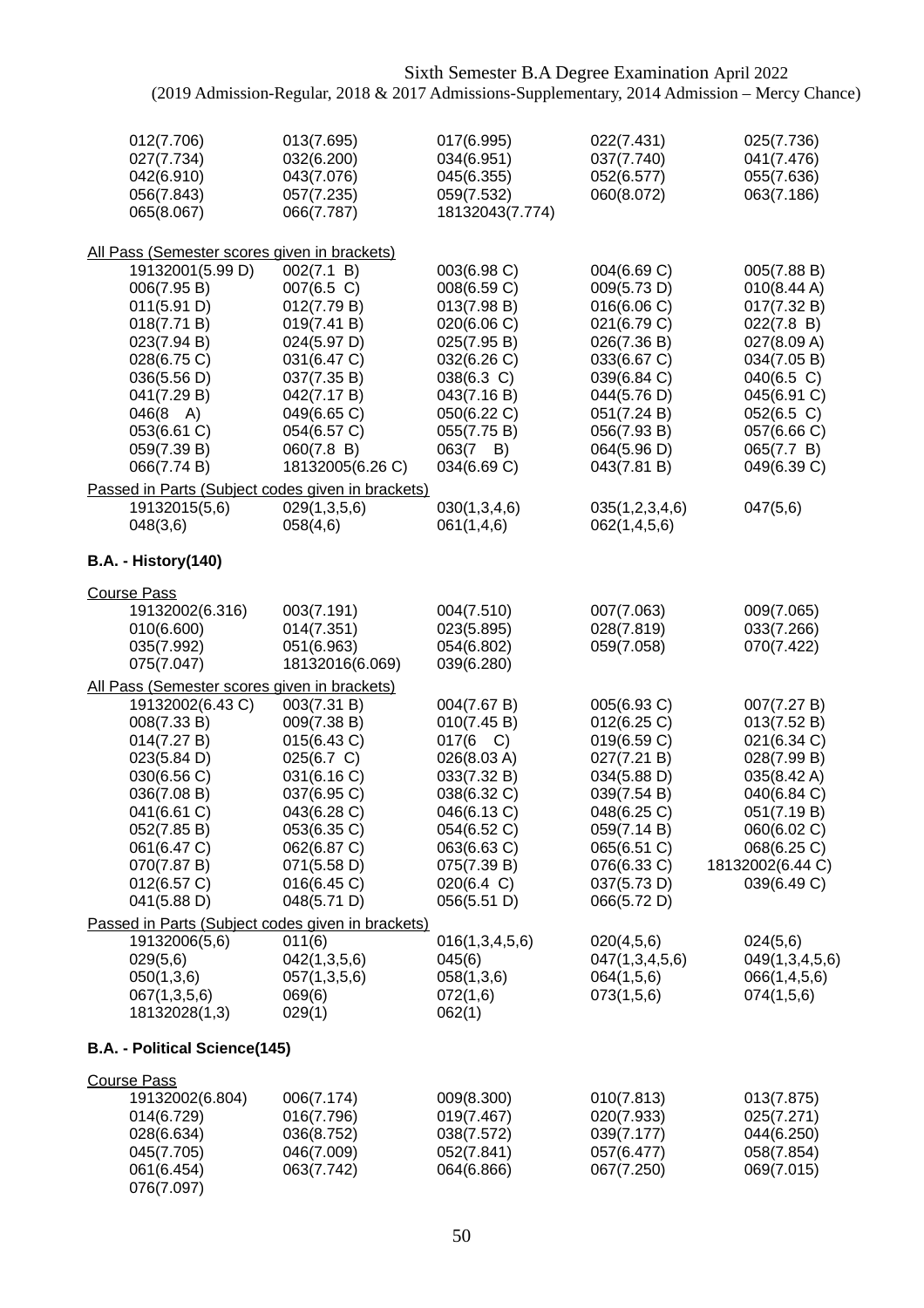| All Pass (Semester scores given in brackets)      |                    |                              |                            |                              |  |
|---------------------------------------------------|--------------------|------------------------------|----------------------------|------------------------------|--|
| 19132002(7.1 B)                                   | 003(6.26 C)        | 005(6.19 C)                  | 006(7.51 B)                | 009(8.61 A)                  |  |
| 010(8.08 A)                                       | 012(7.09 B)        | 013(7.81 B)                  | 014(6.99 C)                | 016(7.65 B)                  |  |
| 018(6.54 C)                                       | 019(7.26 B)        | $020(8 \text{ A})$           | 021(7.92 B)                | 022(6.16 C)                  |  |
| 023(5.68 D)                                       | 025(7.67 B)        | $026(6.6)$ C)                | 028(6.51 C)                | 029(7.28 B)                  |  |
| 031(7.05 B)                                       | 032(7.03 B)        | 033(6.44 C)                  | 034(6.42 C)                | 035(6.98 C)                  |  |
| 036(8.96 A)                                       | 038(7.8 B)         | 039(7.51 B)                  | 041(7.09 B)                | 042(6.42 C)                  |  |
| 043(6.69 C)                                       | 044(6.51 C)        | 045(7.75 B)                  | 046(7.4 B)                 | 049(6.41 C)                  |  |
| 050(5.33 D)                                       | 051(6.68 C)        | 052(8.25 A)                  | 053(5.92 D)                | 057(6.65 C)                  |  |
| 19132058(8.36 A)                                  | 060(6.12 C)        | 061(6.57 C)                  | 062(6.11 C)                | 063(8.22 A)                  |  |
| 064(7.12 B)                                       | 067(7.76 B)        | 069(7.44 B)                  | 071(6.88 C)                | 072(6.51 C)                  |  |
| 073(7.4 B)                                        | 076(7.36 B)        | 077(7.35 B)                  | 078(6.04 C)                | 080(7.5 B)                   |  |
| 081(5.9)                                          | 18132002(6.21 C)   | 017(5.63 D)                  | 050(5.56 D)                | 052(6.16 C)                  |  |
| 054(6.2 C)                                        | 064(6.35 C)        |                              |                            |                              |  |
|                                                   |                    |                              |                            |                              |  |
| Passed in Parts (Subject codes given in brackets) |                    |                              |                            |                              |  |
| 19132004(1,3,4,5,6)<br>047(6)                     | 007(5,6)<br>055(6) | 011(1,3,4,6)<br>056(2,3,4,6) | 024(2,3,4,6)<br>059(1,2,6) | 040(3,5,6)<br>065(1,2,3,4,6) |  |
| 068(6)                                            | 070(2,6)           | 075(1,2,3,6)                 | 18132075(5)                |                              |  |

### **B.A. - Economics(150)**

| <b>Course Pass</b>                           |                                                   |                 |                |                  |
|----------------------------------------------|---------------------------------------------------|-----------------|----------------|------------------|
| 19132009(7.664)                              | 010(7.293)                                        | 011(7.952)      | 013(7.772)     | 015(7.657)       |
| 016(6.878)                                   | 018(7.513)                                        | 019(7.208)      | 025(7.848)     | 039(7.965)       |
| 040(7.251)                                   | 049(7.923)                                        | 050(7.608)      | 052(7.306)     | 055(6.188)       |
| 058(7.817)                                   | 061(7.328)                                        | 067(8.027)      | 070(7.277)     | 076(8.310)       |
| 080(7.344)                                   | 082(8.609)                                        | 18132056(5.713) |                |                  |
| All Pass (Semester scores given in brackets) |                                                   |                 |                |                  |
| 19132001(6.75 C)                             | 002(5.87 D)                                       | 003(6.64 C)     | 005(6.82 C)    | 006(6.96 C)      |
| 007(6.53 C)                                  | 008(7.48 B)                                       | 009(8.12 A)     | 010(7.95 B)    | 011(8.2 A)       |
| 013(8.23 A)                                  | 015(8.6 A)                                        | 016(7.41 B)     | 018(7.88 B)    | 019(7.54 B)      |
| 020(6.79 C)                                  | 021(6.54 C)                                       | 022(6.93 C)     | 024(5.51 D)    | 025(8.54 A)      |
| 026(5.6)                                     | 029(6.11 C)                                       | 031(7.16 B)     | 032(6.51 C)    | 034(6.01 C)      |
| 039(8.23 A)                                  | 040(7.27 B)                                       | 041(7.31 B)     | 043(6.75 C)    | 047(7.39 B)      |
| 048(6.45 C)                                  | 049(8.15 A)                                       | 050(8.15 A)     | 052(8.05 A)    | 055(6.94 C)      |
| 056(6.27 C)                                  | 057(7.7 B)                                        | 058(8.51 A)     | 059(6.54 C)    | 060(7.37 B)      |
| 061(7.24 B)                                  | 062(6.82 C)                                       | 064(5.91 D)     | 065(6.4 C)     | 067(8.22 A)      |
| 070(7.45 B)                                  | 071(6.44 C)                                       | 072(7.06 B)     | 075(6.66 C)    | 076(8.54 A)      |
| 079(6.68 C)                                  | 080(7.55 B)                                       | 082(8.81 A)     | 083(7.1 B)     | 18132002(6.03 C) |
| 006(6.2 C)                                   | 013(6.03 C)                                       | 048(6.87 C)     | 056(6.21 C)    | 062(5.64 D)      |
| 072(6.89 C)                                  | 17132066(5.66 D)                                  |                 |                |                  |
|                                              | Passed in Parts (Subject codes given in brackets) |                 |                |                  |
| 19132004(1,2,4,6)                            | 012(2)                                            | 014(1,2,4,6)    | 023(1,3,4,5,6) | 028(6)           |
| 030(6)                                       | 035(6)                                            | 036(4,6)        | 037(6)         | 038(1,4,6)       |
| 042(6)                                       | 044(4,6)                                          | 045(6)          | 046(4,5,6)     | 051(2,3,4,5,6)   |
| 053(1,2,6)                                   | 063(1,2,3,5,6)                                    | 066(1,3,4,5,6)  | 068(1,3,4,6)   | 069(3,6)         |
| 073(6)                                       | 074(6)                                            | 077(4,6)        | 078(6)         | 081(4,6)         |
| 18132007(5)                                  | 039(5)                                            |                 |                |                  |
| <b>Result Announced Later - ESE</b>          |                                                   |                 |                |                  |
| 19122059                                     |                                                   |                 |                |                  |

18132058()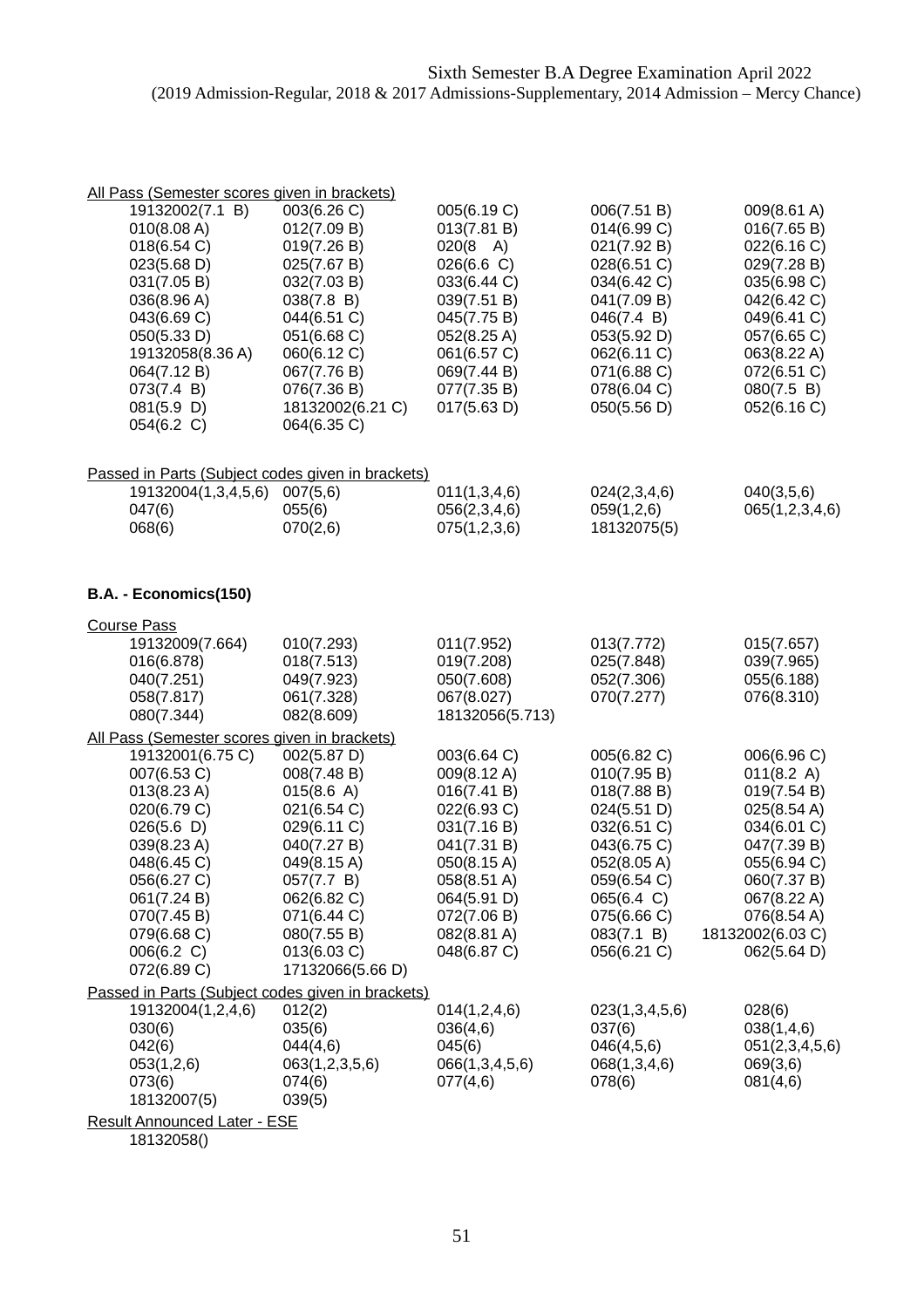### **S N College, Punalur, Kollam**

#### **B.A. - History(140)**

| <b>Course Pass</b>                                                                                                                                         |                                                                                                                                                   |                                                                                                                                                        |                                                                                                                                                         |                                                                                                                                    |
|------------------------------------------------------------------------------------------------------------------------------------------------------------|---------------------------------------------------------------------------------------------------------------------------------------------------|--------------------------------------------------------------------------------------------------------------------------------------------------------|---------------------------------------------------------------------------------------------------------------------------------------------------------|------------------------------------------------------------------------------------------------------------------------------------|
| 19133002(6.002)<br>026(6.196)<br>039(6.915)<br>054(6.307)                                                                                                  | 011(6.926)<br>028(6.308)<br>045(6.601)<br>055(7.909)                                                                                              | 014(6.832)<br>033(6.107)<br>047(7.280)<br>056(7.217)                                                                                                   | 015(6.375)<br>037(6.109)<br>051(6.474)                                                                                                                  | 025(5.984)<br>038(7.531)<br>052(7.001)                                                                                             |
|                                                                                                                                                            | All Pass (Semester scores given in brackets)                                                                                                      |                                                                                                                                                        |                                                                                                                                                         |                                                                                                                                    |
| 19133001(6.31 C)<br>011(7.19 B)<br>017(6.2 C)<br>022(6.26 C)<br>028(6.44 C)<br>037(6.97 C)<br>19133042(6.65 C)<br>048(6.73 C)<br>054(7.2 B)<br>061(7.18 B) | 002(6.08 C)<br>012(5.59 D)<br>018(7.17 B)<br>024(6.74 C)<br>029(6.74 C)<br>038(7.8 B)<br>043(7.25 B)<br>049(5.75 D)<br>055(8.35 A)<br>062(6.47 C) | 003(5.87 D)<br>014(7.23 B)<br>019(6.66 C)<br>025(6.7 C)<br>031(6.34 C)<br>039(7.56 B)<br>045(6.94 C)<br>050(6.19 C)<br>056(7.35 B)<br>18133058(5.97 D) | 005(5.42 D)<br>015(6.73 C)<br>020(6.57 C)<br>026(6.51 C)<br>033(6.33 C)<br>040(6.33 C)<br>046(6.64 C)<br>051(6.96 C)<br>059(6.61 C)<br>17133026(5.53 D) | 007(6.78 C)<br>016(6.21 C)<br>021(6.73 C)<br>027(6.93 C)<br>036(6.33 C)<br>041(6.65 C)<br>047(8.01 A)<br>052(7.8 B)<br>060(6.69 C) |
|                                                                                                                                                            | Passed in Parts (Subject codes given in brackets)                                                                                                 |                                                                                                                                                        |                                                                                                                                                         |                                                                                                                                    |
| 19133004(1,2,3,4,6)<br>17133047(2,5)                                                                                                                       | 009(4,6)                                                                                                                                          | 030(3,5,6)                                                                                                                                             | 032(6)                                                                                                                                                  | 057(1,3,4,5,6)                                                                                                                     |
| B.A. - Economics(150)                                                                                                                                      |                                                                                                                                                   |                                                                                                                                                        |                                                                                                                                                         |                                                                                                                                    |
| <b>Course Pass</b>                                                                                                                                         |                                                                                                                                                   |                                                                                                                                                        |                                                                                                                                                         |                                                                                                                                    |
| 19133002(6.946)<br>18133009(5.959)                                                                                                                         | 006(7.488)<br>014(5.823)                                                                                                                          | 008(7.205)                                                                                                                                             | 059(6.072)                                                                                                                                              | 064(6.547)                                                                                                                         |
|                                                                                                                                                            | All Pass (Semester scores given in brackets)                                                                                                      |                                                                                                                                                        |                                                                                                                                                         |                                                                                                                                    |
| 19133001(6.33 C)<br>008(7.21 B)<br>025(6.04 C)<br>033(6.23 C)<br>044(6.25 C)<br>054(6.02 C)<br>18133009(6.37 C)                                            | 002(8.39 A)<br>010(5.86 D)<br>026(6.16 C)<br>036(6.35 C)<br>045(6.08 C)<br>055(5.94 D)<br>014(5.98 D)                                             | 004(6.25 C)<br>020(6.22 C)<br>029(6.12 C)<br>039(6.89 C)<br>047(5.48 D)<br>057(5.57 D)<br>030(5.74 D)                                                  | 005(6.67 C)<br>021(6.49 C)<br>031(5.28 D)<br>040(6.21 C)<br>050(7.48 B)<br>059(6.31 C)<br>034(5.92 D)                                                   | 006(7.94 B)<br>022(6.14 C)<br>032(6.62 C)<br>043(7.4 B)<br>053(6.06 C)<br>064(6.77 C)                                              |
|                                                                                                                                                            | Passed in Parts (Subject codes given in brackets)                                                                                                 |                                                                                                                                                        |                                                                                                                                                         |                                                                                                                                    |
| 19133007(3,4,5,6)<br>014(1,3,4,5,6)<br>023(6)<br>037(3,4,5)<br>052(3,4,5,6)<br>18133008(1)                                                                 | 009(4,5,6)<br>015(6)<br>027(1,3,5,6)<br>042(1,3,6)<br>058(1,3,4,5,6)<br>037(1,2,5)                                                                | 011(6)<br>017(2,3,6)<br>028(3,6)<br>046(3,6)<br>061(1,3,5,6)                                                                                           | 012(1,4,5,6)<br>018(3,6)<br>034(2,3,4,5,6)<br>048(1,2,4,5,6)<br>062(4,5,6)                                                                              | 013(2,3,4,5,6)<br>019(2,4,6)<br>035(1,3,4,5,6)<br>049(4,6)<br>063(1,3,5,6)                                                         |

#### **College Code : 134**

## **S N College, Sivagiri, Varkala, Thiruvananthapuram**

### **B.A. - Malayalam: Language, Culture & Literature(115)**

| Course Pass     |            |            |            |            |
|-----------------|------------|------------|------------|------------|
| 19134001(7.365) | 003(6.799) | 008(7.269) | 010(7.794) | 014(6.769) |
| 017(7.760)      | 018(7.389) | 019(7.485) | 020(6.743) | 024(6.661) |
| 025(6.877)      | 026(7.840) | 031(8.011) | 032(7.039) | 034(7.328) |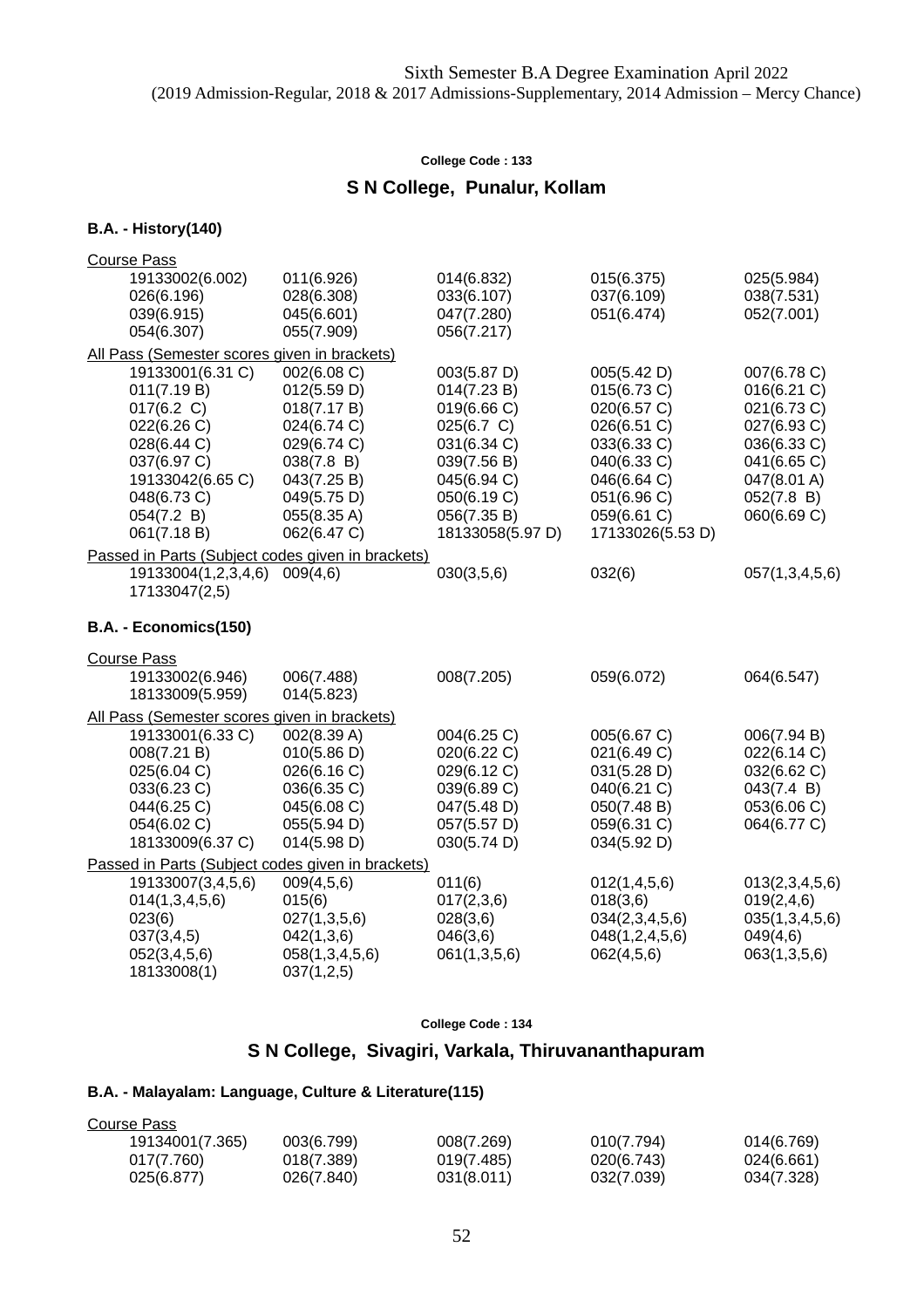| 036(7.890)<br>059(6.869)                                                                                                                                                                                                                                          | 040(6.666)<br>062(7.177)                                                                                                                                                        | 047(6.992)<br>064(7.000)                                                                                                                                                        | 049(7.817)<br>17134011(5.682)                                                                                                                                                    | 052(6.968)                                                                                                                                                                       |
|-------------------------------------------------------------------------------------------------------------------------------------------------------------------------------------------------------------------------------------------------------------------|---------------------------------------------------------------------------------------------------------------------------------------------------------------------------------|---------------------------------------------------------------------------------------------------------------------------------------------------------------------------------|----------------------------------------------------------------------------------------------------------------------------------------------------------------------------------|----------------------------------------------------------------------------------------------------------------------------------------------------------------------------------|
| All Pass (Semester scores given in brackets)<br>19134001(7.67 B)<br>008(7.93 B)<br>016(7.55 B)<br>022(6.04 C)<br>031(8.55 A)<br>036(8.47 A)<br>044(6.93 C)<br>049(8.16 A)<br>058(7.05 B)<br>18134050(7.01 B)<br>Passed in Parts (Subject codes given in brackets) | 003(7.34 B)<br>009(7.62 B)<br>017(8.47 A)<br>024(7.64 B)<br>032(7.64 B)<br>038(8.05 A)<br>045(7.29 B)<br>051(7.76 B)<br>059(7.29 B)<br>17134011(6.52 C)                         | 004(7.36 B)<br>010(8.23 A)<br>018(7.72 B)<br>025(7.27 B)<br>033(7.96 B)<br>039(6.24 C)<br>046(7.15 B)<br>052(7.29 B)<br>061(7.41 B)<br>14134038(6.23 C)                         | 005(6.98 C)<br>014(7.39 B)<br>019(8.26 A)<br>026(7.87 B)<br>034(8.11 A)<br>040(7.63 B)<br>047(7.53 B)<br>054(7.17 B)<br>062(7.03 B)                                              | 006(6.62 C)<br>$015(8.11 \text{ A})$<br>020(7.78 B)<br>028(7.31 B)<br>035(7.82 B)<br>041(7.91 B)<br>048(7.21 B)<br>055(6.93 C)<br>064(6.66 C)                                    |
| 19134002(1,5,6)<br>037(1,3,4,5,6)<br>057(1,3,4,6)                                                                                                                                                                                                                 | 007(1, 3, 4, 5, 6)<br>042(1,3,4,5,6)<br>060(1,3,4,6)                                                                                                                            | 012(1,3,4,5,6)<br>043(1,3,4,5,6)<br>063(3,4,6)                                                                                                                                  | 027(1,3,4,5,6)<br>053(1,3,4,5,6)                                                                                                                                                 | 030(1,3,4,5,6)<br>056(4,6)                                                                                                                                                       |
| <b>B.A. - History(140)</b>                                                                                                                                                                                                                                        |                                                                                                                                                                                 |                                                                                                                                                                                 |                                                                                                                                                                                  |                                                                                                                                                                                  |
| <b>Course Pass</b><br>19134007(6.912)                                                                                                                                                                                                                             | 010(6.409)                                                                                                                                                                      | 025(6.681)                                                                                                                                                                      | 028(6.002)                                                                                                                                                                       | 050(6.397)                                                                                                                                                                       |
| All Pass (Semester scores given in brackets)<br>19134001(6.36 C)<br>007(6.98 C)<br>015(6.72 C)<br>024(6.32 C)<br>031(6.16 C)<br>042(6.54 C)<br>052(6.24 C)                                                                                                        | 002(6.38 C)<br>$010(6.38)$ C)<br>016(5.77 D)<br>025(6.6 C)<br>032(6.47 C)<br>046(6.11 C)<br>053(6.84 C)                                                                         | 003(6.45 C)<br>011(5.9)<br>019(6.72 C)<br>026(6.35 C)<br>034(6.24 C)<br>049(6.26 C)<br>14134006(5.73 D)                                                                         | 004(6.22 C)<br>012(6.33 C)<br>020(6.34 C)<br>028(5.81 D)<br>035(6.31 C)<br>050(7.06 B)                                                                                           | 005(6.31 C)<br>013(6.82 C)<br>022(6.68 C)<br>029(7.42 B)<br>037(6.99 C)<br>051(5.67 D)                                                                                           |
| Passed in Parts (Subject codes given in brackets)<br>19134006(6)<br>018(1,4,5,6)<br>036(1,5,6)<br>043(5,6)                                                                                                                                                        | 008(1, 2, 4, 5, 6)<br>021(1,4,5,6)<br>038(2,3,4,5,6)<br>044(1,5,6)                                                                                                              | 009(2,6)<br>027(1,3,4,5,6)<br>039(1,3,6)<br>045(1,2,3,5,6)                                                                                                                      | 014(1,4,5,6)<br>030(1,4,6)<br>040(3,5,6)<br>047(1,3,5,6)                                                                                                                         | 017(1,3,5,6)<br>033(1,4,6)<br>041(1,3,4,5,6)<br>048(1,6)                                                                                                                         |
| B.A. - Economics(150)                                                                                                                                                                                                                                             |                                                                                                                                                                                 |                                                                                                                                                                                 |                                                                                                                                                                                  |                                                                                                                                                                                  |
| <b>Course Pass</b><br>19134003(8.283)<br>045(7.088)<br>083(6.430)<br>098(6.806)<br>116(6.834)<br>137(6.630)<br>17134129(5.510)                                                                                                                                    | 005(8.173)<br>063(6.394)<br>086(6.007)<br>099(7.280)<br>126(6.124)<br>138(6.928)<br>14134029(5.936)                                                                             | 019(6.931)<br>071(8.826)<br>089(7.375)<br>105(6.740)<br>128(6.378)<br>140(6.900)                                                                                                | 023(6.175)<br>079(7.275)<br>094(6.807)<br>107(6.292)<br>132(6.712)<br>18134079(6.150)                                                                                            | 038(7.041)<br>081(6.476)<br>096(6.392)<br>109(7.157)<br>134(7.149)<br>144(6.032)                                                                                                 |
| All Pass (Semester scores given in brackets)<br>19134003(8.41 A)<br>010(6.72 C)<br>019(6.84 C)<br>027(5.92 D)<br>045(6.92 C)<br>050(6.85 C)<br>060(5.64 D)<br>068(6.56 C)<br>074(7.16 B)<br>080(6.71 C)<br>089(7.23 B)<br>098(6.56 C)                             | 004(6.47 C)<br>012(6.74 C)<br>020(6.23 C)<br>029(6.03 C)<br>046(6.31 C)<br>051(6.03 C)<br>062(5.48 D)<br>070(6.08 C)<br>075(6.81 C)<br>081(6.4 C)<br>091(5.62 D)<br>099(7.26 B) | 005(8.07 A)<br>013(6.42 C)<br>022(7.13 B)<br>038(6.82 C)<br>047(5.71 D)<br>055(6.13 C)<br>063(6.31 C)<br>071(8.51 A)<br>076(5.36 D)<br>083(6.28 C)<br>094(6.74 C)<br>101(6.4 C) | 006(6.35 C)<br>$014(6.8)$ C)<br>023(6.66 C)<br>039(5.55 D)<br>048(5.7 D)<br>057(6.59 C)<br>064(5.98 D)<br>072(6.51 C)<br>077(6.18 C)<br>086(5.83 D)<br>095(5.7 D)<br>105(6.99 C) | 009(7.12 B)<br>015(6.87 C)<br>025(6.61 C)<br>043(5.95 D)<br>049(5.46 D)<br>058(6.63 C)<br>065(6.01 C)<br>073(6.06 C)<br>079(7.75 B)<br>087(5.55 D)<br>096(6.54 C)<br>107(6.85 C) |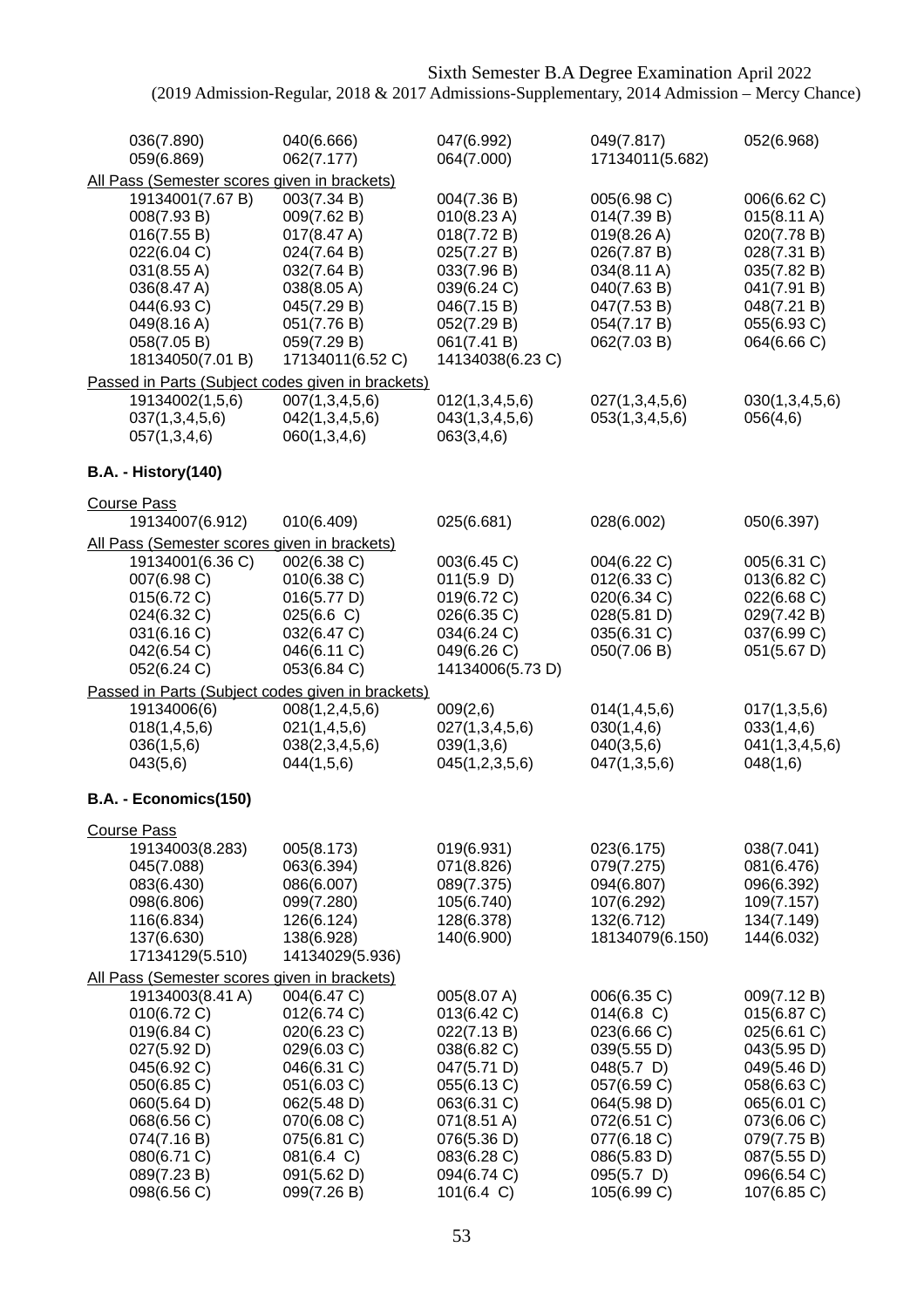| 109(7.48 B)<br>118(6.24 C)<br>128(6.88 C)<br>138(6.87 C)<br>079(6.34 C)<br>14134005(5.55 D)                                                                                      | 110(7.02 B)<br>120(6.76 C)<br>129(6.94 C)<br>140(6.9 C)<br>134(5.93 D)<br>029(5.77 D)                                                                              | 111(6.64 C)<br>124(6.71 C)<br>132(7.05 B)<br>18134059(6.07 C)<br>144(6.24 C)                                                                                         | 113(7.7 B)<br>126(6.88 C)<br>134(7.29 B)<br>065(5.75 D)<br>17134063(5.6 D)                                                                                    | 116(7.52 B)<br>127(6.56 C)<br>137(7.24 B)<br>075(5.61 D)<br>129(5.64 D)                                                                                  |
|----------------------------------------------------------------------------------------------------------------------------------------------------------------------------------|--------------------------------------------------------------------------------------------------------------------------------------------------------------------|----------------------------------------------------------------------------------------------------------------------------------------------------------------------|---------------------------------------------------------------------------------------------------------------------------------------------------------------|----------------------------------------------------------------------------------------------------------------------------------------------------------|
|                                                                                                                                                                                  | Passed in Parts (Subject codes given in brackets)                                                                                                                  |                                                                                                                                                                      |                                                                                                                                                               |                                                                                                                                                          |
| 19134001(5,6)<br>017(2,3,4,6)<br>030(6)<br>035(6)<br>042(2,4,5,6)<br>069(1,5,6)<br>090(5,6)<br>104(6)<br>117(1,6)<br>130(3,4,5,6)<br>139(2,3,5,6)<br>145(3,6)<br>17134093(1,2,5) | 002(4,5,6)<br>018(4,5,6)<br>031(2,4,6)<br>036(6)<br>044(3,4,5,6)<br>078(6)<br>092(5,6)<br>106(3,6)<br>121(6)<br>131(1,3,4,5,6)<br>141(6)<br>146(1,3,6)<br>116(2,3) | 008(4,5,6)<br>021(2,3,4,6)<br>032(3,4,6)<br>037(6)<br>053(5,6)<br>082(1,2,4,6)<br>097(6)<br>112(2,3,4,6)<br>122(2,3,6)<br>133(2,3,4,6)<br>142(1,3,6)<br>148(1,3,5,6) | 011(3,4,6)<br>024(2,4,5,6)<br>033(4,6)<br>040(4,5,6)<br>059(5,6)<br>084(2,3,4,6)<br>102(6)<br>114(2,4,5,6)<br>123(2,3,6)<br>135(3,6)<br>143(6)<br>18134114(1) | 016(6)<br>026(4)<br>034(6)<br>041(2,4,5,6)<br>061(2,6)<br>085(4,6)<br>103(4,6)<br>115(2,3,4,6)<br>125(1,3,4,5,6)<br>136(1,2,3,4,6)<br>144(3,6)<br>125(5) |
|                                                                                                                                                                                  |                                                                                                                                                                    |                                                                                                                                                                      |                                                                                                                                                               |                                                                                                                                                          |

**College Code : 136**

# **St Michaels College, Cherthala, Alappuzha**

| <b>Course Pass</b>                                                                                                                                                            |                                                                                                      |                                                                                                       |                                                                                                       |                                                                                                      |
|-------------------------------------------------------------------------------------------------------------------------------------------------------------------------------|------------------------------------------------------------------------------------------------------|-------------------------------------------------------------------------------------------------------|-------------------------------------------------------------------------------------------------------|------------------------------------------------------------------------------------------------------|
| 19136003(6.783)<br>016(7.346)<br>031(7.957)<br>038(6.813)                                                                                                                     | 006(6.476)<br>017(6.733)<br>033(7.584)<br>040(5.360)                                                 | 007(7.754)<br>020(7.918)<br>034(5.978)<br>041(5.803)                                                  | 008(7.552)<br>023(7.224)<br>035(7.406)<br>042(6.055)                                                  | 015(6.384)<br>030(6.463)<br>037(6.481)<br>045(6.606)                                                 |
| 046(6.903)                                                                                                                                                                    |                                                                                                      |                                                                                                       |                                                                                                       |                                                                                                      |
| All Pass (Semester scores given in brackets)<br>19136002(5.95 D)<br>007(7.72 B)<br>015(6.79 C)<br>023(7.07 B)<br>033(7.4 B)<br>040(5.78 D)<br>045(6.86 C)<br>18136032(4.77 E) | 003(7.09 B)<br>008(7.6 B)<br>016(7.63 B)<br>025(6.86 C)<br>034(6.18 C)<br>041(5.87 D)<br>046(6.94 C) | 004(6.56 C)<br>009(6.15 C)<br>017(7.61 B)<br>027(6.21 C)<br>035(7.27 B)<br>042(6.29 C)<br>047(6.25 C) | 005(5.77 D)<br>011(4.56 E)<br>020(7.33 B)<br>030(6.71 C)<br>037(6.72 C)<br>043(6.72 C)<br>048(5.33 D) | 006(6.72 C)<br>012(6.1 C)<br>022(5.81 D)<br>031(7.45 B)<br>038(7.34 B)<br>044(5.16 D)<br>049(4.78 E) |
| Passed in Parts (Subject codes given in brackets)                                                                                                                             |                                                                                                      |                                                                                                       |                                                                                                       |                                                                                                      |
| 19136001(1,2,3,4,6)<br>021(6)<br>032(3,5,6)<br>17136032(1,4,5)                                                                                                                | 010(1, 4, 5, 6)<br>024(2,6)<br>036(1,3,4,5,6)                                                        | 013(1,3,6)<br>026(3,6)<br>039(1,3,4,5,6)                                                              | 014(1,2,5,6)<br>028(6)<br>050(6)                                                                      | 019(1,6)<br>029(1,3,4,5,6)<br>18136039(3)                                                            |
| B.A. - Economics(150)                                                                                                                                                         |                                                                                                      |                                                                                                       |                                                                                                       |                                                                                                      |
| <b>Course Pass</b>                                                                                                                                                            |                                                                                                      |                                                                                                       |                                                                                                       |                                                                                                      |
| 19136009(6.435)<br>058(6.183)                                                                                                                                                 | 014(5.579)<br>18136006(5.672)                                                                        | 017(8.189)<br>058(5.402)                                                                              | 040(6.399)<br>065(5.681)                                                                              | 050(7.901)                                                                                           |
| All Pass (Semester scores given in brackets)<br>19136001(6.29 C)<br>008(5.89 D)<br>017(7.92 B)<br>031(7.27 B)                                                                 | 002(7.52 B)<br>009(6.25 C)<br>023(5.88 D)<br>034(6.54 C)                                             | 003(6.51 C)<br>010(6.78 C)<br>025(6.59 C)<br>035(5.85 D)                                              | 005(7.07 B)<br>014(6.42 C)<br>028(5.99 D)<br>037(6.35 C)                                              | 006(6.01 C)<br>015(5.79 D)<br>030(6.22 C)<br>040(6.31 C)                                             |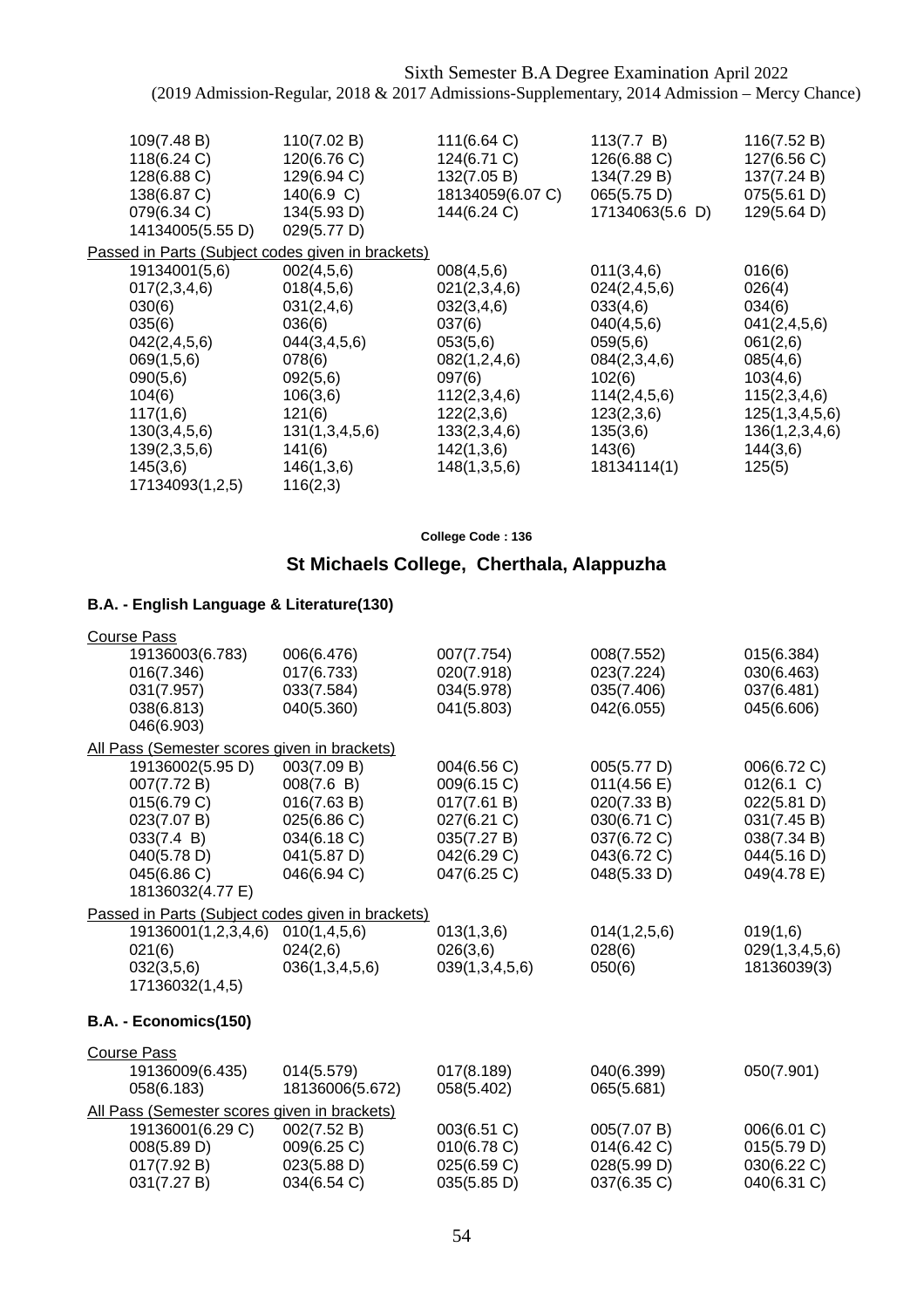| 041(6.24 C)                                       | 047(6.24 C)        | $048(5.5)$ D) | 049(6.16 C)    | 050(7.84 B)    |
|---------------------------------------------------|--------------------|---------------|----------------|----------------|
| 051(6.68 C)                                       | 053(5.86 D)        | 056(5.84 D)   | 057(5.61 D)    | 058(6.34 C)    |
| 061(6.41 C)                                       | 18136006(5.97 D)   | 007(5.74 D)   | 027(6.1 C)     | 029(5.66 D)    |
| $040(6.3)$ C)                                     | 052(6.69 C)        | 058(5.92 D)   | 065(6.5 C)     |                |
| Passed in Parts (Subject codes given in brackets) |                    |               |                |                |
| 19136004(5,6)                                     | 007(1, 2, 4, 5, 6) | 011(4,5,6)    | 016(1,2,4,5,6) | 018(6)         |
| 019(2, 4, 5, 6)                                   | 020(5,6)           | 021(1,4,5,6)  | 027(6)         | 029(5,6)       |
| 032(4,6)                                          | 033(6)             | 036(2,4,5,6)  | 038(6)         | 039(1,2,4,5,6) |
| 043(6)                                            | 045(6)             | 059(1,2,4,6)  | 060(5,6)       | 18136036(2)    |
| 045(2)                                            |                    |               |                |                |
|                                                   |                    |               |                |                |

**College Code : 137**

# **St Cyrils College, Adoor, Pathanamthitta**

| <b>Course Pass</b>                                                                                        |                                                                                                       |                                                                                                       |                                                                                                            |                                                                                                       |
|-----------------------------------------------------------------------------------------------------------|-------------------------------------------------------------------------------------------------------|-------------------------------------------------------------------------------------------------------|------------------------------------------------------------------------------------------------------------|-------------------------------------------------------------------------------------------------------|
| 19137001(6.707)<br>011(7.096)<br>023(7.378)<br>030(8.244)<br>037(5.958)                                   | 003(6.252)<br>013(7.808)<br>024(6.768)<br>031(7.726)<br>038(7.162)                                    | 004(7.259)<br>015(8.018)<br>025(6.688)<br>032(7.946)<br>039(7.502)                                    | 009(6.382)<br>018(8.219)<br>026(7.643)<br>033(6.925)<br>18137030(6.039)                                    | 010(6.903)<br>020(8.193)<br>027(6.212)<br>034(7.203)                                                  |
| All Pass (Semester scores given in brackets)                                                              |                                                                                                       |                                                                                                       |                                                                                                            |                                                                                                       |
| 19137001(7.28 B)<br>006(6.21 C)<br>011(7.44 B)<br>019(6.76 C)<br>025(6.41 C)<br>031(7.5 B)<br>037(6.26 C) | 002(6.52 C)<br>007(6.82 C)<br>013(7.77 B)<br>020(7.96 B)<br>026(7.53 B)<br>032(7.68 B)<br>038(7.29 B) | 003(6.86 C)<br>008(7.11 B)<br>014(6.24 C)<br>022(6.07 C)<br>027(6.25 C)<br>033(6.94 C)<br>039(7.58 B) | 004(7.44 B)<br>009(7<br>B)<br>015(7.79 B)<br>023(7.22 B)<br>028(6.34 C)<br>034(7.29 B)<br>18137008(5.11 D) | 005(5.58 D)<br>010(7.41 B)<br>018(8.17 A)<br>024(6.87 C)<br>030(7.89 B)<br>035(6.48 C)<br>030(6.11 C) |
| Passed in Parts (Subject codes given in brackets)                                                         |                                                                                                       |                                                                                                       |                                                                                                            |                                                                                                       |
| 19137017(6)                                                                                               | 029(6)                                                                                                | 036(1,2,3,4,6)                                                                                        | 18137012(2)                                                                                                | 038(3)                                                                                                |
| <b>B.A. - History(140)</b>                                                                                |                                                                                                       |                                                                                                       |                                                                                                            |                                                                                                       |
| <b>Course Pass</b><br>19137026(6.830)<br>18137012(5.591)                                                  | 031(6.963)                                                                                            | 033(6.588)                                                                                            | 037(7.177)                                                                                                 | 041(8.224)                                                                                            |
| All Pass (Semester scores given in brackets)                                                              |                                                                                                       |                                                                                                       |                                                                                                            |                                                                                                       |
| 19137001(7.72 B)<br>021(5.9)<br>031(7.16 B)<br>039(5.89 D)<br>18137012(6.34 C)                            | 013(5.29 D)<br>022(6.45 C)<br>032(6.31 C)<br>041(8.05 A)<br>046(6.2 C)                                | 014(5.24 D)<br>025(6.73 C)<br>033(7.25 B)<br>042(5.26 D)                                              | 015(6.86 C)<br>026(7.26 B)<br>037(7.55 B)<br>045(5.34 D)                                                   | 019(6.29 C)<br>028(5.92 D)<br>038(5.97 D)<br>047(6.18 C)                                              |
| Passed in Parts (Subject codes given in brackets)                                                         |                                                                                                       |                                                                                                       |                                                                                                            |                                                                                                       |
| 19137002(1,3,5,6)<br>008(1,3,5,6)<br>020(6)<br>034(6)<br>048(6)                                           | 003(5,6)<br>009(1,3,5,6)<br>023(1,2,3,4,6)<br>036(1,2,3,6)<br>049(1,4,6)                              | 004(6)<br>011(3,5)<br>027(1,3,6)<br>040(1,6)<br>050(4,6)                                              | 005(1,6)<br>016(1,3,4,5,6)<br>029(6)<br>043(1,6)<br>18137034(1)                                            | 006(5,6)<br>017(1, 2, 3, 5, 6)<br>030(6)<br>044(6)                                                    |
| B.A. - Economics(150)                                                                                     |                                                                                                       |                                                                                                       |                                                                                                            |                                                                                                       |
| <b>Course Pass</b><br>19137004(6.294)<br>025(6.083)                                                       | 006(7.052)                                                                                            | 017(6.829)                                                                                            | 020(6.750)                                                                                                 | 021(7.493)                                                                                            |
| All Pass (Semester scores given in brackets)                                                              |                                                                                                       |                                                                                                       |                                                                                                            |                                                                                                       |
| 19137001(6.87 C)                                                                                          | 004(6.25 C)                                                                                           | 005(5.51 D)                                                                                           | 006(6.81 C)                                                                                                | 007(5.53 D)                                                                                           |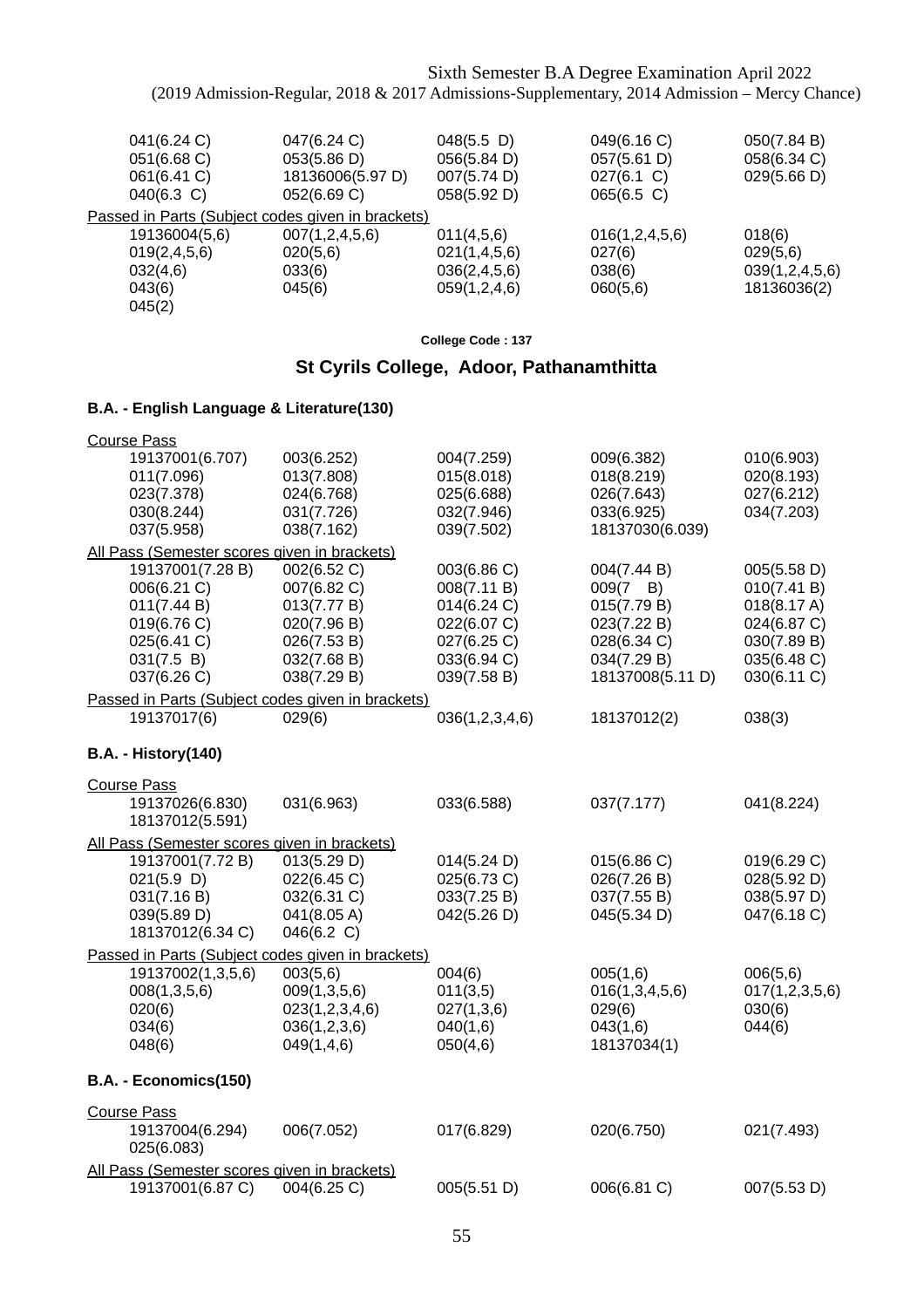| $010(6.21)$ C)<br>021(7.18 B)<br>17137005(4.87 E) | 014(5.25 D)<br>022(6.78 C) | 015(6.02 C)<br>025(7.22 B) | 017(6.64)<br>027(5.66 D) | 020(6.76 C)<br>18137032(5.63 D) |
|---------------------------------------------------|----------------------------|----------------------------|--------------------------|---------------------------------|
| Passed in Parts (Subject codes given in brackets) |                            |                            |                          |                                 |
| 19137002(1,3,6)                                   | 003(4,6)                   | 008(1,3,4,5,6)             | 009(1,3,4,5,6)           | 011(6)                          |
| 012(1,3,4,5,6)                                    | 013(6)                     | 019(2,3,6)                 | 023(4,6)                 | 026(2,3,4,5,6)                  |
| 028(2,3,4,6)                                      |                            |                            |                          |                                 |

### **St Johns College, Anchal, Kollam**

### **B.A. - Malayalam: Language, Culture & Literature(115)**

| <b>Course Pass</b> |                                              |                                                   |                    |                       |                  |
|--------------------|----------------------------------------------|---------------------------------------------------|--------------------|-----------------------|------------------|
|                    | 19138001(7.480)                              | 004(6.058)                                        | 008(6.065)         | 010(8.593)            | 013(6.329)       |
|                    | 015(7.767)                                   | 016(7.109)                                        | 019(8.531)         | 020(7.385)            | 023(7.622)       |
|                    | 028(6.834)                                   | 029(6.529)                                        | 031(7.561)         | 034(7.879)            | 035(8.261)       |
|                    | 037(7.854)                                   | 038(7.506)                                        | 040(7.067)         | 046(6.764)            | 047(7.779)       |
|                    | 048(7.490)                                   | 050(7.707)                                        | 052(7.666)         |                       |                  |
|                    | All Pass (Semester scores given in brackets) |                                                   |                    |                       |                  |
|                    | 19138001(7.19 B)                             | 002(7.56 B)                                       | 004(6.21 C)        | 006(7.02 B)           | 007(6.67 C)      |
|                    | 008(6.25 C)                                  | 010(8.99 A)                                       | 011(7.03 B)        | 012(6.2 C)            | $013(7 \quad B)$ |
|                    | 014(6.03 C)                                  | $015(8.21 \text{ A})$                             | 016(8.1 A)         | 017(7.3 B)            | 019(8.77 A)      |
|                    | 020(8.25 A)                                  | 021(6.81 C)                                       | 022(6.08 C)        | $023(8.26 \text{ A})$ | 024(6.86 C)      |
|                    | 027(6.16 C)                                  | 028(7.22 B)                                       | 029(7.33 B)        | 030(7.19 B)           | 031(7.85 B)      |
|                    | 032(7.3 B)                                   | 033(6.71 C)                                       | $034(8 \text{ A})$ | 035(8.29 A)           | 036(6.34 C)      |
|                    | $037(8 \text{ A})$                           | 038(7.62 B)                                       | 040(7.92 B)        | 042(6.05 C)           | 045(6.65 C)      |
|                    | 046(7.15 B)                                  | 047(8.15 A)                                       | 048(7.72 B)        | 050(7.64 B)           | 051(6.16 C)      |
|                    | 052(7.8 B)                                   | 18138014(6.16 C)                                  |                    |                       |                  |
|                    |                                              | Passed in Parts (Subject codes given in brackets) |                    |                       |                  |
|                    | 19138003(1,3,5,6)                            | 009(1,3,4,5,6)                                    | 044(1,3,4,5,6)     | 049(1,5,6)            | 053(1,3,4,5,6)   |

### **B.A. - Political Science(145)**

| <b>Course Pass</b>                                |                       |                |                 |                |
|---------------------------------------------------|-----------------------|----------------|-----------------|----------------|
| 19138001(8.607)                                   | 002(7.109)            | 005(7.722)     | 006(8.131)      | 009(7.136)     |
| 013(7.630)                                        | 014(6.905)            | 017(6.668)     | 019(7.285)      | 024(7.420)     |
| 027(7.503)                                        | 034(6.577)            | 035(7.498)     | 038(7.656)      | 041(6.579)     |
| 045(7.091)                                        | 046(6.845)            | 047(6.391)     | 048(8.708)      | 052(6.232)     |
| 054(8.236)                                        | 056(7.536)            | 057(7.407)     | 18138026(6.505) |                |
| All Pass (Semester scores given in brackets)      |                       |                |                 |                |
| 19138001(8.8 A)                                   | $002(8 \text{ A})$    | 004(6.52 C)    | 005(8.27 A)     | 006(8.79 A)    |
| 007(5.35 D)                                       | 008(6.51 C)           | 009(7.76 B)    | 013(7.84 B)     | 014(7.66 B)    |
| 017(7.17 B)                                       | $019(8.12 \text{ A})$ | 020(7.28 B)    | 024(7.75 B)     | 027(8.34 A)    |
| 029(5.94 D)                                       | 030(6.71 C)           | 032(6.27 C)    | 033(6.65 C)     | 034(6.83 C)    |
| $035(8 \text{ A})$                                | 036(6.59 C)           | 038(7.78 B)    | 040(5.81 D)     | 041(6.81 C)    |
| 044(5.39 D)                                       | 045(7.53 B)           | 046(7.51 B)    | 047(6.89 C)     | 048(8.91 A)    |
| 051(5.88 D)                                       | 052(7.23 B)           | 053(6.79 C)    | 054(8.68 A)     | 056(8.12 A)    |
| 057(7.77 B)                                       | 18138026(7.09 B)      | 031(6.6)       | 051(6.21 C)     | 054(6.4 C)     |
| Passed in Parts (Subject codes given in brackets) |                       |                |                 |                |
| 19138003(3,4,6)                                   | 010(3,4,6)            | 011(2,3,4,6)   | 015(2,3,4,6)    | 018(6)         |
| 021(4,6)                                          | 022(6)                | 025(2,3,4,6)   | 026(1,2,3,4,6)  | 028(1,2,3,4,6) |
| 031(1,2,3,4,6)                                    | 037(1,2,3,4,6)        | 039(1,2,3,4,6) | 042(3,6)        | 050(1,2,3,4,6) |
| 055(1,2,3,6)                                      | 18138020(3)           | 039(3)         |                 |                |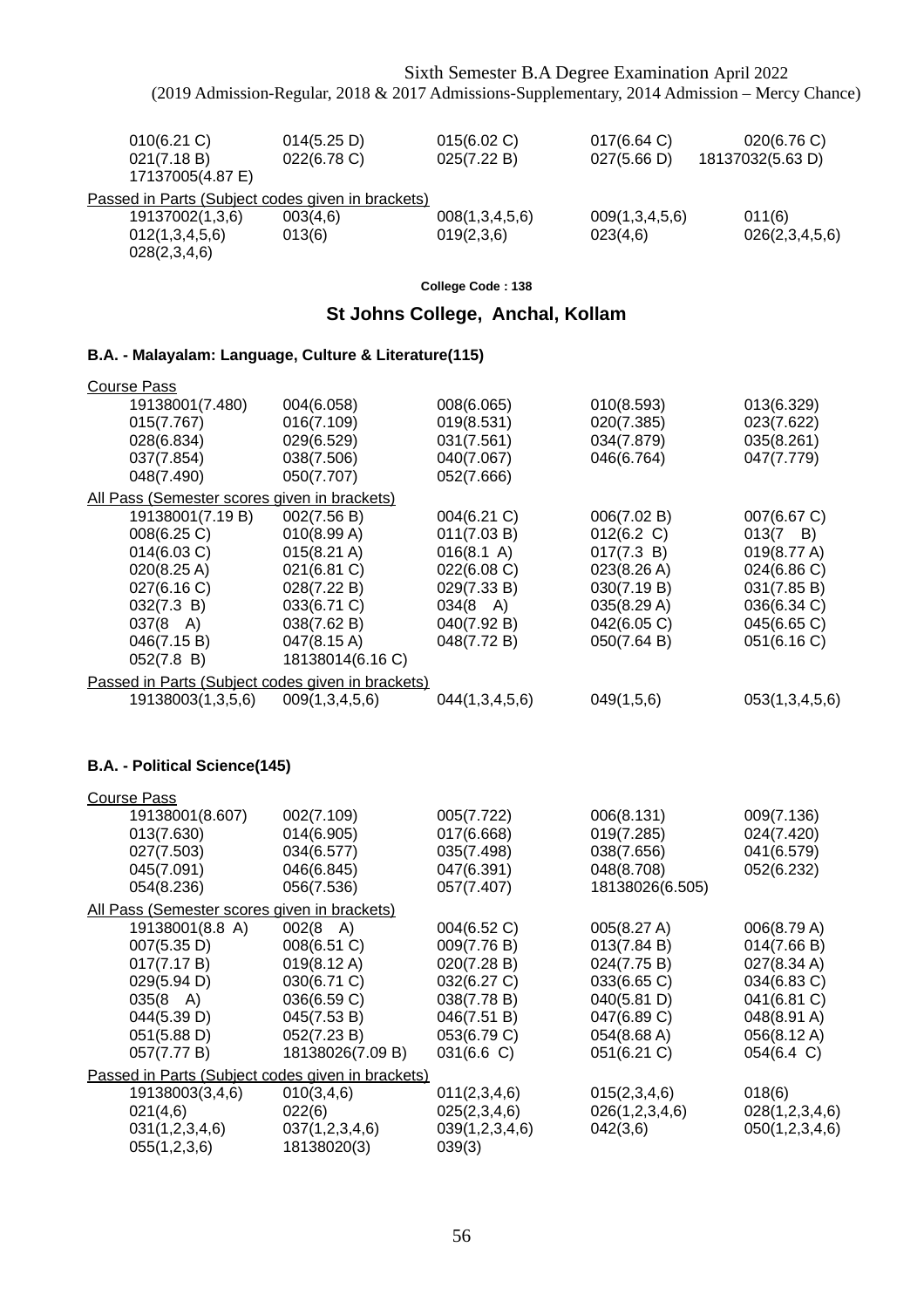### **B.A. - Economics(150)**

| Course Pass                                       |                      |             |             |             |
|---------------------------------------------------|----------------------|-------------|-------------|-------------|
| 19138007(7.354)                                   | 009(7.009)           | 013(6.586)  | 015(6.615)  | 016(6.436)  |
| 022(7.011)                                        | 023(7.969)           | 028(6.400)  | 029(7.826)  | 030(8.612)  |
| 031(6.420)                                        | 033(6.829)           | 035(7.856)  | 038(6.377)  | 039(6.609)  |
| All Pass (Semester scores given in brackets)      |                      |             |             |             |
| 19138003(6.41 C)                                  | 005(6.53 C)          | 007(7.65 B) | 009(7.13 B) | 010(6.16 C) |
| 013(6.91 C)                                       | 014(7.13 B)          | 015(6.61 C) | 016(6.97 C) | 019(5.43 D) |
| 020(6.28 C)                                       | 021(6.22 C)          | 022(7.11 B) | 023(8.41 A) | 024(6.66 C) |
| 026(6.25 C)                                       | $027(6.4 \text{ C})$ | 028(6.89 C) | 029(7.95 B) | 030(8.74 A) |
| 031(6.91 C)                                       | 033(7.27 B)          | 034(6.1 C)  | 035(8.21 A) | 036(6.71 C) |
| 19138038(6.92 C)                                  | 039(7.1 B)           | 041(6.84 C) | 042(7.5 B)  | 043(6.12 C) |
| 044(6.7 C)                                        | 045(6.51 C)          |             |             |             |
| Passed in Parts (Subject codes given in brackets) |                      |             |             |             |
| 19138001(2,3,4,6)                                 | 006(2,3,4,6)         | 011(3,6)    | 012(6)      | 037(1,4,6)  |
| 18138031(4,5)                                     |                      |             |             |             |

**College Code : 139**

# **St Josephs College For Women, , Alappuzha**

| <b>Course Pass</b>         |                                                   |                  |              |                 |
|----------------------------|---------------------------------------------------|------------------|--------------|-----------------|
| 19139001(6.390)            | 003(8.023)                                        | 004(7.908)       | 009(7.260)   | 010(6.933)      |
| 011(6.585)                 | 012(7.046)                                        | 014(6.636)       | 017(8.040)   | 021(6.652)      |
| 025(8.157)                 | 027(6.513)                                        | 028(6.672)       | 036(6.606)   | 037(6.805)      |
| 038(6.769)                 | 040(7.033)                                        | 042(7.403)       | 043(6.419)   | 046(7.399)      |
| 047(6.967)                 | 051(6.635)                                        |                  |              |                 |
|                            | All Pass (Semester scores given in brackets)      |                  |              |                 |
| 19139001(7.28 B)           | 002(6.84 C)                                       | 003(8.22 A)      | 004(8.11 A)  | 007(6.43 C)     |
| 008(6.36 C)                | 009(7.75 B)                                       | 010(7.08 B)      | 011(7.01 B)  | 012(7.16 B)     |
| 013(5.82 D)                | 014(7.17 B)                                       | 015(6.88 C)      | 016(5.93 D)  | 017(7.97 B)     |
| 018(6.4 C)                 | $020(6.8)$ C)                                     | 021(7.02 B)      | 023(6.28 C)  | 024(7.08 B)     |
| 025(8.47 A)                | 027(7.41 B)                                       | 028(7.24 B)      | 031(6.57 C)  | 034(6.54 C)     |
| 035(6.39 C)                | 036(7.17 B)                                       | 037(7.85 B)      | 038(7.56 B)  | 039(7.16 B)     |
| 040(7.9 B)                 | 041(8.28 A)                                       | 042(8.09 A)      | 043(7.63 B)  | 045(7.47 B)     |
| 046(7.84 B)                | 047(7.22 B)                                       | 048(6.73 C)      | 050(6.08 C)  | 051(7.41 B)     |
| 052(6.49 C)                | 18139045(5.33 D)                                  | 17139038(5.38 D) |              |                 |
|                            | Passed in Parts (Subject codes given in brackets) |                  |              |                 |
| 19139005(1,3,5,6)          | 006(1,3,4,6)                                      | 019(1,3,5,6)     | 022(3,6)     | 029(1,2,3,6)    |
| 030(1,2,3,6)               | 033(1,2,3,6)                                      | 044(1,2,3,4,6)   | 049(1,2,3,6) |                 |
| <b>B.A. - History(140)</b> |                                                   |                  |              |                 |
| <b>Course Pass</b>         |                                                   |                  |              |                 |
| 19139005(6.313)            | 006(6.827)                                        | 025(5.810)       | 028(6.484)   | 040(6.997)      |
| 061(6.234)                 | 063(7.249)                                        | 067(6.673)       | 072(6.728)   | 17139050(6.038) |
|                            | All Pass (Semester scores given in brackets)      |                  |              |                 |
| 19139002(6.68 C)           | 003(6.53 C)                                       | 005(5.93 D)      | 006(6.63 C)  | 008(6.1 C)      |
| 009(5.6 D)                 | 011(6.89 C)                                       | 013(5.93 D)      | 014(6.03 C)  | 015(6.37 C)     |
| 016(6.57 C)                | 018(6.54 C)                                       | 019(6.44 C)      | 021(6.75 C)  | 022(6.93 C)     |
| 024(6.59 C)                | 025(6.12 C)                                       | 027(6.91 C)      | 028(6.9 C)   | 029(6.82 C)     |
| 030(6.92 C)                | 031(6.69 C)                                       | 032(5.55 D)      | 033(6.44 C)  | 035(6.09 C)     |
| 037(5.72 D)                | 038(5.47 D)                                       | 039(6.19 C)      | 040(6.74 C)  | 043(6.38 C)     |
| 045(5.74 D)                | 046(5.36 D)                                       | 048(6.34 C)      | 049(5.8)     | 052(6.05 C)     |
| 053(5.53 D)                | 054(6.19 C)                                       | 057(6.34 C)      | 060(6.63 C)  | 061(6.5 C)      |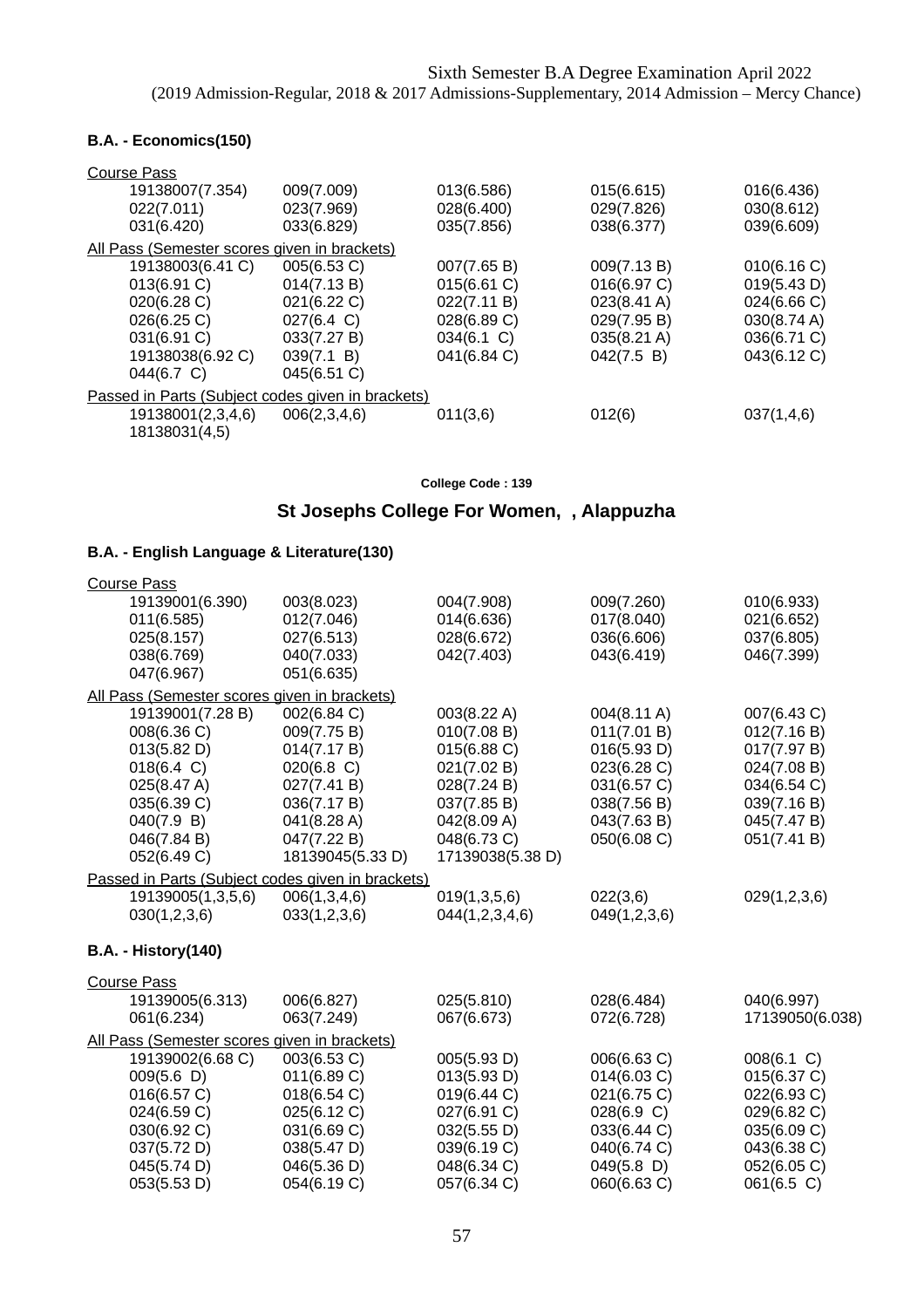| 062(5.48 D)<br>069(6.51 C)<br>065(5.96 D)         | 063(7.18 B)<br>070(5.58 D) | 066(5.26 D)<br>072(6.51 C) | 067(6.44 C)<br>18139023(6 C) | 068(5.81 D)<br>17139050(6.69 C) |
|---------------------------------------------------|----------------------------|----------------------------|------------------------------|---------------------------------|
| Passed in Parts (Subject codes given in brackets) |                            |                            |                              |                                 |
| 19139001(1,2,4,6)                                 | 004(4,6)                   | 007(1,2,6)                 | 010(1,2,3,5,6)               | 012(2,6)                        |
| 017(1,2,3,4,6)                                    | 020(1,2,3,6)               | 023(2,3,6)                 | 026(1,3,5,6)                 | 034(6)                          |
| 036(1,3,5,6)                                      | 041(6)                     | 042(6)                     | 044(1,2,5,6)                 | 050(1,4,5,6)                    |
| 056(6)<br>18139020(1)                             | 059(5,6)                   | 064(4,5,6)                 | 065(5,6)                     | 071(1,4,5,6)                    |

## **St Stephens College, Pathanapuram, Kollam**

### **B.A. - English Language & Literature(130)**

| <b>Course Pass</b>                                |                |                  |                 |                  |
|---------------------------------------------------|----------------|------------------|-----------------|------------------|
| 19140007(7.869)                                   | 009(6.727)     | 010(7.062)       | 011(6.760)      | 013(7.149)       |
| 014(7.378)                                        | 015(7.696)     | 019(6.982)       | 024(6.689)      | 025(8.104)       |
| 028(7.485)                                        | 029(7.888)     | 032(8.449)       | 033(7.228)      | 034(5.752)       |
| 036(6.137)                                        | 039(7.419)     | 041(7.068)       | 17140026(5.822) |                  |
| All Pass (Semester scores given in brackets)      |                |                  |                 |                  |
| 19140001(7.27 B)                                  | 007(7.97 B)    | 009(7.15 B)      | 010(6.87 C)     | 011(7.55 B)      |
| 013(7.43 B)                                       | 014(7.45 B)    | 015(7.56 B)      | 016(7.06 B)     | 019(7.16 B)      |
| 020(6.73 C)                                       | 021(7.16 B)    | 022(6.66 C)      | 023(7.46 B)     | 024(7.38 B)      |
| 025(8.03 A)                                       | 027(6.18 C)    | 028(7.69 B)      | 029(8.12 A)     | 031(6.2 C)       |
| 032(8.42 A)                                       | 033(7.3 B)     | 034(6.29 C)      | 035(6.01 C)     | 036(6.75 C)      |
| 037(6.31 C)                                       | 038(6.17 C)    | 039(7.5 B)       | 040(6.56 C)     | 041(6.74 C)      |
| 042(6.71 C)                                       | 043(5.39 D)    | 18140028(5.79 D) | 042(6.54 C)     | 17140026(6.01 C) |
| Passed in Parts (Subject codes given in brackets) |                |                  |                 |                  |
| 19140002(1,3,4,5,6)                               | 004(1,3,4,5,6) | 005(1,6)         | 008(1,3,4,5,6)  | 012(1,2,6)       |
| 017(1,3,4,5,6)                                    | 018(1,3,4,5,6) |                  |                 |                  |
|                                                   |                |                  |                 |                  |

### **B.A. - Economics(150)**

| 004(6.447)                                   | 006(6.161)       | 013(6.825)                                        | 019(7.130)       |
|----------------------------------------------|------------------|---------------------------------------------------|------------------|
| 023(6.817)                                   | 027(7.028)       | 033(7.545)                                        | 040(6.491)       |
| 050(7.656)                                   | 052(5.638)       | 18140037(5.963)                                   |                  |
| All Pass (Semester scores given in brackets) |                  |                                                   |                  |
| 004(7.29 B)                                  | 006(6.66 C)      | 007(5.44 D)                                       | 008(5.65 D)      |
| 010(6.91 C)                                  | 012(6.17 C)      | 013(7.45 B)                                       | 016(6.76 C)      |
| 021(7.93 B)                                  | 023(7.69 B)      | 027(7.82 B)                                       | 028(6.31 C)      |
| 033(7.57 B)                                  | 040(7.03 B)      | 043(7.79 B)                                       | 044(6.1 C)       |
| 047(6.66 C)                                  | 050(8.09 A)      | 052(5.77 D)                                       | 18140008(5.53 D) |
| 037(5.92 D)                                  | $049(5 \quad D)$ | 17140029(5.44 D)                                  |                  |
|                                              |                  |                                                   |                  |
| 003(5)                                       | 014(2)           | 017(1,2,5,6)                                      | 020(1,2,6)       |
| 026(6)                                       | 029(1,2,5,6)     | 037(2,4,5)                                        | 041(2,3,4,5,6)   |
| 045(2,5)                                     | 18140005(1,2)    | 17140006(6)                                       | 007(6)           |
| 021(3)                                       |                  |                                                   |                  |
| <b>ATTENDANCE SHORTAGE</b>                   |                  |                                                   |                  |
| 048()                                        |                  |                                                   |                  |
|                                              |                  | Passed in Parts (Subject codes given in brackets) |                  |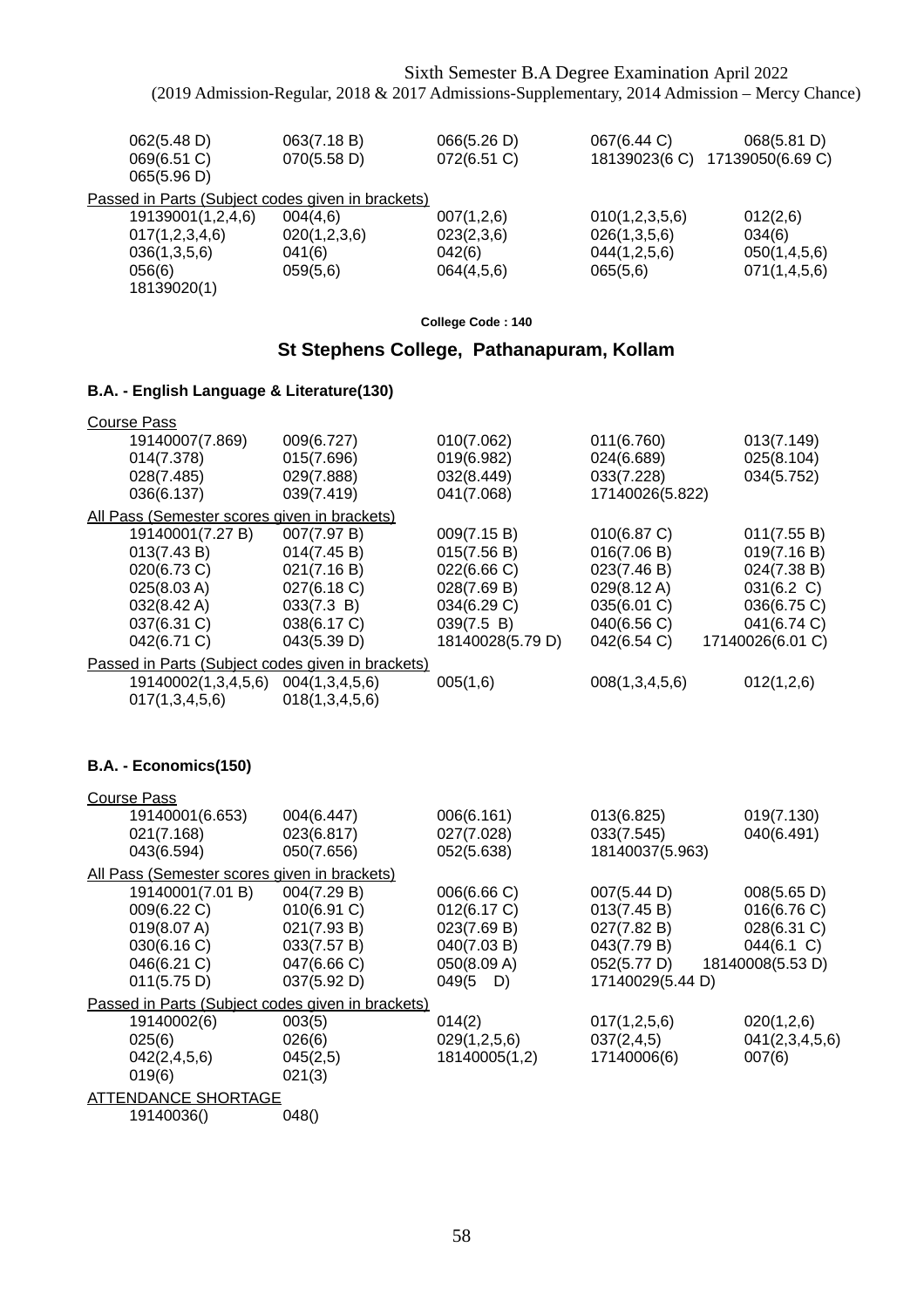# **St Xaviers College, Thumba, Thiruvananthapuram**

#### **B.A. - History(140)**

| 006(6.600)<br>009(6.911)<br>19141003(6.318)<br>013(7.486)<br>035(6.007)<br>040(6.322)<br>042(6.430)<br>024(7.679)<br>046(6.335)<br>050(6.863)<br>All Pass (Semester scores given in brackets)<br>19141001(6.23 C)<br>003(6.66 C)<br>006(7.07 B)<br>008(5.64 D)<br>014(6.82 C)<br>013(7.81 B)<br>015(5.08 D)<br>017(5.77 D)<br>021(5.81 D)<br>022(6.3 C)<br>023(5.93 D)<br>024(7.94 B)<br>19141029(5.09 D)<br>032(6.5 C)<br>033(6.25 C)<br>035(6.87 C)<br>038(5.97 D)<br>041(6.13 C)<br>042(6.78 C)<br>$040(7 \quad B)$<br>044(6.1 C)<br>046(5.98 D)<br>047(5.81 D)<br>045(6.04 C)<br>050(6.97 C)<br>18141021(5.16 D)<br>051(6.71 C)<br>$052(4.7)$ E)<br>Passed in Parts (Subject codes given in brackets)<br>19141004(1,4,5,6)<br>005(1,4,5,6)<br>010(1,5,6)<br>011(1,5,6)<br>016(1,3,4,6)<br>025(1,3,4,5,6)<br>026(1,2,3,5,6)<br>028(1,2,4,5,6)<br>053(4,6)<br>18141003(1,2,3,4,6)<br>030(2,5)<br>B.A. - Economics(150)<br><b>Course Pass</b><br>19141005(8.486)<br>037(6.870)<br>All Pass (Semester scores given in brackets)<br>19141001(5.66 D)<br>005(8.26 A)<br>006(5.71 D)<br>004(5.41 D)<br>010(6 C)<br>019(5.48 D)<br>020(6.49 C)<br>012(5.85 D)<br>023(6.29 C)<br>026(6.65 C)<br>028(6.7 C)<br>025(6.95 C)<br>040(5.48 D)<br>18141011(5.91 D)<br>037(7.65 B)<br>038(6.21 C)<br>032(6.33 C)<br>040(6.32 C)<br>17141022(5.19 D)<br>Passed in Parts (Subject codes given in brackets)<br>19141002(2,4,5,6)<br>003(2)<br>009(1,2,6)<br>011(2,6)<br>017(6)<br>018(2,3,6)<br>021(2,6)<br>024(2,3,6)<br>036(2,3,6)<br>039(1,2,3,6)<br>18141002(5)<br>034(6)<br>025(2) | <b>Course Pass</b> |  |  |                            |
|--------------------------------------------------------------------------------------------------------------------------------------------------------------------------------------------------------------------------------------------------------------------------------------------------------------------------------------------------------------------------------------------------------------------------------------------------------------------------------------------------------------------------------------------------------------------------------------------------------------------------------------------------------------------------------------------------------------------------------------------------------------------------------------------------------------------------------------------------------------------------------------------------------------------------------------------------------------------------------------------------------------------------------------------------------------------------------------------------------------------------------------------------------------------------------------------------------------------------------------------------------------------------------------------------------------------------------------------------------------------------------------------------------------------------------------------------------------------------------------------------------------------------------------------------------------------------|--------------------|--|--|----------------------------|
|                                                                                                                                                                                                                                                                                                                                                                                                                                                                                                                                                                                                                                                                                                                                                                                                                                                                                                                                                                                                                                                                                                                                                                                                                                                                                                                                                                                                                                                                                                                                                                          |                    |  |  | 014(6.482)                 |
|                                                                                                                                                                                                                                                                                                                                                                                                                                                                                                                                                                                                                                                                                                                                                                                                                                                                                                                                                                                                                                                                                                                                                                                                                                                                                                                                                                                                                                                                                                                                                                          |                    |  |  | 045(5.615)                 |
|                                                                                                                                                                                                                                                                                                                                                                                                                                                                                                                                                                                                                                                                                                                                                                                                                                                                                                                                                                                                                                                                                                                                                                                                                                                                                                                                                                                                                                                                                                                                                                          |                    |  |  |                            |
|                                                                                                                                                                                                                                                                                                                                                                                                                                                                                                                                                                                                                                                                                                                                                                                                                                                                                                                                                                                                                                                                                                                                                                                                                                                                                                                                                                                                                                                                                                                                                                          |                    |  |  |                            |
|                                                                                                                                                                                                                                                                                                                                                                                                                                                                                                                                                                                                                                                                                                                                                                                                                                                                                                                                                                                                                                                                                                                                                                                                                                                                                                                                                                                                                                                                                                                                                                          |                    |  |  | 009(6.92 C)                |
|                                                                                                                                                                                                                                                                                                                                                                                                                                                                                                                                                                                                                                                                                                                                                                                                                                                                                                                                                                                                                                                                                                                                                                                                                                                                                                                                                                                                                                                                                                                                                                          |                    |  |  | 020(6.9 C)                 |
|                                                                                                                                                                                                                                                                                                                                                                                                                                                                                                                                                                                                                                                                                                                                                                                                                                                                                                                                                                                                                                                                                                                                                                                                                                                                                                                                                                                                                                                                                                                                                                          |                    |  |  | 027(6.73 C)                |
|                                                                                                                                                                                                                                                                                                                                                                                                                                                                                                                                                                                                                                                                                                                                                                                                                                                                                                                                                                                                                                                                                                                                                                                                                                                                                                                                                                                                                                                                                                                                                                          |                    |  |  | 036(5.66 D)                |
|                                                                                                                                                                                                                                                                                                                                                                                                                                                                                                                                                                                                                                                                                                                                                                                                                                                                                                                                                                                                                                                                                                                                                                                                                                                                                                                                                                                                                                                                                                                                                                          |                    |  |  | 043(6.88 C)<br>049(5.79 D) |
|                                                                                                                                                                                                                                                                                                                                                                                                                                                                                                                                                                                                                                                                                                                                                                                                                                                                                                                                                                                                                                                                                                                                                                                                                                                                                                                                                                                                                                                                                                                                                                          |                    |  |  | 038(5.75 D)                |
|                                                                                                                                                                                                                                                                                                                                                                                                                                                                                                                                                                                                                                                                                                                                                                                                                                                                                                                                                                                                                                                                                                                                                                                                                                                                                                                                                                                                                                                                                                                                                                          |                    |  |  |                            |
|                                                                                                                                                                                                                                                                                                                                                                                                                                                                                                                                                                                                                                                                                                                                                                                                                                                                                                                                                                                                                                                                                                                                                                                                                                                                                                                                                                                                                                                                                                                                                                          |                    |  |  | 012(1,4,5,6)               |
|                                                                                                                                                                                                                                                                                                                                                                                                                                                                                                                                                                                                                                                                                                                                                                                                                                                                                                                                                                                                                                                                                                                                                                                                                                                                                                                                                                                                                                                                                                                                                                          |                    |  |  | 031(6)                     |
|                                                                                                                                                                                                                                                                                                                                                                                                                                                                                                                                                                                                                                                                                                                                                                                                                                                                                                                                                                                                                                                                                                                                                                                                                                                                                                                                                                                                                                                                                                                                                                          |                    |  |  |                            |
|                                                                                                                                                                                                                                                                                                                                                                                                                                                                                                                                                                                                                                                                                                                                                                                                                                                                                                                                                                                                                                                                                                                                                                                                                                                                                                                                                                                                                                                                                                                                                                          |                    |  |  |                            |
|                                                                                                                                                                                                                                                                                                                                                                                                                                                                                                                                                                                                                                                                                                                                                                                                                                                                                                                                                                                                                                                                                                                                                                                                                                                                                                                                                                                                                                                                                                                                                                          |                    |  |  |                            |
|                                                                                                                                                                                                                                                                                                                                                                                                                                                                                                                                                                                                                                                                                                                                                                                                                                                                                                                                                                                                                                                                                                                                                                                                                                                                                                                                                                                                                                                                                                                                                                          |                    |  |  |                            |
|                                                                                                                                                                                                                                                                                                                                                                                                                                                                                                                                                                                                                                                                                                                                                                                                                                                                                                                                                                                                                                                                                                                                                                                                                                                                                                                                                                                                                                                                                                                                                                          |                    |  |  |                            |
|                                                                                                                                                                                                                                                                                                                                                                                                                                                                                                                                                                                                                                                                                                                                                                                                                                                                                                                                                                                                                                                                                                                                                                                                                                                                                                                                                                                                                                                                                                                                                                          |                    |  |  |                            |
|                                                                                                                                                                                                                                                                                                                                                                                                                                                                                                                                                                                                                                                                                                                                                                                                                                                                                                                                                                                                                                                                                                                                                                                                                                                                                                                                                                                                                                                                                                                                                                          |                    |  |  | 008(5.69 D)                |
|                                                                                                                                                                                                                                                                                                                                                                                                                                                                                                                                                                                                                                                                                                                                                                                                                                                                                                                                                                                                                                                                                                                                                                                                                                                                                                                                                                                                                                                                                                                                                                          |                    |  |  | 022(5.86 D)                |
|                                                                                                                                                                                                                                                                                                                                                                                                                                                                                                                                                                                                                                                                                                                                                                                                                                                                                                                                                                                                                                                                                                                                                                                                                                                                                                                                                                                                                                                                                                                                                                          |                    |  |  | 035(6.32 C)                |
|                                                                                                                                                                                                                                                                                                                                                                                                                                                                                                                                                                                                                                                                                                                                                                                                                                                                                                                                                                                                                                                                                                                                                                                                                                                                                                                                                                                                                                                                                                                                                                          |                    |  |  | 020(7.92 B)                |
|                                                                                                                                                                                                                                                                                                                                                                                                                                                                                                                                                                                                                                                                                                                                                                                                                                                                                                                                                                                                                                                                                                                                                                                                                                                                                                                                                                                                                                                                                                                                                                          |                    |  |  |                            |
|                                                                                                                                                                                                                                                                                                                                                                                                                                                                                                                                                                                                                                                                                                                                                                                                                                                                                                                                                                                                                                                                                                                                                                                                                                                                                                                                                                                                                                                                                                                                                                          |                    |  |  |                            |
|                                                                                                                                                                                                                                                                                                                                                                                                                                                                                                                                                                                                                                                                                                                                                                                                                                                                                                                                                                                                                                                                                                                                                                                                                                                                                                                                                                                                                                                                                                                                                                          |                    |  |  | 015(2,4,6)                 |
|                                                                                                                                                                                                                                                                                                                                                                                                                                                                                                                                                                                                                                                                                                                                                                                                                                                                                                                                                                                                                                                                                                                                                                                                                                                                                                                                                                                                                                                                                                                                                                          |                    |  |  | 032(2,6)                   |
|                                                                                                                                                                                                                                                                                                                                                                                                                                                                                                                                                                                                                                                                                                                                                                                                                                                                                                                                                                                                                                                                                                                                                                                                                                                                                                                                                                                                                                                                                                                                                                          |                    |  |  |                            |

**College Code : 142**

## **T K M College Of Arts and Science, , Kollam**

| <b>Course Pass</b>                           |             |                      |             |                |
|----------------------------------------------|-------------|----------------------|-------------|----------------|
| 19142001(6.974)                              | 003(7.662)  | 004(8.018)           | 008(7.138)  | 009(6.935)     |
| 011(7.310)                                   | 012(7.087)  | 013(7.164)           | 014(8.432)  | 015(6.830)     |
| 016(6.817)                                   | 018(6.165)  | 023(7.667)           | 030(6.918)  | 032(7.857)     |
| 033(6.670)                                   | 034(7.048)  | 035(7.785)           | 037(8.009)  | 041(7.557)     |
| 042(6.540)                                   | 043(7.646)  | 044(6.621)           | 048(7.217)  | 051(7.245)     |
| 053(7.931)                                   | 054(7.943)  | 055(6.924)           | 059(7.186)  | 060(8.030)     |
| 062(8.331)                                   |             |                      |             |                |
| All Pass (Semester scores given in brackets) |             |                      |             |                |
| 19142001(7.19 B)                             | 002(6.03 C) | 003(7.78 B)          | 004(7.69 B) | 005(6.69 C)    |
| 006(6.59 C)                                  | 008(7.28 B) | 009(7.07 B)          | 010(6.54 C) | 011(7.38 B)    |
| 012(7.3 B)                                   | 013(7.31 B) | $014(8.4 \text{ A})$ | 015(6.86)   | $016(6.88)$ C) |
| 017(6.49 C)                                  | 018(6.47 C) | 020(6.9 C)           | 021(6.66 C) | 022(6.85 C)    |
| 023(7.72 B)                                  | 025(5.89 D) | 026(6.34 C)          | 027(7.16 B) | 030(7.33 B)    |
|                                              |             |                      |             |                |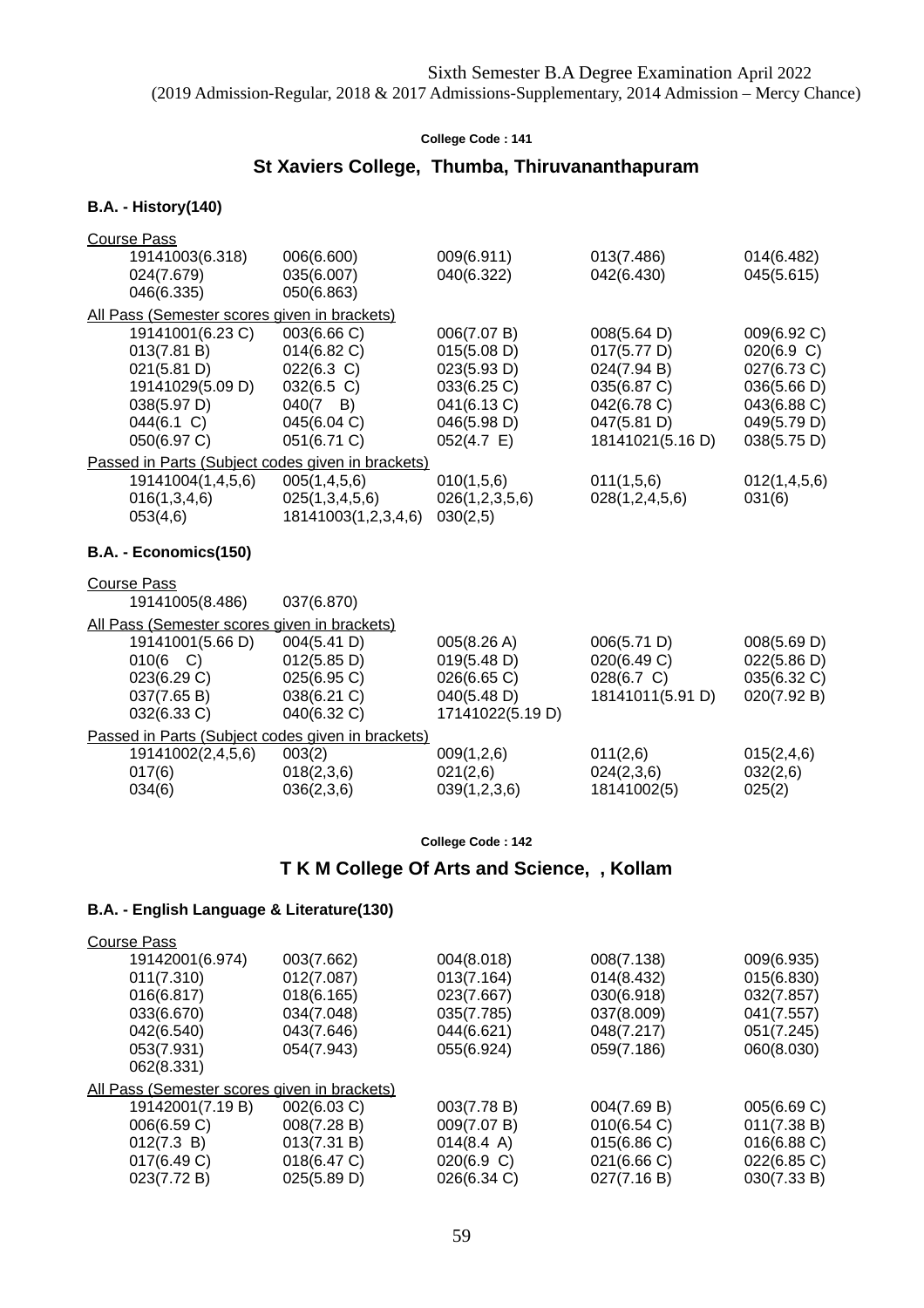| 032(7.94 B)<br>038(6.91 C)<br>044(6.55 C)<br>052(7.98 B)<br>058(7.1 B)                                    | 033(7.13 B)<br>039(6.63 C)<br>047(6.35 C)<br>053(7.93 B)<br>059(7.6 B)                                | 034(6.9 C)<br>041(7.64 B)<br>048(7.19 B)<br>054(7.75 B)<br>060(7.71 B)                                     | 035(7.75 B)<br>042(6.36 C)<br>050(6.49 C)<br>055(7.3 B)<br>062(8.29 A)                               | $037(8.1 \text{ A})$<br>043(7.58 B)<br>051(7.27 B)<br>057(6.1 C)<br>17142063(7.14 B)                  |
|-----------------------------------------------------------------------------------------------------------|-------------------------------------------------------------------------------------------------------|------------------------------------------------------------------------------------------------------------|------------------------------------------------------------------------------------------------------|-------------------------------------------------------------------------------------------------------|
|                                                                                                           | Passed in Parts (Subject codes given in brackets)                                                     |                                                                                                            |                                                                                                      |                                                                                                       |
| 19142024(1,2,3,6)<br>040(6)<br>18142019(1,3,5,6)<br>065(1)                                                | 028(1,2,3,5,6)<br>045(2,6)                                                                            | 029(1,3,6)<br>049(6)                                                                                       | 031(1,3,4,6)<br>061(1,3,4,5,6)                                                                       | 036(6)                                                                                                |
| B.A. - Islamic History(141)                                                                               |                                                                                                       |                                                                                                            |                                                                                                      |                                                                                                       |
| <b>Course Pass</b>                                                                                        |                                                                                                       |                                                                                                            |                                                                                                      |                                                                                                       |
| 19142031(6.452)<br>043(6.594)                                                                             | 032(7.106)<br>044(6.675)                                                                              | 036(6.921)<br>045(7.037)                                                                                   | 039(6.659)<br>046(6.308)                                                                             | 041(6.362)                                                                                            |
| All Pass (Semester scores given in brackets)                                                              |                                                                                                       |                                                                                                            |                                                                                                      |                                                                                                       |
| 19142002(7.6 B)<br>013(5.98 D)<br>018(7.56 B)<br>029(6.21 C)<br>036(7.47 B)<br>043(7.02 B)<br>054(7.65 B) | 004(7.19 B)<br>014(6.03 C)<br>019(6.39 C)<br>031(6.39 C)<br>037(5.92 D)<br>044(6.81 C)<br>056(6.46 C) | 007(7.69 B)<br>015(6.42 C)<br>024(6.54 C)<br>032(7.55 B)<br>038(7.42 B)<br>045(7.77 B)<br>18142013(6.21 C) | 008(6.29 C)<br>016(6.57 C)<br>025(7.62 B)<br>033(7.05 B)<br>039(7.2 B)<br>046(6.93 C)<br>025(5.45 D) | 010(6.19 C)<br>017(6.59 C)<br>026(7.57 B)<br>035(6.46 C)<br>041(6.63 C)<br>051(6.58 C)<br>039(5.65 D) |
|                                                                                                           | Passed in Parts (Subject codes given in brackets)                                                     |                                                                                                            |                                                                                                      |                                                                                                       |
| 19142006(6)<br>040(6)<br>18142029(1,3)                                                                    | 011(1,2,4,5,6)<br>052(6)<br>043(1)                                                                    | 012(2,4,6)<br>053(3,4,6)                                                                                   | 022(4,6)<br>055(2,3,5,6)                                                                             | 023(2,4,5,6)<br>057(2,3,4,5,6)                                                                        |

**College Code : 143**

### **T.K. Madhavan Memorial College, Nangiarkulangara, Alappuzha**

### **B.A. - English Language & Literature(130)**

| <b>Course Pass</b>                                |               |              |                  |               |
|---------------------------------------------------|---------------|--------------|------------------|---------------|
| 19143005(6.830)                                   | 007(6.704)    | 009(7.488)   | 010(7.366)       | 012(7.138)    |
| 014(6.932)                                        | 018(7.333)    | 020(5.603)   | 024(7.317)       | 025(6.944)    |
| 026(7.282)                                        | 027(6.528)    | 028(7.269)   | 030(7.194)       | 033(7.468)    |
| 035(6.822)                                        | 043(7.095)    | 046(6.357)   |                  |               |
| All Pass (Semester scores given in brackets)      |               |              |                  |               |
| 19143001(6.69 C)                                  | 003(5.42 D)   | 005(7.01 B)  | 006(6.89 C)      | 007(6.91 C)   |
| 008(5.02 D)                                       | 009(7.58 B)   | 010(7.16 B)  | 012(7.25 B)      | 013(5.66 D)   |
| 014(7.03 B)                                       | 018(7.49 B)   | 020(5.73 D)  | $021(5.8)$ D)    | 023(5.22 D)   |
| 024(6.95 C)                                       | 025(6.64 C)   | 026(7.4 B)   | 027(6.66 C)      | 028(7.11 B)   |
| 030(7.11 B)                                       | $032(5.7)$ D) | 033(7.78 B)  | 035(7.03 B)      | 036(5.77 D)   |
| 037(6.11 C)                                       | 039(6.24 C)   | 041(5.79 D)  | 042(6.54 C)      | 043(7.75 B)   |
| 044(7.27 B)                                       | 046(6.52 C)   | 047(6.11 C)  | 17143034(5.11 D) | $037(5.2)$ D) |
| Passed in Parts (Subject codes given in brackets) |               |              |                  |               |
| 19143004(1,3,5,6)                                 | 016(6)        | 017(1,3,5,6) | 019(1,3,5,6)     | 022(1,3,6)    |
| 029(3,6)                                          | 031(1,3,6)    | 038(1,3,5,6) | 040(1,3,5,6)     |               |

### **B.A. - Economics(150)**

Course Pass

19143020(6.458) 052(6.532)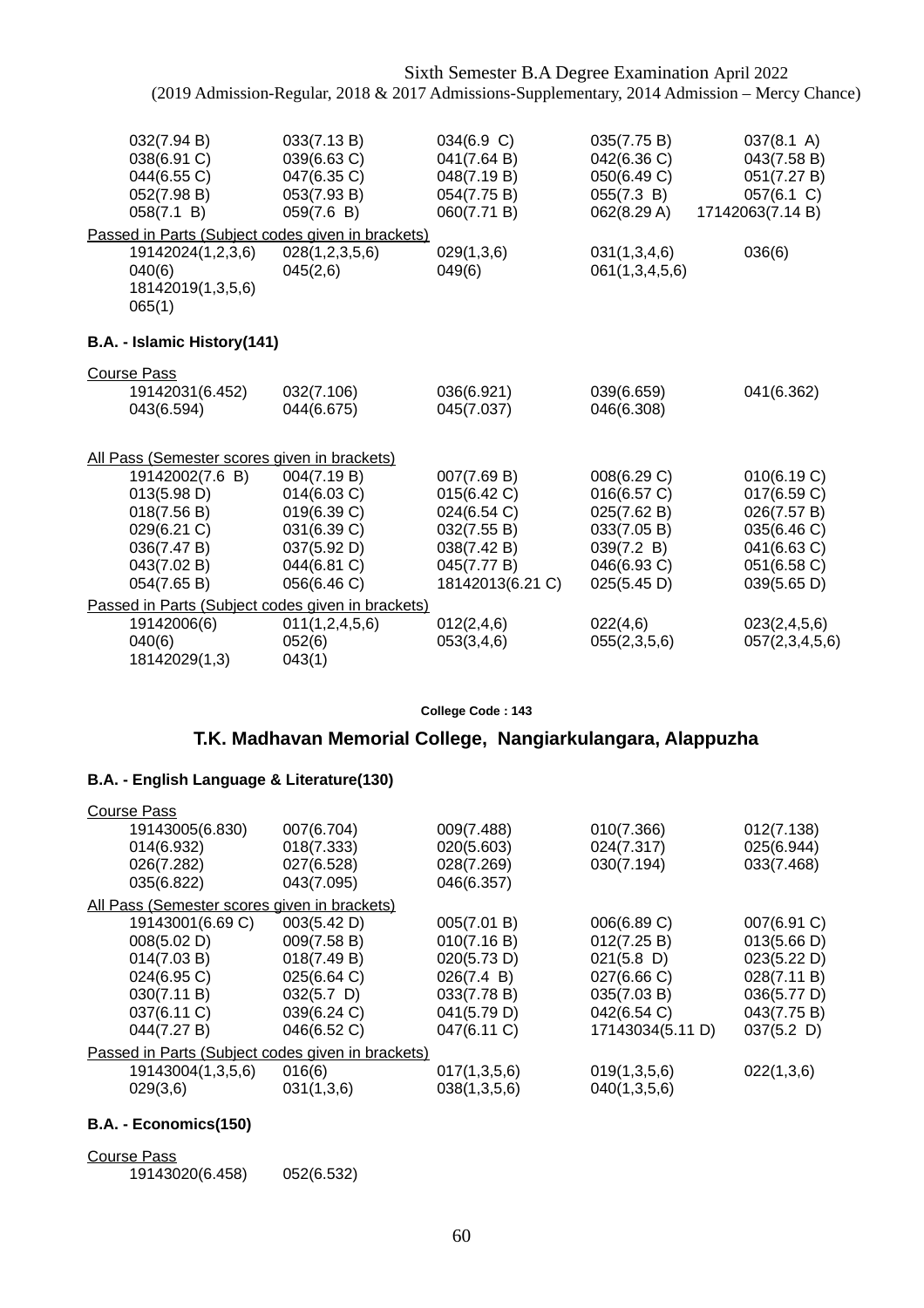| All Pass (Semester scores given in brackets)      |                 |              |                |                |
|---------------------------------------------------|-----------------|--------------|----------------|----------------|
| 19143001(6.06 C)                                  | 002(6.16 C)     | 005(6.83 C)  | 009(7.58 B)    | 012(6.51 C)    |
| 020(6.89 C)                                       | 023(5.73 D)     | 025(6.24 C)  | 027(7.09 B)    | 030(6.29 C)    |
| 032(7.5 B)                                        | 034(6.52 C)     | 036(6.41 C)  | 038(6.01 C)    | 040(6.17 C)    |
| 041(6.2 C)                                        | 044(5.99 D)     | 045(5.44 D)  | 046(5.76 D)    | 049(5.74 D)    |
| 052(6.63 C)                                       | 053(6.11 C)     | 054(6.44 C)  | 056(5.83 D)    | 057(5.86 D)    |
| 18143020(6.02 C)                                  | 038(5.76 D)     |              |                |                |
| Passed in Parts (Subject codes given in brackets) |                 |              |                |                |
| 19143003(1,2,3,4,6)                               | 007(2,4,6)      | 010(4,5,6)   | 013(4,6)       | 014(4,6)       |
| 015(4,6)                                          | 016(3,4,6)      | 018(3,4,6)   | 019(3,4,6)     | 021(1,2,3,4,6) |
| 022(4,6)                                          | 024(1,3,4,6)    | 028(4,6)     | 029(2,4,5,6)   | 031(3,4,5,6)   |
| 033(4,5,6)                                        | 035(6)          | 037(2,4,5,6) | 039(2,4,5,6)   | 042(1,2,6)     |
| 047(2,4,6)                                        | 048(2, 4, 5, 6) | 051(6)       | 055(1,2,4,5,6) | 058(2,4,5,6)   |
| 18143019(2)                                       | 023(2,4,5)      | 031(2)       | 039(2)         | 044(2,3)       |
| 046(1)                                            | 050(2)          |              |                |                |

# **University College, , Thiruvananthapuram**

### **B.A. - Philosophy(105)**

| <b>Course Pass</b>                                |                       |                |             |             |
|---------------------------------------------------|-----------------------|----------------|-------------|-------------|
| 19144001(6.353)                                   | 002(6.467)            | 003(6.765)     | 004(7.341)  | 005(7.388)  |
| 006(7.775)                                        | 009(6.504)            | 012(7.210)     | 014(7.093)  | 016(7.977)  |
| 019(8.114)                                        | 022(8.207)            | 024(6.740)     | 025(7.197)  | 026(6.830)  |
| 027(7.268)                                        | 030(8.041)            | 031(6.079)     | 032(6.414)  | 033(7.080)  |
| 035(6.163)                                        | 038(6.213)            | 039(5.889)     | 041(7.923)  | 045(6.833)  |
| 049(7.438)                                        | 052(6.527)            | 054(7.287)     | 055(7.279)  | 056(6.455)  |
| 058(6.987)                                        | 060(6.556)            |                |             |             |
| All Pass (Semester scores given in brackets)      |                       |                |             |             |
| 19144001(6.34 C)                                  | 002(7.02 B)           | 003(7.49 B)    | 004(7.68 B) | 005(7.6 B)  |
| 006(8.01 A)                                       | 009(7.21 B)           | 011(7.41 B)    | 012(7.8 B)  | 013(7.33 B) |
| 014(7.42 B)                                       | 015(6.26)             | 016(8.2 A)     | 017(6.54 C) | 019(8.34 A) |
| 021(7.36 B)                                       | 022(8.38 A)           | 023(6.61 C)    | 024(7.12 B) | 025(7.63 B) |
| 026(7.1 B)                                        | 027(7.71 B)           | 028(7.84 B)    | 029(5.55 D) | 030(8.35 A) |
| 031(6.34 C)                                       | 032(6.96 C)           | 033(7.54 B)    | 034(6.39 C) | 035(6.15 C) |
| 038(6.84 C)                                       | 039(7.07 B)           | 040(7.79 B)    | 041(7.89 B) | 042(5.21 D) |
| 043(6.42 C)                                       | 044(7.18 B)           | 045(7.56 B)    | 046(6.12 C) | 047(5.72 D) |
| 048(6.67 C)                                       | 049(7.95 B)           | 051(7.01 B)    | 052(7.49 B) | 053(6.1 C)  |
| 054(7.91 B)                                       | 055(7.25 B)           | 056(7.07 B)    | 058(7.4 B)  | 060(6.87 C) |
| 18144017(5.27 D)                                  |                       |                |             |             |
| Passed in Parts (Subject codes given in brackets) |                       |                |             |             |
| 19144008(1,2,3,5,6)                               | 018(1,2,4,6)          | 020(6)         | 036(4,6)    | 050(2,6)    |
| 057(1,2,4,6)                                      | 059(1,2,5)            | 18144024(2,4)  | 050(3)      |             |
| B.A. - Sanskrit General(110)                      |                       |                |             |             |
|                                                   |                       |                |             |             |
| <b>Course Pass</b>                                |                       |                |             |             |
| 19144013(7.698)                                   | 018(8.378)            | 021(8.628)     | 023(7.354)  |             |
| All Pass (Semester scores given in brackets)      |                       |                |             |             |
| 19144006(6.79 C)                                  | 008(6.68 C)           | 012(7.35 B)    | 013(7.99 B) | 014(7.24 B) |
| 015(8.31 A)                                       | $016(8.12 \text{ A})$ | $018(9.01 A+)$ | 021(8.94 A) | 023(7.8 B)  |
| 18144006(6.17 C)                                  |                       |                |             |             |
| Passed in Parts (Subject codes given in brackets) |                       |                |             |             |
| 19144002(2,4)                                     | 007(2, 4, 6)          | 011(2,4)       | 017(6)      |             |
|                                                   |                       |                |             |             |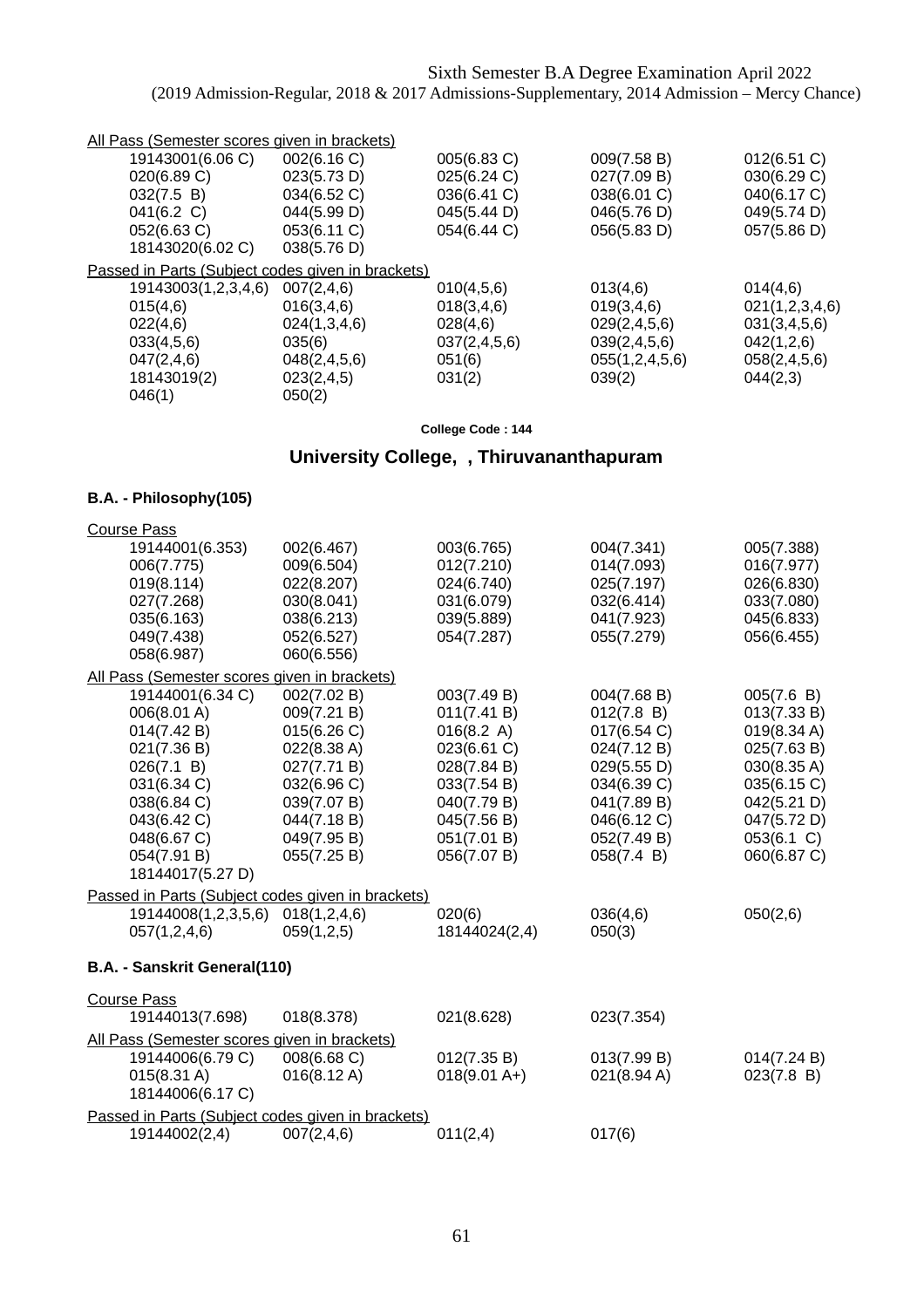## **B.A. - Malayalam: Language, Culture & Literature(115)**

| <b>Course Pass</b>                                               |                                                   |                                      |                            |                                |
|------------------------------------------------------------------|---------------------------------------------------|--------------------------------------|----------------------------|--------------------------------|
| 19144007(7.741)                                                  | 022(7.950)                                        | 024(7.563)                           | 025(8.122)                 | 030(8.477)                     |
| 033(7.814)                                                       | 038(7.974)                                        | 040(8.326)                           | 042(6.807)                 | 043(6.795)                     |
| 059(8.583)                                                       | 18144016(6.622)                                   | 023(6.443)                           | 026(5.932)                 |                                |
| All Pass (Semester scores given in brackets)<br>19144001(6.29 C) |                                                   | 003(6.51 C)                          | 004(5.59 D)                | 007(8.24 A)                    |
| 008(7.06 B)                                                      | 002(7.74 B)<br>009(6.92 C)                        | 010(6.43 C)                          | 011(6.9 C)                 | 012(5.67 D)                    |
| $014(8 \text{ A})$                                               | 015(8.6 A)                                        | 016(7.29 B)                          | 020(6.49 C)                | 021(7.6 B)                     |
| $022(8.11 \text{ A})$                                            | 024(7.72 B)                                       | 025(8.45 A)                          | $026(8.61 \text{ A})$      | 029(5.91 D)                    |
| 030(8.66 A)                                                      | 031(6.96 C)                                       | 033(8.38 A)                          | 035(7.24 B)                | 036(7.02 B)                    |
| 038(8.33 A)                                                      | 039(6.78 C)                                       | 040(8.71 A)                          | 042(6.99 C)                | 043(7.42 B)                    |
| 044(6.54 C)                                                      | 045(6.51 C)                                       | 046(6.12 C)                          | 048(7.82 B)                | 049(7.26 B)                    |
| 050(7.22 B)                                                      | 051(7.13 B)                                       | 052(7.39 B)<br>058(6.99 C)           | 053(6.6 C)                 | 055(6.84 C)                    |
| 056(6.77 C)<br>018(7.09 B)                                       | 057(7.02 B)<br>023(7.7 B)                         | 026(6.52 C)                          | 059(8.54 A)<br>032(6.48 C) | 18144016(7.33B)<br>044(6.43 C) |
| 046(6.77 C)                                                      | 17144032(5.36 D)                                  | 036(5.6)                             |                            |                                |
|                                                                  |                                                   |                                      |                            |                                |
|                                                                  | Passed in Parts (Subject codes given in brackets) |                                      |                            |                                |
| 19144013(1,4,5,6)                                                | 017(1,3,4,5,6)                                    | 019(1,3,4,5,6)                       | 023(1,3,4,5,6)             | 027(1,4,5,6)                   |
| 032(1,3,4,5,6)                                                   | 034(1,4,5,6)                                      | 037(1,4,5,6)                         | 041(1,4,5,6)               | 047(1,3,4,5,6)                 |
| 18144030(1)                                                      |                                                   |                                      |                            |                                |
| <b>B.A. - Tamil(120)</b>                                         |                                                   |                                      |                            |                                |
| <b>Course Pass</b>                                               |                                                   |                                      |                            |                                |
| 19144001(6.822)                                                  | 017(7.628)                                        |                                      |                            |                                |
| All Pass (Semester scores given in brackets)                     |                                                   |                                      |                            |                                |
| 19144001(7.52 B)<br>021(7.58 B)                                  | 014(6.44 C)                                       | 015(6.14 C)                          | $017(8.43 \text{ A})$      | 020(7.87 B)                    |
|                                                                  | Passed in Parts (Subject codes given in brackets) |                                      |                            |                                |
| 19144004(3,4,5,6)                                                | 013(2,3,4,5,6)                                    |                                      |                            |                                |
| B.A. - Hindi Language & Literature(125)                          |                                                   |                                      |                            |                                |
| <b>Course Pass</b>                                               |                                                   |                                      |                            |                                |
| 19144003(7.156)                                                  | 010(7.961)                                        | 015(8.042)                           | 017(8.502)                 | 023(8.222)                     |
| 025(6.346)                                                       | 026(7.340)                                        | 034(7.711)                           | 036(8.226)                 | 038(8.371)                     |
| 039(7.405)                                                       | 040(6.088)                                        | 041(8.455)                           | 042(7.632)                 | 043(6.586)                     |
| All Pass (Semester scores given in brackets)                     |                                                   |                                      |                            |                                |
| 19144001(6.48 C)                                                 | 002(5.28 D)                                       | 003(7.95 B)                          | $006(7 - B)$               | 007(7.58 B)                    |
| 010(8.39 A)<br>016(7.15 B)                                       | 011(8.23 A)<br>017(8.69 A)                        | $012(8.71 \text{ A})$<br>018(7.76 B) | 013(7.23 B)<br>021(6.77 C) | 015(8.67 A)<br>023(8.75 A)     |
| 025(7.02 B)                                                      | 026(7.76 B)                                       | 028(7.63 B)                          | 030(6.13 C)                | 031(7.46 B)                    |
| 034(8.19 A)                                                      | 036(8.69 A)                                       | 038(8.46 A)                          | 039(8.11 A)                | 040(7.14 B)                    |
| 041(8.88 A)                                                      | 042(7.92 B)                                       | 043(7.35 B)                          | 044(7.21 B)                | 046(6.63 C)                    |
| 047(6.47 C)                                                      |                                                   |                                      |                            |                                |
|                                                                  | Passed in Parts (Subject codes given in brackets) |                                      |                            |                                |
| 19144005(3,4,5)                                                  | 008(5)                                            | 019(2,5)                             | 020(1)                     | 022(3,5,6)                     |
| 024(1,3,4,5,6)                                                   | 033(1,5,6)                                        | 037(5)                               | 048(2,3,4,5)               | 049(5)                         |
| B.A. - English Language & Literature(130)                        |                                                   |                                      |                            |                                |
| <b>Course Pass</b>                                               |                                                   |                                      |                            |                                |
| 19144003(7.680)                                                  | 004(7.308)                                        | 007(6.620)                           | 008(7.222)                 | 010(7.150)                     |
| 011(7.228)<br>016(6.816)                                         | 012(7.487)<br>017(7.147)                          | 013(7.429)<br>018(7.241)             | 014(7.561)<br>021(6.779)   | 015(6.954)<br>022(8.383)       |
|                                                                  |                                                   |                                      |                            |                                |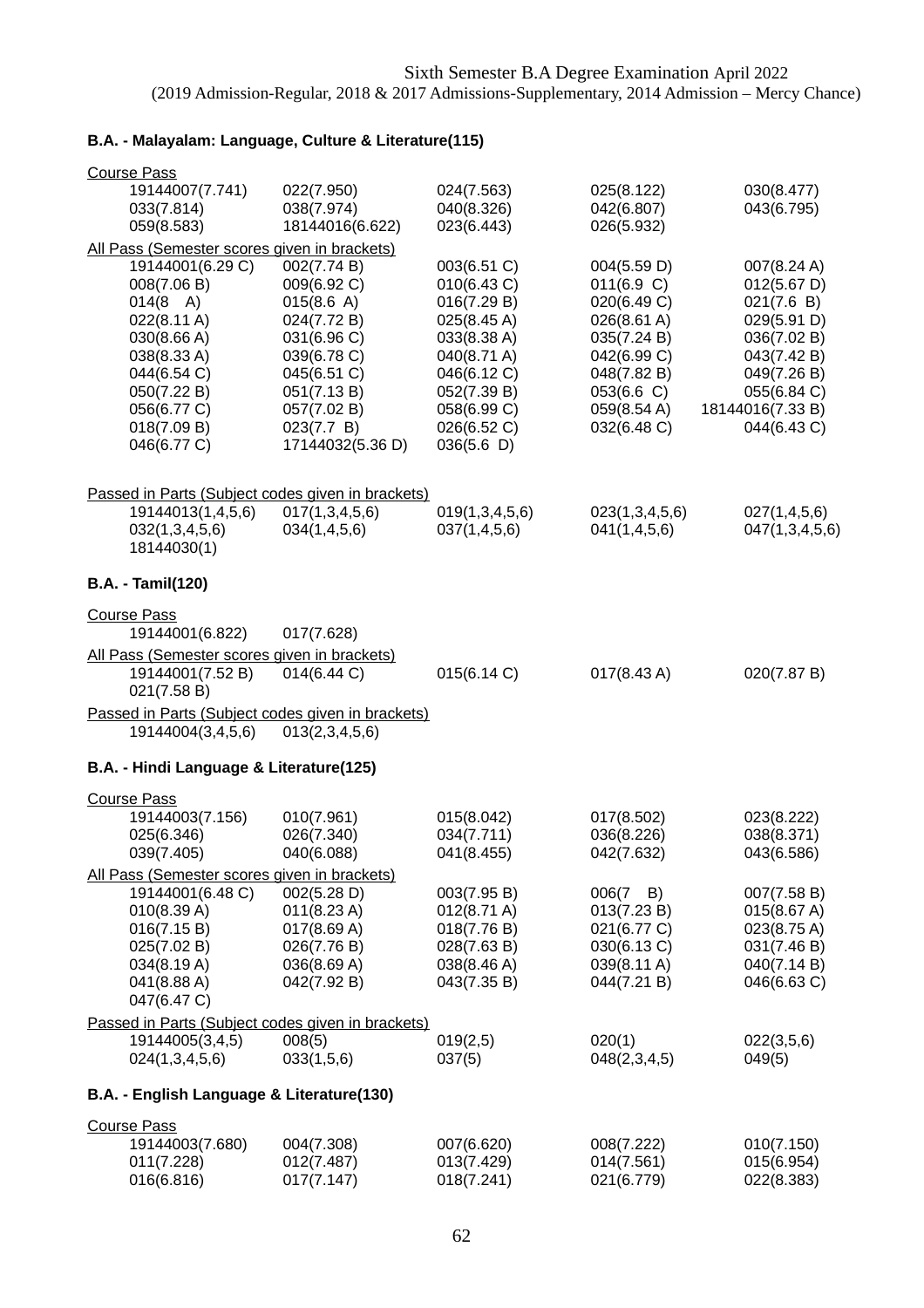| Sixth Semester B.A Degree Examination April 2022<br>(2019 Admission-Regular, 2018 & 2017 Admissions-Supplementary, 2014 Admission - Mercy Chance)                                                                                                                                              |                                                                                                                                                                                       |                                                                                                                                                                                     |                                                                                                                                                                             |                                                                                                                                                                  |
|------------------------------------------------------------------------------------------------------------------------------------------------------------------------------------------------------------------------------------------------------------------------------------------------|---------------------------------------------------------------------------------------------------------------------------------------------------------------------------------------|-------------------------------------------------------------------------------------------------------------------------------------------------------------------------------------|-----------------------------------------------------------------------------------------------------------------------------------------------------------------------------|------------------------------------------------------------------------------------------------------------------------------------------------------------------|
| 023(7.750)<br>031(7.797)                                                                                                                                                                                                                                                                       | 024(7.966)<br>033(7.242)                                                                                                                                                              | 025(7.611)<br>040(7.745)                                                                                                                                                            | 028(7.808)<br>042(7.189)                                                                                                                                                    | 030(7.882)<br>043(8.011)                                                                                                                                         |
| All Pass (Semester scores given in brackets)<br>19144002(6.05 C)<br>010(7.46 B)<br>015(6.72 C)<br>022(8.47 A)<br>030(7.39 B)<br>039(6.77 C)                                                                                                                                                    | 003(7.77 B)<br>011(7.57 B)<br>016(6.32 C)<br>023(7.16 B)<br>031(7.31 B)<br>040(7.3 B)                                                                                                 | 004(7.26 B)<br>012(7.75 B)<br>017(7.06 B)<br>024(7.94 B)<br>033(7.09 B)<br>042(7.25 B)                                                                                              | 007(6.38 C)<br>013(7.48 B)<br>018(7.16 B)<br>025(7.12 B)<br>034(6.02 C)<br>043(7.42 B)                                                                                      | 008(7.28 B)<br>014(7.58 B)<br>021(7.02 B)<br>028(7.66 B)<br>038(7.49 B)                                                                                          |
| Passed in Parts (Subject codes given in brackets)<br>19144001(1,6)<br>041(6)                                                                                                                                                                                                                   | 009(6)<br>044(6)                                                                                                                                                                      | 019(1,3,4,5,6)<br>18144007(1,3)                                                                                                                                                     | 020(6)                                                                                                                                                                      | 036(6)                                                                                                                                                           |
| B.A. - Arabic Language & Literature(135)                                                                                                                                                                                                                                                       |                                                                                                                                                                                       |                                                                                                                                                                                     |                                                                                                                                                                             |                                                                                                                                                                  |
| <b>Course Pass</b><br>19144003(8.689)<br>023(7.536)                                                                                                                                                                                                                                            | 005(6.421)<br>036(8.377)                                                                                                                                                              | 007(6.492)<br>039(6.238)                                                                                                                                                            | 012(6.100)                                                                                                                                                                  | 022(6.054)                                                                                                                                                       |
| All Pass (Semester scores given in brackets)<br>19144001(4.95 E)<br>011(7.39 B)<br>018(5.64 D)<br>027(6.74 C)<br>037(6.26 C)                                                                                                                                                                   | $003(9.06 A+)$<br>012(6.58)<br>020(6.86 C)<br>028(6.53 C)<br>038(7.13 B)                                                                                                              | 004(5.63 D)<br>013(5.86 D)<br>022(6.08 C)<br>029(6.38 C)<br>039(5.84 D)                                                                                                             | 005(6.9 C)<br>014(5.2)<br>023(7.88 B)<br>030(7.06 B)<br>18144001(5.6 D)                                                                                                     | 007(6.65 C)<br>015(6.91 C)<br>$024(5)$ D)<br>036(8.73 A)                                                                                                         |
| Passed in Parts (Subject codes given in brackets)<br>19144006(2,4,5,6)<br>019(1,4,5,6)<br>032(2,3,4,5,6)                                                                                                                                                                                       | 008(1,2,5)<br>021(4,5,6)<br>033(1,2,3,4,6)                                                                                                                                            | 010(1,2,3,4,6)<br>025(2,3,4,5,6)<br>035(2,4,5)                                                                                                                                      | 016(4,5,6)<br>026(2,4,5,6)<br>18144030(5)                                                                                                                                   | 017(1,2,3,5,6)<br>031(2,3,4,5,6)<br>033(6)                                                                                                                       |
| <b>B.A. - History(140)</b>                                                                                                                                                                                                                                                                     |                                                                                                                                                                                       |                                                                                                                                                                                     |                                                                                                                                                                             |                                                                                                                                                                  |
| <b>Course Pass</b><br>19144001(7.842)<br>014(6.460)<br>020(7.158)<br>041(7.001)<br>054(7.124)<br>14144006(6.128)                                                                                                                                                                               | 002(7.740)<br>016(6.113)<br>025(6.343)<br>044(6.661)<br>055(7.945)<br>019(5.754)                                                                                                      | 006(6.580)<br>017(6.521)<br>030(7.436)<br>047(7.171)<br>058(7.088)                                                                                                                  | 007(6.428)<br>018(6.647)<br>032(6.788)<br>048(6.903)<br>069(6.986)                                                                                                          | 012(7.323)<br>019(7.166)<br>039(8.086)<br>052(6.720)<br>17144050(5.457)                                                                                          |
| All Pass (Semester scores given in brackets)<br>19144001(7.78 B)<br>008(7.11 B)<br>013(6.06 C)<br>018(6.7 C)<br>026(6.51 C)<br>035(6.31 C)<br>041(7.19 B)<br>047(7.11 B)<br>052(7.21 B)<br>060(5.82 D)<br>18144042(5.92 D)<br>050(6.06 C)<br>Passed in Parts (Subject codes given in brackets) | 002(7.91 B)<br>009(6.71 C)<br>014(6.78 C)<br>019(7.38 B)<br>027(7.16 B)<br>036(6.41 C)<br>043(6.69 C)<br>048(7.17 B)<br>054(7.67 B)<br>062(6.74 C)<br>056(5.54 D)<br>14144006(5.74 D) | 004(6.7 C)<br>010(6.43 C)<br>015(6.32 C)<br>020(7.49 B)<br>029(6.67 C)<br>$037(5.8)$ D)<br>044(7.16 B)<br>$049(5.8)$ D)<br>055(7.97 B)<br>064(6.36 C)<br>058(5.65 D)<br>019(5.88 D) | 006(6.84 C)<br>011(6.44 C)<br>016(6.85 C)<br>024(7.51 B)<br>030(7.48 B)<br>039(7.97 B)<br>045(6.42 C)<br>050(6.17 C)<br>$058(7 \quad B)$<br>068(7.31 B)<br>17144021(6.39 C) | 007(6.85 C)<br>012(7.3 B)<br>017(6.68 C)<br>025(7.05 B)<br>032(7.35 B)<br>040(6.01 C)<br>046(6.47 C)<br>051(5.56 D)<br>059(6.37 C)<br>069(7.36 B)<br>022(6.21 C) |
| 19144003(2,3,4,5,6)<br>042(1,2,3,5,6)                                                                                                                                                                                                                                                          | 021(6)<br>053(1,2,3,5,6)                                                                                                                                                              | 028(2,5,6)<br>057(2,3,4,6)                                                                                                                                                          | 031(2,3,6)<br>065(2,3,5,6)                                                                                                                                                  | 038(1,2,3,6)                                                                                                                                                     |
| <b>ATTENDANCE SHORTAGE</b><br>19144022()                                                                                                                                                                                                                                                       | 034()                                                                                                                                                                                 | 056()                                                                                                                                                                               | 066()                                                                                                                                                                       | 067()                                                                                                                                                            |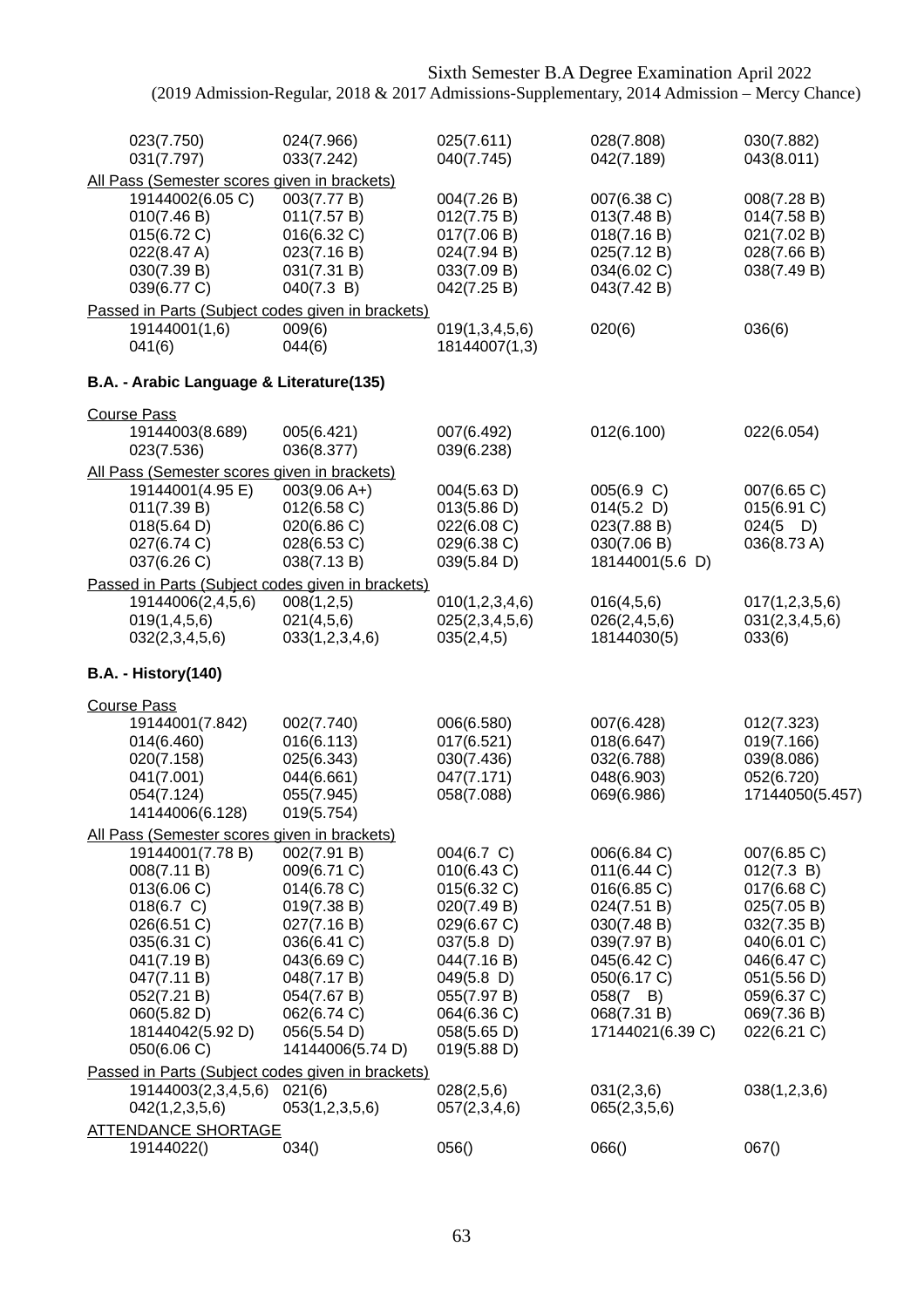# **B.A. - Islamic History(141)**

| <b>Course Pass</b><br>19144005(6.767)                                                                                                                                                                                                | 006(6.625)                                                                                                                                                                           | 014(7.995)                                                                                                                                                                      | 026(7.041)                                                                                                                                                                            | 031(7.737)                                                                                                                                                       |
|--------------------------------------------------------------------------------------------------------------------------------------------------------------------------------------------------------------------------------------|--------------------------------------------------------------------------------------------------------------------------------------------------------------------------------------|---------------------------------------------------------------------------------------------------------------------------------------------------------------------------------|---------------------------------------------------------------------------------------------------------------------------------------------------------------------------------------|------------------------------------------------------------------------------------------------------------------------------------------------------------------|
| 035(8.388)                                                                                                                                                                                                                           |                                                                                                                                                                                      |                                                                                                                                                                                 |                                                                                                                                                                                       |                                                                                                                                                                  |
| All Pass (Semester scores given in brackets)<br>19144001(5.86 D)<br>008(5.95 D)<br>015(5.52 D)<br>031(7.99 B)<br>043(6.1 C)<br>052(6.9 C)<br>051(5.05 D)                                                                             | 003(5.69 D)<br>010(5.37 D)<br>020(6.37 C)<br>035(8.55 A)<br>044(6.14 C)<br>18144006(6.48 C)<br>17144007(6.17 C)                                                                      | 004(6.79 C)<br>012(6.77 C)<br>026(7.62 B)<br>038(6.33 C)<br>045(6.11 C)<br>020(6.17 C)                                                                                          | 005(7.35 B)<br>013(7.32 B)<br>027(6.24 C)<br>039(5.56 D)<br>050(5.97 D)<br>028(6.41 C)                                                                                                | 006(7.21 B)<br>014(7.95 B)<br>030(6.01 C)<br>042(6.34 C)<br>051(4.88 E)<br>039(6.24 C)                                                                           |
| Passed in Parts (Subject codes given in brackets)                                                                                                                                                                                    |                                                                                                                                                                                      |                                                                                                                                                                                 |                                                                                                                                                                                       |                                                                                                                                                                  |
| 19144002(1,2,3,4,6)<br>028(1,6)<br>040(6)                                                                                                                                                                                            | 007(6)<br>029(5,6)<br>047(1,2,3,4,6)                                                                                                                                                 | 018(3,6)<br>032(1,3,6)<br>18144035(1,2,4)                                                                                                                                       | 022(1,3,4,5)<br>033(6)                                                                                                                                                                | 024(6)<br>036(5,6)                                                                                                                                               |
| B.A. - Political Science(145)                                                                                                                                                                                                        |                                                                                                                                                                                      |                                                                                                                                                                                 |                                                                                                                                                                                       |                                                                                                                                                                  |
| <b>Course Pass</b><br>19144001(8.057)<br>008(8.530)<br>014(7.899)<br>024(7.828)<br>039(7.338)<br>049(7.007)<br>061(7.260)                                                                                                            | 002(7.531)<br>009(7.223)<br>016(7.949)<br>025(8.602)<br>042(8.423)<br>051(8.158)<br>066(6.685)                                                                                       | 004(6.773)<br>010(8.096)<br>021(7.774)<br>030(8.337)<br>043(7.200)<br>054(8.466)<br>068(6.983)                                                                                  | 005(6.651)<br>011(7.464)<br>022(8.133)<br>031(7.627)<br>044(7.698)<br>055(6.680)<br>17144005(6.411)                                                                                   | 007(8.104)<br>013(7.746)<br>023(6.899)<br>038(8.254)<br>047(8.682)<br>059(8.166)                                                                                 |
| All Pass (Semester scores given in brackets)<br>19144001(8.27 A)<br>006(5.95 D)<br>011(8.04 A)<br>016(7.54 B)<br>022(7.89 B)<br>028(6.72 C)<br>033(6.8 C)<br>039(7.92 B)<br>044(7.99 B)<br>051(8.22 A)<br>059(8.38 A)<br>068(7.42 B) | 002(7.61 B)<br>007(8.05 A)<br>012(6.97 C)<br>017(7.05 B)<br>023(6.78 C)<br>029(6.68 C)<br>035(6.3 C)<br>040(6.55 C)<br>045(6.34 C)<br>052(7.63 B)<br>061(7.84 B)<br>18144010(5.87 D) | 003(6.12 C)<br>008(8.17 A)<br>013(7.55 B)<br>018(7.48 B)<br>024(7.6 B)<br>030(8.52 A)<br>036(7.49 B)<br>041(7.08 B)<br>046(7.63 B)<br>054(8.43 A)<br>062(6.58 C)<br>012(6.04 C) | 004(6.89 C)<br>009(7.21 B)<br>014(7.91 B)<br>020(6.14 C)<br>025(8.48 A)<br>031(7.61 B)<br>037(6.85 C)<br>042(8.03 A)<br>047(8.79 A)<br>055(7.26 B)<br>064(5.64 D)<br>17144005(6.55 C) | 005(6.86 C)<br>010(7.99 B)<br>015(7.56 B)<br>021(7.87 B)<br>027(6.78 C)<br>032(7.07 B)<br>038(8.5 A)<br>043(7.17 B)<br>049(7.31 B)<br>057(6.79 C)<br>066(6.83 C) |
| Passed in Parts (Subject codes given in brackets)                                                                                                                                                                                    |                                                                                                                                                                                      |                                                                                                                                                                                 |                                                                                                                                                                                       |                                                                                                                                                                  |
| 19144019(3,4,6)<br>058(3,5,6)                                                                                                                                                                                                        | 026(3,4,6)<br>060(2,6)                                                                                                                                                               | 034(1,6)<br>063(1,6)                                                                                                                                                            | 048(3, 4, 5, 6)                                                                                                                                                                       | 050(1,2,3,4,6)                                                                                                                                                   |
| <b>ATTENDANCE SHORTAGE</b><br>19144056()                                                                                                                                                                                             |                                                                                                                                                                                      |                                                                                                                                                                                 |                                                                                                                                                                                       |                                                                                                                                                                  |
| B.A. - Economics(150)                                                                                                                                                                                                                |                                                                                                                                                                                      |                                                                                                                                                                                 |                                                                                                                                                                                       |                                                                                                                                                                  |
| <b>Course Pass</b><br>19144001(7.230)<br>016(7.651)<br>032(7.550)<br>043(7.594)<br>052(7.407)<br>14144041(5.345)<br>All Pass (Semester scores given in brackets)                                                                     | 004(7.348)<br>018(7.052)<br>033(6.992)<br>044(7.517)<br>053(6.378)                                                                                                                   | 007(6.622)<br>021(8.754)<br>036(7.677)<br>046(7.186)<br>057(7.857)                                                                                                              | 010(7.933)<br>023(6.130)<br>037(8.252)<br>050(6.701)<br>061(6.218)                                                                                                                    | 013(7.280)<br>025(8.758)<br>039(7.765)<br>051(8.258)<br>18144027(5.723)                                                                                          |
| 19144001(7.54 B)                                                                                                                                                                                                                     | 004(7.61 B)                                                                                                                                                                          | 005(7.91 B)                                                                                                                                                                     | 006(6.53 C)                                                                                                                                                                           | 007(7.06 B)                                                                                                                                                      |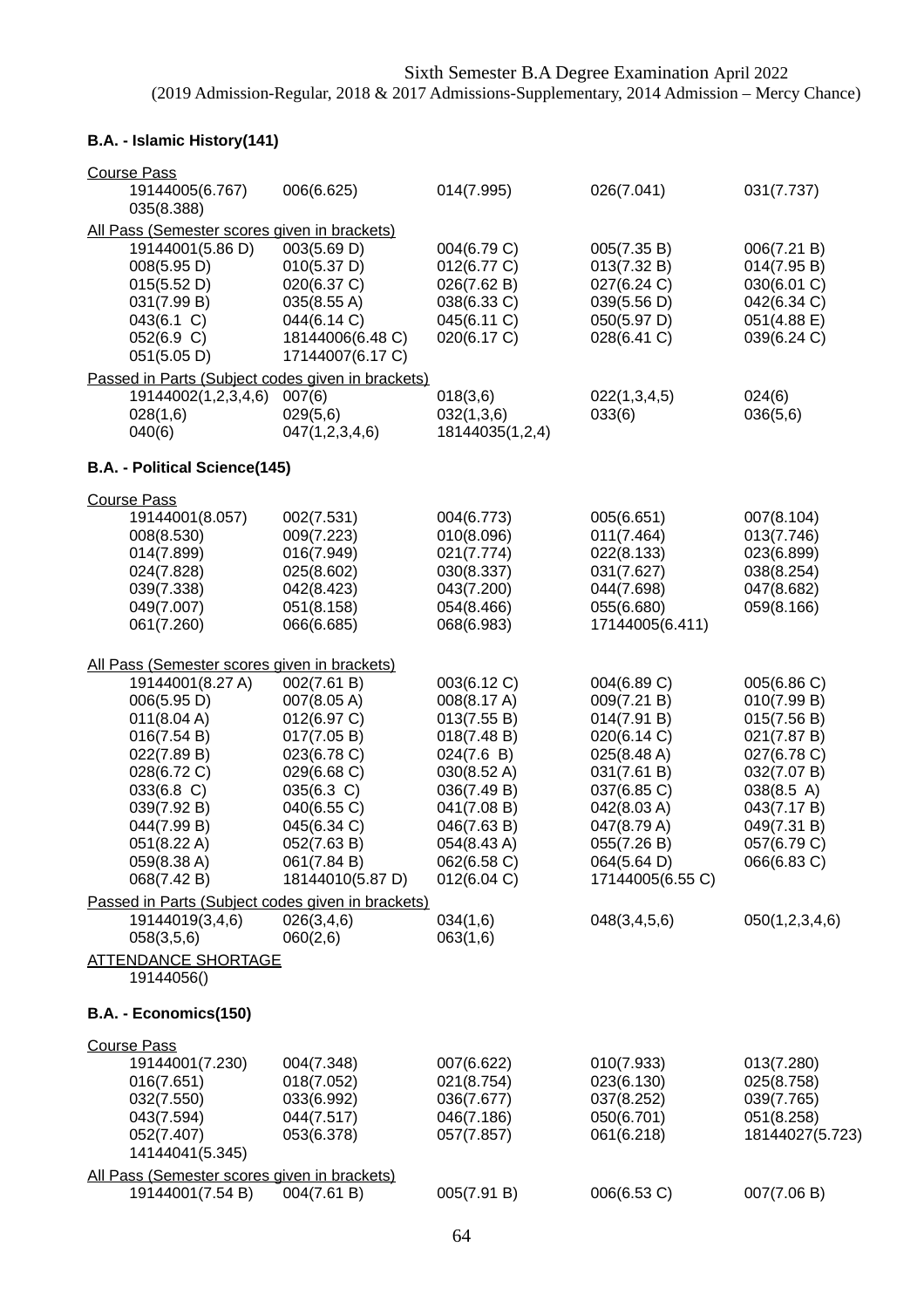| 008(6.02 C)                                       | 009(6.96 C)      | 010(8.06 A)   | 012(6.45 C) | 013(7.39 B)           |  |  |
|---------------------------------------------------|------------------|---------------|-------------|-----------------------|--|--|
| 014(7.46 B)                                       | 016(8.27 A)      | 018(6.99 C)   | 020(6.4 C)  | $021(8.91 \text{ A})$ |  |  |
| 023(6.79 C)                                       | 025(8.82 A)      | 027(6.3 C)    | 030(6.13 C) | 032(7.77 B)           |  |  |
| 033(7.61 B)                                       | 035(6.9 C)       | 036(8.01 A)   | 037(8.36 A) | 039(6.61 C)           |  |  |
| $040(6.3)$ C)                                     | 041(4.81 E)      | 043(7.93 B)   | 044(8.11 A) | 045(5.85 D)           |  |  |
| 046(7.75 B)                                       | 048(6.12 C)      | 050(7.37 B)   | 051(8.7 A)  | 052(8.09 A)           |  |  |
| 053(7.04 B)                                       | 055(6.69 C)      | 057(8.26 A)   | 058(5.66 D) | 060(5.85 D)           |  |  |
| 061(6.81 C)                                       | 18144027(6.35 C) | 029(5.89 D)   | 041(6.09 C) | 052(6.15 C)           |  |  |
| 14144008(5.88 D)                                  | 041(5.81 D)      |               |             |                       |  |  |
| Passed in Parts (Subject codes given in brackets) |                  |               |             |                       |  |  |
| 19144002(2,6)                                     | 011(4,6)         | 017(5,6)      | 019(6)      | 024(1,4,5,6)          |  |  |
| 026(6)                                            | 029(1,2,3,4,6)   | 034(6)        | 038(5,6)    | 047(1,4)              |  |  |
| 049(1,6)                                          | 056(2,6)         | 18144020(2,5) |             |                       |  |  |
|                                                   |                  |               |             |                       |  |  |

#### **College Code : 145**

## **V T M N S S College, Dhanuvachapuram, Thiruvananthapuram**

## **B.A. - Malayalam: Language, Culture & Literature(115)**

| <b>Course Pass</b>                                |               |                 |                |                       |
|---------------------------------------------------|---------------|-----------------|----------------|-----------------------|
| 19145003(7.653)                                   | 004(5.916)    | 007(7.157)      | 011(7.959)     | 013(7.772)            |
| 014(6.869)                                        | 032(8.443)    | 034(7.612)      | 038(7.428)     | 040(7.104)            |
| All Pass (Semester scores given in brackets)      |               |                 |                |                       |
| 19145001(6.36 C)                                  | 002(6.07 C)   | 003(8.07 A)     | 004(6.51 C)    | 005(6.39 C)           |
| 006(7.09 B)                                       | 007(7.92 B)   | 009(7.93 B)     | 010(6.95 C)    | $011(8.61 \text{ A})$ |
| 012(6.12 C)                                       | 013(8.35 A)   | 014(8.03 A)     | 016(7.41 B)    | 017(7.51 B)           |
| 018(6.48 C)                                       | 019(6.95 C)   | 020(6.91 C)     | 023(6.85 C)    | 024(7.69 B)           |
| 025(7.14 B)                                       | 026(6.92 C)   | 027(6.85 C)     | 028(6.9 C)     | 030(7.26 B)           |
| 031(6.92 C)                                       | 032(8.62 A)   | 034(8.41 A)     | 035(7.71 B)    | 037(7.17 B)           |
| 19145038(8.41 A)                                  | 039(7.62 B)   | 040(7.43 B)     | 042(6.32 C)    | 045(5.81 D)           |
| 046(7.18B)                                        | 047(7.32 B)   | 048(6.71 C)     | 049(6.76 C)    | 050(7.32 B)           |
| 051(5.64 D)                                       | 053(6.49 C)   | 18145018(6.1 C) | 023(6.4 C)     | 024(6.34 C)           |
| 030(5.77 D)                                       | 048(6.39 C)   |                 |                |                       |
| Passed in Parts (Subject codes given in brackets) |               |                 |                |                       |
| 19145008(6)                                       | 021(3,4,5,6)  | 022(3,4,5,6)    | 029(1,5)       | 033(1,3,4,5,6)        |
| 036(1,3,4,5,6)                                    | 044(3,4,5,6)  | 052(1,3,4,5,6)  | 054(1,3,4,5,6) | 18145009(1)           |
| 035(3)                                            | 17145031(2,3) |                 |                |                       |
| SUSPECTED MALPRACTICE                             |               |                 |                |                       |

17145041() 052()

| <b>Course Pass</b>                           |               |             |             |               |
|----------------------------------------------|---------------|-------------|-------------|---------------|
| 19145001(6.728)                              | 005(6.784)    | 006(7.424)  | 008(7.028)  | 010(6.490)    |
| 013(6.299)                                   | 014(6.200)    | 015(7.186)  | 017(7.003)  | 019(6.603)    |
| 021(6.636)                                   | 022(7.372)    | 023(8.343)  | 025(8.105)  | 026(6.385)    |
| 030(7.106)                                   | 032(6.563)    | 033(7.323)  | 038(7.433)  | 039(7.603)    |
| 044(7.682)                                   | 045(7.155)    | 046(6.684)  | 048(6.987)  | 052(6.356)    |
| 057(7.367)                                   | 059(6.876)    |             |             |               |
| All Pass (Semester scores given in brackets) |               |             |             |               |
| 19145001(6.7 C)                              | 002(5.79 D)   | 005(6.88 C) | 006(7.61 B) | 007(6.55 C)   |
| 008(7.28 B)                                  | 010(6.81 C)   | 012(6.27 C) | 013(6.62 C) | 014(6.43 C)   |
| 015(6.93 C)                                  | $016(6.3)$ C) | 017(6.98 C) | 019(7.12 B) | $021(6.6)$ C) |
| 022(6.98 C)                                  | 023(7.57 B)   | 024(7.08 B) | 025(7.42 B) | 026(6.32 C)   |
| $028(5.7)$ D)                                | 029(5.9)      | 030(7.32 B) | 032(6.52 C) | 033(7.04 B)   |
| 034(6.21 C)                                  | 035(6.05 C)   | 036(7.08 B) | 037(6.5 C)  | 038(7.43 B)   |
| 039(7.48 B)                                  | 040(6.09 C)   | 044(7.73 B) | 045(7.18 B) | 046(6.58 C)   |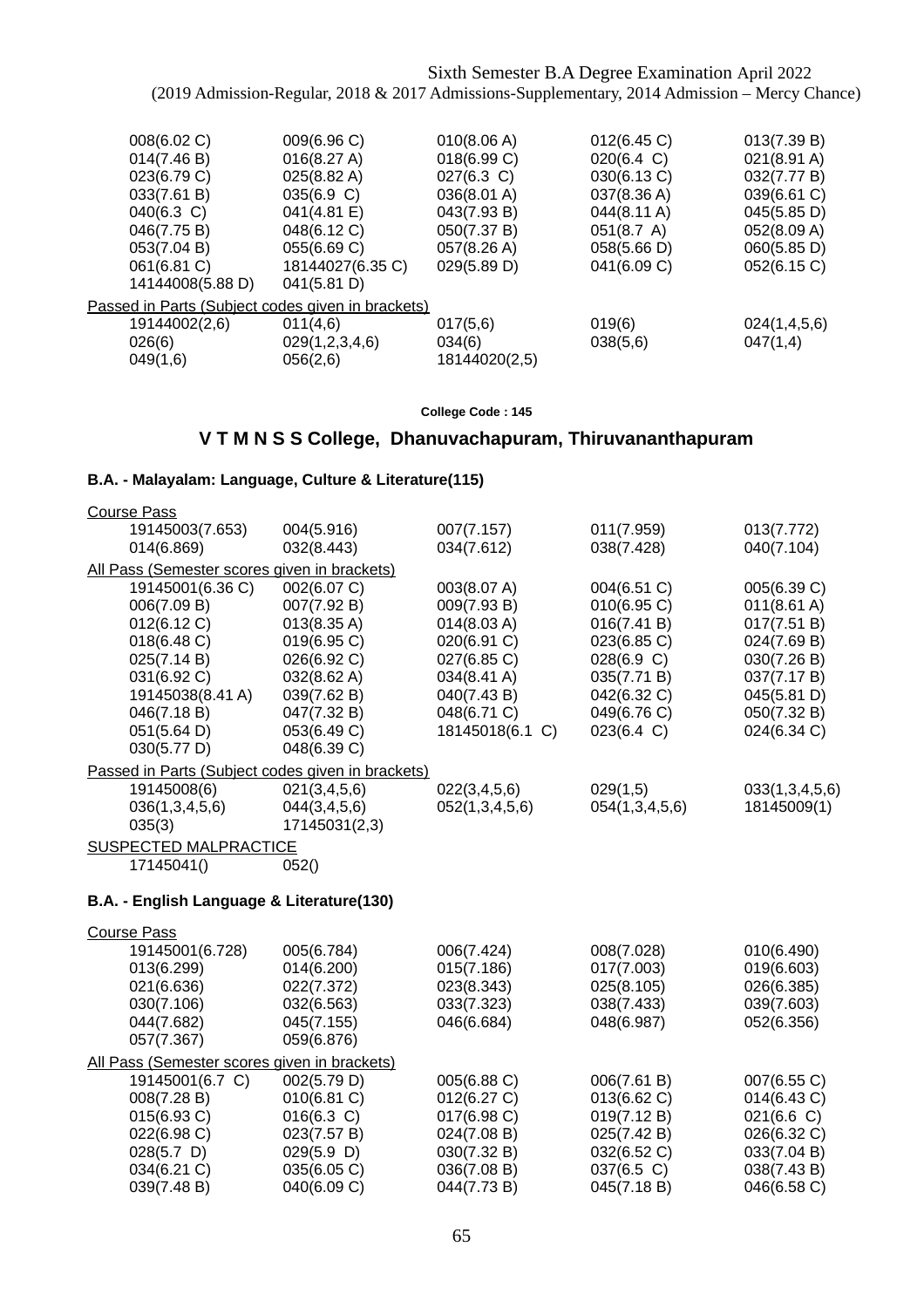|                                                                                              | Sixth Semester B.A Degree Examination April 2022<br>(2019 Admission-Regular, 2018 & 2017 Admissions-Supplementary, 2014 Admission - Mercy Chance) |                                                          |                                                          |                                                          |  |
|----------------------------------------------------------------------------------------------|---------------------------------------------------------------------------------------------------------------------------------------------------|----------------------------------------------------------|----------------------------------------------------------|----------------------------------------------------------|--|
| 048(6.93 C)<br>055(5.77 D)                                                                   | 049(7.32 B)<br>057(7.06 B)                                                                                                                        | 050(5.67 D)<br>058(6.72 C)                               | 051(5.44 D)<br>059(6.69 C)                               | 052(6.5 C)                                               |  |
| Passed in Parts (Subject codes given in brackets)<br>19145003(1,3,6)<br>031(3,4,6)<br>056(6) | 004(1,3,4,5,6)<br>041(3,6)<br>060(6)                                                                                                              | 011(1,3,4,5,6)<br>043(1,3,6)<br>17145001(1)              | 018(1,2,3,4,6)<br>047(1,3,5,6)<br>048(4)                 | 027(6)<br>053(6)                                         |  |
| <b>SUSPECTED MALPRACTICE</b><br>19145009()                                                   | 020()                                                                                                                                             |                                                          |                                                          |                                                          |  |
| <b>Result Announced Later - ESE</b><br>17145044()                                            |                                                                                                                                                   |                                                          |                                                          |                                                          |  |
| <b>B.A. - History(140)</b>                                                                   |                                                                                                                                                   |                                                          |                                                          |                                                          |  |
|                                                                                              |                                                                                                                                                   |                                                          |                                                          |                                                          |  |
| <b>Course Pass</b><br>19145006(7.129)<br>034(6.471)                                          | 007(7.039)<br>039(6.096)                                                                                                                          | 017(6.225)<br>042(6.667)                                 | 023(6.245)<br>050(7.330)                                 | 028(6.993)<br>061(7.086)                                 |  |
| All Pass (Semester scores given in brackets)                                                 |                                                                                                                                                   |                                                          |                                                          |                                                          |  |
| 19145002(6.57 C)<br>011(6.22 C)<br>017(6.74 C)<br>024(6.53 C)                                | 003(5.69 D)<br>012(5.85 D)<br>019(5.86 D)<br>025(6.97 C)                                                                                          | 006(7.92 B)<br>013(5.92 D)<br>020(5.59 D)<br>026(6.29 C) | 007(7.95 B)<br>014(6.85 C)<br>021(5.83 D)<br>028(7.39 B) | 010(6.53 C)<br>016(5.55 D)<br>023(6.71 C)<br>029(6.61 C) |  |
| 030(5.99 D)<br>040(6.77 C)<br>052(6.4 C)                                                     | 031(6.91 C)<br>042(7.53 B)<br>055(6.09 C)                                                                                                         | 032(5.88 D)<br>043(7.2 B)<br>056(6.85 C)                 | 034(6.96 C)<br>049(6.78 C)<br>057(6.62 C)                | 039(6.87 C)<br>050(7.99 B)<br>061(7.16 B)                |  |
| 063(6.63 C)<br>026(5.53 D)                                                                   | 065(6.83 C)                                                                                                                                       | 066(6.32 C)                                              | 18145002(5.29 D)                                         | 018(5.43 D)                                              |  |
| Passed in Parts (Subject codes given in brackets)                                            |                                                                                                                                                   |                                                          |                                                          |                                                          |  |
| 19145004(2,6)<br>022(2,5,6)                                                                  | 005(1,2,6)<br>027(6)                                                                                                                              | 008(6)<br>033(1,2,5,6)                                   | 009(2,4,6)<br>035(1,2,4,5,6)                             | 015(2)<br>036(1,3,6)                                     |  |
| 037(1,6)                                                                                     | 038(1,3,5,6)                                                                                                                                      | 041(1,3,5,6)                                             | 044(6)                                                   | 045(1,2,3,5,6)                                           |  |
| 046(1,6)<br>060(1,2,6)                                                                       | 048(6)<br>064(1,6)                                                                                                                                | 051(1,2,5,6)<br>067(1,2,6)                               | 054(1,2,3,6)<br>18145034(2)                              | 059(1,2,6)                                               |  |
| B.A. - Political Science(145)                                                                |                                                                                                                                                   |                                                          |                                                          |                                                          |  |
| <b>Course Pass</b>                                                                           |                                                                                                                                                   |                                                          |                                                          |                                                          |  |
| 19145002(6.762)                                                                              | 003(7.206)                                                                                                                                        | 006(7.896)                                               | 011(6.081)                                               | 017(7.157)                                               |  |
| 021(7.776)<br>037(7.272)                                                                     | 022(6.708)<br>042(6.789)                                                                                                                          | 032(8.107)<br>044(8.484)                                 | 034(6.830)<br>052(6.950)                                 | 035(7.314)<br>054(6.763)                                 |  |
| 055(7.273)                                                                                   | 058(7.201)                                                                                                                                        | 17145002(5.925)                                          |                                                          |                                                          |  |
| All Pass (Semester scores given in brackets)                                                 |                                                                                                                                                   |                                                          |                                                          |                                                          |  |
| 19145002(7.36 B)                                                                             | 003(7.83 B)                                                                                                                                       | 004(7.35 B)                                              | 006(7.9 B)                                               | 007(5.82 D)                                              |  |
| 011(6.6 C)                                                                                   | 017(7.64 B)                                                                                                                                       | 018(7.15 B)                                              | $021(8.48 \text{ A})$                                    | 022(7.57 B)                                              |  |
| 028(6.27 C)                                                                                  | 029(7.29 B)                                                                                                                                       | 030(7.08 B)                                              | 031(7.34 B)                                              | 032(8.38 A)                                              |  |
| 034(7.48 B)                                                                                  | 035(8.02 A)                                                                                                                                       | 036(5.51 D)                                              | 037(7.61 B)                                              | 038(6.32 C)                                              |  |
| 039(6.88 C)<br>044(8.9 A)                                                                    | 040(5.41 D)<br>045(6.94 C)                                                                                                                        | 041(6.26 C)<br>048(6.96 C)                               | 042(6.91 C)<br>052(7.54 B)                               | 043(6.04 C)<br>054(7.25 B)                               |  |
| 055(7.63 B)                                                                                  | 058(7.64 B)                                                                                                                                       | 061(6.47 C)                                              | 063(7.47 B)                                              | 18145004(5.95 D)                                         |  |
| 055(5.43 D)                                                                                  | 058(6.2 C)                                                                                                                                        | 17145002(6.29 C)                                         |                                                          |                                                          |  |
| Passed in Parts (Subject codes given in brackets)                                            |                                                                                                                                                   |                                                          |                                                          |                                                          |  |
| 19145001(1,2,3,5,6)                                                                          | 005(1,2,3,6)                                                                                                                                      | 008(5,6)                                                 | 009(1,3,6)                                               | 012(6)                                                   |  |
| 014(1,2,3,5,6)                                                                               | 016(6)                                                                                                                                            | 019(5,6)                                                 | 020(6)                                                   | 023(2,3,4,6)                                             |  |
| 024(2,4)<br>053(6)                                                                           | 033(1,2,3,4,6)                                                                                                                                    | 046(3,6)                                                 | 049(1,3,5,6)                                             | 050(1,3,4,5,6)                                           |  |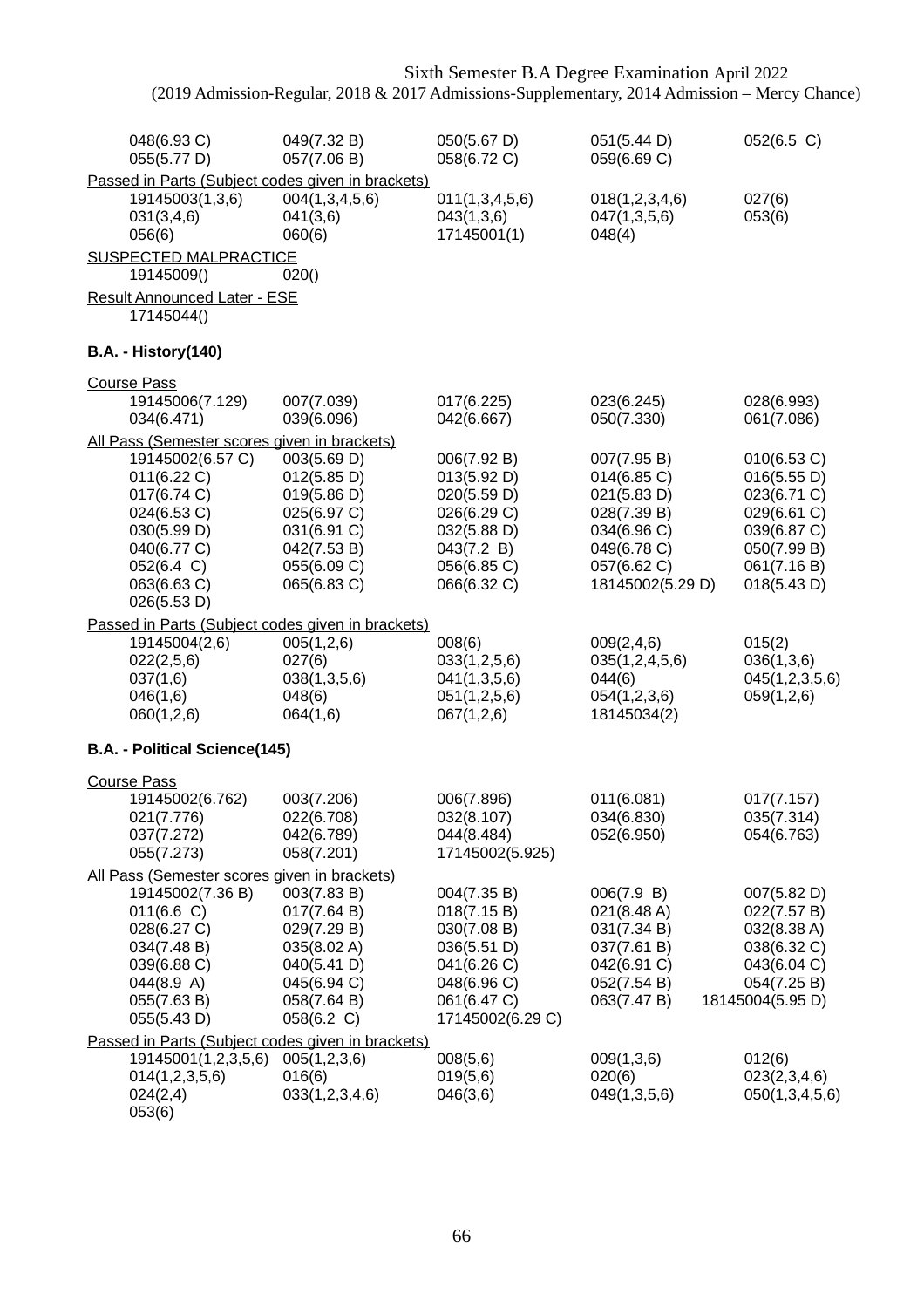#### **B.A. - Economics(150)**

| <b>Course Pass</b>                                |                  |               |                  |               |
|---------------------------------------------------|------------------|---------------|------------------|---------------|
| 19145002(7.599)                                   | 003(8.450)       | 005(7.830)    | 006(7.048)       | 010(6.408)    |
| 016(7.376)                                        | 022(6.268)       | 024(7.701)    | 035(8.481)       | 039(7.396)    |
| 046(6.748)                                        |                  |               |                  |               |
| All Pass (Semester scores given in brackets)      |                  |               |                  |               |
| 19145001(5.57 D)                                  | 002(7.62 B)      | 003(8.37 A)   | 005(8.32 A)      | 006(7.6 B)    |
| 007(5.99 D)                                       | 010(7.19 B)      | 011(6.18 C)   | 013(6.46 C)      | 014(6.16)     |
| 016(7.79 B)                                       | 017(5.58 D)      | 019(5.69 D)   | 020(6.47 C)      | 022(6.85 C)   |
| $024(8.16 \text{ A})$                             | 026(5.83 D)      | 031(6.92 C)   | 033(6.64 C)      | $034(5.9)$ D) |
| 035(8.6 A)                                        | 037(7.29 B)      | 038(6.91 C)   | 039(7.71 B)      | 041(6.31 C)   |
| 045(5.61 D)                                       | 046(8.03 A)      | 047(6.72 C)   | $052(7 \quad B)$ | 054(5.51 D)   |
| 18145006(5.82 D)                                  | $029(5.7)$ D)    | 033(5.67 D)   | 042(5.76 D)      | 048(5.6)      |
| 053(5.34 D)                                       | 17145048(6.02 C) |               |                  |               |
| Passed in Parts (Subject codes given in brackets) |                  |               |                  |               |
| 19145009(4,6)                                     | 018(2,5,6)       | 021(1,4,5,6)  | 023(1,2,3,4,6)   | 027(5,6)      |
| 029(1,4,5,6)                                      | 030(1,4,5,6)     | 032(6)        | 043(1,2,4,5,6)   | 044(1,4,5,6)  |
| 048(1,4,5,6)                                      | 050(1,4,6)       | 18145017(2,5) | 17145051(3)      |               |
|                                                   |                  |               |                  |               |

**College Code : 146**

# **Govt. College, Ambalapuzha, Alappuzha**

### **B.A. - Economics(150)**

| <b>Course Pass</b> |                                                   |                 |             |                      |
|--------------------|---------------------------------------------------|-----------------|-------------|----------------------|
| 19146007(6.805)    | 011(5.402)                                        | 027(6.294)      | 029(5.925)  | 030(5.951)           |
| 031(7.403)         | 036(6.855)                                        | 037(6.713)      | 039(6.778)  | 045(5.980)           |
| 048(6.750)         | 049(6.581)                                        | 18146004(5.540) | 007(6.127)  | 024(6.174)           |
| 042(5.905)         |                                                   |                 |             |                      |
|                    | All Pass (Semester scores given in brackets)      |                 |             |                      |
| 19146001(6.98 C)   | 002(6.33 C)                                       | 003(7.34 B)     | 004(5.92 D) | 006(6.14 C)          |
| 007(7.24 B)        | 008(6.27 C)                                       | 010(6.93 C)     | 011(6.02 C) | 012(5.85 D)          |
| 013(6.99 C)        | 014(5.86 D)                                       | 015(5.44 D)     | 016(5.48 D) | 019(5.98 D)          |
| 022(5.57 D)        | 023(7.88 B)                                       | 024(5.43 D)     | 025(5.21 D) | 026(5.65 D)          |
| 027(6.6 C)         | 028(6.09 C)                                       | 029(6.08 C)     | 030(6.19 C) | $031(8.1 \text{ A})$ |
| 032(6.02 C)        | 034(5.26 D)                                       | 036(7.64 B)     | 037(7.13 B) | 038(5.76 D)          |
| 19146039(7.75 B)   | 040(6.81 C)                                       | 041(6.48 C)     | 042(7.15 B) | 044(6.57 C)          |
| 045(6.44 C)        | 047(6.73 C)                                       | 048(6.51 C)     | 049(6.67 C) | 18146004(6.14 C)     |
| 005(5.39 D)        | 007(6.31 C)                                       | 024(6.41 C)     | 034(6.07 C) | 042(6.16 C)          |
|                    | Passed in Parts (Subject codes given in brackets) |                 |             |                      |
| 19146005(1,4,5,6)  | 017(1,5,6)                                        | 020(6)          | 021(6)      | 043(2,4,6)           |
| 18146011(1)        | 013(1)                                            | 016(1)          | 029(4)      | 043(1,2)             |
|                    |                                                   |                 |             |                      |

**College Code : 147**

## **Malayankeezu Madhavakavi Memorial Govt. Arts and Science College, Malayankeezu, Thiruvananthapuram**

| Course Pass     |            |            |            |            |
|-----------------|------------|------------|------------|------------|
| 19147002(6.959) | 004(7.920) | 006(6.427) | 007(8.120) | 008(6.971) |
| 010(7.175)      | 011(7.382) | 012(6.768) | 014(6.426) | 018(7.360) |
| 021(6.476)      | 025(6.471) | 026(7.243) | 029(6.678) | 033(6.632) |
| 036(7.885)      | 037(8.194) | 040(7.570) | 041(6.911) | 043(7.804) |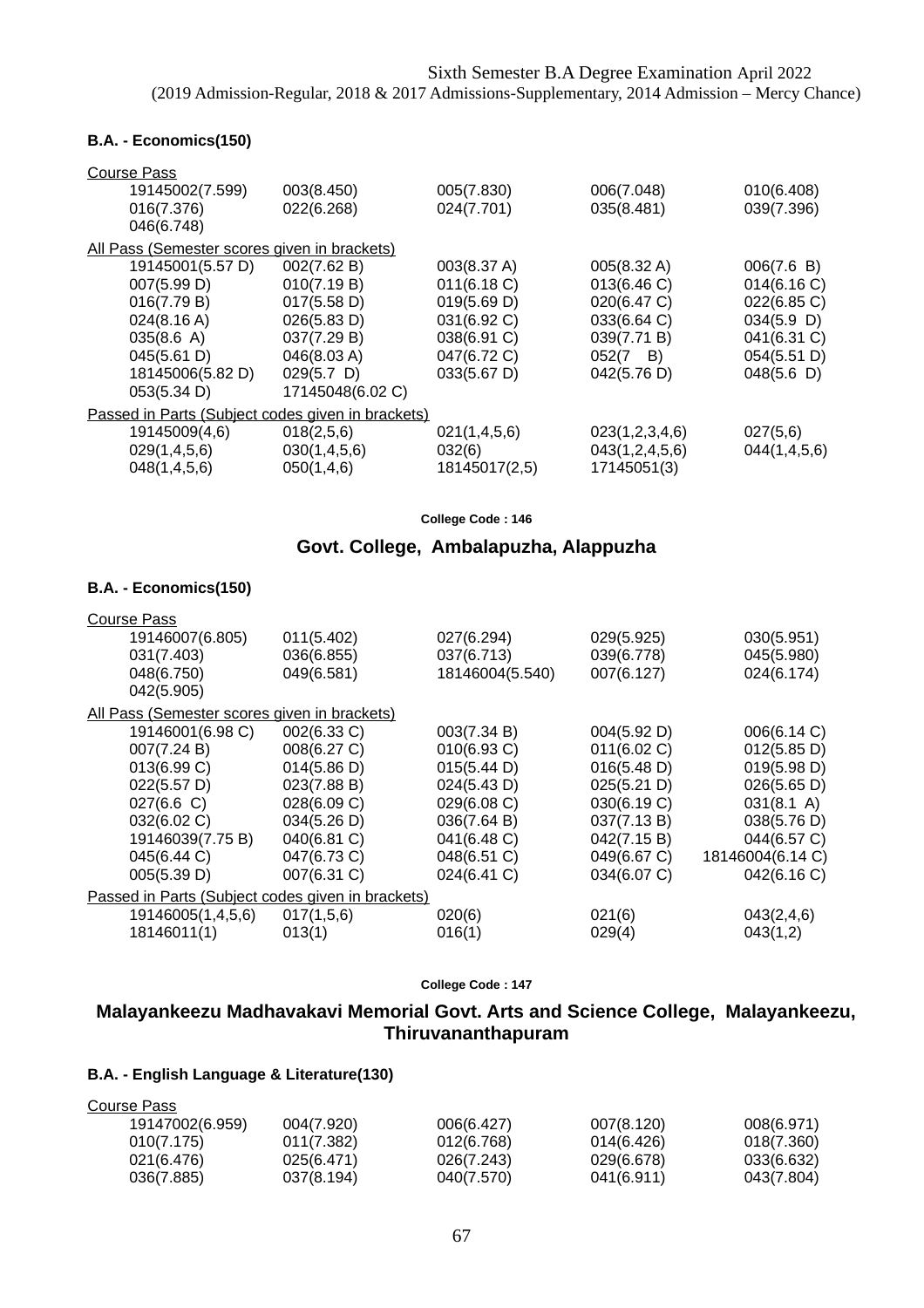| 047(7.107)                                        |             |                |                    |
|---------------------------------------------------|-------------|----------------|--------------------|
| All Pass (Semester scores given in brackets)      |             |                |                    |
| 002(7.24 B)                                       | 003(6.6 C)  | 004(8.13 A)    | 005(6.21 C)        |
| 007(8.07 A)                                       | 008(7.27 B) | 009(7.33 B)    | 010(7.74 B)        |
| 012(7.28 B)                                       | 013(7.01 B) | 014(6.82 C)    | 016(5.92 D)        |
| 018(7.72 B)                                       | 021(6.68 C) | 022(6.95 C)    | 024(6.39 C)        |
| 026(7.43 B)                                       | 028(6.33 C) | 029(6.62 C)    | $030(6 \text{ C})$ |
| 033(6.94 C)                                       | 035(5.94 D) | 036(8.29 A)    | 037(8.73 A)        |
| 039(7.66 B)                                       | 040(7.98 B) | 041(7.66 B)    | 043(7.79 B)        |
| 047(7.73 B)                                       |             |                |                    |
| Passed in Parts (Subject codes given in brackets) |             |                |                    |
| 020(1,2,3,5,6)                                    | 027(1,3,6)  | 045(1,3,4,5,6) | 046(3,4,6)         |
| 049(1,3,5,6)                                      |             |                |                    |
|                                                   |             |                |                    |

#### **College Code : 148**

## **Govt. Arts & Science College, Kulathoor, Neyyattinkara, Thiruvananthapuram**

### **B.A. - English Language & Literature(130)**

| <b>Course Pass</b>                                |                |                  |             |                 |
|---------------------------------------------------|----------------|------------------|-------------|-----------------|
| 19148002(7.047)                                   | 004(7.516)     | 005(7.310)       | 006(6.883)  | 008(6.576)      |
| 009(6.198)                                        | 011(7.557)     | 013(7.020)       | 014(6.242)  | 015(7.237)      |
| 016(7.263)                                        | 017(7.700)     | 019(7.052)       | 020(6.086)  | 021(5.908)      |
| 022(7.717)                                        | 023(7.491)     | 025(6.468)       | 027(6.280)  | 028(6.623)      |
| 030(7.357)                                        | 032(6.268)     | 033(6.826)       | 036(6.576)  | 037(7.023)      |
| 040(6.486)                                        | 042(7.324)     |                  |             |                 |
| All Pass (Semester scores given in brackets)      |                |                  |             |                 |
| 19148001(5.18 D)                                  | 002(7.41 B)    | 003(6.9 C)       | 004(7.72 B) | 005(8.02 A)     |
| 006(7.67 B)                                       | 007(5.56 D)    | $008(7 \quad B)$ | 009(6.7 C)  | 010(7.06 B)     |
| 011(7.84 B)                                       | 013(7.64 B)    | $014(6.3)$ C)    | 015(7.67 B) | 016(7.63 B)     |
| 017(7.43 B)                                       | 019(7.41 B)    | 020(6.39 C)      | 021(6.77 C) | 022(8.04 A)     |
| 023(7.97 B)                                       | 024(5.76 D)    | 025(6.93 C)      | 027(6.53 C) | 028(7.58 B)     |
| 030(7.81 B)                                       | 032(6.9 C)     | 033(7.28 B)      | 034(6.1 C)  | 035(4.91 E)     |
| 036(6.62 C)                                       | 037(7.03 B)    | 040(6.69 C)      | 042(7.16 B) | 043(5.94 D)     |
| 17148024(4.71 E)                                  |                |                  |             |                 |
| Passed in Parts (Subject codes given in brackets) |                |                  |             |                 |
| 19148012(1,3,4,6)                                 | 029(1,2,3,5,6) | 031(5,6)         | 038(1,3,6)  | 17148001(4,5,6) |
|                                                   |                |                  |             |                 |

**College Code : 149**

### **Mar Gregorios College of Arts & Science, Punnapra, Alappuzha**

| Course Pass                                  |             |             |             |                 |
|----------------------------------------------|-------------|-------------|-------------|-----------------|
| 19149001(7.018)                              | 006(6.913)  | 007(7.263)  | 010(7.747)  | 012(6.951)      |
| 015(7.103)                                   | 018(6.590)  | 021(6.418)  | 024(7.010)  | 026(6.735)      |
| 027(6.475)                                   | 028(6.691)  | 030(7.082)  | 033(6.603)  | 034(6.986)      |
| 035(6.970)                                   | 039(7.175)  | 043(7.230)  | 045(7.953)  | 18149002(6.082) |
| All Pass (Semester scores given in brackets) |             |             |             |                 |
| 19149001(7.16 B)                             | 002(6.11 C) | 003(7.45 B) | 005(6.65 C) | 006(6.65 C)     |
| 007(6.91 C)                                  | 008(6.27 C) | 009(6.74 C) | 010(7.4 B)  | 012(6.84 C)     |
| 013(6.05 C)                                  | 014(6.91 C) | 015(6.6)    | 016(6.79 C) | 017(6.37 C)     |
| $018(6.85)$ C)                               | 019(6.57 C) | 020(6.25 C) | 021(6.9 C)  | 022(6.91 C)     |
| 023(6.82 C)                                  | 024(7.39 B) | 026(7.08 B) | 027(6.42 C) | 028(6.78 C)     |
| 029(6.43 C)                                  | 030(7.48 B) | 031(5.62 D) | 032(5.81 D) | 033(7.11 B)     |
|                                              |             |             |             |                 |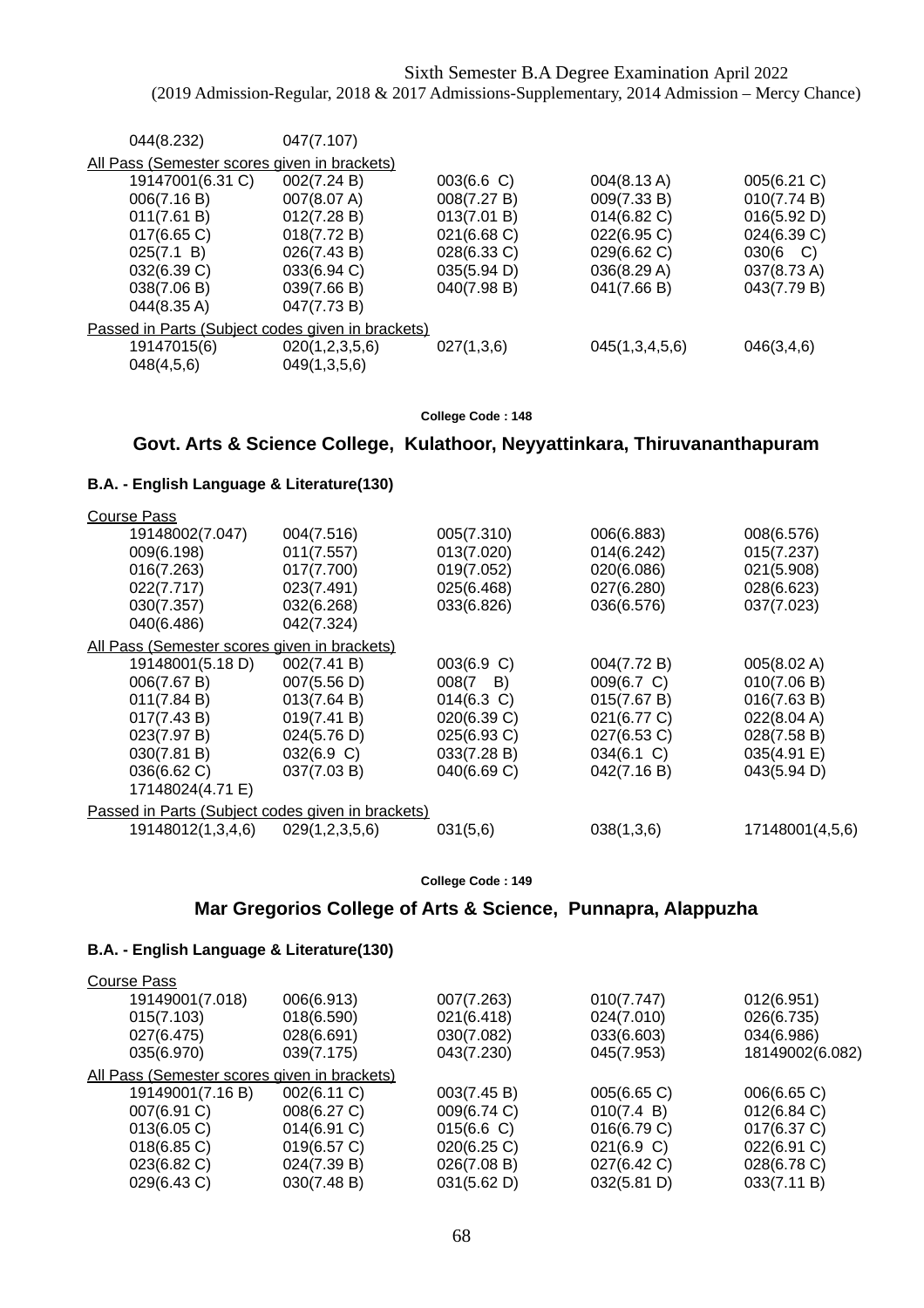| 034(7.3 B)<br>043(7.7 B)<br>$018(6.14)$ C)               | 035(7.28 B)<br>044(6.28 C) | $036(6.4 \, C)$<br>045(8.12 A) | $038(6.61)$ C)<br>046(5.97 D) | 039(7.47 B)<br>18149002(5.94 D) |
|----------------------------------------------------------|----------------------------|--------------------------------|-------------------------------|---------------------------------|
| <u>Passed in Parts (Subject codes given in brackets)</u> |                            |                                |                               |                                 |

19149004(1,5,6) 025(1,3,4,6) 042(1,3,6)

**College Code : 150**

## **Mother Theresa College, Nellikad, Kattakada, Thiruvananthapuram**

### **B.A. - English Language & Literature(130)**

| <b>Course Pass</b>                                                                                                                                                     |                                                                                                                                                                   |                                                                                                                                                                       |                                                                                                                                                                     |                                                                                                                                                                  |
|------------------------------------------------------------------------------------------------------------------------------------------------------------------------|-------------------------------------------------------------------------------------------------------------------------------------------------------------------|-----------------------------------------------------------------------------------------------------------------------------------------------------------------------|---------------------------------------------------------------------------------------------------------------------------------------------------------------------|------------------------------------------------------------------------------------------------------------------------------------------------------------------|
| 19150002(5.839)<br>011(6.810)<br>021(7.253)<br>029(5.655)<br>037(6.842)<br>045(6.487)<br>051(5.615)<br>056(7.166)                                                      | 005(7.185)<br>014(6.605)<br>022(6.363)<br>031(6.348)<br>039(7.462)<br>046(7.488)<br>052(6.840)<br>17150012(6.427)                                                 | 007(6.495)<br>015(7.015)<br>023(6.343)<br>033(5.995)<br>040(7.295)<br>047(6.781)<br>053(7.527)<br>033(4.691)                                                          | 009(8.096)<br>017(7.150)<br>024(6.592)<br>034(8.012)<br>041(7.472)<br>048(6.902)<br>054(6.407)                                                                      | 010(6.625)<br>020(5.720)<br>027(6.352)<br>035(6.333)<br>043(6.683)<br>049(7.650)<br>055(7.303)                                                                   |
| All Pass (Semester scores given in brackets)                                                                                                                           |                                                                                                                                                                   |                                                                                                                                                                       |                                                                                                                                                                     |                                                                                                                                                                  |
| 19150001(6.16 C)<br>006(6.07 C)<br>011(7.45 B)<br>016(6.26 C)<br>022(6.78 C)<br>027(6.67 C)<br>033(6.68 C)<br>038(6.14 C)<br>045(6.61 C)<br>050(6.18 C)<br>055(7.64 B) | 002(6.75 C)<br>007(6.74 C)<br>012(6.56 C)<br>017(7.72 B)<br>023(6.63 C)<br>028(5.38 D)<br>034(7.72 B)<br>039(7.48 B)<br>046(7.71 B)<br>051(6.31 C)<br>056(7.72 B) | 003(5.29 D)<br>008(5.05 D)<br>013(6.9 C)<br>019(7.57 B)<br>024(7.15 B)<br>029(6.98 C)<br>035(6.95 C)<br>040(6.64 C)<br>047(7.47 B)<br>052(7.44 B)<br>18150021(4.85 E) | 004(5.31 D)<br>009(8.4 A)<br>014(6.7 C)<br>020(6.87 C)<br>025(5.28 D)<br>031(7.26 B)<br>036(7.5 B)<br>041(7.63 B)<br>048(7.57 B)<br>053(7.96 B)<br>17150012(7.63 B) | 005(7.75 B)<br>010(7.06 B)<br>015(7.26 B)<br>021(7.3 B)<br>026(7.26 B)<br>032(4.75 E)<br>037(7.14 B)<br>043(7.15 B)<br>049(7.81 B)<br>054(7.04 B)<br>033(5.02 D) |
| Passed in Parts (Subject codes given in brackets)                                                                                                                      |                                                                                                                                                                   |                                                                                                                                                                       |                                                                                                                                                                     |                                                                                                                                                                  |
| 19150018(3,6)                                                                                                                                                          | 030(1,2,4,6)                                                                                                                                                      | 044(1,2,4,5,6)                                                                                                                                                        |                                                                                                                                                                     |                                                                                                                                                                  |
| B.A. - Economics(150)                                                                                                                                                  |                                                                                                                                                                   |                                                                                                                                                                       |                                                                                                                                                                     |                                                                                                                                                                  |
| <b>Course Pass</b>                                                                                                                                                     |                                                                                                                                                                   |                                                                                                                                                                       |                                                                                                                                                                     |                                                                                                                                                                  |
| 19150007(5.794)<br>018(8.338)<br>17150014(5.098)                                                                                                                       | 008(7.204)<br>022(6.395)                                                                                                                                          | 010(7.002)<br>034(7.555)                                                                                                                                              | 016(7.287)<br>044(7.685)                                                                                                                                            | 017(6.292)<br>18150006(5.775)                                                                                                                                    |
| All Pass (Semester scores given in brackets)                                                                                                                           |                                                                                                                                                                   |                                                                                                                                                                       |                                                                                                                                                                     |                                                                                                                                                                  |
| 19150001(6.99 C)<br>008(7.51 B)<br>013(5.76 D)<br>020(6.21 C)<br>032(6.07 C)<br>037(6.27 C)<br>18150003(6.38 C)<br>015(5.48 D)                                         | 003(5.61 D)<br>009(5.35 D)<br>015(6.1 C)<br>021(6.18 C)<br>033(5.92 D)<br>038(6.05 C)<br>006(6.49 C)<br>027(5.63 D)                                               | 004(5.75 D)<br>010(7.32 B)<br>016(7.41 B)<br>022(6.91 C)<br>034(7.47 B)<br>042(6.26 C)<br>022(6.19 C)<br>031(5.12 D)                                                  | 006(6.56 C)<br>011(5.21 D)<br>017(6.96 C)<br>025(5.58 D)<br>035(6.4 C)<br>044(8.29 A)<br>035(6.85 C)                                                                | 007(6.07 C)<br>012(5.49 D)<br>$018(8.18 \text{ A})$<br>027(6.9 C)<br>036(6.5 C)<br>046(6.6 C)<br>17150014(6.04 C)                                                |
| Passed in Parts (Subject codes given in brackets)                                                                                                                      |                                                                                                                                                                   |                                                                                                                                                                       |                                                                                                                                                                     |                                                                                                                                                                  |
| 19150002(3,4,6)<br>026(3,4,5,6)<br>040(6)<br>012(4)                                                                                                                    | 005(3,6)<br>028(6)<br>041(1,3,4,5,6)<br>037(6)                                                                                                                    | 014(3,4,5,6)<br>029(4,6)<br>043(6)<br>17150016(2)                                                                                                                     | 023(6)<br>030(4,5,6)<br>045(6)                                                                                                                                      | 024(3,4,6)<br>031(4,5,6)<br>18150011(4)                                                                                                                          |
| <b>Result Announced Later - ESE</b><br>17150000                                                                                                                        |                                                                                                                                                                   |                                                                                                                                                                       |                                                                                                                                                                     |                                                                                                                                                                  |

17150038()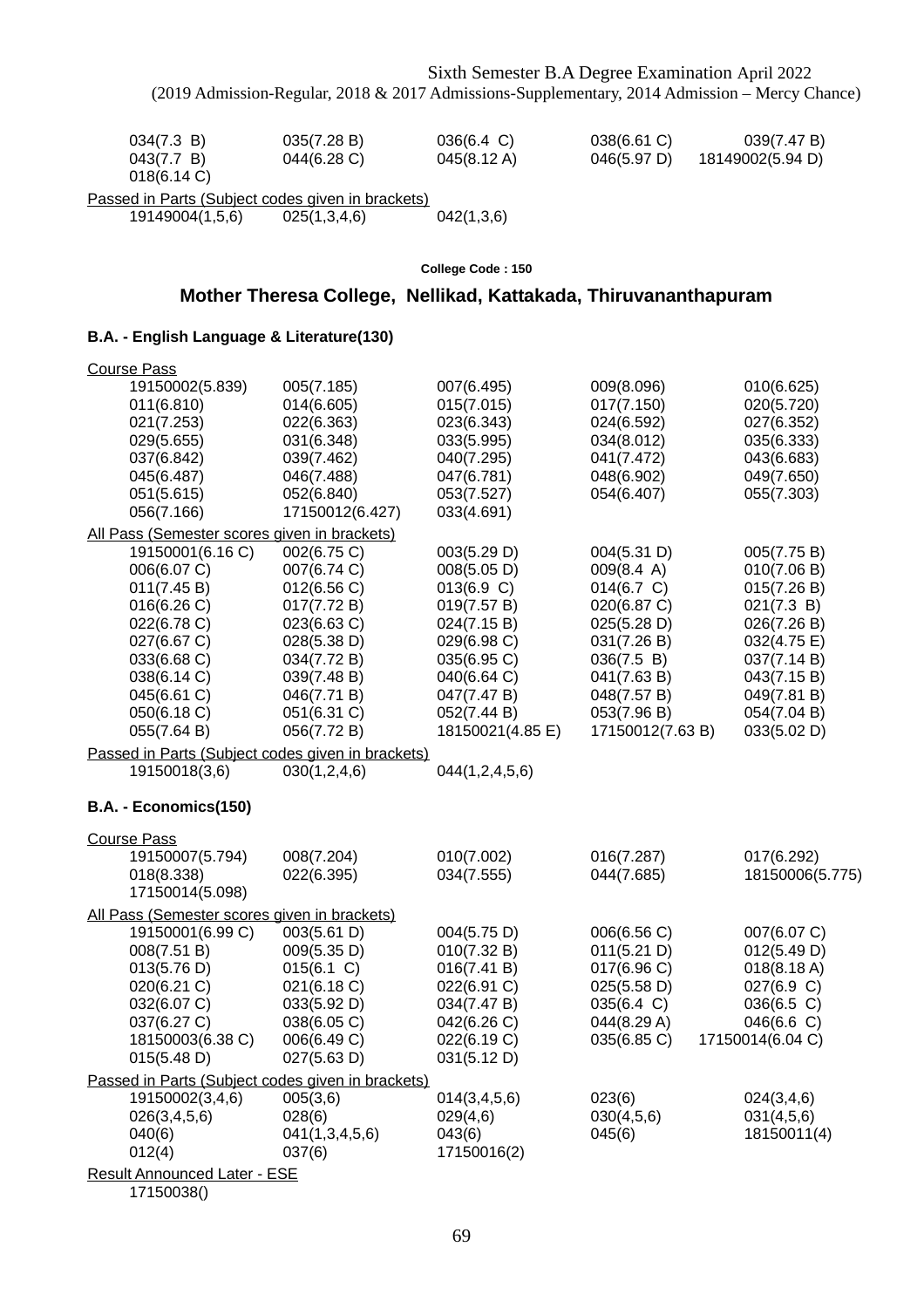### **Don Bosco College, Kottiyam, Kollam**

#### **B.A. - English Language & Literature(130)**

| <b>Course Pass</b>                           |             |             |                |                |
|----------------------------------------------|-------------|-------------|----------------|----------------|
| 19151001(7.474)                              | 002(7.938)  | 003(7.550)  | 004(7.457)     | 005(7.450)     |
| 006(6.321)                                   | 007(6.206)  | 009(6.888)  | 012(6.694)     | 013(7.215)     |
| 015(7.112)                                   | 016(6.664)  | 019(6.540)  | 024(7.651)     | 025(6.783)     |
| 027(6.689)                                   | 030(8.082)  | 032(7.253)  | 034(6.488)     | 035(6.247)     |
| 036(7.211)                                   | 038(7.120)  | 039(6.603)  | 042(6.597)     | 043(6.813)     |
| 044(6.753)                                   | 045(5.728)  | 046(7.443)  | 047(6.600)     | 048(7.090)     |
| 049(7.016)                                   | 051(6.461)  | 053(7.060)  | 054(7.968)     |                |
| All Pass (Semester scores given in brackets) |             |             |                |                |
| 19151001(7.71 B)                             | 002(7.97 B) | 003(7.66 B) | 004(7.96 B)    | 005(7.52 B)    |
| 006(6.59 C)                                  | 007(6.75 C) | 008(6.58 C) | 009(7.41 B)    | $010(6.28)$ C) |
| 011(6.12 C)                                  | 012(6.71 C) | 013(7.84 B) | $014(6.98)$ C) | 015(7.96 B)    |
| 016(7.82 B)                                  | 017(6.29 C) | 018(6.94 C) | 019(7.52 B)    | 020(6.47 C)    |
| 022(6.02 C)                                  | 024(7.72 B) | 025(7.07 B) | 027(7.21 B)    | 028(6.73 C)    |
| 029(5.65 D)                                  | 030(8.15 A) | 031(6.31 C) | 032(7.54 B)    | 034(7.1 B)     |
| 035(6.88 C)                                  | 036(7.83 B) | 038(7.34 B) | 039(6.39 C)    | 040(6.01 C)    |
| 042(7.27 B)                                  | 043(7.87 B) | 044(7.01 B) | 045(6.48 C)    | 046(7.85 B)    |
| 047(6.92 C)                                  | 048(7.29 B) | 049(7.51 B) | 050(6.47 C)    | 051(6.94 C)    |
| 052(6.24 C)                                  | 053(7.37 B) | 054(8.19 A) |                |                |

Passed in Parts (Subject codes given in brackets) 19151021(1,3,5,6) 037(1,6)

#### **College Code : 152**

### **KTCT College of Arts & Science, Kallambalam, Thiruvananthapuram**

| <b>Course Pass</b>                           |                                                   |                |                |              |
|----------------------------------------------|---------------------------------------------------|----------------|----------------|--------------|
| 19152006(6.643)                              | 012(7.368)                                        | 014(6.451)     | 015(7.507)     | 016(7.083)   |
| 018(6.566)                                   | 019(6.852)                                        | 020(6.320)     | 025(8.548)     | 026(8.066)   |
| 028(6.084)                                   | 040(7.342)                                        | 042(6.972)     | 044(8.204)     | 046(6.792)   |
| 051(6.369)                                   | 058(7.594)                                        | 059(6.787)     |                |              |
| All Pass (Semester scores given in brackets) |                                                   |                |                |              |
| 19152001(6.87 C)                             | 003(5.91 D)                                       | 006(6.63 C)    | 009(7.11 B)    | 010(6.43 C)  |
| 012(7.03 B)                                  | 014(7.03 B)                                       | 015(7.41 B)    | 016(6.82 C)    | 018(6.9 C)   |
| 019(6.67 C)                                  | 020(6.31 C)                                       | 021(6.17 C)    | 022(5.78 D)    | 023(6.32 C)  |
| 025(8.3 A)                                   | 026(7.87 B)                                       | 028(5.97 D)    | 030(6.36 C)    | 031(6.67 C)  |
| 034(7.07 B)                                  | 035(6.9 C)                                        | 037(6.57 C)    | 038(6.59 C)    | 040(7.36 B)  |
| 042(6.81 C)                                  | 044(7.96 B)                                       | 045(6.31 C)    | 046(6.87 C)    | 048(6.2 C)   |
| 049(5.87 D)                                  | 050(5.77 D)                                       | 051(6.47 C)    | 052(6.03 C)    | 053(6.93 C)  |
| 054(6.05 C)                                  | 055(6.46 C)                                       | 057(6.51 C)    | 058(7.61 B)    | 059(7.11 B)  |
|                                              | Passed in Parts (Subject codes given in brackets) |                |                |              |
| 19152002(3)                                  | 004(1,3,6)                                        | 005(1,3,4,5,6) | 007(1,3,5,6)   | 008(1,3,4,6) |
| 011(1,3,4,6)                                 | 013(1,3,4,6)                                      | 024(1,3,4,6)   | 027(1,3,4,5,6) | 029(1,3,6)   |
| 032(1,3,4,6)                                 | 033(1,2,3,6)                                      | 036(1,3,4,5,6) | 039(1,4,5,6)   | 041(1,3,4,6) |
| 043(1,4,6)                                   | 047(1,2,4,5,6)                                    | 056(1,2,4,5,6) |                |              |
|                                              |                                                   |                |                |              |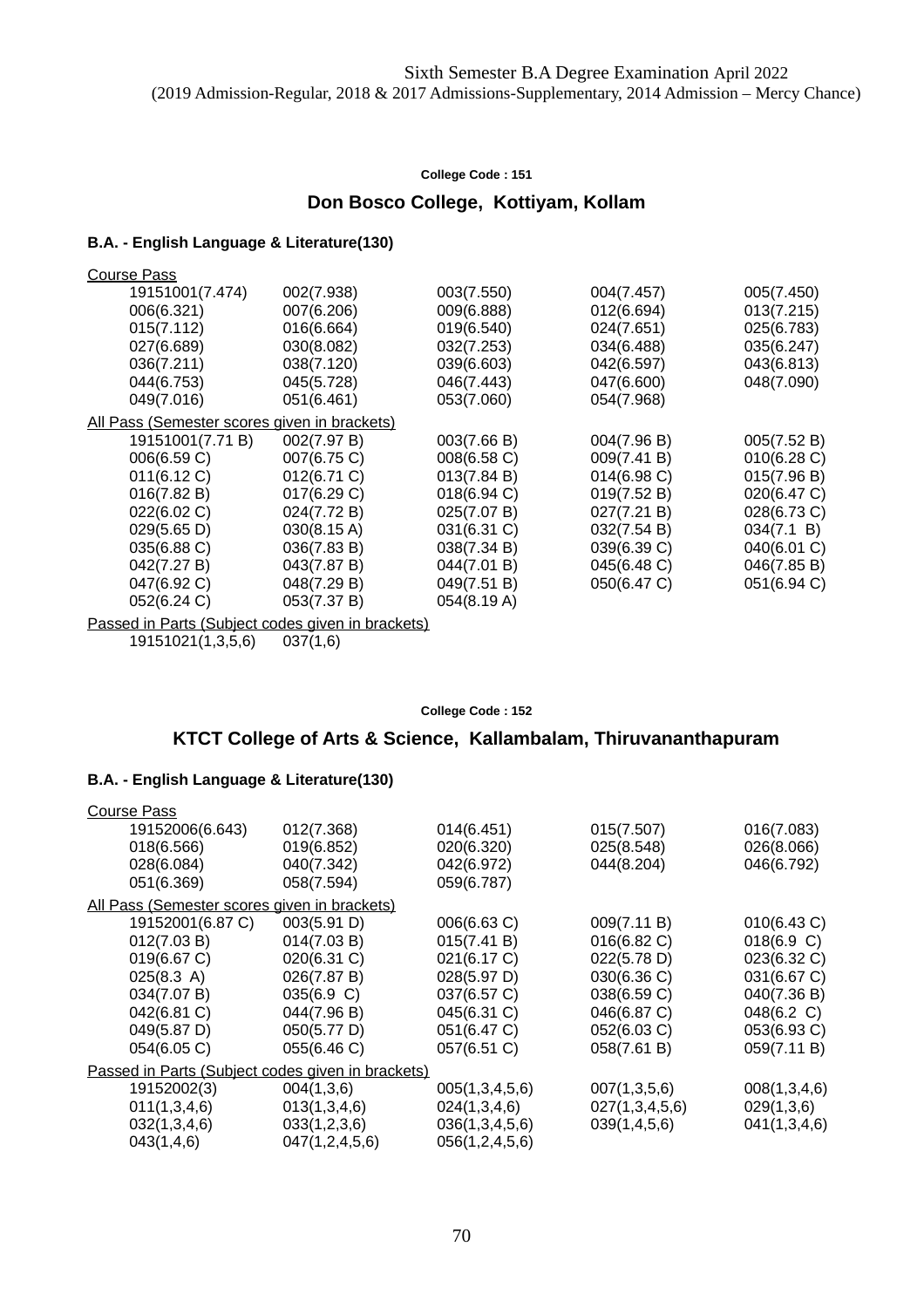### **B.A. - Economics(150)**

| <b>Course Pass</b><br>19152002(5.807)             | 005(5.809)       | 023(6.204)     | 026(6.195)       | 027(6.724)         |
|---------------------------------------------------|------------------|----------------|------------------|--------------------|
| 032(6.897)                                        | 050(7.230)       |                |                  |                    |
| All Pass (Semester scores given in brackets)      |                  |                |                  |                    |
| 19152001(5.49 D)                                  | 002(6.41 C)      | $003(6.51)$ C) | 004(5.42 D)      | 005(5.93 D)        |
| 006(6.56 C)                                       | 007(6.05 C)      | 010(5.43 D)    | 015(6.79 C)      | 016(5.48 D)        |
| 018(5.08 D)                                       | 019(5.71 D)      | 022(5.69 D)    | 023(6.14 C)      | 026(6.32 C)        |
| 027(6.93 C)                                       | 031(6.36 C)      | 032(7.07 B)    | 035(6.09 C)      | 038(5.98 D)        |
| 041(5.95 D)                                       | $042(6 \quad C)$ | 047(6.04 C)    | 048(6.89 C)      | $050(8 \text{ A})$ |
| 051(7.7 B)                                        | 052(7.06 B)      | 053(6.41 C)    | 18152009(5.63 D) | 031(5.69 D)        |
| 039(5.49 D)                                       | 041(6.37 C)      | 042(6.01 C)    | 045(5.86 D)      |                    |
| Passed in Parts (Subject codes given in brackets) |                  |                |                  |                    |
| 19152008(6)                                       | 013(2,4,6)       | 024(2,4,6)     | 025(1,4,6)       | 030(1,2,3,4,6)     |
| 033(2,3,4,6)                                      | 034(3,4,6)       | 036(6)         | 039(2,3)         | 040(1,2,3,4,6)     |
| 043(1,3,4,6)                                      | 044(2,3,6)       | 045(2,3,4,6)   | 046(2, 4, 5, 6)  | 18152023(4)        |
| 17152036(2)                                       |                  |                |                  |                    |

**College Code : 153**

## **KNM College of Arts & Science, Kanjiramkulam, Thiruvananthapuram**

| <b>Course Pass</b>                           |                                                   |                |                |                  |
|----------------------------------------------|---------------------------------------------------|----------------|----------------|------------------|
| 19153001(6.279)                              | 002(6.282)                                        | 006(6.673)     | 010(5.906)     | 015(6.611)       |
| 017(7.173)                                   | 019(6.651)                                        | 021(6.860)     | 025(6.647)     | 028(7.041)       |
| 030(6.388)                                   | 031(7.063)                                        | 032(7.819)     | 034(6.736)     | 035(6.116)       |
| 044(6.183)                                   | 047(6.472)                                        | 052(6.519)     |                |                  |
| All Pass (Semester scores given in brackets) |                                                   |                |                |                  |
| 19153001(6.37 C)                             | 002(6.53 C)                                       | 004(5.51 D)    | 005(6.84 C)    | 006(6.79 C)      |
| 007(6.51 C)                                  | 008(6.23 C)                                       | 009(5.71 D)    | 010(6.05 C)    | 013(6.93 C)      |
| 014(6.21)                                    | 015(7.05 B)                                       | 017(7.21 B)    | 019(6.68 C)    | 020(5.51 D)      |
| 021(6.95 C)                                  | 022(6.56 C)                                       | 023(6.34 C)    | 024(6.27 C)    | 025(6.82 C)      |
| 026(6.46 C)                                  | 027(6.73 C)                                       | 028(7.32 B)    | $030(6.8)$ C)  | 031(7.08 B)      |
| 032(8.17 A)                                  | 033(6.92 C)                                       | 034(7.19 B)    | 035(6.73 C)    | 038(7.22 B)      |
| 039(6.59 C)                                  | 042(6.54 C)                                       | 044(6.64 C)    | 046(7.29 B)    | 047(6.64 C)      |
| 048(6.32 C)                                  | 049(7.11 B)                                       | 050(6.65 C)    | 051(6.67 C)    | 052(7.05 B)      |
| 054(6.54 C)                                  | 18153004(6.38 C)                                  | 029(5.99 D)    | 030(6.75 C)    | 17153023(5.98 D) |
|                                              | Passed in Parts (Subject codes given in brackets) |                |                |                  |
| 19153003(6)                                  | 011(1,3,4,6)                                      | 012(1,3,4,5,6) | 016(1,2,4,5,6) | 018(1,3,4,5,6)   |
| 041(3,4,5,6)                                 | 043(3,5,6)                                        | 045(3,5,6)     | 053(5,6)       |                  |
| <b>B.A. - History(140)</b>                   |                                                   |                |                |                  |
| <b>Course Pass</b>                           |                                                   |                |                |                  |
| 19153001(6.382)                              | 002(6.451)                                        | 006(6.751)     | 011(6.076)     | 017(6.067)       |
| 023(6.224)                                   | 026(6.168)                                        | 029(6.677)     | 033(6.635)     |                  |
| All Pass (Semester scores given in brackets) |                                                   |                |                |                  |
| 19153001(6.62 C)                             | 002(6.52 C)                                       | 005(6.41 C)    | 006(6.62 C)    | 007(4.91 E)      |
| 011(6.37 C)                                  | 012(5.09 D)                                       | 016(6.12 C)    | 017(5.97 D)    | 019(6.24 C)      |
| 022(6 C)                                     | 023(6.27 C)                                       | 025(6.35 C)    | 026(6.55 C)    | 027(6.06 C)      |
| 029(7.29 B)                                  | 032(6.74 C)                                       | 033(7.3 B)     | 034(6.09 C)    | 037(5.44 D)      |
| 039(6.65 C)                                  | 041(5.9)                                          | 044(5.67 D)    | 045(5.97 D)    |                  |
|                                              | Passed in Parts (Subject codes given in brackets) |                |                |                  |
| 19153003(2,6)                                | 004(5,6)                                          | 008(3,4,5,6)   | 009(5,6)       | 015(5,6)         |
|                                              |                                                   |                |                |                  |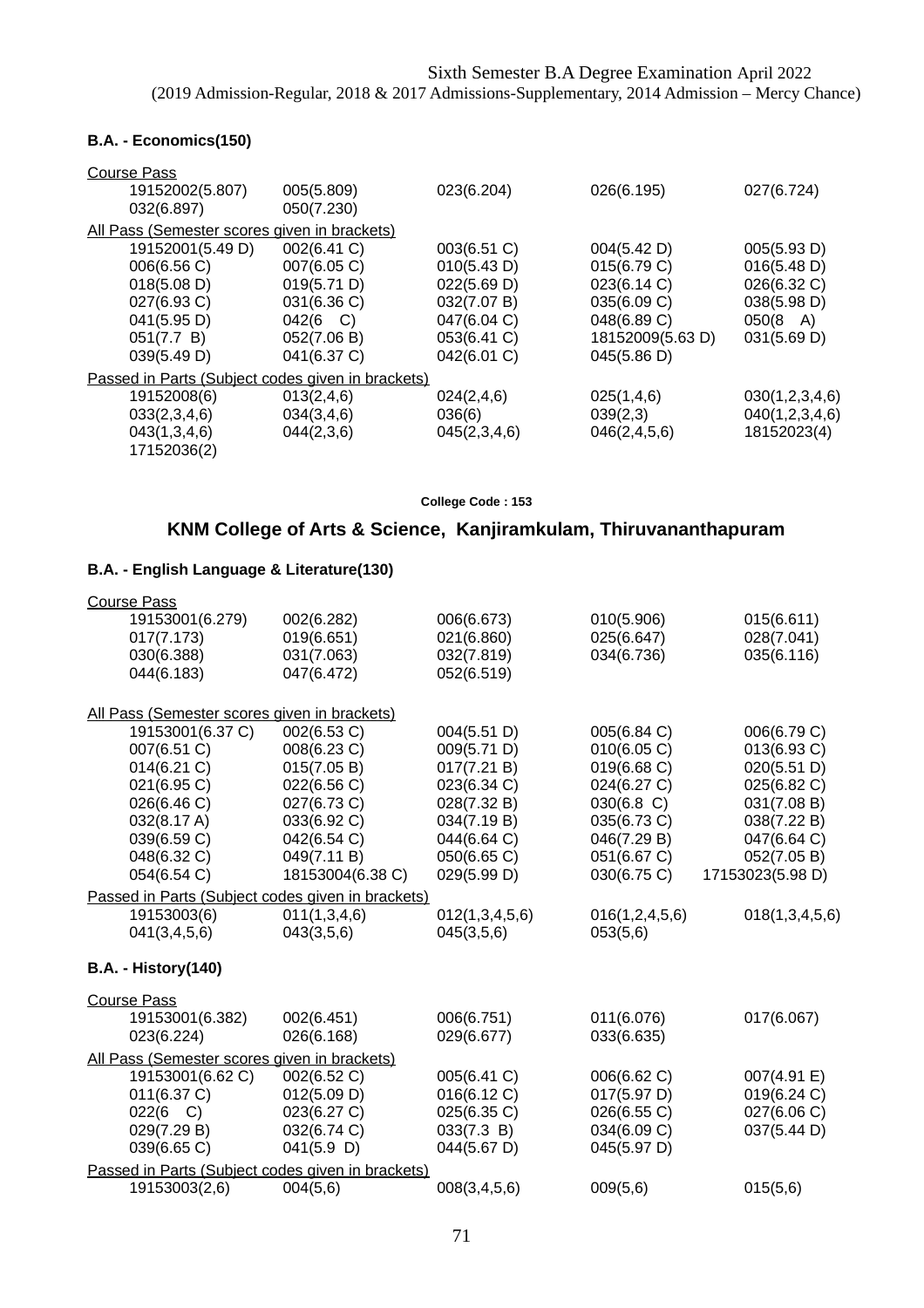| 018(5)       | 020(5,6) | 021(1,3,5,6) | 024(5.6) | 028(1,5,6) |
|--------------|----------|--------------|----------|------------|
| 030(1,4,5,6) | 031(6)   | 035(6)       | 036(5,6) | 040(4,5,6) |
| 043(1,5,6)   |          |              |          |            |

### **Dr Palpu College of Arts & Science, Pangode, Puthussery, Kollam**

### **B.A. - English Language & Literature(130)**

| <b>Course Pass</b>                                |              |                |                |                |
|---------------------------------------------------|--------------|----------------|----------------|----------------|
| 19155002(6.748)                                   | 006(7.271)   | 010(7.091)     | 014(7.275)     | 015(6.088)     |
| 016(6.411)                                        | 017(5.575)   | 022(7.151)     | 024(6.356)     | 025(7.029)     |
| 028(7.220)                                        | 031(6.175)   | 032(6.279)     | 033(7.786)     | 035(6.307)     |
| 036(6.315)                                        | 037(7.198)   | 038(6.072)     | 044(6.957)     |                |
| All Pass (Semester scores given in brackets)      |              |                |                |                |
| 19155001(5.75 D)                                  | 002(7.39 B)  | 003(6.67 C)    | 004(6.38 C)    | 005(7.23 B)    |
| 006(7.07 B)                                       | 007(6.22 C)  | 009(6.1 C)     | 010(7.27 B)    | $013(6.75)$ C) |
| 014(7.37 B)                                       | 015(6.66 C)  | 016(6.62 C)    | 017(6.05 C)    | 020(6.66 C)    |
| 021(6.45 C)                                       | 022(7.2 B)   | 023(6.52 C)    | 024(6.84 C)    | 025(7.6 B)     |
| 028(7.56 B)                                       | 029(5.98 D)  | 030(6.77 C)    | 031(7.1 B)     | 032(6.93 C)    |
| 033(8.06 A)                                       | 035(6.87 C)  | 036(6.96 C)    | 037(7.61 B)    | 038(6.91 C)    |
| 039(6.56 C)                                       | 041(6.66 C)  | 043(6.42 C)    | 044(7.62 B)    | 045(6.56 C)    |
| 18155008(5.13 D)                                  |              |                |                |                |
| Passed in Parts (Subject codes given in brackets) |              |                |                |                |
| 19155008(1,6)                                     | 011(1,3,4,6) | 018(1,3,4,6)   | 026(1,3,4,5,6) | 027(1,3,5,6)   |
| 034(1,3,4,5,6)                                    | 040(1,3,5,6) | 042(1,3,4,5,6) | 18155032(3,4)  |                |

**College Code : 157**

## **Mar Chrysostom College, Paranthal,Adoor, Pathanamthitta**

| <b>Course Pass</b>                                |             |             |                |                 |
|---------------------------------------------------|-------------|-------------|----------------|-----------------|
| 19157001(7.441)                                   | 002(6.167)  | 003(6.986)  | 004(7.002)     | 005(8.242)      |
| 008(7.546)                                        | 009(6.767)  | 012(6.941)  | 013(8.074)     | 015(6.818)      |
| 016(6.416)                                        | 018(6.839)  | 020(7.368)  | 021(7.390)     | 024(7.543)      |
| 026(7.114)                                        | 027(6.670)  | 029(7.743)  | 036(6.759)     | 037(8.324)      |
| 038(7.290)                                        | 039(6.992)  |             |                |                 |
| All Pass (Semester scores given in brackets)      |             |             |                |                 |
| 19157001(7.54 B)                                  | 002(6.13 C) | 003(6.77 C) | 004(6.87 C)    | 005(7.76 B)     |
| 006(6.56 C)                                       | 008(7.13 B) | 009(6.5 C)  | 010(6.28)      | 011(6.14 C)     |
| 012(7.04 B)                                       | 013(7.77 B) | 015(7.23 B) | 016(6.65 C)    | 017(6.18 C)     |
| 018(6.97 C)                                       | 019(6.17 C) | 020(7.21 B) | 021(7.37 B)    | $022(5.5 \; D)$ |
| 023(6.34 C)                                       | 024(7.59 B) | 025(5.92 D) | 026(7.17 B)    | 027(6.93 C)     |
| 029(7.72 B)                                       | 030(6.53 C) | 032(6.11 C) | 034(6.95 C)    | 036(6.68 C)     |
| $037(8.3 \text{ A})$                              | 038(7.88 B) | 039(7.59 B) | 041(6.79 C)    | 042(6.84 C)     |
| 18157015(5.52 D)                                  |             |             |                |                 |
| Passed in Parts (Subject codes given in brackets) |             |             |                |                 |
| 19157007(3,6)                                     | 014(3,5,6)  | 028(3,6)    | 031(1,2,3,4,5) | 035(1,2,3,5,6)  |
| 040(2,3,6)                                        |             |             |                |                 |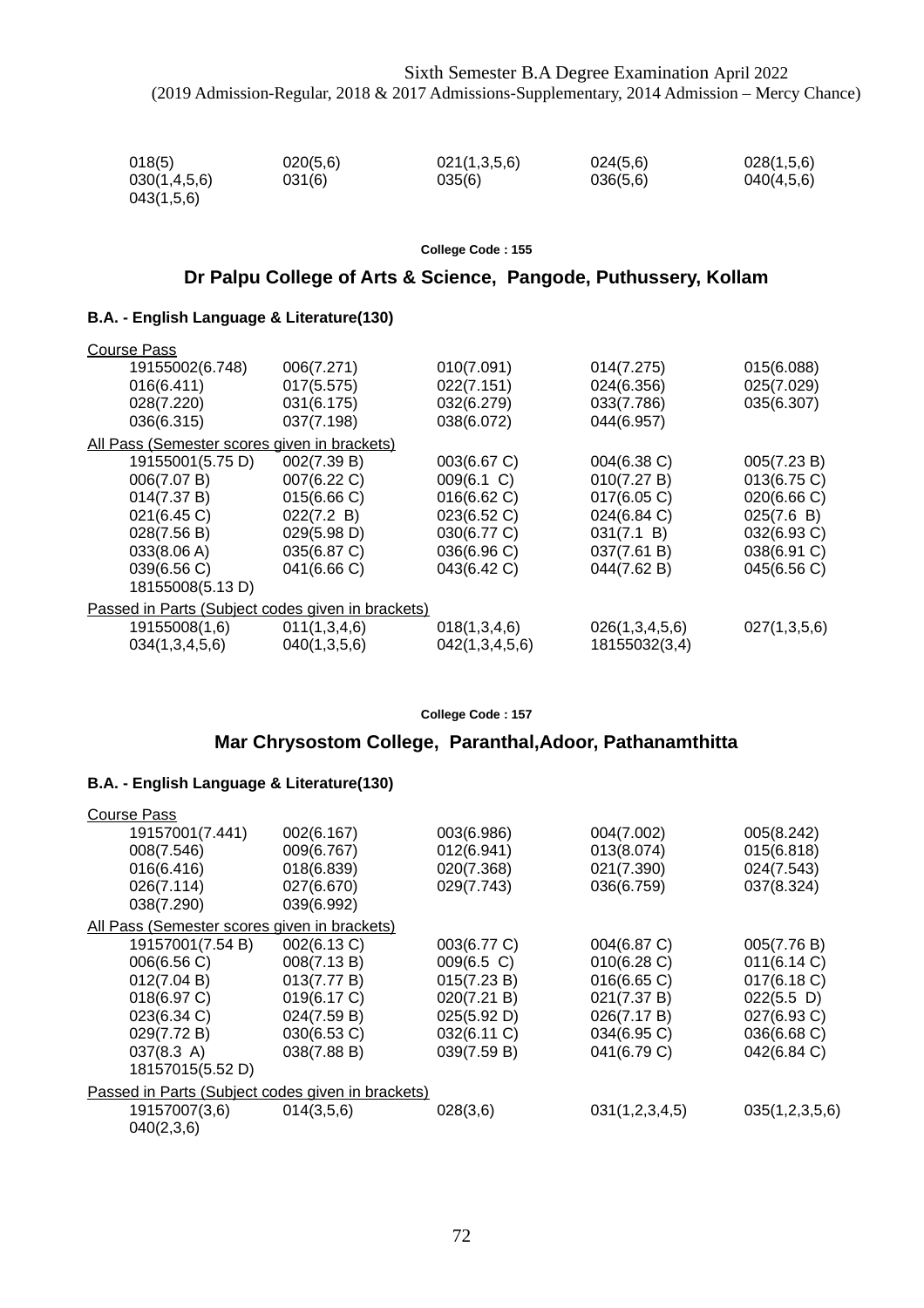### **Mannam N S S College, Edamulakkal,Anchal, Kollam**

#### **B.A. - English Language & Literature(130)**

| Course Pass                                       |                  |                  |                     |                 |
|---------------------------------------------------|------------------|------------------|---------------------|-----------------|
| 19158006(7.617)                                   | 007(6.930)       | 008(6.217)       | 010(6.013)          | 012(6.480)      |
| 013(6.720)                                        | 015(7.050)       | 017(6.345)       | 018(6.392)          | 019(6.859)      |
| 024(6.991)                                        | 026(7.077)       | 029(6.429)       | 031(5.841)          | 034(6.650)      |
| 037(6.665)                                        | 040(7.625)       | 042(5.798)       | 046(6.018)          | 18158041(5.033) |
| All Pass (Semester scores given in brackets)      |                  |                  |                     |                 |
| 19158005(6.41 C)                                  | 006(8.36 A)      | 007(7.95 B)      | 008(6.46 C)         | 009(6.61 C)     |
| 010(6.61 C)                                       | 011(6.43 C)      | 012(7.06 B)      | 013(7.29 B)         | 015(7.36 B)     |
| 017(7.1 B)                                        | 018(7.3 B)       | 019(6.95 C)      | 021(6.41 C)         | 022(6.07 C)     |
| 023(5.37 D)                                       | 024(7.63 B)      | 026(7.3 B)       | 029(7<br><b>B</b> ) | 030(5.79 D)     |
| 031(5.73 D)                                       | 032(5.35 D)      | 033(6.34 C)      | 034(7.63 B)         | 035(5.6)        |
| 037(7.24 B)                                       | 040(7.35 B)      | 042(6.25 C)      | 045(6.44 C)         | 046(6.89 C)     |
| 048(6.59 C)                                       | 18158041(5.84 D) | 17158004(5.06 D) | 010(4.87 E)         | 012(4.65 E)     |
| Passed in Parts (Subject codes given in brackets) |                  |                  |                     |                 |
| 19158003(1,3,4,5,6)                               | 004(1,3,4,6)     | 020(1,3,6)       | 025(1,3,6)          | 027(1,3,4,6)    |
| 041(3)                                            | 044(1)           | 049(6)           | 050(1,3,5,6)        |                 |
|                                                   |                  |                  |                     |                 |

**College Code : 160**

### **Mater Dei CMI College , Enath, Kollam**

### **B.A. - English Language & Literature(130)**

| 003(7.400)                                        | 007(6.512)  | 009(7.776)       | 010(6.748)       |
|---------------------------------------------------|-------------|------------------|------------------|
| 012(7.828)                                        | 013(7.034)  | 014(7.042)       | 015(6.138)       |
| 17160006(5.721)                                   |             |                  |                  |
| All Pass (Semester scores given in brackets)      |             |                  |                  |
| 002(7.5 B)                                        | 003(7.51 B) | 007(7.9 B)       | 009(7.87 B)      |
| 011(7.03 B)                                       | 012(7.81 B) | 013(6.93 C)      | 014(6.92 C)      |
| $016(6.88)$ C)                                    | 017(6.86)   | 18160017(5.42 D) | 17160006(5.46 D) |
| Passed in Parts (Subject codes given in brackets) |             |                  |                  |
| 005(1,3,4,6)                                      | 006(6)      |                  |                  |
|                                                   |             |                  |                  |

**College Code : 161**

### **Sree Narayana Guru College of Advanced Studies , Nangiarkulangara, Alappuzha**

| 003(6.726)                                   | 004(5.742)  | 005(6.103)     | 006(6.502)    |
|----------------------------------------------|-------------|----------------|---------------|
| 020(6.971)                                   | 021(6.030)  | 023(6.527)     | 031(6.159)    |
|                                              |             |                |               |
| All Pass (Semester scores given in brackets) |             |                |               |
| 002(6.93 C)                                  | 003(6.93 C) | $004(6.21)$ C) | 005(6.35 C)   |
| 012(5.48 D)                                  | 014(6.18)   | 016(6.07 C)    | $017(5.8)$ D) |
| 021(6.06 C)                                  | 023(6.43 C) | 025(5.29 D)    | 026(5.93 D)   |
| 031(6.41 C)                                  | 034(6.64 C) | 035(6.7 C)     | 036(5.47 D)   |
|                                              |             |                |               |
|                                              |             |                |               |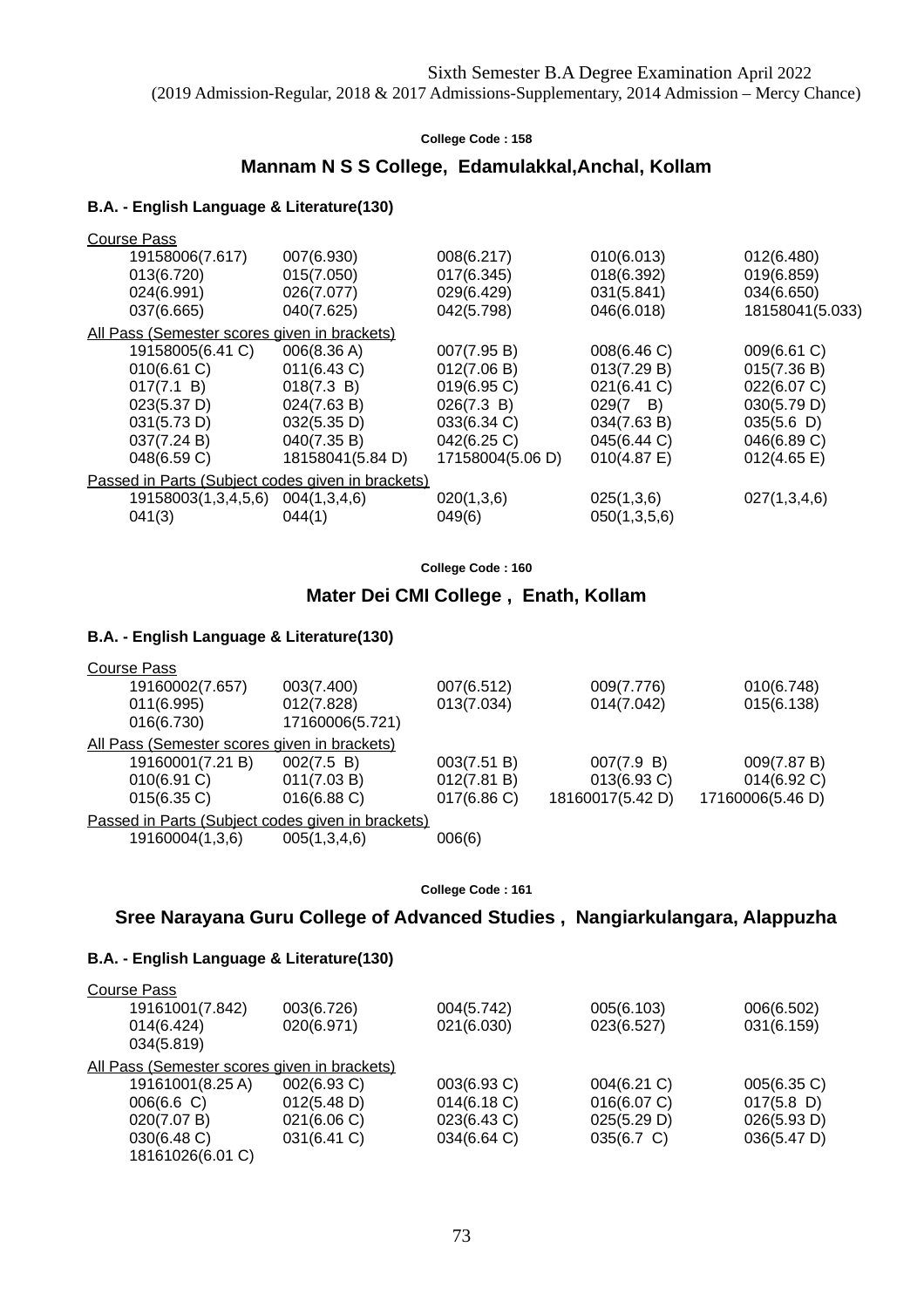| Passed in Parts (Subject codes given in brackets) |  |  |
|---------------------------------------------------|--|--|
|                                                   |  |  |

| 19161007(1,3,4,5,6) 009(1,3,4,6) |            | 011(1,3,6)   | 013(1,3,4,6) | 019(1,3,4,6) |
|----------------------------------|------------|--------------|--------------|--------------|
| 024(1,2,3,6)                     | 027(3,5,6) | 028(1,3,5,6) | 033(1,3,6)   | 18161014(3)  |
| 019(4)                           |            |              |              |              |

## **White Memorial College of Arts and Science for Women, Panachamoodu, Thiruvananthapuram**

### **B.A. - English Language & Literature(130)**

| 007(6.743)   | 011(7.069)     | 013(7.173)                                                                                        | 016(6.849)       |
|--------------|----------------|---------------------------------------------------------------------------------------------------|------------------|
| 019(8.111)   | 026(6.898)     | 18164009(5.665)                                                                                   |                  |
|              |                |                                                                                                   |                  |
| 002(6.87 C)  | 003(8.01 A)    | $004(6.1)$ C)                                                                                     | 005(6.58 C)      |
| 007(7.26 B)  | 008(6.08 C)    | 011(7.73 B)                                                                                       | 012(6.89 C)      |
| 014(7.81 B)  | 015(6.46 C)    | 016(7.59 B)                                                                                       | 018(7.17 B)      |
| 020(7.24 B)  | 023(5.77 D)    | 026(7.06 B)                                                                                       | 18164009(6.28 C) |
|              |                |                                                                                                   |                  |
|              |                |                                                                                                   |                  |
| 010(1,2,3,6) | 017(1,2,3,4,6) | 022(1,2,3,6)                                                                                      | 025(1,3,4,6)     |
|              |                | All Pass (Semester scores given in brackets)<br>Passed in Parts (Subject codes given in brackets) |                  |

#### **College Code : 165**

### **NSS Arts and Science College, Perayam, Kundara, Kollam**

| <b>Course Pass</b>                                |                |              |              |                  |
|---------------------------------------------------|----------------|--------------|--------------|------------------|
| 19165001(7.221)                                   | 004(6.144)     | 005(7.388)   | 007(6.662)   | 008(6.932)       |
| 009(7.662)                                        | 011(6.443)     | 013(5.923)   | 014(5.440)   | 016(7.443)       |
| 018(6.563)                                        | 019(6.647)     | 029(6.843)   | 033(5.863)   | 037(6.817)       |
| 038(7.437)                                        | 039(5.551)     | 040(7.802)   | 041(5.743)   | 042(7.632)       |
| 043(6.168)                                        | 045(6.789)     | 048(5.887)   | 050(6.054)   | 051(6.742)       |
| 053(6.597)                                        |                |              |              |                  |
| All Pass (Semester scores given in brackets)      |                |              |              |                  |
| 19165001(7.29 B)                                  | 003(5.43 D)    | 004(6.31 C)  | 005(6.92 C)  | 006(5.97 D)      |
| 007(6.96 C)                                       | 008(6.94 C)    | 009(7.67 B)  | 011(6.64)    | 012(5.67 D)      |
| 013(6.43 C)                                       | 014(6.06 C)    | 015(6.16 C)  | 016(7.72 B)  | $017(5.5)$ D)    |
| 018(6.48 C)                                       | 019(6.56 C)    | 020(6.01 C)  | 021(5.75 D)  | 027(5.55 D)      |
| 028(6.46 C)                                       | 029(6.91 C)    | 030(6.39 C)  | 032(6.21 C)  | 033(5.89 D)      |
| 034(5.59 D)                                       | 035(6.9 C)     | 036(6.87 C)  | 037(6.71 C)  | 038(7.34 B)      |
| $039(6.8)$ C)                                     | 040(7.56 B)    | 041(6.63 C)  | 042(7.52 B)  | 043(6.69 C)      |
| 044(6.81 C)                                       | 045(7.24 B)    | 047(5.74 D)  | 048(7.16 B)  | 049(5.95 D)      |
| 050(6.66 C)                                       | 051(7.16 B)    | 052(6.56 C)  | 053(7.13 B)  | 18165038(5.82 D) |
| 17165027(5.69 D)                                  |                |              |              |                  |
| Passed in Parts (Subject codes given in brackets) |                |              |              |                  |
| 19165022(1,3,4,6)                                 | 026(1,3,4,5,6) | 031(1,2,3,6) | 054(1,3,5,6) | 18165001(3)      |
| B.A. - Economics(150)                             |                |              |              |                  |

| Course Pass     |            |            |
|-----------------|------------|------------|
| 19165012(7.463) | 025(8.527) | 026(6.241) |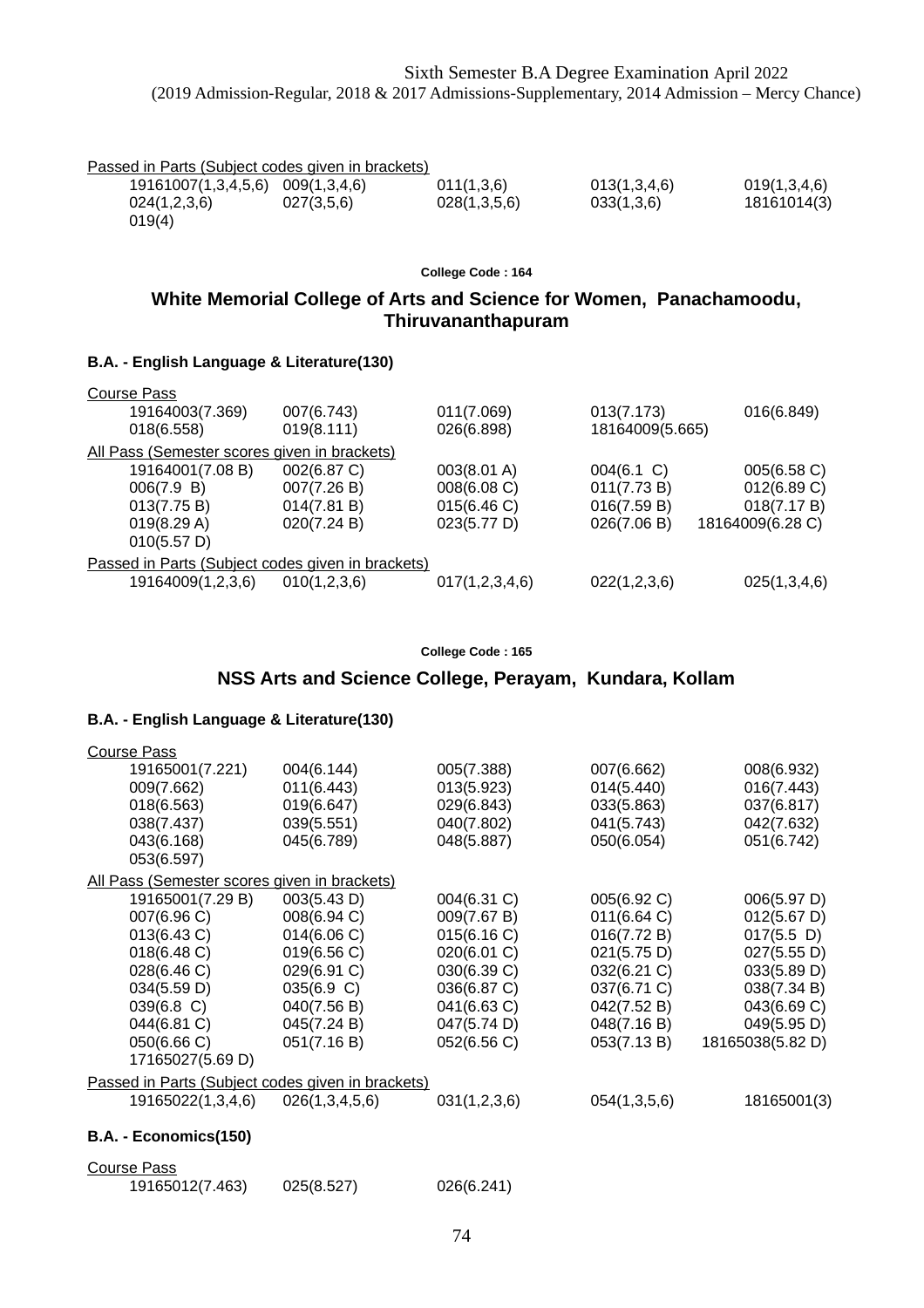| All Pass (Semester scores given in brackets) |              |                                                   |                  |
|----------------------------------------------|--------------|---------------------------------------------------|------------------|
| 004(5.95 D)                                  | 005(6.11 C)  | 006(6.02 C)                                       | 007(6.39 C)      |
| 009(6.75 C)                                  | 010(7.19 B)  | 011(6.45)                                         | 012(7.66 B)      |
| 022(6.1 C)                                   | 023(6.98 C)  | 024(6.07 C)                                       | $025(9.23 A+)$   |
| 029(6.33 C)                                  | 030(6.73 C)  | 031(5.86 D)                                       | 036(6.56 C)      |
| 042(6.39 C)                                  | 044(8.51 A)  | 048(7.03 B)                                       | 18165015(6.37 C) |
| 17165015(5.49 D)                             |              |                                                   |                  |
|                                              |              |                                                   |                  |
| 003(6)                                       | 013(2,5,6)   | 014(2,5,6)                                        | 015(6)           |
| 017(2,6)                                     | 018(6)       | 019(1, 2, 4, 5, 6)                                | 021(1,4,5,6)     |
| 028(2,6)                                     | 032(6)       | 033(1,2,3,5,6)                                    | 034(1,2,3,5,6)   |
| 038(3,4,6)                                   | 039(1,3,5,6) | 040(4,5,6)                                        | 043(3,4,6)       |
| 046(2, 4, 5, 6)                              | 047(6)       | 18165007(2,4)                                     | 029(2,5)         |
|                                              |              | Passed in Parts (Subject codes given in brackets) |                  |

**College Code : 166**

### **MGM College of Arts and Science, Kaniyapuram, Thiruvananthapuram**

### **B.A. - English Language & Literature(130)**

| <b>Course Pass</b>                           |             |                 |                  |             |
|----------------------------------------------|-------------|-----------------|------------------|-------------|
| 19166005(7.124)                              | 006(6.568)  | 007(7.631)      | 008(7.542)       | 009(7.698)  |
| 010(6.127)                                   | 011(7.027)  | 012(6.835)      | 013(7.058)       | 016(7.824)  |
| 017(6.557)                                   | 018(7.254)  | 020(6.237)      | 024(5.956)       | 025(7.282)  |
| 026(6.577)                                   | 029(7.501)  | 031(7.565)      | 034(7.132)       | 036(6.960)  |
| 041(6.903)                                   | 042(7.024)  |                 |                  |             |
|                                              |             |                 |                  |             |
| All Pass (Semester scores given in brackets) |             |                 |                  |             |
| 19166001(6.79 C)                             | 003(5.75 D) | 004(7.24 B)     | 005(7.39 B)      | 006(7.31 B) |
| 007(7.83 B)                                  | 008(7.8 B)  | 009(7.97 B)     | 010(7.1 B)       | 011(7.3 B)  |
| 012(7.47 B)                                  | 013(7.33 B) | 014(6.75 C)     | 015(6.14 C)      | 016(8.08 A) |
| 017(7.36 B)                                  | 018(7.56 B) | 020(6.85 C)     | $021(6 \quad C)$ | 023(5.6)    |
| 024(5.91 D)                                  | 025(7.12 B) | 026(6.86 C)     | 027(6.49 C)      | 028(6.34 C) |
| 029(7.32 B)                                  | 030(6.25 C) | 031(7.63 B)     | 033(5.69 D)      | 034(7.6 B)  |
| 035(6.63 C)                                  | 036(7.11 B) | 037(5.92 D)     | 038(5.73 D)      | 039(6.64 C) |
| 041(7.36 B)                                  | 042(7.29 B) | 18166001(5.8 D) | 002(5.9)         | 005(5.95 D) |
| 009(5.36 D)                                  | 017(6.76 C) |                 |                  |             |
|                                              |             |                 |                  |             |

Passed in Parts (Subject codes given in brackets)

19166022(3,4,6) 032(1,3,5,6)

#### **College Code : 168**

### **St.Marys College, Kundara, Kollam**

| <b>Course Pass</b>                                |                     |               |                |                |
|---------------------------------------------------|---------------------|---------------|----------------|----------------|
| 19168001(7.695)                                   | 003(6.607)          | 006(7.417)    | 007(6.773)     | 010(6.750)     |
| 013(6.936)                                        | 017(6.393)          |               |                |                |
| All Pass (Semester scores given in brackets)      |                     |               |                |                |
| 19168001(7.62 B)                                  | 003(7.36 B)         | 004(6.07 C)   | 005(6.56 C)    | 006(7.66 B)    |
| 007(7.31 B)                                       | 008(6.36 C)         | 009(7<br>B)   | 010(7.04 B)    | $011(6.65)$ C) |
| 012(6.78 C)                                       | 013(7.55 B)         | $014(6.8)$ C) | $015(6.92)$ C) | 017(7.26 B)    |
| 18168001(5.86 D)                                  |                     |               |                |                |
| Passed in Parts (Subject codes given in brackets) |                     |               |                |                |
| 19168002(1,5,6)                                   | 18168003(1,3,4,5,6) |               |                |                |
|                                                   |                     |               |                |                |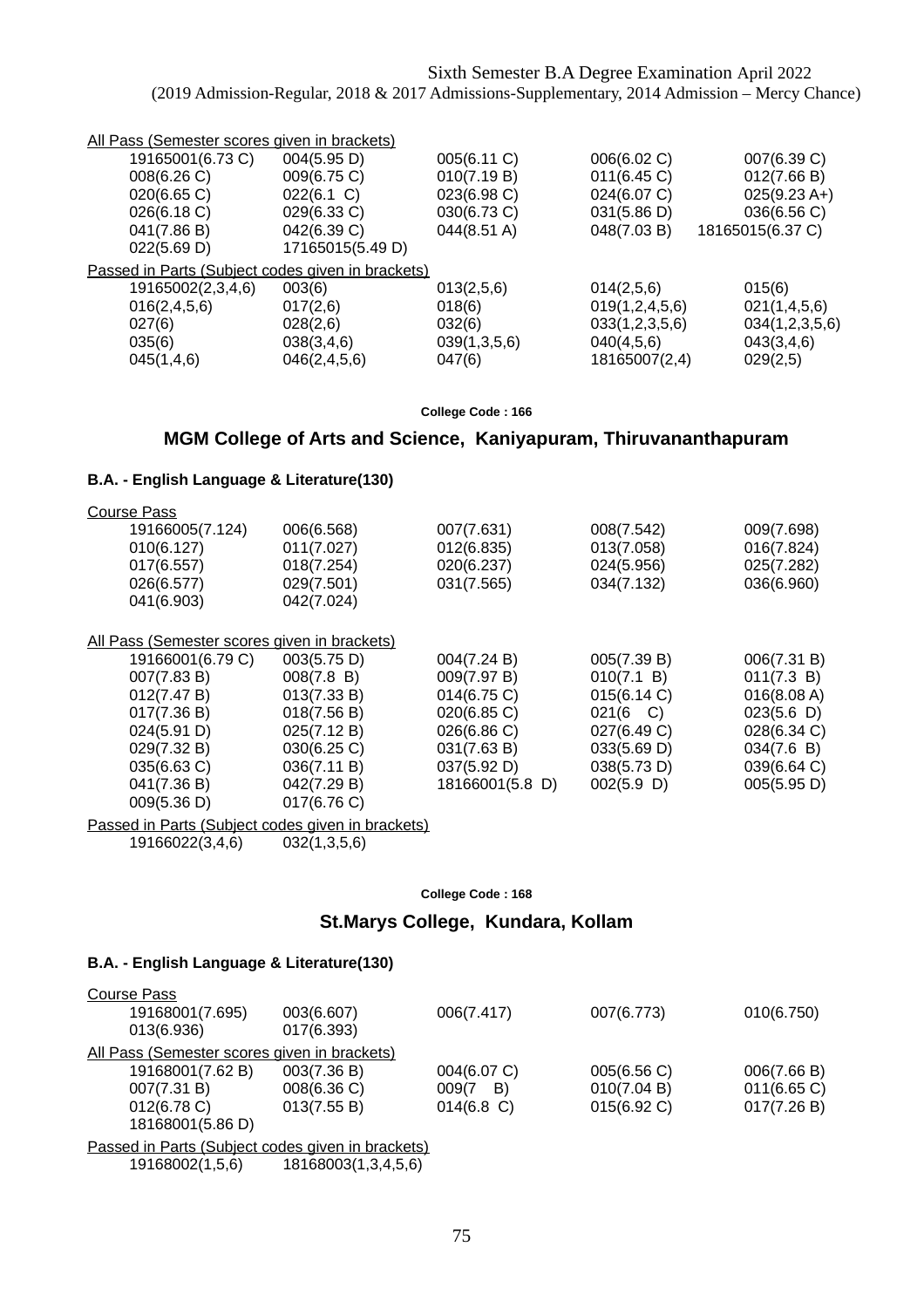## **Ayyankali Memorial Arts and Science College, Kuryottumala, Punalur, Kollam**

### **B.A. - English Language & Literature(130)**

| Course Pass<br>19170001(6.907)<br>008(5.800)<br>018(5.929)<br>026(7.839)          | 002(6.631)<br>010(6.966)<br>019(7.715)                                       | 003(7.406)<br>013(6.491)<br>021(7.352)                                    | 004(6.268)<br>015(8.117)<br>022(6.213)                                  | 006(6.237)<br>016(6.238)<br>025(7.620)                                            |
|-----------------------------------------------------------------------------------|------------------------------------------------------------------------------|---------------------------------------------------------------------------|-------------------------------------------------------------------------|-----------------------------------------------------------------------------------|
| All Pass (Semester scores given in brackets)                                      |                                                                              |                                                                           |                                                                         |                                                                                   |
| 19170001(7.14 B)<br>008(5.85 D)<br>$013(6.8)$ C)<br>020(6.08 C)<br>027(5.89 D)    | 002(6.33 C)<br>009(6.52 C)<br>015(7.93 B)<br>021(7.74 B)<br>17170038(5.73 D) | 003(7.69 B)<br>010(7.46 B)<br>016(6.44 C)<br>022(7.36 B)                  | 004(6.79 C)<br>011(5.85 D)<br>018(5.79 D)<br>025(8.11 A)                | 006(6.66 C)<br>012(6.41 C)<br>019(7.93 B)<br>026(8.1 A)                           |
| Passed in Parts (Subject codes given in brackets)                                 |                                                                              |                                                                           |                                                                         |                                                                                   |
| 19170007(1,3,4,5,6)                                                               | 014(1,2,4,6)                                                                 | 017(1,3,4,6)                                                              | 023(3)                                                                  | 17170034(4)                                                                       |
| B.A. - Economics(150)                                                             |                                                                              |                                                                           |                                                                         |                                                                                   |
| Course Pass<br>19170027(6.878)                                                    |                                                                              |                                                                           |                                                                         |                                                                                   |
| All Pass (Semester scores given in brackets)                                      |                                                                              |                                                                           |                                                                         |                                                                                   |
| 19170001(5.95 D)<br>006(5.37 D)<br>016(6.05 C)<br>025(6.26 C)<br>18170004(5.56 D) | 002(5.61 D)<br>010(5.68 D)<br>017(7.17 B)<br>026(7.05 B)<br>007(6.26 C)      | 003(6.05 C)<br>011(6.56 C)<br>$018(6.3)$ C)<br>027(7.93 B)<br>010(5.53 D) | 004(5.58 D)<br>012(7.15 B)<br>022(7.28 B)<br>028(7.38 B)<br>017(5.91 D) | 005(6.12 C)<br>014(5.94 D)<br>023(7.03 B)<br>18170003(6.17 C)<br>17170002(6.75 C) |
| Passed in Parts (Subject codes given in brackets)                                 |                                                                              |                                                                           |                                                                         |                                                                                   |
| 19170009(2,3,5,6)<br>021(2,6)<br>019(2)                                           | 013(2,6)<br>024(1,2,3,4,6)<br>024(2)                                         | 015(1,2,6)<br>029(1,2,4,5,6)<br>027(2)                                    | 019(2)<br>18170009(2,3)                                                 | 020(1,2,3,6)<br>015(2,4,5)                                                        |

**College Code : 171**

## **Mar Ivanios College, Mavelikkara, Alappuzha**

| <b>Course Pass</b>                           |               |                  |                  |                 |
|----------------------------------------------|---------------|------------------|------------------|-----------------|
| 19171001(6.159)                              | 004(6.602)    | 005(6.648)       | 006(7.535)       | 010(6.784)      |
| 011(7.776)                                   | 013(7.381)    | 015(6.129)       | 016(6.983)       | 017(7.357)      |
| 024(7.312)                                   | 025(6.991)    | 027(5.877)       | 028(6.228)       | 031(7.585)      |
| 035(6.721)                                   | 036(6.288)    | 037(8.554)       | 039(6.970)       | 040(5.824)      |
| 043(7.348)                                   | 044(6.468)    | 046(8.207)       | 047(7.053)       | 17171004(6.247) |
| All Pass (Semester scores given in brackets) |               |                  |                  |                 |
| 19171001(6.96 C)                             | 002(6.25 C)   | 004(7.04 B)      | 005(7.18 B)      | 006(8.09 A)     |
| 007(6.67 C)                                  | 009(6.14 C)   | 010(6.97 C)      | 011(7.58 B)      | 013(7.58 B)     |
| 014(7.16 B)                                  | 015(6.31 C)   | 016(7.41 B)      | 017(7.53 B)      | 019(6.37 C)     |
| 020(6.25)                                    | 023(6.87 C)   | 024(7.18 B)      | 025(6.93 C)      | 026(6.15 C)     |
| $027(5.8)$ D)                                | $028(6.5)$ C) | 030(5.76 D)      | 031(7.29 B)      | 032(6.71 C)     |
| $033(7 \quad B)$                             | 035(7.26 B)   | 036(6.24 C)      | 037(8.63 A)      | 038(6.9 C)      |
| 039(6.93 C)                                  | 040(6.2 C)    | 043(7.74 B)      | 044(6.74 C)      | $045(5.5 \; D)$ |
| 046(8.26 A)                                  | 047(7.58 B)   | 18171004(5.52 D) | 17171004(6.45 C) |                 |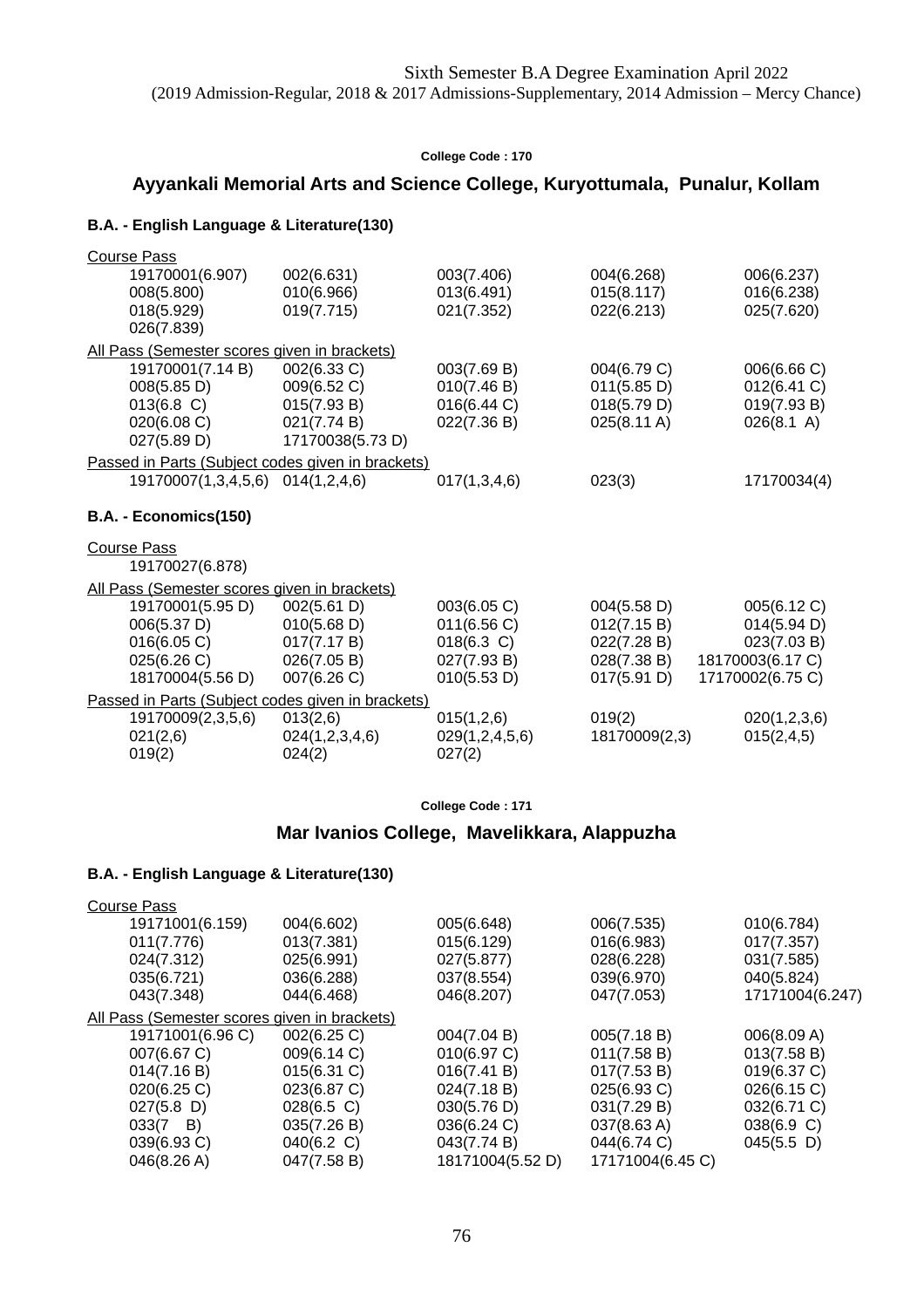| Passed in Parts (Subject codes given in brackets)<br>19171003(2,3,5,6)<br>012(1,3,4,5,6)<br>021(1,3,4,5,6)<br>022(1,3,5,6) |             |                  |                  |             |  |  |
|----------------------------------------------------------------------------------------------------------------------------|-------------|------------------|------------------|-------------|--|--|
|                                                                                                                            |             |                  |                  |             |  |  |
| B.A. - Economics(150)                                                                                                      |             |                  |                  |             |  |  |
| Course Pass                                                                                                                |             |                  |                  |             |  |  |
| 19171004(7.228)                                                                                                            | 017(7.809)  | 018(6.488)       | 17171030(5.525)  |             |  |  |
| All Pass (Semester scores given in brackets)                                                                               |             |                  |                  |             |  |  |
| 19171002(5.95 D)                                                                                                           | 004(7.83 B) | 005(5.77 D)      | 007(6.48 C)      | 009(6.61 C) |  |  |
| 010(5.71 D)                                                                                                                | 011(5.81 D) | 017(8.63 A)      | 018(7.35 B)      | 020(5.61 D) |  |  |
| 023(5.01 D)                                                                                                                | 024(6.29 C) | 025(5.58 D)      | 18171006(6.29 C) | 015(5.42 D) |  |  |
| 016(5.73 D)                                                                                                                | 026(5.64 D) | 17171030(6.41 C) |                  |             |  |  |
| Passed in Parts (Subject codes given in brackets)                                                                          |             |                  |                  |             |  |  |
| 19171003(1,2,3,5,6)                                                                                                        | 012(2,4,6)  | 019(2,4,6)       | 18171007(5)      |             |  |  |

# **Gregorian College of Advanced Studies, Sreekariyam, Thiruvananthapuram**

| <b>Course Pass</b>                                                                                                |                                                                                       |                                                                                        |                                                                                        |                                                                                            |
|-------------------------------------------------------------------------------------------------------------------|---------------------------------------------------------------------------------------|----------------------------------------------------------------------------------------|----------------------------------------------------------------------------------------|--------------------------------------------------------------------------------------------|
| 19172001(6.653)<br>011(7.923)<br>024(6.692)<br>037(6.520)                                                         | 002(5.471)<br>012(7.579)<br>025(6.476)<br>042(6.008)                                  | 004(7.848)<br>019(6.335)<br>027(5.954)<br>043(6.897)                                   | 006(7.093)<br>021(5.804)<br>029(7.574)                                                 | 010(6.452)<br>023(7.232)<br>031(7.426)                                                     |
| All Pass (Semester scores given in brackets)                                                                      |                                                                                       |                                                                                        |                                                                                        |                                                                                            |
| 19172001(7.35 B)<br>$007(5.2)$ D)<br>019(6.28 C)<br>025(6.79 C)<br>032(6.58 C)<br>19172039(6.25 C)<br>005(5.28 D) | 002(6.03 C)<br>008(6.08 C)<br>021(6.29 C)<br>026(6.4 C)<br>034(6.48 C)<br>040(7.11 B) | 003(6.09 C)<br>010(6.74 C)<br>022(6.19 C)<br>027(6.78 C)<br>036(6.12 C)<br>042(6.64 C) | 004(8.11 A)<br>011(7.66 B)<br>023(7.11 B)<br>029(7.46 B)<br>037(7.26 B)<br>043(7.32 B) | 006(7.47 B)<br>012(6.9 C)<br>024(6.77 C)<br>031(7.58 B)<br>038(5.95 D)<br>18172004(5.71 D) |
| Passed in Parts (Subject codes given in brackets)                                                                 |                                                                                       |                                                                                        |                                                                                        |                                                                                            |
| 19172005(1,3,4,6)<br>041(6)                                                                                       | 014(1,3,4,5,6)                                                                        | 016(1,3,4,5,6)                                                                         | 033(3,4,6)                                                                             | 035(1,3,4,5,6)                                                                             |
| B.A. - Economics(150)                                                                                             |                                                                                       |                                                                                        |                                                                                        |                                                                                            |
| <b>Course Pass</b>                                                                                                |                                                                                       |                                                                                        |                                                                                        |                                                                                            |
| 19172007(8.682)<br>024(6.816)                                                                                     | 013(6.754)                                                                            | 015(6.563)                                                                             | 016(7.061)                                                                             | 021(6.361)                                                                                 |
| All Pass (Semester scores given in brackets)                                                                      |                                                                                       |                                                                                        |                                                                                        |                                                                                            |
| 19172001(8.42 A)<br>011(7.46 B)<br>019(6.38 C)<br>027(5.47 D)                                                     | 002(6.93 C)<br>012(6.9 C)<br>021(6.52 C)<br>$028(4.96 \text{ E})$                     | 005(6.27 C)<br>013(7.44 B)<br>023(7.14 B)<br>029(5.79 D)                               | 007(8.52 A)<br>015(7.47 B)<br>024(7.48 B)<br>18172010(6.13 C)                          | 008(5.81 D)<br>016(8.03 A)<br>026(6.76 C)                                                  |
| Passed in Parts (Subject codes given in brackets)                                                                 |                                                                                       |                                                                                        |                                                                                        |                                                                                            |
| 19172003(3,4,5,6)<br>025(6)                                                                                       | 004(1,2,4,5,6)                                                                        | 009(3,6)                                                                               | 010(2,6)                                                                               | 022(2,3,5,6)                                                                               |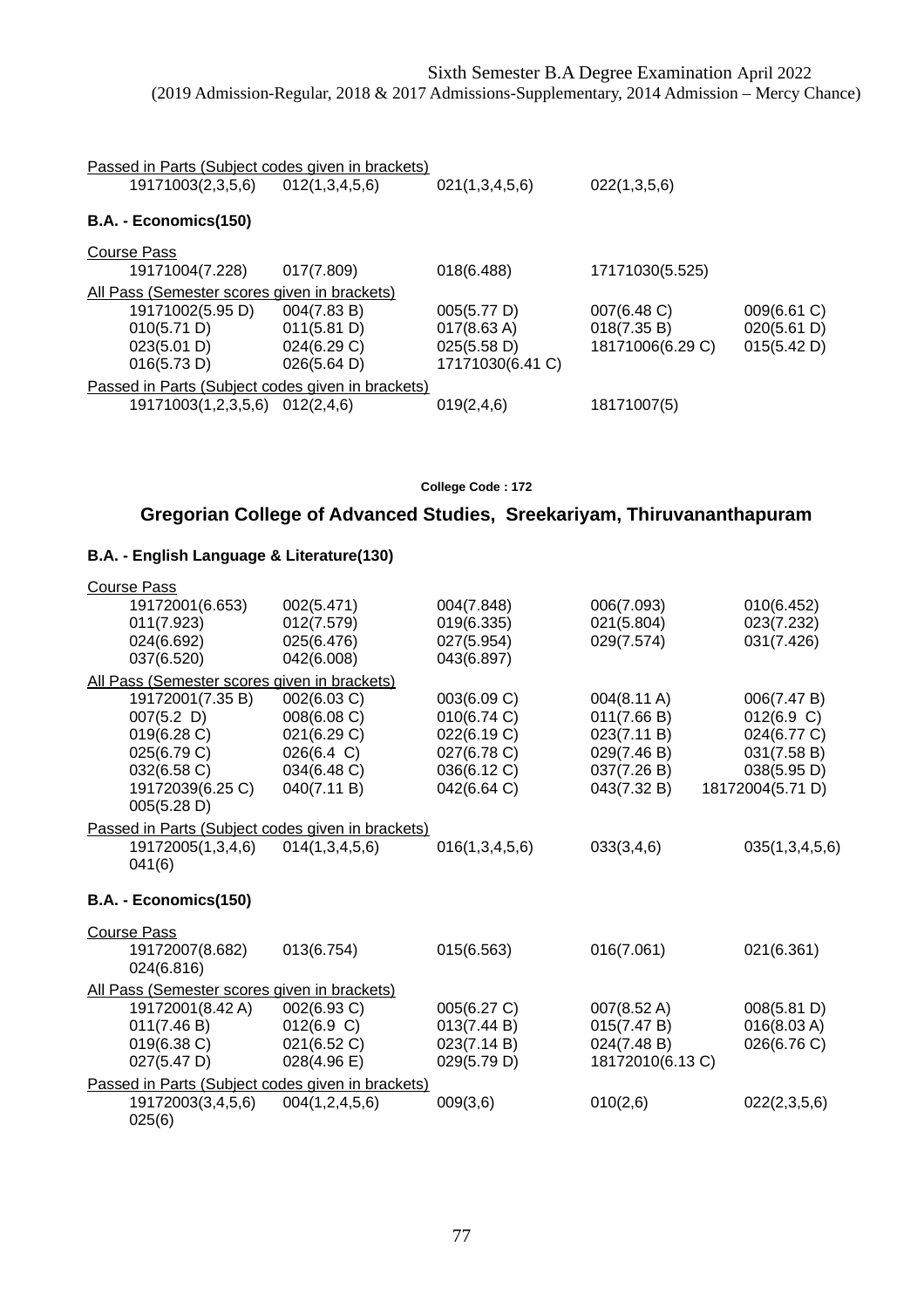## **Govt. Arts & Science College, Karunagappally, Kollam**

### **B.A. - Malayalam: Language, Culture & Literature(115)**

| <b>Course Pass</b> |                                              |                                                   |                |                |                       |
|--------------------|----------------------------------------------|---------------------------------------------------|----------------|----------------|-----------------------|
|                    | 19173004(7.667)                              | 005(6.375)                                        | 007(7.043)     | 008(7.710)     | 018(6.874)            |
|                    | 019(6.693)                                   | 021(7.258)                                        | 024(7.177)     | 029(6.587)     | 030(6.882)            |
|                    | All Pass (Semester scores given in brackets) |                                                   |                |                |                       |
|                    | 19173001(6.84 C)                             | 002(6.39 C)                                       | 004(8.2 A)     | 005(6.44 C)    | 006(6.82 C)           |
|                    | 007(7.62 B)                                  | 008(8.39 A)                                       | 009(7.16 B)    | 011(7.2 B)     | 012(7.28 B)           |
|                    | 014(7.05 B)                                  | 016(7.1 B)                                        | 017(6.87 C)    | 018(7.6 B)     | 019(7.59 B)           |
|                    | 021(7.68 B)                                  | 022(7.05 B)                                       | 023(6.65 C)    | 024(7.63 B)    | 025(6.51 C)           |
|                    | 026(7.02 B)                                  | 027(6.36 C)                                       | 028(6.21 C)    | 029(6.8 C)     | 030(7.31 B)           |
|                    | 18173012(6.54 C)                             |                                                   |                |                |                       |
|                    | B.A. - English Language & Literature(130)    |                                                   |                |                |                       |
| <b>Course Pass</b> |                                              |                                                   |                |                |                       |
|                    | 19173002(7.575)                              | 003(5.803)                                        | 005(6.713)     | 010(6.043)     | 011(6.477)            |
|                    | 014(7.008)                                   | 018(6.980)                                        | 024(7.325)     | 025(7.701)     |                       |
|                    | All Pass (Semester scores given in brackets) |                                                   |                |                |                       |
|                    | 19173002(7.99 B)                             | 003(5.86 D)                                       | 004(7.12 B)    | 005(7.24 B)    | 006(6.03 C)           |
|                    | 007(6.63 C)                                  | 010(6.32 C)                                       | 011(6.63 C)    | 012(6.56 C)    | 013(6.97 C)           |
|                    | 014(6.92 C)                                  | 015(7.35 B)                                       | 018(7.36 B)    | 019(5.81 D)    | 020(6.51 C)           |
|                    | 022(6.9 C)                                   | 023(6.71 C)                                       | 024(7.76 B)    | 025(7.81 B)    | 026(6.91 C)           |
|                    | 028(7.19 B)                                  | 18173020(6.55 C)                                  | 026(6.81 C)    |                |                       |
|                    |                                              | Passed in Parts (Subject codes given in brackets) |                |                |                       |
|                    | 19173001(1,4,6)                              | 009(1, 2, 3, 4, 6)                                | 016(1,2,3,4,6) | 017(1,2,3,4,6) | 021(1,2,3,6)          |
|                    | 029(2,6)                                     |                                                   |                |                |                       |
|                    | B.A. - Sociology(156)                        |                                                   |                |                |                       |
| <b>Course Pass</b> |                                              |                                                   |                |                |                       |
|                    | 19173005(7.503)                              | 014(7.971)                                        | 016(7.138)     | 019(8.382)     | 020(7.522)            |
|                    | 025(7.315)                                   | 028(8.226)                                        | 029(7.143)     |                |                       |
|                    | All Pass (Semester scores given in brackets) |                                                   |                |                |                       |
|                    | 19173001(7.75 B)                             | 003(7.16 B)                                       | 004(6.74 C)    | 005(8.08 A)    | 006(6.51 C)           |
|                    | 009(6.05 C)                                  | 010(7.52 B)                                       | 012(6.45 C)    | 013(7.33 B)    | $014(8.81 \text{ A})$ |
|                    | 015(6.8 C)                                   | 016(7.53 B)                                       | 017(6.49 C)    | 018(6.23 C)    | 019(8.92 A)           |
|                    | 020(8.55 A)                                  | 021(6.2 C)                                        | 023(6.3 C)     | 024(7.39 B)    | 025(7.87 B)           |
|                    | 19173026(6.3 C)                              | 027(6.2 C)                                        | 028(8.98 A)    | 029(7.86 B)    | 030(7.81 B)           |
|                    |                                              | Passed in Parts (Subject codes given in brackets) |                |                |                       |
|                    | 19173007(1,3,5,6)                            | 031(2,3,4,5,6)                                    |                |                |                       |

**College Code : 175**

## **Bishop Jesudasan Arts & Science College, Mulayara, Thiruvananthapuram**

| Course Pass     |            |            |            |            |
|-----------------|------------|------------|------------|------------|
| 19175008(6.888) | 011(6.916) | 013(7.152) | 017(6.694) | 018(6.737) |
| 019(7.136)      | 024(7.073) | 030(6.897) | 031(6.958) | 032(6.970) |
| 033(7.160)      | 034(5.948) | 035(6.163) | 039(7.711) | 043(6.705) |
| 045(6.411)      | 046(7.261) | 048(7.266) |            |            |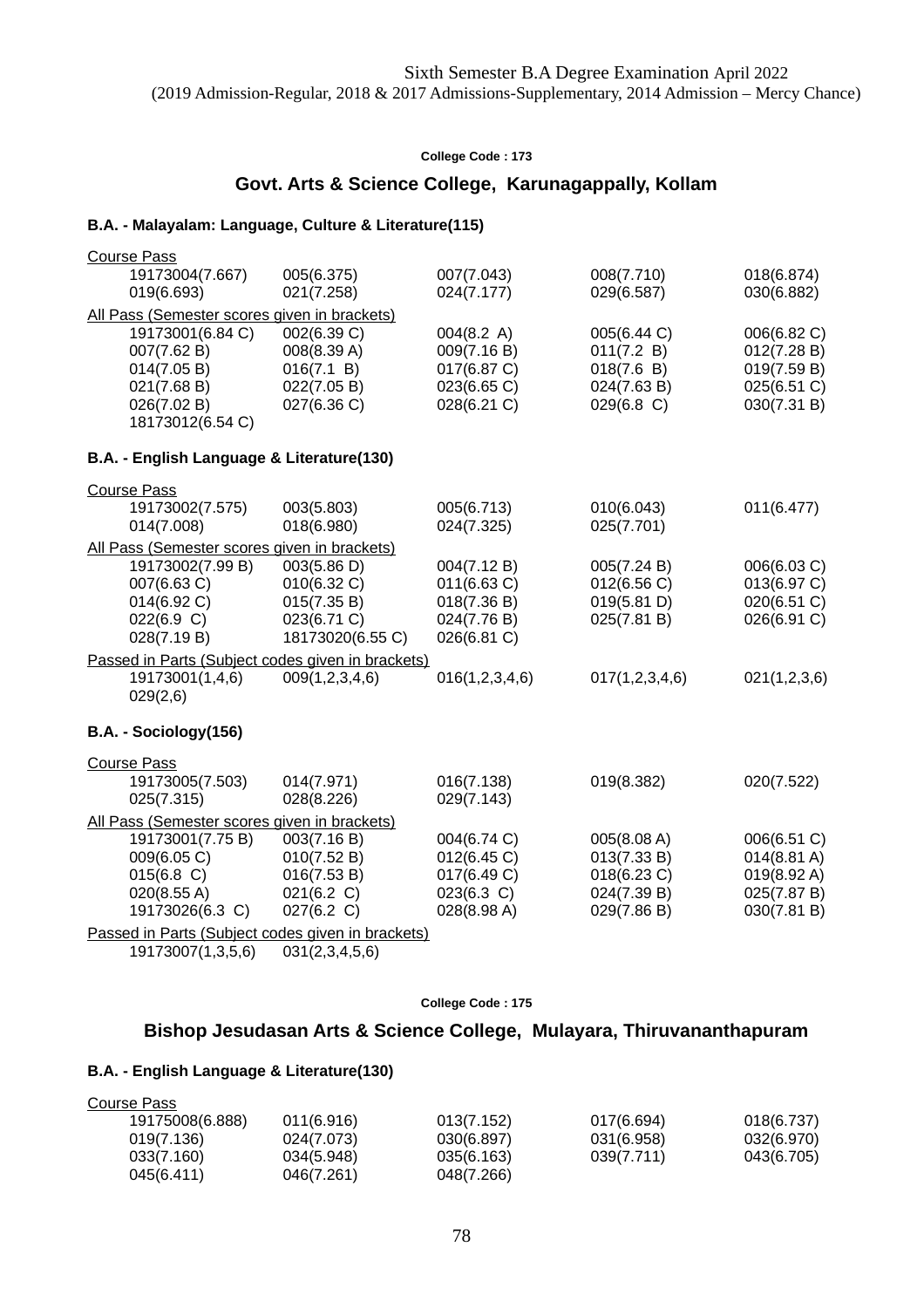| All Pass (Semester scores given in brackets)                     |                            |                           |                            |                            |
|------------------------------------------------------------------|----------------------------|---------------------------|----------------------------|----------------------------|
| 19175001(5.49 D)                                                 | 003(5.57 D)                | 004(6.47 C)               | 005(6.1 C)                 | 006(6.16 C)                |
| 007(6.79 C)                                                      | 008(7.04 B)                | 009(5.94 D)               | 010(5.95 D)                | 011(7.48 B)                |
| 012(6.2 C)<br>021(5.75 D)                                        | 013(7.39 B)<br>022(6.68 C) | 017(7.1 B)<br>023(6.22 C) | 018(7.19 B)<br>024(7.39 B) | 019(7.31 B)<br>025(6.66 C) |
| 026(5.44 D)                                                      | 027(5.64 D)                | 028(5.89 D)               | 029(7.18 B)                | 030(7.02 B)                |
| 031(7.11 B)                                                      | 032(6.94 C)                | 033(7.08 B)               | 034(6.29 C)                | 035(6.6 C)                 |
| 037(5.81 D)                                                      | 038(5.87 D)                | 039(7.91 B)               | 043(6.84 C)                | 044(6.86 C)                |
| 045(6.63 C)                                                      | 046(7.3 B)                 | 047(6.59 C)               | 048(6.8 C)                 | 050(6.85 C)                |
| 051(6.6 C)                                                       |                            |                           |                            |                            |
| Passed in Parts (Subject codes given in brackets)                |                            |                           |                            |                            |
| 19175014(1,2,4,6)                                                | 015(1,2,5,6)               | 016(1,2,3,5,6)            | 020(1,2,3,5,6)             | 036(1,2,6)                 |
| 041(1,2,3,6)                                                     | 042(1,2,3,6)               |                           |                            |                            |
| <b>Result Withheld</b>                                           |                            |                           |                            |                            |
| 19175049()                                                       |                            |                           |                            |                            |
| B.A. - Economics(150)                                            |                            |                           |                            |                            |
|                                                                  |                            |                           |                            |                            |
| <b>Course Pass</b><br>19175008(6.629)                            | 031(6.540)                 |                           |                            |                            |
|                                                                  |                            |                           |                            |                            |
| All Pass (Semester scores given in brackets)<br>19175002(6.35 C) | 003(6.48 C)                | 005(6.95 C)               |                            |                            |
| 014(5.52 D)                                                      | 024(6.21 C)                | 025(5.01 D)               | 008(7.1 B)<br>027(6.36 C)  | 012(6.22 C)<br>031(6.91 C) |
| 033(6.42 C)                                                      | 043(6.39 C)                | 051(6.96 C)               | 18175004(5.51 D)           | 037(5.62 D)                |
| 17175021(5.77 D)                                                 |                            |                           |                            |                            |
| Passed in Parts (Subject codes given in brackets)                |                            |                           |                            |                            |
| 19175001(5,6)                                                    | 004(1, 2, 4, 5, 6)         | 006(1, 2, 4, 5, 6)        | 007(1, 2, 4, 5, 6)         | 009(2,4,5,6)               |
| 013(3,5,6)                                                       | 015(3,4,5,6)               | 016(1,2,3,4,5)            | 017(6)                     | 018(1,3,4,5,6)             |
| 019(3,4,5,6)                                                     | 020(3,4,6)                 | 021(3,4,6)                | 022(2,3,4,5,6)             | 023(4,6)                   |
| 026(2,3,4,6)                                                     | 028(2,4,6)                 | 029(2,3,4,6)              | 030(2,3,4,6)               | 032(4,6)                   |
| 034(2,4,6)                                                       | 035(2,4,6)                 | 036(4,6)                  | 037(4,5,6)                 | 038(2,4,6)                 |
| 039(2,3,4,5,6)                                                   | 040(2, 4, 5, 6)            | 041(4,6)                  | 044(2,4,5,6)               | 045(2, 4, 5, 6)            |
| 046(2, 4, 6)                                                     | 047(2,3,4,6)               | 048(2, 4, 5, 6)           | 049(2, 4, 5, 6)            | 050(2,3,4,5,6)             |
| 052(2,4,6)                                                       |                            |                           |                            |                            |
| <b>Result Withheld</b>                                           |                            |                           |                            |                            |
| 19175011()                                                       | 042()                      |                           |                            |                            |

### **Sri Sathya Sai Arts and Science College,Sai Gramam, Thonnakkal, Thiruvananthapuram**

| <b>Course Pass</b><br>19176013(8.038)             |              |              |                |             |
|---------------------------------------------------|--------------|--------------|----------------|-------------|
| All Pass (Semester scores given in brackets)      |              |              |                |             |
| 19176001(7.38 B)                                  | 002(7.25 B)  | 003(6.54 C)  | 004(6.47 C)    | 005(7.41 B) |
| 007(5.77 D)                                       | 009(6.36 C)  | 010(6.01 C)  | $011(6.85)$ C) | 012(6.78 C) |
| 013(7.21 B)                                       | 014(5.73 D)  | 017(6.96 C)  | 018(6.22 C)    | 019(6.63 C) |
| 022(7.04 B)                                       | 023(7.27 B)  | 024(6.52 C)  | 025(7.47 B)    | 026(7.33 B) |
| 027(6.9 C)                                        | 028(7.39 B)  | 029(7.16 B)  | 030(6.92 C)    | 032(7.77 B) |
| 033(6.94 C)                                       | 034(6.39 C)  | 036(5.69 D)  | $037(5.9)$ D)  | 038(7.73 B) |
| 039(6.72 C)                                       | 040(5.76 D)  | 041(7.41 B)  | 042(7.46 B)    | 043(7.46 B) |
| 044(7.27 B)                                       | 045(6.79 C)  | 046(7.88 B)  | 047(6.47 C)    | 048(7.91 B) |
| Passed in Parts (Subject codes given in brackets) |              |              |                |             |
| 19176008(3,5,6)                                   | 015(1,3,5,6) | 016(2,3,4,6) | 021(3,4,6)     |             |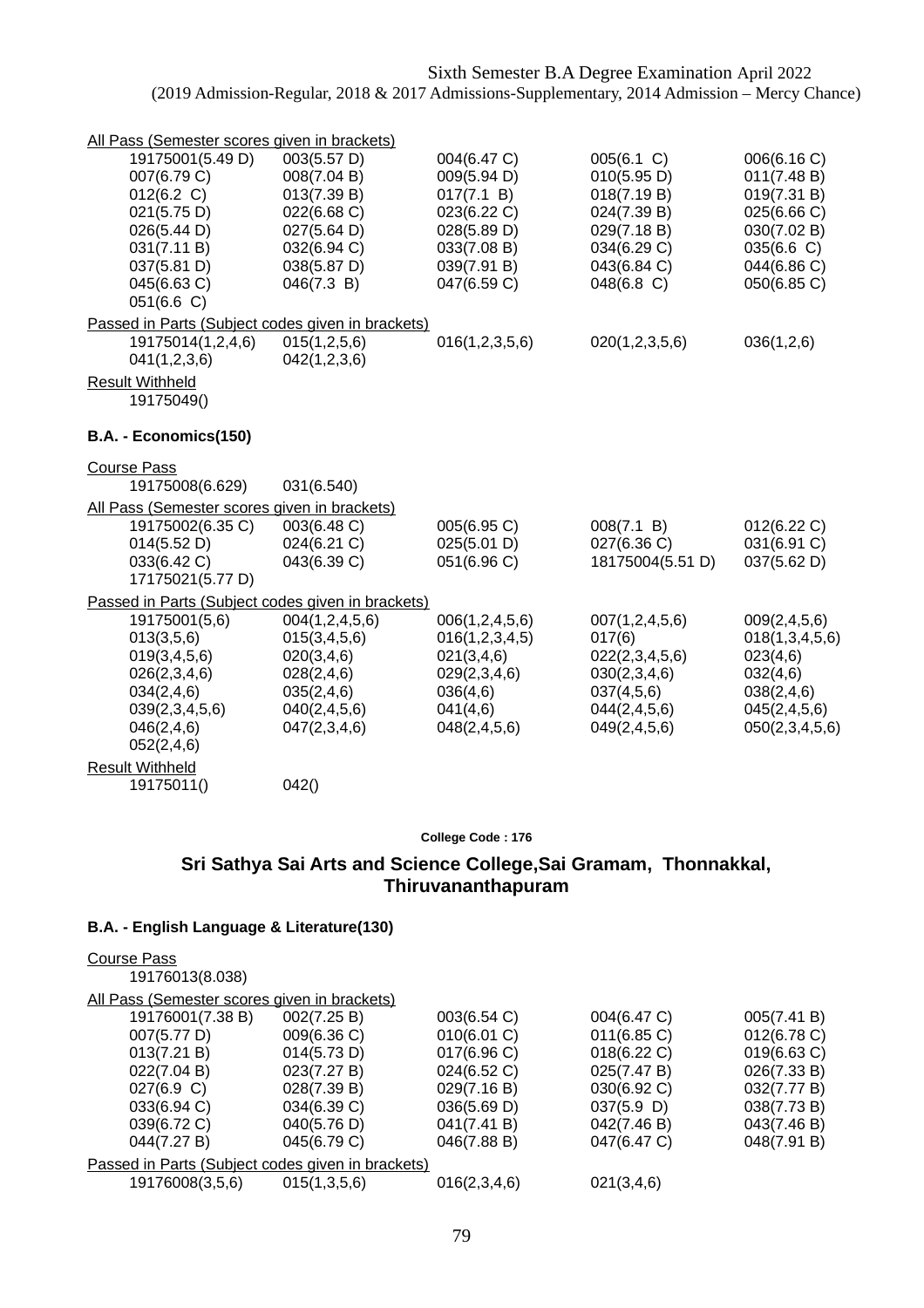## **Sree Sankara College, Kilimanoor, Thiruvananthapuram**

### **B.A. - Economics(150)**

| <b>Course Pass</b>                                |               |                  |               |                      |
|---------------------------------------------------|---------------|------------------|---------------|----------------------|
| 19177010(6.811)                                   | 040(6.490)    | 062(6.605)       |               |                      |
| All Pass (Semester scores given in brackets)      |               |                  |               |                      |
| 19177001(7.07 B)                                  | 004(6.56 C)   | 005(5.97 D)      | $006(6.6)$ C) | $009(6.8 \text{ C})$ |
| 010(7.33 B)                                       | $011(6.8)$ C) | 012(6.07 C)      | 013(6.21 C)   | 015(7.11 B)          |
| 017(6.12 C)                                       | 019(7.46 B)   | 022(5.65 D)      | 023(7.53 B)   | 024(6.79 C)          |
| 029(7.28 B)                                       | 032(6.56 C)   | 035(5.84 D)      | 036(7.35 B)   | 040(6.68 C)          |
| 045(7.21 B)                                       | 046(6.63 C)   | 047(6.36 C)      | 048(6.17 C)   | 052(6.41 C)          |
| 054(7.34 B)                                       | 057(6.01 C)   | 058(6.29 C)      | 059(7.29 B)   | 060(7.32 B)          |
| 061(7.02 B)                                       | 062(7.5 B)    | 063(5.09 D)      | 064(7.41 B)   | 065(6.78 C)          |
| 066(6.94 C)                                       | 068(6.54 C)   | 18177003(6.06 C) | 007(5.41 D)   | 012(5.21 D)          |
| 016(6.31 C)                                       | 017(6.19 C)   | 019(5.17 D)      | 030(6.07 C)   |                      |
| Passed in Parts (Subject codes given in brackets) |               |                  |               |                      |
| 19177002(2,4,6)                                   | 003(2,3,4,6)  | 007(6)           | 014(1,2,5,6)  | 016(6)               |
| 018(6)                                            | 020(6)        | 025(6)           | 027(3,6)      | 028(6)               |
| 031(6)                                            | 033(1,3,4,6)  | 034(6)           | 038(3,6)      | 042(1,3,5,6)         |
| 043(1,4,5,6)                                      | 050(6)        | 051(1,4,5,6)     | 053(1,3,6)    | 067(1,6)             |
| 069(6)                                            | 18177002(5)   | 004(5)           | 005(4,5)      | 008(5)               |
| 011(1,4,5)                                        | 014(2, 4, 5)  | 015(5)           | 023(4)        |                      |

**College Code : 178**

## **Santhom Malankara Arts & Science College,Edanji, Parassala, Thiruvananthapuram**

| <b>Course Pass</b>                                |                |                  |                       |              |
|---------------------------------------------------|----------------|------------------|-----------------------|--------------|
| 19178001(6.959)                                   | 002(6.440)     | 003(6.050)       | 005(7.292)            | 008(6.440)   |
| 009(7.943)                                        | 010(7.575)     | 011(7.064)       | 012(7.203)            | 013(7.391)   |
| 014(6.903)                                        | 017(6.700)     | 024(7.888)       | 025(7.465)            | 032(7.705)   |
| 035(6.827)                                        | 036(6.944)     | 041(7.874)       | 043(6.844)            | 044(6.942)   |
| All Pass (Semester scores given in brackets)      |                |                  |                       |              |
| 19178001(6.99 C)                                  | 002(6.96 C)    | 003(7.1 B)       | 004(6.31 C)           | 005(7.98 B)  |
| 007(6.38 C)                                       | 008(7.65 B)    | 009(8.48 A)      | 010(8.04 A)           | 011(7.07 B)  |
| 012(7.73 B)                                       | 013(7.86 B)    | 014(7.42 B)      | 015(7.22 B)           | 016(5.86 D)  |
| 017(7.25 B)                                       | 018(6.03 C)    | 022(6.31 C)      | $024(8.25 \text{ A})$ | 025(8.28 A)  |
| 026(6.3 C)                                        | 027(6.54 C)    | 028(6.43 C)      | 030(6.95 C)           | 031(6.11 C)  |
| 032(7.72 B)                                       | 035(6.98 C)    | 036(6.87 C)      | 039(6.16 C)           | 041(8.38 A)  |
| 043(7.21 B)                                       | 044(7.09 B)    | 18178001(5.12 D) | 012(5.24 D)           | 027(5.6)     |
| 031(5.82 D)                                       |                |                  |                       |              |
| Passed in Parts (Subject codes given in brackets) |                |                  |                       |              |
| 19178006(1,3,4,5,6)                               | 019(1,3,4,5,6) | 020(1,6)         | 033(1,4,5,6)          | 034(1,3,5,6) |
| 037(1,3,5,6)                                      | 038(1,3,4,5,6) | 042(6)           |                       |              |
| Result Withheld                                   |                |                  |                       |              |
| 18178011()                                        |                |                  |                       |              |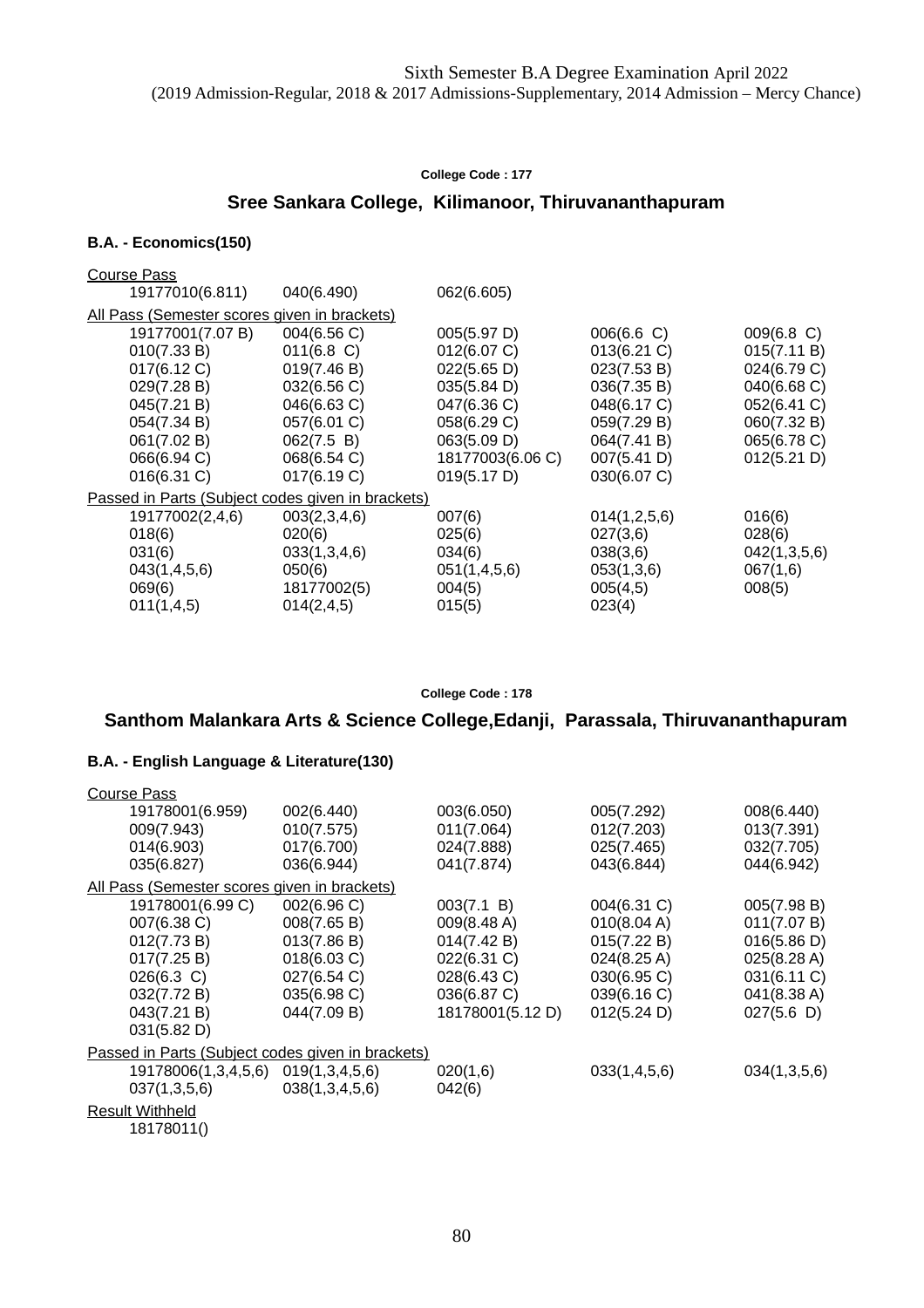### **R.Sankar College of Arts and Science, Chathannoor, Kollam**

#### **B.A. - English Language & Literature(130)**

| <b>Course Pass</b>                                  |             |               |                |                       |
|-----------------------------------------------------|-------------|---------------|----------------|-----------------------|
| 19502002(7.485)                                     | 004(6.714)  | 005(7.267)    | 006(7.225)     | 008(7.604)            |
| 009(6.491)                                          | 013(6.542)  | 017(6.952)    | 029(6.272)     | 031(7.403)            |
| 035(7.593)                                          |             |               |                |                       |
| <u>All Pass (Semester scores given in brackets)</u> |             |               |                |                       |
| 19502001(5.82 D)                                    | 002(8.07 A) | 003(7.2 B)    | 004(7.42 B)    | 005(7.78 B)           |
| 006(7.5 B)                                          | 008(7.86 B) | 009(7.64 B)   | 010(6.53 C)    | $012(6.31)$ C)        |
| 013(7.11 B)                                         | 014(6.29 C) | 015(5.71 D)   | 016(6.74 C)    | $017(8.05 \text{ A})$ |
| 018(6.44 C)                                         | 020(6.55 C) | $021(6.6)$ C) | 022(5.96 D)    | 023(5.29 D)           |
| 024(6.7 C)                                          | 028(5.56 D) | 029(6.54 C)   | 030(7.32 B)    | 031(7.77 B)           |
| 032(6.36 C)                                         | 033(5.05 D) | 034(5.92 D)   | 035(7.73 B)    | 036(5.62 D)           |
| Passed in Parts (Subject codes given in brackets)   |             |               |                |                       |
| 19502007(1,3,4,5,6)                                 | 011(1,3,6)  | 019(1,3,6)    | 027(1,3,4,5,6) | 17502006(4)           |
|                                                     |             |               |                |                       |

**College Code : 804**

## **Emmanuel College, Vazhichal, Thiruvananthapuram**

### **B.A. - English Language & Literature(130)**

| <b>Course Pass</b>                                |                  |                |              |                    |  |
|---------------------------------------------------|------------------|----------------|--------------|--------------------|--|
| 19804001(6.660)                                   | 003(7.066)       | 004(6.632)     | 005(7.863)   | 006(6.816)         |  |
| 007(7.479)                                        | 008(6.552)       | 010(6.449)     | 011(6.458)   | 013(6.709)         |  |
| 018(6.677)                                        | 020(6.597)       | 022(6.350)     | 026(6.466)   | 027(6.657)         |  |
| 033(6.816)                                        | 034(6.419)       | 037(6.660)     | 039(6.655)   | 040(7.232)         |  |
| 041(6.407)                                        | 042(6.728)       | 044(8.088)     | 045(6.637)   | 046(6.393)         |  |
| 048(7.332)                                        | 053(6.693)       | 056(6.380)     | 058(7.131)   | 18804029(5.485)    |  |
| All Pass (Semester scores given in brackets)      |                  |                |              |                    |  |
| 19804001(7.37 B)                                  | 002(6.37 C)      | 003(7.28 B)    | 004(7.2 B)   | $005(8 \text{ A})$ |  |
| 006(7.53 B)                                       | 007(7.2 B)       | 008(6.54 C)    | 009(5.49 D)  | 010(6.93 C)        |  |
| 011(7.06 B)                                       | 013(7.01 B)      | 015(6.6 C)     | 017(6.12 C)  | 018(6.64 C)        |  |
| 019(6.71 C)                                       | 020(7.33 B)      | 021(5.27 D)    | 022(7.24 B)  | 023(5.92 D)        |  |
| 024(7.19 B)                                       | 025(6.7 C)       | 026(6.95 C)    | 027(7.1 B)   | 028(7.21 B)        |  |
| 032(6.9 C)                                        | 033(7.24 B)      | 034(6.84 C)    | 035(6.44 C)  | 036(6.05 C)        |  |
| 037(6.83 C)                                       | 039(7.22 B)      | 040(7.87 B)    | 041(7.1 B)   | 042(6.97 C)        |  |
| 043(7.22 B)                                       | 044(8.31 A)      | 045(6.67 C)    | 046(6.53 C)  | 047(6.62 C)        |  |
| 048(7.26 B)                                       | 049(6.31 C)      | 052(6.76 C)    | 053(7.07 B)  | 056(6.92 C)        |  |
| 058(7.24 B)                                       | 18804022(6.25 C) | 029(6.24 C)    |              |                    |  |
| Passed in Parts (Subject codes given in brackets) |                  |                |              |                    |  |
| 19804012(1,3,4,5,6)                               | 014(2,3,4,5,6)   | 016(1,2,3,4,6) | 029(1,2,3,6) | 030(4,6)           |  |
| 031(1,2,3,5,6)                                    | 038(2,6)         | 050(2,3,6)     | 051(1,2,3,6) | 054(1,2,3,5,6)     |  |
| 055(1,2,3,5,6)                                    | 057(1,3,5,6)     |                |              |                    |  |
|                                                   |                  |                |              |                    |  |

**College Code : 806**

### **Marthoma College of Science and Technology, Ayur, Kollam**

| Course Pass     |            |            |            |            |
|-----------------|------------|------------|------------|------------|
| 19806003(6.892) | 004(6.856) | 005(6.529) | 006(7.250) | 007(5.856) |
| 008(6.464)      | 010(6.990) | 012(6.854) | 013(7.104) | 017(7.306) |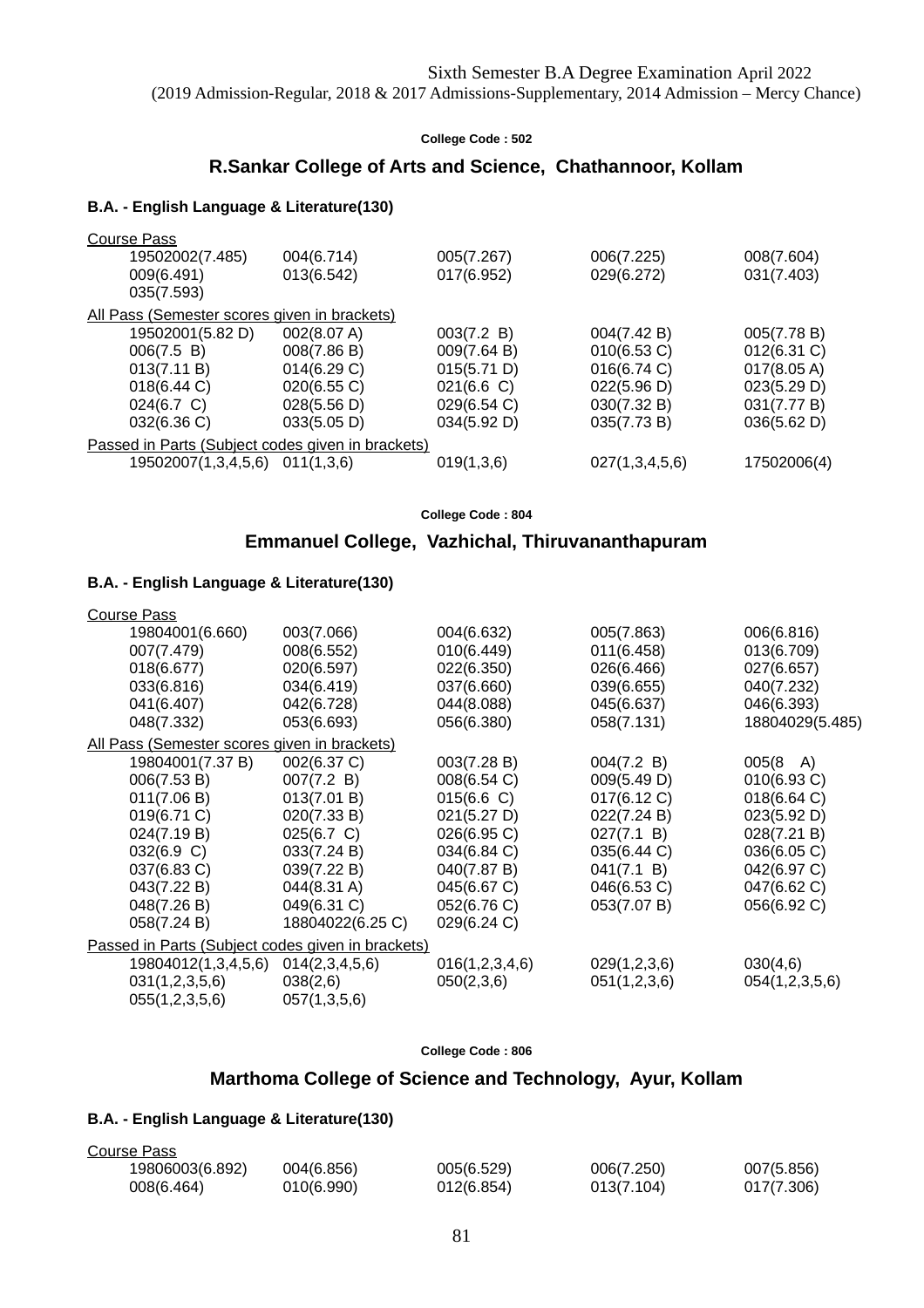| 018(6.858)                                   | 019(7.037)  | 020(6.385)  | 021(6.570)  | 023(7.000)  |
|----------------------------------------------|-------------|-------------|-------------|-------------|
| 025(6.484)                                   | 026(6.333)  | 027(6.493)  | 028(6.397)  | 029(7.832)  |
| 032(8.242)                                   | 035(6.793)  | 036(7.803)  | 037(6.820)  | 038(6.438)  |
| 039(6.662)                                   | 040(6.170)  | 044(6.926)  | 045(6.409)  |             |
| All Pass (Semester scores given in brackets) |             |             |             |             |
| 19806001(6.49 C)                             | 003(7.33 B) | 004(7.53 B) | 005(7.45 B) | 006(7.67 B) |
| 007(7.04 B)                                  | 008(7.42 B) | 009(6.39 C) | 010(7.01 B) | 011(6.94 C) |
| 012(7.28 B)                                  | 013(7.73 B) | 014(6.64 C) | 015(6.44 C) | 016(7.48 B) |
| 017(7.91 B)                                  | 018(7.57 B) | 019(7.54 B) | 020(7.19 B) | 021(7.23 B) |
| 022(6.65 C)                                  | 023(7.03 B) | 024(6.74 C) | 025(7.27 B) | 026(6.57 C) |
| 027(6.25 C)                                  | 028(6.27 C) | 029(8.17 A) | 030(6.26 C) | 031(5.97 D) |
| 032(8.29 A)                                  | 033(5.93 D) | 035(6.56 C) | 036(7.4 B)  | 037(6.92 C) |
| 038(6.49 C)                                  | 039(6.98 C) | 040(6.59 C) | 041(7.02 B) | 042(5.77 D) |
| 043(5.86 D)                                  | 044(7.3 B)  | 045(6.78 C) |             |             |
|                                              |             |             |             |             |

Passed in Parts (Subject codes given in brackets)

19806002(1,4,5,6) 034(1,3,4,6)

#### **College Code : 808**

## **Sree Sankara Vidya Peetom College, Kilimanoor, Thiruvananthapuram**

### **B.A. - English Language & Literature(130)**

| <b>Course Pass</b>                                  |                |             |              |             |
|-----------------------------------------------------|----------------|-------------|--------------|-------------|
| 19808001(7.816)                                     | 002(7.308)     | 003(6.814)  | 004(6.675)   | 005(6.201)  |
| 006(7.527)                                          | 007(6.696)     | 008(7.170)  | 009(7.083)   | 013(6.619)  |
| 014(6.710)                                          | 015(7.511)     | 018(7.296)  | 022(6.131)   | 027(7.057)  |
| 028(6.612)                                          | 031(6.742)     | 033(6.427)  | 034(7.122)   | 037(6.138)  |
| 039(7.827)                                          |                |             |              |             |
| <u>All Pass (Semester scores given in brackets)</u> |                |             |              |             |
| 19808001(7.87 B)                                    | 002(7.43 B)    | 003(6.98 C) | 004(7.36 B)  | 005(6.33 C) |
| 006(7.68 B)                                         | 007(6.72 C)    | 008(7.12 B) | 009(7.43 B)  | 012(7.1 B)  |
| 013(7.13 B)                                         | 014(7.42 B)    | 015(7.72 B) | 016(6.14 C)  | 018(7.61 B) |
| $019(6.5)$ C)                                       | 020(6.98 C)    | 021(6.27 C) | 022(7.02 B)  | 023(6.79 C) |
| 024(6.21 C)                                         | 025(6.18 C)    | 026(6.45 C) | 027(7.1 B)   | 028(7.23 B) |
| 029(6.09 C)                                         | 030(6.71 C)    | 031(7.22 B) | 032(7.11 B)  | 033(6.89 C) |
| 034(7.3 B)                                          | 036(5.57 D)    | 037(6.84 C) | 038(6.41 C)  | 039(7.99 B) |
| Passed in Parts (Subject codes given in brackets)   |                |             |              |             |
| 19808010(1,3,4,6)                                   | 017(1,2,3,4,6) | 035(2,3,6)  | 040(1,2,3,6) |             |
|                                                     |                |             |              |             |

**College Code : 809**

### **Sree Vidyadhiraja Arts and Science College, Karunagappally, Kollam**

### **B.A. - Malayalam: Language, Culture & Literature(115)**

| <b>Course Pass</b>                           |                       |                       |             |                 |
|----------------------------------------------|-----------------------|-----------------------|-------------|-----------------|
| 19809007(7.517)                              | 008(7.380)            | 011(8.056)            | 016(7.963)  | 020(7.673)      |
| 024(6.116)                                   | 030(8.506)            | 039(7.993)            | 041(6.909)  | 18809001(5.263) |
| 007(6.957)                                   |                       |                       |             |                 |
| All Pass (Semester scores given in brackets) |                       |                       |             |                 |
| 19809001(7.44 B)                             | 003(6.87 C)           | 006(7.1 B)            | 007(8.32 A) | 008(8.17 A)     |
| 009(6.59 C)                                  | 010(6.99 C)           | $011(8.78 \text{ A})$ | 012(7.16 B) | 014(6.69 C)     |
| 015(5.98 D)                                  | $016(8.61 \text{ A})$ | 020(7.95 B)           | 021(7.55 B) | 022(6.71 C)     |
| 023(6.72 C)                                  | 024(6.42 C)           | 025(7.42 B)           | 027(7.41 B) | 029(6.74 C)     |
| 030(8.61 A)                                  | 031(6.83 C)           | 033(7.62 B)           | 034(6.76 C) | 038(7.3 B)      |
| 039(8.77 A)                                  | 041(7.91 B)           | 042(7.12 B)           | 045(7.94 B) | 047(6.88 C)     |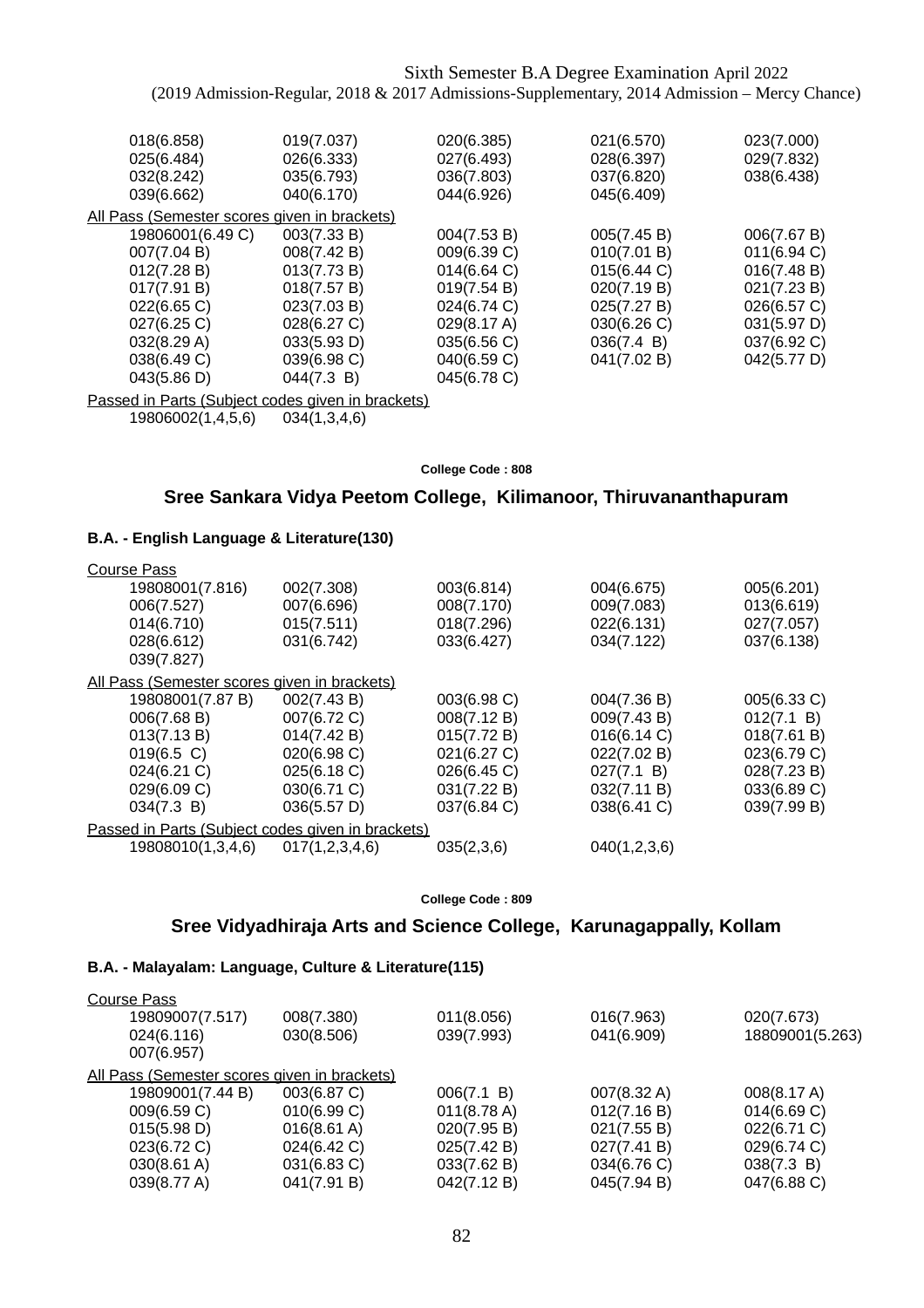| 048(6.82 C)<br>025(6.81 C)                                                                                                                                   | 050(6.9 C)<br>026(5.73 D)                                                                                                                                 | 18809001(5.45 D)<br>028(6.53 C)                                                                                                    | 007(7.46 B)<br>031(5.91 D)                                                                                                        | 020(5.63 D)                                                                                                                             |
|--------------------------------------------------------------------------------------------------------------------------------------------------------------|-----------------------------------------------------------------------------------------------------------------------------------------------------------|------------------------------------------------------------------------------------------------------------------------------------|-----------------------------------------------------------------------------------------------------------------------------------|-----------------------------------------------------------------------------------------------------------------------------------------|
| Passed in Parts (Subject codes given in brackets)                                                                                                            |                                                                                                                                                           |                                                                                                                                    |                                                                                                                                   |                                                                                                                                         |
| 19809002(4,6)<br>026(1,3,4,5,6)<br>043(1,3,4,5)                                                                                                              | 004(1,3,4,5,6)<br>028(1,4,5,6)<br>044(1,3,4,5,6)                                                                                                          | 005(1,3,4,5,6)<br>035(1,3,4,5,6)<br>049(1,3,4,5,6)                                                                                 | 013(3,6)<br>036(1,3,4,5,6)                                                                                                        | 018(3,5,6)<br>040(1,3,4,5,6)                                                                                                            |
| B.A. - English Language & Literature(130)                                                                                                                    |                                                                                                                                                           |                                                                                                                                    |                                                                                                                                   |                                                                                                                                         |
| <b>Course Pass</b>                                                                                                                                           |                                                                                                                                                           |                                                                                                                                    |                                                                                                                                   |                                                                                                                                         |
| 19809002(7.213)<br>022(7.457)<br>037(6.703)<br>049(7.124)                                                                                                    | 007(6.436)<br>026(6.612)<br>039(6.202)<br>051(6.616)                                                                                                      | 011(8.068)<br>028(6.797)<br>043(6.635)<br>055(7.467)                                                                               | 013(7.550)<br>030(6.712)<br>045(5.584)<br>056(7.940)                                                                              | 020(6.482)<br>034(7.736)<br>046(6.810)                                                                                                  |
| All Pass (Semester scores given in brackets)                                                                                                                 |                                                                                                                                                           |                                                                                                                                    |                                                                                                                                   |                                                                                                                                         |
| 19809002(7.55 B)<br>011(8.18 A)<br>018(7.38 B)<br>19809024(6.85 C)<br>029(7.04 B)<br>035(7.09 B)<br>040(7.62 B)<br>047(5.37 D)<br>052(7.34 B)<br>010(5.99 D) | 003(6.22 C)<br>012(5.66 D)<br>019(7.17 B)<br>025(6.55 C)<br>030(7.52 B)<br>036(7.35 B)<br>$042(5.7)$ D)<br>048(6.31 C)<br>054(6.53 C)<br>17809039(6.11 C) | 007(7.05 B)<br>013(7.63 B)<br>020(7.22 B)<br>026(7.49 B)<br>032(6.32 C)<br>037(7.49 B)<br>043(7.12 B)<br>049(7.3 B)<br>055(7.58 B) | 008(6.3 C)<br>014(7.05 B)<br>021(6.57 C)<br>027(6.51 C)<br>033(7.77 B)<br>038(6.07 C)<br>045(6.43 C)<br>050(7.21 B)<br>056(8.3 A) | 009(6.26 C)<br>015(6.17 C)<br>022(7.8 B)<br>028(7.71 B)<br>034(8.11 A)<br>039(6.89 C)<br>046(7.41 B)<br>051(6.92 C)<br>18809003(5.31 D) |
| Passed in Parts (Subject codes given in brackets)                                                                                                            |                                                                                                                                                           |                                                                                                                                    |                                                                                                                                   |                                                                                                                                         |
| 19809004(1,3,4,5,6)<br>017(2,3,4,6)                                                                                                                          | 005(1,6)<br>023(1,3,4,6)                                                                                                                                  | 006(1,3,4,5,6)<br>031(1,2,3,4,6)                                                                                                   | 010(6)<br>044(1,2,3,4,6)                                                                                                          | 016(3,6)                                                                                                                                |

**College Code : 822**

### **Sree Narayana Guru Memorial Arts & Science College, Thuravoor, Alappuzha**

### **B.A. - English Language & Literature(130)**

| Course Pass      |                     |                                                   |                |                  |             |
|------------------|---------------------|---------------------------------------------------|----------------|------------------|-------------|
| 19822001(6.285)  |                     | 011(6.886)                                        | 013(5.993)     | 17822009(5.196)  |             |
|                  |                     | All Pass (Semester scores given in brackets)      |                |                  |             |
| 19822001(6.81 C) |                     | 002(6.55 C)                                       | 004(6.33 C)    | 009(6.41 C)      | 010(6.37 C) |
| 011(7.26 B)      |                     | $012(6.61)$ C)                                    | 013(6.42 C)    | 17822009(5.31 D) |             |
|                  |                     | Passed in Parts (Subject codes given in brackets) |                |                  |             |
|                  | 19822005(1,3,4,5,6) | 006(4.5.6)                                        | 007(1,3,4,5,6) |                  |             |
|                  |                     |                                                   |                |                  |             |

**College Code : 825**

## **Christ Nagar College, Maranalloor, Thiruvananthapuram**

| Course Pass     |            |            |            |            |
|-----------------|------------|------------|------------|------------|
| 19825001(7.554) | 003(7.319) | 005(5.732) | 007(6.035) | 008(8.310) |
| 010(7.312)      | 012(7.936) | 013(6.783) | 015(6.485) | 016(7.228) |
| 017(7.253)      | 018(6.478) | 019(7.284) | 020(7.010) | 021(7.822) |
| 022(6.140)      | 023(7.122) | 024(7.264) | 025(7.207) | 027(6.372) |
| 028(6.930)      | 032(7.105) | 033(6.922) | 034(8.116) | 035(7.888) |
| 036(7.936)      | 037(7.120) | 038(7.623) | 039(7.019) | 041(7.277) |
| 042(7.507)      | 043(8.024) | 044(7.659) | 045(6.477) | 049(7.369) |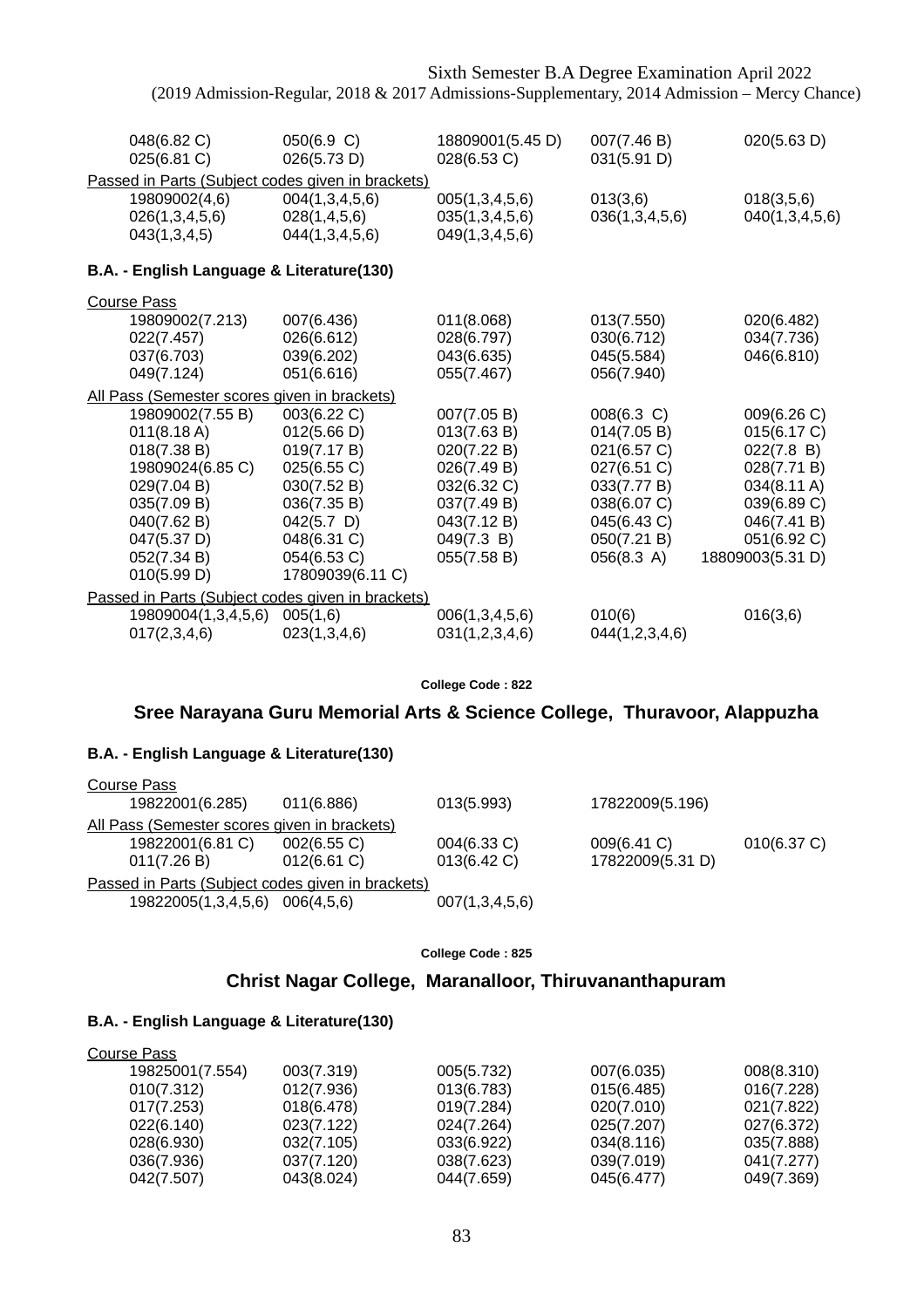| 050(6.843)                                   | 051(7.082)      | 052(7.716)  | 053(7.743)            | 054(7.743)           |
|----------------------------------------------|-----------------|-------------|-----------------------|----------------------|
| 055(8.085)                                   | 057(7.358)      | 058(7.937)  | 059(6.980)            |                      |
| All Pass (Semester scores given in brackets) |                 |             |                       |                      |
| 19825001(8.23 A)                             | 002(7.49 B)     | 003(7.59 B) | 004(6.28 C)           | 005(6.22 C)          |
| 007(6.48 C)                                  | 008(8.51 A)     | 009(6.64 C) | 010(7.68 B)           | 012(7.95 B)          |
| 013(7.25 B)                                  | 014(5.84 D)     | 015(7.05 B) | 016(7.62 B)           | 017(7.64 B)          |
| 018(6.74 C)                                  | 019(7.74 B)     | 020(7.36 B) | 021(8.09 A)           | 022(6.78 C)          |
| 023(7.67 B)                                  | 024(7.61 B)     | 025(7.8 B)  | 026(6.04 C)           | 027(6.89 C)          |
| 028(7.26 B)                                  | 029(7.45 B)     | 030(6.94 C) | 031(7.63 B)           | 032(7.36 B)          |
| 033(7.3 B)                                   | 034(8.24 A)     | 035(8.23 A) | $036(8.14 \text{ A})$ | 037(7.67 B)          |
| 038(7.84 B)                                  | 039(7.47 B)     | 040(7.58 B) | 041(7.69 B)           | 042(7.76 B)          |
| 043(8.15 A)                                  | 044(8.08 A)     | 045(7.3 B)  | 047(7.12 B)           | 048(6.26 C)          |
| 049(7.87 B)                                  | 050(7.57 B)     | 051(7.62 B) | 052(8.21 A)           | 053(8.27 A)          |
| 054(8.16 A)                                  | 055(8.14 A)     | 056(7.14 B) | 057(7.74 B)           | $058(8.2 \text{ A})$ |
| 059(7.7 B)                                   | 18825041(6.3 C) |             |                       |                      |

Passed in Parts (Subject codes given in brackets)

19825006(1,2,4,5,6) 011(1,2,4,5,6)

#### **College Code : 826**

### **Vigyaan College of Applied Sciences, Kattakada, Thiruvananthapuram**

### **B.A. - English Language & Literature(130)**

| <b>Course Pass</b>                                |               |                  |             |             |
|---------------------------------------------------|---------------|------------------|-------------|-------------|
| 19826001(6.433)                                   | 006(7.668)    | 008(6.506)       | 009(7.038)  | 012(6.667)  |
| 014(7.123)                                        | 019(7.114)    | 020(7.479)       | 024(6.783)  |             |
| All Pass (Semester scores given in brackets)      |               |                  |             |             |
| 19826001(6.99 C)                                  | 002(5.46 D)   | 003(7.27 B)      | 004(7.24 B) | 005(7.3 B)  |
| 006(7.67 B)                                       | 007(6.5 C)    | 008(6.92 C)      | 009(7.4 B)  | 011(6.06 C) |
| 012(7.33 B)                                       | 013(5.68 D)   | 014(7.2 B)       | 016(6.78 C) | 017(6.56 C) |
| 019(7.41 B)                                       | 020(7.86 B)   | 022(5.73 D)      | 023(6<br>C) | 024(7.01 B) |
| 025(6.75 C)                                       | $026(6.5)$ C) | 18826016(5.75 D) |             |             |
| Passed in Parts (Subject codes given in brackets) |               |                  |             |             |
| 19826010(1,2,4,5,6)                               | 015(5.6)      | 018(1,2,4,5,6)   | 021(3,4,6)  |             |

**College Code : 830**

## **Travancore Arts and Science College, Madathara, Thiruvananthapuram**

| Course Pass |                                              |                                                   |                |             |             |
|-------------|----------------------------------------------|---------------------------------------------------|----------------|-------------|-------------|
|             | 19830004(6.199)                              | 009(6.739)                                        | 016(6.697)     |             |             |
|             | All Pass (Semester scores given in brackets) |                                                   |                |             |             |
|             | 19830004(6.2 C)                              | 006(5.51 D)                                       | 008(5.85 D)    | 009(6.95 C) | 011(5.56 D) |
|             | 015(5.88 D)                                  | 016(6.79 C)                                       | 019(5.69 D)    | 020(5.36 D) |             |
|             |                                              |                                                   |                |             |             |
|             | 19830007(1,2,4,5,6) 013(1,4,6)               |                                                   | 014(1,3,4,5,6) |             |             |
|             |                                              | Passed in Parts (Subject codes given in brackets) |                |             |             |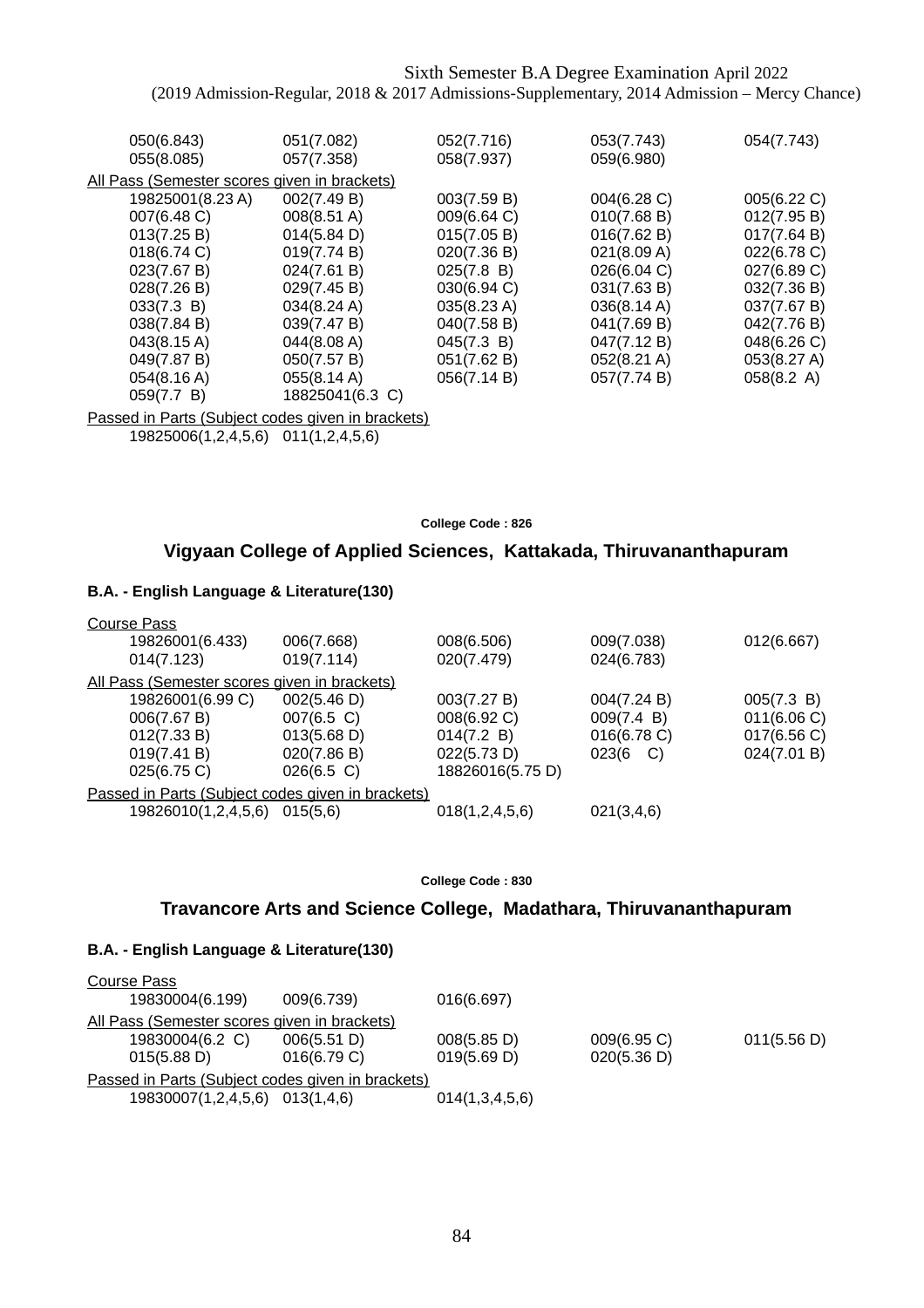## **Sree Narayana Guru College of Advanced Studies, Chempazhanthy, Thiruvananthapuram**

### **B.A. - English Language & Literature(130)**

| <b>Course Pass</b>                                |             |               |               |                |
|---------------------------------------------------|-------------|---------------|---------------|----------------|
| 19888002(7.301)                                   | 003(6.613)  | 006(7.973)    | 007(6.409)    | 008(7.518)     |
| 010(7.882)                                        | 011(7.284)  | 013(7.814)    | 015(6.583)    | 016(6.767)     |
| 018(6.757)                                        | 019(6.350)  | 021(6.908)    | 025(7.364)    | 027(7.270)     |
| 028(7.986)                                        | 031(7.764)  |               |               |                |
| All Pass (Semester scores given in brackets)      |             |               |               |                |
| 19888002(7.62 B)                                  | 003(6.89 C) | 004(7.07 B)   | 005(5.28 D)   | 006(8.01 A)    |
| 007(6.56 C)                                       | 008(7.71 B) | 009(6.95 C)   | 010(7.78 B)   | 011(7.68 B)    |
| 012(6.58)                                         | 013(7.57 B) | 014(6.99 C)   | 015(7.11 B)   | $016(6.81)$ C) |
| 017(6.77 C)                                       | 018(6.74 C) | 019(6.51 C)   | $020(6.6)$ C) | 021(7.35 B)    |
| 022(5.26 D)                                       | 023(6.7 C)  | 024(6.52 C)   | 025(7.75 B)   | 026(6.54 C)    |
| 027(7.51 B)                                       | 028(8.03 A) | 029(5.69 D)   | 030(6.07 C)   | 031(8.09 A)    |
| 032(7.61 B)                                       | 033(6.76 C) | $037(5.2)$ D) |               |                |
| Passed in Parts (Subject codes given in brackets) |             |               |               |                |

19888001(1,3,4,5,6) 039(1,3,5,6)

#### **College Code : 889**

## **Sree Narayana Guru College of Advanced Studies, Cherthala, Alappuzha**

| <b>Course Pass</b>                                                                         |                                                                                        |                                                                                       |                                                                         |                                                                           |
|--------------------------------------------------------------------------------------------|----------------------------------------------------------------------------------------|---------------------------------------------------------------------------------------|-------------------------------------------------------------------------|---------------------------------------------------------------------------|
| 19889014(6.060)                                                                            | 025(7.167)                                                                             | 035(6.744)                                                                            |                                                                         |                                                                           |
| All Pass (Semester scores given in brackets)                                               |                                                                                        |                                                                                       |                                                                         |                                                                           |
| 19889001(6.8 C)<br>007(6.33 C)<br>012(5.69 D)<br>021(5.69 D)<br>027(5.75 D)<br>033(6.43 C) | 003(5.25 D)<br>008(5.59 D)<br>013(6.41 C)<br>023(7.09 B)<br>028(6.48 C)<br>034(5.89 D) | 004(6.89 C)<br>009(6.4 C)<br>014(6.56 C)<br>024(6.48 C)<br>029(6.21 C)<br>035(7.02 B) | 005(6.58 C)<br>010(6.87 C)<br>018(5.75 D)<br>025(7.77 B)<br>031(5.43 D) | $006(5.7)$ D)<br>011(5.51 D)<br>020(7.04 B)<br>026(5.66 D)<br>032(5.95 D) |
| Passed in Parts (Subject codes given in brackets)                                          |                                                                                        |                                                                                       |                                                                         |                                                                           |
| 19889016(6)<br>17889012(4)                                                                 | 017(1,2,3,5,6)                                                                         | 019(1,2,5,6)                                                                          | 022(6)                                                                  | 030(2,5,6)                                                                |
| <b>SUSPECTED MALPRACTICE</b>                                                               |                                                                                        |                                                                                       |                                                                         |                                                                           |
| 19889002()                                                                                 | 015()                                                                                  |                                                                                       |                                                                         |                                                                           |
| <b>B.A. - History(140)</b>                                                                 |                                                                                        |                                                                                       |                                                                         |                                                                           |
| All Pass (Semester scores given in brackets)<br>19889020(5.66 D)                           |                                                                                        |                                                                                       |                                                                         |                                                                           |
| Passed in Parts (Subject codes given in brackets)                                          |                                                                                        |                                                                                       |                                                                         |                                                                           |
| 19889001(1,2,3,6)                                                                          | 004(2,3,6)                                                                             | 007(6)                                                                                | 008(2,6)                                                                | 009(6)                                                                    |
| 010(1,2,3,4)                                                                               | 011(6)                                                                                 | 014(2,6)                                                                              | 016(1,2,4,6)                                                            | 017(1,6)                                                                  |
| 021(1,2,3,6)<br>026(6)                                                                     | 022(1,2,4,6)<br>028(6)                                                                 | 023(2,6)                                                                              | 024(6)                                                                  | 025(1,2,4,6)                                                              |
| Wrong entry of details by the the candidate<br>19889003()                                  |                                                                                        |                                                                                       |                                                                         |                                                                           |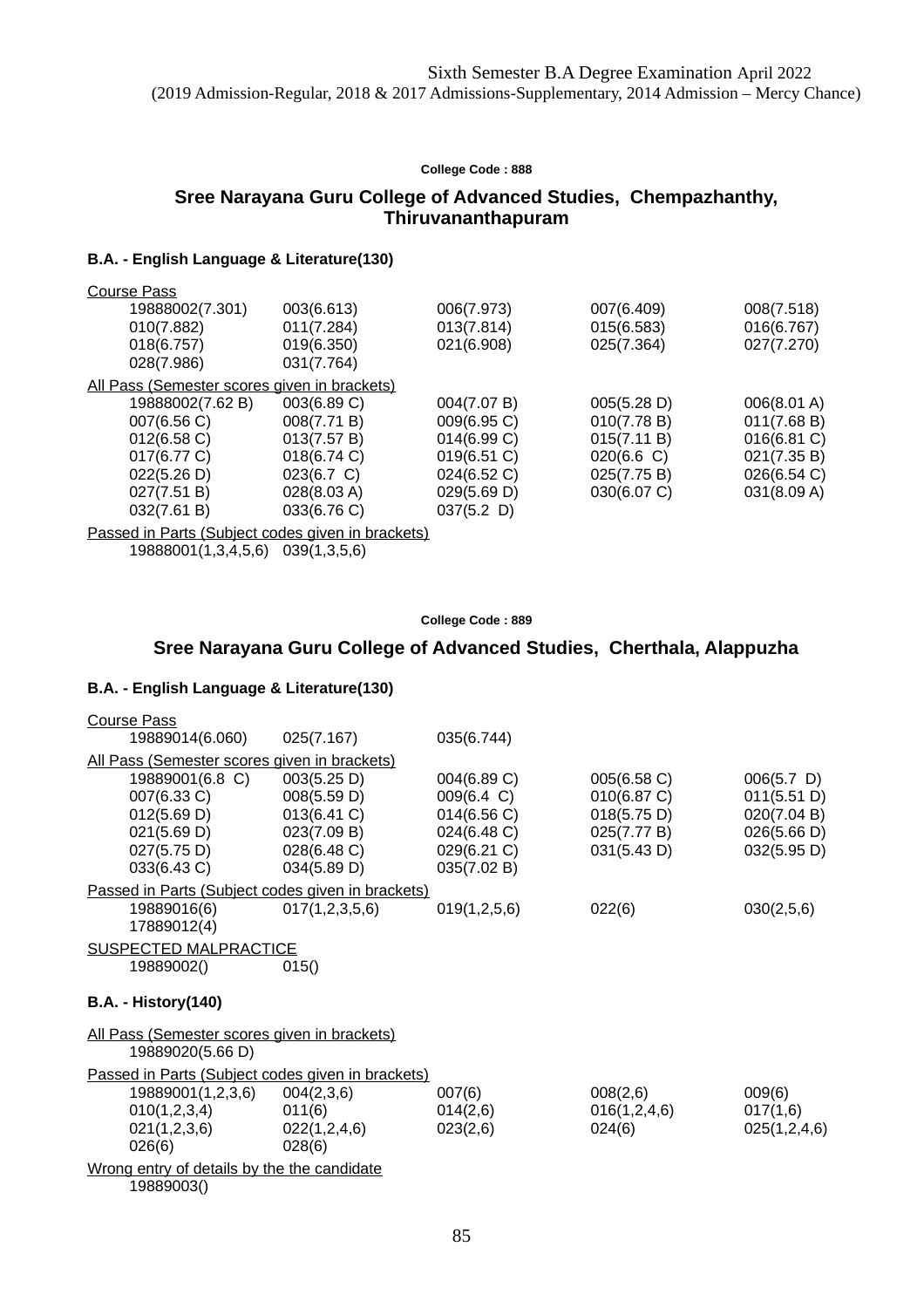### **B.A. - Economics(150)**

| All Pass (Semester scores given in brackets)      |                 |              |              |                  |
|---------------------------------------------------|-----------------|--------------|--------------|------------------|
| 19889002(6.24 C)                                  | 005(6.54 C)     | 006(6.4 C)   | 011(5.89 D)  | 012(6.23 C)      |
| 013(6.11 C)                                       | 015(6.14 C)     | 016(6.41 C)  | 017(6.61 C)  | 018(6.61 C)      |
| 019(5.74 D)                                       | 020(6.08 C)     | 022(6.61 C)  | 024(6.33 C)  | 025(6.08 C)      |
| 026(6.27 C)                                       | 027(7.26 B)     | 028(6.2 C)   | 029(6.01 C)  | 030(5.89 D)      |
| 18889002(5.71 D)                                  | 010(5.69 D)     | 015(5.63 D)  | 020(5.48 D)  | $034(6 \quad C)$ |
| 17889006(5.45 D)                                  | 011(5.22 D)     | 019(4.98 E)  |              |                  |
| Passed in Parts (Subject codes given in brackets) |                 |              |              |                  |
| 19889001(3,4,5,6)                                 | 004(3,4,5,6)    | 007(5,6)     | 008(1,3,5,6) | 009(1,4,5,6)     |
| 014(1,3,4,5,6)                                    | 021(1,3,5,6)    | 023(1,3,5,6) | 032(1,5,6)   | 035(1,2,4,5)     |
| 036(1,2,3,5,6)                                    | 18889005(1,3,5) | 006(3)       | 008(3)       | 012(1,3)         |
| 014(1,2,3)                                        | 018(1,2,3,5,6)  | 019(2,3)     | 024(1,2,3)   | 025(3,5)         |
| 17889023(2,4,5)                                   |                 |              |              |                  |
|                                                   |                 |              |              |                  |

#### **College Code : 890**

## **Sree Narayana Guru College of Advanced Studies, Punalur, Kollam**

### **B.A. - English Language & Literature(130)**

| Course Pass                                       |              |              |                |             |
|---------------------------------------------------|--------------|--------------|----------------|-------------|
| 19890003(7.882)                                   | 005(7.191)   | 007(6.042)   | 008(7.952)     | 014(6.791)  |
| 019(6.203)                                        |              |              |                |             |
| All Pass (Semester scores given in brackets)      |              |              |                |             |
| 19890001(5.61 D)                                  | 002(5.93 D)  | 003(7.85 B)  | 005(7.11 B)    | 007(6.24 C) |
| 008(8.01 A)                                       | 009(7.91 B)  | 014(6.91 C)  | 017(6.73 C)    | 018(6.56 C) |
| 019(7.14 B)                                       | 020(7.12 B)  | 021(5.72 D)  |                |             |
| Passed in Parts (Subject codes given in brackets) |              |              |                |             |
| 19890004(1,2,3,6)                                 | 006(1,3,4,6) | 010(1,3,4,6) | 012(1,3,4,5,6) | 013(3,6)    |
|                                                   |              |              |                |             |

**College Code : 891**

## **Sree Narayana Guru College of Advanced Studies, Sivagiri, Thiruvananthapuram**

| <b>Course Pass</b>                           |             |                |               |                  |
|----------------------------------------------|-------------|----------------|---------------|------------------|
| 19891001(6.927)                              | 002(7.962)  | 003(7.685)     | 004(7.075)    | 007(7.560)       |
| 009(6.798)                                   | 010(5.959)  | 012(7.037)     | 013(7.842)    | 014(6.965)       |
| 016(7.805)                                   | 018(6.517)  | 019(6.944)     | 020(6.951)    | 022(7.462)       |
| 025(7.714)                                   | 026(7.779)  | 031(7.612)     | 032(7.408)    | 033(7.096)       |
| 034(5.821)                                   | 037(6.378)  | 039(6.953)     | 040(6.956)    | 041(7.484)       |
| 042(7.611)                                   | 043(7.423)  | 044(7.129)     |               |                  |
| All Pass (Semester scores given in brackets) |             |                |               |                  |
| 19891001(6.98 C)                             | 002(8.02 A) | 003(7.87 B)    | $004(6.8)$ C) | 007(7.66 B)      |
| 008(6.83 C)                                  | 009(6.81 C) | $010(6.75)$ C) | 011(6.26)     | 012(6.89 C)      |
| 013(7.69 B)                                  | 014(7.12 B) | 015(6.78 C)    | 016(7.64 B)   | 017(6.42 C)      |
| 018(6.61 C)                                  | 019(6.89 C) | 020(7.07 B)    | 022(7.51 B)   | 023(6.44 C)      |
| 024(6.34 C)                                  | 025(7.62 B) | 026(7.59 B)    | 027(5.44 D)   | 029(6.13 C)      |
| 030(7.43 B)                                  | 031(7.47 B) | 032(7.62 B)    | 033(7.24 B)   | 034(5.98 D)      |
| 035(5.74 D)                                  | 037(7.22 B) | 038(6.33 C)    | 039(7.66 B)   | 040(7.44 B)      |
| 041(8.07 A)                                  | 042(8.13 A) | 043(7.92 B)    | 044(7.31 B)   | 18891014(5.94 D) |
| 033(5.53 D)                                  |             |                |               |                  |
|                                              |             |                |               |                  |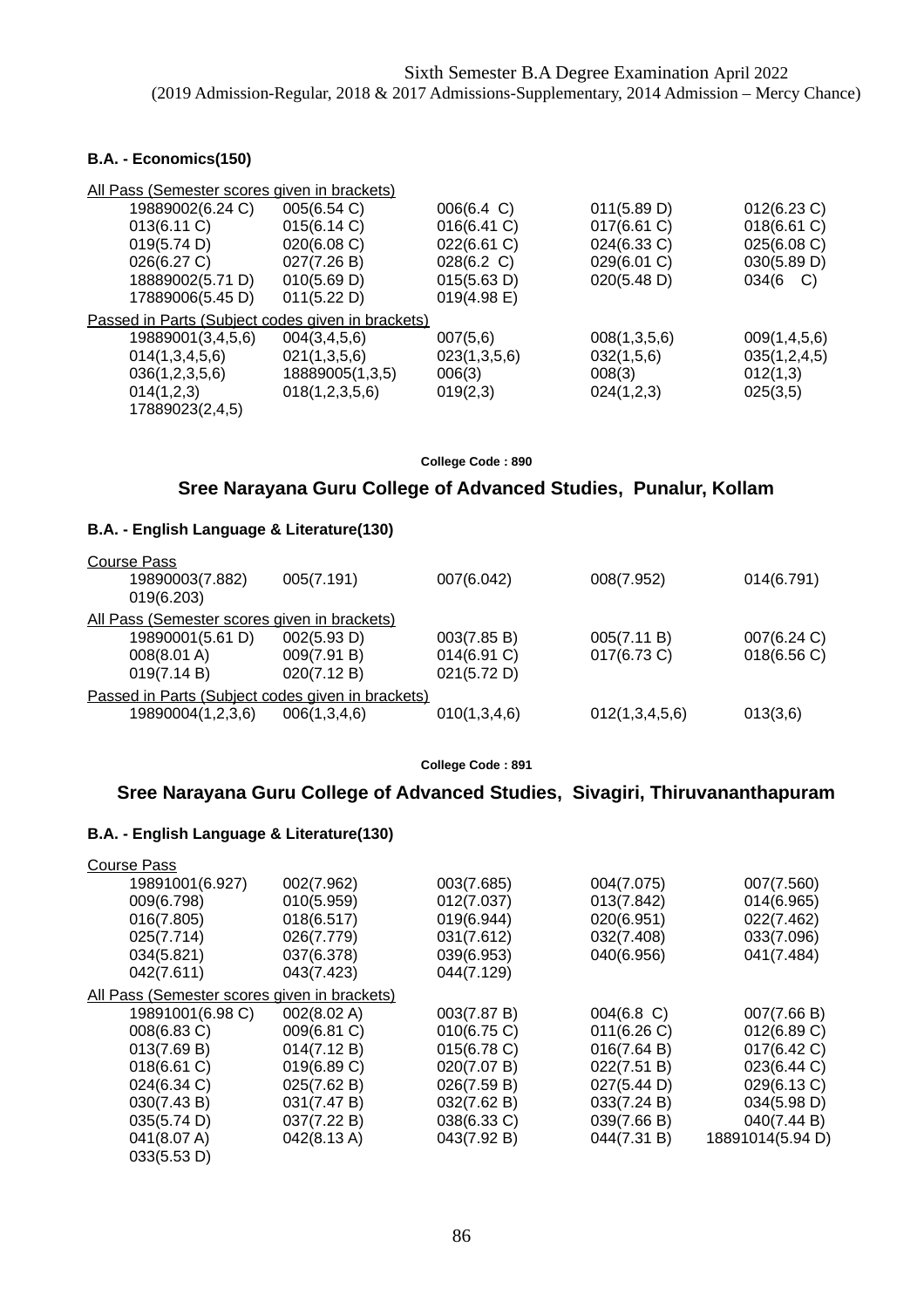Passed in Parts (Subject codes given in brackets) 19891036(1,2,3,4,5)

#### **B.A. - Political Science(145)**

#### Course Pass

| 19891005(6.307)                              | 006(6.412)                                        | 007(6.073)      | 008(6.748)     | 010(6.236)     |
|----------------------------------------------|---------------------------------------------------|-----------------|----------------|----------------|
| 026(6.485)                                   | 029(7.786)                                        | 030(7.771)      | 031(6.824)     | 033(7.252)     |
| 034(7.628)                                   | 035(6.686)                                        | 18891011(4.987) |                |                |
| All Pass (Semester scores given in brackets) |                                                   |                 |                |                |
| 19891001(6.2 C)                              | 002(7.07 B)                                       | 003(6.27 C)     | 004(6.71 C)    | 005(6.74 C)    |
| 006(7.37 B)                                  | 007(6.53 C)                                       | 008(7.06 B)     | 009(5.72 D)    | 010(6.74 C)    |
| 011(6.13 C)                                  | $012(6.8)$ C)                                     | $017(5.5)$ D)   | 019(5.71 D)    | 020(6.62 C)    |
| 021(7.11 B)                                  | 022(5.92 D)                                       | 024(5.81 D)     | 026(7.16 B)    | 029(8.44 A)    |
| 030(8.11 A)                                  | 031(7.72 B)                                       | 032(6.41 C)     | 033(7.97 B)    | 034(8.01 A)    |
| 035(7.29 B)                                  | 18891006(5.31 D)                                  | $011(5.3)$ D)   |                |                |
|                                              | Passed in Parts (Subject codes given in brackets) |                 |                |                |
| 19891013(1,2,3,4,6) 025(1,2,4,5,6)           |                                                   | 027(1,2,3,4,5)  | 028(1,2,3,4,6) | 036(2,3,4,5,6) |
| 18891005(2)                                  |                                                   |                 |                |                |

**College Code : 893**

## **Muslim Association College of Arts and Science, Panavoor, Thiruvananthapuram**

### **B.A. - Economics(150)**

| <b>Course Pass</b><br>19893012(6.982)             | 026(6.266)   | 039(8.410)   | 18893019(5.811)  | 036(5.993)     |
|---------------------------------------------------|--------------|--------------|------------------|----------------|
| 17893025(5.731)                                   |              |              |                  |                |
| All Pass (Semester scores given in brackets)      |              |              |                  |                |
| 19893003(6.3 C)                                   | 004(7.12 B)  | 005(7.26 B)  | 006(6.41 C)      | 008(6.74 C)    |
| $010(6.95)$ C)                                    | 011(6.36)    | 012(7.69 B)  | 018(6.87 C)      | 022(6.46 C)    |
| 026(6.91 C)                                       | 039(8.46 A)  | 041(6.14 C)  | 18893006(6.4 C)  | 012(6.17 C)    |
| 013(6.59 C)                                       | 015(6.51 C)  | 017(6.25 C)  | 019(6.67 C)      | 020(6.42 C)    |
| $021(6.5)$ C)                                     | 030(6.26 C)  | 036(7.01 B)  | 17893025(5.92 D) |                |
| Passed in Parts (Subject codes given in brackets) |              |              |                  |                |
| 19893007(1,2,3,6)                                 | 009(6)       | 013(1,2,3,6) | 015(1,3,4,6)     | 017(2,6)       |
| 019(1,2,3,6)                                      | 020(1,2,3,6) | 027(1,2,3,6) | 028(6)           | 031(6)         |
| 032(6)                                            | 033(1,2,3,6) | 034(2,3,6)   | 036(2,3,6)       | 037(1,2,3,5,6) |
| 038(6)                                            | 18893035(3)  |              |                  |                |

**College Code : 895**

### **College of Applied Science, Perissery, Alappuzha**

| 009(7.086)                                   | 010(6.602)  | 018(6.432)  | 019(7.808)     |
|----------------------------------------------|-------------|-------------|----------------|
| 027(7.106)                                   | 033(6.073)  | 035(6.987)  | 036(6.941)     |
| All Pass (Semester scores given in brackets) |             |             |                |
| 003(6.62 C)                                  | 005(6.71 C) | 006(7.2 B)  | 007(6.32 C)    |
| 009(7.32 B)                                  | 010(6.79 C) | 012(7.08 B) | $014(6.98)$ C) |
| 016(6.81 C)                                  | 018(6.75 C) | 019(7.65 B) | 020(6.92 C)    |
| 022(6.31 C)                                  | 024(6.35 C) | 025(6.41 C) | 026(6.35 C)    |
| 028(5.79 D)                                  | 029(6.42 C) | 030(6.28 C) | 031(6.12 C)    |
| 033(6.53 C)                                  | 034(6.93 C) | 035(7.15 B) | 036(6.71 C)    |
|                                              |             |             |                |